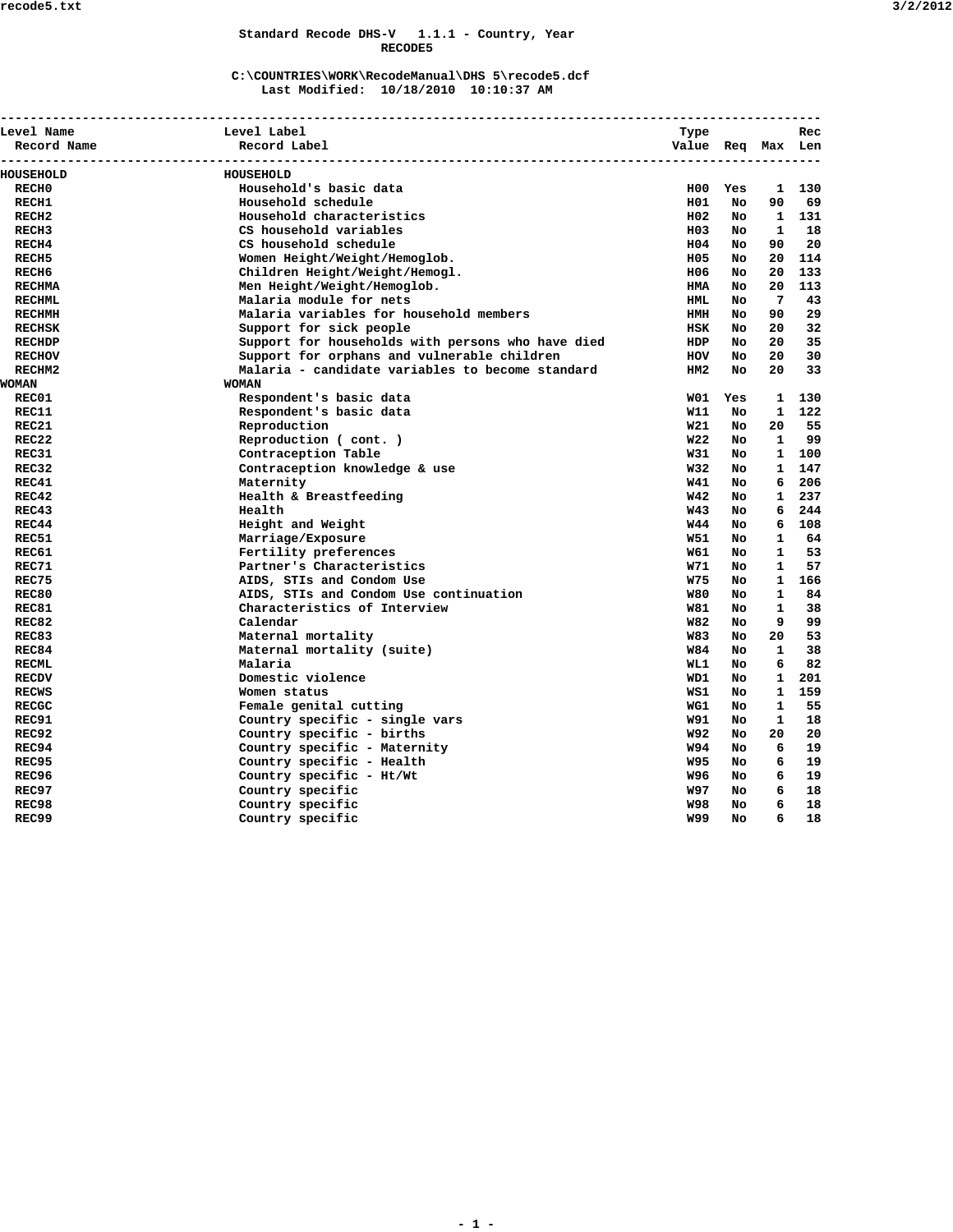| Level: HOUSEHOLD              |                                                                                                                                                                                       | Record: Household's basic data |                                       |        |        |            |              |            |          |          |
|-------------------------------|---------------------------------------------------------------------------------------------------------------------------------------------------------------------------------------|--------------------------------|---------------------------------------|--------|--------|------------|--------------|------------|----------|----------|
|                               |                                                                                                                                                                                       |                                |                                       |        |        | Data Item  |              |            |          | Dec Zero |
| Item Name                     | Item Label                                                                                                                                                                            |                                | Start Len Type Type Occ Dec Char Fill |        |        |            |              |            |          |          |
| ----<br>-------------<br>HHID | (id) Case Identification                                                                                                                                                              |                                | ---------<br>1                        | 12     | AN     | ----<br>I. | ----<br>1    | -----<br>0 | No       | No       |
| <b>CASEID</b>                 | (id) Case Identification                                                                                                                                                              |                                | 1                                     | 15     | AN     | I.         | 1            | 0          | No       | No       |
|                               | (record type)                                                                                                                                                                         |                                | 16                                    | 3      | AN     | Ι.         | 1            | 0          | No       | No       |
| HV000                         | Country code and phase                                                                                                                                                                |                                | 19                                    | 3      | AN     | I.         | 1            | 0          | No       | No       |
| <b>HV001</b><br><b>HV002</b>  | Cluster number<br>Household number                                                                                                                                                    |                                | 22<br>30                              | 8<br>4 | N<br>N | I.<br>I.   | 1<br>1       | 0<br>0     | No<br>No | No<br>No |
| <b>HV003</b>                  | Respondent's line number<br>1:999                                                                                                                                                     |                                | 34                                    | 3      | N      | I.         | 1            | 0          | No       | No       |
| <b>HV004</b>                  | Ultimate area unit                                                                                                                                                                    |                                | 37                                    | 4      | N      | Ι.         | 1            | 0          | No       | No       |
| HV005<br>HV006                | Sample weight<br>Month of interview                                                                                                                                                   |                                | 41<br>49                              | 8<br>2 | N<br>N | I.<br>I.   | 1<br>1       | 0<br>0     | No<br>No | No<br>No |
| <b>HV007</b>                  | 1:12<br>Year of interview<br>1999:2010                                                                                                                                                |                                | 51                                    | 4      | N      | Ι.         | 1            | 0          | No       | No       |
| <b>HV008</b>                  | Date of interview (CMC)                                                                                                                                                               |                                | 55                                    | 4      | N      | I.         | 1            | 0          | No       | No       |
| <b>HV009</b>                  | Number of household members<br>0:90                                                                                                                                                   |                                | 59                                    | 2      | N      | I.         | 1            | 0          | No       | No       |
| HV010                         | Number of eligible women in HH<br>0:20                                                                                                                                                |                                | 61                                    | 2      | N      | I.         | 1            | 0          | No       | No       |
| <b>HV011</b>                  | Number of eligible men in HH<br>0:20                                                                                                                                                  |                                | 63                                    | 2      | N      | I.         | 1            | 0          | No       | No       |
| HV012                         | Number of de jure members<br>0:90                                                                                                                                                     |                                | 65                                    | 2      | N      | I.         | 1            | 0          | No       | No       |
| HV013                         | Number of de facto members<br>0:90                                                                                                                                                    |                                | 67                                    | 2      | N      | I.         | 1            | 0          | No       | No       |
| <b>HV014</b>                  | Number of children 5 and under<br>0:20                                                                                                                                                |                                | 69                                    | 2      | N      | I          | 1            | 0          | No       | No       |
| <b>HV015</b>                  | Result of household interview<br>1 Completed<br>2 HH present, no resp<br>3 HH absent<br>4 Postponed<br>5 Refused<br>6 Dwelling vacant<br>7 Dwelling destroyed<br>8 Dwelling not found |                                | 71                                    | 1      | N      | I.         | 1            | 0          | No       | No       |
| <b>HV016</b>                  | 9 Other<br>Day of interview                                                                                                                                                           |                                | 72                                    | 2      | N      | Ι.         | 1            | 0          | No       | No       |
| <b>HV017</b>                  | 1:31<br>Number of visits<br>1:5                                                                                                                                                       |                                | 74                                    | 1      | N      | Ι.         | 1            | 0          | No       | No       |
| <b>HV018</b>                  | Interviewer identification                                                                                                                                                            |                                | 75                                    | 3      | N      | Ι.         | 1            | 0          | No       | No       |
| <b>HV019</b>                  | Keyer identification                                                                                                                                                                  |                                | 78                                    | 2      | N      | I.         | 1            | 0          | No       | No       |
| <b>HV020</b>                  | Ever-married sample<br>0 All woman sample<br>1 Ever married sample                                                                                                                    |                                | 80                                    | 1      | N      | I          | 1            | 0          | No       | No       |
| <b>HV021</b>                  | Primary sampling unit                                                                                                                                                                 |                                | 81                                    | 4      | N      | I          | 1            | 0          | No       | No       |
| <b>HV022</b>                  | Sample stratum number                                                                                                                                                                 |                                | 85                                    | 4      | N      | I.         | 1            | 0          | No       | No       |
| <b>HV023</b>                  | Sample domain<br>0 National<br>1 Country specific                                                                                                                                     |                                | 89                                    | 2      | N      | I.         | 1            | 0          | No       | No       |
| <b>HV024</b>                  | Region                                                                                                                                                                                |                                | 91                                    | 2      | N      | I.         | 1            | 0          | No       | No       |
|                               | 1 Region 1<br>2 Region 2<br>3 Region 3<br>4 Region 4                                                                                                                                  |                                |                                       |        |        |            |              |            |          |          |
| <b>HV025</b>                  | Type of place of residence<br>1 Urban<br>2 Rural                                                                                                                                      |                                | 93                                    | 1      | N      | I.         | 1            | 0          | No       | No       |
| HV026                         | Place of residence<br>0 Capital, large city<br>1 Small city<br>2 Town<br>3 Countryside<br>(m) 9 Missing                                                                               |                                | 94                                    | 1      | N      | I.         | $\mathbf{1}$ | 0          | No       | No       |
| <b>HV027</b>                  | Selection for male/husb. int.<br>0 Not selected<br>1 Men's survey<br>2 Husband's survey                                                                                               |                                | 95                                    | 1      | N      | I.         | 1            | 0          | No       | No       |
| <b>HV028</b>                  | Sample weight for male subsamp                                                                                                                                                        |                                | 96                                    | 8      | N      | I.         | 1            | 0          | No       | No       |
| <b>HV030</b>                  | Field supervisor                                                                                                                                                                      |                                | 104                                   | 3      | N      | I          | 1            | 0          | No       | No       |
| <b>HV031</b>                  | Field editor                                                                                                                                                                          |                                | 107                                   | 3      | N      | I.         | 1            | 0          | No       | No       |
| HV032                         | Office editor                                                                                                                                                                         |                                | 110                                   | 2      | N      | I          | 1            | 0          | No       | No       |
| HV033<br>HV035                | Ultimate area selection prob.<br>Number of eligible children for height & weight<br>0:20                                                                                              |                                | 112<br>120                            | 8<br>2 | N<br>N | I<br>I.    | 1<br>1       | 0<br>0     | No<br>No | No<br>No |
| <b>HV040</b>                  | Cluster altitude in meters                                                                                                                                                            |                                | 122                                   | 4      | N      | Ι.         | 1            | 0          | No       | No       |
| <b>HV041</b>                  | Total adults measured<br>0:15                                                                                                                                                         |                                | 126                                   | 2      | N      | I.         | 1            | 0          | No       | No       |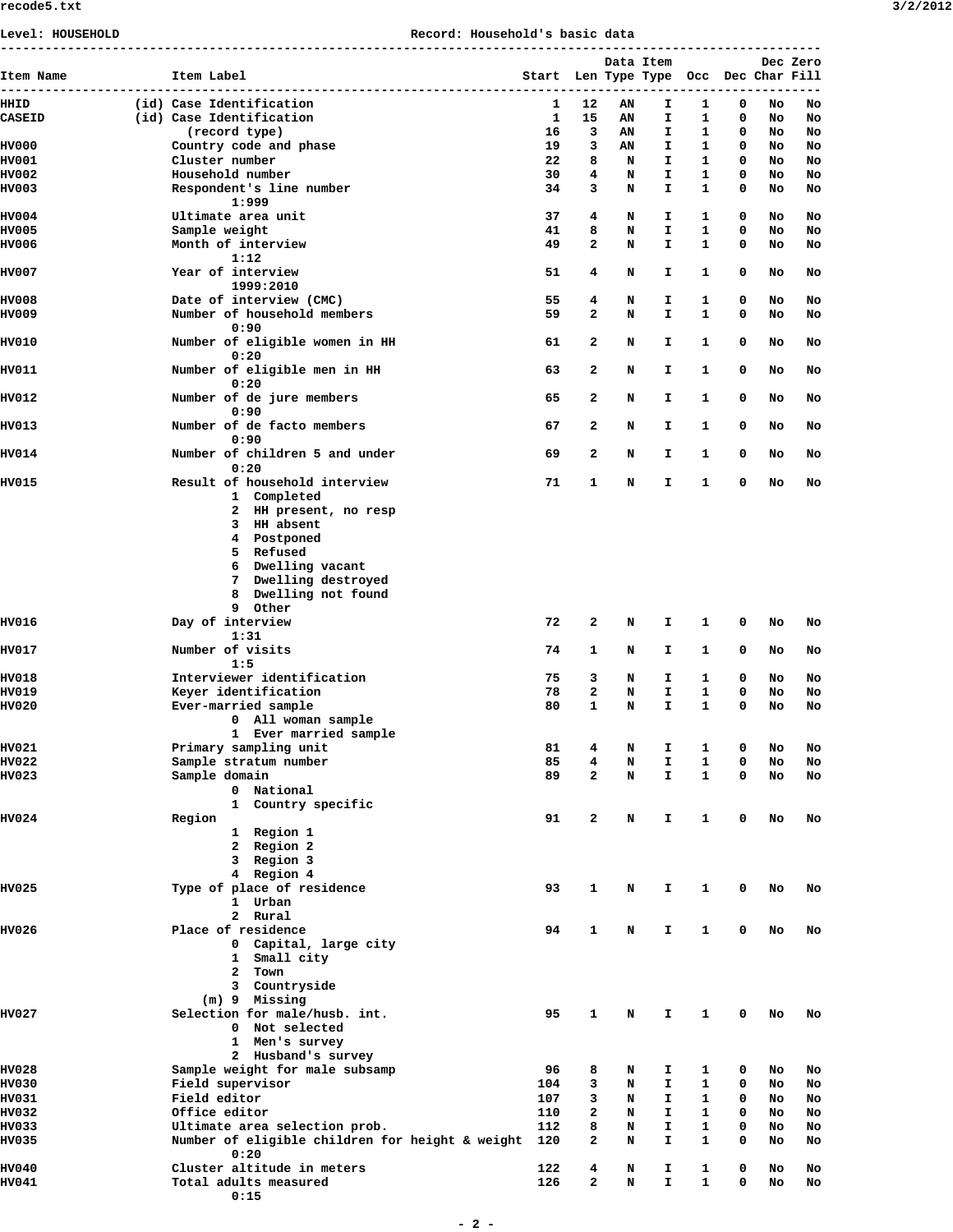| HV042 |      | Selection for hemoglobin               | 128 | $\mathbf{1}$ | N | I. | $\mathbf{1}$ | $\Omega$   | No  | No |
|-------|------|----------------------------------------|-----|--------------|---|----|--------------|------------|-----|----|
|       |      | 0 Not selected                         |     |              |   |    |              |            |     |    |
|       |      | 1 Selected                             |     |              |   |    |              |            |     |    |
| HV043 |      | Selection for women's status module    | 129 |              | N | I. | -1           | $^{\circ}$ | No  | No |
|       |      | 0 Household not selected               |     |              |   |    |              |            |     |    |
|       |      | 1 Household selected                   |     |              |   |    |              |            |     |    |
|       | (na) | NotAppl                                |     |              |   |    |              |            |     |    |
| HV044 |      | Selection for domestic violence module | 130 |              | N |    |              | 0          | No. | No |
|       | 0    | Household not selected                 |     |              |   |    |              |            |     |    |
|       |      | Household selected                     |     |              |   |    |              |            |     |    |
|       | (na) | NotAppl                                |     |              |   |    |              |            |     |    |
|       |      |                                        |     |              |   |    |              |            |     |    |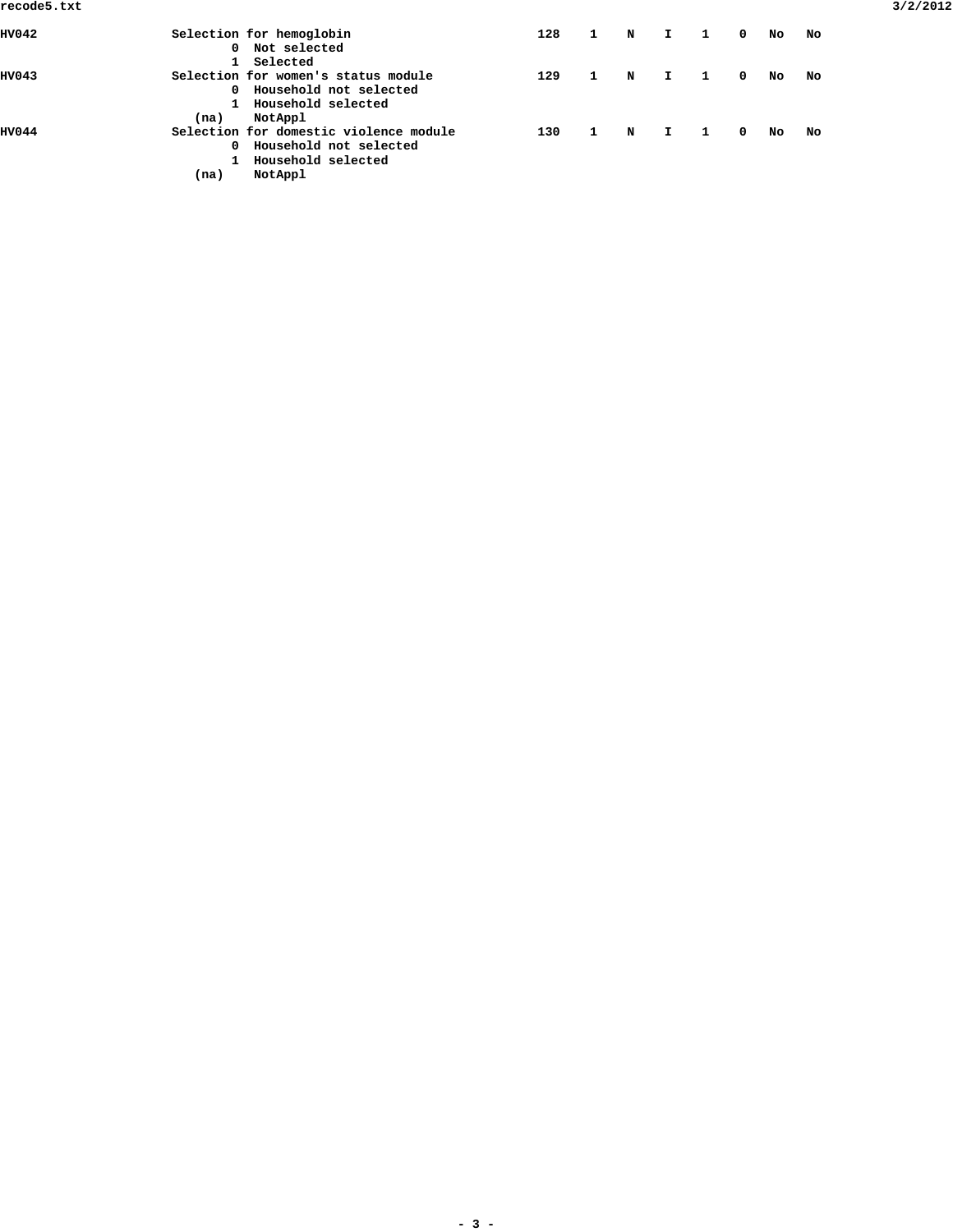|  | 3/2/201 |  |  |  |
|--|---------|--|--|--|
|--|---------|--|--|--|

| Level: HOUSEHOLD      | Record: Household schedule<br>----------------------- |                                                            |                                                                                                                                                                       |  |  |                   |                   |           |                                       |        |        |          |          |
|-----------------------|-------------------------------------------------------|------------------------------------------------------------|-----------------------------------------------------------------------------------------------------------------------------------------------------------------------|--|--|-------------------|-------------------|-----------|---------------------------------------|--------|--------|----------|----------|
| Item Name             |                                                       | Item Label                                                 | -------------------------------                                                                                                                                       |  |  |                   |                   | Data Item | Start Len Type Type Occ Dec Char Fill |        |        |          | Dec Zero |
| HHID<br><b>CASEID</b> |                                                       |                                                            | (id) Case Identification<br>(id) Case Identification                                                                                                                  |  |  | 1<br>$\mathbf{1}$ | 12<br>15          | AN<br>AN  | I.<br>I.                              | 1<br>1 | 0<br>0 | No<br>No | No<br>No |
| <b>HVIDX</b>          |                                                       | (record type)<br>Line number                               |                                                                                                                                                                       |  |  | 16<br>19          | 3<br>$\mathbf{z}$ | AN<br>N   | I<br>I.                               | 1<br>1 | 0<br>0 | No<br>No | No<br>No |
|                       |                                                       | 1:90                                                       |                                                                                                                                                                       |  |  |                   |                   |           |                                       |        |        |          |          |
| HV101                 |                                                       | 1<br>2<br>3<br>4<br>5<br>6                                 | Relationship to head<br>Head<br>Wife or husband<br>Son/daughter<br>Son/daughter-in-law<br>Grandchild<br>Parent                                                        |  |  | 21                | 2                 | N         | I.                                    | 1      | 0      | No       | No       |
|                       |                                                       | 7<br>8<br>9                                                | Parent-in-law<br>Brother/sister<br>Co-spouse<br>10 Other relative<br>11 Adopted/foster child<br>12 Not related<br>13 Niece/nephew by blood                            |  |  |                   |                   |           |                                       |        |        |          |          |
|                       |                                                       | 98 DK                                                      | 14 Niece/nephew by marriage                                                                                                                                           |  |  |                   |                   |           |                                       |        |        |          |          |
| <b>HV102</b>          |                                                       | $(m)$ 99 Missing<br>Usual resident<br>$\mathbf 0$<br>1 Yes | No                                                                                                                                                                    |  |  | 23                | 1                 | N         | I.                                    | 1      | 0      | No       | No       |
| <b>HV103</b>          |                                                       | (m) 9 Missing<br>Slept last night<br>$0$ No<br>1 Yes       |                                                                                                                                                                       |  |  | 24                | 1                 | N         | I.                                    | 1      | 0      | No       | No       |
| <b>HV104</b>          |                                                       | (m) 9 Missing                                              | Sex of household member                                                                                                                                               |  |  | 25                | 1                 | N         | I                                     | 1      | 0      | No       | No       |
|                       |                                                       | 1 Male                                                     | 2 Female                                                                                                                                                              |  |  |                   |                   |           |                                       |        |        |          |          |
| <b>HV105</b>          |                                                       | (m) 9 Missing<br>0:96<br>97<br>98                          | Age of household members<br>$97 +$<br>DK                                                                                                                              |  |  | 26                | 2                 | N         | I                                     | 1      | 0      | No       | No       |
| <b>HV106</b>          |                                                       | $(m)$ 99                                                   | Missing<br>Highest educational level<br>0 No education, preschool<br>1 Primary<br>2 Secondary<br>3 Higher                                                             |  |  | 28                | 1                 | N         | I                                     | 1      | 0      | No       | No       |
| <b>HV107</b>          |                                                       | 8 DK<br>(m) 9 Missing                                      | Highest year of education                                                                                                                                             |  |  | 29                | 2                 | N         | I                                     | 1      | 0      | No       | No       |
|                       |                                                       | 0:20<br>98<br>$(m)$ 99<br>(na)                             | DK<br>Missing                                                                                                                                                         |  |  |                   |                   |           |                                       |        |        |          |          |
| HV108                 |                                                       | 0:20<br>97<br>98                                           | NotAppl<br>Education in single years<br>Inconsistent<br>DK.                                                                                                           |  |  | 31                | $\mathbf{z}$      | N         | I.                                    | 1      | 0      | No       | No       |
| HV109                 |                                                       | $(m)$ 99<br>8                                              | Missing<br>Educational attainment<br>0 No education<br>1 Incomplete primary<br>2 Complete primary<br>3 Incomplete secondary<br>4 Complete secondary<br>5 Higher<br>DK |  |  | 33                | 1                 | N         | I                                     | 1      | 0      | No       | No       |
| <b>HV110</b>          |                                                       | (m) 9 Missing<br>$0$ No<br>1 Yes                           | Member still in school                                                                                                                                                |  |  | 34                | 1                 | N         | I.                                    | 1      | 0      | No       | No       |
| HV111                 |                                                       | (m) 9 Missing<br>Mother alive<br>$0$ No<br>1 Yes<br>8 DK   |                                                                                                                                                                       |  |  | 35                | 1                 | N         | I                                     | 1      | 0      | No       | No       |
| HV112                 |                                                       | (m) 9 Missing<br>(na)<br>0<br>1:90<br>$(m)$ 99             | NotAppl<br>Mother's line number<br>Mother not in HH<br>Missing                                                                                                        |  |  | 36                | 2                 | N         | I                                     | 1      | 0      | No       | No       |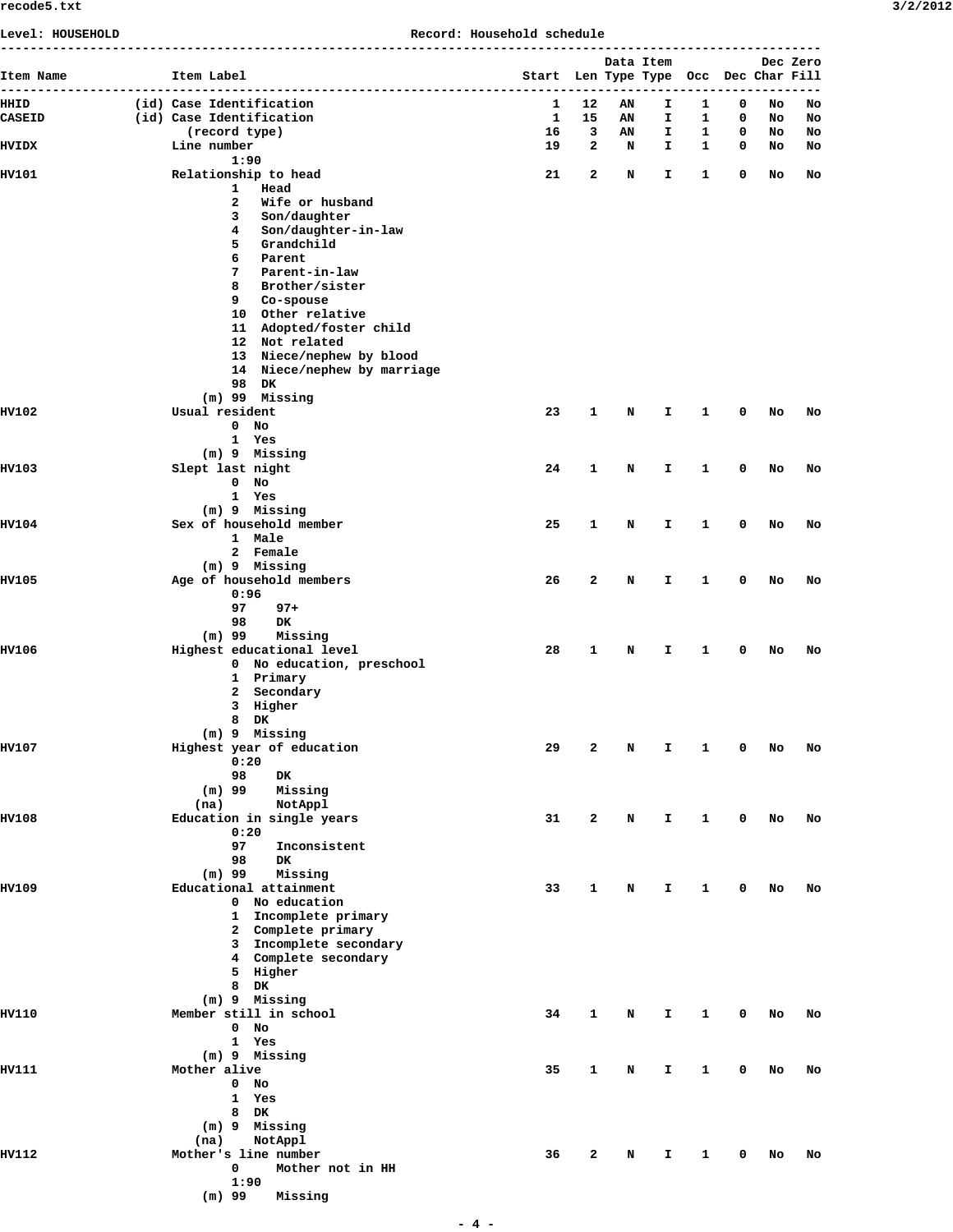|              | NotAppl<br>(na)                                 |    |              |   |    |   |   |    |    |
|--------------|-------------------------------------------------|----|--------------|---|----|---|---|----|----|
|              |                                                 |    |              |   |    |   |   |    |    |
| HV113        | Father alive                                    | 38 | 1            | N | I. | 1 | 0 | No | No |
|              | 0<br>No                                         |    |              |   |    |   |   |    |    |
|              | 1<br>Yes                                        |    |              |   |    |   |   |    |    |
|              | 8<br>DK                                         |    |              |   |    |   |   |    |    |
|              | (m) 9 Missing                                   |    |              |   |    |   |   |    |    |
|              | NotAppl<br>(na)                                 |    |              |   |    |   |   |    |    |
| HV114        | Father's line number                            | 39 | $\mathbf{2}$ | N | I. | 1 | 0 | No | No |
|              |                                                 |    |              |   |    |   |   |    |    |
|              | 0<br>Father not in HH                           |    |              |   |    |   |   |    |    |
|              | 1:90                                            |    |              |   |    |   |   |    |    |
|              | $(m)$ 99<br>Missing                             |    |              |   |    |   |   |    |    |
|              | (na)<br>NotAppl                                 |    |              |   |    |   |   |    |    |
| <b>HV115</b> | Current marital status                          | 41 | 1            | N | I  | 1 | 0 | No | No |
|              |                                                 |    |              |   |    |   |   |    |    |
|              | 0 Never married                                 |    |              |   |    |   |   |    |    |
|              | 1 Married                                       |    |              |   |    |   |   |    |    |
|              | 2 Living together                               |    |              |   |    |   |   |    |    |
|              | 3 Widowed                                       |    |              |   |    |   |   |    |    |
|              | 4 Divorced                                      |    |              |   |    |   |   |    |    |
|              | 5 Not living together                           |    |              |   |    |   |   |    |    |
|              | (m) 9 Missing                                   |    |              |   |    |   |   |    |    |
|              |                                                 |    |              |   |    |   |   |    |    |
|              | NotAppl<br>(na)                                 |    |              |   |    |   |   |    |    |
| HV116        | Currently, formerly, never m.                   | 42 | 1            | N | I. | 1 | 0 | No | No |
|              | 0 Never married                                 |    |              |   |    |   |   |    |    |
|              | 1 Currently married                             |    |              |   |    |   |   |    |    |
|              | 2 Formerly/ever marr.                           |    |              |   |    |   |   |    |    |
|              | (m) 9 Missing                                   |    |              |   |    |   |   |    |    |
|              |                                                 |    |              |   |    |   |   |    |    |
|              | NotAppl<br>(na)                                 |    |              |   |    |   |   |    |    |
| HV117        | Eligibility for female interview                | 43 | 1            | N | Ι. | 1 | 0 | No | No |
|              | 0 Not eligible                                  |    |              |   |    |   |   |    |    |
|              | 1 Eligible                                      |    |              |   |    |   |   |    |    |
|              | NotAppl<br>(na)                                 |    |              |   |    |   |   |    |    |
| HV118        | Eligibility for male interview                  | 44 | 1            | N | I. | 1 | 0 | No | No |
|              | 0 Not eligible                                  |    |              |   |    |   |   |    |    |
|              |                                                 |    |              |   |    |   |   |    |    |
|              | 1 Eligible                                      |    |              |   |    |   |   |    |    |
|              | NotAppl<br>(na)                                 |    |              |   |    |   |   |    |    |
| <b>HV120</b> | Children eligibility for height/weight and hemo | 45 | 1            | N | I. | 1 | 0 | No | No |
|              | 0 Not eligible                                  |    |              |   |    |   |   |    |    |
|              | 1 Eligible                                      |    |              |   |    |   |   |    |    |
|              | NotAppl<br>(na)                                 |    |              |   |    |   |   |    |    |
| HV121        | Member attended school during current school ye | 46 | 1            | N | Ι. | 1 | 0 | No | No |
|              |                                                 |    |              |   |    |   |   |    |    |
|              | $\mathbf 0$<br>No                               |    |              |   |    |   |   |    |    |
|              | 1 Currently attending                           |    |              |   |    |   |   |    |    |
|              | 2 Attended at some time                         |    |              |   |    |   |   |    |    |
|              | (m) 9 Missing                                   |    |              |   |    |   |   |    |    |
|              | NotAppl<br>(na)                                 |    |              |   |    |   |   |    |    |
| <b>HV122</b> | Educational level during current school year    | 47 | 1            | N | Ι. | 1 | 0 | No | No |
|              |                                                 |    |              |   |    |   |   |    |    |
|              | 0 No education, preschool                       |    |              |   |    |   |   |    |    |
|              | 1 Primary                                       |    |              |   |    |   |   |    |    |
|              | Secondary<br>2                                  |    |              |   |    |   |   |    |    |
|              | Higher<br>3                                     |    |              |   |    |   |   |    |    |
|              | 8 DK                                            |    |              |   |    |   |   |    |    |
|              | (m) 9 Missing                                   |    |              |   |    |   |   |    |    |
| HV123        | Grade of education during current school year   | 48 | 2            | N | I. | 1 | 0 | No | No |
|              |                                                 |    |              |   |    |   |   |    |    |
|              | 0:20                                            |    |              |   |    |   |   |    |    |
|              | 98<br>DK.                                       |    |              |   |    |   |   |    |    |
|              | $(m)$ 99<br>Missing                             |    |              |   |    |   |   |    |    |
|              | NotAppl<br>(na)                                 |    |              |   |    |   |   |    |    |
| <b>HV124</b> | Education in single years - current school year | 50 | 2            | N | I. | 1 | 0 | No | No |
|              | 0:20                                            |    |              |   |    |   |   |    |    |
|              | 97<br>Inconsistent                              |    |              |   |    |   |   |    |    |
|              |                                                 |    |              |   |    |   |   |    |    |
|              | 98<br><b>DK</b>                                 |    |              |   |    |   |   |    |    |
|              | $(m)$ 99<br>Missing                             |    |              |   |    |   |   |    |    |
| HV125        | Member attended school during previous school y | 52 | 1            | N | Ι. | 1 | 0 | No | No |
|              | $0$ No                                          |    |              |   |    |   |   |    |    |
|              | 1 Yes                                           |    |              |   |    |   |   |    |    |
|              | (m) 9 Missing                                   |    |              |   |    |   |   |    |    |
| HV126        |                                                 | 53 | 1            |   |    | 1 | 0 |    |    |
|              | Educational level during previous school year   |    |              | N | Ι. |   |   | No | No |
|              | 0 No education, preschool                       |    |              |   |    |   |   |    |    |
|              | 1 Primary                                       |    |              |   |    |   |   |    |    |
|              | 2 Secondary                                     |    |              |   |    |   |   |    |    |
|              | 3 Higher                                        |    |              |   |    |   |   |    |    |
|              | 8 DK                                            |    |              |   |    |   |   |    |    |
|              | (m) 9 Missing                                   |    |              |   |    |   |   |    |    |
| HV127        | Grade of education during previous school year  | 54 | 2            | N | I. | 1 | 0 | No | No |
|              |                                                 |    |              |   |    |   |   |    |    |
|              | 0:20                                            |    |              |   |    |   |   |    |    |
|              | 98<br>DK.                                       |    |              |   |    |   |   |    |    |
|              | $(m)$ 99<br>Missing                             |    |              |   |    |   |   |    |    |
|              | NotAppl<br>(na)                                 |    |              |   |    |   |   |    |    |
| HV128        | Education in single years - previous school yea | 56 | 2            | N | Ι. | 1 | 0 | No | No |
|              | 0:20                                            |    |              |   |    |   |   |    |    |
|              | 97<br>Inconsistent                              |    |              |   |    |   |   |    |    |
|              |                                                 |    |              |   |    |   |   |    |    |
|              | 98<br>DK.                                       |    |              |   |    |   |   |    |    |
|              | $(m)$ 99<br>Missing                             |    |              |   |    |   |   |    |    |
| IIV129       | School attendance status                        | 58 | 1            | N | Ι. | 1 | 0 | No | No |
|              |                                                 |    |              |   |    |   |   |    |    |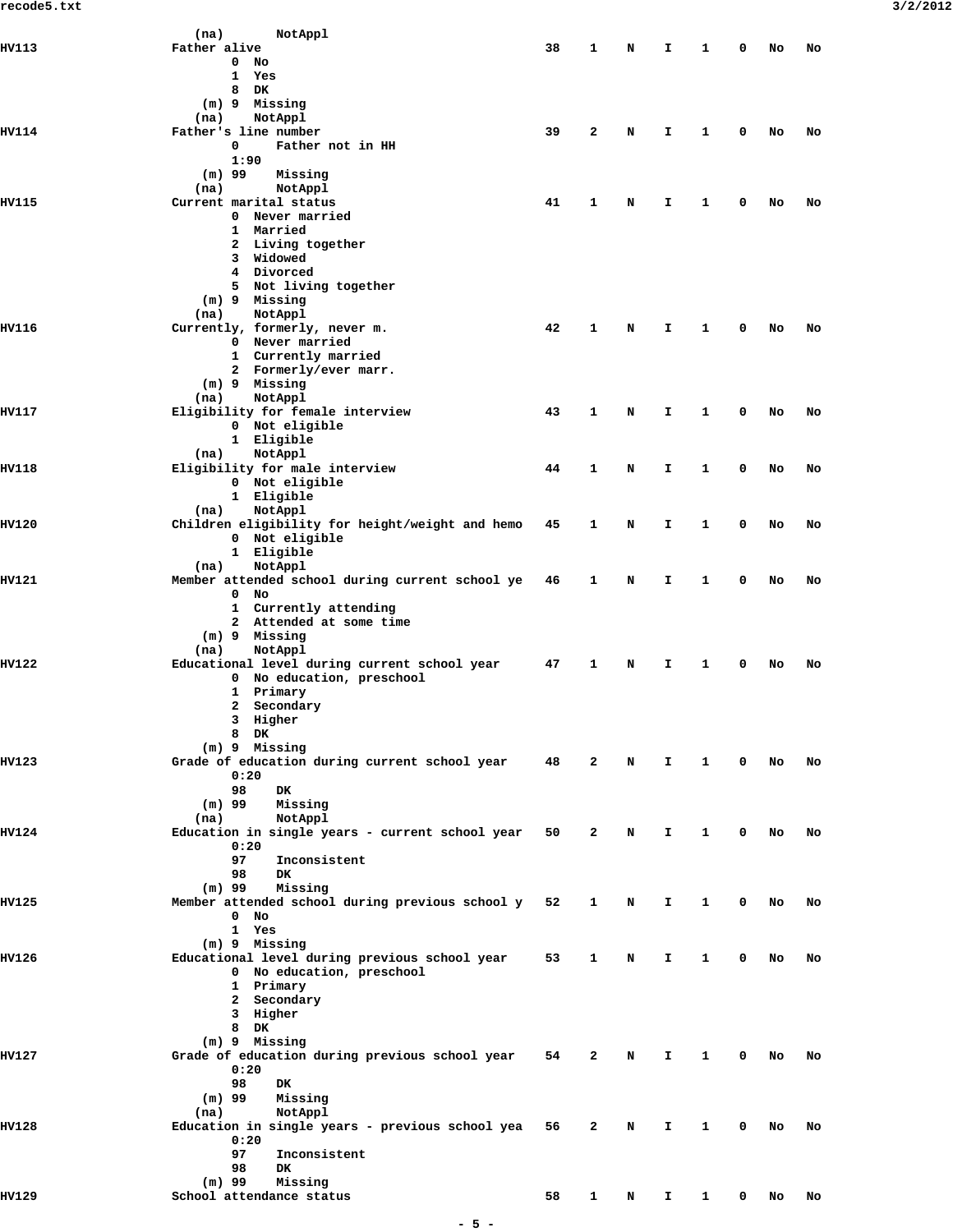|              | Never attended<br>0<br>1 Entered school                            |    |              |             |              |                 |             |        |    |
|--------------|--------------------------------------------------------------------|----|--------------|-------------|--------------|-----------------|-------------|--------|----|
|              | 2 Advanced                                                         |    |              |             |              |                 |             |        |    |
|              | 3 Repeating                                                        |    |              |             |              |                 |             |        |    |
|              | 4 Dropout                                                          |    |              |             |              |                 |             |        |    |
|              | 5 Left school 2+ years ago<br>8 DK                                 |    |              |             |              |                 |             |        |    |
|              | (m) 9 Missing                                                      |    |              |             |              |                 |             |        |    |
|              | (na)<br>NotAppl                                                    |    |              |             |              |                 |             |        |    |
| <b>HV130</b> | Member has been very sick for 3+ months last ye 59<br>0<br>No      |    | $\mathbf{1}$ | N           | I.           | 1               | 0           | No     | No |
|              | 1<br>Yes                                                           |    |              |             |              |                 |             |        |    |
|              | 8<br>DK                                                            |    |              |             |              |                 |             |        |    |
|              | (m) 9 Missing                                                      |    |              |             |              |                 |             |        |    |
| HV131        | (na)<br>NotAppl<br>Mother has been very sick for 3+ months last ye | 60 | $\mathbf{1}$ | N           | I            | 1               | 0           | No     | No |
|              | 0<br>No                                                            |    |              |             |              |                 |             |        |    |
|              | Yes<br>$\mathbf{1}$                                                |    |              |             |              |                 |             |        |    |
|              | 8 DK<br>(m) 9 Missing                                              |    |              |             |              |                 |             |        |    |
|              | (na)<br>NotAppl                                                    |    |              |             |              |                 |             |        |    |
| HV132        | Father has been very sick for 3+ months last ye 61                 |    | $\mathbf{1}$ | N           | I.           | 1               | 0           | No     | No |
|              | $0$ No                                                             |    |              |             |              |                 |             |        |    |
|              | $\mathbf{1}$<br>Yes<br>8 DK                                        |    |              |             |              |                 |             |        |    |
|              | (m) 9 Missing                                                      |    |              |             |              |                 |             |        |    |
|              | NotAppl<br>(na)                                                    |    |              |             |              |                 |             |        |    |
| HV133        | Mother/father dead or been very sick for 3+ mon<br>$0$ No          | 62 | 1            | N           | I            | 1               | 0           | No     | No |
|              | 1 Yes                                                              |    |              |             |              |                 |             |        |    |
|              | (m) 9 Missing                                                      |    |              |             |              |                 |             |        |    |
|              | NotAppl<br>(na)                                                    |    |              |             |              |                 |             |        |    |
| HV134        | Both parents alive<br>$0$ No                                       | 63 | $\mathbf{1}$ | N           | I.           | 1               | 0           | No     | No |
|              | 1 Yes                                                              |    |              |             |              |                 |             |        |    |
|              | (m) 9 Missing                                                      |    |              |             |              |                 |             |        |    |
|              | (na)<br>NotAppl                                                    |    |              |             |              |                 |             |        |    |
| HV135        | Has brothers/sisters under 18 of the same fathe<br>$0$ No          | 64 | $\mathbf{1}$ | N           | I.           | 1               | 0           | No     | No |
|              | $\mathbf{1}$<br>Yes                                                |    |              |             |              |                 |             |        |    |
|              | 8 DK                                                               |    |              |             |              |                 |             |        |    |
|              | (m) 9 Missing                                                      |    |              |             |              |                 |             |        |    |
| HV136        | NotAppl<br>(na)<br>Brothers/sisters under 18 that don't live in ho | 65 | $\mathbf{1}$ | N           | I.           | 1               | 0           | No     | No |
|              | $0$ No                                                             |    |              |             |              |                 |             |        |    |
|              | 1 Yes                                                              |    |              |             |              |                 |             |        |    |
|              | (m) 9 Missing                                                      |    |              |             |              |                 |             |        |    |
| <b>HV137</b> | NotAppl<br>(na)<br>Member has a blanket                            | 66 | 1            | N           | I.           | 1               | 0           | No     | No |
|              | $0$ No                                                             |    |              |             |              |                 |             |        |    |
|              | 1 Yes                                                              |    |              |             |              |                 |             |        |    |
|              | 8 DK                                                               |    |              |             |              |                 |             |        |    |
|              | $(m)$ 9 Missing<br>NotAppl<br>(na)                                 |    |              |             |              |                 |             |        |    |
| HV138        | Member has a pair of shoes                                         |    |              |             |              | 67 1 N I 1 0 No |             |        | No |
|              | $0$ No                                                             |    |              |             |              |                 |             |        |    |
|              | 1 Yes                                                              |    |              |             |              |                 |             |        |    |
|              | 8 DK<br>$(m)$ 9 Missing                                            |    |              |             |              |                 |             |        |    |
|              | NotAppl<br>(na)                                                    |    |              |             |              |                 |             |        |    |
| HV139        | Member has 2+ sets of clothes                                      | 68 | $\mathbf{1}$ | N           | $\mathbf{T}$ | $\mathbf{1}$    | $\mathbf 0$ | No     | No |
|              | $0$ No                                                             |    |              |             |              |                 |             |        |    |
|              | 1 Yes<br>8 DK                                                      |    |              |             |              |                 |             |        |    |
|              | (m) 9 Missing                                                      |    |              |             |              |                 |             |        |    |
|              | NotAppl<br>(na)                                                    |    |              |             |              |                 |             |        |    |
| <b>HV140</b> | Member has a birth certificate                                     | 69 | $\mathbf{1}$ | $\mathbf N$ | $\mathbf{T}$ | $\overline{1}$  |             | $0$ No | No |
|              | 0 Neither certificate or registered<br>1 Has certificate           |    |              |             |              |                 |             |        |    |
|              | 2 Registered                                                       |    |              |             |              |                 |             |        |    |
|              | 8 DK                                                               |    |              |             |              |                 |             |        |    |
|              | $(m)$ 9 Missing                                                    |    |              |             |              |                 |             |        |    |
|              | (na)<br>NotAppl                                                    |    |              |             |              |                 |             |        |    |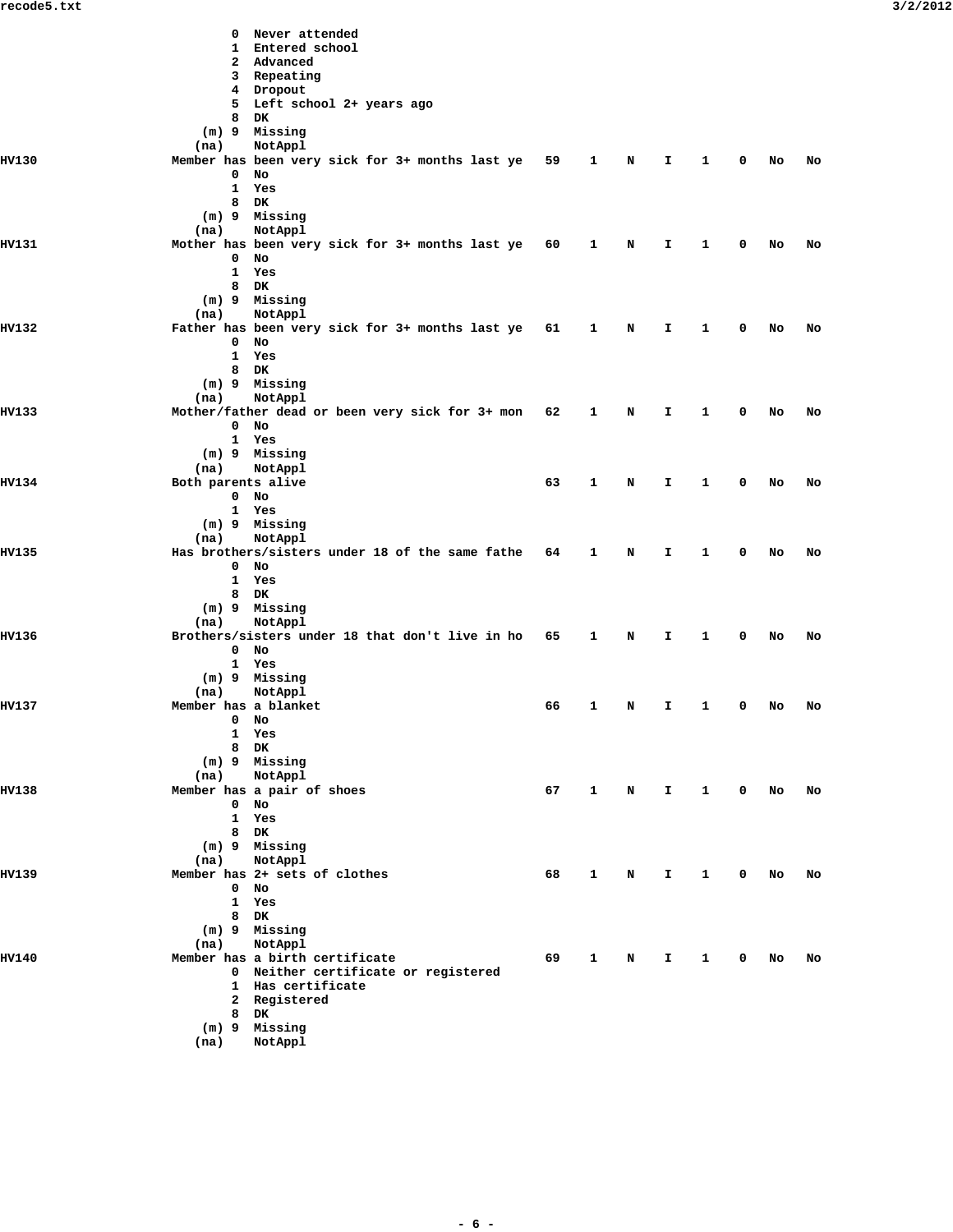| 3/2/201 |  |  |  |  |
|---------|--|--|--|--|
|---------|--|--|--|--|

| Level: HOUSEHOLD |                          |                     | Record: Household characteristics                    |                                       |   |             |                       |                   |              |    |          |
|------------------|--------------------------|---------------------|------------------------------------------------------|---------------------------------------|---|-------------|-----------------------|-------------------|--------------|----|----------|
| Item Name        | Item Label               |                     |                                                      | Start Len Type Type Occ Dec Char Fill |   |             | Data Item             |                   |              |    | Dec Zero |
| HHID             | (id) Case Identification |                     |                                                      | $\mathbf{1}$                          |   | 12 AN       |                       | $1 \quad 1 \quad$ | $\mathbf{0}$ | No |          |
| <b>CASEID</b>    | (id) Case Identification |                     |                                                      |                                       |   |             | 1 15 AN I 1 0 No      |                   |              |    | No<br>No |
|                  |                          | (record type)       |                                                      |                                       |   |             | 16 3 AN I 1 0 No      |                   |              |    | No       |
| HV201            |                          |                     | Source of drinking water                             |                                       |   |             | 19  2  N  I  1  0  No |                   |              |    | No       |
|                  |                          | 10                  | PIPED WATER                                          |                                       |   |             |                       |                   |              |    |          |
|                  |                          | 11                  | Piped into dwelling                                  |                                       |   |             |                       |                   |              |    |          |
|                  |                          | 12<br>13            | Piped to yard/plot<br>Public tap/standpipe           |                                       |   |             |                       |                   |              |    |          |
|                  |                          | 11:19               |                                                      |                                       |   |             |                       |                   |              |    |          |
|                  |                          | 20                  | TUBE WELL WATER                                      |                                       |   |             |                       |                   |              |    |          |
|                  |                          | 21                  | Tube well or borehole                                |                                       |   |             |                       |                   |              |    |          |
|                  |                          | 21:29               |                                                      |                                       |   |             |                       |                   |              |    |          |
|                  |                          | 30                  | DUG WELL (OPEN/PROTECTED)                            |                                       |   |             |                       |                   |              |    |          |
|                  |                          | 31<br>32            | Protected well<br>Unprotected well                   |                                       |   |             |                       |                   |              |    |          |
|                  |                          | 31:39               |                                                      |                                       |   |             |                       |                   |              |    |          |
|                  |                          | 40                  | <b>SURFACE WATER</b>                                 |                                       |   |             |                       |                   |              |    |          |
|                  |                          | 41                  | Protected spring                                     |                                       |   |             |                       |                   |              |    |          |
|                  |                          | 42                  | Unprotected spring                                   |                                       |   |             |                       |                   |              |    |          |
|                  |                          | 43                  | River/dam/lake/ponds/stream/canal/irirgation channel |                                       |   |             |                       |                   |              |    |          |
|                  |                          | 41:44<br>51         | Rainwater                                            |                                       |   |             |                       |                   |              |    |          |
|                  |                          | 61                  | Tanker truck                                         |                                       |   |             |                       |                   |              |    |          |
|                  |                          | 62                  | Cart with small tank                                 |                                       |   |             |                       |                   |              |    |          |
|                  |                          | 71                  | Bottled water                                        |                                       |   |             |                       |                   |              |    |          |
|                  |                          | 96                  | Other                                                |                                       |   |             |                       |                   |              |    |          |
|                  | $(m)$ 99                 |                     | Missing                                              |                                       |   |             |                       |                   |              |    |          |
|                  | (na)                     |                     | NotAppl                                              |                                       |   |             |                       |                   |              |    |          |
| HV202            |                          | 10                  | Source of non-drinking water<br>PIPED WATER          | 21                                    | 2 | $\mathbf N$ | I.                    | 1                 | 0            | No | No       |
|                  |                          | 11                  | Piped into dwelling                                  |                                       |   |             |                       |                   |              |    |          |
|                  |                          | 12                  | Piped to yard/plot                                   |                                       |   |             |                       |                   |              |    |          |
|                  |                          | 13                  | Public tap/standpipe                                 |                                       |   |             |                       |                   |              |    |          |
|                  |                          | 11:19               |                                                      |                                       |   |             |                       |                   |              |    |          |
|                  |                          | 20                  | TUBE WELL WATER                                      |                                       |   |             |                       |                   |              |    |          |
|                  |                          | 21<br>21:29         | Tube well or borehole                                |                                       |   |             |                       |                   |              |    |          |
|                  |                          | 30                  | DUG WELL (OPEN/PROTECTED)                            |                                       |   |             |                       |                   |              |    |          |
|                  |                          | 31                  | Protected well                                       |                                       |   |             |                       |                   |              |    |          |
|                  |                          | 32                  | Unprotected well                                     |                                       |   |             |                       |                   |              |    |          |
|                  |                          | 31:39               |                                                      |                                       |   |             |                       |                   |              |    |          |
|                  |                          | 40                  | <b>SURFACE WATER</b>                                 |                                       |   |             |                       |                   |              |    |          |
|                  |                          | 41<br>42            | Protected spring<br>Unprotected spring               |                                       |   |             |                       |                   |              |    |          |
|                  |                          | 43                  | River/dam/lake/ponds/stream/canal/irirgation channel |                                       |   |             |                       |                   |              |    |          |
|                  |                          | 41:44               |                                                      |                                       |   |             |                       |                   |              |    |          |
|                  |                          | 51                  | Rainwater                                            |                                       |   |             |                       |                   |              |    |          |
|                  |                          | 61                  | Tanker truck                                         |                                       |   |             |                       |                   |              |    |          |
|                  |                          | 62                  | Cart with small tank                                 |                                       |   |             |                       |                   |              |    |          |
|                  |                          | 71<br>96            | Bottled water<br>Other                               |                                       |   |             |                       |                   |              |    |          |
|                  | $(m)$ 99                 |                     | Missing                                              |                                       |   |             |                       |                   |              |    |          |
|                  | (na)                     |                     | NotAppl                                              |                                       |   |             |                       |                   |              |    |          |
| <b>HV204</b>     |                          |                     | Time to get to water source                          | 23                                    | 3 | N           | I.                    | 1                 | 0            | No | No       |
|                  |                          | 1:500               |                                                      |                                       |   |             |                       |                   |              |    |          |
|                  |                          | 996                 | On premises                                          |                                       |   |             |                       |                   |              |    |          |
|                  | (na)                     | $(m)$ 999           | Missing<br>NotAppl                                   |                                       |   |             |                       |                   |              |    |          |
| <b>HV205</b>     |                          |                     | Type of toilet facility                              | 26                                    | 2 | N           | I.                    | 1                 | 0            | No | No       |
|                  |                          | 10                  | FLUSH TOILET                                         |                                       |   |             |                       |                   |              |    |          |
|                  |                          | 11:19               |                                                      |                                       |   |             |                       |                   |              |    |          |
|                  |                          | 20                  | PIT TOILET LATRINE                                   |                                       |   |             |                       |                   |              |    |          |
|                  |                          | 21:29               |                                                      |                                       |   |             |                       |                   |              |    |          |
|                  |                          | 30<br>31            | NO FACILITY                                          |                                       |   |             |                       |                   |              |    |          |
|                  |                          | 41                  | Composting toilet                                    |                                       |   |             |                       |                   |              |    |          |
|                  |                          | 42                  | Bucket toilet                                        |                                       |   |             |                       |                   |              |    |          |
|                  |                          | 43                  | Hanging toilet/latrine                               |                                       |   |             |                       |                   |              |    |          |
|                  |                          | 96                  | <b>OTHER</b>                                         |                                       |   |             |                       |                   |              |    |          |
|                  | $(m)$ 99                 |                     | Missing                                              |                                       |   |             |                       |                   |              |    |          |
|                  | (na)                     |                     | NotAppl                                              |                                       |   |             |                       |                   |              |    |          |
| HV206            | Has electricity          |                     |                                                      | 28                                    | 1 | N           | I.                    | 1                 | 0            | No | No       |
|                  |                          | $0$ No<br>1 Yes     |                                                      |                                       |   |             |                       |                   |              |    |          |
|                  |                          | (m) 9 Missing       |                                                      |                                       |   |             |                       |                   |              |    |          |
|                  | (na)                     |                     | NotAppl                                              |                                       |   |             |                       |                   |              |    |          |
| <b>HV207</b>     | Has radio                |                     |                                                      | 29                                    | 1 | N           | I.                    | 1                 | 0            | No | No       |
|                  |                          | 0<br>No             |                                                      |                                       |   |             |                       |                   |              |    |          |
|                  |                          | $\mathbf{1}$<br>Yes |                                                      |                                       |   |             |                       |                   |              |    |          |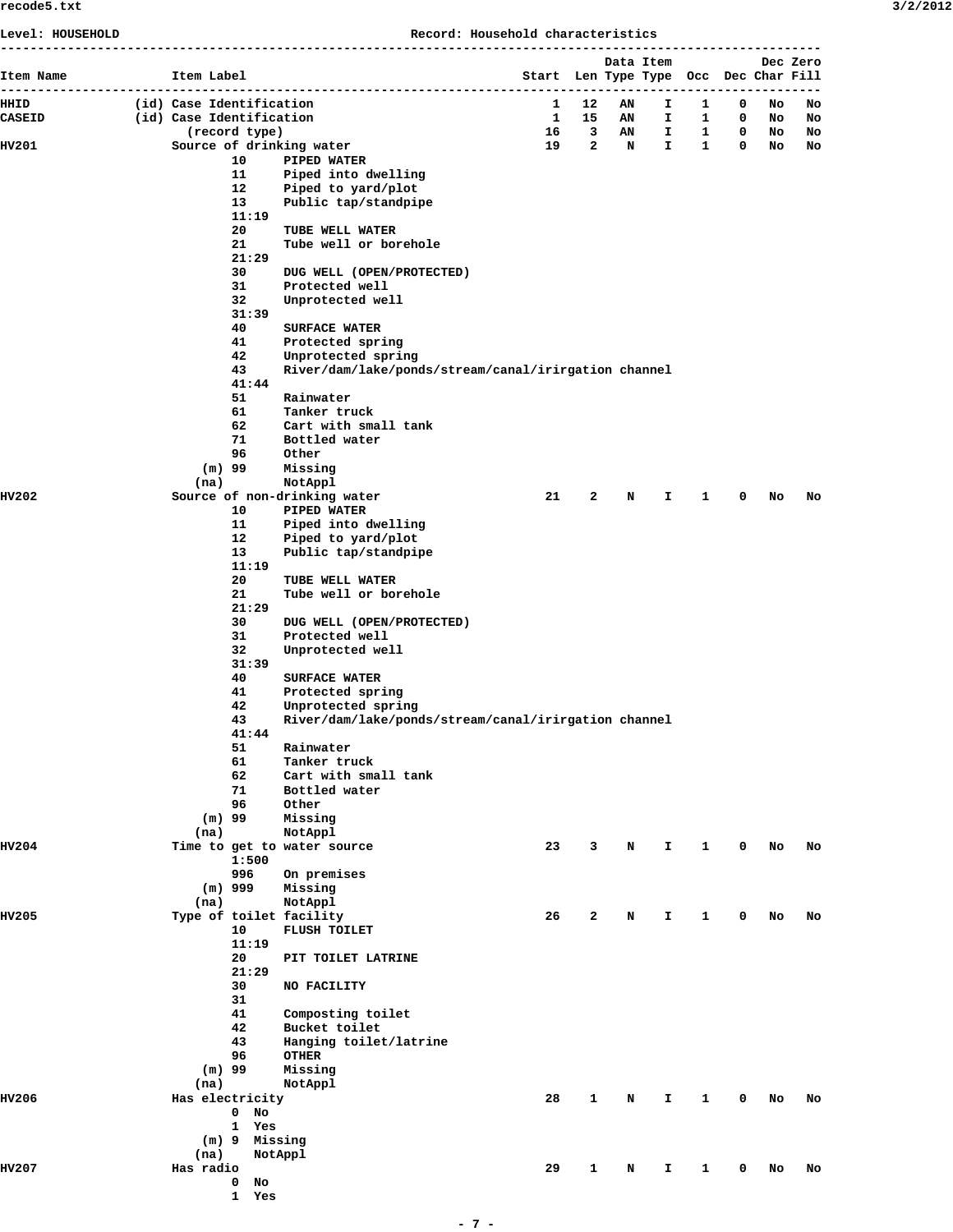|              | (m) 9 Missing                              |    |              |   |              |              |              |    |    |
|--------------|--------------------------------------------|----|--------------|---|--------------|--------------|--------------|----|----|
|              | (na)<br>NotAppl                            |    |              |   |              |              |              |    |    |
| <b>HV208</b> | Has television                             | 30 | 1            | N | I            | 1            | 0            | No | No |
|              | $0$ No                                     |    |              |   |              |              |              |    |    |
|              | 1 Yes<br>(m) 9 Missing                     |    |              |   |              |              |              |    |    |
|              | (na)<br>NotAppl                            |    |              |   |              |              |              |    |    |
| <b>HV209</b> | Has refrigerator                           | 31 | 1            | N | I            | 1            | 0            | No | No |
|              | $0$ No                                     |    |              |   |              |              |              |    |    |
|              | 1 Yes                                      |    |              |   |              |              |              |    |    |
|              | (m) 9 Missing<br>(na)<br>NotAppl           |    |              |   |              |              |              |    |    |
| HV210        | Has bicycle                                | 32 | 1            | N | I            | 1            | 0            | No | No |
|              | $0$ No                                     |    |              |   |              |              |              |    |    |
|              | 1 Yes                                      |    |              |   |              |              |              |    |    |
|              | (m) 9 Missing<br>NotAppl<br>(na)           |    |              |   |              |              |              |    |    |
| HV211        | Has motorcycle/scooter                     | 33 | 1            | N | I.           | 1            | 0            | No | No |
|              | $0$ No                                     |    |              |   |              |              |              |    |    |
|              | 1 Yes                                      |    |              |   |              |              |              |    |    |
|              | (m) 9 Missing                              |    |              |   |              |              |              |    |    |
| HV212        | (na)<br>NotAppl<br>Has car/truck           | 34 | 1            | N | I            | 1            | 0            | No | No |
|              | $0$ No                                     |    |              |   |              |              |              |    |    |
|              | 1 Yes                                      |    |              |   |              |              |              |    |    |
|              | (m) 9 Missing                              |    |              |   |              |              |              |    |    |
| HV213        | NotAppl<br>(na)<br>Main floor material     | 35 | 2            | N | I.           | 1            | 0            |    |    |
|              | 10<br><b>NATURAL</b>                       |    |              |   |              |              |              | No | No |
|              | 11:19                                      |    |              |   |              |              |              |    |    |
|              | 20<br>RUDIMENTARY                          |    |              |   |              |              |              |    |    |
|              | 21:29                                      |    |              |   |              |              |              |    |    |
|              | 30<br>FINISHED<br>31:35                    |    |              |   |              |              |              |    |    |
|              | 96<br><b>OTHER</b>                         |    |              |   |              |              |              |    |    |
|              | $(m)$ 99<br>Missing                        |    |              |   |              |              |              |    |    |
|              | (na)<br>NotAppl                            |    |              |   |              |              |              |    |    |
| HV214        | Main wall material<br>10<br><b>NATURAL</b> | 37 | 2            | N | I.           | 1            | 0            | No | No |
|              | 11:19                                      |    |              |   |              |              |              |    |    |
|              | 20<br>RUDIMENTARY                          |    |              |   |              |              |              |    |    |
|              | 21:29                                      |    |              |   |              |              |              |    |    |
|              | 30<br>FINISHED<br>31                       |    |              |   |              |              |              |    |    |
|              | 96<br><b>OTHER</b>                         |    |              |   |              |              |              |    |    |
|              | $(m)$ 99<br>Missing                        |    |              |   |              |              |              |    |    |
|              | (na)<br>NotAppl                            |    |              |   |              |              |              |    |    |
| HV215        | Main roof material<br>10<br><b>NATURAL</b> | 39 | 2            | N | I            | 1            | 0            | No | No |
|              | 11:19                                      |    |              |   |              |              |              |    |    |
|              | 20<br>RUDIMENTARY                          |    |              |   |              |              |              |    |    |
|              | 21:29                                      |    |              |   |              |              |              |    |    |
|              | 30<br>FINISHED                             |    |              |   |              |              |              |    |    |
|              | 31<br>96<br><b>OTHER</b>                   |    |              |   |              |              |              |    |    |
|              | $(m)$ 99<br>Missing                        |    |              |   |              |              |              |    |    |
|              | NotAppl<br>(na)                            |    |              |   |              |              |              |    |    |
| HV216        | Rooms used for sleeping                    | 41 | 2            | N | $\mathbf{T}$ | $\mathbf{1}$ | $\mathbf 0$  | No | No |
|              | 0:24<br>$(m)$ 99<br>Missing                |    |              |   |              |              |              |    |    |
|              | Not applicable<br>(na)                     |    |              |   |              |              |              |    |    |
| HV217        | Relationship structure                     | 43 | 1            | N | I.           | 1            | 0            | No | No |
|              | 0 No adults                                |    |              |   |              |              |              |    |    |
|              | 1 One adult<br>2 Two adults, opp. sex      |    |              |   |              |              |              |    |    |
|              | 3 Two adults, same sex                     |    |              |   |              |              |              |    |    |
|              | 4 Three+ related adult                     |    |              |   |              |              |              |    |    |
|              | 5 Unrelated adults                         |    |              |   |              |              |              |    |    |
| HV218        | Line number of head of househ.<br>1:90     | 44 | 2            | N | I            | 1            | $\mathbf{0}$ | No | No |
| HV219        | Sex of head of household                   | 46 | 1            | N | I.           | $\mathbf{1}$ | 0            | No | No |
|              | 1 Male                                     |    |              |   |              |              |              |    |    |
|              | 2 Female                                   |    |              |   |              |              |              |    |    |
|              | $(m)$ 9 Missing                            |    |              |   |              |              |              |    |    |
| <b>HV220</b> | Age of head of household<br>0:96           | 47 | 2            | N | I            | $\mathbf{1}$ | 0            | No | No |
|              | 97<br>$97+$                                |    |              |   |              |              |              |    |    |
|              | 98<br>DK                                   |    |              |   |              |              |              |    |    |
|              | $(m)$ 99<br>Missing                        |    |              |   |              |              |              |    |    |
| HV221        | Has a landline telephone                   | 49 | $\mathbf{1}$ | N | Ι.           | $\mathbf{1}$ | 0            | No | No |
|              | $0$ No<br>1 Yes                            |    |              |   |              |              |              |    |    |
|              | $(m)$ 9 Missing                            |    |              |   |              |              |              |    |    |

 **(na) NotAppl**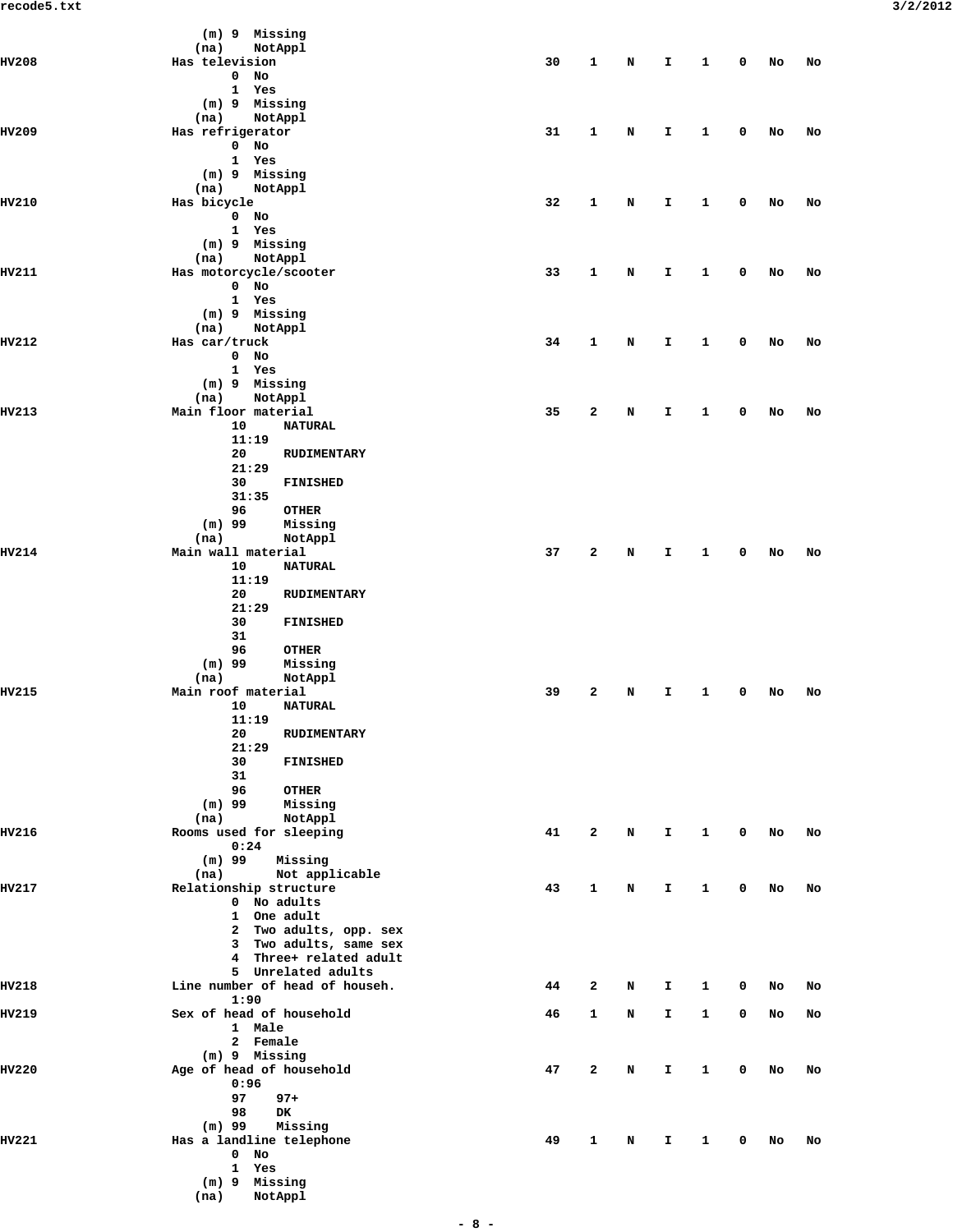| HV225         | Share toilet with other households                  | 50 | 1            | Ν | I  | 1            | 0           | No | No |
|---------------|-----------------------------------------------------|----|--------------|---|----|--------------|-------------|----|----|
|               | 0<br>No                                             |    |              |   |    |              |             |    |    |
|               | $\mathbf{1}$<br>Yes                                 |    |              |   |    |              |             |    |    |
|               | $(m)$ 9<br>Missing<br>NotAppl<br>(na)               |    |              |   |    |              |             |    |    |
| HV226         | Type of cooking fuel                                | 51 | $\mathbf{2}$ | N | I. | 1            | 0           | No | No |
|               | 1<br>Electricity                                    |    |              |   |    |              |             |    |    |
|               | $\mathbf{2}$<br>LPG                                 |    |              |   |    |              |             |    |    |
|               | 3<br>Natural gas<br>4                               |    |              |   |    |              |             |    |    |
|               | Biogas<br>5<br>Kerosene                             |    |              |   |    |              |             |    |    |
|               | Coal, lignite<br>6                                  |    |              |   |    |              |             |    |    |
|               | Charcoal<br>7                                       |    |              |   |    |              |             |    |    |
|               | 8<br>Wood                                           |    |              |   |    |              |             |    |    |
|               | 9<br>Straw / shrubs / grass<br>10 Agricultural crop |    |              |   |    |              |             |    |    |
|               | 11 Animal dung                                      |    |              |   |    |              |             |    |    |
|               | 95 No food cooked in HH                             |    |              |   |    |              |             |    |    |
|               | 96 Other                                            |    |              |   |    |              |             |    |    |
| <b>HV227</b>  | $(m)$ 99 Missing                                    | 53 | 1            | N |    | 1            | 0           |    | No |
|               | Have bednet for sleeping<br>$0$ No                  |    |              |   | Ι. |              |             | No |    |
|               | 1 Yes                                               |    |              |   |    |              |             |    |    |
|               | $(m)$ 9 Missing                                     |    |              |   |    |              |             |    |    |
| HV228         | Children under 5 slept under bednet last night      | 54 | 1            | N | I. | 1            | 0           | No | No |
|               | 0<br>No<br>1 All children                           |    |              |   |    |              |             |    |    |
|               | Some children<br>$\mathbf{2}$                       |    |              |   |    |              |             |    |    |
|               | 3 No bednet in HH                                   |    |              |   |    |              |             |    |    |
|               | (m) 9 Missing                                       |    |              |   |    |              |             |    |    |
|               | (na)<br>NotAppl<br>Test salt for Iodine             |    |              |   |    |              |             |    |    |
| HV234         | 0 PPM (No Iodine)<br>0                              | 55 | 3            | N | I  | 1            | 0           | No | No |
|               | Below 15 PPM<br>7                                   |    |              |   |    |              |             |    |    |
|               | 15<br>15 PPM and above                              |    |              |   |    |              |             |    |    |
|               | 30 PPM<br>30                                        |    |              |   |    |              |             |    |    |
|               | 994 Salt not tested<br>995 No salt in household     |    |              |   |    |              |             |    |    |
|               | $(m)$ 999 Missing                                   |    |              |   |    |              |             |    |    |
|               | NotAppl<br>(na)                                     |    |              |   |    |              |             |    |    |
| HV235         | Location of source for water                        | 58 | 1            | N | Ι. | 1            | 0           | No | No |
|               | 1 In own dwelling<br>2 In own yard/plot             |    |              |   |    |              |             |    |    |
|               | 3 Elsewhere                                         |    |              |   |    |              |             |    |    |
|               | $(m)$ 9 Missing                                     |    |              |   |    |              |             |    |    |
|               | Not applicable<br>(na)                              |    |              |   |    |              |             |    |    |
| HV236         | Person fetching water<br>1 Adult woman              | 59 | 1            | N | I. | 1            | 0           | No | No |
|               | Adult man<br>2                                      |    |              |   |    |              |             |    |    |
|               | 3 Female child under 15 years old                   |    |              |   |    |              |             |    |    |
|               | 4 Male child under 15 years old                     |    |              |   |    |              |             |    |    |
|               | 6 Other                                             |    |              |   |    |              |             |    |    |
|               | (m) 9 Missing<br>Not applicable<br>(na)             |    |              |   |    |              |             |    |    |
| HV237         | Anything done to water to make safe to drink        | 60 | 1            | N | Ι. | $\mathbf{1}$ | $\mathbf 0$ | No | No |
|               | $0$ No                                              |    |              |   |    |              |             |    |    |
|               | 1 Yes                                               |    |              |   |    |              |             |    |    |
|               | 8 Don't know<br>(m) 9 Missing                       |    |              |   |    |              |             |    |    |
|               | Not applicable<br>(na)                              |    |              |   |    |              |             |    |    |
| <b>HV237A</b> | Water usually treated by: boil                      | 61 | 1            | N | Ι. | 1            | 0           | No | No |
|               | $0$ No                                              |    |              |   |    |              |             |    |    |
|               | 1 Yes                                               |    |              |   |    |              |             |    |    |
|               | 8 Don't know<br>(m) 9 Missing                       |    |              |   |    |              |             |    |    |
|               | (na) Not applicable                                 |    |              |   |    |              |             |    |    |
| HV237B        | Water usually treated by: add bleach/chlorine       | 62 | 1            | N | I. | $\mathbf{1}$ | 0           | No | No |
|               | $0$ No                                              |    |              |   |    |              |             |    |    |
|               | 1 Yes<br>8 Don't know                               |    |              |   |    |              |             |    |    |
|               | (m) 9 Missing                                       |    |              |   |    |              |             |    |    |
|               | Not applicable<br>(na)                              |    |              |   |    |              |             |    |    |
| <b>HV237C</b> | Water usually treated by: strain through a clot 63  |    | $\mathbf{1}$ | N | Ι. | 1            | 0           | No | No |
|               | $0$ No                                              |    |              |   |    |              |             |    |    |
|               | 1 Yes<br>8 Don't know                               |    |              |   |    |              |             |    |    |
|               | (m) 9 Missing                                       |    |              |   |    |              |             |    |    |
|               | Not applicable<br>(na)                              |    |              |   |    |              |             |    |    |
| HV237D        | Water usually treated by: use water filter          | 64 | 1            | N | Ι. | 1            | 0           | No | No |
|               | $0$ No                                              |    |              |   |    |              |             |    |    |
|               | 1 Yes<br>8 Don't know                               |    |              |   |    |              |             |    |    |
|               | (m) 9 Missing                                       |    |              |   |    |              |             |    |    |

 **(na) Not applicable**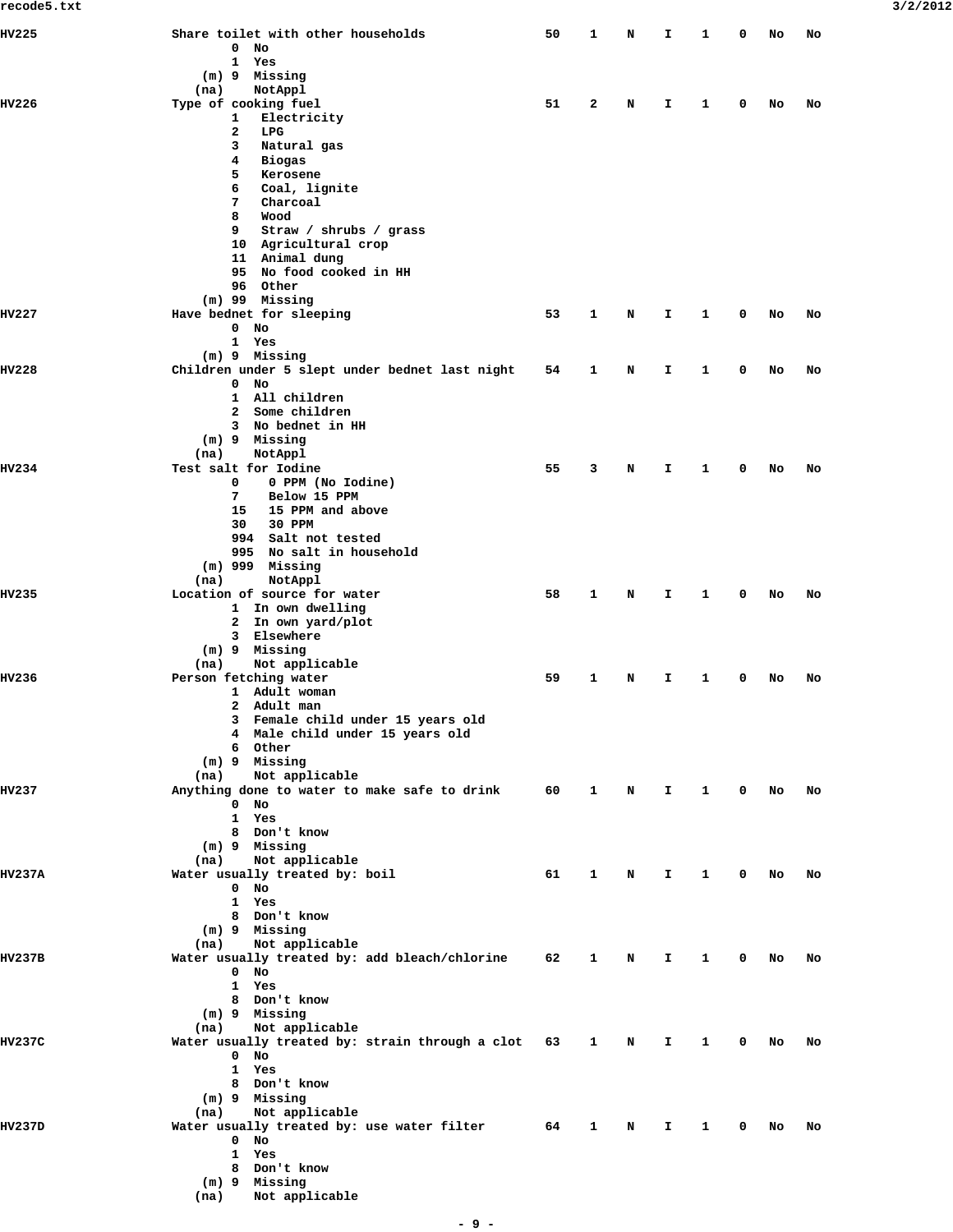| <b>HV237E</b> | Water usually treated by: solar disinfection                         | 65 | 1 | N | I.           | 1            | 0 | No | No |
|---------------|----------------------------------------------------------------------|----|---|---|--------------|--------------|---|----|----|
|               | $0$ No<br>1 Yes                                                      |    |   |   |              |              |   |    |    |
|               | 8 Don't know                                                         |    |   |   |              |              |   |    |    |
|               | (m) 9 Missing                                                        |    |   |   |              |              |   |    |    |
|               | Not applicable<br>(na)                                               |    |   |   |              |              |   |    |    |
| HV237F        | Water usually treated by: let it stand and sett<br>$0$ No            | 66 | 1 | Ν | I.           | 1            | 0 | No | No |
|               | 1 Yes                                                                |    |   |   |              |              |   |    |    |
|               | 8 Don't know                                                         |    |   |   |              |              |   |    |    |
|               | (m) 9 Missing                                                        |    |   |   |              |              |   |    |    |
|               | (na)<br>Not applicable                                               |    |   |   |              |              |   |    |    |
| <b>HV237G</b> | Water usually treated by: CS                                         | 67 | 1 | Ν | I.           | 1            | 0 | No | No |
|               | $0$ No<br>1 Yes                                                      |    |   |   |              |              |   |    |    |
|               | 8 Don't know                                                         |    |   |   |              |              |   |    |    |
|               | (m) 9 Missing                                                        |    |   |   |              |              |   |    |    |
|               | Not applicable<br>(na)                                               |    |   |   |              |              |   |    |    |
| HV237H        | Water usually treated by: CS                                         | 68 | 1 | N | I.           | 1            | 0 | No | No |
|               | $0$ No<br>1 Yes                                                      |    |   |   |              |              |   |    |    |
|               | 8 Don't know                                                         |    |   |   |              |              |   |    |    |
|               | (m) 9 Missing                                                        |    |   |   |              |              |   |    |    |
|               | (na)<br>Not applicable                                               |    |   |   |              |              |   |    |    |
| HV237I        | Water usually treated by: CS                                         | 69 | 1 | N | I.           | 1            | 0 | No | No |
|               | $0$ No<br>1 Yes                                                      |    |   |   |              |              |   |    |    |
|               | 8 Don't know                                                         |    |   |   |              |              |   |    |    |
|               | (m) 9 Missing                                                        |    |   |   |              |              |   |    |    |
|               | Not applicable<br>(na)                                               |    |   |   |              |              |   |    |    |
| <b>HV237J</b> | Water usually treated by: CS                                         | 70 | 1 | N | I.           | 1            | 0 | No | No |
|               | $0$ No<br>1 Yes                                                      |    |   |   |              |              |   |    |    |
|               | 8 Don't know                                                         |    |   |   |              |              |   |    |    |
|               | (m) 9 Missing                                                        |    |   |   |              |              |   |    |    |
|               | Not applicable<br>(na)                                               |    |   |   |              |              |   |    |    |
| HV237K        | Water usually treated by: CS                                         | 71 | 1 | N | I.           | 1            | 0 | No | No |
|               | $0$ No<br>1 Yes                                                      |    |   |   |              |              |   |    |    |
|               | 8 Don't know                                                         |    |   |   |              |              |   |    |    |
|               | $(m)$ 9 Missing                                                      |    |   |   |              |              |   |    |    |
|               | Not applicable<br>(na)                                               |    |   |   |              |              |   |    |    |
| HV237X        | Water usually treated by: other<br>$0$ No                            | 72 | 1 | N | I.           | 1            | 0 | No | No |
|               | 1 Yes                                                                |    |   |   |              |              |   |    |    |
|               | 8 Don't know                                                         |    |   |   |              |              |   |    |    |
|               | (m) 9 Missing                                                        |    |   |   |              |              |   |    |    |
|               | Not applicable<br>(na)                                               |    |   |   |              |              |   |    |    |
| <b>HV237Z</b> | Water usually treated by: don't know                                 | 73 | 1 | Ν | I.           | 1            | 0 | No | No |
|               | $0$ No<br>1 Yes                                                      |    |   |   |              |              |   |    |    |
|               | 8 Don't know                                                         |    |   |   |              |              |   |    |    |
|               | (m) 9 Missing                                                        |    |   |   |              |              |   |    |    |
|               | Not applicable<br>(na)                                               |    |   |   |              |              |   |    |    |
| <b>HV238</b>  | Number of households sharing toilet<br>2:9                           | 74 | 2 | N | $\mathbf{T}$ | $\mathbf{1}$ | 0 | No | No |
|               | 95<br>10 or more households                                          |    |   |   |              |              |   |    |    |
|               | 98<br>Don't know                                                     |    |   |   |              |              |   |    |    |
|               | $(m)$ 99<br>Missing                                                  |    |   |   |              |              |   |    |    |
|               | (na)<br>Not applicable                                               |    |   |   |              |              |   |    |    |
| <b>HV239</b>  | Food cooked on stove or open fire<br>1 Open fire                     | 76 | 1 | N | I.           | 1            | 0 | No | No |
|               | 2 Open stove                                                         |    |   |   |              |              |   |    |    |
|               | 3 Closed stove with chimney                                          |    |   |   |              |              |   |    |    |
|               | 6 Other                                                              |    |   |   |              |              |   |    |    |
|               | $(m)$ 9 Missing                                                      |    |   |   |              |              |   |    |    |
| <b>HV240</b>  | Not applicable<br>(na)<br>Household has a chimney, hood or neither   | 77 | 1 | N | I.           | 1            | 0 | No | No |
|               | 0 Neither chimney or hood                                            |    |   |   |              |              |   |    |    |
|               | 1 Chimney                                                            |    |   |   |              |              |   |    |    |
|               | 2 Hood                                                               |    |   |   |              |              |   |    |    |
|               | $(m)$ 9 Missing                                                      |    |   |   |              |              |   |    |    |
|               | Not applicable<br>(na)                                               |    |   |   |              |              |   |    |    |
| HV241         | Food cooked in the house / in separate building 78<br>1 In the house |    | 1 | N | I.           | 1            | 0 | No | No |
|               | 2 In a separate building                                             |    |   |   |              |              |   |    |    |
|               | 3 Outdoors                                                           |    |   |   |              |              |   |    |    |
|               | 6 Other                                                              |    |   |   |              |              |   |    |    |
|               | (m) 9 Missing<br>Not applicable<br>(na)                              |    |   |   |              |              |   |    |    |
| HV242         | Household has separate room used as kitchen                          | 79 | 1 | N | I.           | 1            | 0 | No | No |
|               | $0$ No                                                               |    |   |   |              |              |   |    |    |
|               | 1 Yes                                                                |    |   |   |              |              |   |    |    |
|               | (m) 9 Missing                                                        |    |   |   |              |              |   |    |    |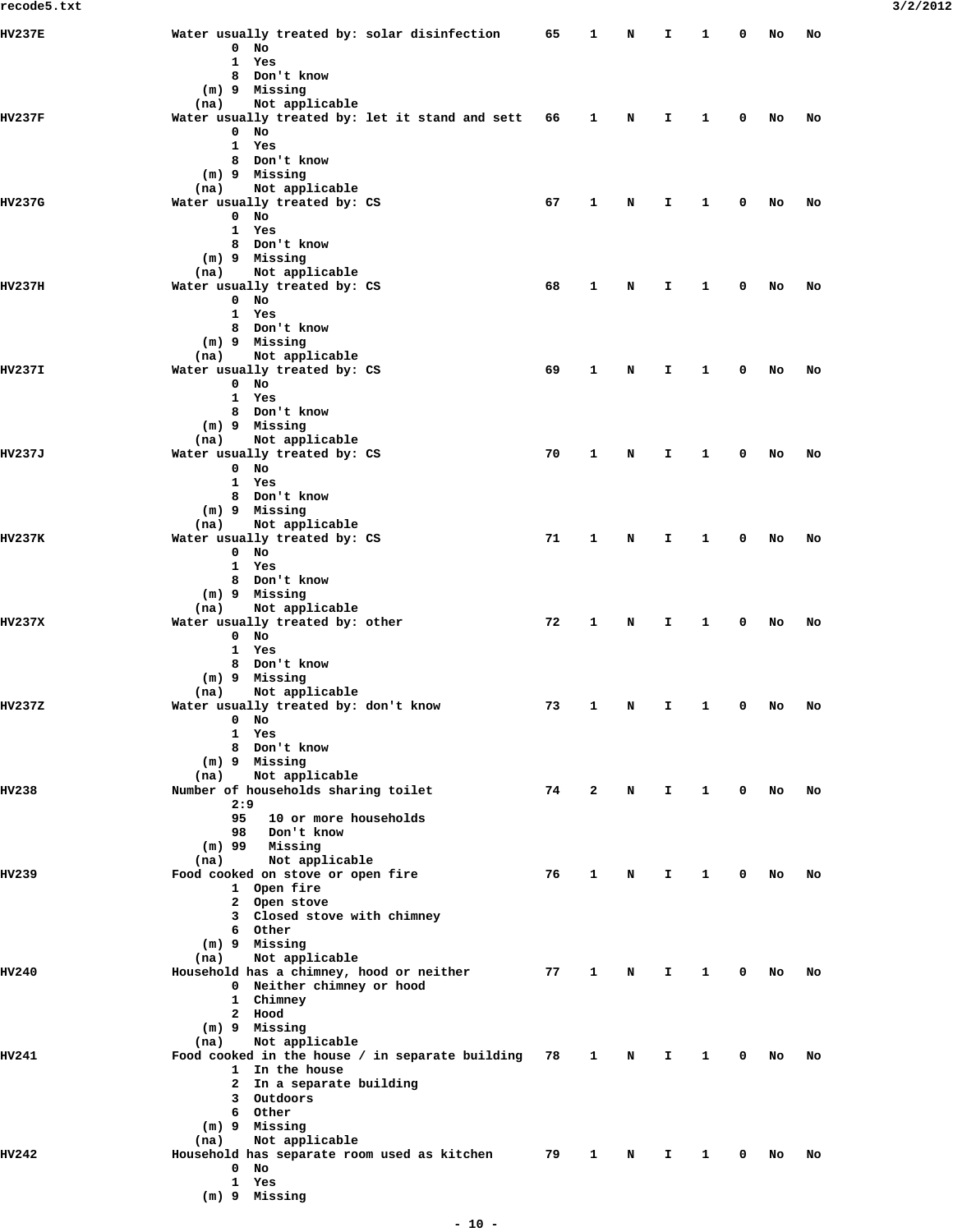| HV243A        | Not applicable<br>(na)<br>Has a mobile telephone       | 80  | 1 | N | I  | 1 | 0 | No | No |
|---------------|--------------------------------------------------------|-----|---|---|----|---|---|----|----|
|               | $\mathbf{0}$<br>No                                     |     |   |   |    |   |   |    |    |
|               | 1 Yes                                                  |     |   |   |    |   |   |    |    |
|               | $(m)$ 9<br>Missing                                     |     |   |   |    |   |   |    |    |
|               | Not applicable<br>(na)                                 |     |   |   |    |   |   |    |    |
| HV243B        | Has a watch                                            | 81  | 1 | N | I  | 1 | 0 | No | No |
|               | $\mathbf{0}$<br>No<br>Yes<br>1                         |     |   |   |    |   |   |    |    |
|               | (m) 9 Missing                                          |     |   |   |    |   |   |    |    |
|               | Not applicable<br>(na)                                 |     |   |   |    |   |   |    |    |
| HV243C        | Has an animal-drawn cart                               | 82  | 1 | N | I. | 1 | 0 | No | No |
|               | $\mathbf 0$<br>No                                      |     |   |   |    |   |   |    |    |
|               | 1 Yes                                                  |     |   |   |    |   |   |    |    |
|               | (m) 9 Missing<br>Not applicable<br>(na)                |     |   |   |    |   |   |    |    |
| HV243D        | Has a boat with a motor                                | 83  | 1 | N | I  | 1 | 0 | No | No |
|               | $0$ No                                                 |     |   |   |    |   |   |    |    |
|               | 1<br>Yes                                               |     |   |   |    |   |   |    |    |
|               | (m) 9 Missing                                          |     |   |   |    |   |   |    |    |
|               | Not applicable<br>(na)                                 |     |   |   |    |   |   |    |    |
| HV244         | Own land usable for agriculture                        | 84  | 1 | N | I. | 1 | 0 | No | No |
|               | $0$ No<br>1 Yes                                        |     |   |   |    |   |   |    |    |
|               | $(m)$ 9 Missing                                        |     |   |   |    |   |   |    |    |
|               | Not applicable<br>(na)                                 |     |   |   |    |   |   |    |    |
| HV245         | Hectares for agricultural land                         | 85  | 2 | N | I  | 1 | 0 | No | No |
|               | 0:90                                                   |     |   |   |    |   |   |    |    |
|               | 95<br>More than 95                                     |     |   |   |    |   |   |    |    |
|               | 98<br>Unknown                                          |     |   |   |    |   |   |    |    |
|               | $(m)$ 99<br>Missing                                    |     |   |   |    |   |   |    |    |
| HV246         | Not applicable<br>(na)                                 | 87  | 1 |   |    | 1 | 0 |    |    |
|               | Livestock, herds or farm animals<br>$\mathbf{0}$<br>No |     |   | N | I  |   |   | No | No |
|               | 1<br>Yes                                               |     |   |   |    |   |   |    |    |
|               | (m) 9 Missing                                          |     |   |   |    |   |   |    |    |
|               | Not applicable<br>(na)                                 |     |   |   |    |   |   |    |    |
| HV246A        | Cattle own                                             | 88  | 2 | N | I  | 1 | 0 | No | No |
|               | 0<br>None                                              |     |   |   |    |   |   |    |    |
|               | 1:94<br>95<br>More than 95                             |     |   |   |    |   |   |    |    |
|               | 98<br>Unknown                                          |     |   |   |    |   |   |    |    |
|               | $(m)$ 99<br>Missing                                    |     |   |   |    |   |   |    |    |
|               | (na)<br>Not applicable                                 |     |   |   |    |   |   |    |    |
| HV246B        | Cows, bulls own                                        | 90  | 2 | N | I  | 1 | 0 | No | No |
|               | 0<br>None                                              |     |   |   |    |   |   |    |    |
|               | 1:94                                                   |     |   |   |    |   |   |    |    |
|               | 95<br>More than 95<br>98<br>Unknown                    |     |   |   |    |   |   |    |    |
|               | (m) 99<br>Missing                                      |     |   |   |    |   |   |    |    |
|               | Not applicable<br>(na)                                 |     |   |   |    |   |   |    |    |
| HV246C        | Horses, donkeys, mules own                             | 92  | 2 | N | I. | 1 | 0 | No | No |
|               | 0<br>None                                              |     |   |   |    |   |   |    |    |
|               | 1:94                                                   |     |   |   |    |   |   |    |    |
|               | 95<br>More than 95<br>98                               |     |   |   |    |   |   |    |    |
|               | Unknown<br>$(m)$ 99<br>Missing                         |     |   |   |    |   |   |    |    |
|               | (na)<br>Not applicable                                 |     |   |   |    |   |   |    |    |
| HV246D        | Goats own                                              | 94  | 2 | N | I  | 1 | 0 | No | No |
|               | 0<br>None                                              |     |   |   |    |   |   |    |    |
|               | 1:94                                                   |     |   |   |    |   |   |    |    |
|               | 95<br>More than 95                                     |     |   |   |    |   |   |    |    |
|               | 98<br>Unknown                                          |     |   |   |    |   |   |    |    |
|               | $(m)$ 99<br>Missing<br>Not applicable<br>(na)          |     |   |   |    |   |   |    |    |
| HV246E        | Sheep own                                              | 96  | 2 | N | I  | 1 | 0 | No | No |
|               | 0<br>None                                              |     |   |   |    |   |   |    |    |
|               | 1:94                                                   |     |   |   |    |   |   |    |    |
|               | 95<br>More than 95                                     |     |   |   |    |   |   |    |    |
|               | 98<br>Unknown                                          |     |   |   |    |   |   |    |    |
|               | $(m)$ 99<br>Missing                                    |     |   |   |    |   |   |    |    |
| HV246F        | (na)<br>Not applicable<br>Chickens own                 | 98  | 2 | N | I  | 1 | 0 | No | No |
|               | 0<br>None                                              |     |   |   |    |   |   |    |    |
|               | 1:94                                                   |     |   |   |    |   |   |    |    |
|               | 95<br>More than 95                                     |     |   |   |    |   |   |    |    |
|               | 98<br>Unknown                                          |     |   |   |    |   |   |    |    |
|               | $(m)$ 99<br>Missing                                    |     |   |   |    |   |   |    |    |
|               | Not applicable<br>(na)                                 |     |   |   |    |   |   |    |    |
| <b>HV246G</b> | CS own<br>0<br>None                                    | 100 | 2 | N | I  | 1 | 0 | No | No |
|               | 1:94                                                   |     |   |   |    |   |   |    |    |
|               | 95<br>More than 95                                     |     |   |   |    |   |   |    |    |
|               | 98<br>Unknown                                          |     |   |   |    |   |   |    |    |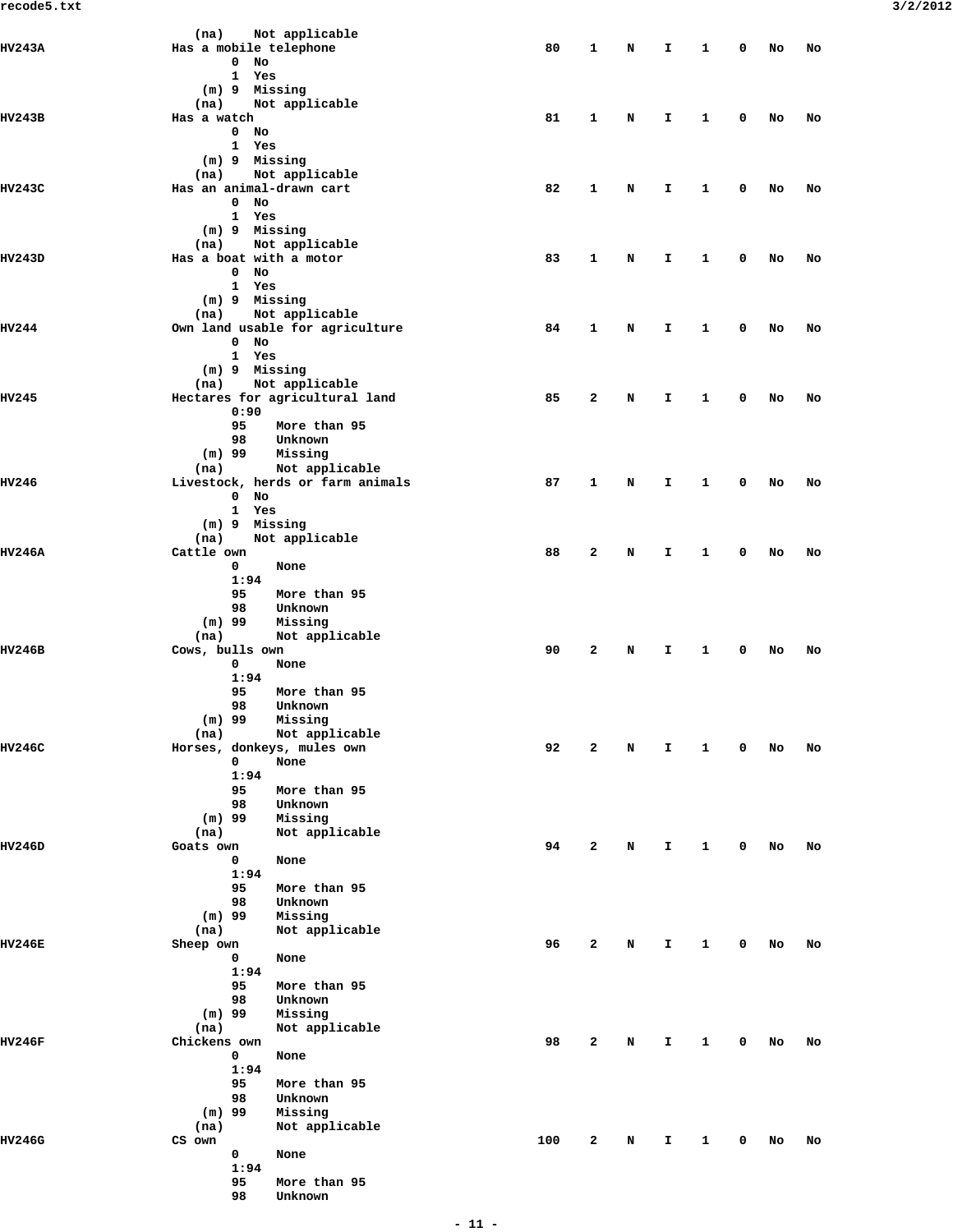|              | $(m)$ 99<br>Missing                                 |     |        |        |                    |                   |   |    |    |  |
|--------------|-----------------------------------------------------|-----|--------|--------|--------------------|-------------------|---|----|----|--|
|              | Not applicable<br>(na)                              |     |        |        |                    |                   |   |    |    |  |
| HV246H       | CS own                                              | 102 | 2      | Ν      | I.                 | 1                 | 0 | No | No |  |
|              | 0<br>None                                           |     |        |        |                    |                   |   |    |    |  |
|              | 1:94                                                |     |        |        |                    |                   |   |    |    |  |
|              | 95<br>More than 95                                  |     |        |        |                    |                   |   |    |    |  |
|              | 98<br>Unknown                                       |     |        |        |                    |                   |   |    |    |  |
|              | $(m)$ 99<br>Missing                                 |     |        |        |                    |                   |   |    |    |  |
|              | (na)<br>Not applicable                              |     |        |        |                    |                   |   |    |    |  |
| HV246I       | CS own                                              | 104 | 2      | N      | I                  | 1                 | 0 | No | No |  |
|              | 0<br>None<br>1:94                                   |     |        |        |                    |                   |   |    |    |  |
|              | 95<br>More than 95                                  |     |        |        |                    |                   |   |    |    |  |
|              | 98<br>Unknown                                       |     |        |        |                    |                   |   |    |    |  |
|              | $(m)$ 99<br>Missing                                 |     |        |        |                    |                   |   |    |    |  |
|              | Not applicable<br>(na)                              |     |        |        |                    |                   |   |    |    |  |
| HV246J       | CS own                                              | 106 | 2      | Ν      | I.                 | 1                 | 0 | No | No |  |
|              | 0<br>None                                           |     |        |        |                    |                   |   |    |    |  |
|              | 1:94                                                |     |        |        |                    |                   |   |    |    |  |
|              | 95<br>More than 95                                  |     |        |        |                    |                   |   |    |    |  |
|              | 98<br>Unknown                                       |     |        |        |                    |                   |   |    |    |  |
|              | $(m)$ 99<br>Missing                                 |     |        |        |                    |                   |   |    |    |  |
|              | Not applicable<br>(na)                              |     |        |        |                    |                   |   |    |    |  |
| HV246K       | CS own                                              | 108 | 2      | N      | I                  | 1                 | 0 | No | No |  |
|              | 0<br>None                                           |     |        |        |                    |                   |   |    |    |  |
|              | 1:94                                                |     |        |        |                    |                   |   |    |    |  |
|              | 95<br>More than 95                                  |     |        |        |                    |                   |   |    |    |  |
|              | 98<br>Unknown                                       |     |        |        |                    |                   |   |    |    |  |
|              | $(m)$ 99<br>Missing                                 |     |        |        |                    |                   |   |    |    |  |
|              | Not applicable<br>(na)                              |     |        |        |                    |                   |   |    |    |  |
| HV247        | Owns a bank account                                 | 110 | 1      | N      | I                  | 1                 | 0 | No | No |  |
|              | No<br>0                                             |     |        |        |                    |                   |   |    |    |  |
|              | 1 Yes                                               |     |        |        |                    |                   |   |    |    |  |
|              | (m) 9 Missing                                       |     |        |        |                    |                   |   |    |    |  |
|              | Not applicable<br>(na)                              |     |        |        |                    |                   |   |    |    |  |
| HV248        | Number of sick people 18-59                         | 111 | 2      | N      | I                  | 1                 | 0 | No | No |  |
|              | 0:20                                                |     |        |        |                    |                   |   |    |    |  |
|              | Not applicable<br>(na)                              |     |        |        |                    |                   |   |    |    |  |
| <b>HV249</b> | Member of the HH died last 12 months                | 113 | 1      | N      | I.                 | 1                 | 0 | No | No |  |
|              | No<br>0                                             |     |        |        |                    |                   |   |    |    |  |
|              | $\mathbf{1}$<br>Yes                                 |     |        |        |                    |                   |   |    |    |  |
|              | 8<br>DK                                             |     |        |        |                    |                   |   |    |    |  |
|              | 9 Missing                                           |     |        |        |                    |                   |   |    |    |  |
|              | Not applicable<br>(na)                              |     |        |        |                    |                   |   |    |    |  |
| <b>HV250</b> | Number of members who died last 12 months           | 114 | 2      | N      | I.                 | 1                 | 0 | No | No |  |
|              | 1:7                                                 |     |        |        |                    |                   |   |    |    |  |
|              | 8<br>DK                                             |     |        |        |                    |                   |   |    |    |  |
|              | $(m)$ 9<br>Missing                                  |     |        |        |                    |                   |   |    |    |  |
|              | Not applicable<br>(na)                              |     |        |        |                    |                   |   |    |    |  |
| <b>HV251</b> | Number of orphans and vulnerable children           | 116 | 2      | Ν      | I                  | 1                 | 0 | No | No |  |
| HV270        | Wealth index                                        | 118 | 1      | Ν      | I                  | 1                 | 0 | No | No |  |
|              | 1 Poorest                                           |     |        |        |                    |                   |   |    |    |  |
|              | 2 Poorer                                            |     |        |        |                    |                   |   |    |    |  |
|              | 3 Middle<br>4 Richer                                |     |        |        |                    |                   |   |    |    |  |
|              | 5 Richest                                           |     |        |        |                    |                   |   |    |    |  |
| HV271        | Wealth index factor score (5 decimals)              | 119 |        |        |                    |                   | 0 |    |    |  |
| HML 1        | Number of mosquito nets                             | 127 | 8<br>2 | N<br>N | I.<br>$\mathbf{I}$ | 1<br>$\mathbf{1}$ | 0 | No | No |  |
|              | 0:97                                                |     |        |        |                    |                   |   | No | No |  |
|              | 98<br>Don't know                                    |     |        |        |                    |                   |   |    |    |  |
|              | $(m)$ 99<br>Missing                                 |     |        |        |                    |                   |   |    |    |  |
|              | NotAppl<br>(na)                                     |     |        |        |                    |                   |   |    |    |  |
| <b>HML1A</b> | Number of mosquito nets with specific informati 129 |     | 1      | N      | I.                 | 1                 | 0 | No | No |  |
|              | 0:7                                                 |     |        |        |                    |                   |   |    |    |  |
|              | (na)<br>NotAppl                                     |     |        |        |                    |                   |   |    |    |  |
| IIML2        | Number of children under bednet previous night      | 130 | 2      | N      | I.                 | 1                 | 0 | No | No |  |
|              | 0:50                                                |     |        |        |                    |                   |   |    |    |  |
|              | $(m)$ 99<br>Missing                                 |     |        |        |                    |                   |   |    |    |  |
|              | NotAppl                                             |     |        |        |                    |                   |   |    |    |  |
|              | (na)                                                |     |        |        |                    |                   |   |    |    |  |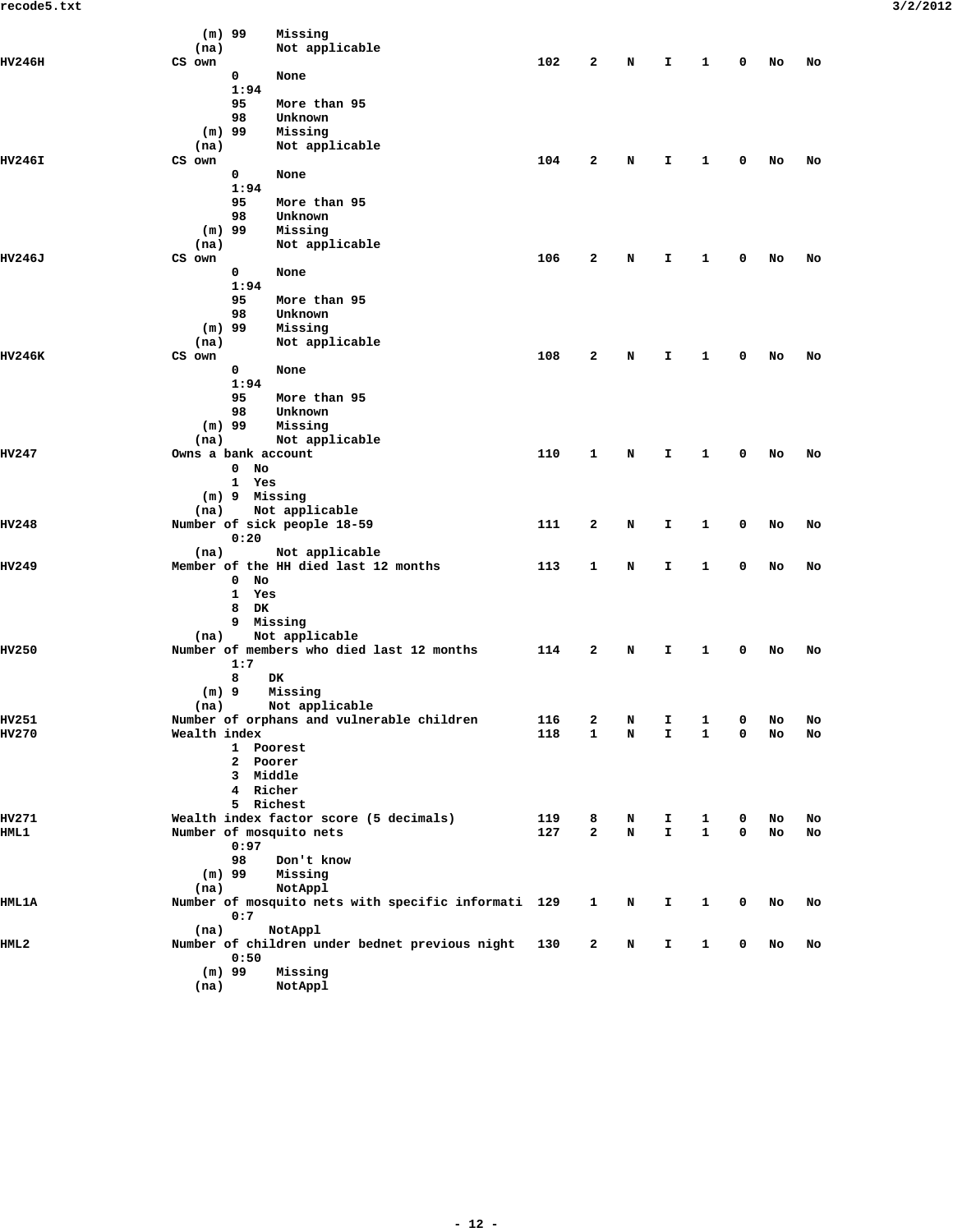# **Level: HOUSEHOLD Record: CS household variables**

| Item Name     | Item Label               | Start Len Type Type Occ Dec Char Fill |     | Data Item |                                                |                |                                                     |    | Dec Zero |
|---------------|--------------------------|---------------------------------------|-----|-----------|------------------------------------------------|----------------|-----------------------------------------------------|----|----------|
| HHID          | (id) Case Identification | $\mathbf{1}$                          | 12  | AN        | $\mathbf{I}$ and $\mathbf{I}$ and $\mathbf{I}$ | $\overline{1}$ | $\overline{\phantom{a}}$ 0 $\overline{\phantom{a}}$ |    | No No    |
| <b>CASEID</b> | (id) Case Identification | п.                                    | -15 | AN        |                                                |                | $^{\circ}$                                          | No | No       |
|               | (record type)            | 16                                    |     | AN        |                                                |                | $^{\circ}$                                          | No | No       |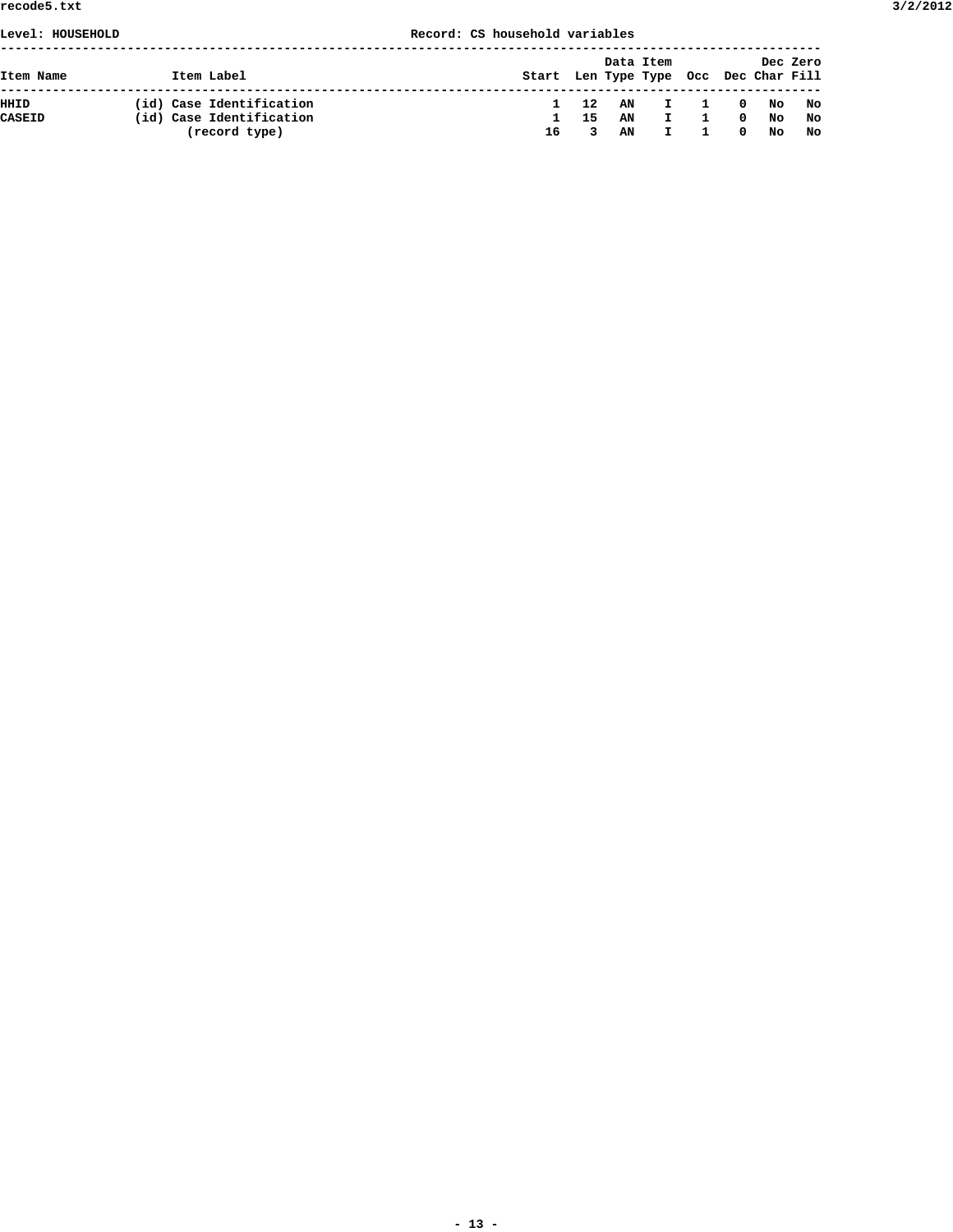# **Level: HOUSEHOLD Record: CS household schedule**

| Item Name     |  | Item Label                          | Start Len Type Type Occ Dec Char Fill |    |    | Data Item    |             |    | Dec Zero |
|---------------|--|-------------------------------------|---------------------------------------|----|----|--------------|-------------|----|----------|
| HHID          |  | (id) Case Identification            |                                       | 12 | AN | $\mathbf{I}$ | $\Omega$    | No | No       |
| <b>CASEID</b> |  | (id) Case Identification            |                                       | 15 | AN | $\mathbf{I}$ | $\mathbf 0$ | No | No       |
|               |  | (record type)                       | 16                                    | 3. | AN | $\mathbf{I}$ | $^{\circ}$  | No | No       |
| IDXH4         |  | Index to household schedule<br>1:90 | 19                                    | 2  | N  | I.           | $^{\circ}$  | No | No       |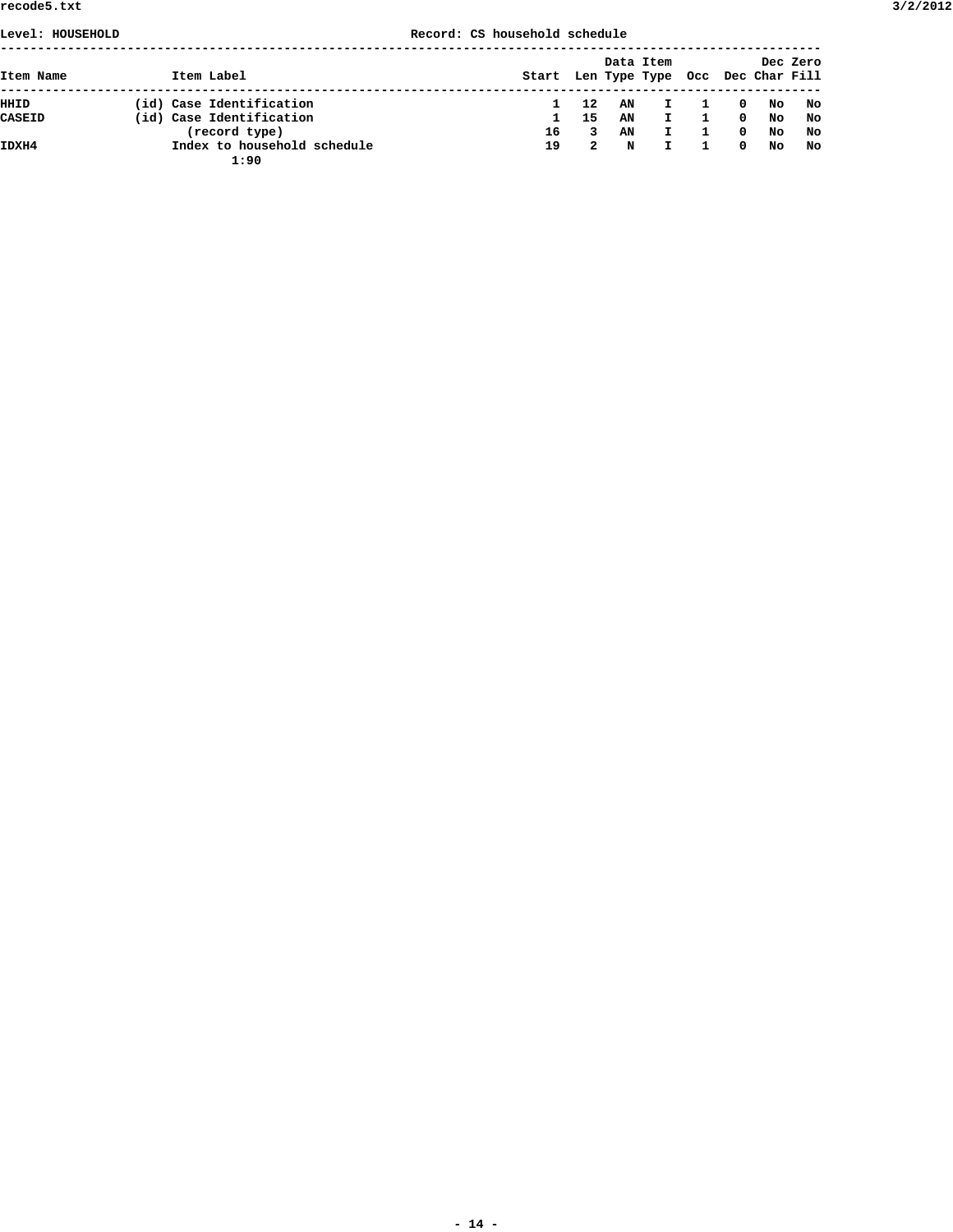|               | ------------------------------------                  |                                       |              |    | Data Item |              |   |    | Dec Zero |
|---------------|-------------------------------------------------------|---------------------------------------|--------------|----|-----------|--------------|---|----|----------|
| Item Name     | Item Label                                            | Start Len Type Type Occ Dec Char Fill |              |    |           |              |   |    |          |
| HHID          | (id) Case Identification                              | 1                                     | 12           | AN | I.        | 1            | 0 | No | No       |
| <b>CASEID</b> | (id) Case Identification                              | 1                                     | 15           | ΑN | I.        | 1            | 0 | No | No       |
|               | (record type)                                         | 16                                    | 3            | AN | I.        | 1            | 0 | No | No       |
| HA0           | Index to household schedule<br>1:90                   | 19                                    | 2            | N  | I.        | $\mathbf{1}$ | 0 | No | No       |
| IIA1          | Women's age in years<br>15:49                         | 21                                    | 2            | N  | I.        | $\mathbf{1}$ | 0 | No | No       |
| IIA2          | Respondent's weight (kilos-1d)                        | 23                                    | 4            | N  | I.        | 1            | 0 | No | No       |
|               | $(m)$ 9999 Missing<br>(na)<br>NotAppl                 |                                       |              |    |           |              |   |    |          |
| IIA3          | Respondent's height (cms-1d)<br>$(m)$ 9999 Missing    | 27                                    | 4            | N  | I.        | 1            | 0 | No | No       |
|               | (na)<br>NotAppl                                       |                                       |              |    |           |              |   |    |          |
| HA4           | Ht/A Percentile (resp.)                               | 31                                    | 4            | N  | I.        | 1            | 0 | No | No       |
|               | 9998 Flagged cases<br>$(m)$ 9999 Missing              |                                       |              |    |           |              |   |    |          |
|               | NotAppl<br>(na)                                       |                                       |              |    |           |              |   |    |          |
| IIA5          | Ht/A Standard deviations (resp                        | 35                                    | 4            | N  | I.        | 1            | 0 | No | No       |
|               | 9998 Flagged cases                                    |                                       |              |    |           |              |   |    |          |
|               | $(m)$ 9999 Missing                                    |                                       |              |    |           |              |   |    |          |
| IIA6          | NotAppl<br>(na)<br>Ht/A Percent ref. median (resp     | 39                                    | 5            | N  | I.        | 1            | 0 | No | No       |
|               | 99998 Flagged cases                                   |                                       |              |    |           |              |   |    |          |
|               | $(m)$ 99999 Missing                                   |                                       |              |    |           |              |   |    |          |
|               | NotAppl<br>(na)                                       |                                       |              |    |           |              |   |    |          |
| IIA11         | Wt/Ht Std deviations(resp) DHS                        | 44                                    | 4            | N  | I.        | 1            | 0 | No | No       |
|               | 9998 Flagged cases                                    |                                       |              |    |           |              |   |    |          |
|               | $(m)$ 9999 Missing<br>NotAppl<br>(na)                 |                                       |              |    |           |              |   |    |          |
| HA12          | Wt/Ht Percent ref. median (DHS                        | 48                                    | 5            | N  | I.        | 1            | 0 | No | No       |
|               | 99998 Flagged cases                                   |                                       |              |    |           |              |   |    |          |
|               | $(m)$ 99999 Missing                                   |                                       |              |    |           |              |   |    |          |
|               | NotAppl<br>(na)                                       |                                       |              |    |           |              |   |    |          |
| HA12A         | Wt/Ht Percent ref. median (Fog<br>99998 Flagged cases | 53                                    | 5            | N  | I.        | 1            | 0 | No | No       |
|               | $(m)$ 99999 Missing                                   |                                       |              |    |           |              |   |    |          |
|               | NotAppl<br>(na)                                       |                                       |              |    |           |              |   |    |          |
| <b>HA12B</b>  | Wt/Ht Percent ref. median (WHO                        | 58                                    | 5            | N  | I.        | 1            | 0 | No | No       |
|               | 99998 Flagged cases                                   |                                       |              |    |           |              |   |    |          |
|               | $(m)$ 99999 Missing<br>NotAppl<br>(na)                |                                       |              |    |           |              |   |    |          |
| IIA13         | Result of measurement of resp.                        | 63                                    | 1            | N  | I.        | 1            | 0 | No | No       |
|               | 0 Measured                                            |                                       |              |    |           |              |   |    |          |
|               | 3 Not present                                         |                                       |              |    |           |              |   |    |          |
|               | 4 Refused                                             |                                       |              |    |           |              |   |    |          |
|               | 6 Other                                               |                                       |              |    |           |              |   |    |          |
| IIA 32        | (m) 9 Missing<br>Date of birth (cmc)                  | 64                                    | 4            | N  | I.        | 1            | 0 | No | No       |
| IIA 33        | Completeness of information                           | 68                                    | $\mathbf{1}$ | N  | I.        | $\mathbf{1}$ | 0 | No | No       |
|               | 1 Month and year                                      |                                       |              |    |           |              |   |    |          |
|               | 2 Month and age -y imp                                |                                       |              |    |           |              |   |    |          |
|               | 3 Year and age - m imp                                |                                       |              |    |           |              |   |    |          |
|               | 4 Y & age - y ignored<br>5 Year - a, m imp            |                                       |              |    |           |              |   |    |          |
|               | 6 Age - $y$ , m imp                                   |                                       |              |    |           |              |   |    |          |
|               | 7 Month - a, y imp                                    |                                       |              |    |           |              |   |    |          |
|               | 8 None - all imp                                      |                                       |              |    |           |              |   |    |          |
|               | (na)<br>NotAppl                                       |                                       |              |    |           |              |   |    |          |
| IIA35         | Smoking                                               | 69                                    | 2            | N  | I         | 1            | 0 | No | No       |
|               | 0<br>Doesn't smoke<br>1:79                            |                                       |              |    |           |              |   |    |          |
|               | 80<br>$80 +$                                          |                                       |              |    |           |              |   |    |          |
|               | 94<br>Smokes pipes, cigars, etc                       |                                       |              |    |           |              |   |    |          |
|               | $(m)$ 99<br>Missing                                   |                                       |              |    |           |              |   |    |          |
|               | Not applicable<br>(na)                                |                                       |              |    |           |              |   |    |          |
| HA40          | Body mass index for respondent                        | 71                                    | 4            | N  | I.        | 1            | 0 | No | No       |
|               | 9998 Flagged cases<br>$(m)$ 9999 Missing              |                                       |              |    |           |              |   |    |          |
|               | NotAppl<br>(na)                                       |                                       |              |    |           |              |   |    |          |
| IIA41         | Rohrer's index for respondent                         | 75                                    | 4            | N  | I.        | 1            | 0 | No | No       |
|               | 9998 Flagged cases                                    |                                       |              |    |           |              |   |    |          |
|               | $(m)$ 9999 Missing                                    |                                       |              |    |           |              |   |    |          |
|               | NotAppl<br>(na)                                       |                                       |              |    |           |              |   |    |          |
| IIA50         | Under age 18<br>1 Under age 18                        | 79                                    | 1            | N  | I.        | 1            | 0 | No | No       |
|               | 2 Age 18 or older                                     |                                       |              |    |           |              |   |    |          |
|               | $(m)$ 9 Missing                                       |                                       |              |    |           |              |   |    |          |
|               | NotAppl<br>(na)                                       |                                       |              |    |           |              |   |    |          |
| IIA51         | Line no. of parent/caretaker                          | 80                                    | 2            | N  | I.        | $\mathbf{1}$ | 0 | No | No       |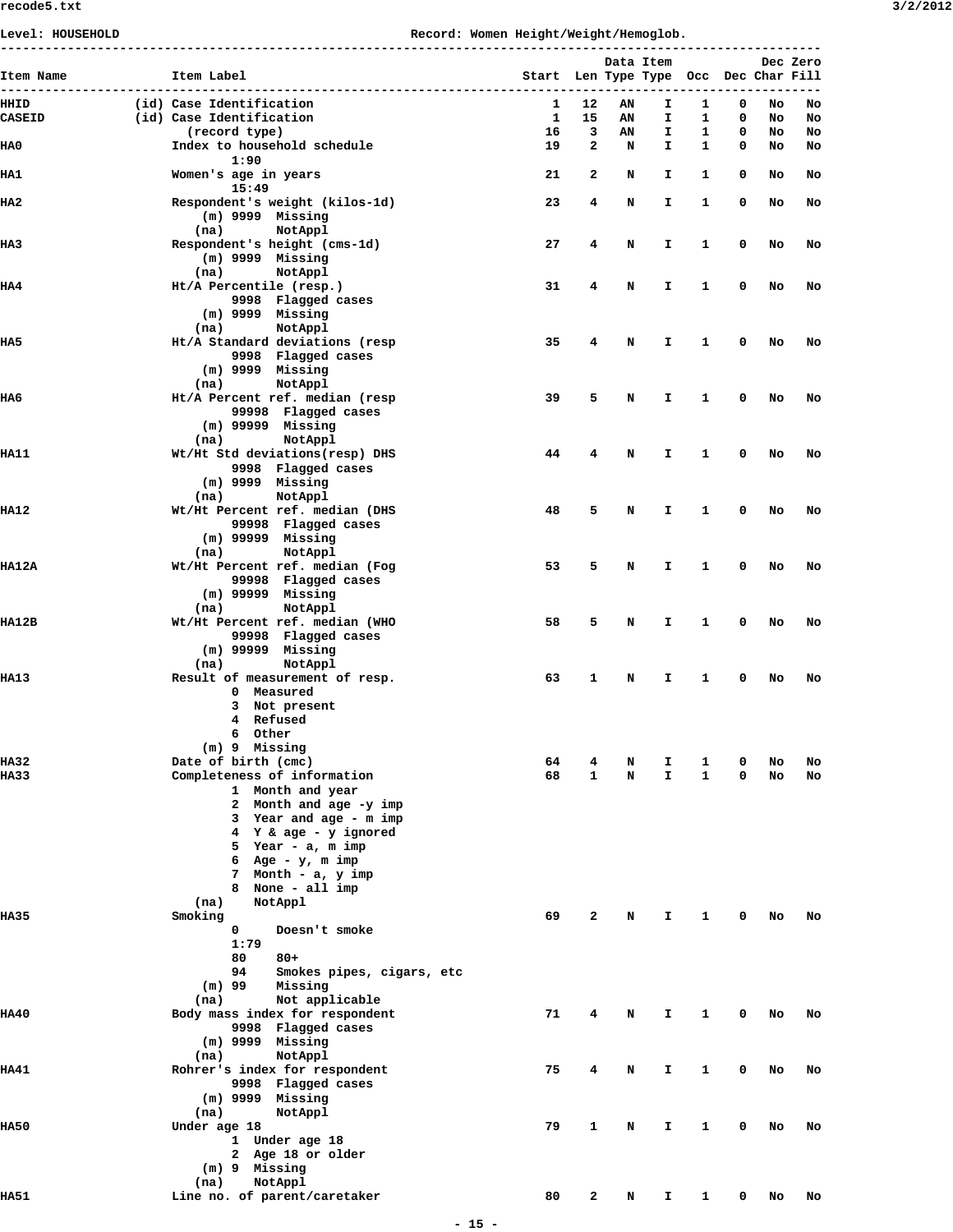|             | 0<br>Not in household<br>1:50                                                                     |     |   |    |    |              |   |    |    |
|-------------|---------------------------------------------------------------------------------------------------|-----|---|----|----|--------------|---|----|----|
| IIA52       | (na)<br>NotAppl<br>Read consent statement<br>1 Granted                                            | 82  | 1 | N  | I. | 1            | 0 | No | No |
|             | 2 Parent/Other responsible refused<br>3 Respondent refused<br>(m) 9 Missing                       |     |   |    |    |              |   |    |    |
| IIA53       | NotAppl<br>(na)<br>Hemoglobin level (g/dl - 1 decimal)<br>$(m)$ 999 Missing                       | 83  | 3 | N  | I. | 1            | 0 | No | No |
|             | (na)<br>NotAppl                                                                                   |     |   |    |    |              |   |    |    |
| IIA54       | Currently pregnant<br>0 No/don't know<br>1 Yes<br>$(m)$ 9<br>Missing                              | 86  | 1 | N  | I  | 1            | 0 | No | No |
|             | NotAppl<br>(na)                                                                                   |     |   |    |    |              |   |    |    |
| <b>HA55</b> | Result of measuring (Hemoglobin)<br>0<br>Measured<br>1:2<br>3<br>Not present                      | 87  | 1 | N  | I  | 1            | 0 | No | No |
|             | 4<br>Refused<br>5<br>6<br>Other                                                                   |     |   |    |    |              |   |    |    |
|             | $(m)$ 9<br>Missing<br>NotAppl<br>(na)                                                             |     |   |    |    |              |   |    |    |
| IIA56       | Hemoglobin level adjusted by altitude $(g/dl - 1)$<br>$(m)$ 999 Missing<br>(na)<br>NotAppl        | 88  | 3 | N  | I. | 1            | 0 | No | No |
| IIA57       | Anemia level                                                                                      | 91  | 1 | N  | I  | 1            | 0 | No | No |
|             | 1 Severe<br>2 Moderate<br>Mild<br>3<br>4 Not anemic<br>(m) 9 Missing                              |     |   |    |    |              |   |    |    |
|             | NotAppl<br>(na)                                                                                   |     |   |    |    |              |   |    |    |
| IIA58       | Agrees to referral<br>0<br>No<br>$\mathbf{1}$<br>Yes                                              | 92  | 1 | N  | I. | 1            | 0 | No | No |
|             | $(m)$ 9<br>Missing<br>NotAppl<br>(na)                                                             |     |   |    |    |              |   |    |    |
| IIA60       | Marital status<br>1 Never in union<br>2 Other                                                     | 93  | 1 | N  | I  | 1            | 0 | No | No |
| HA61        | Not applicable<br>(na)<br>Read consent statement (HIV)                                            | 94  | 1 | N  | I. | 1            | 0 | No | No |
|             | 1 Granted<br>2 Parent/Other responsible refused<br>Respondent refused<br>3                        |     |   |    |    |              |   |    |    |
|             | 4 Sample not tested/lost/not enough DBS                                                           |     |   |    |    |              |   |    |    |
|             | $(m)$ 9 Missing<br>Not applicable<br>(na)                                                         |     |   |    |    |              |   |    |    |
| IIA62       | Blood sample ID number                                                                            | 95  | 5 | AN | I. | 1            | 0 | No | No |
| IIA63       | Result of measuring (HIV)<br>1 Blood taken<br>2 Not present<br>3 Refused                          | 100 | 1 | N  | I. | $\mathbf{1}$ | 0 | No | No |
|             | 4 Sample not tested/lost<br>5 Not enough DBS to complete protocol<br>6 Other                      |     |   |    |    |              |   |    |    |
|             | (m) 9 Missing<br>Not applicable<br>(na)                                                           |     |   |    |    |              |   |    |    |
| IIA64       | Consent for additional tests<br>1 Granted<br>2 Parent/Other responsible refused                   | 101 | 1 | N  | Ι. | 1            | 0 | No | No |
|             | 3 Respondent refused<br>(m) 9 Missing                                                             |     |   |    |    |              |   |    |    |
| IIA65       | Not applicable<br>(na)<br>Result of woman individual interview                                    | 102 | 1 | N  | I. | $\mathbf{1}$ | 0 | No | No |
|             | 1 Completed<br>2 Not at home<br>3 Postponed<br>4 Refused<br>5 Partly completed<br>6 Incapacitated |     |   |    |    |              |   |    |    |
|             | 7 Other<br>Not applicable<br>(na)                                                                 |     |   |    |    |              |   |    |    |
| IIA66       | Woman's highest educational level<br>0 No education<br>1 Primary<br>2 Secondary                   | 103 | 1 | N  | Ι. | 1            | 0 | No | No |
|             | 3 Higher                                                                                          |     |   |    |    |              |   |    |    |
| HA67        | (m) 9 Missing<br>Woman's highest year of education                                                | 104 | 2 | N  | I. | $\mathbf{1}$ | 0 | No | No |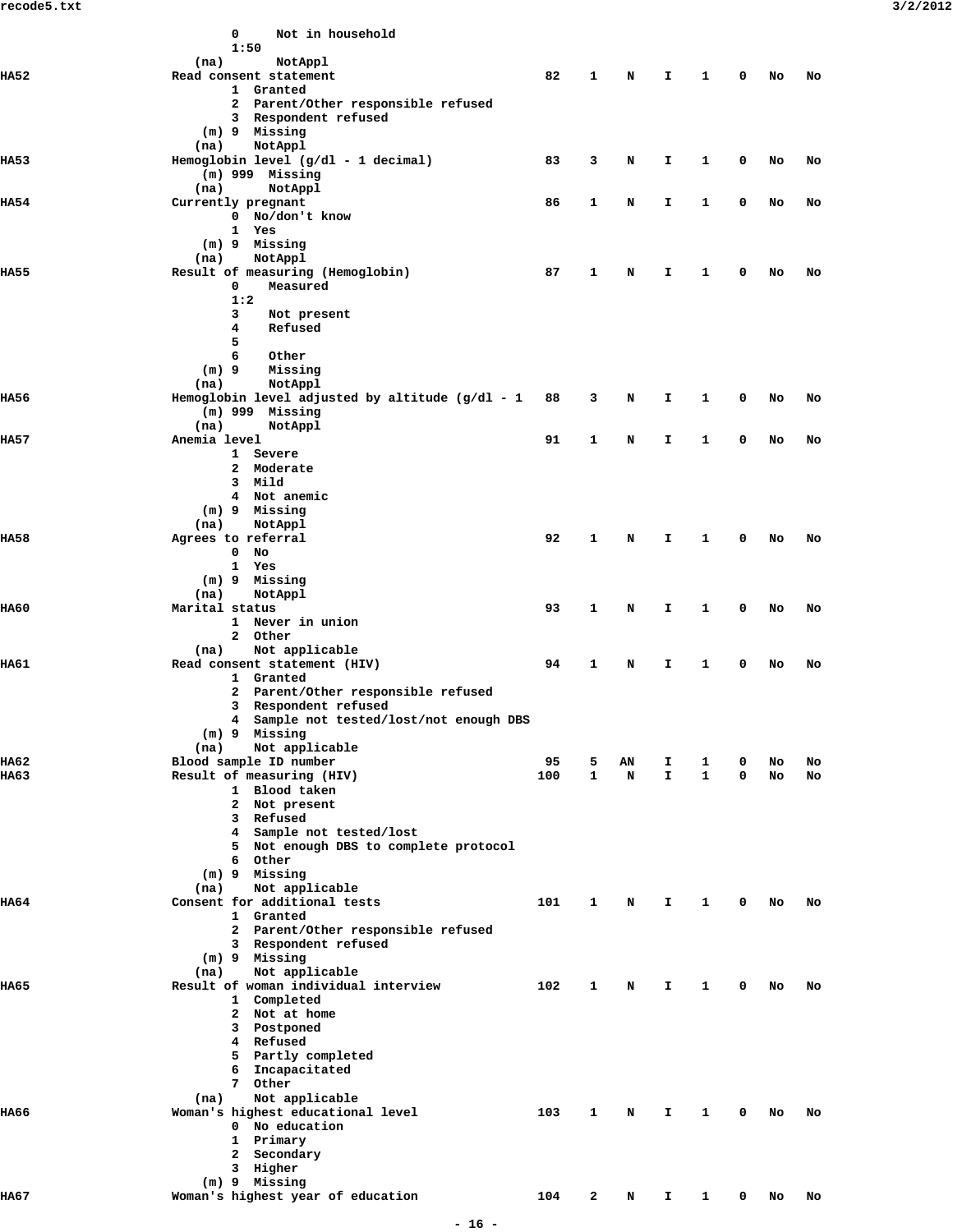|       | (m) 99 | Missing                                                       |     |   |           |  |        |    |  |
|-------|--------|---------------------------------------------------------------|-----|---|-----------|--|--------|----|--|
|       | (na)   | NotAppl                                                       |     |   |           |  |        |    |  |
| HA68  |        | Highest educational level (CS for preliminary & $106$ 1 N I 1 |     |   |           |  | $0$ No | No |  |
|       |        | 0 Labels to be populated according to country                 |     |   |           |  |        |    |  |
|       |        | $(m)$ 9 Missing                                               |     |   |           |  |        |    |  |
|       | (na)   | Not applicable                                                |     |   |           |  |        |    |  |
| 11A69 |        | HIV weight (6 decimals)                                       | 107 | 8 | N I 10 NO |  |        | No |  |
|       |        |                                                               |     |   |           |  |        |    |  |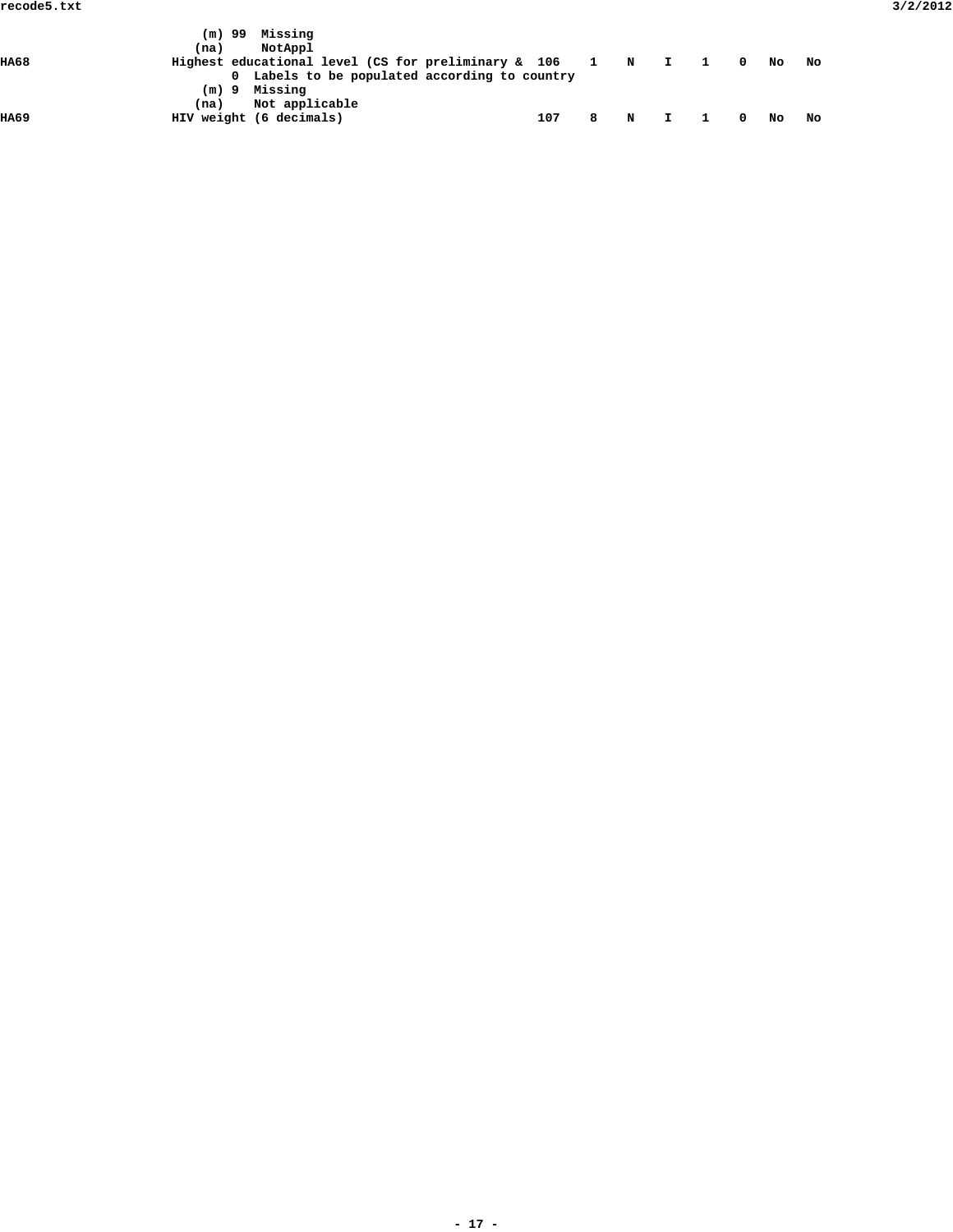**Level: HOUSEHOLD Record: Children Height/Weight/Hemogl.**

| Item Name       | Item Label                                                           | Start Len Type Type Occ Dec Char Fill |              | Data Item |         |              |             |          | Dec Zero |
|-----------------|----------------------------------------------------------------------|---------------------------------------|--------------|-----------|---------|--------------|-------------|----------|----------|
| HIIID           | (id) Case Identification                                             | 1                                     | 12           | ΑN        | I       | 1            | 0           | No       | No       |
| <b>CASEID</b>   | (id) Case Identification<br>(record type)                            | $\mathbf{1}$<br>16                    | 15<br>3      | AN<br>ΑN  | I.<br>I | 1<br>1       | 0<br>0      | No<br>No | No<br>No |
| HC0             | Index to household schedule<br>1:90                                  | 19                                    | $\mathbf{2}$ | N         | I.      | $\mathbf{1}$ | 0           | No       | No       |
| HC1             | Age in months                                                        | 21                                    | 2            | N         | I.      | 1            | 0           | No       | No       |
| HC <sub>2</sub> | Weight in kilograms (1 dec.)<br>$(m)$ 9999 Missing                   | 23                                    | 4            | N         | I.      | 1            | 0           | No       | No       |
| HC3             | (na)<br>NotAppl<br>Height in centimeters (1 dec.)                    | 27                                    | 4            | N         | I       | 1            | 0           | No       | No       |
|                 | $(m)$ 9999 Missing<br>(na)<br>NotAppl                                |                                       |              |           |         |              |             |          |          |
| HC4             | Ht/A Percentile<br>9998 Flagged cases<br>$(m)$ 9999 Missing          | 31                                    | 4            | N         | I       | 1            | 0           | No       | No       |
|                 | NotAppl<br>(na)                                                      |                                       |              |           |         |              |             |          |          |
| HC5             | Ht/A Standard deviations<br>9998 Flagged cases                       | 35                                    | 4            | N         | I.      | 1            | 0           | No       | No       |
|                 | $(m)$ 9999 Missing<br>NotAppl<br>(na)                                |                                       |              |           |         |              |             |          |          |
| HC6             | Ht/A Percent of ref. median                                          | 39                                    | 5            | N         | I       | 1            | 0           | No       | No       |
|                 | 99998 Flagged cases<br>$(m)$ 99999 Missing                           |                                       |              |           |         |              |             |          |          |
| HC7             | NotAppl<br>(na)<br>Wt/A Percentile                                   | 44                                    | 4            | N         | I       | 1            | 0           | No       | No       |
|                 | 9998 Flagged cases<br>$(m)$ 9999 Missing                             |                                       |              |           |         |              |             |          |          |
|                 | (na)<br>NotAppl                                                      |                                       |              |           |         |              |             |          |          |
| HC8             | Wt/A Standard deviations<br>9998 Flagged cases<br>$(m)$ 9999 Missing | 48                                    | 4            | N         | I       | 1            | 0           | No       | No       |
|                 | (na)<br>NotAppl                                                      |                                       |              |           |         |              |             |          |          |
| HC9             | Wt/A Percent of ref. median                                          | 52                                    | 5            | N         | I.      | 1            | 0           | No       | No       |
|                 | 99998 Flagged cases<br>$(m)$ 99999 Missing                           |                                       |              |           |         |              |             |          |          |
|                 | NotAppl<br>(na)                                                      |                                       |              |           |         |              |             |          |          |
| HC10            | Wt/Ht Percentile<br>9998 Flagged cases                               | 57                                    | 4            | N         | I       | 1            | 0           | No       | No       |
|                 | $(m)$ 9999 Missing<br>(na)<br>NotAppl                                |                                       |              |           |         |              |             |          |          |
| HC11            | Wt/Ht Standard deviations                                            | 61                                    | 4            | N         | I       | 1            | 0           | No       | No       |
|                 | 9998 Flagged cases<br>$(m)$ 9999 Missing                             |                                       |              |           |         |              |             |          |          |
|                 | NotAppl<br>(na)                                                      |                                       |              |           |         |              |             |          |          |
| <b>HC12</b>     | Wt/Ht Percent of ref. median<br>99998 Flagged cases                  | 65                                    | 5            | N         | I.      | 1            | 0           | No       | No       |
|                 | $(m)$ 99999 Missing<br>(na)<br>NotAppl                               |                                       |              |           |         |              |             |          |          |
| <b>HC13</b>     | Result of measurement                                                | 70                                    | 1            | <b>N</b>  | Ι.      | $\mathbf{1}$ | $\mathbf 0$ | No       | No       |
|                 | 0 Measured                                                           |                                       |              |           |         |              |             |          |          |
|                 | 3 Not present<br>4 Refused                                           |                                       |              |           |         |              |             |          |          |
|                 | 6 Other                                                              |                                       |              |           |         |              |             |          |          |
| HC15            | $(m)$ 9 Missing<br>Height: lying or standing                         | 71                                    | 1            | N         | Ι.      | $\mathbf{1}$ | 0           | No       | No       |
|                 | 1 Lying                                                              |                                       |              |           |         |              |             |          |          |
|                 | 2 Standing<br>(m) 9 Missing                                          |                                       |              |           |         |              |             |          |          |
|                 | (na) NotAppl                                                         |                                       |              |           |         |              |             |          |          |
| HC16            | Day of birth of child                                                | 72                                    | 2            | N         | I.      | 1            | 0           | No       | No       |
|                 | 1:31<br>97:98                                                        |                                       |              |           |         |              |             |          |          |
|                 | (m) 99<br>Missing                                                    |                                       |              |           |         |              |             |          |          |
| HC17            | Date measured (day)<br>1:31                                          | 74                                    | 2            | N         | Ι.      | $\mathbf{1}$ | 0           | No       | No       |
|                 | (na) NotAppl                                                         |                                       |              |           |         |              |             |          |          |
| HC18            | Date measured (month)<br>1:12                                        | 76                                    | 2            | N         | I.      | 1            | 0           | No       | No       |
| <b>HC19</b>     | (na)<br>NotAppl<br>Date measured (year)                              | 78                                    | 4            |           | I.      | 1            | 0           | No       | No       |
|                 | 2000:2010                                                            |                                       |              | N         |         |              |             |          |          |
| HC27            | NotAppl<br>(na)<br>Sex                                               | 82                                    | 1            | N         | Ι.      | 1            | 0           | No       | No       |
|                 | 1 Male                                                               |                                       |              |           |         |              |             |          |          |
|                 | 2 Female<br>(m) 9 Missing                                            |                                       |              |           |         |              |             |          |          |
| HC30            | Month of birth of child                                              | 83                                    | 2            | N         | I       | 1            | 0           | No       | No       |
|                 | 1:12                                                                 |                                       |              |           |         |              |             |          |          |
|                 | 97<br>Inconsistent                                                   |                                       |              |           |         |              |             |          |          |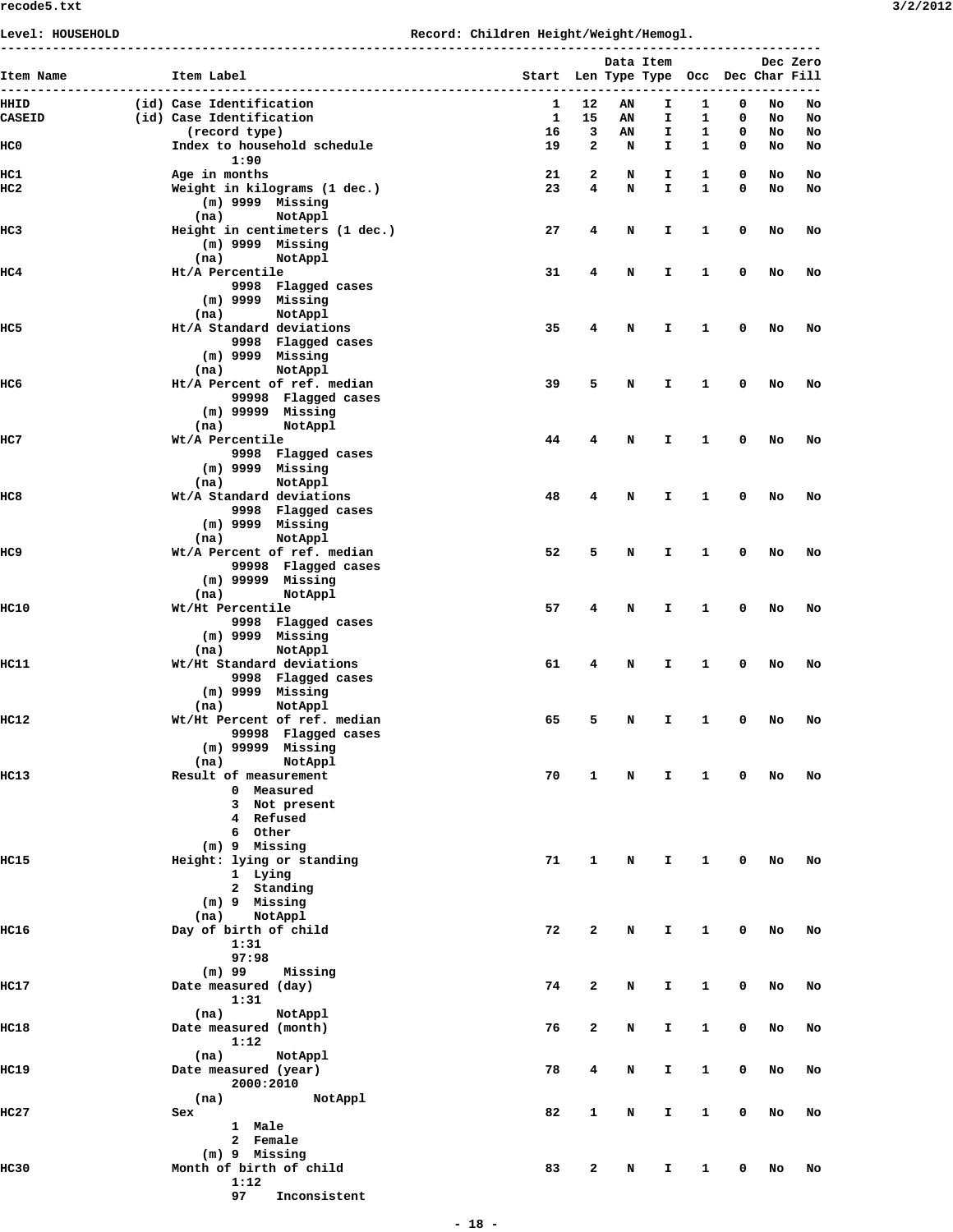|                     | 98<br>DK                                                                   |     |        |        |         |        |   |          |          |
|---------------------|----------------------------------------------------------------------------|-----|--------|--------|---------|--------|---|----------|----------|
|                     | $(m)$ 99<br>Missing<br>(na)<br>NotAppl                                     |     |        |        |         |        |   |          |          |
| <b>HC31</b>         | Year of birth of child                                                     | 85  | 4      | N      | I.      | 1      | 0 | No       | No       |
|                     | 2000:2010                                                                  |     |        |        |         |        |   |          |          |
|                     | 9997<br>Inconsistent                                                       |     |        |        |         |        |   |          |          |
|                     | 9998<br><b>DK</b>                                                          |     |        |        |         |        |   |          |          |
|                     | $(m)$ 9999<br>Missing                                                      |     |        |        |         |        |   |          |          |
|                     | NotAppl<br>(na)                                                            | 89  |        |        |         |        | 0 |          |          |
| HC32<br><b>HC33</b> | Date of birth (cmc)<br>Completeness of information                         | 93  | 4<br>1 | N<br>N | I<br>I. | 1<br>1 | 0 | No<br>No | No<br>No |
|                     | 1 Month and year                                                           |     |        |        |         |        |   |          |          |
|                     | Month and age<br>$\mathbf{2}$                                              |     |        |        |         |        |   |          |          |
|                     | Year and age<br>3                                                          |     |        |        |         |        |   |          |          |
|                     | 4<br>Year                                                                  |     |        |        |         |        |   |          |          |
|                     | 5                                                                          |     |        |        |         |        |   |          |          |
|                     | 6<br>Age<br>Month<br>7                                                     |     |        |        |         |        |   |          |          |
|                     | 8<br>None                                                                  |     |        |        |         |        |   |          |          |
|                     | NotAppl<br>(na)                                                            |     |        |        |         |        |   |          |          |
| <b>HC51</b>         | Line no. of parent/caretaker                                               | 94  | 2      | N      | I       | 1      | 0 | No       | No       |
|                     | 0<br>Not in household                                                      |     |        |        |         |        |   |          |          |
|                     | 1:50                                                                       |     |        |        |         |        |   |          |          |
| HC52                | (na)<br>NotAppl<br>Read consent statement                                  | 96  | 1      | N      | I       | 1      | 0 | No       | No       |
|                     | 1 Granted                                                                  |     |        |        |         |        |   |          |          |
|                     | 2 Refused                                                                  |     |        |        |         |        |   |          |          |
|                     | (m) 9 Missing                                                              |     |        |        |         |        |   |          |          |
|                     | NotAppl<br>(na)                                                            |     |        |        |         |        |   |          |          |
| HC53                | Hemoglobin level (g/dl - 1 decimal)                                        | 97  | 3      | N      | I       | 1      | 0 | No       | No       |
|                     | $(m)$ 999 Missing                                                          |     |        |        |         |        |   |          |          |
| <b>HC55</b>         | (na)<br>NotAppl<br>Result of measuring (Hemoglobin)                        | 100 | 1      | N      | I       | 1      | 0 | No       | No       |
|                     | 0<br>Measured                                                              |     |        |        |         |        |   |          |          |
|                     | 1:2                                                                        |     |        |        |         |        |   |          |          |
|                     | 3<br>Not present                                                           |     |        |        |         |        |   |          |          |
|                     | 4<br>Refused                                                               |     |        |        |         |        |   |          |          |
|                     | 5                                                                          |     |        |        |         |        |   |          |          |
|                     | 6<br>Other<br>$(m)$ 9<br>Missing                                           |     |        |        |         |        |   |          |          |
|                     | NotAppl<br>(na)                                                            |     |        |        |         |        |   |          |          |
| <b>HC56</b>         | Hemoglobin level adjusted by altitude $(g/dl - 1 101$                      |     | 3      | N      | I       | 1      | 0 | No       | No       |
|                     | $(m)$ 999 Missing                                                          |     |        |        |         |        |   |          |          |
|                     | (na)<br>NotAppl                                                            |     |        |        |         |        |   |          |          |
| <b>HC57</b>         | Anemia level                                                               | 104 | 1      | N      | I       | 1      | 0 | No       | No       |
|                     | 1 Severe<br>Moderate<br>2                                                  |     |        |        |         |        |   |          |          |
|                     | Mild<br>3                                                                  |     |        |        |         |        |   |          |          |
|                     | Not anemic<br>4                                                            |     |        |        |         |        |   |          |          |
|                     | $(m)$ 9<br>Missing                                                         |     |        |        |         |        |   |          |          |
|                     | (na)<br>NotAppl                                                            |     |        |        |         |        |   |          |          |
| HC58                | Agrees to referral<br>No<br>0                                              | 105 | 1      | N      | I       | 1      | 0 | No       | No       |
|                     | 1 Yes                                                                      |     |        |        |         |        |   |          |          |
|                     | (m) 9 Missing                                                              |     |        |        |         |        |   |          |          |
| <b>IIC60</b>        | Mother's line number from woman's questionnaire 106                        |     | 3      | N      | I.      | 1      | 0 | No       | No       |
|                     | 1:50                                                                       |     |        |        |         |        |   |          |          |
|                     | 993<br>Mother not de facto                                                 |     |        |        |         |        |   |          |          |
|                     | Incomplete woman's interview<br>994                                        |     |        |        |         |        |   |          |          |
|                     | Not in household<br>995<br>NotAppl                                         |     |        |        |         |        |   |          |          |
| IIC61               | (na)<br>Mother's highest educational level                                 | 109 | 1      | N      | I.      | 1      | 0 | No       | No       |
|                     | 0 No education                                                             |     |        |        |         |        |   |          |          |
|                     | 1 Primary                                                                  |     |        |        |         |        |   |          |          |
|                     | 2 Secondary                                                                |     |        |        |         |        |   |          |          |
|                     | 3 Higher                                                                   |     |        |        |         |        |   |          |          |
|                     | $(m)$ 9 Missing                                                            |     |        |        |         |        |   |          |          |
| IIC62               | Mother's highest year of education<br>$(m)$ 99 Missing                     | 110 | 2      | N      | I       | 1      | 0 | No       | No       |
|                     | (na)<br>NotAppl                                                            |     |        |        |         |        |   |          |          |
| HC63                | Preceding birth interval                                                   | 112 | 3      | N      | I.      | 1      | 0 | No       | No       |
|                     | $(m)$ 999 Missing                                                          |     |        |        |         |        |   |          |          |
|                     | (na)<br>NotAppl                                                            |     |        |        |         |        |   |          |          |
| IIC64               | Birth order number                                                         | 115 | 2      | N      | I.      | 1      | 0 | No       | No       |
|                     | 1:20                                                                       |     |        |        |         |        |   |          |          |
| <b>IIC68</b>        | $(m)$ 99<br>Missing<br>Highest educational level (CS for preliminary & 117 |     | 1      | N      | I.      | 1      | 0 | No       | No       |
|                     | 0 Labels to be populated according to country                              |     |        |        |         |        |   |          |          |
|                     | $(m)$ 9 Missing                                                            |     |        |        |         |        |   |          |          |
|                     | Not applicable<br>(na)                                                     |     |        |        |         |        |   |          |          |
| <b>HC70</b>         | Ht/A Standard deviations (according to WHO)                                | 118 | 4      | N      | I       | 1      | 0 | No       | No       |
|                     | 9996 Height out of plausible limits                                        |     |        |        |         |        |   |          |          |
|                     | 9997 Age in days out of plausible limits<br>9998 Flagged cases             |     |        |        |         |        |   |          |          |
|                     |                                                                            |     |        |        |         |        |   |          |          |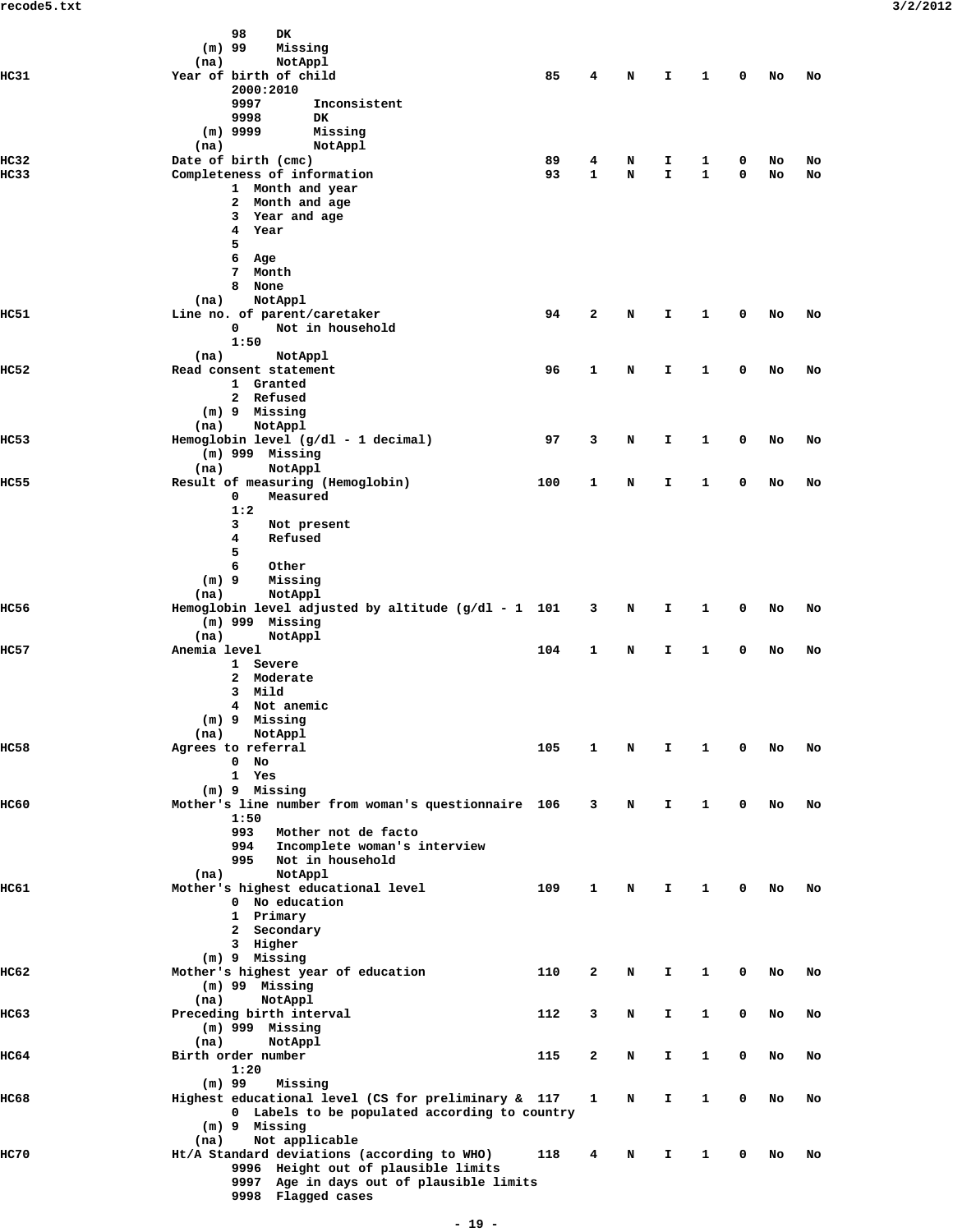|       | $(m)$ 9999 Missing<br>(na) | NotAppl                                      |     |                |   |              |              |            |     |    |
|-------|----------------------------|----------------------------------------------|-----|----------------|---|--------------|--------------|------------|-----|----|
| HC 71 |                            | Wt/A Standard deviations (according to WHO)  | 122 | $\overline{4}$ | N | $\mathbf{I}$ | $\mathbf{1}$ | $^{\circ}$ | No  | No |
|       | 9996                       | Height out of plausible limits               |     |                |   |              |              |            |     |    |
|       | 9997                       | Age in days out of plausible limits          |     |                |   |              |              |            |     |    |
|       | 9998                       | Flagged cases                                |     |                |   |              |              |            |     |    |
|       | $(m)$ 9999 Missing         |                                              |     |                |   |              |              |            |     |    |
|       | (na)                       | NotAppl                                      |     |                |   |              |              |            |     |    |
| HC72  |                            | Wt/Ht Standard deviations (according to WHO) | 126 | 4              | N | I.           | 1            | 0          | No. | No |
|       |                            | 9996 Height out of plausible limits          |     |                |   |              |              |            |     |    |
|       | 9997                       | Age in days out of plausible limits          |     |                |   |              |              |            |     |    |
|       | 9998                       | Flagged cases                                |     |                |   |              |              |            |     |    |
|       | $(m)$ 9999 Missing         |                                              |     |                |   |              |              |            |     |    |
|       | (na)                       | NotAppl                                      |     |                |   |              |              |            |     |    |
| HC 73 |                            | BMI Standard deviations (according to WHO)   | 130 | 4              | N | $\mathbf{T}$ | $\mathbf{1}$ | 0          | No. | No |
|       |                            | 9996 Height out of plausible limits          |     |                |   |              |              |            |     |    |
|       | 9997                       | Age in days out of plausible limits          |     |                |   |              |              |            |     |    |
|       | 9998                       | Flagged cases                                |     |                |   |              |              |            |     |    |
|       | (m) 9999                   | Missing                                      |     |                |   |              |              |            |     |    |
|       | (na)                       | NotAppl                                      |     |                |   |              |              |            |     |    |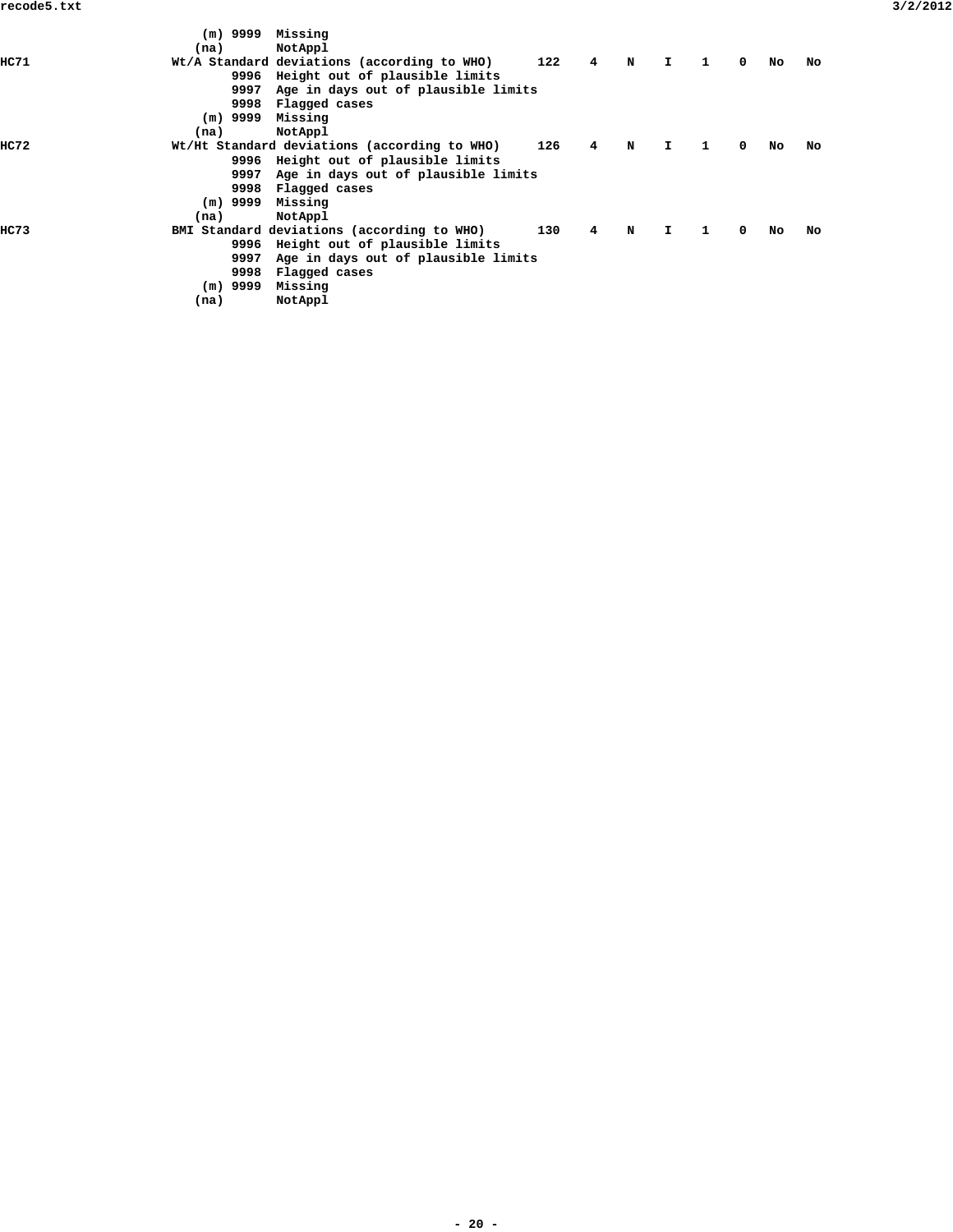## **Level: HOUSEHOLD Record: Men Height/Weight/Hemoglob.**

| Item Name        | Item Label                                                                                                                                                                                                                                                   | Start Len Type Type |        | Data Item |          |        |        | Occ Dec Char Fill | Dec Zero |
|------------------|--------------------------------------------------------------------------------------------------------------------------------------------------------------------------------------------------------------------------------------------------------------|---------------------|--------|-----------|----------|--------|--------|-------------------|----------|
| HHID             | (id) Case Identification                                                                                                                                                                                                                                     | 1                   | 12     | AN        | I.       | 1      | 0      | No                | No       |
| <b>CASEID</b>    | (id) Case Identification                                                                                                                                                                                                                                     | 1                   | 15     | AN        | I        | 1      | 0      | No                | No       |
| HB0              | (record type)<br>Index to household schedule<br>1:90                                                                                                                                                                                                         | 16<br>19            | 3<br>2 | AN<br>N   | I<br>I   | 1<br>1 | 0<br>0 | No<br>No          | No<br>No |
| HB1              | Men's age in years<br>15:69                                                                                                                                                                                                                                  | 21                  | 2      | N         | Ι.       | 1      | 0      | No                | No       |
| HB2              | Respondent's weight (kilos-1d)<br>$(m)$ 9999 Missing<br>NotAppl<br>(na)                                                                                                                                                                                      | 23                  | 4      | Ν         | I        | 1      | 0      | No                | No       |
| IIB <sub>3</sub> | Respondent's height (cms-1d)<br>$(m)$ 9999 Missing                                                                                                                                                                                                           | 27                  | 4      | N         | I        | 1      | 0      | No                | No       |
| IIB4             | NotAppl<br>(na)<br>Ht/A Percentile (resp.)<br>9998 Flagged cases<br>$(m)$ 9999 Missing<br>NotAppl<br>(na)                                                                                                                                                    | 31                  | 4      | Ν         | I        | 1      | 0      | No                | No       |
| HB5              | Ht/A Standard deviations (resp<br>9998 Flagged cases<br>$(m)$ 9999 Missing<br>NotAppl<br>(na)                                                                                                                                                                | 35                  | 4      | Ν         | I        | 1      | 0      | No                | No       |
| IIB6             | Ht/A Percent ref. median (resp<br>99998 Flagged cases<br>$(m)$ 99999 Missing<br>NotAppl<br>(na)                                                                                                                                                              | 39                  | 5      | Ν         | I        | 1      | 0      | No                | No       |
| IIB11            | Wt/Ht Std deviations(resp) DHS<br>9998 Flagged cases<br>$(m)$ 9999 Missing<br>NotAppl<br>(na)                                                                                                                                                                | 44                  | 4      | N         | I        | 1      | 0      | No                | No       |
| IIB12            | Wt/Ht Percent ref. median (DHS<br>99998 Flagged cases<br>$(m)$ 99999 Missing<br>NotAppl<br>(na)                                                                                                                                                              | 48                  | 5      | Ν         | I        | 1      | 0      | No                | No       |
| HB12A            | Wt/Ht Percent ref. median (Fog<br>99998 Flagged cases<br>$(m)$ 99999 Missing<br>NotAppl<br>(na)                                                                                                                                                              | 53                  | 5      | Ν         | I        | 1      | 0      | No                | No       |
| HB12B            | Wt/Ht Percent ref. median (WHO<br>99998 Flagged cases<br>$(m)$ 99999 Missing<br>NotAppl<br>(na)                                                                                                                                                              | 58                  | 5      | Ν         | I        | 1      | 0      | No                | No       |
| IIB13            | Result of measurement of resp.<br>Measured<br>0<br>1:2<br>3<br>Not present<br>$\overline{4}$<br>Refused<br>5<br>6<br>Other<br>Missing<br>$(m)$ 9                                                                                                             | 63                  | 1      | N         | I        | 1      | 0      | No                | No       |
| IIB 32<br>IIB 33 | Date of birth (cmc)<br>Completeness of information<br>1 Month and year<br>2 Month and age -y imp<br>3 Year and age - m imp<br>4 Y & age - y ignored<br>5 Year - a, m imp<br>6 Age - $y$ , m imp<br>7 Month - a, y imp<br>8 None - all imp<br>NotAppl<br>(na) | 64<br>68            | 4<br>1 | N<br>N    | I.<br>I. | 1<br>1 | 0<br>0 | No<br>No          | No<br>No |
| IIB 35           | Smoking<br>$\mathbf 0$<br>Doesn't smoke<br>1:79<br>80<br>$80+$<br>94<br>Smokes pipes, cigars, etc<br>$(m)$ 99<br>Missing<br>(na)<br>Not applicable                                                                                                           | 69                  | 2      | N         | I.       | 1      | 0      | No                | No       |
| IIB40            | Body mass index for respondent<br>9998 Flagged cases<br>$(m)$ 9999 Missing<br>NotAppl<br>(na)                                                                                                                                                                | 71                  | 4      | N         | I.       | 1      | 0      | No                | No       |
| IIB41            | Rohrer's index for respondent<br>9998 Flagged cases<br>$(m)$ 9999 Missing<br>NotAppl<br>(na)                                                                                                                                                                 | 75                  | 4      | N         | I.       | 1      | 0      | No                | No       |
| HB50             | Under age 18<br>1 Under age 18<br>2 Age 18 or older<br>$(m)$ 9 Missing                                                                                                                                                                                       | 79                  | 1      | N         | I.       | 1      | 0      | No                | No       |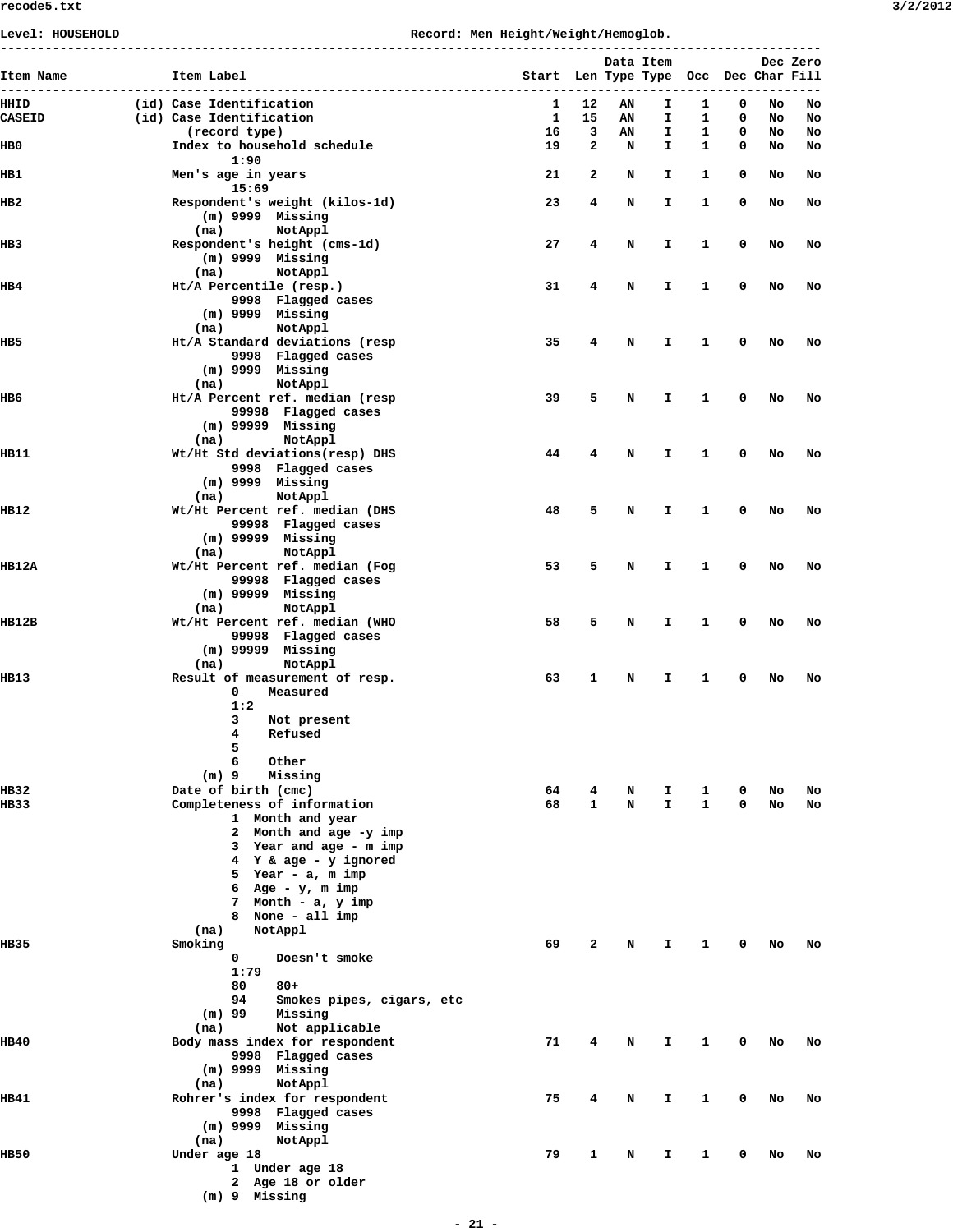|             | NotAppl<br>(na)                                     |     |              |    |    |              |   |    |    |
|-------------|-----------------------------------------------------|-----|--------------|----|----|--------------|---|----|----|
| HB51        | Line no. of parent/caretaker                        | 80  | 2            | N  | I  | 1            | 0 | No | No |
|             | 0                                                   |     |              |    |    |              |   |    |    |
|             | Not in household                                    |     |              |    |    |              |   |    |    |
|             | 1:50                                                |     |              |    |    |              |   |    |    |
|             | (na)<br>NotAppl                                     |     |              |    |    |              |   |    |    |
| IIB52       | Read consent statement                              | 82  | 1            | N  | I. | 1            | 0 | No | No |
|             | 1 Granted                                           |     |              |    |    |              |   |    |    |
|             | 2 Parent/Other responsible refused                  |     |              |    |    |              |   |    |    |
|             |                                                     |     |              |    |    |              |   |    |    |
|             | 3 Respondent refused                                |     |              |    |    |              |   |    |    |
|             | (m) 9 Missing                                       |     |              |    |    |              |   |    |    |
|             | NotAppl<br>(na)                                     |     |              |    |    |              |   |    |    |
| HB53        | Hemoglobin level (g/dl - 1 decimal)                 | 83  | 3            | N  | I. | 1            | 0 | No | No |
|             | $(m)$ 999 Missing                                   |     |              |    |    |              |   |    |    |
|             |                                                     |     |              |    |    |              |   |    |    |
|             | NotAppl<br>(na)                                     |     |              |    |    |              |   |    |    |
| IIB55       | Result of measuring (Hemoglobin)                    | 86  | 1            | N  | I  | 1            | 0 | No | No |
|             | Measured<br>0                                       |     |              |    |    |              |   |    |    |
|             | 1:2                                                 |     |              |    |    |              |   |    |    |
|             | 3<br>Not present                                    |     |              |    |    |              |   |    |    |
|             | 4<br>Refused                                        |     |              |    |    |              |   |    |    |
|             |                                                     |     |              |    |    |              |   |    |    |
|             | 5                                                   |     |              |    |    |              |   |    |    |
|             | 6<br>Other                                          |     |              |    |    |              |   |    |    |
|             | $(m)$ 9<br>Missing                                  |     |              |    |    |              |   |    |    |
|             | NotAppl<br>(na)                                     |     |              |    |    |              |   |    |    |
|             | Hemoglobin level adjusted by altitude $(g/dl - 1)$  |     | 3            |    |    |              |   |    |    |
| HB56        |                                                     | 87  |              | N  | I  | 1            | 0 | No | No |
|             | (m) 999 Missing                                     |     |              |    |    |              |   |    |    |
|             | (na)<br>NotAppl                                     |     |              |    |    |              |   |    |    |
| IIB57       | Anemia level                                        | 90  | 1            | N  | I  | 1            | 0 | No | No |
|             | 1 Severe                                            |     |              |    |    |              |   |    |    |
|             |                                                     |     |              |    |    |              |   |    |    |
|             | 2 Moderate                                          |     |              |    |    |              |   |    |    |
|             | 3 Mild                                              |     |              |    |    |              |   |    |    |
|             | 4 Not anemic                                        |     |              |    |    |              |   |    |    |
|             | (m) 9 Missing                                       |     |              |    |    |              |   |    |    |
|             | (na)<br>NotAppl                                     |     |              |    |    |              |   |    |    |
|             |                                                     |     |              |    |    |              |   |    |    |
| IIB58       | Agrees to referral                                  | 91  | 1            | N  | I. | 1            | 0 | No | No |
|             | No<br>0                                             |     |              |    |    |              |   |    |    |
|             | 1 Yes                                               |     |              |    |    |              |   |    |    |
|             | (m) 9 Missing                                       |     |              |    |    |              |   |    |    |
|             | (na)<br>NotAppl                                     |     |              |    |    |              |   |    |    |
|             |                                                     |     |              |    |    |              |   |    |    |
| <b>HB60</b> | Marital status                                      | 92  | 1            | N  | I  | 1            | 0 | No | No |
|             | 1 Never in union                                    |     |              |    |    |              |   |    |    |
|             | 2 Other                                             |     |              |    |    |              |   |    |    |
|             | Not applicable<br>(na)                              |     |              |    |    |              |   |    |    |
| IIB61       | Read consent statement (HIV)                        | 93  | 1            | N  | I. | 1            | 0 | No | No |
|             | 1 Granted                                           |     |              |    |    |              |   |    |    |
|             |                                                     |     |              |    |    |              |   |    |    |
|             | 2 Parent/Other responsible refused                  |     |              |    |    |              |   |    |    |
|             | 3 Respondent refused                                |     |              |    |    |              |   |    |    |
|             | 4 Sample not tested/lost/not enough DBS             |     |              |    |    |              |   |    |    |
|             | $(m)$ 9 Missing                                     |     |              |    |    |              |   |    |    |
|             |                                                     |     |              |    |    |              |   |    |    |
|             | Not applicable<br>(na)                              |     |              |    |    |              |   |    |    |
| IIB62       | Blood sample ID number                              | 94  | 5            | AN | I  | 1            | 0 | No | No |
| HB63        | Result of measuring (HIV)                           | 99  | 1            | N  | I. | 1            | 0 | No | No |
|             | 1 Blood taken                                       |     |              |    |    |              |   |    |    |
|             | 2 Not present                                       |     |              |    |    |              |   |    |    |
|             |                                                     |     |              |    |    |              |   |    |    |
|             | 3 Refused                                           |     |              |    |    |              |   |    |    |
|             | 4 Sample not tested/lost                            |     |              |    |    |              |   |    |    |
|             | 5 Not enough DBS to complete protocol               |     |              |    |    |              |   |    |    |
|             | 6 Other                                             |     |              |    |    |              |   |    |    |
|             | $(m)$ 9 Missing                                     |     |              |    |    |              |   |    |    |
|             |                                                     |     |              |    |    |              |   |    |    |
|             | Not applicable<br>(na)                              |     |              |    |    |              |   |    |    |
| HB64        | Consent for additional tests                        | 100 | 1            | N  | I. | 1            | 0 | No | No |
|             | 1 Granted                                           |     |              |    |    |              |   |    |    |
|             | 2 Parent/Other responsible refused                  |     |              |    |    |              |   |    |    |
|             | 3 Respondent refused                                |     |              |    |    |              |   |    |    |
|             |                                                     |     |              |    |    |              |   |    |    |
|             | (m) 9 Missing                                       |     |              |    |    |              |   |    |    |
|             | Not applicable<br>(na)                              |     |              |    |    |              |   |    |    |
| HB65        | Result of man individual interview                  | 101 | $\mathbf{1}$ | N  | Т. | $\mathbf{1}$ | 0 | No | No |
|             | 1 Completed                                         |     |              |    |    |              |   |    |    |
|             | 2 Not at home                                       |     |              |    |    |              |   |    |    |
|             |                                                     |     |              |    |    |              |   |    |    |
|             | 3 Postponed                                         |     |              |    |    |              |   |    |    |
|             | 4 Refused                                           |     |              |    |    |              |   |    |    |
|             | 5 Partly completed                                  |     |              |    |    |              |   |    |    |
|             | 6 Incapacitated                                     |     |              |    |    |              |   |    |    |
|             | 7 Other                                             |     |              |    |    |              |   |    |    |
|             |                                                     |     |              |    |    |              |   |    |    |
|             | Not applicable<br>(na)                              |     |              |    |    |              |   |    |    |
| IIB66       | Man's highest educational level                     | 102 | 1            | N  | Ι. | 1            | 0 | No | No |
|             | 0 No education                                      |     |              |    |    |              |   |    |    |
|             | 1 Primary                                           |     |              |    |    |              |   |    |    |
|             |                                                     |     |              |    |    |              |   |    |    |
|             | 2 Secondary                                         |     |              |    |    |              |   |    |    |
|             | 3 Higher                                            |     |              |    |    |              |   |    |    |
|             | $(m)$ 9 Missing                                     |     |              |    |    |              |   |    |    |
| IIB67       | Man's highest year of education                     | 103 | 2            | N  | I. | 1            | 0 | No | No |
|             | $(m)$ 99 Missing                                    |     |              |    |    |              |   |    |    |
|             |                                                     |     |              |    |    |              |   |    |    |
|             | (na)<br>NotAppl                                     |     |              |    |    |              |   |    |    |
| HB68        | Highest educational level (CS for preliminary & 105 |     | 1            | N  | I. | 1            | 0 | No | No |
|             |                                                     |     |              |    |    |              |   |    |    |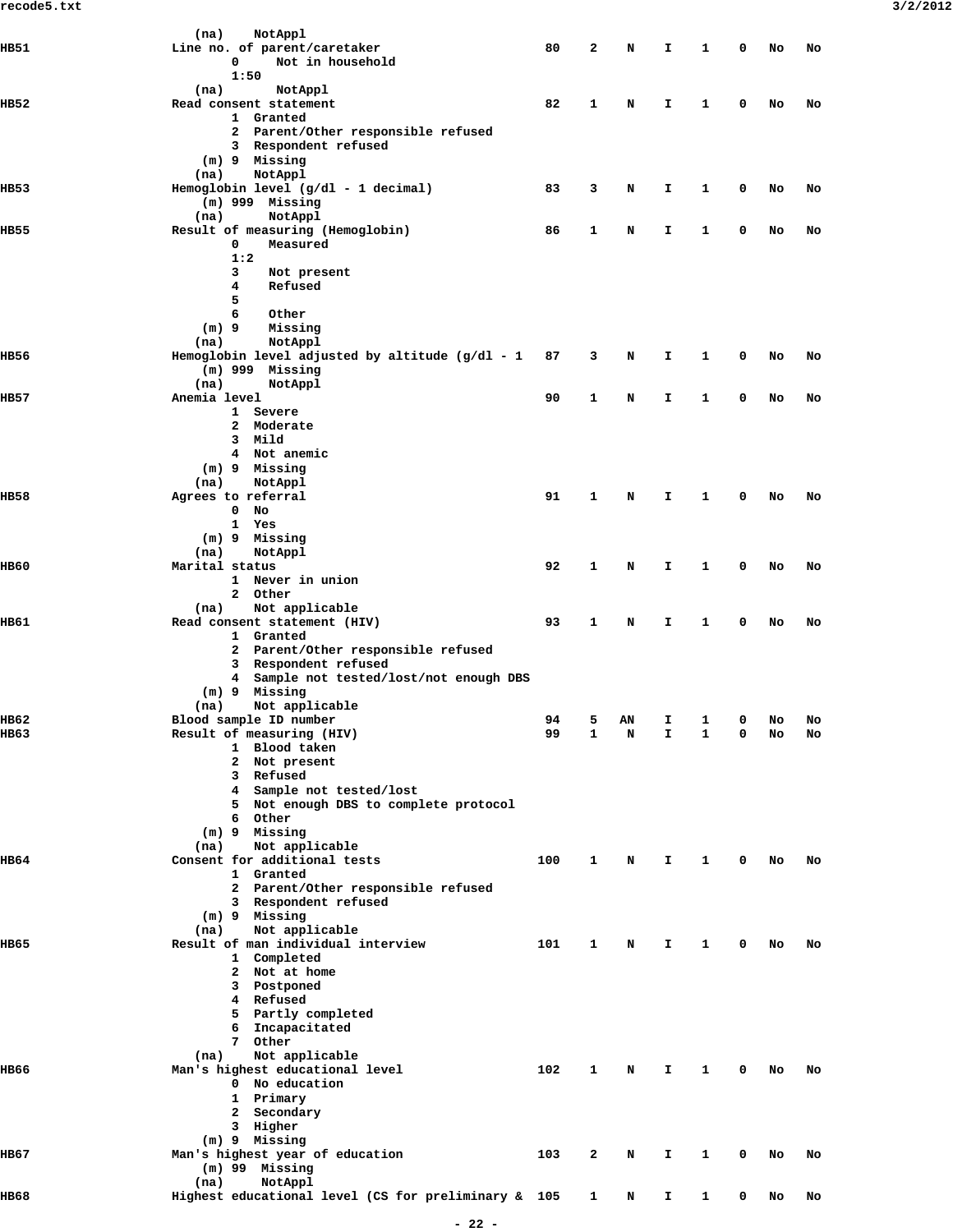|      |      | Labels to be populated according to country |                     |  |  |  |  |
|------|------|---------------------------------------------|---------------------|--|--|--|--|
|      |      | (m) 9 Missing                               |                     |  |  |  |  |
|      | (na) | Not applicable                              |                     |  |  |  |  |
| HB69 |      | HIV weight (6 decimals)                     | 106 8 N I 1 0 No No |  |  |  |  |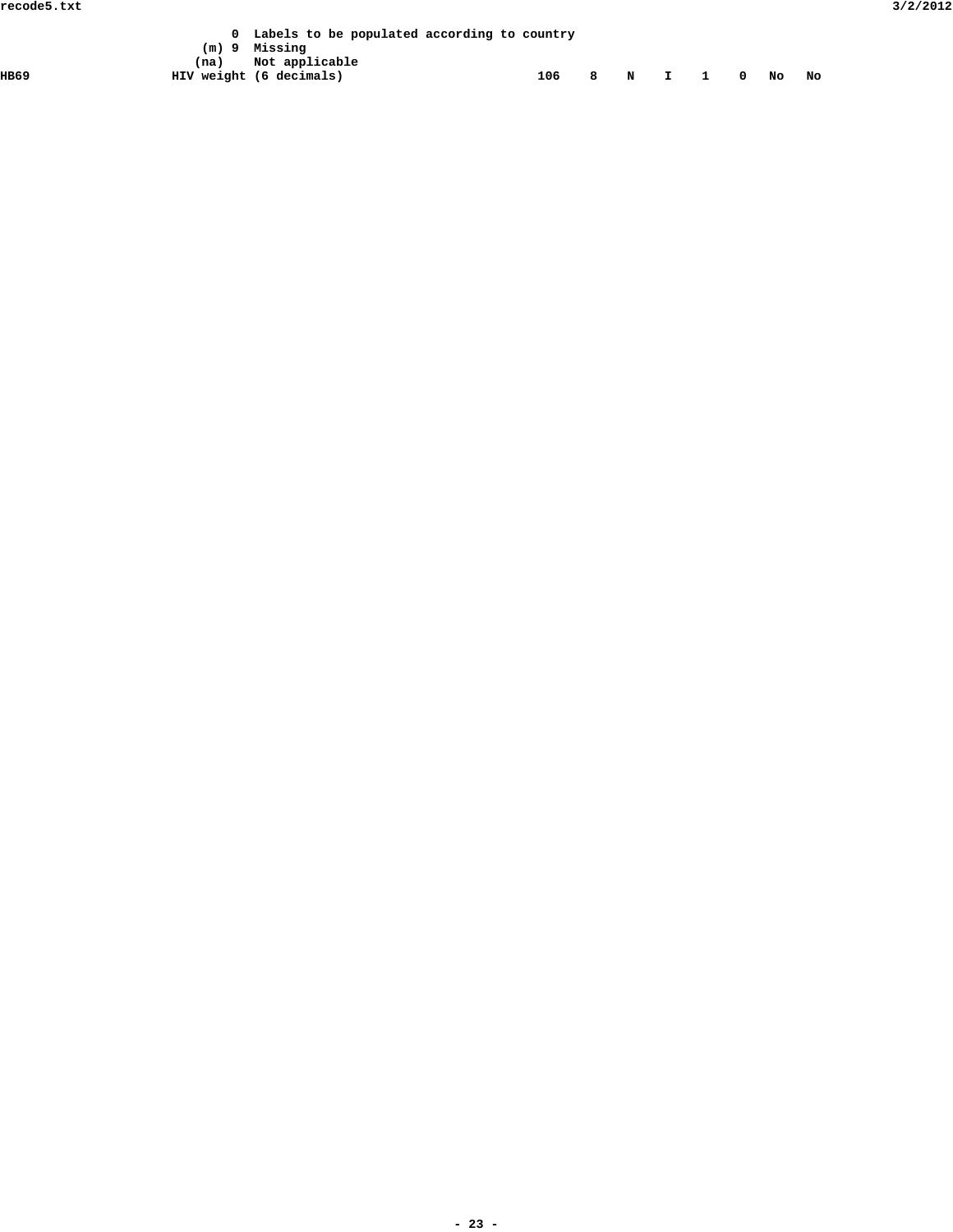**Level: HOUSEHOLD Record: Malaria module for nets**

|                  |                                                                 |                                       |        |         | ------------------------------------- |                   |        |          |          |
|------------------|-----------------------------------------------------------------|---------------------------------------|--------|---------|---------------------------------------|-------------------|--------|----------|----------|
| Item Name        | Item Label                                                      | Start Len Type Type Occ Dec Char Fill |        |         | Data Item                             |                   |        |          | Dec Zero |
| HHID             | (id) Case Identification                                        | 1                                     | 12     | ΑN      | Ι.                                    | 1                 | 0      | No       | No       |
| <b>CASEID</b>    | (id) Case Identification                                        | $\mathbf{1}$                          | 15     | AN      | I.                                    | 1                 | 0      | No       | No       |
| HMLIDX           | (record type)<br>Net number                                     | 16<br>19                              | 3<br>2 | AN<br>N | I.<br>I.                              | 1<br>$\mathbf{1}$ | 0<br>0 | NO<br>No | No<br>No |
| HML3             | Net observed                                                    | 21                                    | 1      | N       | $\mathbf{I}$                          | $\mathbf{1}$      | 0      | No       | No       |
|                  | 0 Not seen                                                      |                                       |        |         |                                       |                   |        |          |          |
|                  | 1 Yes, seen                                                     |                                       |        |         |                                       |                   |        |          |          |
|                  | (m) 9 Missing<br>NotAppl<br>(na)                                |                                       |        |         |                                       |                   |        |          |          |
| HML <sub>4</sub> | Months ago obtained mosquito net                                | 22                                    | 2      | N       | Ι.                                    | 1                 | 0      | No       | No       |
|                  | 0:36                                                            |                                       |        |         |                                       |                   |        |          |          |
|                  | 96<br>More than 3 years ago                                     |                                       |        |         |                                       |                   |        |          |          |
|                  | 98<br>Don't know<br>Missing<br>(m) 99                           |                                       |        |         |                                       |                   |        |          |          |
|                  | (na)<br>NotAppl                                                 |                                       |        |         |                                       |                   |        |          |          |
| HML 5            | Was net treated with insecticide when bought 24                 |                                       | 1      | N       | Ι.                                    | 1                 | 0      | No       | No       |
|                  | $0$ No                                                          |                                       |        |         |                                       |                   |        |          |          |
|                  | 1 Yes<br>8 Don't know                                           |                                       |        |         |                                       |                   |        |          |          |
|                  | (m) 9 Missing                                                   |                                       |        |         |                                       |                   |        |          |          |
|                  | NotAppl<br>(na)                                                 |                                       |        |         |                                       |                   |        |          |          |
| HML 6            | Mosquito net treated with insecticide                           | 25                                    | 1      | N       | I.                                    | 1                 | 0      | No       | No       |
|                  | 0 Not pretreated                                                |                                       |        |         |                                       |                   |        |          |          |
|                  | 1 Pretreated, permanent tx<br>2 Pretreated, requiring future tx |                                       |        |         |                                       |                   |        |          |          |
|                  | 3 Not pretreated, came with kit and treated at home             |                                       |        |         |                                       |                   |        |          |          |
|                  | 4 Pretreated, treatment type not known                          |                                       |        |         |                                       |                   |        |          |          |
|                  | 6 Other                                                         |                                       |        |         |                                       |                   |        |          |          |
|                  | 8 Don't know<br>(m) 9 Missing                                   |                                       |        |         |                                       |                   |        |          |          |
|                  | (na)<br>NotAppl                                                 |                                       |        |         |                                       |                   |        |          |          |
| HML 7            | Brand of bednet                                                 | 26                                    | 2      | N       | Ι.                                    | 1                 | 0      | No       | No       |
|                  | 11:39                                                           |                                       |        |         |                                       |                   |        |          |          |
|                  | 98                                                              |                                       |        |         |                                       |                   |        |          |          |
| <b>HML8</b>      | NotAppl<br>(na)<br>Bednet treated since receiving               | 28                                    | 1      | N       | Ι.                                    | 1                 | 0      | No       | No       |
|                  | $0$ No                                                          |                                       |        |         |                                       |                   |        |          |          |
|                  | 1 Yes                                                           |                                       |        |         |                                       |                   |        |          |          |
|                  | 2 Permanent net                                                 |                                       |        |         |                                       |                   |        |          |          |
|                  | 8 Not sure<br>(m) 9 Missing                                     |                                       |        |         |                                       |                   |        |          |          |
|                  | NotAppl<br>(na)                                                 |                                       |        |         |                                       |                   |        |          |          |
| HML 9            | Months ago re-treated                                           | 29                                    | 2      | N       | Ι.                                    | 1                 | 0      | No       | No       |
|                  | 0:24                                                            |                                       |        |         |                                       |                   |        |          |          |
|                  | 95<br>25+ months ago<br>96<br>More than 3 years ago             |                                       |        |         |                                       |                   |        |          |          |
|                  | 98<br>Don't know                                                |                                       |        |         |                                       |                   |        |          |          |
|                  | $(m)$ 99<br>Missing                                             |                                       |        |         |                                       |                   |        |          |          |
|                  | NotAppl<br>(na)                                                 |                                       |        |         |                                       |                   |        |          |          |
| <b>HML10</b>     | ITN net<br>0 No, don't know                                     | 31                                    | 1      | N       | Ι.                                    | 1                 | 0      | No       | No       |
|                  | 1 Yes                                                           |                                       |        |         |                                       |                   |        |          |          |
|                  | (m) 9 Missing                                                   |                                       |        |         |                                       |                   |        |          |          |
|                  | NotAppl<br>(na)                                                 |                                       |        |         |                                       |                   |        |          |          |
| <b>HML11</b>     | Number of persons who slept under this net<br>0:4               | 32                                    | 1      | N       | I.                                    | 1                 | 0      | No       | No       |
|                  | 5<br>$5+$                                                       |                                       |        |         |                                       |                   |        |          |          |
|                  | $(m)$ 9<br>Missing                                              |                                       |        |         |                                       |                   |        |          |          |
|                  | NotAppl<br>(na)                                                 |                                       |        |         |                                       |                   |        |          |          |
| HML21            | Did someone sleep under bednet last night                       | 33                                    | 1      | N       | Ι.                                    | 1                 | 0      | No       | No       |
|                  | $0$ No<br>1 Yes                                                 |                                       |        |         |                                       |                   |        |          |          |
|                  | 8 DK                                                            |                                       |        |         |                                       |                   |        |          |          |
|                  | (m) 9 Missing                                                   |                                       |        |         |                                       |                   |        |          |          |
|                  | Not applicable<br>(na)                                          |                                       |        |         |                                       |                   |        |          |          |
| HMLA             | Person who slept in mosquito net<br>$\mathbf 0$<br>No one       | 34                                    | 2      | N       | Ι.                                    | 1                 | 0      | No       | No       |
|                  | 1:50                                                            |                                       |        |         |                                       |                   |        |          |          |
|                  | $(m)$ 99<br>Missing                                             |                                       |        |         |                                       |                   |        |          |          |
|                  | NotAppl<br>(na)                                                 |                                       |        |         |                                       |                   |        |          |          |
| HMLB             | Person who slept in mosquito net                                | 36                                    | 2      | N       | I.                                    | 1                 | 0      | No       | No       |
|                  | 1:50<br>$(m)$ 99<br>Missing                                     |                                       |        |         |                                       |                   |        |          |          |
|                  | NotAppl<br>(na)                                                 |                                       |        |         |                                       |                   |        |          |          |
| HMLC             | Person who slept in mosquito net                                | 38                                    | 2      | N       | I.                                    | 1                 | 0      | No       | No       |
|                  | 1:50                                                            |                                       |        |         |                                       |                   |        |          |          |
|                  | $(m)$ 99<br>Missing<br>NotAppl<br>(na)                          |                                       |        |         |                                       |                   |        |          |          |
| <b>HMLD</b>      | Person who slept in mosquito net                                | 40                                    | 2      | N       | I.                                    | 1                 | 0      | No       | No       |
|                  |                                                                 |                                       |        |         |                                       |                   |        |          |          |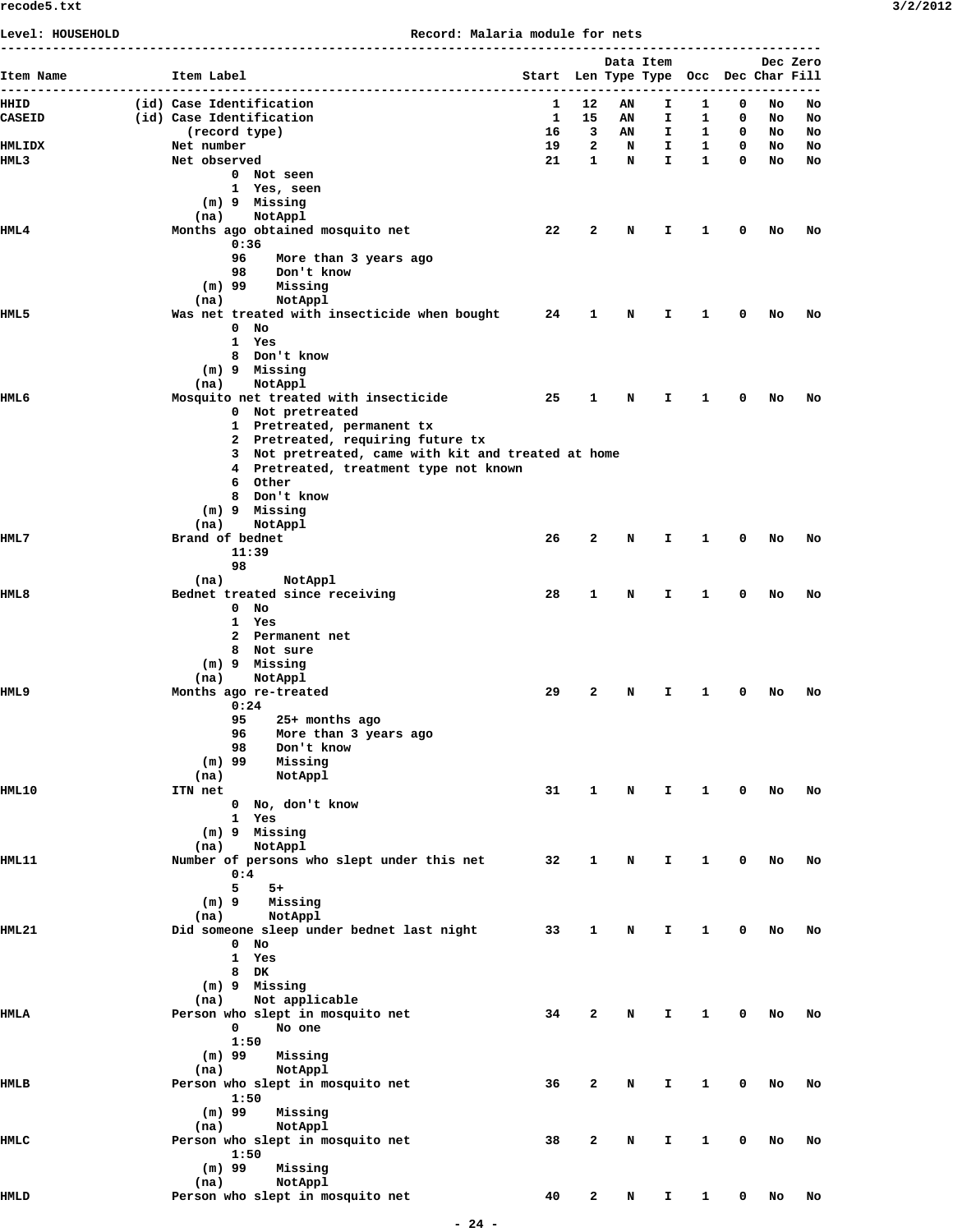|      | 1:50                             |  |  |                       |  |    |  |
|------|----------------------------------|--|--|-----------------------|--|----|--|
|      | NotAppl<br>(na)                  |  |  |                       |  |    |  |
| HMLE | Person who slept in mosquito net |  |  | 42  2  N  I  1  0  No |  | No |  |
|      | 1:50                             |  |  |                       |  |    |  |
|      | NotAppl<br>(na)                  |  |  |                       |  |    |  |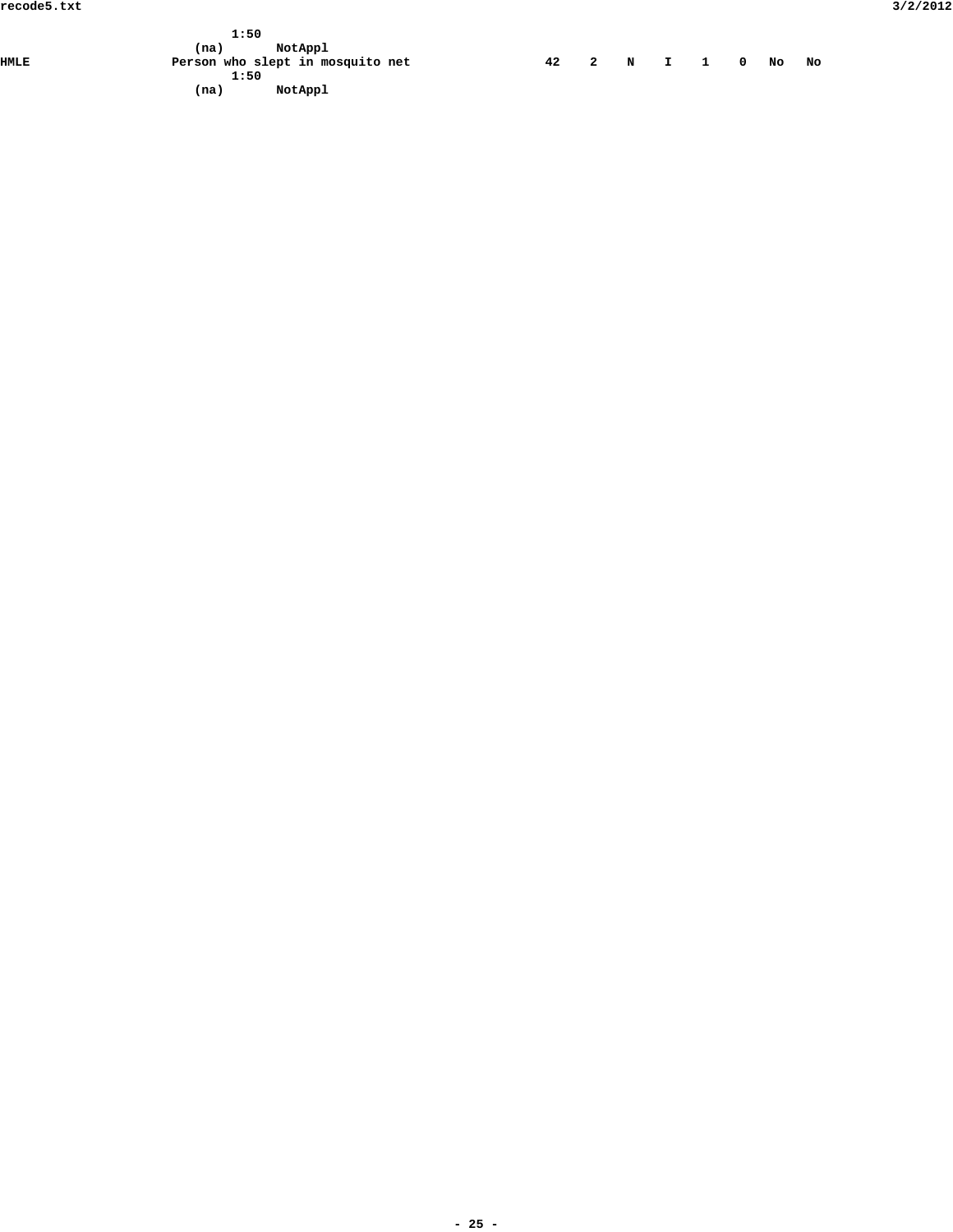| Level: HOUSEHOLD |                          |                                                 | Record: Malaria variables for household members | ----------------------------          |              |    |              |              |   |     | --------- |
|------------------|--------------------------|-------------------------------------------------|-------------------------------------------------|---------------------------------------|--------------|----|--------------|--------------|---|-----|-----------|
| Item Name        | Item Label               |                                                 |                                                 | Start Len Type Type Occ Dec Char Fill |              |    | Data Item    |              |   |     | Dec Zero  |
|                  |                          |                                                 |                                                 |                                       |              |    |              |              |   |     |           |
| HHID             | (id) Case Identification |                                                 |                                                 | 1                                     | 12           | ΑN | I.           | 1            | 0 | No  | No        |
| CASEID           | (id) Case Identification |                                                 |                                                 | $\mathbf{1}$                          | 15           | ΑN | I.           | 1            | 0 | No. | No        |
|                  | (record type)            |                                                 |                                                 | 16                                    | 3            | AN | I.           | 1            | 0 | No. | No        |
| <b>HMHIDX</b>    |                          | Index to household schedule                     |                                                 | 19                                    | $\mathbf{2}$ | N  | $\mathbf{I}$ | $\mathbf{1}$ | 0 | No  | No        |
|                  |                          | 1:90                                            |                                                 |                                       |              |    |              |              |   |     |           |
| HML12            |                          | Type of bednet(s) person slept under last night |                                                 | 21                                    | $\mathbf{1}$ | N  | I.           | $\mathbf{1}$ | 0 | No  | No        |
|                  |                          | 0 No bednet                                     |                                                 |                                       |              |    |              |              |   |     |           |
|                  |                          | 1 Only treated bednets (ITN)                    |                                                 |                                       |              |    |              |              |   |     |           |
|                  |                          | 2 Both treated (ITN) and untreated bednets      |                                                 |                                       |              |    |              |              |   |     |           |
|                  |                          | 3 Only untreated bednets<br>(m) 9 Missing       |                                                 |                                       |              |    |              |              |   |     |           |
|                  | (na)                     | NotAppl                                         |                                                 |                                       |              |    |              |              |   |     |           |
| <b>HML13</b>     |                          | 1st net number for net person slept under last  |                                                 | 22                                    | 1            | N  | I.           | 1            | 0 | No  | No        |
|                  | 0                        | Did not sleep under net                         |                                                 |                                       |              |    |              |              |   |     |           |
|                  | 1:7                      |                                                 |                                                 |                                       |              |    |              |              |   |     |           |
|                  | (na)                     | NotAppl                                         |                                                 |                                       |              |    |              |              |   |     |           |
| HML14            |                          | 2nd net number for net person slept under last  |                                                 | 23                                    | 1            | N  | I.           | 1            | 0 | No  | No        |
|                  | 1:6                      |                                                 |                                                 |                                       |              |    |              |              |   |     |           |
|                  | (na)                     | NotAppl                                         |                                                 |                                       |              |    |              |              |   |     |           |
| HML15            |                          | 3rd net number for net person slept under last  |                                                 | 24                                    | 1            | N  | I.           | 1            | 0 | No  | No        |
|                  | 1:6                      |                                                 |                                                 |                                       |              |    |              |              |   |     |           |
|                  | (na)                     | NotAppl                                         |                                                 |                                       |              |    |              |              |   |     |           |
| HML16            |                          | Corrected age from individual questionnaire     |                                                 | 25                                    | $\mathbf{2}$ | N  | I.           | 1            | 0 | No. | No        |
|                  |                          | 0:96                                            |                                                 |                                       |              |    |              |              |   |     |           |
|                  | 97                       | $97+$                                           |                                                 |                                       |              |    |              |              |   |     |           |
|                  | 98                       | <b>DK</b>                                       |                                                 |                                       |              |    |              |              |   |     |           |
|                  | $(m)$ 99                 | Missing                                         |                                                 |                                       |              |    |              |              |   |     |           |
| <b>HML17</b>     |                          | Flag for AH07 age from individual file          |                                                 | 27                                    | 1            | N  | I.           | 1            | 0 | No  | No        |
|                  |                          | 0 No data from individual questionnaire         |                                                 |                                       |              |    |              |              |   |     |           |
|                  |                          | 1 Month and year<br>2 Month and age -y imp      |                                                 |                                       |              |    |              |              |   |     |           |
|                  |                          | 3 Year and age - m imp                          |                                                 |                                       |              |    |              |              |   |     |           |
|                  |                          | 4 Y & age - y ignored                           |                                                 |                                       |              |    |              |              |   |     |           |
|                  |                          | 5 Year - a, m imp                               |                                                 |                                       |              |    |              |              |   |     |           |
|                  |                          | 6 Age - $y$ , m imp                             |                                                 |                                       |              |    |              |              |   |     |           |
|                  |                          | 7 Month - a, y imp                              |                                                 |                                       |              |    |              |              |   |     |           |
|                  |                          | 8 None - all imp                                |                                                 |                                       |              |    |              |              |   |     |           |
|                  | (na)                     | NotAppl                                         |                                                 |                                       |              |    |              |              |   |     |           |
| <b>HML18</b>     |                          | Pregnancy from individual questionnaire         |                                                 | 28                                    | 1            | N  | I.           | 1            | 0 | No  | No        |
|                  |                          | 0 Not pregnant, don't know                      |                                                 |                                       |              |    |              |              |   |     |           |
|                  |                          | 1 Pregnant                                      |                                                 |                                       |              |    |              |              |   |     |           |
|                  |                          | (m) 9 Missing                                   |                                                 |                                       |              |    |              |              |   |     |           |
|                  | (na)                     | NotAppl                                         |                                                 |                                       |              |    |              |              |   |     |           |
| <b>HML19</b>     |                          | Person sleep under an ever treated bednet       |                                                 | 29                                    | 1            | N  | I.           | 1            | 0 | No  | No        |
|                  |                          | $0$ No                                          |                                                 |                                       |              |    |              |              |   |     |           |
|                  |                          | 1 Yes                                           |                                                 |                                       |              |    |              |              |   |     |           |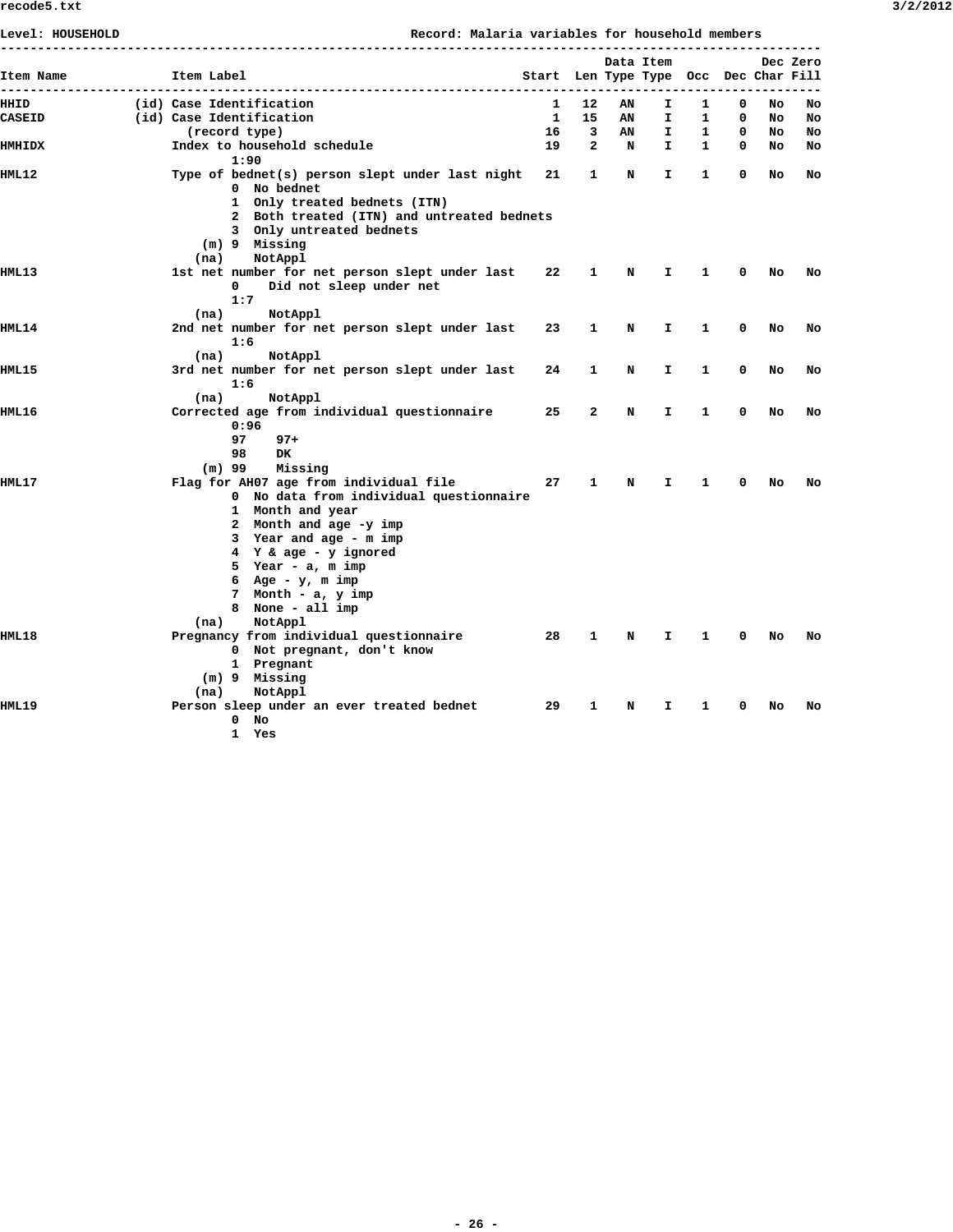## **Level: HOUSEHOLD Record: Support for sick people**

| Item Name      |                                                      |                                       |                         | Data Item   |                                 |              |                          |          | Dec Zero |
|----------------|------------------------------------------------------|---------------------------------------|-------------------------|-------------|---------------------------------|--------------|--------------------------|----------|----------|
|                | Item Label                                           | Start Len Type Type Occ Dec Char Fill |                         |             | ------------------------------- |              |                          |          |          |
| HHID<br>CASEID | (id) Case Identification<br>(id) Case Identification | $\mathbf{1}$<br><b>1</b>              | 12<br>15                | AN<br>AN    | I.<br>I.                        | 1<br>1       | 0<br>0                   | No<br>No | No<br>No |
|                | (record type)                                        | 16                                    | $\overline{\mathbf{3}}$ | AN          | I.                              | $\mathbf{1}$ | $\overline{\phantom{0}}$ | No       | No       |
| HSKIDX         | Index to household schedule<br>1:90                  | 19                                    | $\mathbf{2}$            | $\mathbf N$ | I.                              | $\mathbf{1}$ | $\overline{\phantom{0}}$ | No       | No       |
| <b>HS100</b>   | Free medical support last 12 months                  | 21                                    | 1                       | N           | I.                              | 1            | 0                        | No       | No       |
|                | 0 No<br>1 Yes                                        |                                       |                         |             |                                 |              |                          |          |          |
|                | 8 DK                                                 |                                       |                         |             |                                 |              |                          |          |          |
|                | (m) 9 Missing<br>Not applicable<br>(na)              |                                       |                         |             |                                 |              |                          |          |          |
| <b>HS101</b>   | Medical support at least once a month                | 22                                    | 1                       | N           | I.                              | 1            | 0                        | No       | No       |
|                | $0$ No<br>1 Yes                                      |                                       |                         |             |                                 |              |                          |          |          |
|                | 8 DK<br>(m) 9 Missing                                |                                       |                         |             |                                 |              |                          |          |          |
|                | Not applicable<br>(na)                               |                                       |                         |             |                                 |              |                          |          |          |
| <b>HS102</b>   | Free emotional support last 12 months                | 23                                    | 1                       | N           | I.                              | 1            | 0                        | No       | No       |
|                | 0 No<br>1 Yes                                        |                                       |                         |             |                                 |              |                          |          |          |
|                | 8 DK                                                 |                                       |                         |             |                                 |              |                          |          |          |
|                | (m) 9 Missing<br>Not applicable<br>(na)              |                                       |                         |             |                                 |              |                          |          |          |
| <b>HS103</b>   | Emotional support last 30 days                       | 24                                    | 1                       | N           | I.                              | 1            | 0                        | No       | No       |
|                | $0$ No<br>1 Yes                                      |                                       |                         |             |                                 |              |                          |          |          |
|                | 8 DK                                                 |                                       |                         |             |                                 |              |                          |          |          |
|                | (m) 9 Missing<br>Not applicable<br>(na)              |                                       |                         |             |                                 |              |                          |          |          |
| <b>HS104</b>   | Free material support last 12 months                 | 25                                    | 1                       | N           | I.                              | 1            | 0                        | No       | No       |
|                | 0 No<br>1 Yes                                        |                                       |                         |             |                                 |              |                          |          |          |
|                | 8 DK                                                 |                                       |                         |             |                                 |              |                          |          |          |
|                | (m) 9 Missing<br>(na) Not applicable                 |                                       |                         |             |                                 |              |                          |          |          |
| <b>HS105</b>   | Material support last 30 days                        | 26                                    | 1                       | N           | I.                              | 1            | 0                        | No       | No       |
|                | $0$ No<br>1 Yes                                      |                                       |                         |             |                                 |              |                          |          |          |
|                | 8 DK                                                 |                                       |                         |             |                                 |              |                          |          |          |
|                | (m) 9 Missing<br>Not applicable<br>(na)              |                                       |                         |             |                                 |              |                          |          |          |
| <b>HS106</b>   | Free social support last 12 months                   | 27                                    | 1                       | N           | I.                              | 1            | 0                        | No       | No       |
|                | $0$ No<br>1 Yes                                      |                                       |                         |             |                                 |              |                          |          |          |
|                | 8 DK                                                 |                                       |                         |             |                                 |              |                          |          |          |
|                | (m) 9 Missing<br>Not applicable<br>(na)              |                                       |                         |             |                                 |              |                          |          |          |
| <b>HS107</b>   | Social support last 30 days                          | 28                                    | 1                       | N           | I.                              | 1            | 0                        | No       | No       |
|                | 0 No                                                 |                                       |                         |             |                                 |              |                          |          |          |
|                | 1 Yes<br>8<br>DK                                     |                                       |                         |             |                                 |              |                          |          |          |
|                | (m) 9 Missing                                        |                                       |                         |             |                                 |              |                          |          |          |
| <b>HS108</b>   | (na)<br>Not applicable<br>Pain last 30 days          | 29                                    | 1                       | N           | I.                              | 1            | 0                        | No       | No       |
|                | 0 Not at all                                         |                                       |                         |             |                                 |              |                          |          |          |
|                | 1 Severe<br>2 Mild                                   |                                       |                         |             |                                 |              |                          |          |          |
|                | 8 DK                                                 |                                       |                         |             |                                 |              |                          |          |          |
|                | (m) 9 Missing<br>Not applicable<br>(na)              |                                       |                         |             |                                 |              |                          |          |          |
| <b>HS109</b>   | Able to reduce the pain                              | 30                                    | 1                       | N           | I                               | 1            | 0                        | No       | No       |
|                | 0 Not at all<br>1 Most of the time                   |                                       |                         |             |                                 |              |                          |          |          |
|                | 2 Some time                                          |                                       |                         |             |                                 |              |                          |          |          |
|                | (m) 9 Missing<br>Not applicable<br>(na)              |                                       |                         |             |                                 |              |                          |          |          |
| <b>HS110</b>   | Nausea last 30 days                                  | 31                                    | 1                       | N           | I                               | 1            | 0                        | No       | No       |
|                | $0$ No<br>1 Yes, severe                              |                                       |                         |             |                                 |              |                          |          |          |
|                | 2 Yes, never severe                                  |                                       |                         |             |                                 |              |                          |          |          |
|                | (m) 9 Missing<br>Not applicable<br>(na)              |                                       |                         |             |                                 |              |                          |          |          |
| <b>HS111</b>   | Able to reduce the nausea                            | 32                                    | 1                       | N           | I                               | 1            | 0                        | No       | No       |
|                | 0 Not at all<br>1 Most of the time                   |                                       |                         |             |                                 |              |                          |          |          |
|                | 2 Some time                                          |                                       |                         |             |                                 |              |                          |          |          |
|                | (m) 9 Missing                                        |                                       |                         |             |                                 |              |                          |          |          |
|                | (na)<br>Not applicable                               |                                       |                         |             |                                 |              |                          |          |          |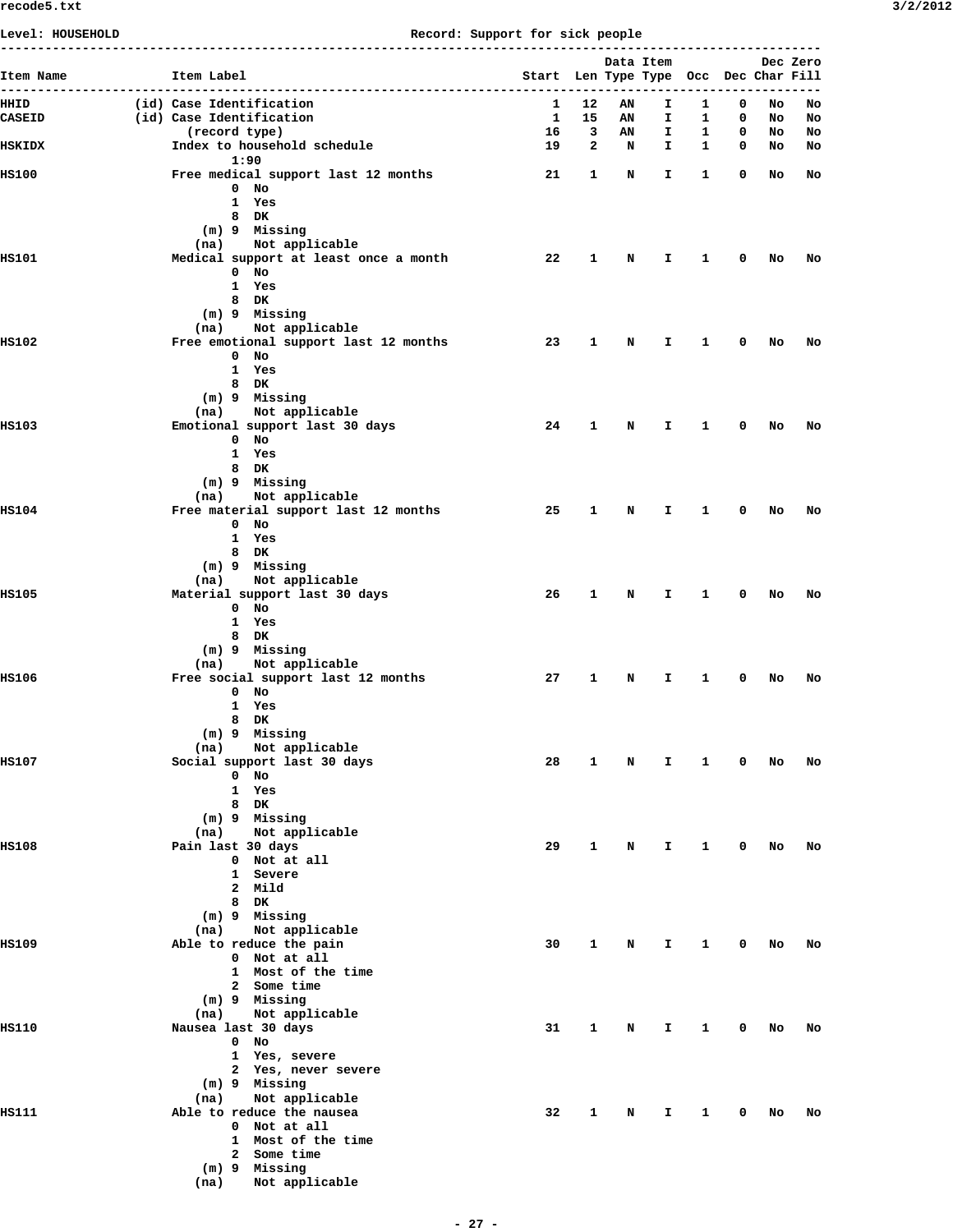| Level: HOUSEHOLD |                                                                | Record: Support for households with persons who have died |              |                          |                                       |                         |                         |    |          |
|------------------|----------------------------------------------------------------|-----------------------------------------------------------|--------------|--------------------------|---------------------------------------|-------------------------|-------------------------|----|----------|
| ---              |                                                                |                                                           |              |                          | Data Item                             |                         |                         |    | Dec Zero |
| Item Name        | Item Label                                                     |                                                           |              |                          | Start Len Type Type Occ Dec Char Fill |                         |                         |    |          |
| HHID             | (id) Case Identification                                       |                                                           | 1            | 12                       | AN<br>I.                              | 1                       | 0                       | No | No       |
| CASEID           | (id) Case Identification                                       |                                                           | $\mathbf{1}$ | 15                       | I.<br>AN                              | $\mathbf{1}$            | $\mathbf 0$             | No | No       |
|                  | (record type)                                                  |                                                           | 16           | $\overline{\phantom{a}}$ | AN<br>I.                              | $\overline{\mathbf{1}}$ | $\mathbf 0$             | No | No       |
| HDPIDX           | Column number<br>1:7                                           |                                                           | 19           | $\mathbf{1}$             | N<br>I.                               | $\overline{\mathbf{1}}$ | $\overline{\mathbf{0}}$ | NO | No       |
|                  | Not applicable<br>(na)                                         |                                                           |              |                          |                                       |                         |                         |    |          |
| HD100            | Sex                                                            |                                                           | 20           | $\mathbf{1}$             | N<br>I.                               | $\mathbf{1}$            | 0                       | No | No       |
|                  | 1 Male                                                         |                                                           |              |                          |                                       |                         |                         |    |          |
|                  | 2 Female<br>(m) 9 Missing                                      |                                                           |              |                          |                                       |                         |                         |    |          |
|                  | (na) Not applicable                                            |                                                           |              |                          |                                       |                         |                         |    |          |
| HD101            | Age                                                            |                                                           | 21           | $\mathbf{2}$             | N<br>I.                               | $\mathbf{1}$            | $^{\circ}$              | No | No       |
|                  | 0:94<br>95<br>$95+$                                            |                                                           |              |                          |                                       |                         |                         |    |          |
|                  | 98 Don't know                                                  |                                                           |              |                          |                                       |                         |                         |    |          |
|                  | $(m)$ 99<br>Missing                                            |                                                           |              |                          |                                       |                         |                         |    |          |
| HD102            | NotAppl<br>(na)<br>Sick at least 3 of 12 months before death   |                                                           | 23           | $\mathbf{1}$             | N<br>I.                               | $\mathbf{1}$            | 0                       | No | No       |
|                  | $0$ No                                                         |                                                           |              |                          |                                       |                         |                         |    |          |
|                  | 1 Yes                                                          |                                                           |              |                          |                                       |                         |                         |    |          |
|                  | 8 DK                                                           |                                                           |              |                          |                                       |                         |                         |    |          |
|                  | (m) 9 Missing<br>(na) Not applicable                           |                                                           |              |                          |                                       |                         |                         |    |          |
| HD103            | Free medical supplies last 12 months                           |                                                           | 24           | -1                       | N<br>I.                               | $\overline{\mathbf{1}}$ | $^{\circ}$              | No | No       |
|                  | $0$ No                                                         |                                                           |              |                          |                                       |                         |                         |    |          |
|                  | 1 Yes<br>8 DK                                                  |                                                           |              |                          |                                       |                         |                         |    |          |
|                  | (m) 9 Missing                                                  |                                                           |              |                          |                                       |                         |                         |    |          |
|                  | (na) Not applicable                                            |                                                           |              |                          |                                       |                         |                         |    |          |
| HD104            | Medical support at least 1 month<br>$0$ No                     |                                                           | 25           | $\mathbf{1}$             | N<br>I.                               | $\mathbf{1}$            | $^{\circ}$              | No | No       |
|                  | 1 Yes                                                          |                                                           |              |                          |                                       |                         |                         |    |          |
|                  | 8 DK                                                           |                                                           |              |                          |                                       |                         |                         |    |          |
|                  | (m) 9 Missing                                                  |                                                           |              |                          |                                       |                         |                         |    |          |
| <b>HD105</b>     | (na) Not applicable<br>Emotional support last 12 months        |                                                           | 26           | $\mathbf{1}$             | N<br>I.                               | $\mathbf{1}$            | $^{\circ}$              | No | No       |
|                  | $0$ No                                                         |                                                           |              |                          |                                       |                         |                         |    |          |
|                  | 1 Yes                                                          |                                                           |              |                          |                                       |                         |                         |    |          |
|                  | 8 DK<br>(m) 9 Missing                                          |                                                           |              |                          |                                       |                         |                         |    |          |
|                  | (na) Not applicable                                            |                                                           |              |                          |                                       |                         |                         |    |          |
| HD106            | Emotional support last 30 days                                 |                                                           | 27           | $\mathbf{1}$             | N<br>I.                               | $\mathbf{1}$            | 0                       | No | No       |
|                  | $0$ No<br>1 Yes                                                |                                                           |              |                          |                                       |                         |                         |    |          |
|                  | 8 DK                                                           |                                                           |              |                          |                                       |                         |                         |    |          |
|                  | (m) 9 Missing                                                  |                                                           |              |                          |                                       |                         |                         |    |          |
| <b>HD107</b>     | Not applicable<br>(na)<br>Free material support last 12 months |                                                           | 28           | 1                        | N<br>I.                               | $\mathbf{1}$            | $\mathbf 0$             | No | No       |
|                  | $0$ No                                                         |                                                           |              |                          |                                       |                         |                         |    |          |
|                  | 1 Yes                                                          |                                                           |              |                          |                                       |                         |                         |    |          |
|                  | 8 DK                                                           |                                                           |              |                          |                                       |                         |                         |    |          |
|                  | (m) 9 Missing<br>(na) Not applicable                           |                                                           |              |                          |                                       |                         |                         |    |          |
| HD108            | Material support last 30 days                                  |                                                           | 29           | $\mathbf{1}$             | N<br>I.                               | $1 \t 0$                |                         | No | No       |
|                  | $0$ No                                                         |                                                           |              |                          |                                       |                         |                         |    |          |
|                  | 1 Yes<br>8 DK                                                  |                                                           |              |                          |                                       |                         |                         |    |          |
|                  | (m) 9 Missing                                                  |                                                           |              |                          |                                       |                         |                         |    |          |
|                  | (na) Not applicable                                            |                                                           |              |                          |                                       |                         |                         |    |          |
| <b>HD109</b>     | Free social support last 12 months<br>$0$ No                   |                                                           | 30           | 1                        | N<br>I.                               | $\mathbf{1}$            | $\mathbf 0$             | No | No       |
|                  | 1 Yes                                                          |                                                           |              |                          |                                       |                         |                         |    |          |
|                  | 8 DK                                                           |                                                           |              |                          |                                       |                         |                         |    |          |
|                  | (m) 9 Missing<br>(na) Not applicable                           |                                                           |              |                          |                                       |                         |                         |    |          |
| HD110            | Social support last 30 days                                    |                                                           | 31           | $\mathbf{1}$             | N<br>I.                               | $\mathbf{1}$            | $\overline{\mathbf{0}}$ | No | No       |
|                  | $0$ No                                                         |                                                           |              |                          |                                       |                         |                         |    |          |
|                  | 1 Yes                                                          |                                                           |              |                          |                                       |                         |                         |    |          |
|                  | 8 DK<br>(m) 9 Missing                                          |                                                           |              |                          |                                       |                         |                         |    |          |
|                  | Not applicable<br>(na)                                         |                                                           |              |                          |                                       |                         |                         |    |          |
| HD111            | Last 30 days severe pain                                       |                                                           | 32           | $\mathbf{1}$             | N<br>I.                               | $\mathbf{1}$            | $\mathbf 0$             | No | No       |
|                  | 0 Not at all<br>1 Severe                                       |                                                           |              |                          |                                       |                         |                         |    |          |
|                  | 2 Mild                                                         |                                                           |              |                          |                                       |                         |                         |    |          |
|                  | (m) 9 Missing                                                  |                                                           |              |                          |                                       |                         |                         |    |          |
| HD112            | (na) Not applicable<br>Able to reduce the pain                 |                                                           | 33           | $\mathbf{1}$             | $\mathbf N$                           | $I \quad 1 \quad 0$     |                         | No | No       |
|                  | 0 Not at all                                                   |                                                           |              |                          |                                       |                         |                         |    |          |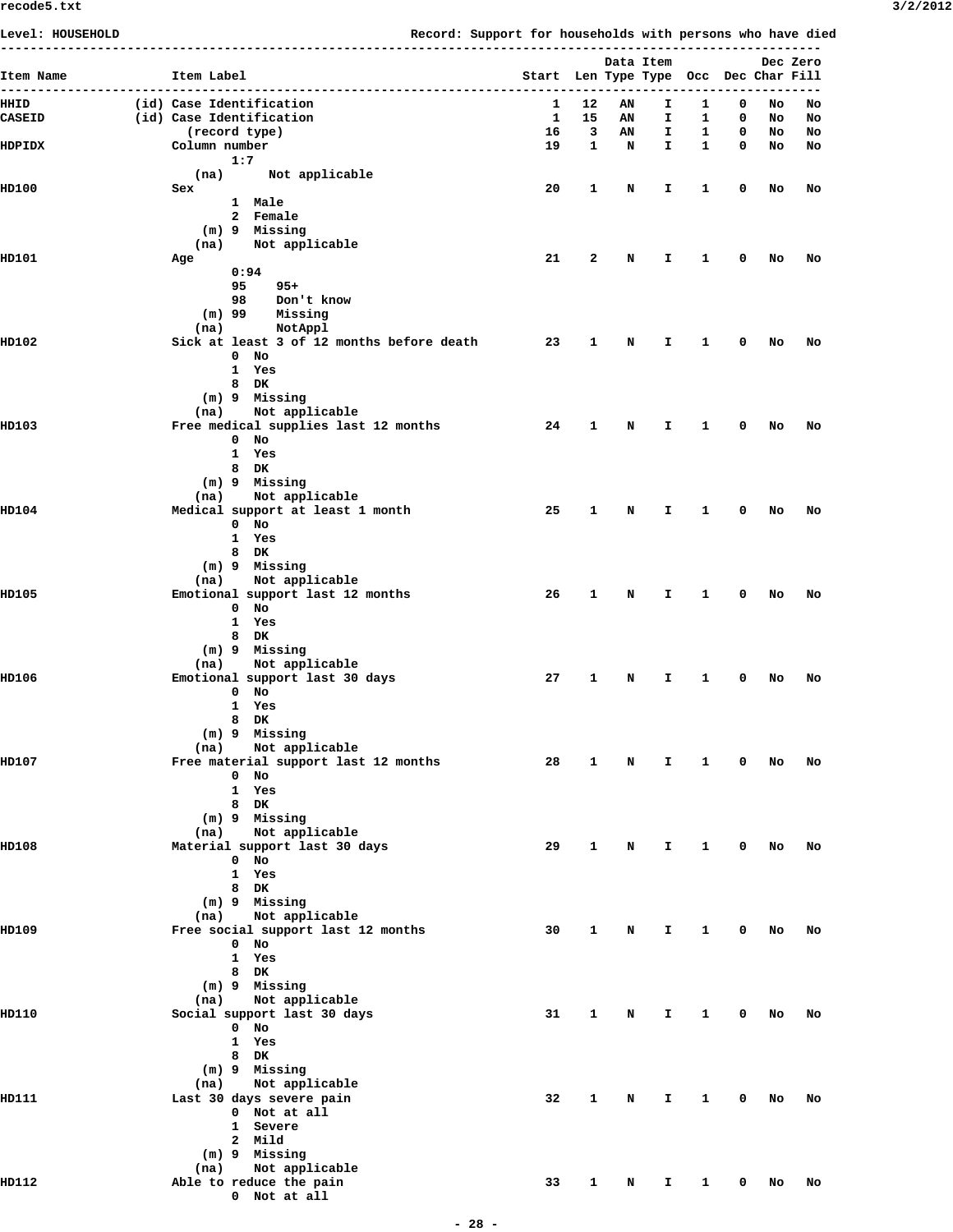|       |                     | $\mathbf{1}$ | Most of the time          |    |              |             |              |   |             |    |    |  |
|-------|---------------------|--------------|---------------------------|----|--------------|-------------|--------------|---|-------------|----|----|--|
|       |                     | $\mathbf{2}$ | Some time                 |    |              |             |              |   |             |    |    |  |
|       | (m) 9               |              | Missing                   |    |              |             |              |   |             |    |    |  |
|       | (na)                |              | Not applicable            |    |              |             |              |   |             |    |    |  |
| HD113 | Nausea last 30 days |              |                           | 34 | $\mathbf{1}$ | $\mathbf N$ | I.           | 1 | $\mathbf 0$ | No | No |  |
|       |                     | $\mathbf 0$  | No                        |    |              |             |              |   |             |    |    |  |
|       |                     | 1            | Yes, severe               |    |              |             |              |   |             |    |    |  |
|       |                     |              | 2 Yes, never severe       |    |              |             |              |   |             |    |    |  |
|       |                     |              | (m) 9 Missing             |    |              |             |              |   |             |    |    |  |
|       | (na)                |              | Not applicable            |    |              |             |              |   |             |    |    |  |
| HD114 |                     |              | Able to reduce the nausea | 35 | $\mathbf{1}$ | N           | $\mathbf{I}$ | 1 | $\mathbf 0$ | No | No |  |
|       |                     |              | 0 Not at all              |    |              |             |              |   |             |    |    |  |
|       |                     | $\mathbf{1}$ | Most of the time          |    |              |             |              |   |             |    |    |  |
|       |                     | $\mathbf{2}$ | Some time                 |    |              |             |              |   |             |    |    |  |
|       | $(m)$ 9             |              | Missing                   |    |              |             |              |   |             |    |    |  |
|       | (na)                |              | Not applicable            |    |              |             |              |   |             |    |    |  |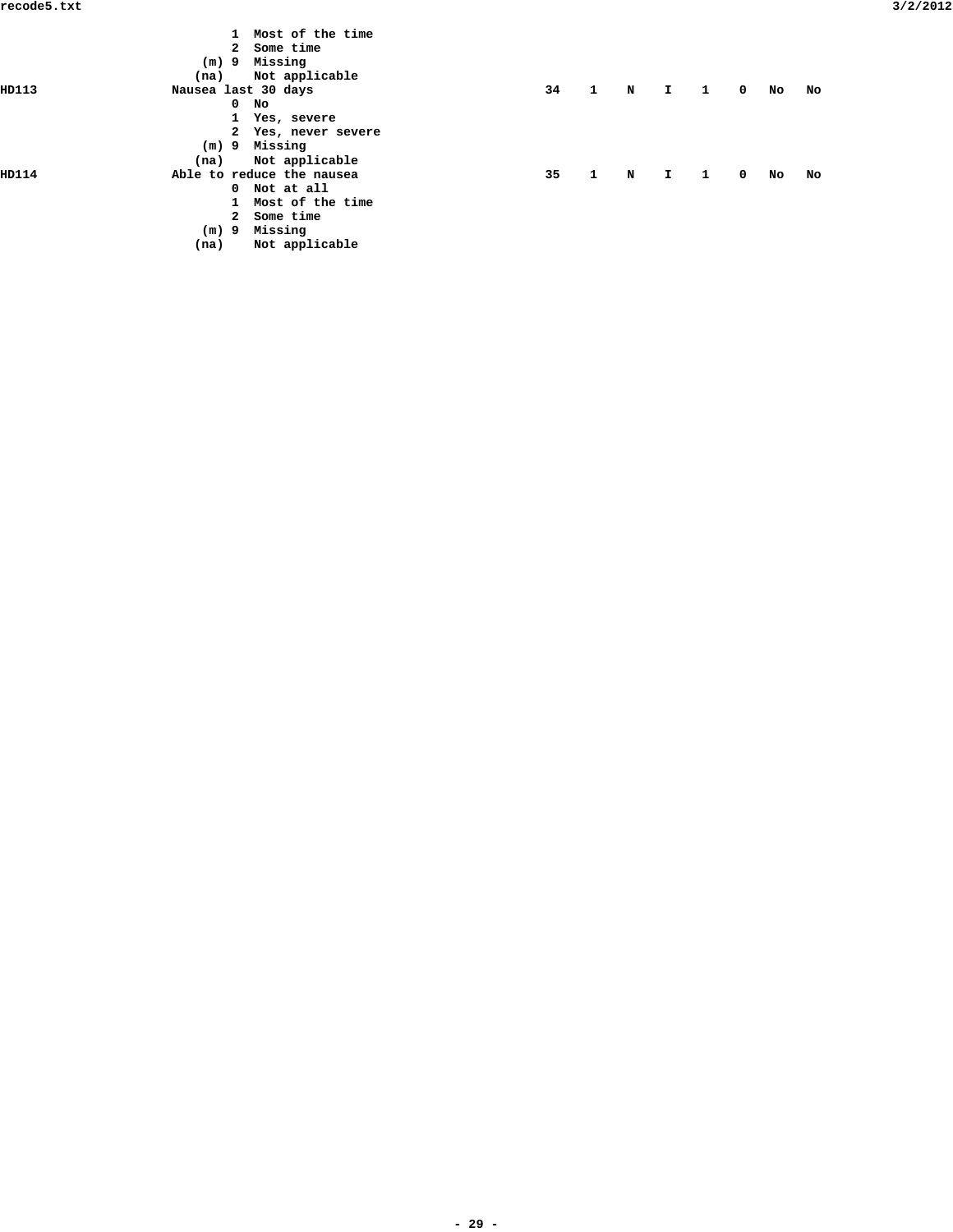| Item Name<br>$---$ | Item Label               |                                                |    |         | Start Len Type Type Occ Dec Char Fill | Data Item |                              |        |          | Dec Zero |
|--------------------|--------------------------|------------------------------------------------|----|---------|---------------------------------------|-----------|------------------------------|--------|----------|----------|
| HHID               | (id) Case Identification |                                                |    | 1<br>12 | AN                                    | I.        | 1                            | 0      | No       | No       |
| <b>CASEID</b>      | (id) Case Identification |                                                |    | 1<br>15 | AN                                    | I.        | 1                            | 0      | No       | No       |
| <b>NOVIDX</b>      | (record type)            | Index to household schedule                    | 19 | 16<br>3 | AN<br>2<br>N                          | I.<br>I.  | $\mathbf{1}$<br>$\mathbf{1}$ | 0<br>0 | NO<br>NO | No<br>No |
|                    | 1:50                     |                                                |    |         |                                       |           |                              |        |          |          |
|                    | (na)                     | Not applicable                                 |    |         |                                       |           |                              |        |          |          |
| <b>HO100</b>       | Age of child             |                                                |    | 21<br>2 | N                                     | I.        | 1                            | 0      | No       | No       |
|                    | 0:17                     |                                                |    |         |                                       |           |                              |        |          |          |
|                    | $(m)$ 99<br>(na)         | Missing<br>Not applicable                      |    |         |                                       |           |                              |        |          |          |
| <b>HO101</b>       |                          | Free medical support last 12 months            | 23 | 1       | N                                     | I.        | 1                            | 0      | No       | No       |
|                    |                          | $0$ No                                         |    |         |                                       |           |                              |        |          |          |
|                    |                          | 1 Yes                                          |    |         |                                       |           |                              |        |          |          |
|                    |                          | 8 DK                                           |    |         |                                       |           |                              |        |          |          |
|                    | (na)                     | (m) 9 Missing<br>Not applicable                |    |         |                                       |           |                              |        |          |          |
| <b>HO102</b>       |                          | Free emotional support last 12 months          |    | 24<br>1 | N                                     | I.        | 1                            | 0      | No       | No       |
|                    |                          | $0$ No                                         |    |         |                                       |           |                              |        |          |          |
|                    |                          | 1 Yes                                          |    |         |                                       |           |                              |        |          |          |
|                    |                          | 8 DK                                           |    |         |                                       |           |                              |        |          |          |
|                    | (na)                     | $(m)$ 9 Missing<br>Not applicable              |    |         |                                       |           |                              |        |          |          |
| <b>HO103</b>       |                          | Emotional support last 3 months                |    | 25<br>1 | N                                     | I.        | 1                            | 0      | No       | No       |
|                    |                          | $0$ No                                         |    |         |                                       |           |                              |        |          |          |
|                    |                          | 1 Yes                                          |    |         |                                       |           |                              |        |          |          |
|                    |                          | 8 DK                                           |    |         |                                       |           |                              |        |          |          |
|                    | (na)                     | (m) 9 Missing<br>Not applicable                |    |         |                                       |           |                              |        |          |          |
| <b>HO104</b>       |                          | Free material support last 12 months           |    | 26<br>1 | N                                     | I.        | 1                            | 0      | No       | No       |
|                    |                          | $0$ No                                         |    |         |                                       |           |                              |        |          |          |
|                    |                          | 1 Yes                                          |    |         |                                       |           |                              |        |          |          |
|                    |                          | 8 DK                                           |    |         |                                       |           |                              |        |          |          |
|                    | (na)                     | (m) 9 Missing<br>Not applicable                |    |         |                                       |           |                              |        |          |          |
| <b>HO105</b>       |                          | Material support last 3 months                 | 27 | 1       | N                                     | I.        | 1                            | 0      | No       | No       |
|                    |                          | $0$ No                                         |    |         |                                       |           |                              |        |          |          |
|                    |                          | 1 Yes                                          |    |         |                                       |           |                              |        |          |          |
|                    |                          | 8 DK                                           |    |         |                                       |           |                              |        |          |          |
|                    | (na)                     | (m) 9 Missing<br>Not applicable                |    |         |                                       |           |                              |        |          |          |
| <b>HO106</b>       |                          | Free social support last 12 months             | 28 | 1       | N                                     | Ι.        | 1                            | 0      | No       | No       |
|                    |                          | $0$ No                                         |    |         |                                       |           |                              |        |          |          |
|                    |                          | 1 Yes                                          |    |         |                                       |           |                              |        |          |          |
|                    |                          | 8 DK                                           |    |         |                                       |           |                              |        |          |          |
|                    |                          | (m) 9 Missing                                  |    |         |                                       |           |                              |        |          |          |
| <b>HO107</b>       | (na)                     | Not applicable<br>Social support last 3 months |    | 29<br>1 | N                                     | I.        | 1                            | 0      | No       | No       |
|                    |                          | $0$ No                                         |    |         |                                       |           |                              |        |          |          |
|                    |                          | 1 Yes                                          |    |         |                                       |           |                              |        |          |          |
|                    |                          | 8 DK                                           |    |         |                                       |           |                              |        |          |          |
|                    |                          | (m) 9 Missing                                  |    |         |                                       |           |                              |        |          |          |
| <b>HO108</b>       | (na)                     | Not applicable<br>Free support for schooling   |    | 30<br>1 | N                                     | Ι.        | 1                            | 0      | No       | No       |
|                    |                          | $0$ No                                         |    |         |                                       |           |                              |        |          |          |
|                    |                          | 1 Yes                                          |    |         |                                       |           |                              |        |          |          |
|                    | 8                        | DK                                             |    |         |                                       |           |                              |        |          |          |
|                    |                          | (m) 9 Missing                                  |    |         |                                       |           |                              |        |          |          |
|                    | (na)                     | Not applicable                                 |    |         |                                       |           |                              |        |          |          |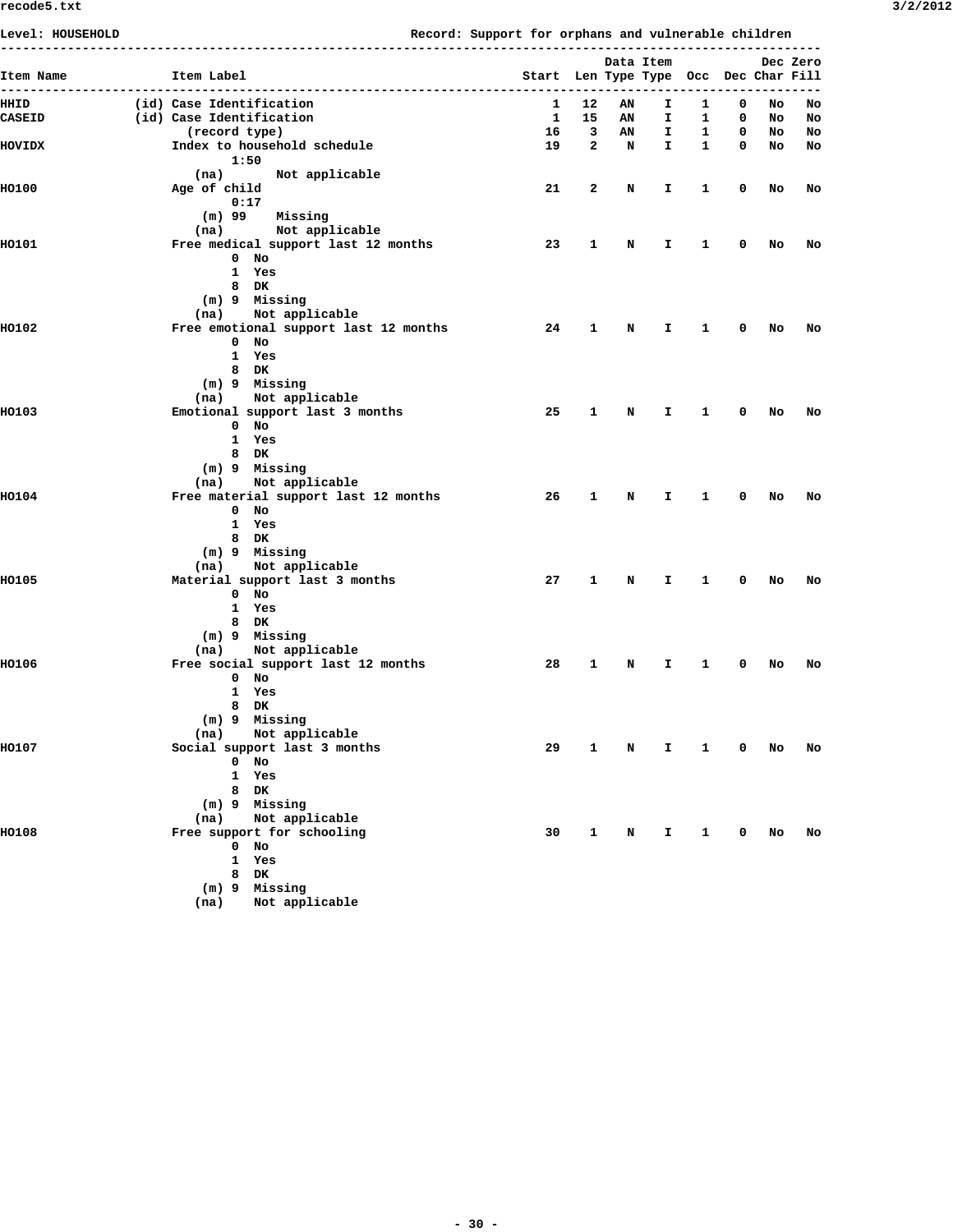| Level: HOUSEHOLD |                          |                                               | Record: Malaria - candidate variables to become standard |                                       |              |    |              |              |             |     |          |
|------------------|--------------------------|-----------------------------------------------|----------------------------------------------------------|---------------------------------------|--------------|----|--------------|--------------|-------------|-----|----------|
|                  |                          |                                               |                                                          |                                       |              |    | Data Item    |              |             |     | Dec Zero |
| Item Name        | Item Label               |                                               |                                                          | Start Len Type Type Occ Dec Char Fill |              |    |              |              |             |     |          |
| HHID             | (id) Case Identification |                                               |                                                          | 1                                     | 12           | AN | I.           | 1            | 0           | No  | No       |
| <b>CASEID</b>    | (id) Case Identification |                                               |                                                          | 1                                     | 15           | AN | I.           | 1            | 0           | No. | No       |
|                  | (record type)            |                                               |                                                          | 16                                    | 3            | AN | $\mathbf{I}$ | $\mathbf{1}$ | $\mathbf 0$ | No. | No       |
| <b>HMLDX</b>     |                          | Index to household schedule                   |                                                          | 21                                    | $\mathbf{2}$ | N  | $\mathbf{I}$ | $\mathbf{1}$ | 0           | No  | No       |
|                  |                          | 1:90                                          |                                                          |                                       |              |    |              |              |             |     |          |
| HML30            |                          | Line no. of parent/caretaker                  |                                                          | 23                                    | $\mathbf{z}$ | N  | I.           | $\mathbf{1}$ | 0           | No  | No       |
|                  | $\Omega$                 | Not in household                              |                                                          |                                       |              |    |              |              |             |     |          |
|                  |                          | 1:50                                          |                                                          |                                       |              |    |              |              |             |     |          |
|                  | (na)                     | NotAppl                                       |                                                          |                                       |              |    |              |              |             |     |          |
| HML 31           |                          | Read consent statement                        |                                                          | 25                                    | 1            | N  | I.           | 1            | 0           | No  | No       |
|                  |                          | 1 Granted                                     |                                                          |                                       |              |    |              |              |             |     |          |
|                  |                          | 2 Refused                                     |                                                          |                                       |              |    |              |              |             |     |          |
|                  |                          | $(m)$ 9 Missing                               |                                                          |                                       |              |    |              |              |             |     |          |
|                  | (na)                     | NotAppl                                       |                                                          |                                       |              |    |              |              |             |     |          |
| HML32            |                          | Final result of malaria from blood smear test |                                                          | 26                                    | 1            | N  | I.           | 1            | 0           | No  | No       |
|                  | 0                        | Negative                                      |                                                          |                                       |              |    |              |              |             |     |          |
|                  |                          | 1 Positive                                    |                                                          |                                       |              |    |              |              |             |     |          |
|                  | $(m)$ 9                  | Missing                                       |                                                          |                                       |              |    |              |              |             |     |          |
|                  | (na)                     | NotAppl                                       |                                                          |                                       |              |    |              |              |             |     |          |
| HML33            |                          | Result of malaria measurement                 |                                                          | 27                                    | 1            | N  | I.           | 1            | 0           | No  | No       |
|                  | 0                        | Measured                                      |                                                          |                                       |              |    |              |              |             |     |          |
|                  | 3                        | Not present                                   |                                                          |                                       |              |    |              |              |             |     |          |
|                  | 4                        | Refused                                       |                                                          |                                       |              |    |              |              |             |     |          |
|                  | 6                        | Other                                         |                                                          |                                       |              |    |              |              |             |     |          |
|                  | $(m)$ 9                  | Missing                                       |                                                          |                                       |              |    |              |              |             |     |          |
|                  | (na)                     | NotAppl                                       |                                                          |                                       |              |    |              |              |             |     |          |
| HML34            |                          | Bar code for blood smear sample               |                                                          | 28                                    | 5            | AN | I.           | 1            | 0           | No  | No       |
| HML35            |                          | Result of malaria paracheck test (rapid test) |                                                          | 33                                    | $\mathbf{1}$ | N  | $\mathbf{I}$ | 1            | 0           | No  | No       |
|                  | $\mathbf{0}$             | Negative                                      |                                                          |                                       |              |    |              |              |             |     |          |
|                  |                          | 1 Positive                                    |                                                          |                                       |              |    |              |              |             |     |          |
|                  | $(m)$ 9                  | Missing                                       |                                                          |                                       |              |    |              |              |             |     |          |
|                  | (na)                     | NotAppl                                       |                                                          |                                       |              |    |              |              |             |     |          |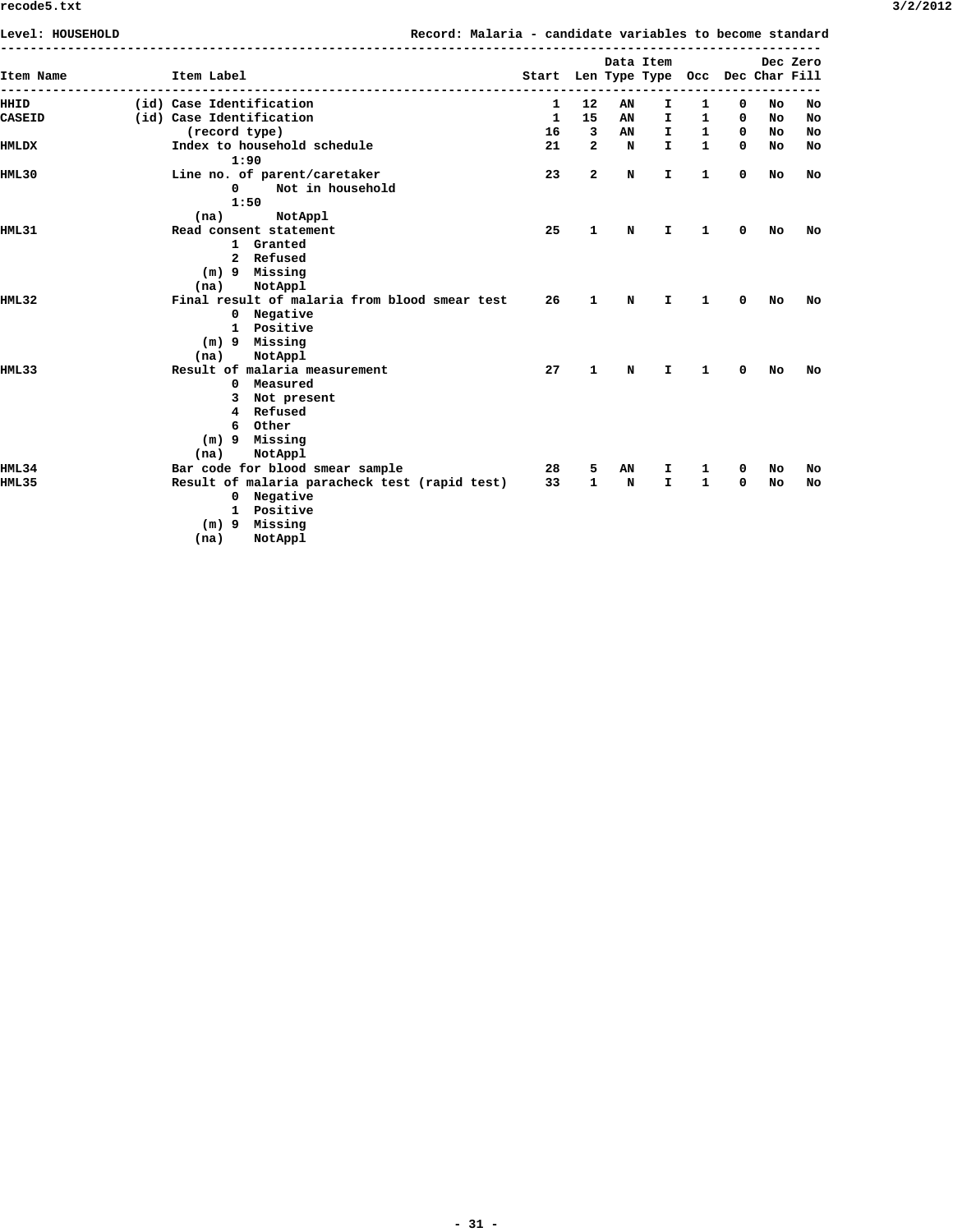# **Level: WOMAN Record: Respondent's basic data**

| Item Name<br>--------------- | Item Label                                           | Start Len Type Type Occ Dec Char Fill |                |        | Data Item    |              |             |          | Dec Zero |
|------------------------------|------------------------------------------------------|---------------------------------------|----------------|--------|--------------|--------------|-------------|----------|----------|
| HHID                         | (id) Case Identification                             | 1                                     | 12             | ΑN     | I.           | 1            | 0           | No       | No       |
| <b>CASEID</b>                | (id) Case Identification                             | $\mathbf{1}$                          | 15             | AN     | I.           | 1            | 0           | No       | No       |
|                              | (record type)                                        | 16                                    | 3              | AN     | I.           | 1            | 0           | NO       | No       |
| V000                         | Country code and phase                               | 19                                    | 3              | AN     | I            | $\mathbf{1}$ | 0           | No       | No       |
| V001                         | Cluster number                                       | 22                                    | 8              | N      | I.           | $\mathbf{1}$ | 0           | NO       | No       |
| V002                         | Household number                                     | 30                                    | 4              | N      | I            | $\mathbf{1}$ | 0           | No       | No       |
| V003                         | Respondent's line number                             | 34                                    | 3              | N      | $\mathbf{I}$ | $\mathbf{1}$ | 0           | NO       | No       |
| V004                         | Ultimate area unit                                   | 37                                    | 4              | N      | I.           | $\mathbf{1}$ | 0           | No       | No       |
| V005                         | Sample weight                                        | 41                                    | 8              | N      | $\mathbf{I}$ | 1            | 0           | No       | No       |
| V006                         | Month of interview                                   | 49                                    | $\mathbf{2}$   | N      | I.           | 1            | 0           | No       | No       |
|                              | 1:12                                                 |                                       |                |        |              |              |             |          |          |
| V007                         | Year of interview<br>2000:2010                       | 51                                    | 4              | N      | I.           | 1            | 0           | No       | No       |
| V008                         | Date of interview (CMC)                              | 55                                    | 4              | N      | I.           | 1            | 0           | No       | No       |
| V009                         | Respondent's month of birth<br>1:12                  | 59                                    | $\mathbf{2}$   | N      | I.           | $\mathbf{1}$ | 0           | No       | No       |
| V010                         | (na)<br>NotAppl<br>Respondent's year of birth        | 61                                    | 4              | N      | I.           | 1            | 0           | No       | No       |
|                              | 1951:1995                                            |                                       |                |        |              |              |             |          |          |
|                              | NotAppl<br>(na)                                      | 65                                    | 4              |        |              |              | 0           |          |          |
| V011<br>V012                 | Date of birth (CMC)                                  | 69                                    | 2              | N<br>N | I.<br>I.     | 1<br>1       | 0           | No<br>No | No<br>No |
|                              | Current age - respondent<br>15:49<br>(na)<br>NotAppl |                                       |                |        |              |              |             |          |          |
| V013                         | Age 5-year groups                                    | 71                                    | 1              | N      | I.           | 1            | 0           | No       | No       |
|                              | $1 15 - 19$                                          |                                       |                |        |              |              |             |          |          |
|                              | $2 \t20-24$                                          |                                       |                |        |              |              |             |          |          |
|                              | $325 - 29$                                           |                                       |                |        |              |              |             |          |          |
|                              | $4 \quad 30 - 34$                                    |                                       |                |        |              |              |             |          |          |
|                              | $535 - 39$                                           |                                       |                |        |              |              |             |          |          |
|                              | $640 - 44$                                           |                                       |                |        |              |              |             |          |          |
|                              | $745 - 49$                                           |                                       |                |        |              |              |             |          |          |
|                              | NotAppl<br>(na)                                      |                                       |                |        |              |              |             |          |          |
| V014                         | Completeness of information                          | 72                                    | 1              | N      | I.           | 1            | 0           | No       | No       |
|                              | 1 Month and year                                     |                                       |                |        |              |              |             |          |          |
|                              | 2 Month and age -y imp                               |                                       |                |        |              |              |             |          |          |
|                              | 3 Year and age - m imp                               |                                       |                |        |              |              |             |          |          |
|                              | 4 Y & age - y ignored                                |                                       |                |        |              |              |             |          |          |
|                              | 5 Year - a, m imp                                    |                                       |                |        |              |              |             |          |          |
|                              | 6 Age - $y$ , m imp                                  |                                       |                |        |              |              |             |          |          |
|                              | 7 Month - a, y imp                                   |                                       |                |        |              |              |             |          |          |
|                              | 8 None - all imp                                     |                                       |                |        |              |              |             |          |          |
|                              | NotAppl<br>(na)                                      |                                       |                |        |              |              |             |          |          |
| V015                         | Result of individual interview                       | 73                                    | 1              | N      | I.           | 1            | 0           | No       | No       |
|                              | 1 Completed                                          |                                       |                |        |              |              |             |          |          |
|                              | $\mathbf{2}$<br>Not at home                          |                                       |                |        |              |              |             |          |          |
|                              | 3 Postponed                                          |                                       |                |        |              |              |             |          |          |
|                              | 4 Refused                                            |                                       |                |        |              |              |             |          |          |
|                              | 5 Partly completed                                   |                                       |                |        |              |              |             |          |          |
|                              | 6 Incapacitated                                      |                                       |                |        |              |              |             |          |          |
|                              | 7 Other                                              |                                       |                |        |              |              |             |          |          |
| V016                         |                                                      | 74                                    | $\mathbf{2}$   |        | $\mathbf{I}$ |              | 0           |          |          |
|                              | Day of interview<br>1:31                             |                                       |                | N      |              | 1            |             | No       | No       |
| V017                         | CMC start of calendar                                | 76                                    | 4              | N      | I.           | $\mathbf{1}$ | $\mathbf 0$ | No       | No       |
|                              | (na)<br>NotAppl                                      |                                       |                |        |              |              |             |          |          |
| V018                         | Row of month of interview                            | 80                                    | $\mathbf{z}$   | N      | $\mathbf I$  | $\mathbf{1}$ | 0           | No       | No       |
|                              | No calendar<br>$\mathbf 0$                           |                                       |                |        |              |              |             |          |          |
|                              | 1:20                                                 |                                       |                |        |              |              |             |          |          |
| V019                         | Length of calendar                                   | 82                                    | $\overline{a}$ | N      | $\mathbf T$  | $\mathbf{1}$ | 0           | No       | No       |
|                              | No calendar<br>$\mathbf 0$                           |                                       |                |        |              |              |             |          |          |
|                              | 61:80                                                |                                       |                |        |              |              |             |          |          |
| V019A                        | Number of calendar columns                           | 84                                    | 1              | N      | I.           | $\mathbf{1}$ | 0           | No       | No       |
|                              | 0:9                                                  |                                       |                |        |              |              |             |          |          |
|                              | NotAppl<br>(na)                                      |                                       |                |        |              |              |             |          |          |
| V020                         | Ever-married sample                                  | 85                                    | $\mathbf{1}$   | N      | I.           | $\mathbf{1}$ | 0           | No       | No       |
|                              | 0 All woman sample                                   |                                       |                |        |              |              |             |          |          |
|                              | 1 Ever married sample                                |                                       |                |        |              |              |             |          |          |
| V021                         | Primary sampling unit                                | 86                                    | 4              | N      | I.           | 1            | 0           | No       | No       |
| V022                         | Sample stratum number                                | 90                                    | 4              | N      | I.           | 1            | 0           | No       | No       |
| V023                         | Sample domain                                        | 94                                    | $\overline{a}$ | N      | $\mathbf I$  | $\mathbf{1}$ | 0           | No       | No       |
|                              |                                                      |                                       |                |        |              |              |             |          |          |
|                              | 0 National                                           |                                       |                |        |              |              |             |          |          |
|                              | 1 Country specific                                   |                                       |                |        |              |              |             |          |          |
| V024                         | Region                                               | 96                                    | $\mathbf{2}$   | N      | I.           | $\mathbf{1}$ | 0           | No       | No       |
|                              | 1 Region 1                                           |                                       |                |        |              |              |             |          |          |
|                              | 2 Region 2                                           |                                       |                |        |              |              |             |          |          |
|                              | 3 Region 3                                           |                                       |                |        |              |              |             |          |          |
|                              | 4 Region 4                                           |                                       |                |        |              |              |             |          |          |
| v025                         | Type of place of residence                           | 98                                    | 1              | N      | Ι.           | 1            | 0           | No       | No       |
|                              | 1 Urban                                              |                                       |                |        |              |              |             |          |          |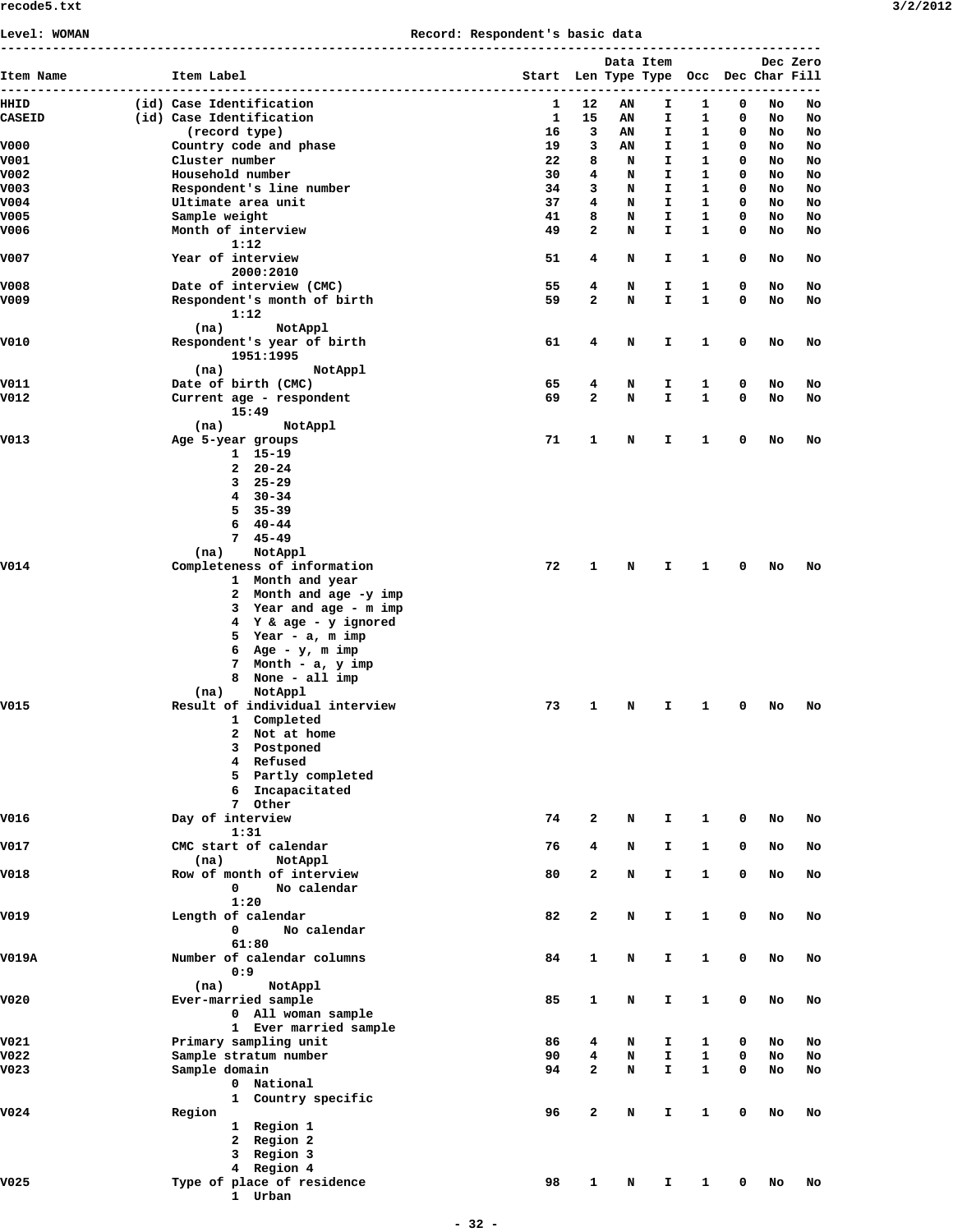|                  | 2 Rural                                    |     |                |   |              |              |             |    |    |
|------------------|--------------------------------------------|-----|----------------|---|--------------|--------------|-------------|----|----|
| V026             | De facto place of residence                | 99  | $\mathbf{1}$   | N | I.           | $\mathbf{1}$ | $\Omega$    | No | No |
|                  | 0 Capital, large city                      |     |                |   |              |              |             |    |    |
|                  | 1 Small city                               |     |                |   |              |              |             |    |    |
|                  | Town<br>$\mathbf{2}$                       |     |                |   |              |              |             |    |    |
|                  | 3 Countryside                              |     |                |   |              |              |             |    |    |
|                  | (m) 9 Missing                              |     |                |   |              |              |             |    |    |
| V027             | Number of visits                           | 100 | 1              | N | I.           | 1            | 0           | No | No |
|                  | 1:5                                        |     |                |   |              |              |             |    |    |
| V028             | Interviewer identification                 | 101 | 3              | N | I.           | 1            | 0           | No | No |
|                  | $(m)$ 999 Missing                          |     |                |   |              |              |             |    |    |
| V029             | Keyer identification                       | 104 | $\mathbf{z}$   | N | I.           | 1            | 0           | No | No |
|                  | $(m)$ 99 Missing                           |     |                |   |              |              |             |    |    |
| V030             | Field supervisor                           | 106 | 3              | N | I.           | $\mathbf{1}$ | $\mathbf 0$ | No | No |
|                  | $(m)$ 999 Missing                          |     |                |   |              |              |             |    |    |
|                  | (na)<br>NotAppl                            |     |                |   |              |              |             |    |    |
| V031             | Field editor                               | 109 | 3              | N | $\mathbf{I}$ | 1            | 0           | No | No |
|                  | $(m)$ 999 Missing                          |     |                |   |              |              |             |    |    |
|                  | (na)<br>NotAppl                            |     |                |   |              |              |             |    |    |
| V <sub>032</sub> | Office editor                              | 112 | $\mathbf{z}$   | N | $\mathbf{I}$ | $\mathbf{1}$ | $\mathbf 0$ | No | No |
|                  | $(m)$ 99 Missing                           |     |                |   |              |              |             |    |    |
|                  | NotAppl<br>(na)                            |     |                |   |              |              |             |    |    |
| V033             | Ultimate area selection prob.              | 114 | 8              | N | I.           | 1            | 0           | No | No |
| V034             | Line number of husband                     | 122 | $\overline{a}$ | N | $\mathbf{I}$ | $\mathbf{1}$ | $\mathbf 0$ | No | No |
|                  | Husband not in HH<br>0                     |     |                |   |              |              |             |    |    |
|                  | 1:90                                       |     |                |   |              |              |             |    |    |
|                  | $(m)$ 99<br>Missing                        |     |                |   |              |              |             |    |    |
|                  | NotAppl<br>(na)                            |     |                |   |              |              |             |    |    |
| V040             | Cluster altitude in meters                 | 124 | 4              | N | I.           | 1            | 0           | No | No |
|                  | NotAppl<br>(na)                            |     |                |   |              |              |             |    |    |
| V042             | Household selection for hemoglobin         | 128 | 1              | N | $\mathbf{I}$ | 1            | $\mathbf 0$ | No | No |
|                  | 0 Not selected                             |     |                |   |              |              |             |    |    |
|                  | 1 Selected                                 |     |                |   |              |              |             |    |    |
|                  | NotAppl<br>(na)                            |     |                |   |              |              |             |    |    |
| V043             | Selection for women's status module        | 129 | 1              | N | $\mathbf{I}$ | $\mathbf{1}$ | 0           | No | No |
|                  | Woman not selected<br>0                    |     |                |   |              |              |             |    |    |
|                  | 1 Woman selected                           |     |                |   |              |              |             |    |    |
|                  | (na)<br>NotAppl                            |     |                |   |              |              |             |    |    |
| V044             | Selection for domestic violence module     | 130 | 1              | N | I.           | 1            | 0           | No | No |
|                  | 0 Woman not selected                       |     |                |   |              |              |             |    |    |
|                  | 1 Woman selected and interviewed           |     |                |   |              |              |             |    |    |
|                  | 2 Woman selected, but privacy not possible |     |                |   |              |              |             |    |    |
|                  | 3 Woman selected, but not interviewed      |     |                |   |              |              |             |    |    |
|                  | (na)<br>NotAppl                            |     |                |   |              |              |             |    |    |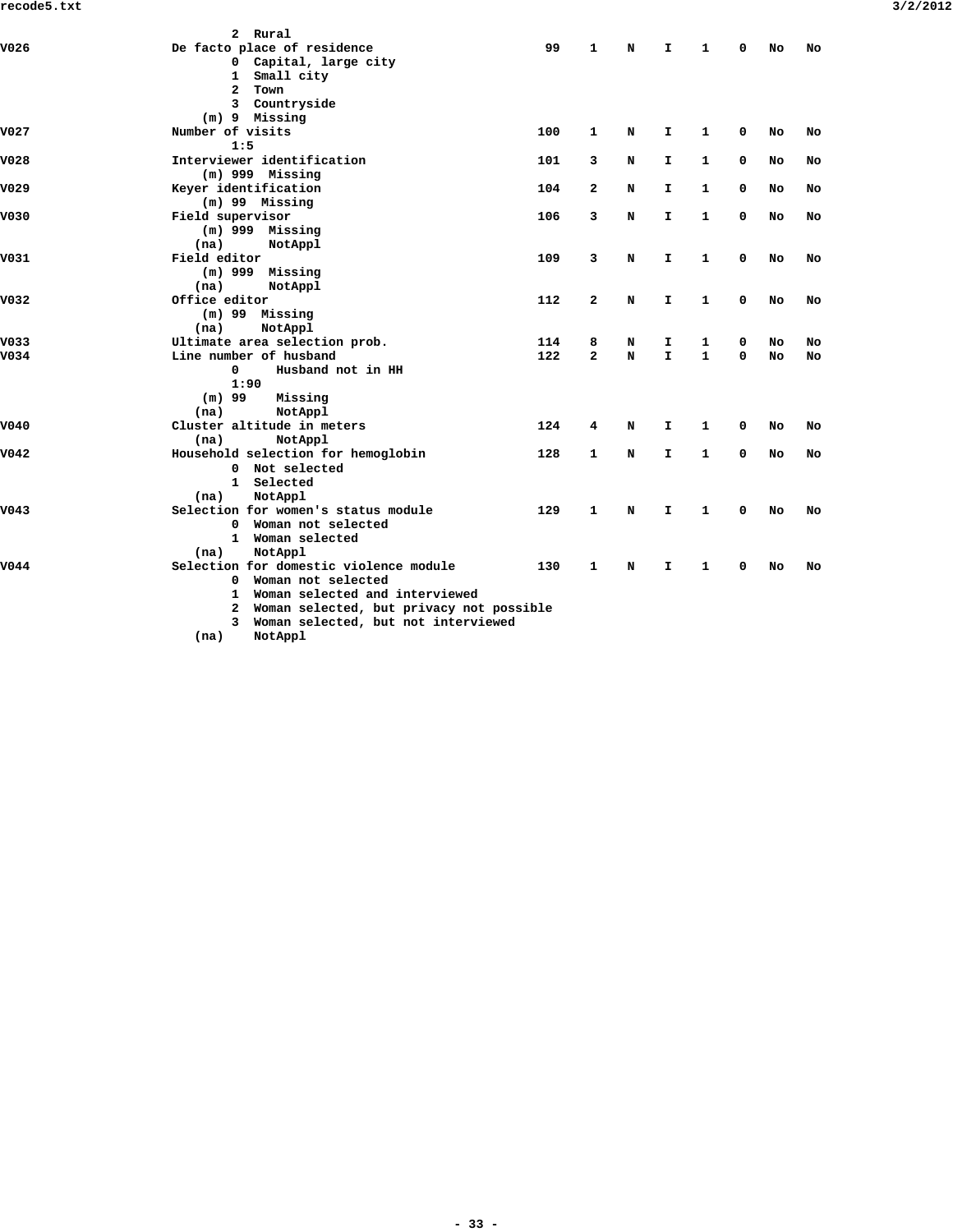**Level: WOMAN Record: Respondent's basic data**

|               |                          |                  |                                                      |                                       |              | Data Item |              |                   |        |          | Dec Zero |
|---------------|--------------------------|------------------|------------------------------------------------------|---------------------------------------|--------------|-----------|--------------|-------------------|--------|----------|----------|
| Item Name     | Item Label               |                  | ------------------------                             | Start Len Type Type Occ Dec Char Fill |              |           |              |                   |        |          |          |
| HHID          | (id) Case Identification |                  |                                                      | 1                                     | 12           | AN        | I            | 1                 | 0      | No       | No       |
| <b>CASEID</b> | (id) Case Identification | (record type)    |                                                      | $\mathbf{1}$<br>16                    | 15<br>3      | AN<br>AN  | I<br>I.      | 1<br>$\mathbf{1}$ | 0<br>0 | No       | No<br>No |
| V101          | Region                   |                  |                                                      | 19                                    | $\mathbf{2}$ | N         | $\mathbf{I}$ | $\mathbf{1}$      | 0      | No<br>No | No       |
|               |                          | 1 Region 1       |                                                      |                                       |              |           |              |                   |        |          |          |
|               |                          | 2 Region 2       |                                                      |                                       |              |           |              |                   |        |          |          |
|               |                          | 3 Region 3       |                                                      |                                       |              |           |              |                   |        |          |          |
| V102          |                          | 4 Region 4       | Type of place of residence                           | 21                                    | 1            | N         | I.           | 1                 | 0      | No       | No       |
|               |                          | 1 Urban          |                                                      |                                       |              |           |              |                   |        |          |          |
|               |                          | 2 Rural          |                                                      |                                       |              |           |              |                   |        |          |          |
| V103          |                          |                  | Childhood place of residence                         | 22                                    | 1            | N         | I            | 1                 | 0      | No       | No       |
|               |                          | 1 City           | 0 Capital, large city                                |                                       |              |           |              |                   |        |          |          |
|               |                          | 2 Town           |                                                      |                                       |              |           |              |                   |        |          |          |
|               |                          |                  | 3 Countryside                                        |                                       |              |           |              |                   |        |          |          |
|               |                          | 4 Abroad         |                                                      |                                       |              |           |              |                   |        |          |          |
| V104          |                          | (m) 9 Missing    | Years lived in place of res.                         | 23                                    | 2            | N         | I            | 1                 | 0      | No       | No       |
|               |                          | 0:90             |                                                      |                                       |              |           |              |                   |        |          |          |
|               |                          | 95               | Always                                               |                                       |              |           |              |                   |        |          |          |
|               |                          | 96               | Visitor                                              |                                       |              |           |              |                   |        |          |          |
|               |                          | 97<br>98         | Inconsistent<br>Don't know                           |                                       |              |           |              |                   |        |          |          |
|               |                          | $(m)$ 99         | Missing                                              |                                       |              |           |              |                   |        |          |          |
| V105          |                          |                  | Type of place of previous res.                       | 25                                    | $\mathbf{1}$ | N         | I.           | 1                 | 0      | No       | No       |
|               |                          |                  | 0 Capital, large city                                |                                       |              |           |              |                   |        |          |          |
|               |                          | 1 City           |                                                      |                                       |              |           |              |                   |        |          |          |
|               |                          | 2 Town           | 3 Countryside                                        |                                       |              |           |              |                   |        |          |          |
|               |                          | 4 Abroad         |                                                      |                                       |              |           |              |                   |        |          |          |
|               |                          | $(m)$ 9 Missing  |                                                      |                                       |              |           |              |                   |        |          |          |
|               | (na)                     |                  | NotAppl                                              |                                       |              |           |              |                   |        |          |          |
| V106          |                          |                  | Highest educational level<br>0 No education          | 26                                    | 1            | N         | I.           | 1                 | 0      | No       | No       |
|               |                          | 1 Primary        |                                                      |                                       |              |           |              |                   |        |          |          |
|               |                          | 2 Secondary      |                                                      |                                       |              |           |              |                   |        |          |          |
|               |                          | 3 Higher         |                                                      |                                       |              |           |              |                   |        |          |          |
| V107          |                          | $(m)$ 9 Missing  | Highest year of education                            | 27                                    | 2            | N         | I.           | 1                 | 0      | No       | No       |
|               |                          | (m) 99 Missing   |                                                      |                                       |              |           |              |                   |        |          |          |
|               | (na)                     |                  | NotAppl                                              |                                       |              |           |              |                   |        |          |          |
| V113          |                          |                  | Source of drinking water                             | 29                                    | 2            | N         | I.           | 1                 | 0      | No       | No       |
|               |                          | 10<br>11         | PIPED WATER<br>Piped into dwelling                   |                                       |              |           |              |                   |        |          |          |
|               |                          |                  | 12 Piped to yard/plot                                |                                       |              |           |              |                   |        |          |          |
|               |                          | 13               | Public tap/standpipe                                 |                                       |              |           |              |                   |        |          |          |
|               |                          | 11:19            |                                                      |                                       |              |           |              |                   |        |          |          |
|               |                          | 20<br>21         | TUBE WELL WATER<br>Tube well or borehole             |                                       |              |           |              |                   |        |          |          |
|               |                          | 21:29            |                                                      |                                       |              |           |              |                   |        |          |          |
|               |                          | 30               | DUG WELL (OPEN/PROTECTED)                            |                                       |              |           |              |                   |        |          |          |
|               |                          | 31               | Protected well                                       |                                       |              |           |              |                   |        |          |          |
|               |                          | 32               | Unprotected well                                     |                                       |              |           |              |                   |        |          |          |
|               |                          | 31:39<br>40      | <b>SURFACE WATER</b>                                 |                                       |              |           |              |                   |        |          |          |
|               |                          | 41               | Protected spring                                     |                                       |              |           |              |                   |        |          |          |
|               |                          | 42               | Unprotected spring                                   |                                       |              |           |              |                   |        |          |          |
|               |                          | 43               | River/dam/lake/ponds/stream/canal/irirgation channel |                                       |              |           |              |                   |        |          |          |
|               |                          | 41:44<br>51      | Rainwater                                            |                                       |              |           |              |                   |        |          |          |
|               |                          | 61               | Tanker truck                                         |                                       |              |           |              |                   |        |          |          |
|               |                          | 62               | Cart with small tank                                 |                                       |              |           |              |                   |        |          |          |
|               |                          | 71               | Bottled water                                        |                                       |              |           |              |                   |        |          |          |
|               |                          | 96               | Other                                                |                                       |              |           |              |                   |        |          |          |
|               | $(m)$ 99                 | 97               | Not dejure resident<br>Missing                       |                                       |              |           |              |                   |        |          |          |
|               | (na)                     |                  | NotAppl                                              |                                       |              |           |              |                   |        |          |          |
| V115          |                          |                  | Time to get to water source                          | 31                                    | 3            | N         | I.           | 1                 | 0      | No       | No       |
|               |                          | 0:900            |                                                      |                                       |              |           |              |                   |        |          |          |
|               |                          | 996              | On premises                                          |                                       |              |           |              |                   |        |          |          |
|               |                          | 997<br>$(m)$ 999 | Not dejure resident<br>Missing                       |                                       |              |           |              |                   |        |          |          |
|               | (na)                     |                  | NotAppl                                              |                                       |              |           |              |                   |        |          |          |
| V116          |                          |                  | Type of toilet facility                              | 34                                    | 2            | N         | I.           | 1                 | 0      | No       | No       |
|               |                          | 10               | <b>FLUSH TOILET</b>                                  |                                       |              |           |              |                   |        |          |          |
|               |                          | 11:19            |                                                      |                                       |              |           |              |                   |        |          |          |
|               |                          | 20<br>21:29      | PIT TOILET LATRINE                                   |                                       |              |           |              |                   |        |          |          |
|               |                          |                  |                                                      |                                       |              |           |              |                   |        |          |          |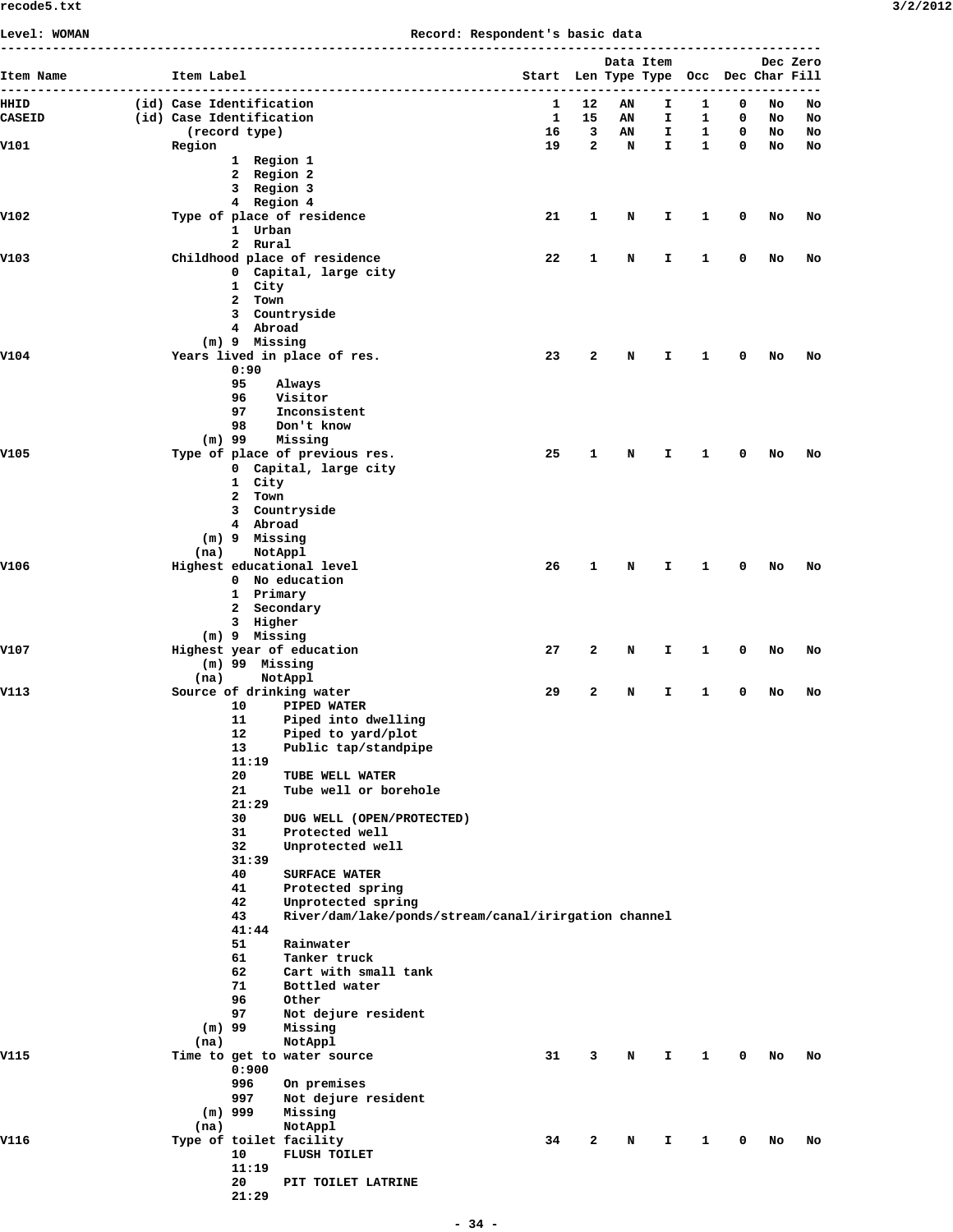|      | 30                         | NO FACILITY                             |    |              |   |    |              |   |    |    |
|------|----------------------------|-----------------------------------------|----|--------------|---|----|--------------|---|----|----|
|      | 31                         |                                         |    |              |   |    |              |   |    |    |
|      | 41                         | Composting toilet                       |    |              |   |    |              |   |    |    |
|      | 42<br>43                   | Bucket toilet<br>Hanging toilet/latrine |    |              |   |    |              |   |    |    |
|      | 96                         | <b>OTHER</b>                            |    |              |   |    |              |   |    |    |
|      | 97                         | Not dejure resident                     |    |              |   |    |              |   |    |    |
|      | $(m)$ 99                   | Missing                                 |    |              |   |    |              |   |    |    |
|      | (na)                       | NotAppl                                 |    |              |   |    |              |   |    |    |
| V119 | Has electricity            |                                         | 36 | 1            | N | I. | 1            | 0 | No | No |
|      | $0$ No<br>1 Yes            |                                         |    |              |   |    |              |   |    |    |
|      |                            | 7 Not dejure resident                   |    |              |   |    |              |   |    |    |
|      | $(m)$ 9 Missing            |                                         |    |              |   |    |              |   |    |    |
|      | (na)                       | NotAppl                                 |    |              |   |    |              |   |    |    |
| V120 | Has radio                  |                                         | 37 | 1            | N | I. | 1            | 0 | No | No |
|      | $0$ No                     |                                         |    |              |   |    |              |   |    |    |
|      | 1 Yes                      |                                         |    |              |   |    |              |   |    |    |
|      | (m) 9 Missing              | 7 Not dejure resident                   |    |              |   |    |              |   |    |    |
|      | (na)                       | NotAppl                                 |    |              |   |    |              |   |    |    |
| V121 | Has television             |                                         | 38 | 1            | N | I. | 1            | 0 | No | No |
|      | $0$ No                     |                                         |    |              |   |    |              |   |    |    |
|      | 1 Yes                      |                                         |    |              |   |    |              |   |    |    |
|      |                            | 7 Not dejure resident                   |    |              |   |    |              |   |    |    |
|      | (m) 9 Missing<br>(na)      | NotAppl                                 |    |              |   |    |              |   |    |    |
| V122 | Has refrigerator           |                                         | 39 | 1            | N | I  | 1            | 0 | No | No |
|      | $0$ No                     |                                         |    |              |   |    |              |   |    |    |
|      | 1 Yes                      |                                         |    |              |   |    |              |   |    |    |
|      |                            | 7 Not dejure resident                   |    |              |   |    |              |   |    |    |
|      | (m) 9 Missing              |                                         |    |              |   |    |              |   |    |    |
|      | (na)                       | NotAppl                                 |    |              |   |    |              |   |    |    |
| V123 | Has bicycle<br>$0$ No      |                                         | 40 | 1            | N | I. | 1            | 0 | No | No |
|      | 1 Yes                      |                                         |    |              |   |    |              |   |    |    |
|      |                            | 7 Not dejure resident                   |    |              |   |    |              |   |    |    |
|      | (m) 9 Missing              |                                         |    |              |   |    |              |   |    |    |
|      | (na)                       | NotAppl                                 |    |              |   |    |              |   |    |    |
| V124 | Has motorcycle/scooter     |                                         | 41 | 1            | N | I  | 1            | 0 | No | No |
|      | $0$ No<br>1 Yes            |                                         |    |              |   |    |              |   |    |    |
|      |                            | 7 Not dejure resident                   |    |              |   |    |              |   |    |    |
|      | (m) 9 Missing              |                                         |    |              |   |    |              |   |    |    |
|      | (na)                       | NotAppl                                 |    |              |   |    |              |   |    |    |
| V125 | Has car/truck              |                                         | 42 | 1            | N | I. | 1            | 0 | No | No |
|      | $0$ No                     |                                         |    |              |   |    |              |   |    |    |
|      | 1 Yes                      |                                         |    |              |   |    |              |   |    |    |
|      | $(m)$ 9 Missing            | 7 Not dejure resident                   |    |              |   |    |              |   |    |    |
|      | (na)                       | NotAppl                                 |    |              |   |    |              |   |    |    |
| V127 | Main floor material        |                                         | 43 | 2            | Ν | I  | 1            | 0 | No | No |
|      | 10                         | <b>NATURAL</b>                          |    |              |   |    |              |   |    |    |
|      | 11:19                      |                                         |    |              |   |    |              |   |    |    |
|      | 20                         | RUDIMENTARY                             |    |              |   |    |              |   |    |    |
|      | 21:29                      |                                         |    |              |   |    |              |   |    |    |
|      | 30<br>31:35                | FINISHED                                |    |              |   |    |              |   |    |    |
|      | 96                         | <b>OTHER</b>                            |    |              |   |    |              |   |    |    |
|      | 97                         | Not dejure resident                     |    |              |   |    |              |   |    |    |
|      | $(m)$ 99                   | Missing                                 |    |              |   |    |              |   |    |    |
|      | (na)                       | NotAppl                                 |    |              |   |    |              |   |    |    |
| V128 | Main wall material         |                                         | 45 | $\mathbf{2}$ | N | I. | $\mathbf{1}$ | 0 | No | No |
|      | 10                         | <b>NATURAL</b>                          |    |              |   |    |              |   |    |    |
|      | 11:19<br>20                | <b>RUDIMENTARY</b>                      |    |              |   |    |              |   |    |    |
|      | 21:29                      |                                         |    |              |   |    |              |   |    |    |
|      | 30                         | FINISHED                                |    |              |   |    |              |   |    |    |
|      | 31                         |                                         |    |              |   |    |              |   |    |    |
|      | 96                         | <b>OTHER</b>                            |    |              |   |    |              |   |    |    |
|      | 97                         | Not dejure resident                     |    |              |   |    |              |   |    |    |
|      | $(m)$ 99                   | Missing                                 |    |              |   |    |              |   |    |    |
| V129 | (na)<br>Main roof material | NotAppl                                 | 47 | $\mathbf{2}$ | N | I. | 1            | 0 | No | No |
|      | 10                         | <b>NATURAL</b>                          |    |              |   |    |              |   |    |    |
|      | 11:19                      |                                         |    |              |   |    |              |   |    |    |
|      | 20                         | <b>RUDIMENTARY</b>                      |    |              |   |    |              |   |    |    |
|      | 21:29                      |                                         |    |              |   |    |              |   |    |    |
|      | 30                         | <b>FINISHED</b>                         |    |              |   |    |              |   |    |    |
|      | 31<br>96                   | <b>OTHER</b>                            |    |              |   |    |              |   |    |    |
|      | 97                         | Not dejure resident                     |    |              |   |    |              |   |    |    |
|      | $(m)$ 99                   | Missing                                 |    |              |   |    |              |   |    |    |
|      | (na)                       | NotAppl                                 |    |              |   |    |              |   |    |    |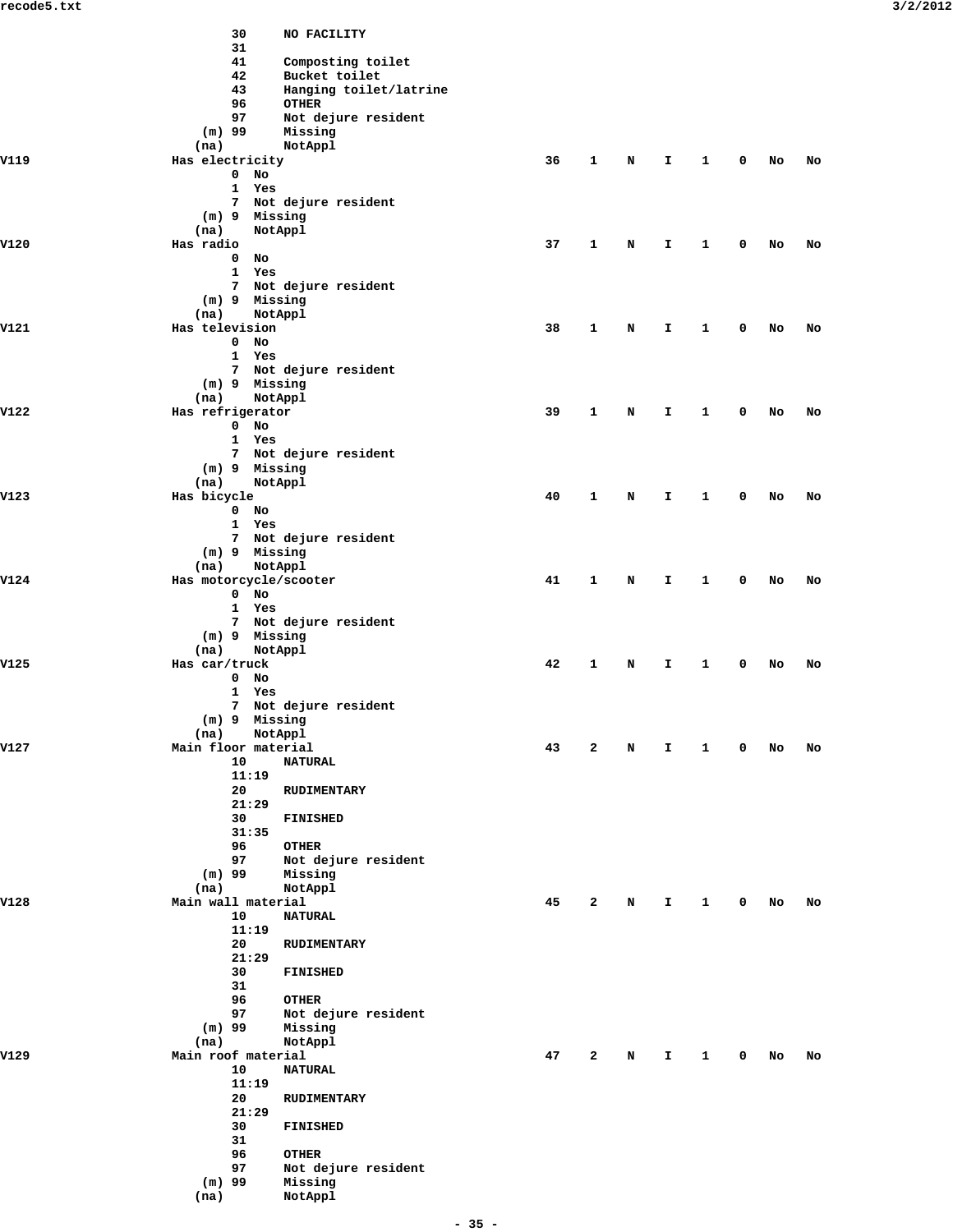| V130           | Religion                                       | 49 | 2            | N | I            | 1            | 0 | No | No |
|----------------|------------------------------------------------|----|--------------|---|--------------|--------------|---|----|----|
|                | 96 Other                                       |    |              |   |              |              |   |    |    |
|                | $(m)$ 99 Missing                               |    |              |   |              |              |   |    |    |
|                | NotAppl<br>(na)                                |    |              |   |              |              |   |    |    |
| V131           | Ethnicity                                      | 51 | 2            | N | I            | 1            | 0 | No | No |
|                | (m) 99 Missing                                 |    |              |   |              |              |   |    |    |
|                | (na)<br>NotAppl                                |    |              |   |              |              |   |    |    |
| V133           | Education in single years                      | 53 | 2            | N | I.           | 1            | 0 | No | No |
|                | 0:20<br>97<br>Inconsistent                     |    |              |   |              |              |   |    |    |
|                | $(m)$ 99<br>Missing                            |    |              |   |              |              |   |    |    |
| V134           | De facto place of residence                    | 55 | 1            | N | I.           | 1            | 0 | No | No |
|                | 0 Capital, large city                          |    |              |   |              |              |   |    |    |
|                | 1 Small city                                   |    |              |   |              |              |   |    |    |
|                | $\mathbf{2}$<br>Town                           |    |              |   |              |              |   |    |    |
|                | 3 Countryside                                  |    |              |   |              |              |   |    |    |
|                | $(m)$ 9 Missing                                |    |              |   |              |              |   |    |    |
| V135           | Usual resident or visitor                      | 56 | 1            | N | I.           | 1            | 0 | No | No |
|                | 1 Usual resident<br>2 Visitor                  |    |              |   |              |              |   |    |    |
|                | (m) 9 Missing                                  |    |              |   |              |              |   |    |    |
| V136           | Number of household members                    | 57 | 2            | N | I            | 1            | 0 | No | No |
| V137           | Number of children 5 and under                 | 59 | $\mathbf{z}$ | N | I.           | 1            | 0 | No | No |
| V138           | Number of eligible women in HH                 | 61 | $\mathbf{z}$ | N | I.           | 1            | 0 | No | No |
| V139           | De jure region of residence                    | 63 | $\mathbf{2}$ | N | T.           | 1            | 0 | No | No |
|                | 0<br>Abroad                                    |    |              |   |              |              |   |    |    |
|                | 1<br>Region 1                                  |    |              |   |              |              |   |    |    |
|                | $\mathbf{2}$<br>Region 2                       |    |              |   |              |              |   |    |    |
|                | 3<br>Region 3                                  |    |              |   |              |              |   |    |    |
|                | Region 4<br>4<br>97 Not dejure resident        |    |              |   |              |              |   |    |    |
|                | $(m)$ 99 Missing                               |    |              |   |              |              |   |    |    |
| V140           | De jure type of place of res.                  | 65 | 1            | N | I            | 1            | 0 | No | No |
|                | 0 Abroad                                       |    |              |   |              |              |   |    |    |
|                | 1 Urban                                        |    |              |   |              |              |   |    |    |
|                | 2 Rural                                        |    |              |   |              |              |   |    |    |
|                | Not dejure resident<br>7                       |    |              |   |              |              |   |    |    |
|                | (m) 9 Missing                                  |    |              |   |              |              |   |    |    |
| V141           | De jure place of residence                     | 66 | 1            | N | I            | 1            | 0 | No | No |
|                | 0 Capital, large city<br>1 City                |    |              |   |              |              |   |    |    |
|                | $\mathbf{2}$<br>Town                           |    |              |   |              |              |   |    |    |
|                | 3 Countryside                                  |    |              |   |              |              |   |    |    |
|                | 4 Abroad                                       |    |              |   |              |              |   |    |    |
|                | Not dejure resident<br>7                       |    |              |   |              |              |   |    |    |
|                | (m) 9 Missing                                  |    |              |   |              |              |   |    |    |
| V149           | Educational attainment                         | 67 | 1            | N | I.           | 1            | 0 | No | No |
|                | No education<br>0                              |    |              |   |              |              |   |    |    |
|                | Incomplete primary<br>1                        |    |              |   |              |              |   |    |    |
|                | 2 Complete primary                             |    |              |   |              |              |   |    |    |
|                | 3 Incomplete secondary<br>4 Complete secondary |    |              |   |              |              |   |    |    |
|                | 5 Higher                                       |    |              |   |              |              |   |    |    |
|                | $(m)$ 9 Missing                                |    |              |   |              |              |   |    |    |
| V150           | Relationship to household head                 | 68 | 2            | N | I.           | 1            | 0 | No | No |
|                | Head<br>1                                      |    |              |   |              |              |   |    |    |
|                | $\mathbf{z}$<br>Wife                           |    |              |   |              |              |   |    |    |
|                | 3<br>Daughter                                  |    |              |   |              |              |   |    |    |
|                | Daughter-in-law<br>4                           |    |              |   |              |              |   |    |    |
|                | Grand-daughter<br>5                            |    |              |   |              |              |   |    |    |
|                | 6<br>Mother<br>7<br>Mother-in-law              |    |              |   |              |              |   |    |    |
|                | 8<br>Sister                                    |    |              |   |              |              |   |    |    |
|                | 9<br>Co-spouse                                 |    |              |   |              |              |   |    |    |
|                | 10 Other relative                              |    |              |   |              |              |   |    |    |
|                | 11 Adopted/foster child                        |    |              |   |              |              |   |    |    |
|                | 12 Not related                                 |    |              |   |              |              |   |    |    |
|                | 98 DK                                          |    |              |   |              |              |   |    |    |
|                | $(m)$ 99 Missing                               |    |              |   |              |              |   |    |    |
| v151           | Sex of household head                          | 70 | 1            | N | Ι.           | 1            | 0 | No | No |
|                | 1 Male                                         |    |              |   |              |              |   |    |    |
| V152           | 2 Female<br>Age of household head              | 71 | $\mathbf{2}$ | N | I.           | 1            | 0 | No | No |
|                | 0:96                                           |    |              |   |              |              |   |    |    |
|                | 97<br>$97+$                                    |    |              |   |              |              |   |    |    |
|                | 98<br><b>DK</b>                                |    |              |   |              |              |   |    |    |
|                | $(m)$ 99<br>Missing                            |    |              |   |              |              |   |    |    |
| V153           | Has a landline telephone                       | 73 | 1            | N | Ι.           | 1            | 0 | No | No |
|                | $\mathbf{0}$<br>No                             |    |              |   |              |              |   |    |    |
|                | 1<br>Yes                                       |    |              |   |              |              |   |    |    |
|                | Not dejure resident<br>7                       |    |              |   |              |              |   |    |    |
|                | $(m)$ 9 Missing<br>NotAppl<br>(na)             |    |              |   |              |              |   |    |    |
| <b>AWFACTT</b> | All woman factor - total                       | 74 | 5            | N | $\mathbf{I}$ | $\mathbf{1}$ | 0 | No | No |
|                |                                                |    |              |   |              |              |   |    |    |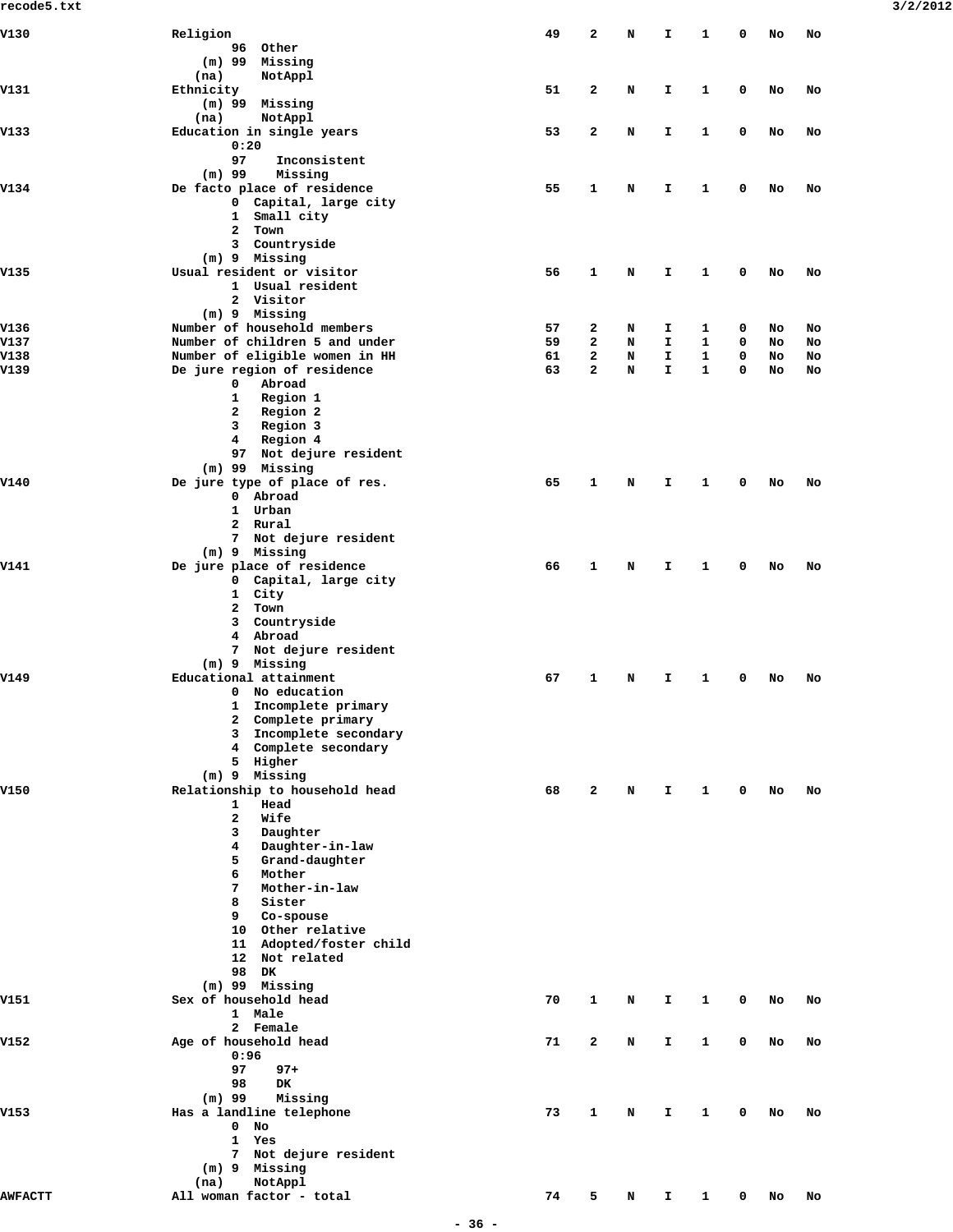| <b>AWFACTU</b> | NotAppl<br>(na)<br>All woman factor - urban/rural             | 79  | 5            | N | I. | 1            | 0           | No | No |
|----------------|---------------------------------------------------------------|-----|--------------|---|----|--------------|-------------|----|----|
| <b>AWFACTR</b> | NotAppl<br>(na)<br>All woman factor - regional                | 84  | 5            | N | I  | 1            | 0           | No | No |
|                | NotAppl<br>(na)                                               |     |              |   |    |              |             |    |    |
| <b>AWFACTE</b> | All woman factor - educational<br>(na)<br>NotAppl             | 89  | 5            | N | I  | 1            | 0           | No | No |
| <b>AWFACTW</b> | All woman factor - wealth index<br>(na)<br>NotAppl            | 94  | 5            | N | I. | 1            | 0           | No | No |
| V155           | Literacy                                                      | 99  | 1            | N | I. | $\mathbf{1}$ | $\mathbf 0$ | No | No |
|                | 0 Cannot read at all<br>1 Able to read only parts of sentence |     |              |   |    |              |             |    |    |
|                | 2 Able to read whole sentence                                 |     |              |   |    |              |             |    |    |
|                | 3 No card with required language<br>4 Blind/visually impaired |     |              |   |    |              |             |    |    |
|                | (m) 9 Missing                                                 |     |              |   |    |              |             |    |    |
| V156           | Ever participated in a literacy program outside 100<br>$0$ No |     | 1            | N | Ι. | 1            | 0           | No | No |
|                | 1 Yes<br>(m) 9 Missing                                        |     |              |   |    |              |             |    |    |
|                | NotAppl<br>(na)                                               |     |              |   |    |              |             |    |    |
| V157           | Frequency of reading newspaper or magazine<br>0 Not at all    | 101 | 1            | N | I. | 1            | 0           | No | No |
|                | 1 Less than once a week                                       |     |              |   |    |              |             |    |    |
|                | 2 At least once a week<br>3 Almost every day                  |     |              |   |    |              |             |    |    |
|                | (m) 9 Missing                                                 |     |              |   |    |              |             |    |    |
| V158           | NotAppl<br>(na)<br>Frequency of listening to radio            | 102 | 1            | N | I. | 1            | 0           | No | No |
|                | 0 Not at all<br>1 Less than once a week                       |     |              |   |    |              |             |    |    |
|                | 2 At least once a week                                        |     |              |   |    |              |             |    |    |
|                | 3 Almost every day<br>(m) 9 Missing                           |     |              |   |    |              |             |    |    |
|                | NotAppl<br>(na)                                               |     |              |   |    |              |             |    |    |
| V159           | Frequency of watching television<br>0 Not at all              | 103 | 1            | N | I. | 1            | 0           | No | No |
|                | 1 Less than once a week                                       |     |              |   |    |              |             |    |    |
|                | 2 At least once a week<br>3 Almost every day                  |     |              |   |    |              |             |    |    |
|                | (m) 9 Missing                                                 |     |              |   |    |              |             |    |    |
| V160           | NotAppl<br>(na)<br>Toilet facilities shared                   | 104 | $\mathbf{1}$ | N | I. | 1            | 0           | No | No |
|                | $0$ No<br>1 Yes                                               |     |              |   |    |              |             |    |    |
|                | 7 Not dejure resident                                         |     |              |   |    |              |             |    |    |
|                | (m) 9 Missing<br>(na)<br>NotAppl                              |     |              |   |    |              |             |    |    |
| V161           | Type of cooking fuel                                          | 105 | 2            | N | Ι. | 1            | 0           | No | No |
|                | 1 Electricity<br>2<br>LPG                                     |     |              |   |    |              |             |    |    |
|                | 3<br>Natural gas                                              |     |              |   |    |              |             |    |    |
|                | 4<br>Biogas<br>5<br>Kerosene                                  |     |              |   |    |              |             |    |    |
|                | 6<br>Coal, lignite                                            |     |              |   |    |              |             |    |    |
|                | $7^{\circ}$<br>Charcoal<br>8<br>Wood                          |     |              |   |    |              |             |    |    |
|                | 9<br>Straw / shrubs / grass                                   |     |              |   |    |              |             |    |    |
|                | 10 Agricultural crop<br>11 Animal dung                        |     |              |   |    |              |             |    |    |
|                | 95 No food cooked in HH<br>96 Other                           |     |              |   |    |              |             |    |    |
|                | 97 Not dejure resident                                        |     |              |   |    |              |             |    |    |
|                | $(m)$ 99 Missing<br>(na)<br>NotAppl                           |     |              |   |    |              |             |    |    |
| V166           | Results of salt iodine test                                   | 107 | 3            | N | I. | $\mathbf{1}$ | 0           | No | No |
|                | 0<br>0 ppm (no iodine)<br>1:6                                 |     |              |   |    |              |             |    |    |
|                | 7<br>7 ppm                                                    |     |              |   |    |              |             |    |    |
|                | 8:14<br>15<br>15 ppm                                          |     |              |   |    |              |             |    |    |
|                | 16:29                                                         |     |              |   |    |              |             |    |    |
|                | 30<br>30 ppm<br>31:100                                        |     |              |   |    |              |             |    |    |
|                | 994<br>Salt not tested                                        |     |              |   |    |              |             |    |    |
|                | 995<br>No salt<br>Not dejure resident<br>997                  |     |              |   |    |              |             |    |    |
|                | $(m)$ 999<br>Missing                                          |     |              |   |    |              |             |    |    |
| V167           | NotAppl<br>(na)<br>Number of trips in last 12 months          | 110 | 2            | N | Ι. | 1            | 0           | No | No |
|                | 0<br>None                                                     |     |              |   |    |              |             |    |    |
|                | 1:90<br>$(m)$ 99<br>Missing                                   |     |              |   |    |              |             |    |    |
|                | (na)<br>Not applicable                                        |     |              |   |    |              |             |    |    |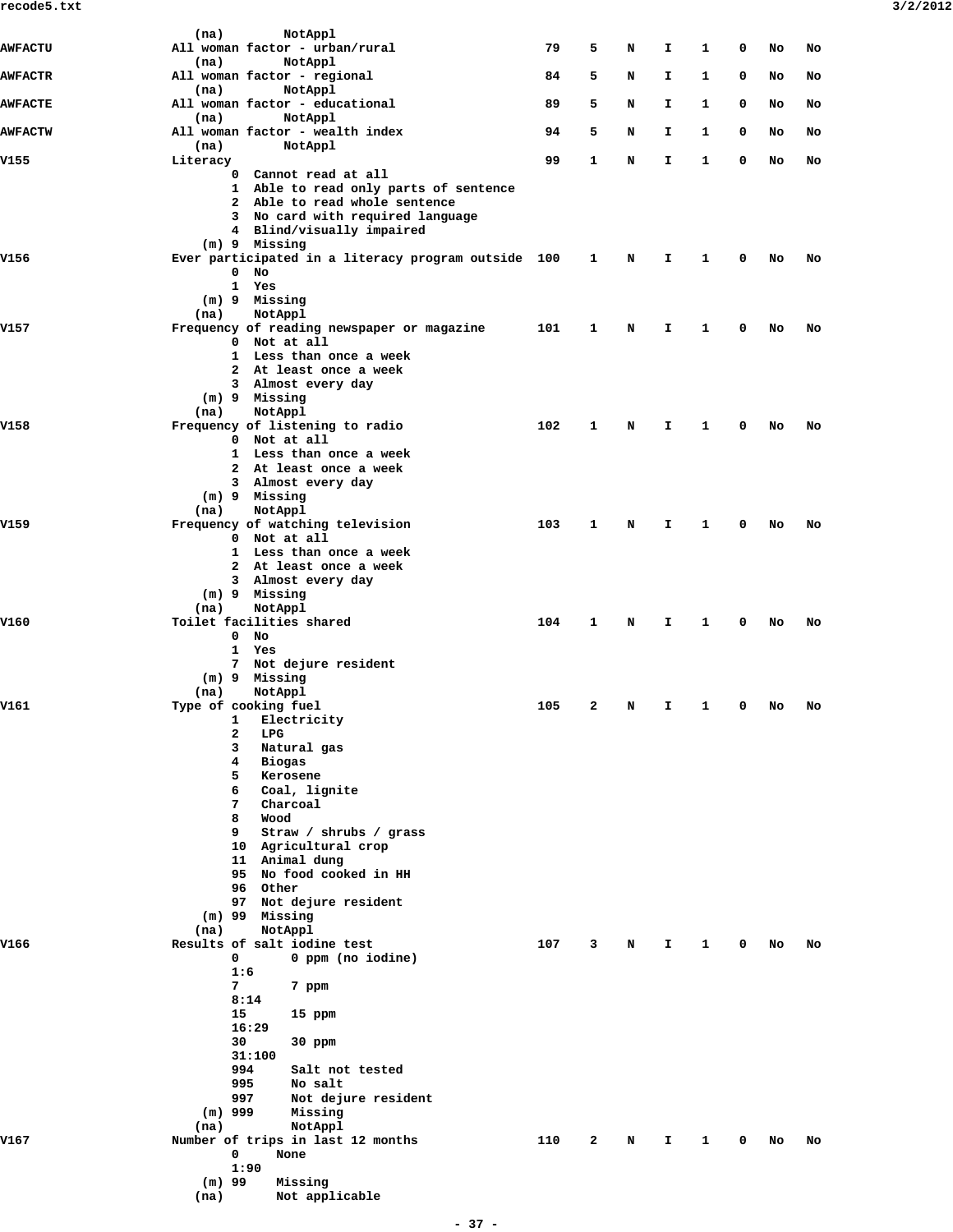| Away for more than one month in last 12 months | 112 | 1 | N | I. | 1 | 0 | No | No |
|------------------------------------------------|-----|---|---|----|---|---|----|----|
| $\mathbf 0$<br>No                              |     |   |   |    |   |   |    |    |
| 1 Yes                                          |     |   |   |    |   |   |    |    |
| Missing<br>$(m)$ 9                             |     |   |   |    |   |   |    |    |
| Not applicable<br>(na)                         |     |   |   |    |   |   |    |    |
| Wealth index                                   | 113 | 1 | N | I. | 1 | 0 | No | No |
| 1 Poorest                                      |     |   |   |    |   |   |    |    |
| 2 Poorer                                       |     |   |   |    |   |   |    |    |
| 3 Middle                                       |     |   |   |    |   |   |    |    |
| 4 Richer                                       |     |   |   |    |   |   |    |    |
| 5 Richest                                      |     |   |   |    |   |   |    |    |
| Not Applicable<br>(na)                         |     |   |   |    |   |   |    |    |
| Wealth index factor score (5 decimals)         | 114 | 8 | N | I. | 1 | 0 | No | No |
| Not Applicable<br>(na)                         |     |   |   |    |   |   |    |    |
| Type of bednet(s) slept under last night       | 122 | 1 | N | I. | 1 | 0 | No | No |
| 0 No bednet                                    |     |   |   |    |   |   |    |    |
| 1 Only treated bednets                         |     |   |   |    |   |   |    |    |
| 2 Both treated and untreated bednets           |     |   |   |    |   |   |    |    |
| 3 Only untreated bednets                       |     |   |   |    |   |   |    |    |
| Missing<br>(m) 9                               |     |   |   |    |   |   |    |    |
|                                                |     |   |   |    |   |   |    |    |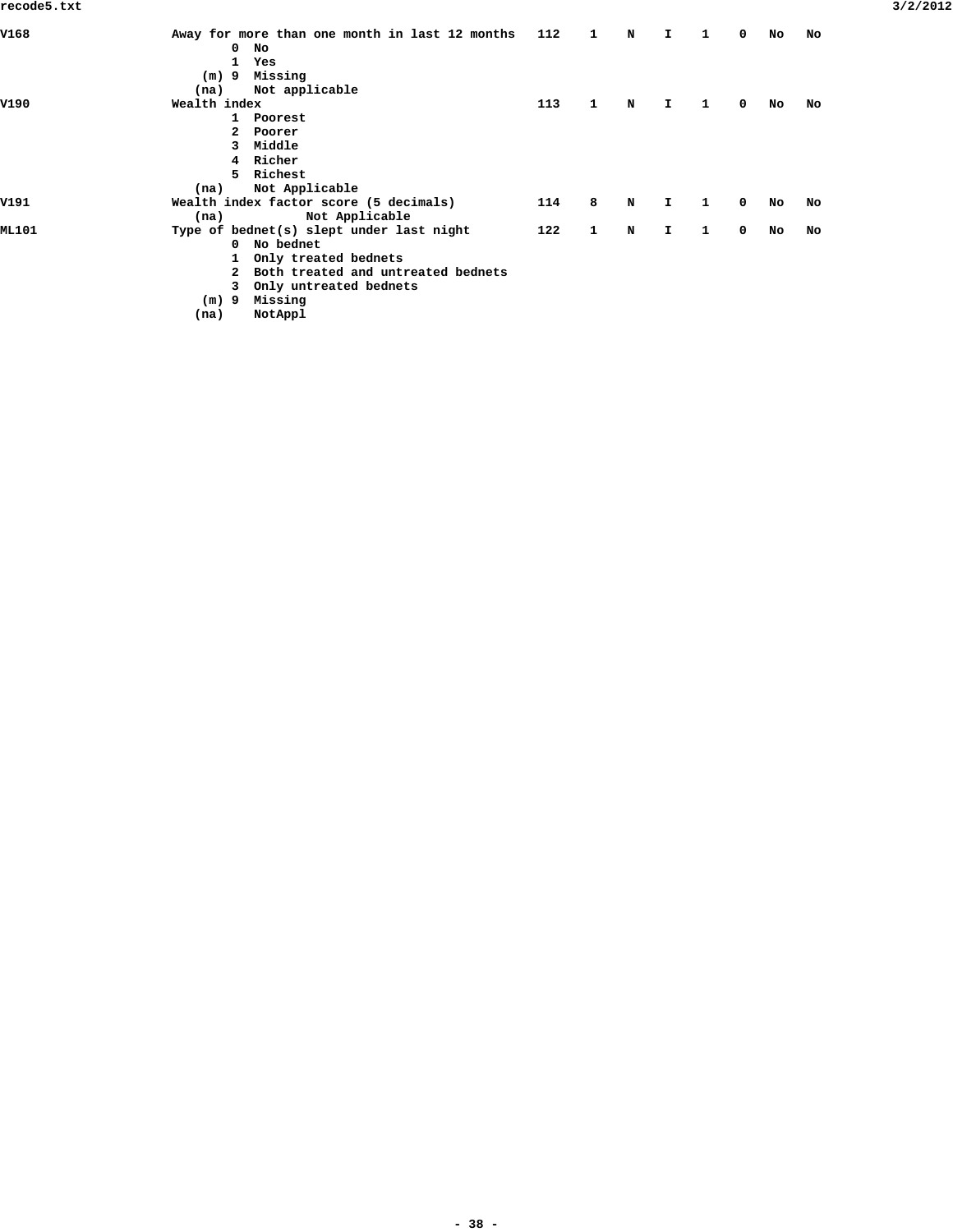| Level: WOMAN  | Record: Reproduction                                                                                                                                                                                                                     |                                               |              |           |           |            |        |          |          |  |  |  |  |
|---------------|------------------------------------------------------------------------------------------------------------------------------------------------------------------------------------------------------------------------------------------|-----------------------------------------------|--------------|-----------|-----------|------------|--------|----------|----------|--|--|--|--|
| Item Name     | Item Label                                                                                                                                                                                                                               | Start Len Type Type Occ Dec Char Fill<br>---- | $- - -$      | Data Item | --------- | ----       |        |          | Dec Zero |  |  |  |  |
| HHID          | (id) Case Identification                                                                                                                                                                                                                 | 1                                             | 12           | AN        | I         | 1          | 0      | No       | No       |  |  |  |  |
| <b>CASEID</b> | (id) Case Identification                                                                                                                                                                                                                 | 1                                             | 15           | AN        | I         | 1          | 0      | No       | No       |  |  |  |  |
|               | (record type)                                                                                                                                                                                                                            | 16                                            | 3            | AN        | I         | 1          | 0      | No       | No       |  |  |  |  |
| BIDX          | Birth column number<br>1:20                                                                                                                                                                                                              | 19                                            | 2            | N         | I.        | 1          | 0      | No       | No       |  |  |  |  |
| <b>BORD</b>   | Birth order number                                                                                                                                                                                                                       | 21                                            | 2            | N         | I         | 1          | 0      | No       | No       |  |  |  |  |
| B0            | 1:20<br>Child is twin                                                                                                                                                                                                                    | 23                                            | 1            | N         | I.        | 1          | 0      | No       | No       |  |  |  |  |
|               | 0 Single birth<br>1 1st of multiple<br>2 2nd of multiple<br>3 3rd of multiple<br>4 4th of multiple<br>5 5th of multiple                                                                                                                  |                                               |              |           |           |            |        |          |          |  |  |  |  |
| B1            | Month of birth<br>1:12                                                                                                                                                                                                                   | 24                                            | 2            | N         | I         | 1          | 0      | No       | No       |  |  |  |  |
| в2            | Year of birth                                                                                                                                                                                                                            | 26                                            | 4            | N         | I.        | 1          | 0      | No       | No       |  |  |  |  |
|               | 1960:2010                                                                                                                                                                                                                                |                                               |              |           |           |            |        |          |          |  |  |  |  |
| B3<br>B4      | Date of birth (CMC)<br>Sex of child                                                                                                                                                                                                      | 30<br>34                                      | 4<br>1       | N<br>N    | I<br>I.   | 1<br>1     | 0<br>0 | No<br>No | No<br>No |  |  |  |  |
|               | 1 Male                                                                                                                                                                                                                                   |                                               |              |           |           |            |        |          |          |  |  |  |  |
|               | 2 Female                                                                                                                                                                                                                                 |                                               |              |           |           |            |        |          |          |  |  |  |  |
| B5            | Child is alive                                                                                                                                                                                                                           | 35                                            | 1            | N         | I.        | 1          | 0      | No       | No       |  |  |  |  |
|               | $0$ No<br>1 Yes                                                                                                                                                                                                                          |                                               |              |           |           |            |        |          |          |  |  |  |  |
| B6            | Age at death<br>997 Inconsistent<br>998 Don't know<br>$(m)$ 999 Missing                                                                                                                                                                  | 36                                            | 3            | N         | I.        | 1          | 0      | No       | No       |  |  |  |  |
| B7            | NotAppl<br>(na)<br>Age at death (months-imputed)<br>0:420                                                                                                                                                                                | 39                                            | 3            | N         | I         | 1          | 0      | No       | No       |  |  |  |  |
|               | (na)<br>NotAppl                                                                                                                                                                                                                          |                                               |              |           |           |            |        |          |          |  |  |  |  |
| B8            | Current age of child<br>0:40                                                                                                                                                                                                             | 42                                            | 2            | N         | I.        | 1          | 0      | No       | No       |  |  |  |  |
|               | (na)<br>NotAppl                                                                                                                                                                                                                          |                                               |              |           |           |            |        |          |          |  |  |  |  |
| B9            | Child lives with whom<br>0 Respondent<br>1 Father<br>2 Other relative<br>Someone else<br>3<br>4 Lives elsewhere<br>(m) 9 Missing<br>(na)<br>NotAppl                                                                                      | 44                                            | 1            | N         | I.        | 1          | 0      | No       | No       |  |  |  |  |
| B10           | Completeness of information<br>1 Month and year<br>Month and age -y imp<br>2<br>3 Year and age - m imp<br>4 Y & age - y ignored<br>5 Year - a, m imp<br>6 Age - $y$ , m imp<br>7 Month - a, y imp<br>None - all imp<br>8                 | 45                                            |              | 1 N       |           | I 10 No No |        |          |          |  |  |  |  |
| B11           | Preceding birth interval                                                                                                                                                                                                                 | 46                                            | 3            | N         | I.        | 1          | 0      | No       | No       |  |  |  |  |
| B12           | NotAppl<br>(na)<br>Succeeding birth interval                                                                                                                                                                                             | 49                                            | 3            | N         | I.        | 1          | 0      | No       | No       |  |  |  |  |
| B13           | (na)<br>NotAppl<br>Flag for age at death<br>0 No flag<br>$1 >$ interview<br>2 < breastfeeding<br>3 < age supplemented<br>4 < first breastfed<br>5 < last vaccination<br>6 Outside range<br>7 Imputed, units given<br>8 Imputed, no units | 52                                            | 1            | N         | I.        | 1          | 0      | No       | No       |  |  |  |  |
| B15           | NotAppl<br>(na)<br>Live birth between births<br>0<br>No<br>Yes<br>$\mathbf{1}$<br>(m) 9 Missing<br>NotAppl<br>(na)                                                                                                                       | 53                                            | 1            | N         | I.        | 1          | 0      | No       | No       |  |  |  |  |
| B16           | Child's line number in household<br>0<br>Not listed in household<br>1:75<br>$(m)$ 99<br>Missing<br>(na)<br>NotAppl                                                                                                                       | 54                                            | $\mathbf{2}$ | N         | I.        | 1          | 0      | No       | No       |  |  |  |  |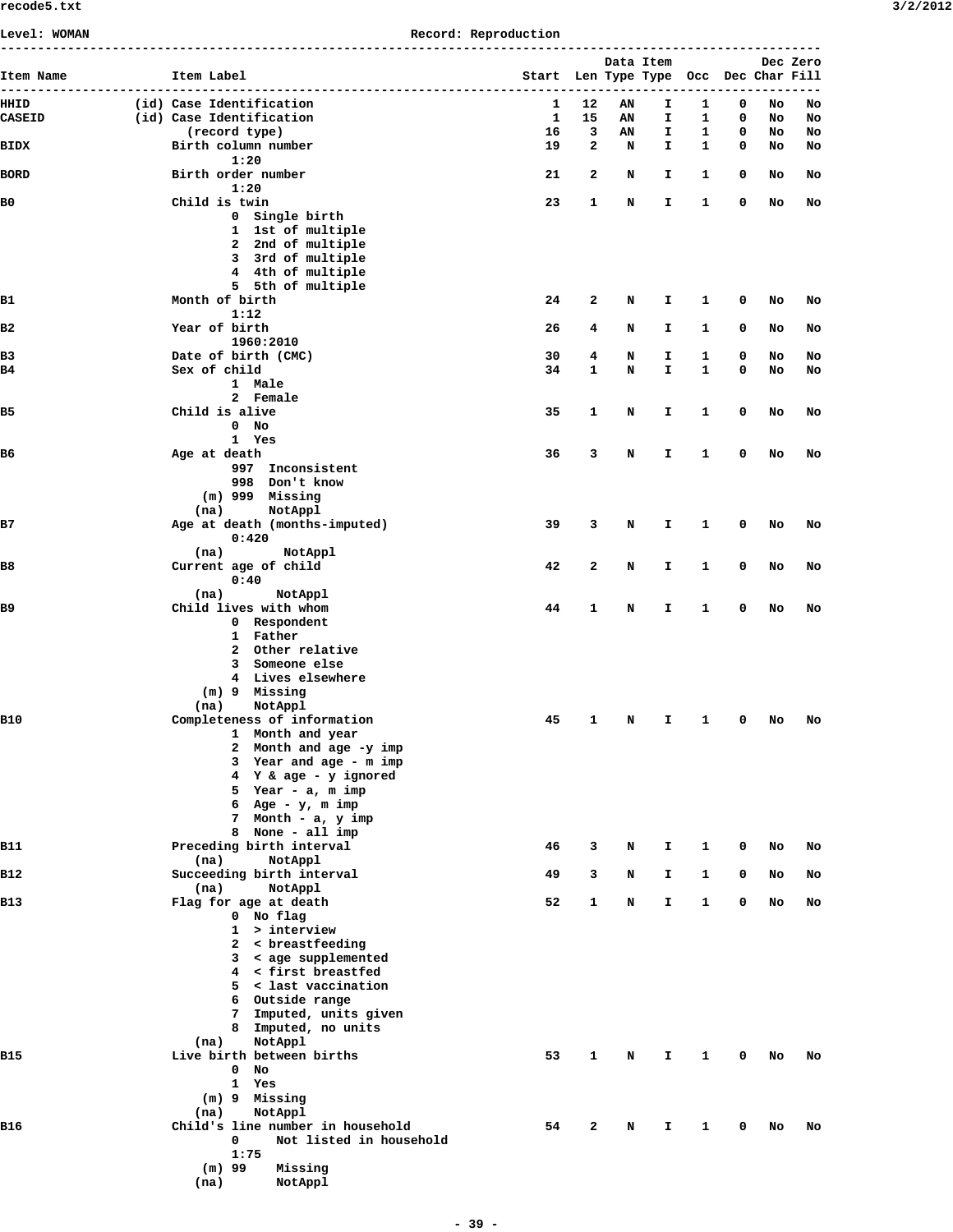| Level: WOMAN                   | Record: Reproduction ( cont. ) |                                               |                                       |              |           |          |        |        |          |          |  |  |
|--------------------------------|--------------------------------|-----------------------------------------------|---------------------------------------|--------------|-----------|----------|--------|--------|----------|----------|--|--|
|                                |                                |                                               |                                       |              | Data Item |          |        |        |          | Dec Zero |  |  |
| Item Name<br>----------------- |                                | Item Label                                    | Start Len Type Type Occ Dec Char Fill |              |           |          |        |        |          |          |  |  |
| HHID                           |                                | (id) Case Identification                      | 1                                     | 12           | AN        | I.       | 1      | 0      | No       | No       |  |  |
| <b>CASEID</b>                  |                                | (id) Case Identification<br>(record type)     | 1<br>16                               | 15<br>3      | AN<br>AN  | I.<br>I. | 1<br>1 | 0<br>0 | No<br>No | No<br>No |  |  |
| V201                           |                                | Total children ever born                      | 19                                    | 2            | N         | I.       | 1      | 0      | No       | No       |  |  |
|                                |                                | 0:20                                          |                                       |              |           |          |        |        |          |          |  |  |
| V202                           |                                | Sons at home<br>0:20                          | 21                                    | 2            | N         | I        | 1      | 0      | No       | No       |  |  |
| V203                           |                                | Daughters at home                             | 23                                    | $\mathbf{2}$ | N         | I.       | 1      | 0      | No       | No       |  |  |
|                                |                                | 0:20                                          |                                       |              |           |          |        |        |          |          |  |  |
| V204                           |                                | Sons elsewhere                                | 25                                    | $\mathbf{2}$ | N         | I.       | 1      | 0      | No       | No       |  |  |
| V205                           |                                | 0:20<br>Daughters elsewhere                   | 27                                    | $\mathbf{2}$ | N         | Ι.       | 1      | 0      | No       | No       |  |  |
|                                |                                | 0:20                                          |                                       |              |           |          |        |        |          |          |  |  |
| V206                           |                                | Sons who have died                            | 29                                    | 2            | N         | I        | 1      | 0      | No       | No       |  |  |
| V207                           |                                | 0:20<br>Daughters who have died               | 31                                    | 2            | N         | Ι.       | 1      | 0      | No       | No       |  |  |
|                                |                                | 0:20                                          |                                       |              |           |          |        |        |          |          |  |  |
| V208                           |                                | Births in last five years                     | 33                                    | 1            | N         | I.       | 1      | 0      | No       | No       |  |  |
|                                |                                | 0:6                                           |                                       | 1            |           | I.       | 1      | 0      |          |          |  |  |
| V209                           |                                | Births in past year<br>0:4                    | 34                                    |              | N         |          |        |        | No       | No       |  |  |
| V210                           |                                | Births in month of interview                  | 35                                    | 1            | N         | I        | 1      | 0      | No       | No       |  |  |
|                                |                                | 0:4                                           |                                       |              |           |          |        |        |          |          |  |  |
| V211                           |                                | Date of first birth (CMC)<br>(na)<br>NotAppl  | 36                                    | 4            | N         | Ι.       | 1      | 0      | No       | No       |  |  |
| V212                           |                                | Age of respondent at 1st birth                | 40                                    | 2            | N         | I        | 1      | 0      | No       | No       |  |  |
|                                |                                | 10:49                                         |                                       |              |           |          |        |        |          |          |  |  |
| V213                           |                                | (na)<br>NotAppl<br>Currently pregnant         | 42                                    | $\mathbf{1}$ | N         | Ι.       | 1      | 0      | No       | No       |  |  |
|                                |                                | 0 No or unsure                                |                                       |              |           |          |        |        |          |          |  |  |
|                                |                                | 1 Yes                                         |                                       |              |           |          |        |        |          |          |  |  |
| V214                           |                                | Duration of current pregnancy<br>1:10         | 43                                    | $\mathbf{2}$ | N         | I.       | 1      | 0      | No       | No       |  |  |
|                                |                                | (na)<br>NotAppl                               |                                       |              |           |          |        |        |          |          |  |  |
| V215                           |                                | Time since last menstrual perd                | 45                                    | 3            | N         | Ι.       | 1      | 0      | No       | No       |  |  |
|                                |                                | 994 In menopause<br>995 Before last birth     |                                       |              |           |          |        |        |          |          |  |  |
|                                |                                | 996 Never menstruated                         |                                       |              |           |          |        |        |          |          |  |  |
|                                |                                | 997 Inconsistent                              |                                       |              |           |          |        |        |          |          |  |  |
|                                |                                | 998 Don't know                                |                                       |              |           |          |        |        |          |          |  |  |
|                                |                                | $(m)$ 999 Missing<br>NotAppl<br>(na)          |                                       |              |           |          |        |        |          |          |  |  |
| V216                           |                                | Menstruated in last six weeks                 | 48                                    | 1            | N         | I.       | 1      | 0      | No       | No       |  |  |
|                                |                                | $0$ No                                        |                                       |              |           |          |        |        |          |          |  |  |
|                                |                                | 1 Yes<br>NotAppl<br>(na)                      |                                       |              |           |          |        |        |          |          |  |  |
| V217                           |                                | Knowledge of ovulatory cycle                  | 49                                    | 1            | N         | I        | 1      | 0      | No       | No       |  |  |
|                                |                                | 1 During her period                           |                                       |              |           |          |        |        |          |          |  |  |
|                                |                                | 2 After period ended<br>3 Middle of the cycle |                                       |              |           |          |        |        |          |          |  |  |
|                                |                                | 4 Before period begins                        |                                       |              |           |          |        |        |          |          |  |  |
|                                |                                | 5 At any time                                 |                                       |              |           |          |        |        |          |          |  |  |
|                                |                                | 6 Other<br>Don't know<br>8                    |                                       |              |           |          |        |        |          |          |  |  |
|                                |                                | (m) 9 Missing                                 |                                       |              |           |          |        |        |          |          |  |  |
| V218                           |                                | Number of living children                     | 50                                    | 2            | N         | I        | 1      | 0      | No       | No       |  |  |
| V219                           |                                | 0:20<br>Living children + current preg        | 52                                    | 2            | N         | Ι.       | 1      | 0      | No       | No       |  |  |
|                                |                                | 0:20                                          |                                       |              |           |          |        |        |          |          |  |  |
| V220                           |                                | Living children + curr preg 6+                | 54                                    | 1            | N         | I        | 1      | 0      | No       | No       |  |  |
|                                |                                | 0:5<br>6<br>$6+$                              |                                       |              |           |          |        |        |          |          |  |  |
| v221                           |                                | Marriage to first birth int.                  | 55                                    | 3            | N         | I        | 1      | 0      | No       | No       |  |  |
|                                |                                | 996 Negative interval                         |                                       |              |           |          |        |        |          |          |  |  |
| V222                           |                                | NotAppl<br>(na)                               |                                       |              |           |          |        |        |          |          |  |  |
|                                |                                | Last birth to interview<br>NotAppl<br>(na)    | 58                                    | 3            | N         | I        | 1      | 0      | No       | No       |  |  |
| V223                           |                                | Completeness of curr preg. inf                | 61                                    | 1            | N         | I        | 1      | 0      | No       | No       |  |  |
|                                |                                | 7 Month - exact date                          |                                       |              |           |          |        |        |          |          |  |  |
|                                |                                | 8 None - date placed<br>NotAppl<br>(na)       |                                       |              |           |          |        |        |          |          |  |  |
| V224                           |                                | Entries in birth history                      | 62                                    | 2            | N         | I        | 1      | 0      | No       | No       |  |  |
|                                |                                | 0:20                                          |                                       |              |           |          |        |        |          |          |  |  |
| V225                           |                                | Current pregnancy wanted<br>1 Then            | 64                                    | 1            | N         | Ι.       | 1      | 0      | No       | No       |  |  |
|                                |                                | 2 Later                                       |                                       |              |           |          |        |        |          |          |  |  |
|                                |                                | 3 Not at all                                  |                                       |              |           |          |        |        |          |          |  |  |
|                                |                                | (m) 9 Missing                                 |                                       |              |           |          |        |        |          |          |  |  |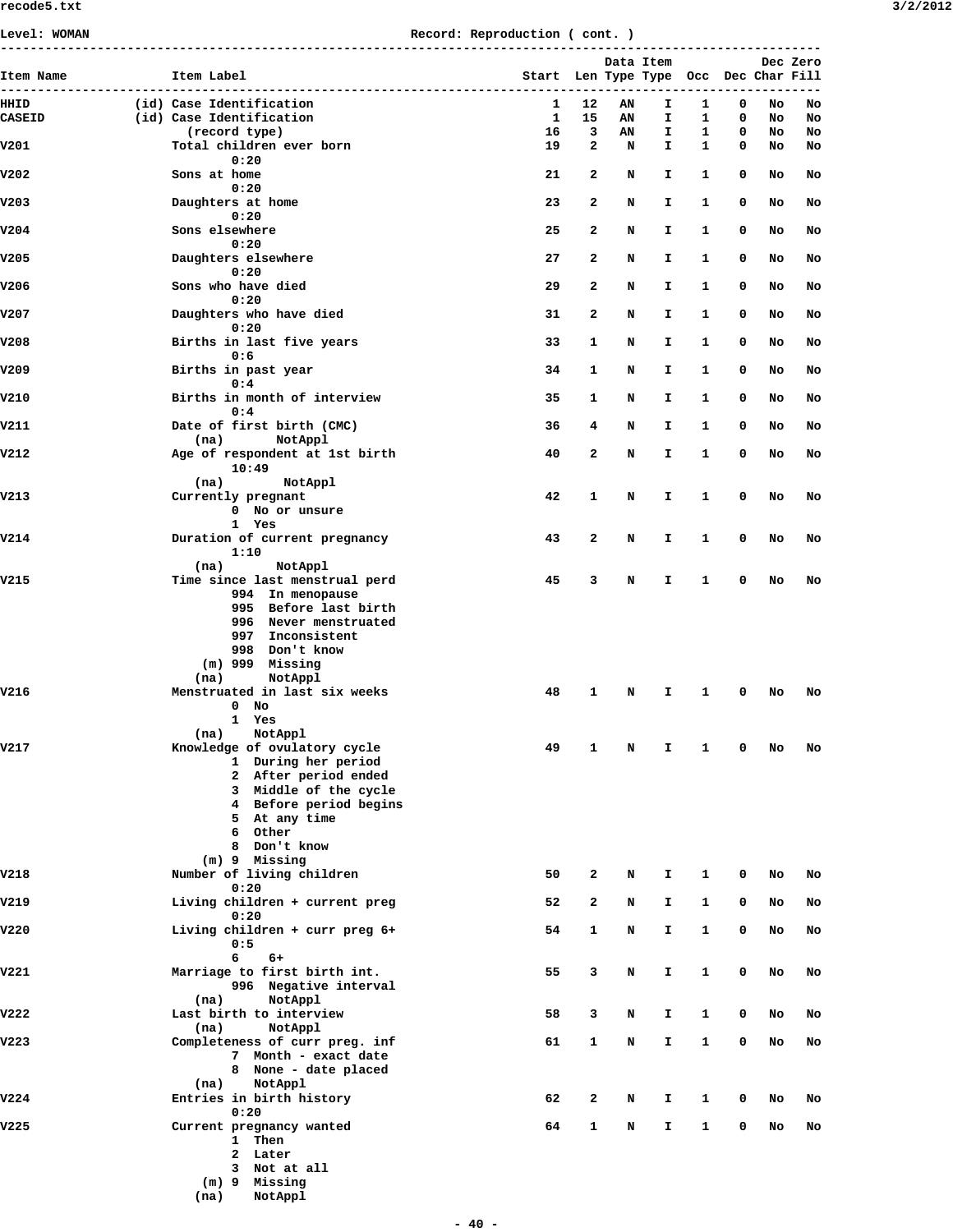| V226 | Time since last period (comp)                             | 65 | 3            | N | I. | 1 | 0 | No | No |
|------|-----------------------------------------------------------|----|--------------|---|----|---|---|----|----|
|      | 994 In menopause                                          |    |              |   |    |   |   |    |    |
|      | 995 Before last birth                                     |    |              |   |    |   |   |    |    |
|      | 996<br>Never menstruated                                  |    |              |   |    |   |   |    |    |
|      | Inconsistent<br>997                                       |    |              |   |    |   |   |    |    |
|      | 998 Don't know                                            |    |              |   |    |   |   |    |    |
|      | $(m)$ 999 Missing                                         |    |              |   |    |   |   |    |    |
| V227 | (na)<br>NotAppl                                           |    |              |   |    |   |   |    |    |
|      | Flag for last period<br>0 No flag                         | 68 | 1            | N | I. | 1 | 0 | No | No |
|      | 1 N > int. since birth                                    |    |              |   |    |   |   |    |    |
|      | $N + amen.$ > interval<br>$\mathbf{2}$                    |    |              |   |    |   |   |    |    |
|      | 3 N, but per. not ret.                                    |    |              |   |    |   |   |    |    |
|      | 95, but no birth<br>4                                     |    |              |   |    |   |   |    |    |
|      | 5<br>95, but per.returned                                 |    |              |   |    |   |   |    |    |
|      | 6 96, but per.returned                                    |    |              |   |    |   |   |    |    |
|      | 7 N, last per. in preg                                    |    |              |   |    |   |   |    |    |
|      | 8 96, had children                                        |    |              |   |    |   |   |    |    |
|      | 9 N, per.bef.last birth                                   |    |              |   |    |   |   |    |    |
|      | NotAppl<br>(na)                                           |    |              |   |    |   |   |    |    |
| V228 | Ever had a terminated preg.<br>0                          | 69 | 1            | N | I. | 1 | 0 | No | No |
|      | No<br>1 Yes                                               |    |              |   |    |   |   |    |    |
|      | (m) 9 Missing                                             |    |              |   |    |   |   |    |    |
|      | (na)<br>NotAppl                                           |    |              |   |    |   |   |    |    |
| V229 | Month pregnancy ended                                     | 70 | $\mathbf{2}$ | N | I. | 1 | 0 | No | No |
|      | 1:12                                                      |    |              |   |    |   |   |    |    |
|      | 97<br>Inconsistent                                        |    |              |   |    |   |   |    |    |
|      | 98<br>DK                                                  |    |              |   |    |   |   |    |    |
|      | $(m)$ 99<br>Missing                                       |    |              |   |    |   |   |    |    |
|      | (na)<br>NotAppl                                           |    |              |   |    |   |   |    |    |
| V230 | Year pregnancy ended                                      | 72 | 4            | N | I. | 1 | 0 | No | No |
|      | 1960:2010                                                 |    |              |   |    |   |   |    |    |
|      | 9997<br>Inconsistent                                      |    |              |   |    |   |   |    |    |
|      | 9998<br>DK                                                |    |              |   |    |   |   |    |    |
|      | $(m)$ 9999<br>Missing<br>(na)<br>NotAppl                  |    |              |   |    |   |   |    |    |
| V231 | CMC pregnancy ended                                       | 76 | 4            | N | I. | 1 | 0 | No | No |
|      | 9997 Inconsistent                                         |    |              |   |    |   |   |    |    |
|      | 9998<br>DK.                                               |    |              |   |    |   |   |    |    |
|      | $(m)$ 9999 Missing                                        |    |              |   |    |   |   |    |    |
|      | NotAppl<br>(na)                                           |    |              |   |    |   |   |    |    |
| V232 | Completeness of last term. inf                            | 80 | 1            | N | I. | 1 | 0 | No | No |
|      | Month and year<br>1                                       |    |              |   |    |   |   |    |    |
|      | $\mathbf{2}$<br>From calendar                             |    |              |   |    |   |   |    |    |
|      | 3:4                                                       |    |              |   |    |   |   |    |    |
|      | 5<br>Year                                                 |    |              |   |    |   |   |    |    |
|      | 6<br>7<br>Month                                           |    |              |   |    |   |   |    |    |
|      | 8<br>None                                                 |    |              |   |    |   |   |    |    |
|      | NotAppl<br>(na)                                           |    |              |   |    |   |   |    |    |
| v233 | Months when pregnancy ended                               | 81 | 2            | N | I. | 1 | 0 | No | No |
|      | 0:10                                                      |    |              |   |    |   |   |    |    |
|      | 97<br>Inconsistent                                        |    |              |   |    |   |   |    |    |
|      | 98<br>Don't know                                          |    |              |   |    |   |   |    |    |
|      | $(m)$ 99<br>Missing                                       |    |              |   |    |   |   |    |    |
|      | (na)<br>NotAppl                                           |    |              |   |    |   |   |    |    |
| V234 | Other such pregnancies                                    | 83 | 1            | N | Ι. | 1 | 0 | No | No |
|      | $0$ No                                                    |    |              |   |    |   |   |    |    |
|      | 1<br>Yes                                                  |    |              |   |    |   |   |    |    |
|      | (m) 9 Missing<br>(na)<br>NotAppl                          |    |              |   |    |   |   |    |    |
| V235 | Index last child prior to cal.                            | 84 | $\mathbf{2}$ | N | I. | 1 | 0 | No | No |
|      | $\mathbf 0$<br>No prior child                             |    |              |   |    |   |   |    |    |
|      | 1:7                                                       |    |              |   |    |   |   |    |    |
|      | NotAppl<br>(na)                                           |    |              |   |    |   |   |    |    |
| V237 | Birth between last & interview                            | 86 | 1            | N | I. | 1 | 0 | No | No |
|      | $0$ No                                                    |    |              |   |    |   |   |    |    |
|      | 1 Yes                                                     |    |              |   |    |   |   |    |    |
|      | (m) 9 Missing                                             |    |              |   |    |   |   |    |    |
|      | (na)<br>NotAppl                                           |    |              |   |    |   |   |    |    |
| V238 | Births in last three years                                | 87 | 1            | N | I. | 1 | 0 | No | No |
| V239 | 0:4                                                       |    |              |   |    |   | 0 |    |    |
|      | Pregnancies terminated before calendar beginnin<br>$0$ No | 88 | 1            | N | I. | 1 |   | No | No |
|      | 1<br>Yes                                                  |    |              |   |    |   |   |    |    |
|      | (m) 9 Missing                                             |    |              |   |    |   |   |    |    |
|      | (na)<br>NotAppl                                           |    |              |   |    |   |   |    |    |
| V240 | Month of last termination prior to calendar               | 89 | 2            | N | I. | 1 | 0 | No | No |
|      | 1:12                                                      |    |              |   |    |   |   |    |    |
|      | 97<br>Inconsistent                                        |    |              |   |    |   |   |    |    |
|      | 98<br>Don't know                                          |    |              |   |    |   |   |    |    |
|      | $(m)$ 99<br>Missing                                       |    |              |   |    |   |   |    |    |
|      | (na)<br>NotAppl                                           |    |              |   |    |   |   |    |    |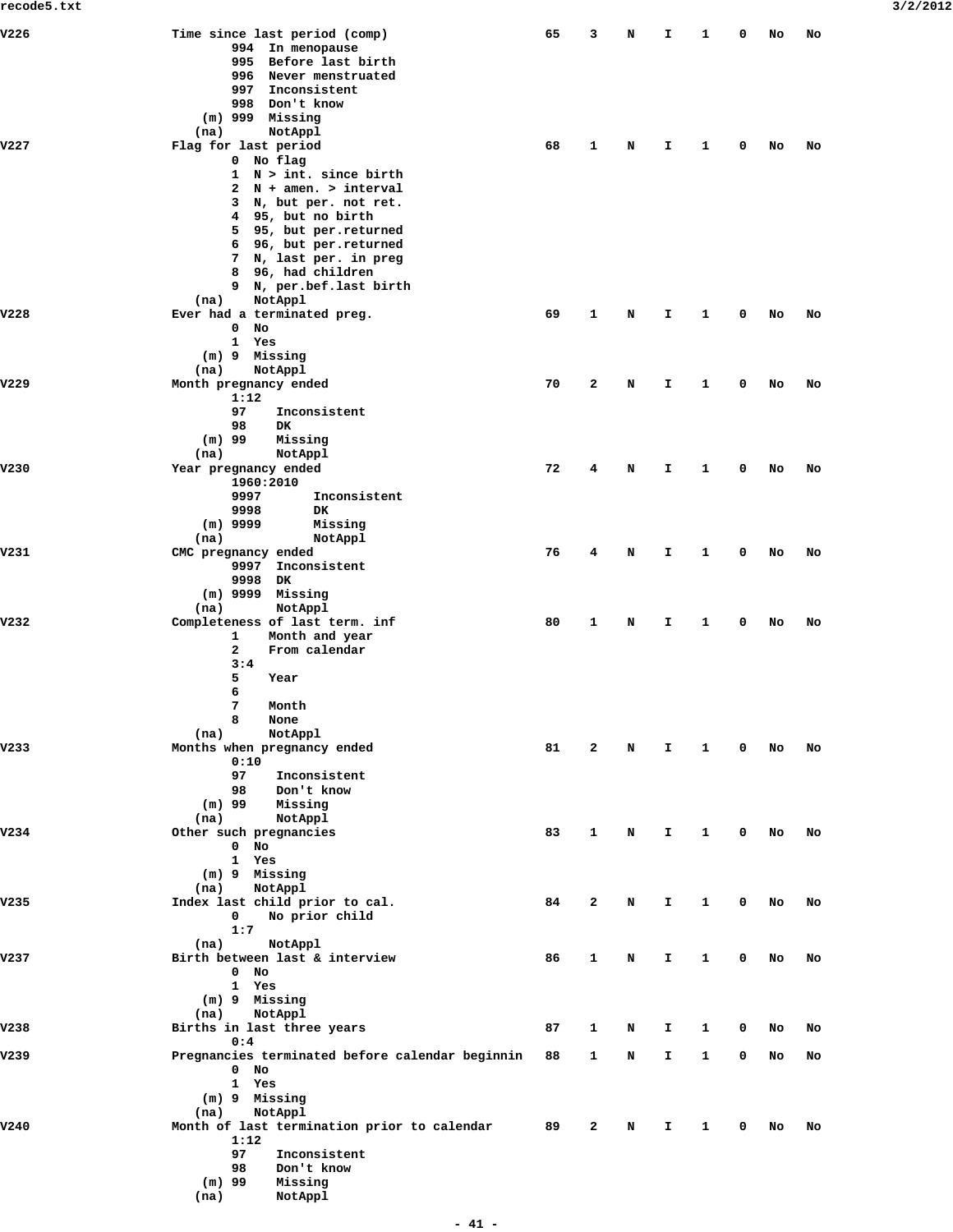|              |                | 91                                                                                                                                                                                                               | 4            | N           | I.           | 1 | 0           | No | No |
|--------------|----------------|------------------------------------------------------------------------------------------------------------------------------------------------------------------------------------------------------------------|--------------|-------------|--------------|---|-------------|----|----|
|              |                |                                                                                                                                                                                                                  |              |             |              |   |             |    |    |
|              | Inconsistent   |                                                                                                                                                                                                                  |              |             |              |   |             |    |    |
|              | Don't know     |                                                                                                                                                                                                                  |              |             |              |   |             |    |    |
|              | Missing        |                                                                                                                                                                                                                  |              |             |              |   |             |    |    |
| (na)         | NotAppl        |                                                                                                                                                                                                                  |              |             |              |   |             |    |    |
|              |                | 95                                                                                                                                                                                                               | 4            | N           | I.           | 1 | $\mathbf 0$ | No | No |
|              | Inconsistent   |                                                                                                                                                                                                                  |              |             |              |   |             |    |    |
|              | Don't know     |                                                                                                                                                                                                                  |              |             |              |   |             |    |    |
|              | Missing        |                                                                                                                                                                                                                  |              |             |              |   |             |    |    |
| (na)         | NotAppl        |                                                                                                                                                                                                                  |              |             |              |   |             |    |    |
|              |                | 99                                                                                                                                                                                                               | $\mathbf{1}$ | $\mathbf N$ | $\mathbf{I}$ | 1 | $\mathbf 0$ | No | No |
| 1            | Month and year |                                                                                                                                                                                                                  |              |             |              |   |             |    |    |
| $\mathbf{2}$ | From calendar  |                                                                                                                                                                                                                  |              |             |              |   |             |    |    |
| 3:4          |                |                                                                                                                                                                                                                  |              |             |              |   |             |    |    |
| 5            | Year           |                                                                                                                                                                                                                  |              |             |              |   |             |    |    |
| 6            |                |                                                                                                                                                                                                                  |              |             |              |   |             |    |    |
| 7            | Month          |                                                                                                                                                                                                                  |              |             |              |   |             |    |    |
| 8            | None           |                                                                                                                                                                                                                  |              |             |              |   |             |    |    |
| (na)         | NotAppl        |                                                                                                                                                                                                                  |              |             |              |   |             |    |    |
|              |                | Year of last termination prior to calendar<br>1960:2005<br>9997<br>9998<br>$(m)$ 9999<br>CMC termination ended prior to calendar<br>9997<br>9998<br>$(m)$ 9999<br>Completeness of last termination date prior to |              |             |              |   |             |    |    |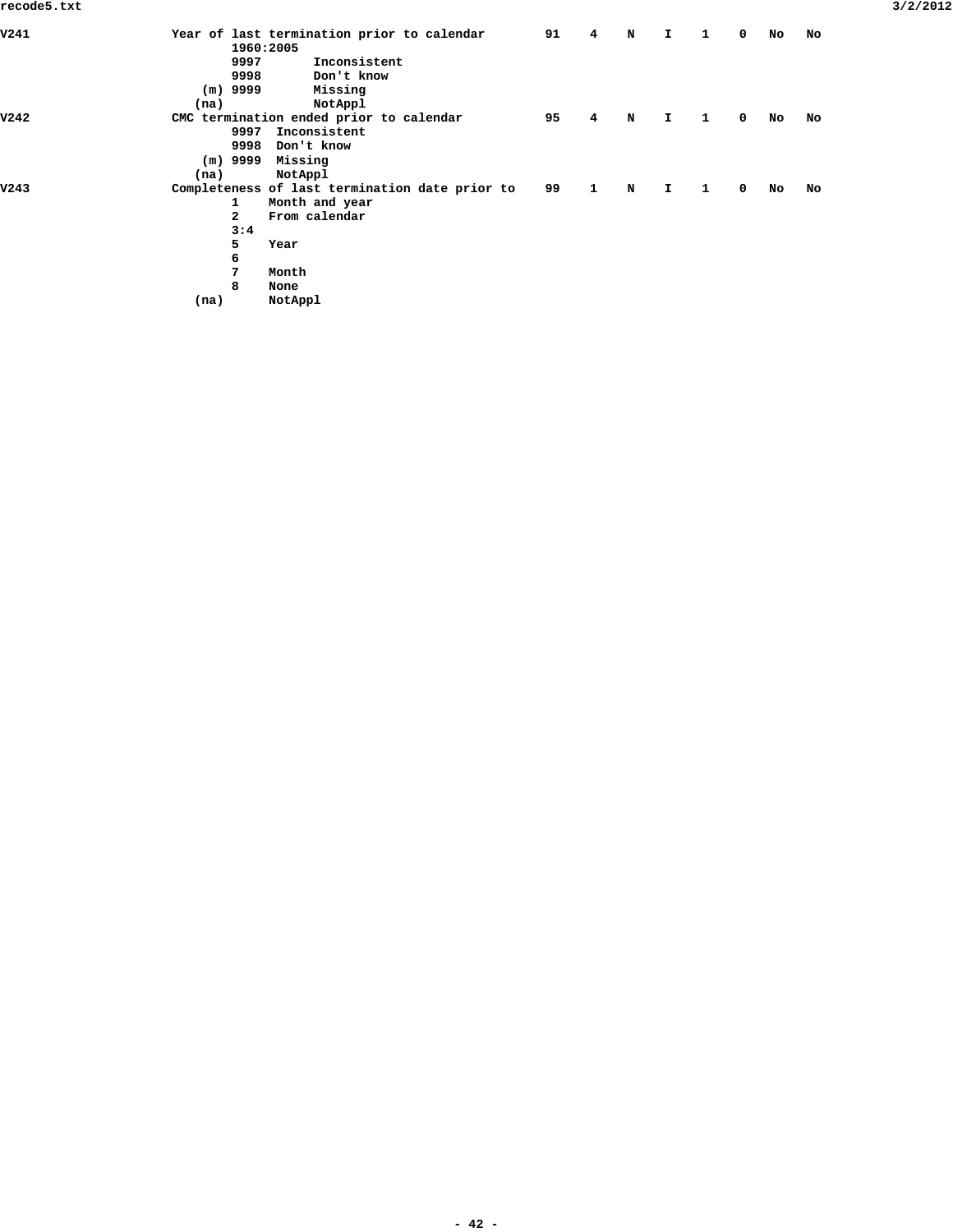|  | 3/2/201. |  |
|--|----------|--|
|--|----------|--|

| Level: WOMAN       |                          |                                                       | Record: Contraception Table           |                         |    |              |              |   |     |          |
|--------------------|--------------------------|-------------------------------------------------------|---------------------------------------|-------------------------|----|--------------|--------------|---|-----|----------|
| Item Name          | Item Label               |                                                       | Start Len Type Type Occ Dec Char Fill |                         |    | Data Item    |              |   |     | Dec Zero |
| HHID               | (id) Case Identification |                                                       | 1                                     | 12                      | AΝ | I            | 1            | 0 | No  | No       |
| <b>CASEID</b>      | (id) Case Identification |                                                       | $\mathbf{1}$                          | 15                      | AN | I.           | $\mathbf{1}$ | 0 | No  | No       |
|                    | (record type)            |                                                       | 16                                    | $\overline{\mathbf{3}}$ | AN | I.           | $\mathbf{1}$ | 0 | NO  | No       |
| V301               |                          | Knowledge of any method                               | 19                                    | $\mathbf{1}$            | N  | $\mathbf{I}$ | $\mathbf{1}$ | 0 | No. | No       |
|                    |                          | 0 Knows no method                                     |                                       |                         |    |              |              |   |     |          |
|                    |                          | 1 Knows only folkloric                                |                                       |                         |    |              |              |   |     |          |
|                    |                          | 2 Knows only trad. mth                                |                                       |                         |    |              |              |   |     |          |
|                    |                          | 3 Knows modern method                                 |                                       |                         |    |              |              |   |     |          |
| V302               |                          | Ever use of any method                                | 20                                    | 1                       | N  | I.           | 1            | 0 | No  | No       |
|                    |                          | 0 Never used                                          |                                       |                         |    |              |              |   |     |          |
|                    |                          | 1 Used only folkloric                                 |                                       |                         |    |              |              |   |     |          |
|                    |                          | 2 Used only trad. meth                                |                                       |                         |    |              |              |   |     |          |
|                    |                          | 3 Used modern method                                  |                                       |                         |    |              |              |   |     |          |
| <b>REC31 GROUP</b> |                          | Item created from ISSA Group                          | 21                                    | 4                       | AN | I            | 20           | 0 | No  | No       |
| V304A              | Type of method           |                                                       | 21                                    | $\mathbf{1}$            | N  | Sub          | 1            | 0 | No  | No       |
|                    |                          | 1 Modern method                                       |                                       |                         |    |              |              |   |     |          |
|                    |                          | 2 Traditional method                                  |                                       |                         |    |              |              |   |     |          |
|                    |                          | 3 Folkloric method                                    |                                       |                         |    |              |              |   |     |          |
| V304               | Knows method             |                                                       | 22                                    | 1                       | N  | Sub          | 1            | 0 | No  | No       |
|                    |                          | $0$ No                                                |                                       |                         |    |              |              |   |     |          |
|                    |                          | 1 Yes                                                 |                                       |                         |    |              |              |   |     |          |
|                    |                          | 7 Not in contraception table, but as a current method |                                       |                         |    |              |              |   |     |          |
|                    |                          | 8 Not asked                                           |                                       |                         |    |              |              |   |     |          |
|                    |                          | $(m)$ 9 Missing                                       |                                       |                         |    |              |              |   |     |          |
| V305               | Ever used method         |                                                       | 23                                    | 1                       | N  | Sub          | 1            | 0 | No  | No       |
|                    | 0                        | No                                                    |                                       |                         |    |              |              |   |     |          |
|                    | $\mathbf{1}$             | Yes                                                   |                                       |                         |    |              |              |   |     |          |
|                    |                          | $(m)$ 9 Missing                                       |                                       |                         |    |              |              |   |     |          |
|                    | (na)                     | NotAppl                                               |                                       |                         |    |              |              |   |     |          |
| V307               |                          | Method currently used                                 | 24                                    | 1                       | N  | Sub          | 1            | 0 | No  | No       |
|                    |                          | $0$ No                                                |                                       |                         |    |              |              |   |     |          |
|                    | $\mathbf{1}$             | Yes                                                   |                                       |                         |    |              |              |   |     |          |
|                    |                          | (m) 9 Missing                                         |                                       |                         |    |              |              |   |     |          |
|                    | (na)                     | NotAppl                                               |                                       |                         |    |              |              |   |     |          |
|                    |                          |                                                       |                                       |                         |    |              |              |   |     |          |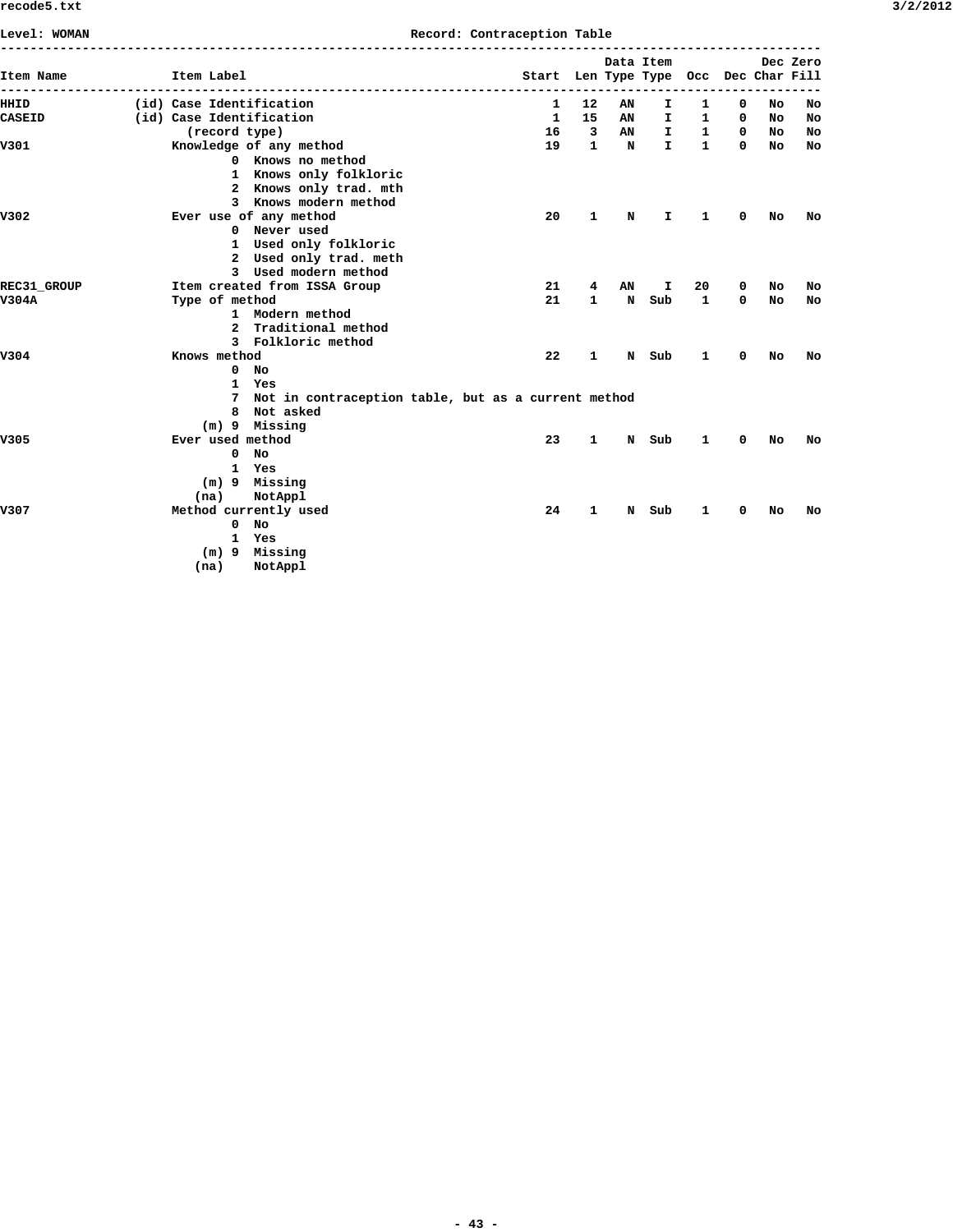**Level: WOMAN Record: Contraception knowledge & use**

| Item Name     | Item Label                                             | Start Len Type Type Occ Dec Char Fill |                   | Data Item |          |                   |                            |          | Dec Zero |
|---------------|--------------------------------------------------------|---------------------------------------|-------------------|-----------|----------|-------------------|----------------------------|----------|----------|
| HHID          | --------------------------<br>(id) Case Identification | 1                                     | 12                | ΑN        | I.       | 1                 | 0                          | No       | No       |
| <b>CASEID</b> | (id) Case Identification                               | 1                                     | 15                | AN        | I.       | 1                 | 0                          | No       | No       |
| V310          | (record type)<br>Living children at first use          | 16<br>19                              | 3<br>$\mathbf{2}$ | AN<br>N   | I.<br>I. | $\mathbf{1}$<br>1 | $\mathbf 0$<br>$\mathbf 0$ | No<br>No | No<br>No |
|               | 0:20                                                   |                                       |                   |           |          |                   |                            |          |          |
|               | $(m)$ 99<br>Missing                                    |                                       |                   |           |          |                   |                            |          |          |
| V311          | (na)<br>NotAppl<br>Children at first use (grpd)        | 21                                    | 1                 | N         | I.       | 1                 | 0                          | No       | No       |
|               | 0:3                                                    |                                       |                   |           |          |                   |                            |          |          |
|               | 4<br>$4+$                                              |                                       |                   |           |          |                   |                            |          |          |
|               | 5<br>Never used<br>$(m)$ 9<br>Missing                  |                                       |                   |           |          |                   |                            |          |          |
| V312          | Current contraceptive method                           | 22                                    | 2                 | N         | I.       | 1                 | 0                          | No       | No       |
|               | 0<br>Not using                                         |                                       |                   |           |          |                   |                            |          |          |
|               | 1<br>Pill<br>2<br>IUD                                  |                                       |                   |           |          |                   |                            |          |          |
|               | 3<br>Injections                                        |                                       |                   |           |          |                   |                            |          |          |
|               | 4<br>Diaphragm                                         |                                       |                   |           |          |                   |                            |          |          |
|               | 5<br>Condom                                            |                                       |                   |           |          |                   |                            |          |          |
|               | Female Sterilization<br>6<br>7<br>Male Sterilization   |                                       |                   |           |          |                   |                            |          |          |
|               | 8<br>Periodic Abstinence                               |                                       |                   |           |          |                   |                            |          |          |
|               | 9<br>Withdrawal                                        |                                       |                   |           |          |                   |                            |          |          |
|               | 10 Other<br>11 Norplant                                |                                       |                   |           |          |                   |                            |          |          |
|               | 12 Abstinence                                          |                                       |                   |           |          |                   |                            |          |          |
|               | 13 Lactational amenorrhea                              |                                       |                   |           |          |                   |                            |          |          |
|               | 14 Female condom<br>15 Foam or jelly                   |                                       |                   |           |          |                   |                            |          |          |
|               | 16                                                     |                                       |                   |           |          |                   |                            |          |          |
|               | 17 Specific method 1                                   |                                       |                   |           |          |                   |                            |          |          |
|               | 18 Specific method 2                                   |                                       |                   |           |          |                   |                            |          |          |
|               | 19 Specific method 3<br>20 Specific method 4           |                                       |                   |           |          |                   |                            |          |          |
|               | $(m)$ 99 Missing                                       |                                       |                   |           |          |                   |                            |          |          |
| V313          | Current use by method type                             | 24                                    | 1                 | N         | Ι.       | 1                 | 0                          | No       | No       |
|               | 0 No method<br>1 Folkloric method                      |                                       |                   |           |          |                   |                            |          |          |
|               | 2 Traditional method                                   |                                       |                   |           |          |                   |                            |          |          |
|               | 3 Modern method                                        |                                       |                   |           |          |                   |                            |          |          |
| V315          | $(m)$ 9 Missing<br>Month of start of use of method     | 25                                    | 2                 | N         | I.       | 1                 | 0                          | No       | No       |
|               | 1:12                                                   |                                       |                   |           |          |                   |                            |          |          |
|               | NotAppl<br>(na)                                        |                                       |                   |           |          |                   |                            |          |          |
| V316          | Year of start of use of method<br>1960:2010            | 27                                    | 4                 | N         | I.       | 1                 | 0                          | No       | No       |
|               | NotAppl<br>(na)                                        |                                       |                   |           |          |                   |                            |          |          |
| V317          | Date of start of use of method (CMC)                   | 31                                    | 4                 | N         | I.       | 1                 | 0                          | No       | No       |
|               | NotAppl<br>(na)                                        |                                       |                   |           |          |                   |                            |          |          |
| V318          | Completeness of information<br>Month and year<br>1     | 35                                    | 1                 | N         | I.       | 1                 | 0                          | No       | No       |
|               | 2:4                                                    |                                       |                   |           |          |                   |                            |          |          |
|               | 5<br>Year - m imp, a calc                              |                                       |                   |           |          |                   |                            |          |          |
|               | 6<br>7<br>Month - date placed                          |                                       |                   |           |          |                   |                            |          |          |
|               | 8<br>None - date placed                                |                                       |                   |           |          |                   |                            |          |          |
|               | 9<br>From calendar                                     |                                       |                   |           |          |                   |                            |          |          |
| V319          | NotAppl<br>(na)<br>Years since sterilization           | 36                                    | 1                 | N         | I        | 1                 | $\mathbf 0$                | No       | No       |
|               | 1 < 2                                                  |                                       |                   |           |          |                   |                            |          |          |
|               | $2 \quad 2-3$                                          |                                       |                   |           |          |                   |                            |          |          |
|               | $3 \quad 4-5$                                          |                                       |                   |           |          |                   |                            |          |          |
|               | $46 - -7$<br>$58 - -9$                                 |                                       |                   |           |          |                   |                            |          |          |
|               | $6 - 10 +$                                             |                                       |                   |           |          |                   |                            |          |          |
|               | (na)<br>NotAppl                                        |                                       |                   |           |          |                   |                            |          |          |
| V320          | Age at sterilization<br>$1 \t < 25$                    | 37                                    | 1                 | N         | I        | 1                 | $\mathbf 0$                | No       | No       |
|               | $2, 25 - 29$                                           |                                       |                   |           |          |                   |                            |          |          |
|               | $3\quad 30-34$                                         |                                       |                   |           |          |                   |                            |          |          |
|               | 4 35-39                                                |                                       |                   |           |          |                   |                            |          |          |
|               | $540-44$<br>$645 - 49$                                 |                                       |                   |           |          |                   |                            |          |          |
|               | NotAppl<br>(na)                                        |                                       |                   |           |          |                   |                            |          |          |
| V321          | Marital duration at sterilization                      | 38                                    | 1                 | N         | I.       | 1                 | $\mathbf 0$                | No       | No       |
|               | 0 Single, before marriage                              |                                       |                   |           |          |                   |                            |          |          |
|               | $1 \t 0-4$<br>$5 - 9$<br>$\mathbf{2}$                  |                                       |                   |           |          |                   |                            |          |          |
|               | $3 \t10-14$                                            |                                       |                   |           |          |                   |                            |          |          |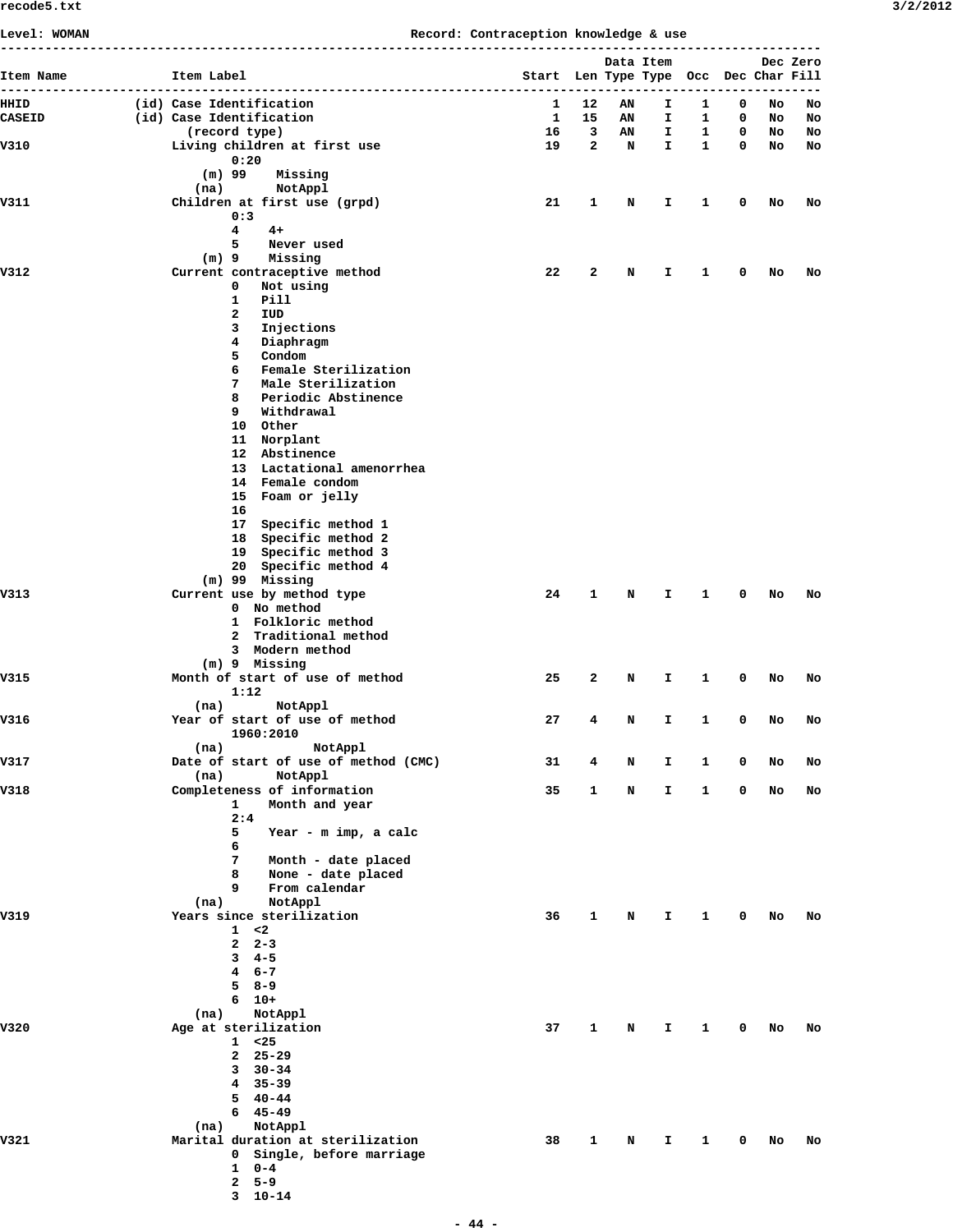|       | $4 15 - 19$                                            |    |              |   |              |              |             |    |    |
|-------|--------------------------------------------------------|----|--------------|---|--------------|--------------|-------------|----|----|
|       | $520 - 24$<br>$6$ 25+                                  |    |              |   |              |              |             |    |    |
|       | (na)<br>NotAppl                                        |    |              |   |              |              |             |    |    |
| V322  | Parity at sterilization                                | 39 | $\mathbf{1}$ | N | $\mathbf{I}$ | $\mathbf{1}$ | $\mathbf 0$ | No | No |
|       | 0:4<br>5<br>$5+$                                       |    |              |   |              |              |             |    |    |
|       | (na)<br>NotAppl                                        |    |              |   |              |              |             |    |    |
| V323  | Brand of pill used                                     | 40 | $\mathbf{2}$ | N | Ι.           | $\mathbf{1}$ | 0           | No | No |
|       | 98 Don't know<br>(m) 99 Missing                        |    |              |   |              |              |             |    |    |
|       | (na)<br>NotAppl                                        |    |              |   |              |              |             |    |    |
| V323A | Brand of condom used                                   | 42 | $\mathbf{2}$ | N | I.           | $\mathbf{1}$ | 0           | No | No |
|       | 98 Don't know                                          |    |              |   |              |              |             |    |    |
|       | $(m)$ 99 Missing<br>(na)<br>NotAppl                    |    |              |   |              |              |             |    |    |
| V325A | Cost of current method                                 | 44 | 7            | N | Ι.           | $\mathbf{1}$ | 0           | No | No |
|       | 9999995 Free                                           |    |              |   |              |              |             |    |    |
|       | 9999998 Don't know<br>(m) 9999999 Missing              |    |              |   |              |              |             |    |    |
|       | NotAppl<br>(na)                                        |    |              |   |              |              |             |    |    |
| V326  | Last source for current users                          | 51 | 2            | N | Ι.           | 1            | 0           | No | No |
|       | 10<br>PUBLIC<br>11:19                                  |    |              |   |              |              |             |    |    |
|       | 20<br>PRIVATE MEDICAL                                  |    |              |   |              |              |             |    |    |
|       | 21:29                                                  |    |              |   |              |              |             |    |    |
|       | 30<br><b>OTHER PRIVATE</b><br>31:39                    |    |              |   |              |              |             |    |    |
|       | 96<br><b>OTHER</b>                                     |    |              |   |              |              |             |    |    |
|       | 97                                                     |    |              |   |              |              |             |    |    |
|       | 98<br>DK                                               |    |              |   |              |              |             |    |    |
|       | $(m)$ 99<br>Missing<br>NotAppl<br>(na)                 |    |              |   |              |              |             |    |    |
| V327  | Last source for users by type                          | 53 | 1            | N | Ι.           | $\mathbf{1}$ | 0           | No | No |
|       | 1 Govt Clinical/Pharm                                  |    |              |   |              |              |             |    |    |
|       | 2 Govt Home/Comm deliv<br>3 NGO                        |    |              |   |              |              |             |    |    |
|       | 4 Private Clin/Deliv                                   |    |              |   |              |              |             |    |    |
|       | 5 Private Pharmacy                                     |    |              |   |              |              |             |    |    |
|       | 6 Shop, church, friend<br>7 Other                      |    |              |   |              |              |             |    |    |
|       | 8 Don't know                                           |    |              |   |              |              |             |    |    |
|       | (m) 9 Missing                                          |    |              |   |              |              |             |    |    |
| V337  | NotAppl<br>(na)<br>Months of use of current method     | 54 | $\mathbf{3}$ | N | Ι.           | $\mathbf{1}$ | 0           | No | No |
|       | 0:94                                                   |    |              |   |              |              |             |    |    |
|       | 95<br>All cal. ${A core}$                              |    |              |   |              |              |             |    |    |
|       | 96+ $\{B \text{ core}\}$<br>96<br>997<br>Inconsistent  |    |              |   |              |              |             |    |    |
|       | 998<br>Don't know                                      |    |              |   |              |              |             |    |    |
|       | $(m)$ 999<br>Missing                                   |    |              |   |              |              |             |    |    |
| V359  | NotAppl<br>(na)<br>Last method disc. last 5 years      | 57 | 2            | N | I.           | 1            | 0           | No | No |
|       | Pill<br>1                                              |    |              |   |              |              |             |    |    |
|       | 2<br>IUD                                               |    |              |   |              |              |             |    |    |
|       | 3<br>Injections<br>4<br>Diaphragm                      |    |              |   |              |              |             |    |    |
|       | 5<br>Condom                                            |    |              |   |              |              |             |    |    |
|       | Female Sterilization<br>6                              |    |              |   |              |              |             |    |    |
|       | 7<br>Male Sterilization<br>8<br>Periodic Abstinence    |    |              |   |              |              |             |    |    |
|       | 9<br>Withdrawal                                        |    |              |   |              |              |             |    |    |
|       | 10 Other                                               |    |              |   |              |              |             |    |    |
|       | 11 Norplant<br>12 Abstinence                           |    |              |   |              |              |             |    |    |
|       | 13 Lactational amenorrhea                              |    |              |   |              |              |             |    |    |
|       | 14 Female condom                                       |    |              |   |              |              |             |    |    |
|       | 15 Foam or jelly<br>16                                 |    |              |   |              |              |             |    |    |
|       | 17 Specific method 1                                   |    |              |   |              |              |             |    |    |
|       | 18 Specific method 2                                   |    |              |   |              |              |             |    |    |
|       | 19 Specific method 3<br>20 Specific method 4           |    |              |   |              |              |             |    |    |
|       | (m) 99 Missing                                         |    |              |   |              |              |             |    |    |
|       | NotAppl<br>(na)                                        |    |              |   |              |              |             |    |    |
| V360  | Reason of last discontinuation<br>1<br>Became pregnant | 59 | 2            | N | I.           | 1            | 0           | No | No |
|       | $\mathbf{2}$<br>Wanted to become prg                   |    |              |   |              |              |             |    |    |
|       | 3<br>Husband disapproved                               |    |              |   |              |              |             |    |    |
|       | 4<br>Side effects<br>5<br>Health concerns              |    |              |   |              |              |             |    |    |
|       | 6<br>Access, availability                              |    |              |   |              |              |             |    |    |
|       | 7<br>Wanted more eff.meth                              |    |              |   |              |              |             |    |    |
|       | 8<br>Inconvenient to use                               |    |              |   |              |              |             |    |    |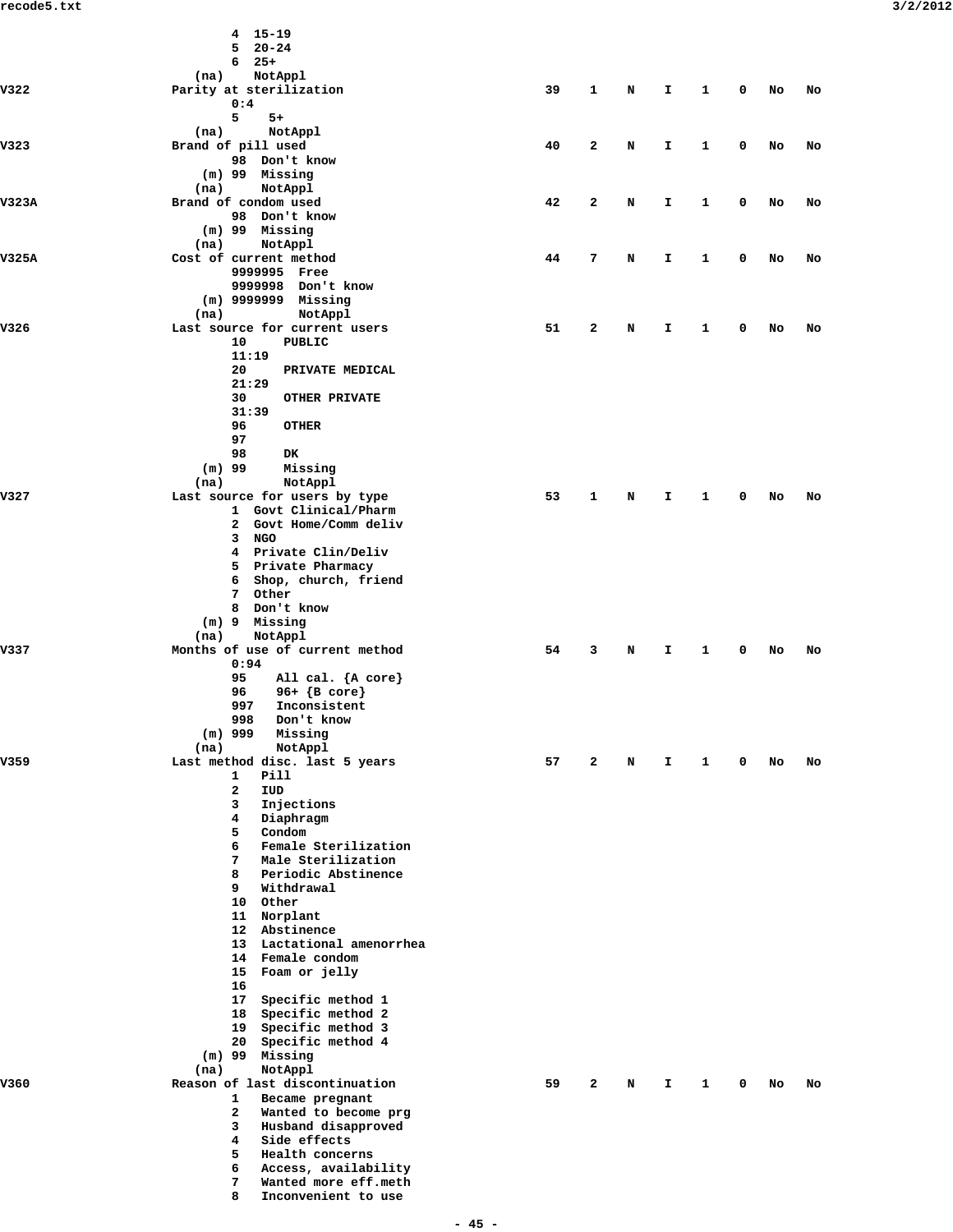|       | 9<br>Infreq.sex, husb away                             |    |              |   |    |   |   |    |    |
|-------|--------------------------------------------------------|----|--------------|---|----|---|---|----|----|
|       | 10 Cost                                                |    |              |   |    |   |   |    |    |
|       | 11 Fatalistic                                          |    |              |   |    |   |   |    |    |
|       | 12 Diff.preg., menopause                               |    |              |   |    |   |   |    |    |
|       | 13 Marital dissolution<br>14 Other                     |    |              |   |    |   |   |    |    |
|       | 98 Don't know                                          |    |              |   |    |   |   |    |    |
|       |                                                        |    |              |   |    |   |   |    |    |
|       | $(m)$ 99 Missing                                       |    |              |   |    |   |   |    |    |
|       | NotAppl<br>(na)                                        |    |              |   |    |   |   |    |    |
| V361  | Pattern of use                                         | 61 | 1            | N | I. | 1 | 0 | No | No |
|       | 1 Currently using<br>2 Used since last birth           |    |              |   |    |   |   |    |    |
|       | 3 Used before last birth                               |    |              |   |    |   |   |    |    |
|       | 4 Never used                                           |    |              |   |    |   |   |    |    |
| V362  | Intention to use                                       | 62 | 1            | N | I. | 1 | 0 | No | No |
|       | 1 In next 12 months                                    |    |              |   |    |   |   |    |    |
|       | 2 Use later                                            |    |              |   |    |   |   |    |    |
|       | 3 Unsure about timing                                  |    |              |   |    |   |   |    |    |
|       | 4 Unsure about use                                     |    |              |   |    |   |   |    |    |
|       | 5 Does not intend                                      |    |              |   |    |   |   |    |    |
|       | 6 Never had sex                                        |    |              |   |    |   |   |    |    |
|       | (m) 9 Missing                                          |    |              |   |    |   |   |    |    |
|       | (na)<br>NotAppl                                        |    |              |   |    |   |   |    |    |
| V363  | Preferred future method                                | 63 | 2            | N | I  | 1 | 0 | No | No |
|       | $\mathbf{1}$<br>Pill                                   |    |              |   |    |   |   |    |    |
|       | 2<br>IUD                                               |    |              |   |    |   |   |    |    |
|       | 3<br>Injections                                        |    |              |   |    |   |   |    |    |
|       | 4<br>Diaphragm                                         |    |              |   |    |   |   |    |    |
|       | 5<br>Condom                                            |    |              |   |    |   |   |    |    |
|       | Female Sterilization<br>6                              |    |              |   |    |   |   |    |    |
|       | 7<br>Male Sterilization                                |    |              |   |    |   |   |    |    |
|       | 8<br>Periodic Abstinence                               |    |              |   |    |   |   |    |    |
|       | 9<br>Withdrawal                                        |    |              |   |    |   |   |    |    |
|       | 10 Other                                               |    |              |   |    |   |   |    |    |
|       | 11 Norplant                                            |    |              |   |    |   |   |    |    |
|       | 12 Abstinence                                          |    |              |   |    |   |   |    |    |
|       | 13 Lactational amenorrhea                              |    |              |   |    |   |   |    |    |
|       | 14 Female condom                                       |    |              |   |    |   |   |    |    |
|       | 15 Foam or jelly                                       |    |              |   |    |   |   |    |    |
|       | 16                                                     |    |              |   |    |   |   |    |    |
|       | 17 Specific method 1                                   |    |              |   |    |   |   |    |    |
|       | 18 Specific method 2                                   |    |              |   |    |   |   |    |    |
|       | 19 Specific method 3                                   |    |              |   |    |   |   |    |    |
|       | 20 Specific method 4                                   |    |              |   |    |   |   |    |    |
|       | 98 Don't know                                          |    |              |   |    |   |   |    |    |
|       |                                                        |    |              |   |    |   |   |    |    |
|       | $(m)$ 99 Missing                                       |    |              |   |    |   |   |    |    |
| V364  | NotAppl<br>(na)                                        | 65 |              |   |    |   |   |    |    |
|       | Contraceptive use & intention<br>1 Using modern method |    | 1            | N | I. | 1 | 0 | No | No |
|       | 2 Using traditional method                             |    |              |   |    |   |   |    |    |
|       | 3 Non-user intend to                                   |    |              |   |    |   |   |    |    |
|       | 4 Does not intend to                                   |    |              |   |    |   |   |    |    |
|       | 5 Never had sex                                        |    |              |   |    |   |   |    |    |
| V367  | Wanted last child                                      | 66 | $\mathbf{1}$ |   | I  | 1 | 0 |    |    |
|       | 1 Wanted then                                          |    |              | N |    |   |   | No | No |
|       | 2 Wanted later                                         |    |              |   |    |   |   |    |    |
|       | 3 Wanted no more                                       |    |              |   |    |   |   |    |    |
|       | (m) 9 Missing                                          |    |              |   |    |   |   |    |    |
|       | (na)<br>NotAppl                                        |    |              |   |    |   |   |    |    |
| V372  | Shown pill package                                     | 67 | 1            | N | I  | 1 | 0 | No | No |
|       | 0 Package not seen                                     |    |              |   |    |   |   |    |    |
|       | 1 Package seen                                         |    |              |   |    |   |   |    |    |
|       | (m) 9 Missing                                          |    |              |   |    |   |   |    |    |
|       | NotAppl<br>(na)                                        |    |              |   |    |   |   |    |    |
| V372A |                                                        | 68 | 1            |   | I. |   | 0 |    |    |
|       | Shown condom package<br>0 Package not seen             |    |              | N |    | 1 |   | No | No |
|       | 1 Package seen                                         |    |              |   |    |   |   |    |    |
|       | (m) 9 Missing                                          |    |              |   |    |   |   |    |    |
|       | (na)<br>NotAppl                                        |    |              |   |    |   |   |    |    |
| V375A | Main reason not using a method                         | 69 | 2            | N | I  | 1 | 0 | No | No |
|       | Not married<br>11                                      |    |              |   |    |   |   |    |    |
|       | 12:19                                                  |    |              |   |    |   |   |    |    |
|       |                                                        |    |              |   |    |   |   |    |    |
|       | 20<br>FERTILITY-RELATED<br>21                          |    |              |   |    |   |   |    |    |
|       | Not having sex                                         |    |              |   |    |   |   |    |    |
|       | 22<br>Infrequent sex                                   |    |              |   |    |   |   |    |    |
|       | 23<br>Menopausal, hyster.                              |    |              |   |    |   |   |    |    |
|       | 24<br>Subfecund, infecund                              |    |              |   |    |   |   |    |    |
|       | 25<br>Postpartum, breastf.                             |    |              |   |    |   |   |    |    |
|       | 26<br>Wants more children                              |    |              |   |    |   |   |    |    |
|       | 27<br>Pregnant                                         |    |              |   |    |   |   |    |    |
|       | 28:29                                                  |    |              |   |    |   |   |    |    |
|       | 30<br>OPPOSITION TO USE                                |    |              |   |    |   |   |    |    |
|       | 31<br>Respondent opposed                               |    |              |   |    |   |   |    |    |
|       | 32<br>Husband opposed                                  |    |              |   |    |   |   |    |    |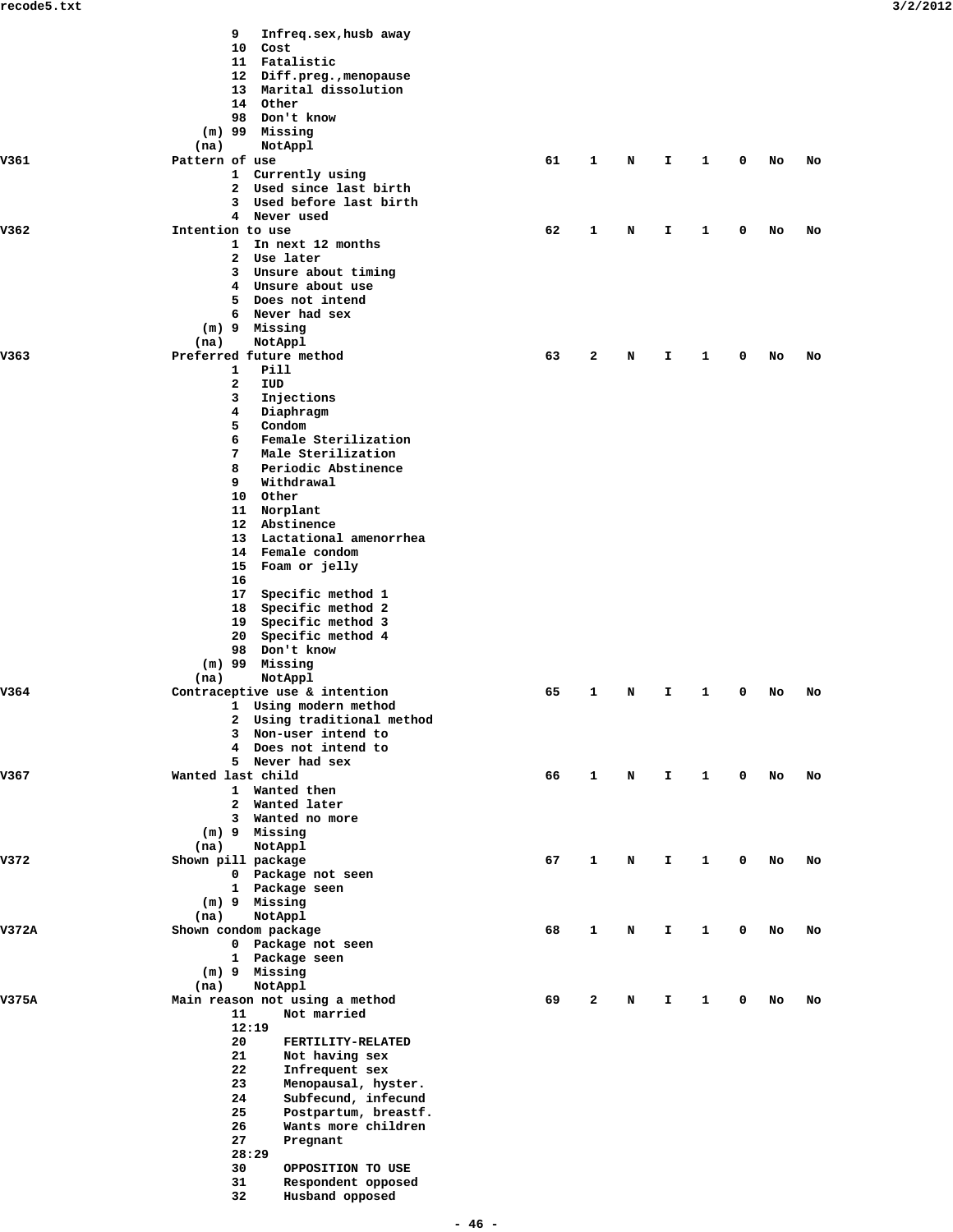|       |          | 33              | Others opposed                                  |    |              |   |    |              |   |    |    |
|-------|----------|-----------------|-------------------------------------------------|----|--------------|---|----|--------------|---|----|----|
|       |          | 34<br>35:39     | Religious prohibit.                             |    |              |   |    |              |   |    |    |
|       |          | 40              | LACK OF KNOWLEDGE                               |    |              |   |    |              |   |    |    |
|       |          | 41              | Knows no method                                 |    |              |   |    |              |   |    |    |
|       |          | 42<br>43:49     | Knows no source                                 |    |              |   |    |              |   |    |    |
|       |          | 50              | METHOD-RELATED                                  |    |              |   |    |              |   |    |    |
|       |          | 51              | Health concerns                                 |    |              |   |    |              |   |    |    |
|       |          | 52              | Fear side effects                               |    |              |   |    |              |   |    |    |
|       |          | 53<br>54        | Lack of access<br>Cost too much                 |    |              |   |    |              |   |    |    |
|       |          | 55              | Inconvenient to use                             |    |              |   |    |              |   |    |    |
|       |          | 56              | Interfere with body                             |    |              |   |    |              |   |    |    |
|       |          | 96<br>98        | Other<br>DK                                     |    |              |   |    |              |   |    |    |
|       | $(m)$ 99 |                 | Missing                                         |    |              |   |    |              |   |    |    |
|       | (na)     |                 | NotAppl                                         |    |              |   |    |              |   |    |    |
| V376  |          | 11              | Main reason not to use a meth.                  | 71 | 2            | N | I. | 1            | 0 | No | No |
|       |          | 12:19           | Not married                                     |    |              |   |    |              |   |    |    |
|       |          | 20              | FERTILITY-RELATED                               |    |              |   |    |              |   |    |    |
|       |          | 21              |                                                 |    |              |   |    |              |   |    |    |
|       |          | 22<br>23        | Infrequent sex<br>Menopausal, hyster.           |    |              |   |    |              |   |    |    |
|       |          | 24              | Subfecund, infecund                             |    |              |   |    |              |   |    |    |
|       |          | 25              |                                                 |    |              |   |    |              |   |    |    |
|       |          | 26              | Wants more children                             |    |              |   |    |              |   |    |    |
|       |          | 27:29<br>30     | OPPOSITION TO USE                               |    |              |   |    |              |   |    |    |
|       |          | 31              | Respondent opposed                              |    |              |   |    |              |   |    |    |
|       |          | 32              | Husband opposed                                 |    |              |   |    |              |   |    |    |
|       |          | 33              | Others opposed                                  |    |              |   |    |              |   |    |    |
|       |          | 34<br>35:39     | Religious prohibit.                             |    |              |   |    |              |   |    |    |
|       |          | 40              | LACK OF KNOWLEDGE                               |    |              |   |    |              |   |    |    |
|       |          | 41              | Knows no method                                 |    |              |   |    |              |   |    |    |
|       |          | 42<br>43:49     | Knows no source                                 |    |              |   |    |              |   |    |    |
|       |          | 50              | METHOD-RELATED                                  |    |              |   |    |              |   |    |    |
|       |          | 51              | Health concerns                                 |    |              |   |    |              |   |    |    |
|       |          | 52              | Fear side effects                               |    |              |   |    |              |   |    |    |
|       |          | 53<br>54        | Lack of access<br>Cost too much                 |    |              |   |    |              |   |    |    |
|       |          | 55              | Inconvenient to use                             |    |              |   |    |              |   |    |    |
|       |          | 56              | Interfere with body                             |    |              |   |    |              |   |    |    |
|       |          | 96              | Other                                           |    |              |   |    |              |   |    |    |
|       | $(m)$ 99 | 98              | DK<br>Missing                                   |    |              |   |    |              |   |    |    |
|       | (na)     |                 | NotAppl                                         |    |              |   |    |              |   |    |    |
| V376A |          |                 | Would ever use method if marr.                  | 73 | 1            | Ν | I. | 1            | 0 | No | No |
|       |          | $0$ No<br>1 Yes |                                                 |    |              |   |    |              |   |    |    |
|       |          | 8 DK            |                                                 |    |              |   |    |              |   |    |    |
|       |          | (m) 9 Missing   |                                                 |    |              |   |    |              |   |    |    |
| V379  | (na)     | NotAppl         | Source known for any method                     |    |              |   |    |              |   |    |    |
|       |          | 10              | PUBLIC                                          | 74 | 2            | N | I. | 1            | 0 | No | No |
|       |          | 11:19           |                                                 |    |              |   |    |              |   |    |    |
|       |          | 20              | PRIVATE MEDICAL                                 |    |              |   |    |              |   |    |    |
|       |          | 21:29<br>30     | PRIVATE OTHER                                   |    |              |   |    |              |   |    |    |
|       |          | 31:39           |                                                 |    |              |   |    |              |   |    |    |
|       |          | 96              | <b>OTHER</b>                                    |    |              |   |    |              |   |    |    |
|       |          | 97              |                                                 |    |              |   |    |              |   |    |    |
|       | $(m)$ 99 | 98              | DK<br>Missing                                   |    |              |   |    |              |   |    |    |
|       | (na)     |                 | NotAppl                                         |    |              |   |    |              |   |    |    |
| V380  |          |                 | Source known for any method                     | 76 | $\mathbf{1}$ | N | Ι. | $\mathbf{1}$ | 0 | No | No |
|       |          |                 | 1 Govt Clinical/Pharm<br>2 Govt Home/Comm deliv |    |              |   |    |              |   |    |    |
|       |          | 3 NGO           |                                                 |    |              |   |    |              |   |    |    |
|       |          |                 | 4 Private Clin/Deliv                            |    |              |   |    |              |   |    |    |
|       |          |                 | 5 Private Pharmacy                              |    |              |   |    |              |   |    |    |
|       |          | 7 Other         | 6 Shop, church, friend                          |    |              |   |    |              |   |    |    |
|       |          | 8 Don't know    |                                                 |    |              |   |    |              |   |    |    |
|       |          | (m) 9 Missing   |                                                 |    |              |   |    |              |   |    |    |
|       | (na)     | NotAppl         |                                                 |    |              |   |    |              |   |    |    |
| V384A |          | $0$ No          | Heard FP on radio last months                   | 77 | $\mathbf{1}$ | N | I. | $\mathbf{1}$ | 0 | No | No |
|       |          | 1 Yes           |                                                 |    |              |   |    |              |   |    |    |
|       |          | (m) 9 Missing   |                                                 |    |              |   |    |              |   |    |    |
| V384B |          |                 | Heard FP on TV last months                      | 78 | $\mathbf{1}$ | N | I. | $\mathbf{1}$ | 0 | No | No |
|       |          |                 |                                                 |    |              |   |    |              |   |    |    |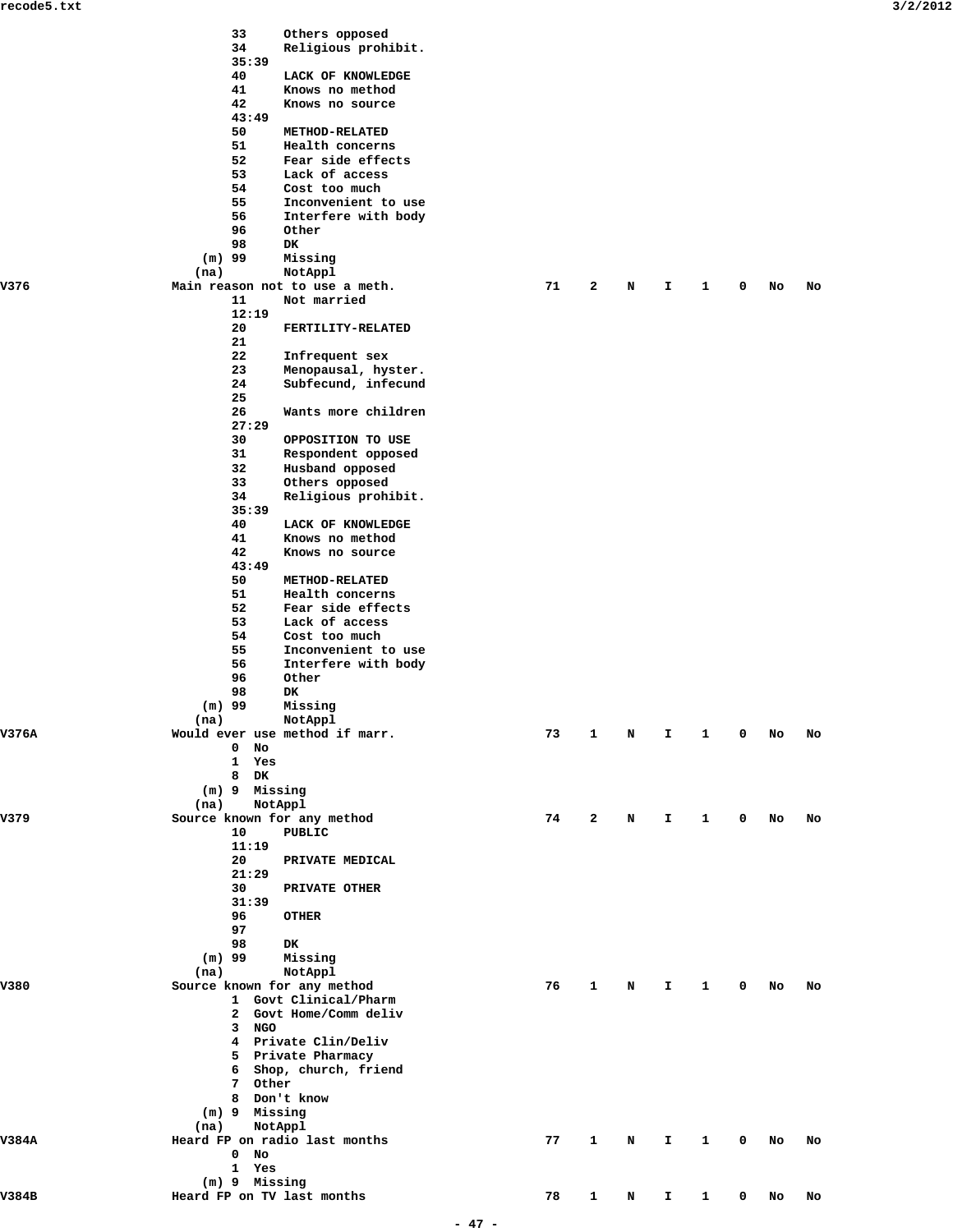|               | $\mathbf 0$ | No                                                           |                                                 |        |              |   |    |              |             |    |    |
|---------------|-------------|--------------------------------------------------------------|-------------------------------------------------|--------|--------------|---|----|--------------|-------------|----|----|
|               |             | 1 Yes                                                        |                                                 |        |              |   |    |              |             |    |    |
|               |             | (m) 9 Missing                                                |                                                 |        |              |   |    |              |             |    |    |
| V384C         |             | Heard FP newspaper last months<br>$0$ No                     |                                                 | 79     | 1            | N | I. | $\mathbf{1}$ | $^{\circ}$  | No | No |
|               |             | 1 Yes                                                        |                                                 |        |              |   |    |              |             |    |    |
|               |             | (m) 9 Missing                                                |                                                 |        |              |   |    |              |             |    |    |
| V393          |             | Visited by FP worker last 12m                                |                                                 | 80     | 1            | N | I. | $\mathbf{1}$ | $^{\circ}$  | No | No |
|               |             | $0$ No                                                       |                                                 |        |              |   |    |              |             |    |    |
|               |             | 1 Yes                                                        |                                                 |        |              |   |    |              |             |    |    |
|               |             | (m) 9 Missing                                                |                                                 |        |              |   |    |              |             |    |    |
| V394          |             | (na) NotAppl<br>Visited health facil. last 12m               |                                                 | 81     | 1            | N | I. | $\mathbf{1}$ | 0           | No | No |
|               |             | $0$ No                                                       |                                                 |        |              |   |    |              |             |    |    |
|               |             | 1 Yes                                                        |                                                 |        |              |   |    |              |             |    |    |
|               |             | (m) 9 Missing                                                |                                                 |        |              |   |    |              |             |    |    |
|               |             | (na) NotAppl                                                 |                                                 |        |              |   |    |              |             |    |    |
| V395          |             | At health facility, told of FP                               |                                                 | 82     | 1            | N | I. | $\mathbf{1}$ | 0           | No | No |
|               |             | $0$ No                                                       |                                                 |        |              |   |    |              |             |    |    |
|               |             | 1 Yes                                                        |                                                 |        |              |   |    |              |             |    |    |
|               |             | (m) 9 Missing                                                |                                                 |        |              |   |    |              |             |    |    |
| <b>V3A00A</b> |             | (na) NotAppl<br>Source of FP for non-users: government hosp. |                                                 | 83     | $\mathbf{1}$ | N | I. | $\mathbf{1}$ | $^{\circ}$  | No | No |
|               |             | $0$ No                                                       |                                                 |        |              |   |    |              |             |    |    |
|               |             | 1 Yes                                                        |                                                 |        |              |   |    |              |             |    |    |
|               |             | (m) 9 Missing                                                |                                                 |        |              |   |    |              |             |    |    |
|               |             | (na) NotAppl                                                 |                                                 |        |              |   |    |              |             |    |    |
| V3A00B        |             |                                                              | Source of FP for non-users: govt health cntr    | 84     | 1            | N | I. | $\mathbf{1}$ | 0           | No | No |
|               |             | $0$ No                                                       |                                                 |        |              |   |    |              |             |    |    |
|               |             | 1 Yes                                                        |                                                 |        |              |   |    |              |             |    |    |
|               |             | (m) 9 Missing                                                |                                                 |        |              |   |    |              |             |    |    |
| V3A00C        |             | (na) NotAppl<br>Source of FP for non-users: FP clinic        |                                                 | 85     | $\mathbf{1}$ |   | I. | $\mathbf{1}$ | 0           |    |    |
|               |             | $0$ No                                                       |                                                 |        |              | N |    |              |             | No | No |
|               |             | 1 Yes                                                        |                                                 |        |              |   |    |              |             |    |    |
|               |             | (m) 9 Missing                                                |                                                 |        |              |   |    |              |             |    |    |
|               | (na)        | NotAppl                                                      |                                                 |        |              |   |    |              |             |    |    |
| V3A00D        |             |                                                              | Source of FP for non-users: mobile clinic       | 86     | $\mathbf{1}$ | N | I. | $\mathbf{1}$ | 0           | No | No |
|               |             | $0$ No                                                       |                                                 |        |              |   |    |              |             |    |    |
|               |             | 1 Yes                                                        |                                                 |        |              |   |    |              |             |    |    |
|               |             | (m) 9 Missing                                                |                                                 |        |              |   |    |              |             |    |    |
|               |             | (na) NotAppl                                                 |                                                 |        |              |   |    | $\mathbf{1}$ | 0           |    |    |
| <b>V3A00E</b> |             | $0$ No                                                       | Source of FP for non-users: fieldworker         | 87 - 1 | $\mathbf{1}$ | N | I. |              |             | No | No |
|               |             | 1 Yes                                                        |                                                 |        |              |   |    |              |             |    |    |
|               |             | (m) 9 Missing                                                |                                                 |        |              |   |    |              |             |    |    |
|               | (na)        | NotAppl                                                      |                                                 |        |              |   |    |              |             |    |    |
| V3A00F        |             |                                                              | Source of FP for non-users: CS public sector    | 88     | 1            | N | I. | $\mathbf{1}$ | 0           | No | No |
|               |             | $0$ No                                                       |                                                 |        |              |   |    |              |             |    |    |
|               |             | 1 Yes                                                        |                                                 |        |              |   |    |              |             |    |    |
|               |             | (m) 9 Missing                                                |                                                 |        |              |   |    |              |             |    |    |
|               | (na)        | NotAppl                                                      |                                                 |        |              |   |    |              |             |    |    |
| <b>V3A00G</b> |             | $0$ No                                                       | Source of FP for non-users: CS public sector 89 |        | $\mathbf{1}$ | N | I. | $\mathbf{1}$ | $\mathbf 0$ | No | No |
|               |             | 1 Yes                                                        |                                                 |        |              |   |    |              |             |    |    |
|               |             | (m) 9 Missing                                                |                                                 |        |              |   |    |              |             |    |    |
|               | (na)        | NotAppl                                                      |                                                 |        |              |   |    |              |             |    |    |
| V3A00H        |             |                                                              | Source of FP for non-users: CS public sector    | 90     | 1            | N | I. | $\mathbf{1}$ | $\mathbf 0$ | No | No |
|               |             | $0$ No                                                       |                                                 |        |              |   |    |              |             |    |    |
|               |             | 1 Yes                                                        |                                                 |        |              |   |    |              |             |    |    |
|               |             | $(m)$ 9 Missing                                              |                                                 |        |              |   |    |              |             |    |    |
|               | (na)        | NotAppl                                                      |                                                 |        |              |   |    |              |             |    |    |
| V3A00I        |             | $0$ No                                                       | Source of FP for non-users: oth public sector   | 91     | 1            | N | I. | $\mathbf{1}$ | $^{\circ}$  | No | No |
|               |             | 1 Yes                                                        |                                                 |        |              |   |    |              |             |    |    |
|               |             | (m) 9 Missing                                                |                                                 |        |              |   |    |              |             |    |    |
|               | (na)        | NotAppl                                                      |                                                 |        |              |   |    |              |             |    |    |
| V3A00J        |             |                                                              | Source of FP for non-users: private hosp/clin   | 92     | 1            | N | I. | $\mathbf{1}$ | 0           | No | No |
|               |             | $0$ No                                                       |                                                 |        |              |   |    |              |             |    |    |
|               |             | 1 Yes                                                        |                                                 |        |              |   |    |              |             |    |    |
|               |             | (m) 9 Missing                                                |                                                 |        |              |   |    |              |             |    |    |
|               | (na)        | NotAppl                                                      |                                                 |        |              |   |    |              |             |    |    |
| V3A00K        |             |                                                              | Source of FP for non-users: private pharmacy    | 93     | $\mathbf{1}$ | N | I. | $\mathbf{1}$ | 0           | No | No |
|               |             | $0$ No<br>1 Yes                                              |                                                 |        |              |   |    |              |             |    |    |
|               |             | (m) 9 Missing                                                |                                                 |        |              |   |    |              |             |    |    |
|               | (na)        | NotAppl                                                      |                                                 |        |              |   |    |              |             |    |    |
| V3A00L        |             |                                                              | Source of FP for non-users: private doctor      | 94     | 1            | N | I. | $\mathbf{1}$ | 0           | No | No |
|               |             | $0$ No                                                       |                                                 |        |              |   |    |              |             |    |    |
|               |             | 1 Yes                                                        |                                                 |        |              |   |    |              |             |    |    |
|               |             | (m) 9 Missing                                                |                                                 |        |              |   |    |              |             |    |    |
|               | (na)        | NotAppl                                                      |                                                 |        |              |   |    |              |             |    |    |
| V3A00M        |             | $0$ No                                                       | Source of FP for non-users: private mobile cl   | 95     | $\mathbf{1}$ | N | I. | $\mathbf{1}$ | 0           | No | No |
|               |             |                                                              |                                                 |        |              |   |    |              |             |    |    |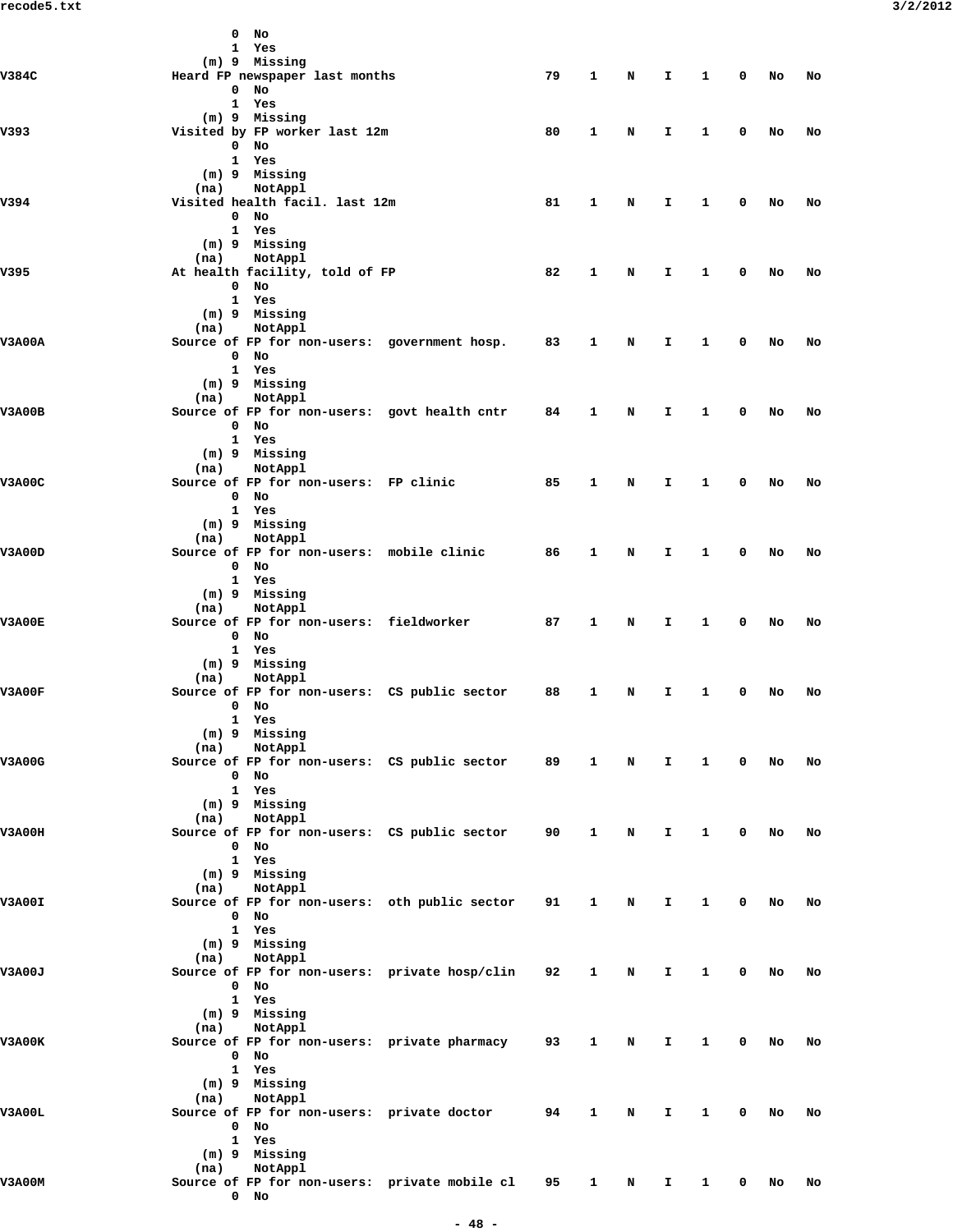|               |      | 1 Yes                                  |                                                |     |              |   |              |              |             |    |    |
|---------------|------|----------------------------------------|------------------------------------------------|-----|--------------|---|--------------|--------------|-------------|----|----|
|               |      | (m) 9 Missing                          |                                                |     |              |   |              |              |             |    |    |
|               | (na) | NotAppl                                |                                                |     |              |   |              |              |             |    |    |
| <b>V3A00N</b> |      |                                        | Source of FP for non-users: fieldworker        | 96  | 1            | N | I.           | $\mathbf{1}$ | 0           | No | No |
|               |      | $0$ No                                 |                                                |     |              |   |              |              |             |    |    |
|               |      | 1 Yes                                  |                                                |     |              |   |              |              |             |    |    |
|               |      | (m) 9 Missing                          |                                                |     |              |   |              |              |             |    |    |
|               | (na) | NotAppl                                |                                                |     |              |   |              |              |             |    |    |
| <b>V3A000</b> |      |                                        | Source of FP for non-users: CS med.priv sect   | 97  | 1            | N | I.           | 1            | 0           | No | No |
|               |      | $0$ No                                 |                                                |     |              |   |              |              |             |    |    |
|               |      | 1 Yes                                  |                                                |     |              |   |              |              |             |    |    |
|               |      | (m) 9 Missing                          |                                                |     |              |   |              |              |             |    |    |
|               | (na) | NotAppl                                |                                                |     |              |   |              |              |             |    |    |
| V3A00P        |      |                                        | Source of FP for non-users: CS med.priv sect   | 98  | 1            | N | I.           | 1            | 0           | No | No |
|               |      | $0$ No                                 |                                                |     |              |   |              |              |             |    |    |
|               |      | 1 Yes                                  |                                                |     |              |   |              |              |             |    |    |
|               |      | (m) 9 Missing                          |                                                |     |              |   |              |              |             |    |    |
|               | (na) | NotAppl                                |                                                |     |              |   |              |              |             |    |    |
| V3A00Q        |      |                                        | Source of FP for non-users: CS med.priv sect   | 99  | 1            | N | I.           | 1            | 0           | No | No |
|               |      | $0$ No                                 |                                                |     |              |   |              |              |             |    |    |
|               |      | 1 Yes                                  |                                                |     |              |   |              |              |             |    |    |
|               |      | (m) 9 Missing                          |                                                |     |              |   |              |              |             |    |    |
|               | (na) | NotAppl                                |                                                |     |              |   |              |              |             |    |    |
| V3A00R        |      |                                        | Source of FP for non-users: oth med.priv sect  | 100 | 1            | N | I.           | $\mathbf{1}$ | 0           | No | No |
|               |      | $0$ No                                 |                                                |     |              |   |              |              |             |    |    |
|               |      | 1 Yes                                  |                                                |     |              |   |              |              |             |    |    |
|               |      | $(m)$ 9 Missing                        |                                                |     |              |   |              |              |             |    |    |
|               | (na) | NotAppl                                |                                                |     |              |   |              |              |             |    |    |
|               |      |                                        |                                                |     |              |   |              |              |             |    |    |
| <b>V3A00S</b> |      | Source of FP for non-users: shop       |                                                | 101 | 1            | N | I.           | 1            | 0           | No | No |
|               |      | $0$ No                                 |                                                |     |              |   |              |              |             |    |    |
|               |      | 1 Yes                                  |                                                |     |              |   |              |              |             |    |    |
|               |      | (m) 9 Missing                          |                                                |     |              |   |              |              |             |    |    |
|               | (na) | NotAppl                                |                                                |     |              |   |              |              |             |    |    |
| V3A00T        |      | Source of FP for non-users: church     |                                                | 102 | $\mathbf{1}$ | N | I.           | 1            | 0           | No | No |
|               |      | $0$ No                                 |                                                |     |              |   |              |              |             |    |    |
|               |      | 1 Yes                                  |                                                |     |              |   |              |              |             |    |    |
|               |      | (m) 9 Missing                          |                                                |     |              |   |              |              |             |    |    |
|               | (na) | NotAppl                                |                                                |     |              |   |              |              |             |    |    |
| V3A00U        |      |                                        | Source of FP for non-users: friend, relative   | 103 | 1            | N | I.           | 1            | 0           | No | No |
|               |      | $0$ No                                 |                                                |     |              |   |              |              |             |    |    |
|               |      | 1 Yes                                  |                                                |     |              |   |              |              |             |    |    |
|               |      | (m) 9 Missing                          |                                                |     |              |   |              |              |             |    |    |
|               | (na) | NotAppl                                |                                                |     |              |   |              |              |             |    |    |
| V3A00V        |      |                                        | Source of FP for non-users: CS oth.priv sect   | 104 | 1            | N | I.           | 1            | 0           | No | No |
|               |      | $0$ No                                 |                                                |     |              |   |              |              |             |    |    |
|               |      | 1 Yes                                  |                                                |     |              |   |              |              |             |    |    |
|               |      | (m) 9 Missing                          |                                                |     |              |   |              |              |             |    |    |
|               | (na) | NotAppl                                |                                                |     |              |   |              |              |             |    |    |
| <b>V3A00W</b> |      |                                        | Source of FP for non-users: CS oth.priv sect   | 105 |              |   | I.           | 1            | 0           | No | No |
|               |      | $0$ No                                 |                                                |     | $\mathbf{1}$ | N |              |              |             |    |    |
|               |      |                                        |                                                |     |              |   |              |              |             |    |    |
|               |      | 1 Yes                                  |                                                |     |              |   |              |              |             |    |    |
|               |      | (m) 9 Missing                          |                                                |     |              |   |              |              |             |    |    |
|               | (na) | NotAppl                                |                                                |     |              |   |              |              |             |    |    |
| <b>V3A00X</b> |      | Source of FP for non-users: Other      |                                                | 106 | $\mathbf{1}$ | N | $\mathbf{T}$ | $\mathbf{1}$ | $\mathbf 0$ | No | No |
|               |      | $0$ No                                 |                                                |     |              |   |              |              |             |    |    |
|               |      | 1 Yes                                  |                                                |     |              |   |              |              |             |    |    |
|               |      | (m) 9 Missing                          |                                                |     |              |   |              |              |             |    |    |
|               | (na) | NotAppl                                |                                                |     |              |   |              |              |             |    |    |
| <b>V3A00Y</b> |      | Source of FP for non-users: no source  |                                                | 107 | $\mathbf{1}$ | N | I.           | 1            | 0           | No | No |
|               |      | 0 No: knows a source                   |                                                |     |              |   |              |              |             |    |    |
|               |      | 1 Yes: knows no source                 |                                                |     |              |   |              |              |             |    |    |
|               |      | $(m)$ 9 Missing                        |                                                |     |              |   |              |              |             |    |    |
|               | (na) | NotAppl                                |                                                |     |              |   |              |              |             |    |    |
| V3A00Z        |      | Source of FP for non-users: any source |                                                | 108 | 1            | N | I.           | 1            | 0           | No | No |
|               |      | $0$ No                                 |                                                |     |              |   |              |              |             |    |    |
|               |      | 1 Yes                                  |                                                |     |              |   |              |              |             |    |    |
|               |      | (m) 9 Missing                          |                                                |     |              |   |              |              |             |    |    |
|               | (na) | NotAppl                                |                                                |     |              |   |              |              |             |    |    |
| V3A01         |      |                                        | Told sterilization would mean no more children | 109 | 1            | N | I.           | 1            | $\mathbf 0$ | No | No |
|               |      | $0$ No                                 |                                                |     |              |   |              |              |             |    |    |
|               |      | 1 Yes                                  |                                                |     |              |   |              |              |             |    |    |
|               |      |                                        |                                                |     |              |   |              |              |             |    |    |
|               |      | 8 DK                                   |                                                |     |              |   |              |              |             |    |    |
|               |      | (m) 9 Missing                          |                                                |     |              |   |              |              |             |    |    |
|               | (na) | NotAppl                                |                                                |     |              |   |              |              |             |    |    |
| <b>V3A02</b>  |      | Told about side effects                |                                                | 110 | $\mathbf{1}$ | N | I.           | $\mathbf{1}$ | 0           | No | No |
|               |      | $0$ No                                 |                                                |     |              |   |              |              |             |    |    |
|               |      | 1 Yes                                  |                                                |     |              |   |              |              |             |    |    |
|               |      | (m) 9 Missing                          |                                                |     |              |   |              |              |             |    |    |
|               | (na) | NotAppl                                |                                                |     |              |   |              |              |             |    |    |
| <b>V3A03</b>  |      |                                        | Told about side effects by health or FP worker | 111 | 1            | N | I.           | 1            | 0           | No | No |
|               |      | $0$ No                                 |                                                |     |              |   |              |              |             |    |    |
|               |      | 1 Yes                                  |                                                |     |              |   |              |              |             |    |    |
|               |      | (m) 9 Missing                          |                                                |     |              |   |              |              |             |    |    |
|               | (na) | NotAppl                                |                                                |     |              |   |              |              |             |    |    |
|               |      |                                        |                                                |     |              |   |              |              |             |    |    |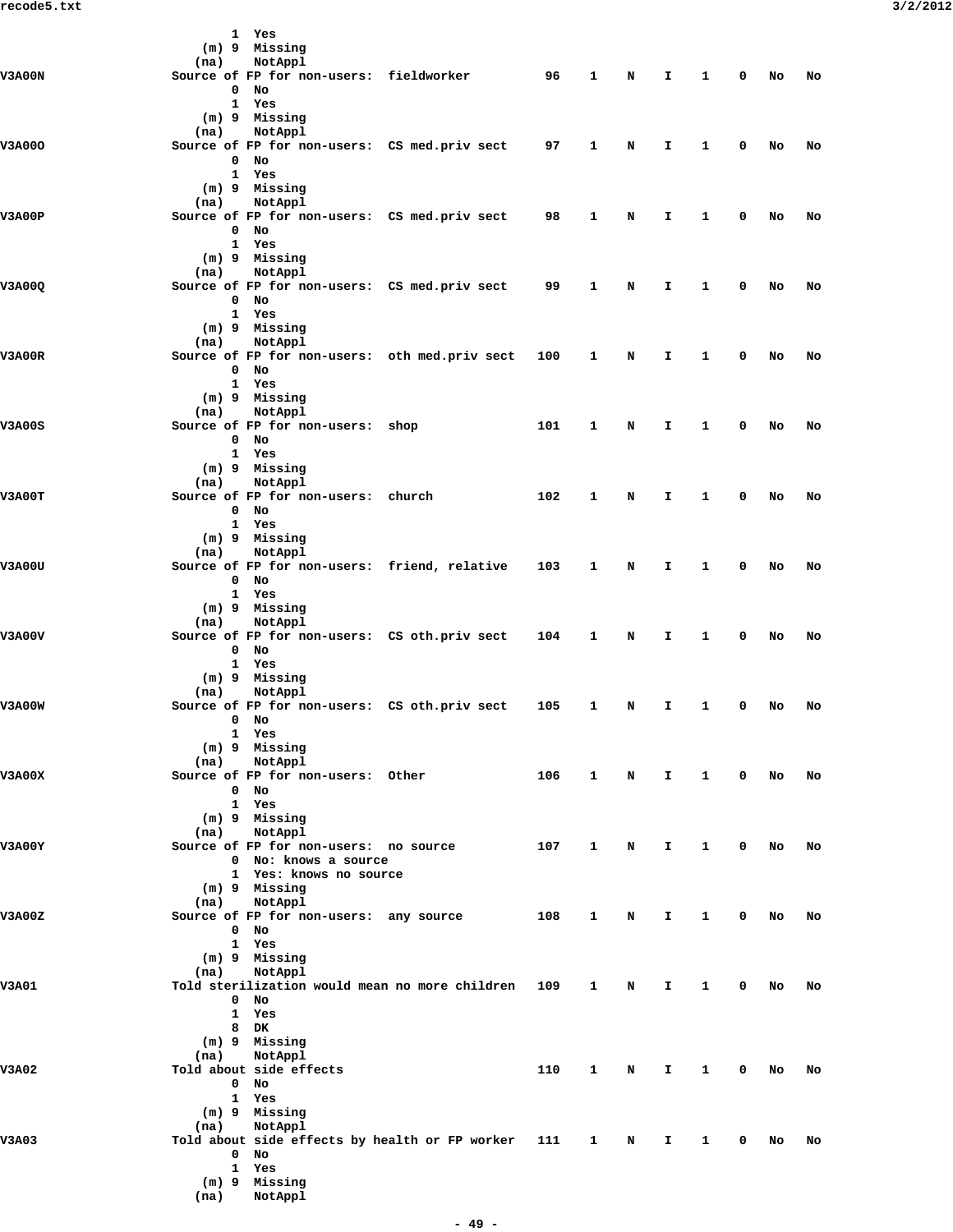| V3A04         |              | Told how to deal with side effects                  | 112 | 1 | N | I. | 1            | 0 | No | No |
|---------------|--------------|-----------------------------------------------------|-----|---|---|----|--------------|---|----|----|
|               | 0            | No                                                  |     |   |   |    |              |   |    |    |
|               | 1            | Yes                                                 |     |   |   |    |              |   |    |    |
|               | $(m)$ 9      | Missing                                             |     |   |   |    |              |   |    |    |
|               | (na)         | NotAppl                                             |     |   |   |    |              |   |    |    |
| <b>V3A05</b>  |              | Told about other FP methods                         | 113 | 1 | N | I. | 1            | 0 | No | No |
|               | 0            | No                                                  |     |   |   |    |              |   |    |    |
|               | 1            | Yes                                                 |     |   |   |    |              |   |    |    |
|               |              | (m) 9 Missing                                       |     |   |   |    |              |   |    |    |
|               | (na)         | NotAppl                                             |     |   |   |    |              |   |    |    |
| V3A06         |              | Told about other FP methods by health or FP wor 114 |     | 1 | N | I. | 1            | 0 | No | No |
|               | 0            | No                                                  |     |   |   |    |              |   |    |    |
|               |              | 1 Yes                                               |     |   |   |    |              |   |    |    |
|               |              | (m) 9 Missing                                       |     |   |   |    |              |   |    |    |
|               | (na)         | NotAppl                                             |     |   |   |    |              |   |    |    |
| <b>V3A07</b>  |              | First source for current method                     | 115 | 2 | N | I  | 1            | 0 | No | No |
|               | 10           | PUBLIC                                              |     |   |   |    |              |   |    |    |
|               | 11:19        |                                                     |     |   |   |    |              |   |    |    |
|               | 20           | PRIVATE MEDICAL                                     |     |   |   |    |              |   |    |    |
|               | 21:29        |                                                     |     |   |   |    |              |   |    |    |
|               | 30           | <b>OTHER PRIVATE</b>                                |     |   |   |    |              |   |    |    |
|               |              | 31:39                                               |     |   |   |    |              |   |    |    |
|               | 96           | <b>OTHER</b>                                        |     |   |   |    |              |   |    |    |
|               | 97           |                                                     |     |   |   |    |              |   |    |    |
|               | 98           | DK                                                  |     |   |   |    |              |   |    |    |
|               | $(m)$ 99     | Missing                                             |     |   |   |    |              |   |    |    |
|               |              | NotAppl                                             |     |   |   |    |              |   |    |    |
|               | (na)         |                                                     |     |   |   |    |              |   |    |    |
| <b>V3A08A</b> | 0            | Reason not using: Not married                       | 117 | 1 | N | I  | 1            | 0 | No | No |
|               |              | No<br>Not married                                   |     |   |   |    |              |   |    |    |
|               | $\mathbf{1}$ | $(m)$ 9 Missing                                     |     |   |   |    |              |   |    |    |
|               |              |                                                     |     |   |   |    |              |   |    |    |
|               | (na)         | NotAppl                                             |     |   |   |    |              |   |    |    |
| <b>V3A08B</b> |              | Reason not using: Not having sex                    | 118 | 1 | N | I. | 1            | 0 | No | No |
|               | 0            | No                                                  |     |   |   |    |              |   |    |    |
|               |              | 1 Not having sex                                    |     |   |   |    |              |   |    |    |
|               |              | (m) 9 Missing                                       |     |   |   |    |              |   |    |    |
|               | (na)         | NotAppl                                             |     |   |   |    |              |   |    |    |
| <b>V3A08C</b> |              | Reason not using: Infrequent sex                    | 119 | 1 | N | I. | 1            | 0 | No | No |
|               | $\mathbf 0$  | No                                                  |     |   |   |    |              |   |    |    |
|               |              | 1 Infrequent sex                                    |     |   |   |    |              |   |    |    |
|               |              | (m) 9 Missing                                       |     |   |   |    |              |   |    |    |
|               | (na)         | NotAppl                                             |     |   |   |    |              |   |    |    |
| V3A08D        |              | Reason not using: Menopausal/hysterectomy           | 120 | 1 | N | I. | 1            | 0 | No | No |
|               | 0            | No                                                  |     |   |   |    |              |   |    |    |
|               |              | 1 Menopausal/hysterectomy                           |     |   |   |    |              |   |    |    |
|               |              | (m) 9 Missing                                       |     |   |   |    |              |   |    |    |
|               | (na)         | NotAppl                                             |     |   |   |    |              |   |    |    |
| <b>V3A08E</b> |              | Reason not using: Subfecund/infecund                | 121 | 1 | N | I  | 1            | 0 | No | No |
|               | 0            | No                                                  |     |   |   |    |              |   |    |    |
|               | 1            | Subfecund/infecund                                  |     |   |   |    |              |   |    |    |
|               |              | (m) 9 Missing                                       |     |   |   |    |              |   |    |    |
|               | (na)         | NotAppl                                             |     |   |   |    |              |   |    |    |
| <b>V3A08F</b> |              | Reason not using: Postpartum amenorrheic            | 122 | 1 | N | I. | 1            | 0 | No | No |
|               | 0            | No                                                  |     |   |   |    |              |   |    |    |
|               |              | 1 Postpartum amenorrheic                            |     |   |   |    |              |   |    |    |
|               |              | (m) 9 Missing                                       |     |   |   |    |              |   |    |    |
|               | (na)         | NotAppl                                             |     |   |   |    |              |   |    |    |
| V3A08G        |              | Reason not using: Breastfeeding                     | 123 | 1 | N | I. | 1            | 0 | No | No |
|               | $\mathbf 0$  | No                                                  |     |   |   |    |              |   |    |    |
|               |              | 1 Breastfeeding                                     |     |   |   |    |              |   |    |    |
|               |              | (m) 9 Missing                                       |     |   |   |    |              |   |    |    |
|               | (na)         | NotAppl                                             |     |   |   |    |              |   |    |    |
| <b>V3A08H</b> |              | Reason not using: Fatalistic                        | 124 | 1 | N | I. | 1            | 0 | No | No |
|               | $\mathbf 0$  | No                                                  |     |   |   |    |              |   |    |    |
|               |              | 1 Fatalistic                                        |     |   |   |    |              |   |    |    |
|               |              | (m) 9 Missing                                       |     |   |   |    |              |   |    |    |
|               | (na)         | NotAppl                                             |     |   |   |    |              |   |    |    |
| <b>V3A08I</b> |              | Reason not using: Respondent opposed                | 125 | 1 | N | I. | 1            | 0 | No | No |
|               | $\mathbf{0}$ | No                                                  |     |   |   |    |              |   |    |    |
|               |              | 1 Respondent opposed                                |     |   |   |    |              |   |    |    |
|               |              | $(m)$ 9 Missing                                     |     |   |   |    |              |   |    |    |
|               | (na)         | NotAppl                                             |     |   |   |    |              |   |    |    |
| V3A08J        |              | Reason not using: Husband/partner opposed           | 126 | 1 | N | I  | 1            | 0 | No | No |
|               | 0            | No                                                  |     |   |   |    |              |   |    |    |
|               |              | 1 Husband/partner opposed                           |     |   |   |    |              |   |    |    |
|               |              | (m) 9 Missing                                       |     |   |   |    |              |   |    |    |
|               | (na)         | NotAppl                                             |     |   |   |    |              |   |    |    |
| <b>V3A08K</b> |              | Reason not using: Others opposed                    | 127 | 1 | N | I. | 1            | 0 | No | No |
|               | $\mathbf 0$  | No                                                  |     |   |   |    |              |   |    |    |
|               |              | 1 Others opposed                                    |     |   |   |    |              |   |    |    |
|               |              | $(m)$ 9 Missing                                     |     |   |   |    |              |   |    |    |
|               | (na)         | NotAppl                                             |     |   |   |    |              |   |    |    |
| <b>V3A08L</b> |              | Reason not using: Religious prohibition             | 128 | 1 | N | I. | $\mathbf{1}$ | 0 | No | No |
|               | $\mathbf{0}$ | No                                                  |     |   |   |    |              |   |    |    |
|               |              |                                                     |     |   |   |    |              |   |    |    |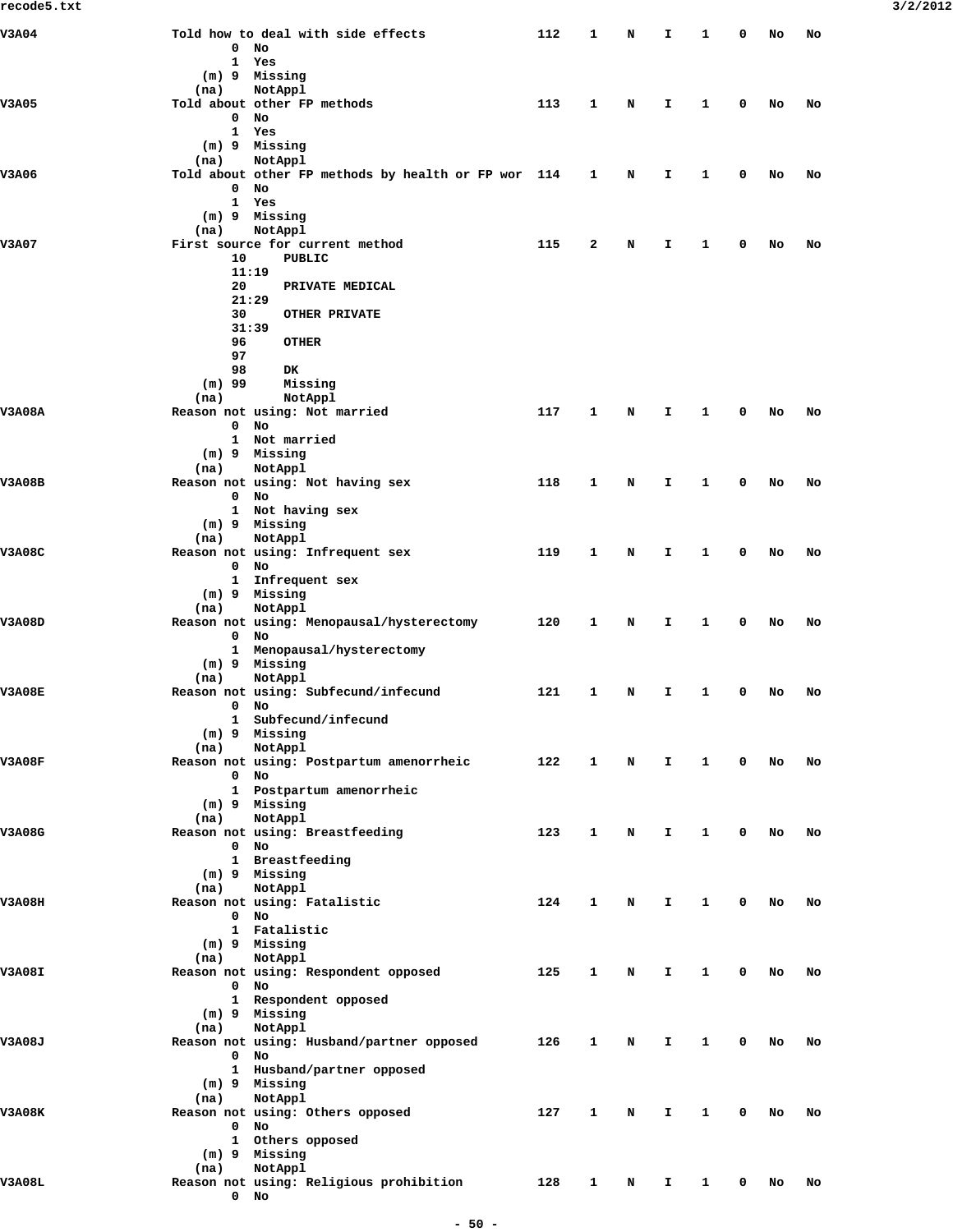|               | (m) 9 Missing                   | 1 Religious prohibition<br>NotAppl                  |     |              |   |    |              |                         |    |    |
|---------------|---------------------------------|-----------------------------------------------------|-----|--------------|---|----|--------------|-------------------------|----|----|
| <b>V3A08M</b> | (na)                            | Reason not using: Knows no method                   | 129 | 1            | N | I. | 1            | 0                       | No | No |
|               | 0<br>No<br>1                    | Knows no method                                     |     |              |   |    |              |                         |    |    |
|               | (m) 9 Missing                   |                                                     |     |              |   |    |              |                         |    |    |
| <b>V3A08N</b> | (na)                            | NotAppl                                             | 130 | 1            | N | I. | 1            | 0                       | No |    |
|               | 0<br>No                         | Reason not using: Knows no source                   |     |              |   |    |              |                         |    | No |
|               |                                 | 1 Knows no source                                   |     |              |   |    |              |                         |    |    |
|               | (m) 9 Missing<br>(na)           | NotAppl                                             |     |              |   |    |              |                         |    |    |
| V3A08O        |                                 | Reason not using: Health concerns                   | 131 | 1            | N | I. | 1            | 0                       | No | No |
|               | $0$ No                          |                                                     |     |              |   |    |              |                         |    |    |
|               | (m) 9 Missing                   | 1 Health concerns                                   |     |              |   |    |              |                         |    |    |
|               | (na)                            | NotAppl                                             |     |              |   |    |              |                         |    |    |
| V3A08P        |                                 | Reason not using: Fear of side effects              | 132 | 1            | N | I. | 1            | 0                       | No | No |
|               | 0<br>No                         | 1 Fear of side effects                              |     |              |   |    |              |                         |    |    |
|               | (m) 9 Missing                   |                                                     |     |              |   |    |              |                         |    |    |
|               | (na)                            | NotAppl                                             |     |              |   |    |              |                         |    |    |
| V3A08Q        | $^{\circ}$<br>No                | Reason not using: Lack of access/too far            | 133 | 1            | N | I. | 1            | 0                       | No | No |
|               | 1                               | Lack of access/too far                              |     |              |   |    |              |                         |    |    |
|               | (m) 9 Missing                   |                                                     |     |              |   |    |              |                         |    |    |
| <b>V3A08R</b> | (na)                            | NotAppl<br>Reason not using: Costs too much         | 134 | 1            | N | I. | 1            | 0                       | No | No |
|               | $\mathbf 0$<br>No               |                                                     |     |              |   |    |              |                         |    |    |
|               | (m) 9 Missing                   | 1 Costs too much                                    |     |              |   |    |              |                         |    |    |
|               | (na)                            | NotAppl                                             |     |              |   |    |              |                         |    |    |
| <b>V3A08S</b> |                                 | Reason not using: Inconvenient to use               | 135 | 1            | N | I. | 1            | 0                       | No | No |
|               | $\mathbf 0$<br>No<br>1          | Inconvenient to use                                 |     |              |   |    |              |                         |    |    |
|               | (m) 9 Missing                   |                                                     |     |              |   |    |              |                         |    |    |
|               | (na)                            | NotAppl                                             |     |              |   |    |              |                         |    |    |
| <b>V3A08T</b> | $\mathbf 0$<br>No               | Reason not using: Interferes with bodys process 136 |     | 1            | N | I. | 1            | 0                       | No | No |
|               |                                 | 1 Interferes with bodys processes                   |     |              |   |    |              |                         |    |    |
|               | (m) 9 Missing                   |                                                     |     |              |   |    |              |                         |    |    |
| V3A08U        | (na)                            | NotAppl<br>Reason not using: Country specific       | 137 | 1            | N | I. | 1            | 0                       | No | No |
|               | $0$ No                          |                                                     |     |              |   |    |              |                         |    |    |
|               | $\mathbf{1}$<br>CS              |                                                     |     |              |   |    |              |                         |    |    |
|               | (m) 9 Missing<br>(na)           | NotAppl                                             |     |              |   |    |              |                         |    |    |
| <b>V3A08V</b> |                                 | Reason not using: Country specific                  | 138 | 1            | N | I. | 1            | 0                       | No | No |
|               | 0 No<br>$1 \quad C.S$           |                                                     |     |              |   |    |              |                         |    |    |
|               | (m) 9 Missing                   |                                                     |     |              |   |    |              |                         |    |    |
|               | (na)                            | NotAppl                                             |     |              |   |    |              |                         |    |    |
| <b>V3A08W</b> | $0$ No                          | Reason not using: Country specific                  | 139 | $\mathbf{1}$ | N | Ι. | $\mathbf{1}$ | $\overline{\mathbf{0}}$ | No | No |
|               | 1 CS                            |                                                     |     |              |   |    |              |                         |    |    |
|               | (m) 9 Missing                   |                                                     |     |              |   |    |              |                         |    |    |
| <b>V3A08X</b> | (na)<br>Reason not using: Other | NotAppl                                             | 140 | $\mathbf{1}$ | N | I. | $\mathbf{1}$ | $\mathbf 0$             | No | No |
|               | $0$ No                          |                                                     |     |              |   |    |              |                         |    |    |
|               | 1 Other                         |                                                     |     |              |   |    |              |                         |    |    |
|               | $(m)$ 9 Missing<br>(na)         | NotAppl                                             |     |              |   |    |              |                         |    |    |
| V3A08Z        | Reason not using: Don't know    |                                                     | 141 | $\mathbf{1}$ | N | I. | $\mathbf{1}$ | 0                       | No | No |
|               | $0$ No                          |                                                     |     |              |   |    |              |                         |    |    |
|               | (m) 9 Missing                   | 1 Don't know                                        |     |              |   |    |              |                         |    |    |
|               | (na)                            | NotAppl                                             |     |              |   |    |              |                         |    |    |
| V3A09A        |                                 | How many pill cycles did get last time              | 142 | 3            | N | I. | 1            | 0                       | No | No |
|               | $(m)$ 999 Missing               | 998 Don't know                                      |     |              |   |    |              |                         |    |    |
|               | (na)                            | NotAppl                                             |     |              |   |    |              |                         |    |    |
| <b>V3A09B</b> |                                 | How many condoms did get last time                  | 145 | 3            | N | I. | $\mathbf{1}$ | 0                       | No | No |
|               |                                 | 998 Don't know                                      |     |              |   |    |              |                         |    |    |
|               | $(m)$ 999 Missing               |                                                     |     |              |   |    |              |                         |    |    |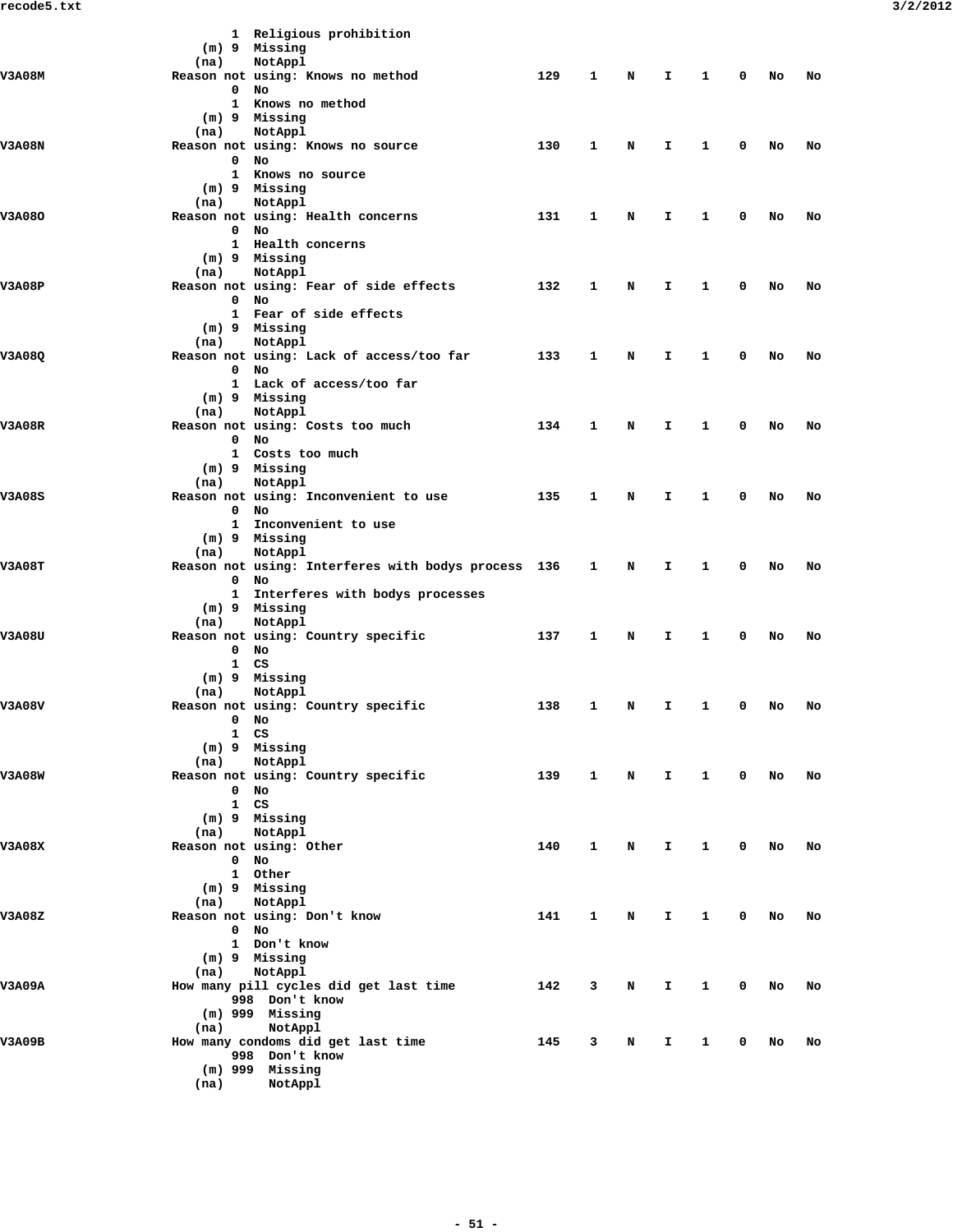| Level: WOMAN          | Record: Maternity<br>--------------------------------------                                                                   |                                       |                   |           |              |                   |                         |          |          |  |  |
|-----------------------|-------------------------------------------------------------------------------------------------------------------------------|---------------------------------------|-------------------|-----------|--------------|-------------------|-------------------------|----------|----------|--|--|
| Item Name             | Item Label                                                                                                                    | Start Len Type Type Occ Dec Char Fill |                   | Data Item |              |                   |                         |          | Dec Zero |  |  |
| HHID<br><b>CASEID</b> | (id) Case Identification<br>(id) Case Identification                                                                          | 1<br>-1                               | 12<br>15          | ΑN<br>AN  | I.<br>I.     | 1<br>1            | 0<br>0                  | No<br>No | No<br>No |  |  |
| MIDX                  | (record type)<br>Index to birth history                                                                                       | 16<br>19                              | 3<br>$\mathbf{1}$ | AN<br>N   | I.<br>I.     | 1<br>$\mathbf{1}$ | 0<br>0                  | No<br>No | No<br>No |  |  |
| M1                    | 1:6<br>Tetanus injections bef. birth<br>Received no inject.<br>0                                                              | 20                                    | 1                 | N         | I.           | $\mathbf{1}$      | 0                       | No       | No       |  |  |
|                       | 1:6<br>7<br>$7+$<br>Don't know<br>8<br>$(m)$ 9<br>Missing<br>NotAppl<br>(na)                                                  |                                       |                   |           |              |                   |                         |          |          |  |  |
| M1A                   | Tetanus injections before pregnancy<br>Received no inject.<br>0<br>1:6<br>7<br>$7+$<br>Don't know<br>8<br>Missing<br>$(m)$ 9  | 21                                    | $\mathbf{1}$      | N         | Ι.           | $\mathbf{1}$      | 0                       | No       | No       |  |  |
|                       | NotAppl<br>(na)                                                                                                               |                                       |                   |           |              |                   |                         |          |          |  |  |
| M1B                   | Month last tetanus injection before pregnancy<br>1:12<br>97<br>Inconsistent<br>98<br>Don't know month<br>$(m)$ 99<br>Missing  | 22                                    | 2                 | N         | Ι.           | 1                 | 0                       | No       | No       |  |  |
| M1C                   | Not applicable<br>(na)<br>Year last tetanus injection before pregnancy<br>1965:2010<br>9997<br>Inconsistent                   | 24                                    | 4                 | N         | I.           | 1                 | 0                       | No       | No       |  |  |
| M1D                   | 9998<br>Don't know year<br>$(m)$ 9999<br>Missing<br>Not applicable<br>(na)<br>Years ago received last tetanus injection befor | 28                                    | 2                 | N         | Ι.           | 1                 | 0                       | No       | No       |  |  |
|                       | 0:40<br>$(m)$ 99<br>Missing<br>Not applicable<br>(na)                                                                         |                                       |                   |           |              |                   |                         |          |          |  |  |
| M1E                   | Last tetanus injection before pregnancy (CMC)                                                                                 | 30                                    | 4                 | N         | I.           | 1                 | 0                       | No       | No       |  |  |
| M2A                   | 9996 Can't be determined<br>Prenatal: doctor<br>$0$ No<br>1 Yes                                                               | 34                                    | 1                 | N         | I.           | 1                 | 0                       | No       | No       |  |  |
| м2в                   | (m) 9 Missing<br>NotAppl<br>(na)<br>Prenatal: nurse/midwife<br>$0$ No<br>1 Yes                                                | 35                                    | 1                 | N         | Ι.           | 1                 | 0                       | No       | No       |  |  |
| M2C                   | (m) 9 Missing<br>(na) NotAppl<br>Prenatal: auxiliary midwife<br>0 No                                                          | 36                                    | $\mathbf{1}$      | N         | $\mathbf{T}$ | $\mathbf{1}$      | $\overline{\mathbf{0}}$ | No       | No       |  |  |
| M2D                   | 1 Yes<br>(m) 9 Missing<br>(na) NotAppl<br>Prenatal: CS health profession<br>$0$ No<br>1 Yes                                   | 37                                    | $\mathbf{1}$      | N         | $\mathbf{I}$ | $\mathbf{1}$      | $\mathbf 0$             | No       | No       |  |  |
| M2E                   | (m) 9 Missing<br>(na) NotAppl<br>Prenatal: CS health profession<br>$0$ No<br>1 Yes                                            | 38                                    | 1                 | N         | I.           | $\mathbf{1}$      | $\mathbf 0$             |          | No No    |  |  |
| M2F                   | (m) 9 Missing<br>(na)<br>NotAppl<br>Prenatal: trained birth att.<br>$0$ No<br>1 Yes                                           | 39                                    | $\mathbf{1}$      | N         | $\mathbf{T}$ | $\mathbf{1}$      | $\overline{\mathbf{0}}$ | No       | No       |  |  |
| M <sub>2G</sub>       | (m) 9 Missing<br>(na) NotAppl<br>Prenatal: trad.birth attendant<br>0 No<br>1 Yes                                              | 40                                    | $\mathbf{1}$      | N         | $\mathbf{I}$ | $\mathbf{1}$      | $\mathbf 0$             | No       | No       |  |  |
| M2H                   | (m) 9 Missing<br>(na) NotAppl<br>Prenatal: relative<br>$0$ No                                                                 | 41                                    | $\mathbf{1}$      | N         | $\mathbf{I}$ | $\mathbf{1}$      | $\mathbf 0$             |          | No No    |  |  |
| M2I                   | 1 Yes<br>(m) 9 Missing<br>(na) NotAppl<br>Prenatal: CS other person<br>$0$ No                                                 | 42                                    | 1                 | N         | I.           | $\mathbf{1}$      | $\mathbf 0$             | No       | No       |  |  |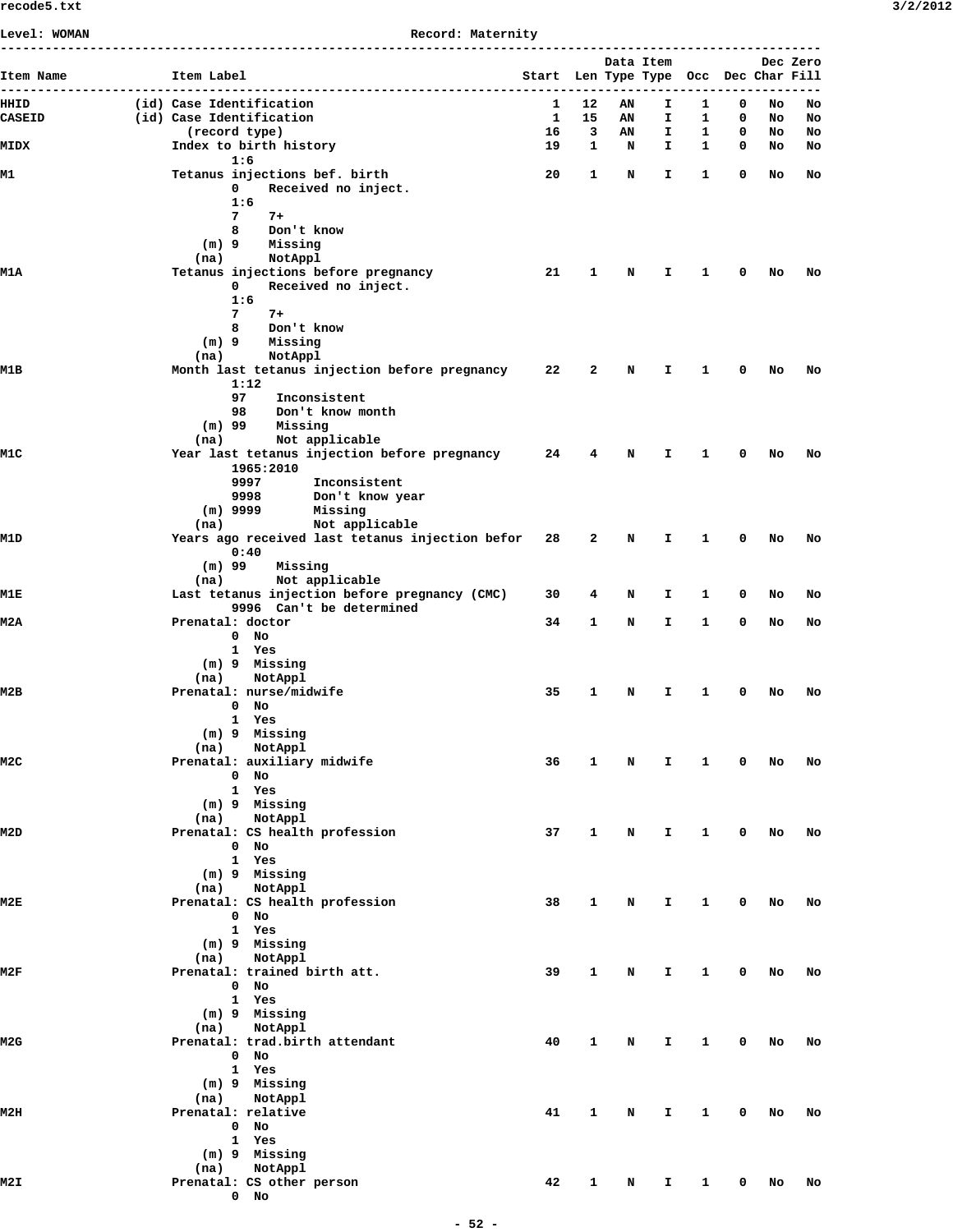|      | 1 Yes                          |    |              |             |                               |              |              |        |    |
|------|--------------------------------|----|--------------|-------------|-------------------------------|--------------|--------------|--------|----|
|      | (m) 9 Missing                  |    |              |             |                               |              |              |        |    |
|      | NotAppl<br>(na)                |    |              |             |                               |              |              |        |    |
| M2J  | Prenatal: CS other person      | 43 | $\mathbf{1}$ | N           | $\mathbf{T}$                  | $\mathbf{1}$ | $\mathbf 0$  | No     | No |
|      | $0$ No                         |    |              |             |                               |              |              |        |    |
|      | 1 Yes                          |    |              |             |                               |              |              |        |    |
|      | (m) 9 Missing                  |    |              |             |                               |              |              |        |    |
|      | (na)<br>NotAppl                |    |              |             |                               |              |              |        |    |
| M2K  | Prenatal: other resp (uncoded) | 44 | $\mathbf{1}$ | N           | $\mathbf{I}$                  | 1            | 0            | No     | No |
|      | $0$ No                         |    |              |             |                               |              |              |        |    |
|      | 1 Yes                          |    |              |             |                               |              |              |        |    |
|      | (m) 9 Missing                  |    |              |             |                               |              |              |        |    |
|      | NotAppl<br>(na)                |    |              |             |                               |              |              |        |    |
| M2L  | Prenatal: CS other             | 45 | $\mathbf{1}$ | N           | $\mathbf{I}$                  | $\mathbf{1}$ | 0            | No     | No |
|      | $0$ No                         |    |              |             |                               |              |              |        |    |
|      | 1 Yes                          |    |              |             |                               |              |              |        |    |
|      | (m) 9 Missing                  |    |              |             |                               |              |              |        |    |
|      | (na)<br>NotAppl                |    |              |             |                               |              |              |        |    |
| M2M  | Prenatal: CS other             | 46 | 1            | N           | I.                            | 1            | 0            | No     | No |
|      | $0$ No                         |    |              |             |                               |              |              |        |    |
|      | 1 Yes                          |    |              |             |                               |              |              |        |    |
|      | (m) 9 Missing                  |    |              |             |                               |              |              |        |    |
|      |                                |    |              |             |                               |              |              |        |    |
|      | NotAppl<br>(na)                |    |              |             |                               |              |              |        |    |
| M2N  | Prenatal: no one               | 47 | $\mathbf{1}$ | N           | $\mathbf{I}$                  | 1            | 0            | No     | No |
|      | 0 No: some care                |    |              |             |                               |              |              |        |    |
|      | 1 Yes: no care                 |    |              |             |                               |              |              |        |    |
|      | (m) 9 Missing                  |    |              |             |                               |              |              |        |    |
|      | (na)<br>NotAppl                |    |              |             |                               |              |              |        |    |
| мЗА  | Assistance: doctor             | 48 | $\mathbf{1}$ | N           | I.                            | 1            | 0            | No     | No |
|      | $0$ No                         |    |              |             |                               |              |              |        |    |
|      | 1 Yes                          |    |              |             |                               |              |              |        |    |
|      | (m) 9 Missing                  |    |              |             |                               |              |              |        |    |
|      | NotAppl<br>(na)                |    |              |             |                               |              |              |        |    |
| мзв  | Assistance: nurse/midwife      | 49 | $\mathbf{1}$ | N           | $\mathbf{I}$                  | $\mathbf{1}$ | 0            | No     | No |
|      | $0$ No                         |    |              |             |                               |              |              |        |    |
|      | 1 Yes                          |    |              |             |                               |              |              |        |    |
|      | (m) 9 Missing                  |    |              |             |                               |              |              |        |    |
|      | NotAppl<br>(na)                |    |              |             |                               |              |              |        |    |
| M3C  | Assistance: auxiliary midwife  | 50 | $\mathbf{1}$ | N           | $\mathbf{I}$                  | 1            | 0            | No     | No |
|      | $0$ No                         |    |              |             |                               |              |              |        |    |
|      | 1 Yes                          |    |              |             |                               |              |              |        |    |
|      | (m) 9 Missing                  |    |              |             |                               |              |              |        |    |
|      | NotAppl<br>(na)                |    |              |             |                               |              |              |        |    |
| M3D  | Assistance: CS health profess. | 51 | $\mathbf{1}$ | N           | $\mathbf{I}$                  | 1            | 0            | No     | No |
|      | $0$ No                         |    |              |             |                               |              |              |        |    |
|      |                                |    |              |             |                               |              |              |        |    |
|      | 1 Yes                          |    |              |             |                               |              |              |        |    |
|      | $(m)$ 9 Missing                |    |              |             |                               |              |              |        |    |
|      | NotAppl<br>(na)                |    |              |             |                               |              |              |        |    |
| мзк  | Assistance: CS health profess. | 52 | 1            | N           | I.                            | $\mathbf{1}$ | 0            | No     | No |
|      | $0$ No                         |    |              |             |                               |              |              |        |    |
|      | 1 Yes                          |    |              |             |                               |              |              |        |    |
|      | $(m)$ 9 Missing                |    |              |             |                               |              |              |        |    |
|      | NotAppl<br>(na)                |    |              |             |                               |              |              |        |    |
| M3F  | Assistance: trained birth att. | 53 | $\mathbf{1}$ | $\mathbf N$ | $\mathbf{I}$ and $\mathbf{I}$ | $\mathbf{1}$ |              | 0 No   | No |
|      | $0$ No                         |    |              |             |                               |              |              |        |    |
|      | 1 Yes                          |    |              |             |                               |              |              |        |    |
|      | (m) 9 Missing                  |    |              |             |                               |              |              |        |    |
|      | (na) NotAppl                   |    |              |             |                               |              |              |        |    |
| M3G  | Assistance: trad.birth attend. | 54 | $\mathbf{1}$ | N           | $\mathbf{T}$                  | $\mathbf{1}$ |              | $0$ No | No |
|      | $0$ No                         |    |              |             |                               |              |              |        |    |
|      | 1 Yes                          |    |              |             |                               |              |              |        |    |
|      | (m) 9 Missing                  |    |              |             |                               |              |              |        |    |
|      | (na) NotAppl                   |    |              |             |                               |              |              |        |    |
| мзн  | Assistance: relative, friend   | 55 | $\mathbf{1}$ | $\mathbf N$ | $\mathbf{I}$                  | $\mathbf{1}$ |              | $0$ No | No |
|      | $0$ No                         |    |              |             |                               |              |              |        |    |
|      | 1 Yes                          |    |              |             |                               |              |              |        |    |
|      | (m) 9 Missing                  |    |              |             |                               |              |              |        |    |
|      | (na) NotAppl                   |    |              |             |                               |              |              |        |    |
| M3I  | Assistance: CS other person    | 56 | $\mathbf{1}$ | N           | $\mathbf{T}$                  | $\mathbf{1}$ |              | $0$ No | No |
|      |                                |    |              |             |                               |              |              |        |    |
|      | $0$ No                         |    |              |             |                               |              |              |        |    |
|      | 1 Yes                          |    |              |             |                               |              |              |        |    |
|      | (m) 9 Missing                  |    |              |             |                               |              |              |        |    |
|      | (na) NotAppl                   |    |              |             |                               |              |              |        |    |
| мзл  | Assistance: CS other person    | 57 | $\mathbf{1}$ | $\mathbf N$ | $\mathbf{T}$                  | $\mathbf{1}$ |              | $0$ No | No |
|      | $0$ No                         |    |              |             |                               |              |              |        |    |
|      | 1 Yes                          |    |              |             |                               |              |              |        |    |
|      | (m) 9 Missing                  |    |              |             |                               |              |              |        |    |
|      | (na) NotAppl                   |    |              |             |                               |              |              |        |    |
| мзк  | Assistance: other resp (uncod) | 58 | $\mathbf{1}$ | N           | $\mathbf{T}$                  | $\mathbf{1}$ |              | $0$ No | No |
|      | 0 No                           |    |              |             |                               |              |              |        |    |
|      | 1 Yes                          |    |              |             |                               |              |              |        |    |
|      | (m) 9 Missing                  |    |              |             |                               |              |              |        |    |
|      | (na) NotAppl                   |    |              |             |                               |              |              |        |    |
| M3L. | Assistance: CS other           | 59 | $\mathbf{1}$ | N           | $\mathbf{I}$                  | $\mathbf{1}$ | $\mathbf{0}$ | No     | No |
|      |                                |    |              |             |                               |              |              |        |    |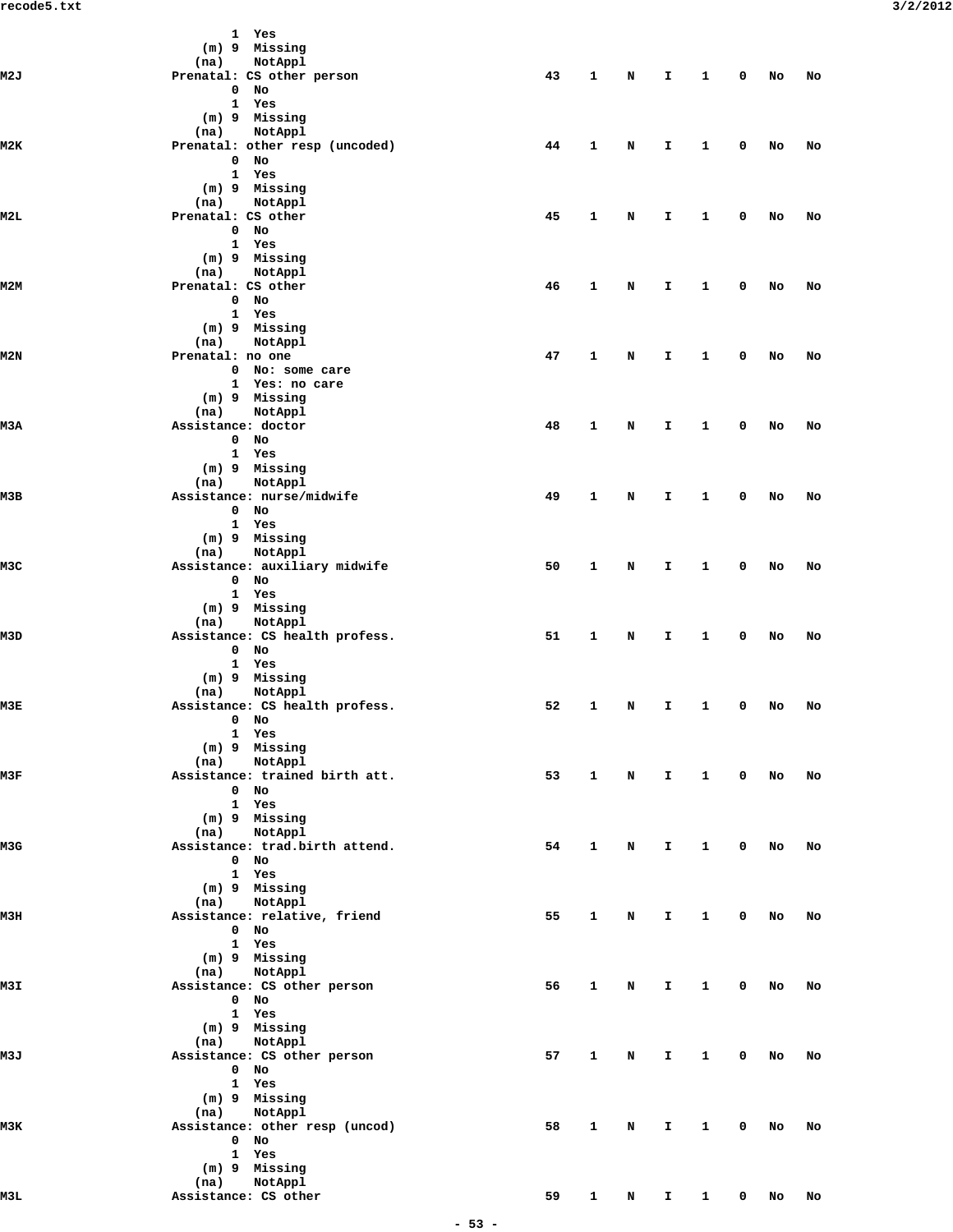|           | 0<br>No                                           |    |              |   |    |              |             |    |    |
|-----------|---------------------------------------------------|----|--------------|---|----|--------------|-------------|----|----|
|           | 1<br>Yes                                          |    |              |   |    |              |             |    |    |
|           | (m) 9 Missing                                     |    |              |   |    |              |             |    |    |
| мЗм       | NotAppl<br>(na)<br>Assistance: CS other           | 60 | 1            |   |    | 1            | 0           |    |    |
|           | 0<br>No                                           |    |              | N | I. |              |             | No | No |
|           | 1<br>Yes                                          |    |              |   |    |              |             |    |    |
|           | (m) 9 Missing                                     |    |              |   |    |              |             |    |    |
|           | (na)<br>NotAppl                                   |    |              |   |    |              |             |    |    |
| M3N       | Assistance: no one                                | 61 | $\mathbf{1}$ | N | I. | 1            | 0           | No | No |
|           | 0 No: some assistance                             |    |              |   |    |              |             |    |    |
|           | 1 Yes: no assistance                              |    |              |   |    |              |             |    |    |
|           | $(m)$ 9 Missing                                   |    |              |   |    |              |             |    |    |
|           | NotAppl<br>(na)                                   |    |              |   |    |              |             |    |    |
| M4        | Duration of breastfeeding                         | 62 | $\mathbf{z}$ | N | I. | 1            | 0           | No | No |
|           | 0:59                                              |    |              |   |    |              |             |    |    |
|           | 94<br>Never breastfed                             |    |              |   |    |              |             |    |    |
|           | 95<br>Still breastfeeding                         |    |              |   |    |              |             |    |    |
|           | 96<br>Breastfed until died<br>97<br>Inconsistent  |    |              |   |    |              |             |    |    |
|           | 98<br><b>DK</b>                                   |    |              |   |    |              |             |    |    |
|           | $(m)$ 99<br>Missing                               |    |              |   |    |              |             |    |    |
|           | (na)<br>NotAppl                                   |    |              |   |    |              |             |    |    |
| м5        | Months of breastfeeding                           | 64 | $\mathbf{z}$ | N | I. | 1            | 0           | No | No |
|           | 0:59                                              |    |              |   |    |              |             |    |    |
|           | 94<br>Never breastfed                             |    |              |   |    |              |             |    |    |
|           | 95:96                                             |    |              |   |    |              |             |    |    |
|           | 97<br>Inconsistent                                |    |              |   |    |              |             |    |    |
|           | 98<br><b>DK</b>                                   |    |              |   |    |              |             |    |    |
|           | $(m)$ 99<br>Missing                               |    |              |   |    |              |             |    |    |
|           | (na)<br>NotAppl                                   |    |              |   |    |              |             |    |    |
| M6        | Duration of amenorrhea                            | 66 | $\mathbf{z}$ | N | I. | 1            | 0           | No | No |
|           | 0:59<br>96                                        |    |              |   |    |              |             |    |    |
|           | Period not returned<br>97<br>Inconsistent         |    |              |   |    |              |             |    |    |
|           | 98<br>DK.                                         |    |              |   |    |              |             |    |    |
|           | $(m)$ 99<br>Missing                               |    |              |   |    |              |             |    |    |
|           | (na)<br>NotAppl                                   |    |              |   |    |              |             |    |    |
| <b>M7</b> | Months of amenorrhea                              | 68 | $\mathbf{z}$ | N | I. | 1            | 0           | No | No |
|           | 0:59                                              |    |              |   |    |              |             |    |    |
|           | 97<br>Inconsistent                                |    |              |   |    |              |             |    |    |
|           | 98<br>DK.                                         |    |              |   |    |              |             |    |    |
|           | $(m)$ 99<br>Missing                               |    |              |   |    |              |             |    |    |
|           | (na)<br>NotAppl                                   |    |              |   |    |              |             |    |    |
| M8        | Duration of abstinence                            | 70 | 2            | N | I. | 1            | 0           | No | No |
|           | 0:59                                              |    |              |   |    |              |             |    |    |
|           | 96<br>Still abstaining<br>97<br>Inconsistent      |    |              |   |    |              |             |    |    |
|           | 98<br>DK.                                         |    |              |   |    |              |             |    |    |
|           | $(m)$ 99 Missing                                  |    |              |   |    |              |             |    |    |
|           | (na)<br>NotAppl                                   |    |              |   |    |              |             |    |    |
| м9        | Months of abstinence                              | 72 | $\mathbf{2}$ | N | Ι. | 1            | 0           | No | No |
|           | 0:59                                              |    |              |   |    |              |             |    |    |
|           | 97<br>Inconsistent                                |    |              |   |    |              |             |    |    |
|           | 98<br>DK                                          |    |              |   |    |              |             |    |    |
|           | $(m)$ 99<br>Missing                               |    |              |   |    |              |             |    |    |
|           | (na)<br>NotAppl                                   |    |              |   |    |              |             |    |    |
| M10       | Time wanted pregnancy                             | 74 | 1            | N | Ι. | $\mathbf{1}$ | 0           | No | No |
|           | 1 Then                                            |    |              |   |    |              |             |    |    |
|           | 2 Later<br>3 No more                              |    |              |   |    |              |             |    |    |
|           | (m) 9 Missing                                     |    |              |   |    |              |             |    |    |
|           | NotAppl<br>(na)                                   |    |              |   |    |              |             |    |    |
| M11       | Time would have waited                            | 75 | $\mathbf{3}$ | N | Ι. | $\mathbf{1}$ | $\mathbf 0$ | No | No |
|           | 101<br>One month                                  |    |              |   |    |              |             |    |    |
|           | 102:190                                           |    |              |   |    |              |             |    |    |
|           | 201<br>One year                                   |    |              |   |    |              |             |    |    |
|           | 202:220                                           |    |              |   |    |              |             |    |    |
|           | 998<br>DK                                         |    |              |   |    |              |             |    |    |
|           | $(m)$ 999<br>Missing                              |    |              |   |    |              |             |    |    |
|           | (na)<br>NotAppl                                   |    |              |   |    |              |             |    |    |
| M13       | Timing of 1st antenatal check                     | 78 | $\mathbf{2}$ | N | I. | $\mathbf{1}$ | 0           | No | No |
|           | 0:9                                               |    |              |   |    |              |             |    |    |
|           | 98<br>DK                                          |    |              |   |    |              |             |    |    |
|           | $(m)$ 99<br>Missing                               |    |              |   |    |              |             |    |    |
| M14       | NotAppl<br>(na)<br>Antenatal visits for pregnancy | 80 | $\mathbf{2}$ | N | I. | 1            | 0           | No | No |
|           | No antenatal visits<br>$\mathbf 0$                |    |              |   |    |              |             |    |    |
|           | 1:20                                              |    |              |   |    |              |             |    |    |
|           | 98<br>DK                                          |    |              |   |    |              |             |    |    |
|           | $(m)$ 99<br>Missing                               |    |              |   |    |              |             |    |    |
|           | (na)<br>NotAppl                                   |    |              |   |    |              |             |    |    |
| M15       | Place of delivery                                 | 82 | $\mathbf{2}$ | N | Ι. | 1            | 0           | No | No |
|           | <b>HOMES</b><br>10                                |    |              |   |    |              |             |    |    |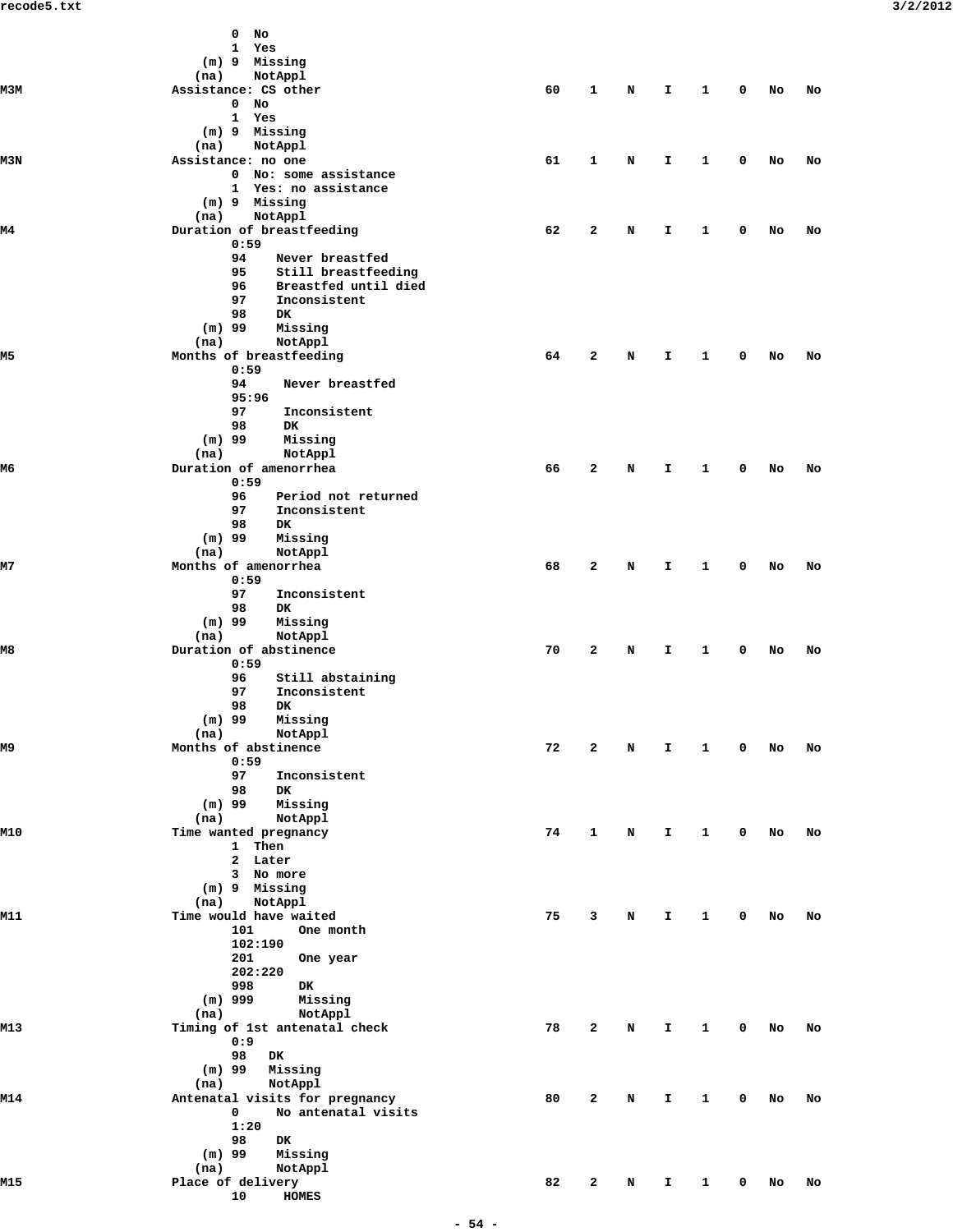|             | 11<br>Respondents home                            |     |              |   |              |              |            |    |    |
|-------------|---------------------------------------------------|-----|--------------|---|--------------|--------------|------------|----|----|
|             | 12<br>Other home<br>13:19                         |     |              |   |              |              |            |    |    |
|             | 20<br>PUBLIC SECTOR                               |     |              |   |              |              |            |    |    |
|             | 21<br>Govt. hospital<br>22<br>Govt. health center |     |              |   |              |              |            |    |    |
|             | 23<br>Govt. health post                           |     |              |   |              |              |            |    |    |
|             | 24:25                                             |     |              |   |              |              |            |    |    |
|             | 26<br>Other public<br>27:29                       |     |              |   |              |              |            |    |    |
|             | 30<br>PRIVATE SECTOR                              |     |              |   |              |              |            |    |    |
|             | 31<br>Private hosp/clinic                         |     |              |   |              |              |            |    |    |
|             | 32:35<br>36<br>Other private medical              |     |              |   |              |              |            |    |    |
|             | 96<br><b>OTHER</b>                                |     |              |   |              |              |            |    |    |
|             | $(m)$ 99<br>Missing<br>(na)                       |     |              |   |              |              |            |    |    |
| M17         | NotAppl<br>Delivery by caesarean section          | 84  | 1            | N | I.           | 1            | 0          | No | No |
|             | $0$ No                                            |     |              |   |              |              |            |    |    |
|             | 1 Yes<br>(m) 9 Missing                            |     |              |   |              |              |            |    |    |
|             | NotAppl<br>(na)                                   |     |              |   |              |              |            |    |    |
| M18         | Size of child at birth                            | 85  | 1            | N | I.           | 1            | 0          | No | No |
|             | 1 Very large<br>2 Larger than average             |     |              |   |              |              |            |    |    |
|             | 3 Average                                         |     |              |   |              |              |            |    |    |
|             | 4 Smaller than average                            |     |              |   |              |              |            |    |    |
|             | 5 Very small<br>8 DK                              |     |              |   |              |              |            |    |    |
|             | (m) 9 Missing                                     |     |              |   |              |              |            |    |    |
|             | (na)<br>NotAppl                                   |     |              |   |              |              |            |    |    |
| M19         | Birth weight (kilos - 3 dec.)<br>500:9000         | 86  | 4            | N | I.           | 1            | 0          | No | No |
|             | 9996<br>Not weighed at birth                      |     |              |   |              |              |            |    |    |
|             | 9997                                              |     |              |   |              |              |            |    |    |
|             | 9998<br>DK<br>$(m)$ 9999<br>Missing               |     |              |   |              |              |            |    |    |
|             | NotAppl<br>(na)                                   |     |              |   |              |              |            |    |    |
| <b>M19A</b> | Weight at birth recall                            | 90  | 1            | N | I.           | $\mathbf{1}$ | 0          | No | No |
|             | 0 Not weighed<br>1 From card                      |     |              |   |              |              |            |    |    |
|             | 2 From recall                                     |     |              |   |              |              |            |    |    |
|             | 8 DK                                              |     |              |   |              |              |            |    |    |
|             | 9 Special answers<br>(na)<br>NotAppl              |     |              |   |              |              |            |    |    |
| M27         | Flag for breastfeeding                            | 91  | 1            | N | I.           | 1            | 0          | No | No |
|             | 0 No flag<br>1 > interval                         |     |              |   |              |              |            |    |    |
|             | 2 > interval by 1 mnth                            |     |              |   |              |              |            |    |    |
|             | $3$ > age at death                                |     |              |   |              |              |            |    |    |
|             | 4 During preg in cal.<br>NotAppl<br>(na)          |     |              |   |              |              |            |    |    |
| M28         | Flag for amenorrhea                               | 92  | 1            | N | $\mathbf{I}$ | $\mathbf{1}$ | $^{\circ}$ | No | No |
|             | 0 No flag                                         |     |              |   |              |              |            |    |    |
|             | 1 > interval<br>2 > interval by 1 mnth            |     |              |   |              |              |            |    |    |
|             | 3                                                 |     |              |   |              |              |            |    |    |
|             | 4 During preg in cal.                             |     |              |   |              |              |            |    |    |
| M29         | NotAppl<br>(na)<br>Flag for abstinence            | 93  | 1            | N | I.           | 1            | 0          | No | No |
|             | 0 No flag                                         |     |              |   |              |              |            |    |    |
|             | 1 > interval<br>$2$ > interval by 1 mnth          |     |              |   |              |              |            |    |    |
|             | 3                                                 |     |              |   |              |              |            |    |    |
|             | 4 During preg in cal.                             |     |              |   |              |              |            |    |    |
| M34         | NotAppl<br>(na)<br>When child put to breast       | 94  | 3            | N | I.           | 1            | 0          | No | No |
|             | 0<br>Immediately                                  |     |              |   |              |              |            |    |    |
|             | 100                                               |     |              |   |              |              |            |    |    |
|             | 101<br>Hours: 1<br>102:200                        |     |              |   |              |              |            |    |    |
|             | 201<br>Days: 1                                    |     |              |   |              |              |            |    |    |
|             | 202:223                                           |     |              |   |              |              |            |    |    |
|             | $(m)$ 999<br>Missing<br>NotAppl<br>(na)           |     |              |   |              |              |            |    |    |
| M35         | Times breastfed during night                      | 97  | 2            | N | I.           | 1            | 0          | No | No |
|             | 96 On demand                                      |     |              |   |              |              |            |    |    |
|             | $(m)$ 99 Missing<br>NotAppl<br>(na)               |     |              |   |              |              |            |    |    |
| M36         | Times breastfed during day                        | 99  | 2            | N | I.           | 1            | 0          | No | No |
|             | 96 On demand                                      |     |              |   |              |              |            |    |    |
|             | $(m)$ 99 Missing<br>NotAppl<br>(na)               |     |              |   |              |              |            |    |    |
| M38         | Drank from bottle with nipple                     | 101 | $\mathbf{1}$ | N | I.           | 1            | 0          | No | No |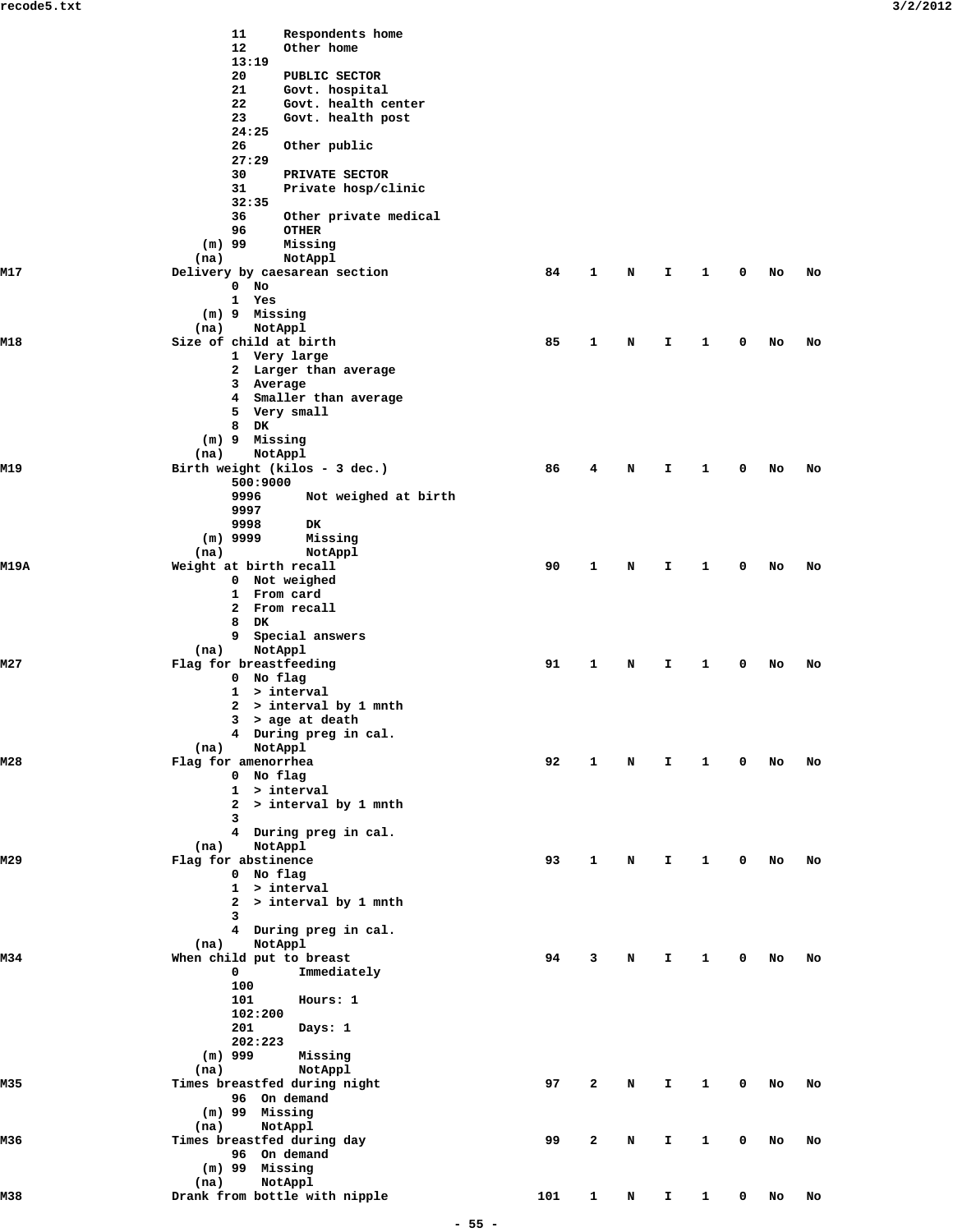|             | $0$ No<br>1 Yes<br>8 DK                                                                |     |                             |              |                         |              |    |    |
|-------------|----------------------------------------------------------------------------------------|-----|-----------------------------|--------------|-------------------------|--------------|----|----|
|             | (m) 9 Missing<br>NotAppl<br>(na)                                                       |     |                             |              |                         |              |    |    |
| M39         | Times ate solid, semi-solid or soft food yester 102 1 N<br>0<br>None                   |     |                             | $\mathbf{T}$ | $\overline{\mathbf{1}}$ | 0 No         |    | No |
|             | 1:6<br>7<br>$7+$                                                                       |     |                             |              |                         |              |    |    |
|             | 8<br>DK<br>Missing<br>$(m)$ 9                                                          |     |                             |              |                         |              |    |    |
|             | (na)<br>NotAppl                                                                        |     |                             |              |                         |              |    |    |
| <b>M42A</b> | During pregnancy - weighed<br>$0$ No<br>1 Yes                                          | 103 | 1<br>N                      | $\mathbf{I}$ | $\mathbf{1}$            | $\mathbf 0$  | No | No |
|             | (m) 9 Missing<br>(na)<br>NotAppl                                                       |     |                             |              |                         |              |    |    |
| M42B        | During pregnancy - height measured<br>0 No<br>1 Yes                                    | 104 | 1<br>N                      | $\mathbf{I}$ | $\mathbf{1}$            | $\mathbf 0$  | No | No |
|             | (m) 9 Missing<br>NotAppl<br>(na)                                                       |     |                             |              |                         |              |    |    |
| <b>M42C</b> | During pregnancy - blood pressure taken                                                | 105 | 1<br>N                      | $\mathbf{T}$ | $\mathbf{1}$            | 0            | No | No |
|             | $0$ No<br>1 Yes                                                                        |     |                             |              |                         |              |    |    |
|             | (m) 9 Missing<br>NotAppl<br>(na)                                                       |     |                             |              |                         |              |    |    |
| <b>M42D</b> | During pregnancy - urine sample taken                                                  | 106 | $\mathbf{1}$<br>N           | $\mathbf{T}$ | $\mathbf{1}$            | $\mathbf 0$  | No | No |
|             | $0$ No<br>1 Yes                                                                        |     |                             |              |                         |              |    |    |
|             | (m) 9 Missing<br>(na)<br>NotAppl                                                       |     |                             |              |                         |              |    |    |
| <b>M42E</b> | During pregnancy - blood sample taken                                                  | 107 | 1<br>N                      | $\mathbf{T}$ | $\mathbf{1}$            | $\mathbf 0$  | No | No |
|             | 0 No<br>1 Yes                                                                          |     |                             |              |                         |              |    |    |
|             | (m) 9 Missing<br>NotAppl<br>(na)                                                       |     |                             |              |                         |              |    |    |
| M43         | Told about pregnancy complications                                                     | 108 | 1<br>$\mathbf N$            | $\mathbf{I}$ | $\mathbf{1}$            | $\mathbf{0}$ | No | No |
|             | $0$ No<br>1 Yes                                                                        |     |                             |              |                         |              |    |    |
|             | 8 Don't know<br>(m) 9 Missing                                                          |     |                             |              |                         |              |    |    |
|             | NotAppl<br>(na)                                                                        |     |                             |              |                         |              |    |    |
| M44         | Told where to go for pregnancy complications 109<br>$0$ No                             |     | $\mathbf{1}$<br>N           | $\mathbf{T}$ | $\mathbf{1}$            | 0            | No | No |
|             | 1 Yes<br>8 Don't know                                                                  |     |                             |              |                         |              |    |    |
|             | (m) 9 Missing                                                                          |     |                             |              |                         |              |    |    |
| M45         | NotAppl<br>(na)<br>During pregnancy, given or bought iron tablets/ 110 1 N I 1 0 No No |     |                             |              |                         |              |    |    |
|             | 0 No<br>1 Yes                                                                          |     |                             |              |                         |              |    |    |
|             | 8 Don't know                                                                           |     |                             |              |                         |              |    |    |
|             | (m) 9 Missing<br>(na)<br>NotAppl                                                       |     |                             |              |                         |              |    |    |
| M46         | Days tablets or syrup taken<br>1:300                                                   | 111 |                             | 3 N I 1 0 No |                         |              |    | No |
|             | 998<br>Don't know<br>$(m)$ 999<br>Missing<br>(na)<br>NotAppl                           |     |                             |              |                         |              |    |    |
| M47         | During pregnancy, had difficulty with daylight 114 1                                   |     | $\mathbf N$                 | $\mathbf{I}$ | $\mathbf{1}$            | $\mathbf 0$  | No | No |
|             | $0$ No<br>1 Yes                                                                        |     |                             |              |                         |              |    |    |
|             | 8 Don't know<br>(m) 9 Missing                                                          |     |                             |              |                         |              |    |    |
|             | (na)<br>NotAppl                                                                        |     |                             |              |                         |              |    |    |
| M48         | During pregnancy, had difficulty with night bli 115 1 N I 1<br>0 No                    |     |                             |              |                         | $0$ No       |    | No |
|             | 1 Yes<br>8 Don't know                                                                  |     |                             |              |                         |              |    |    |
|             | (m) 9 Missing                                                                          |     |                             |              |                         |              |    |    |
| <b>M49A</b> | (na)<br>NotAppl<br>During pregnancy - took Fansidar for Malaria 116                    |     | $\mathbf{1}$<br>$\mathbf N$ | $\mathbf{I}$ | $\mathbf{1}$            | $0$ No       |    | No |
|             | $0$ No<br>1 Yes                                                                        |     |                             |              |                         |              |    |    |
|             | 8 Don't know                                                                           |     |                             |              |                         |              |    |    |
|             | (m) 9 Missing<br>(na)<br>NotAppl                                                       |     |                             |              |                         |              |    |    |
| м49в        | During pregnancy - took Chloroquine for Malaria 117 1 N I 1<br>$0$ No                  |     |                             |              |                         | $0$ No       |    | No |
|             | 1 Yes                                                                                  |     |                             |              |                         |              |    |    |
|             | 8 Don't know<br>(m) 9 Missing                                                          |     |                             |              |                         |              |    |    |
|             | (na)<br>NotAppl                                                                        |     |                             |              |                         |              |    |    |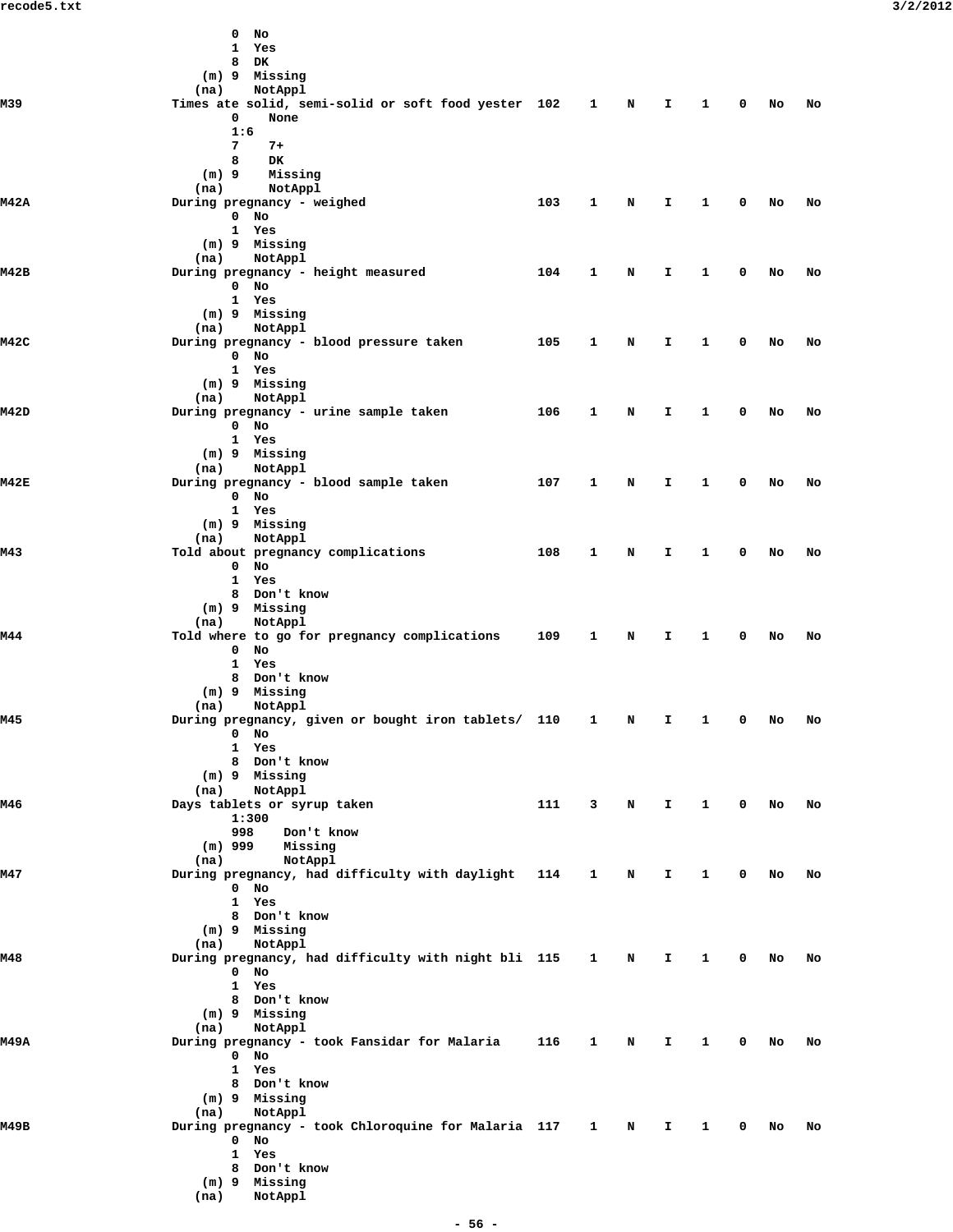| M49C        | During pregnancy - took Unknown Drug for Malari 118                    |     | 1            | N | I  | 1            | 0           | No | No |
|-------------|------------------------------------------------------------------------|-----|--------------|---|----|--------------|-------------|----|----|
|             | $\mathbf 0$<br>No<br>1<br>Yes                                          |     |              |   |    |              |             |    |    |
|             | Don't know<br>8                                                        |     |              |   |    |              |             |    |    |
|             | (m) 9 Missing                                                          |     |              |   |    |              |             |    |    |
| M49D        | (na)<br>NotAppl<br>During pregnancy - took country specific drug f 119 |     | $\mathbf{1}$ | N | I  | 1            | 0           | No | No |
|             | $\mathbf 0$<br>No                                                      |     |              |   |    |              |             |    |    |
|             | $\mathbf{1}$<br>Yes                                                    |     |              |   |    |              |             |    |    |
|             | 8 Don't know<br>(m) 9 Missing                                          |     |              |   |    |              |             |    |    |
|             | (na)<br>NotAppl                                                        |     |              |   |    |              |             |    |    |
| M49E        | During pregnancy - took country specific drug f 120                    |     | $\mathbf{1}$ | N | I. | 1            | 0           | No | No |
|             | $0$ No<br>1 Yes                                                        |     |              |   |    |              |             |    |    |
|             | 8 Don't know                                                           |     |              |   |    |              |             |    |    |
|             | (m) 9 Missing                                                          |     |              |   |    |              |             |    |    |
| M49F        | (na)<br>NotAppl                                                        |     | $\mathbf{1}$ | N | I  | 1            | 0           | No | No |
|             | During pregnancy - took country specific drug f 121<br>$0$ No          |     |              |   |    |              |             |    |    |
|             | 1 Yes                                                                  |     |              |   |    |              |             |    |    |
|             | 8 Don't know                                                           |     |              |   |    |              |             |    |    |
|             | (m) 9 Missing<br>(na)<br>NotAppl                                       |     |              |   |    |              |             |    |    |
| M49G        | During pregnancy - took country specific drug f 122                    |     | $\mathbf{1}$ | N | I. | 1            | 0           | No | No |
|             | $0$ No                                                                 |     |              |   |    |              |             |    |    |
|             | $\mathbf{1}$<br>Yes<br>8 Don't know                                    |     |              |   |    |              |             |    |    |
|             | $(m)$ 9 Missing                                                        |     |              |   |    |              |             |    |    |
|             | (na)<br>NotAppl                                                        |     |              |   |    |              |             |    |    |
| M49X        | During pregnancy - took other drug for Malaria 123<br>$0$ No           |     | 1            | N | I. | 1            | 0           | No | No |
|             | 1 Yes                                                                  |     |              |   |    |              |             |    |    |
|             | 8 Don't know                                                           |     |              |   |    |              |             |    |    |
|             | (m) 9 Missing<br>NotAppl<br>(na)                                       |     |              |   |    |              |             |    |    |
| M49Z        | During pregnancy - took no drug for Malaria                            | 124 | 1            | N | Ι. | 1            | 0           | No | No |
|             | $0$ No                                                                 |     |              |   |    |              |             |    |    |
|             | 1 Yes, took no drug<br>8 Don't know                                    |     |              |   |    |              |             |    |    |
|             | (m) 9 Missing                                                          |     |              |   |    |              |             |    |    |
|             | NotAppl<br>(na)                                                        |     |              |   |    |              |             |    |    |
| <b>M51A</b> | Respondent checkup after deliver timing<br>Same hour<br>100            | 125 | 3            | N | I  | 1            | 0           | No | No |
|             | 101<br>1 hour                                                          |     |              |   |    |              |             |    |    |
|             | 102:124                                                                |     |              |   |    |              |             |    |    |
|             | 201<br>1 day<br>202:299                                                |     |              |   |    |              |             |    |    |
|             | 1 week<br>301                                                          |     |              |   |    |              |             |    |    |
|             | 302:325                                                                |     |              |   |    |              |             |    |    |
|             | 998<br>Don't know<br>$(m)$ 999<br>Missing                              |     |              |   |    |              |             |    |    |
|             | NotAppl<br>(na)                                                        |     |              |   |    |              |             |    |    |
| M54         | Received Vitamin A dose in first 2 months after 128                    |     | $\mathbf{1}$ | N | I. | $\mathbf{1}$ | $\mathbf 0$ | No | No |
|             | $0$ No<br>1 Yes                                                        |     |              |   |    |              |             |    |    |
|             | (m) 9 Missing                                                          |     |              |   |    |              |             |    |    |
|             | NotAppl<br>(na)                                                        |     |              |   |    |              |             |    |    |
| M55A        | First 3 days, given milk other than breast milk 129<br>$0$ No          |     | 1            | N | I. | $\mathbf{1}$ | 0           | No | No |
|             | 1 Yes                                                                  |     |              |   |    |              |             |    |    |
|             | (m) 9 Missing                                                          |     |              |   |    |              |             |    |    |
| M55B        | NotAppl<br>(na)<br>First 3 days, given plain water                     | 130 |              |   |    |              |             |    |    |
|             | $0$ No                                                                 |     | 1            | N | I. | 1            | 0           | No | No |
|             | 1 Yes                                                                  |     |              |   |    |              |             |    |    |
|             | (m) 9 Missing                                                          |     |              |   |    |              |             |    |    |
| M55C        | NotAppl<br>(na)<br>First 3 days, given sugar/glucose water             | 131 | 1            | N | I  | 1            | 0           | No | No |
|             | $0$ No                                                                 |     |              |   |    |              |             |    |    |
|             | 1 Yes                                                                  |     |              |   |    |              |             |    |    |
|             | (m) 9 Missing<br>NotAppl<br>(na)                                       |     |              |   |    |              |             |    |    |
| M55D        | First 3 days, given gripe water                                        | 132 | 1            | N | Ι. | 1            | 0           | No | No |
|             | $0$ No                                                                 |     |              |   |    |              |             |    |    |
|             | 1 Yes                                                                  |     |              |   |    |              |             |    |    |
|             | (m) 9 Missing<br>NotAppl<br>(na)                                       |     |              |   |    |              |             |    |    |
| M55E        | First 3 days, given sugar/salt/water solution                          | 133 | 1            | N | I. | 1            | $\mathbf 0$ | No | No |
|             | $0$ No                                                                 |     |              |   |    |              |             |    |    |
|             | 1 Yes<br>(m) 9 Missing                                                 |     |              |   |    |              |             |    |    |
|             | NotAppl<br>(na)                                                        |     |              |   |    |              |             |    |    |
| M55F        | First 3 days, given fruit juice                                        | 134 | $\mathbf{1}$ | N | I. | $\mathbf{1}$ | 0           | No | No |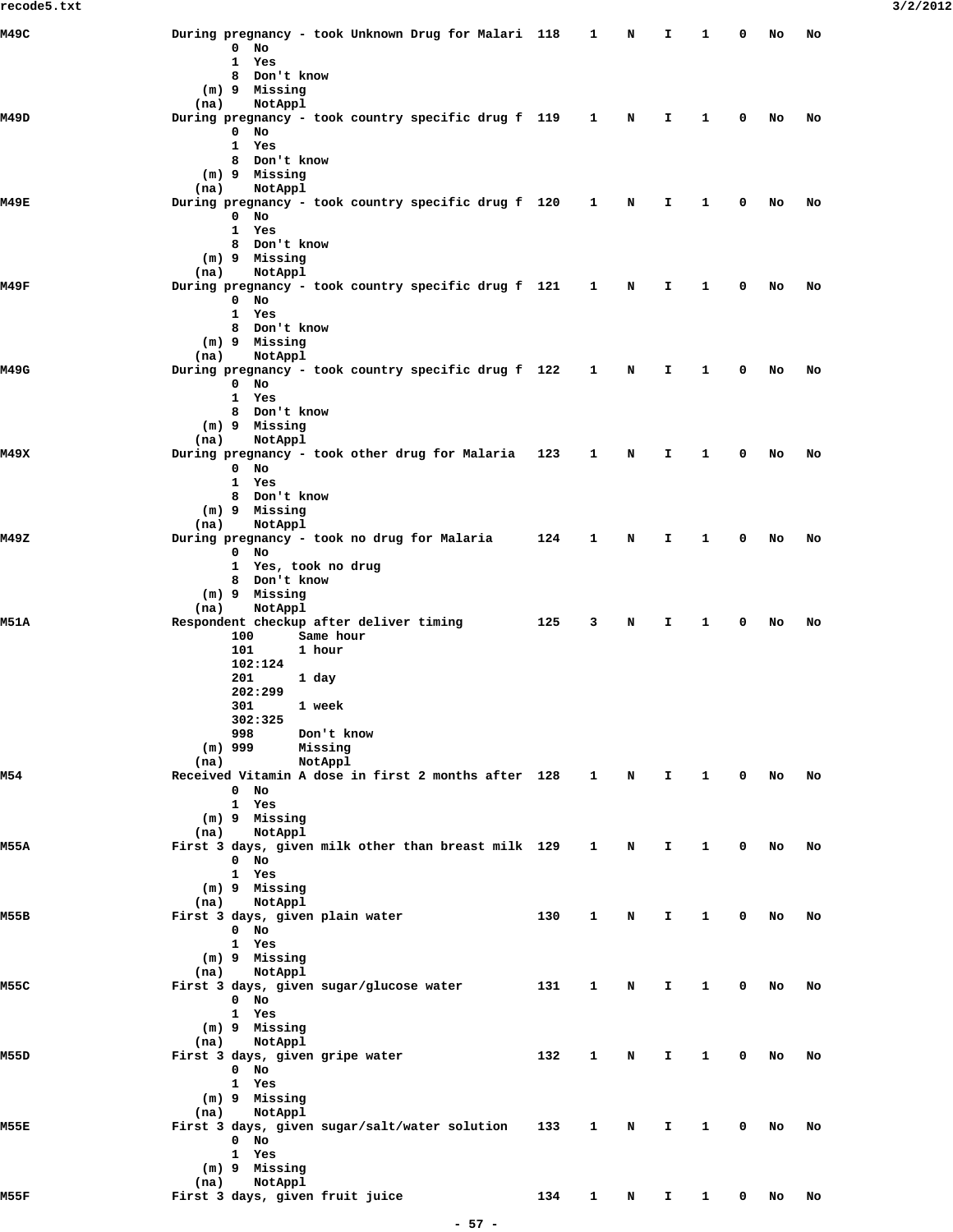|      |      | $0$ No |                                       |     |              |             |              |                 |              |      |    |
|------|------|--------|---------------------------------------|-----|--------------|-------------|--------------|-----------------|--------------|------|----|
|      |      |        | 1 Yes<br>(m) 9 Missing                |     |              |             |              |                 |              |      |    |
|      | (na) |        | NotAppl                               |     |              |             |              |                 |              |      |    |
| M55G |      |        | First 3 days, given infant formula    | 135 | $\mathbf{1}$ | $\mathbf N$ | $\mathbf{I}$ | $\mathbf{1}$    | $\mathbf{0}$ | No   | No |
|      |      | $0$ No |                                       |     |              |             |              |                 |              |      |    |
|      |      |        | 1 Yes<br>(m) 9 Missing                |     |              |             |              |                 |              |      |    |
|      |      |        | (na) NotAppl                          |     |              |             |              |                 |              |      |    |
| M55H |      |        | First 3 days, given tea/infusions     | 136 | $\mathbf{1}$ | N           | $\mathbf{T}$ | $\mathbf{1}$    | $\mathbf 0$  | No   | No |
|      |      | $0$ No |                                       |     |              |             |              |                 |              |      |    |
|      |      |        | 1 Yes<br>(m) 9 Missing                |     |              |             |              |                 |              |      |    |
|      |      |        | (na) NotAppl                          |     |              |             |              |                 |              |      |    |
| M55I |      |        | First 3 days, given honey             | 137 | 1            | N           | $\mathbf{T}$ | $\mathbf{1}$    | $\mathbf 0$  | No   | No |
|      |      | $0$ No |                                       |     |              |             |              |                 |              |      |    |
|      |      |        | 1 Yes<br>(m) 9 Missing                |     |              |             |              |                 |              |      |    |
|      |      |        | (na) NotAppl                          |     |              |             |              |                 |              |      |    |
| M55J |      |        | First 3 days, given country specific  | 138 | 1            | N           | I.           | $\mathbf{1}$    | $\mathbf 0$  | No   | No |
|      |      | $0$ No |                                       |     |              |             |              |                 |              |      |    |
|      |      |        | 1 Yes<br>(m) 9 Missing                |     |              |             |              |                 |              |      |    |
|      |      |        | (na) NotAppl                          |     |              |             |              |                 |              |      |    |
| M55K |      |        | First 3 days, given country specific  | 139 | $\mathbf{1}$ | N           | $\mathbf{T}$ | $\mathbf{1}$    | $\mathbf 0$  | No   | No |
|      |      | $0$ No |                                       |     |              |             |              |                 |              |      |    |
|      |      |        | 1 Yes<br>(m) 9 Missing                |     |              |             |              |                 |              |      |    |
|      |      |        | (na) NotAppl                          |     |              |             |              |                 |              |      |    |
| M55L |      |        | First 3 days, given country specific  | 140 | $\mathbf{1}$ | N           | $\mathbf{T}$ | $\mathbf{1}$    | $\mathbf 0$  | No   | No |
|      |      | $0$ No |                                       |     |              |             |              |                 |              |      |    |
|      |      |        | 1 Yes<br>(m) 9 Missing                |     |              |             |              |                 |              |      |    |
|      |      |        | (na) NotAppl                          |     |              |             |              |                 |              |      |    |
| M55M |      |        | First 3 days, given country specific  | 141 | $\mathbf{1}$ | N           | $\mathbf{T}$ | $\mathbf{1}$    | $\mathbf 0$  | No   | No |
|      |      | $0$ No |                                       |     |              |             |              |                 |              |      |    |
|      |      |        | 1 Yes<br>(m) 9 Missing                |     |              |             |              |                 |              |      |    |
|      |      |        | (na) NotAppl                          |     |              |             |              |                 |              |      |    |
| M55N |      |        | First 3 days, given country specific  | 142 | $\mathbf{1}$ | N           | $\mathbf{T}$ | $\mathbf{1}$    | $\mathbf 0$  | No   | No |
|      |      | $0$ No |                                       |     |              |             |              |                 |              |      |    |
|      |      |        | 1 Yes<br>(m) 9 Missing                |     |              |             |              |                 |              |      |    |
|      | (na) |        | NotAppl                               |     |              |             |              |                 |              |      |    |
| M55X |      |        | First 3 days, given other             | 143 | $\mathbf{1}$ | N           | Ι.           | $\mathbf{1}$    | $\mathbf 0$  | No   | No |
|      |      | $0$ No |                                       |     |              |             |              |                 |              |      |    |
|      |      |        | 1 Yes<br>(m) 9 Missing                |     |              |             |              |                 |              |      |    |
|      | (na) |        | NotAppl                               |     |              |             |              |                 |              |      |    |
| M55Z |      |        | First 3 days, given nothing           | 144 | 1            | N           | I.           | $\mathbf{1}$    | $\mathbf 0$  | No   | No |
|      |      | $0$ No |                                       |     |              |             |              |                 |              |      |    |
|      |      |        | 1 Yes, given nothing<br>(m) 9 Missing |     |              |             |              |                 |              |      |    |
|      |      |        | (na) NotAppl                          |     |              |             |              |                 |              |      |    |
| M57A |      |        | Antenatal care: your home             | 145 |              |             |              | 1 N I 1 0 No No |              |      |    |
|      |      |        | $0$ No<br>1 Yes                       |     |              |             |              |                 |              |      |    |
|      |      |        | (m) 9 Missing                         |     |              |             |              |                 |              |      |    |
|      |      |        | (na) NotAppl                          |     |              |             |              |                 |              |      |    |
| м57в |      |        | Antenatal care: other home            | 146 | $\mathbf{1}$ | N           | $\mathbf{I}$ | $\mathbf{1}$    | $0$ No       |      | No |
|      |      |        | $0$ No<br>1 Yes                       |     |              |             |              |                 |              |      |    |
|      |      |        | (m) 9 Missing                         |     |              |             |              |                 |              |      |    |
|      |      |        | (na) NotAppl                          |     |              |             |              |                 |              |      |    |
| M57C |      |        | Antenatal care: CS home               | 147 | $\mathbf{1}$ | $\mathbf N$ | $\mathbf{I}$ | $\mathbf{1}$    |              | 0 No | No |
|      |      |        | $0$ No<br>1 Yes                       |     |              |             |              |                 |              |      |    |
|      |      |        | (m) 9 Missing                         |     |              |             |              |                 |              |      |    |
|      |      |        | (na) NotAppl                          |     |              |             |              |                 |              |      |    |
| M57D |      |        | Antenatal care: CS home               | 148 | $\mathbf{1}$ | $\mathbf N$ | $\mathbf{I}$ | $\mathbf{1}$    | $0$ No       |      | No |
|      |      |        | $0$ No<br>1 Yes                       |     |              |             |              |                 |              |      |    |
|      |      |        | (m) 9 Missing                         |     |              |             |              |                 |              |      |    |
|      |      |        | (na) NotAppl                          |     |              |             |              |                 |              |      |    |
| M57E |      |        | Antenatal care: govt. hospital        | 149 | $\mathbf{1}$ | N           | $\mathbf{I}$ | $\mathbf{1}$    | $\mathbf{0}$ | No   | No |
|      |      |        | $0$ No                                |     |              |             |              |                 |              |      |    |
|      |      |        | 1 Yes<br>(m) 9 Missing                |     |              |             |              |                 |              |      |    |
|      |      |        | (na) NotAppl                          |     |              |             |              |                 |              |      |    |
| M57F |      |        | Antenatal care: govt. health center   | 150 | $\mathbf{1}$ | $\mathbf N$ | $\mathbf{I}$ | $\mathbf{1}$    | $0$ No       |      | No |
|      |      |        | $0$ No                                |     |              |             |              |                 |              |      |    |
|      |      |        | 1 Yes<br>(m) 9 Missing                |     |              |             |              |                 |              |      |    |
|      |      |        | (na) NotAppl                          |     |              |             |              |                 |              |      |    |
|      |      |        |                                       |     |              |             |              |                 |              |      |    |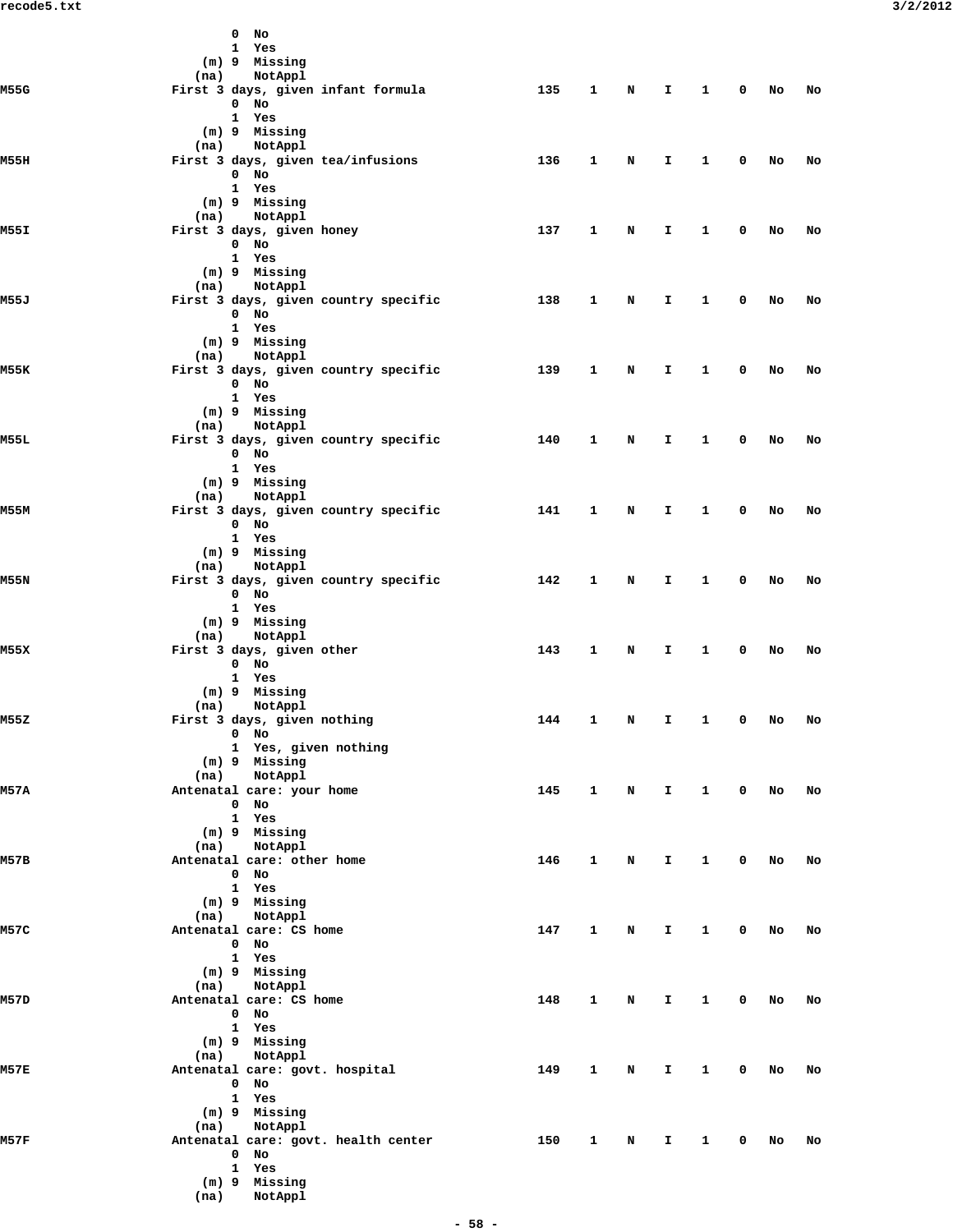| recode5.txt |                                                      |                     |                        |             |                               |              |        |        |    | 3/2/2012 |
|-------------|------------------------------------------------------|---------------------|------------------------|-------------|-------------------------------|--------------|--------|--------|----|----------|
| M57G        | Antenatal care: govt. health post<br>$0$ No          | 151 1 N I 1 0 No No |                        |             |                               |              |        |        |    |          |
|             | 1 Yes                                                |                     |                        |             |                               |              |        |        |    |          |
|             | (m) 9 Missing                                        |                     |                        |             |                               |              |        |        |    |          |
| M57II       | (na) NotAppl<br>Antenatal care: public mobile clinic | 152                 | $\mathbf{1}$           | N D         | $\mathbf{I}$                  | $\mathbf{1}$ |        | 0 No   | No |          |
|             | 0 No                                                 |                     |                        |             |                               |              |        |        |    |          |
|             | 1 Yes<br>(m) 9 Missing                               |                     |                        |             |                               |              |        |        |    |          |
|             | (na) NotAppl                                         |                     |                        |             |                               |              |        |        |    |          |
| M57I        | Antenatal care: CS public<br>0 No                    | 153                 | $\mathbf{1}$           | $\mathbf N$ | $\mathbf{I}$                  | $\mathbf{1}$ |        | 0 No   | No |          |
|             | 1 Yes                                                |                     |                        |             |                               |              |        |        |    |          |
|             | (m) 9 Missing                                        |                     |                        |             |                               |              |        |        |    |          |
| M57J        | (na) NotAppl<br>Antenatal care: CS public            | 154                 | $\mathbf{1}$           | N           | $\mathbf{I}$ and $\mathbf{I}$ | $\mathbf{1}$ |        | $0$ No | No |          |
|             | $0$ No                                               |                     |                        |             |                               |              |        |        |    |          |
|             | 1 Yes<br>(m) 9 Missing                               |                     |                        |             |                               |              |        |        |    |          |
|             | (na) NotAppl                                         |                     |                        |             |                               |              |        |        |    |          |
| M57K        | Antenatal care: CS public<br>$0$ No                  | 155                 | $\mathbf{1}$           | N           | $\mathbf{I}$                  |              | 1 0 No |        | No |          |
|             | 1 Yes                                                |                     |                        |             |                               |              |        |        |    |          |
|             | (m) 9 Missing                                        |                     |                        |             |                               |              |        |        |    |          |
| M57L        | (na) NotAppl<br>Antenatal care: other public         | 156                 | $\mathbf{1}$           | N           | $\mathbf{I}$ and $\mathbf{I}$ | $\mathbf{1}$ |        | 0 No   | No |          |
|             | $0$ No                                               |                     |                        |             |                               |              |        |        |    |          |
|             | 1 Yes<br>(m) 9 Missing                               |                     |                        |             |                               |              |        |        |    |          |
|             | (na) NotAppl                                         |                     |                        |             |                               |              |        |        |    |          |
| м57м        | Antenatal care: pvt. hospital/clinic                 | 157                 | $\mathbf{1}$           |             | N I                           |              | 1 0 No |        | No |          |
|             | 0 No<br>1 Yes                                        |                     |                        |             |                               |              |        |        |    |          |
|             | (m) 9 Missing                                        |                     |                        |             |                               |              |        |        |    |          |
| M57N        | (na) NotAppl<br>Antenatal care: pvt. mobile clinic   | 158                 | $\mathbf{1}$           | $\mathbf N$ | $\mathbf{I}$                  | $\mathbf{1}$ |        | 0 No   | No |          |
|             | $0$ No                                               |                     |                        |             |                               |              |        |        |    |          |
|             | 1 Yes<br>(m) 9 Missing                               |                     |                        |             |                               |              |        |        |    |          |
|             | (na) NotAppl                                         |                     |                        |             |                               |              |        |        |    |          |
| M570        | Antenatal care: CS pvt.                              | 159                 | $\mathbf{1}$           | $\mathbf N$ | $\mathbf{I}$                  |              | 1 0 No |        | No |          |
|             | 0 No<br>1 Yes                                        |                     |                        |             |                               |              |        |        |    |          |
|             | (m) 9 Missing                                        |                     |                        |             |                               |              |        |        |    |          |
| M57P        | NotAppl<br>(na)<br>Antenatal care: CS pvt.           | 160                 |                        |             |                               |              |        |        |    |          |
|             | $0$ No                                               |                     | $\mathbf{1}$           | N           | $\mathbf{I}$ and $\mathbf{I}$ | $\mathbf{1}$ |        | 0 No   | No |          |
|             | 1 Yes                                                |                     |                        |             |                               |              |        |        |    |          |
|             | (m) 9 Missing<br>NotAppl<br>(na)                     |                     |                        |             |                               |              |        |        |    |          |
| M57Q        | Antenatal care: CS pvt.                              | 161 1 N I 1 0 No No |                        |             |                               |              |        |        |    |          |
|             | 0 No<br>1 Yes                                        |                     |                        |             |                               |              |        |        |    |          |
|             | (m) 9 Missing                                        |                     |                        |             |                               |              |        |        |    |          |
|             | (na) NotAppl                                         |                     |                        |             |                               |              |        |        |    |          |
| M57R        | Antenatal care: other private<br>$0$ No              | 162                 | $\mathbf{1}$           |             | N I 1 0 No No                 |              |        |        |    |          |
|             | 1 Yes                                                |                     |                        |             |                               |              |        |        |    |          |
|             | (m) 9 Missing<br>(na) NotAppl                        |                     |                        |             |                               |              |        |        |    |          |
| M57S        | Antenatal care: CS other                             | 163                 |                        |             | 1 N I 1 0 No No               |              |        |        |    |          |
|             | 0 No                                                 |                     |                        |             |                               |              |        |        |    |          |
|             | 1 Yes<br>(m) 9 Missing                               |                     |                        |             |                               |              |        |        |    |          |
|             | (na) NotAppl                                         |                     |                        |             |                               |              |        |        |    |          |
| M57T        | Antenatal care: CS other<br>$0$ No                   | 164                 | $\mathbf{1}$           |             | N I 10 No No                  |              |        |        |    |          |
|             | 1 Yes                                                |                     |                        |             |                               |              |        |        |    |          |
|             | (m) 9 Missing<br>(na) NotAppl                        |                     |                        |             |                               |              |        |        |    |          |
| M57U        | Antenatal care: CS other                             | 165                 | $1 \quad \blacksquare$ |             | N I 1 0 No No                 |              |        |        |    |          |
|             | 0 No                                                 |                     |                        |             |                               |              |        |        |    |          |
|             | 1 Yes<br>(m) 9 Missing                               |                     |                        |             |                               |              |        |        |    |          |
|             | (na) NotAppl                                         |                     |                        |             |                               |              |        |        |    |          |
| M57V        | Antenatal care: CS other                             | 166                 | $\mathbf{1}$           |             | N I 10 No No                  |              |        |        |    |          |
|             | 0 No<br>1 Yes                                        |                     |                        |             |                               |              |        |        |    |          |
|             | (m) 9 Missing                                        |                     |                        |             |                               |              |        |        |    |          |
| M57X        | (na) NotAppl<br>Antenatal care: other                | 167 1 N I 1 0 No No |                        |             |                               |              |        |        |    |          |
|             | 0 No                                                 |                     |                        |             |                               |              |        |        |    |          |
|             | 1 Yes                                                |                     |                        |             |                               |              |        |        |    |          |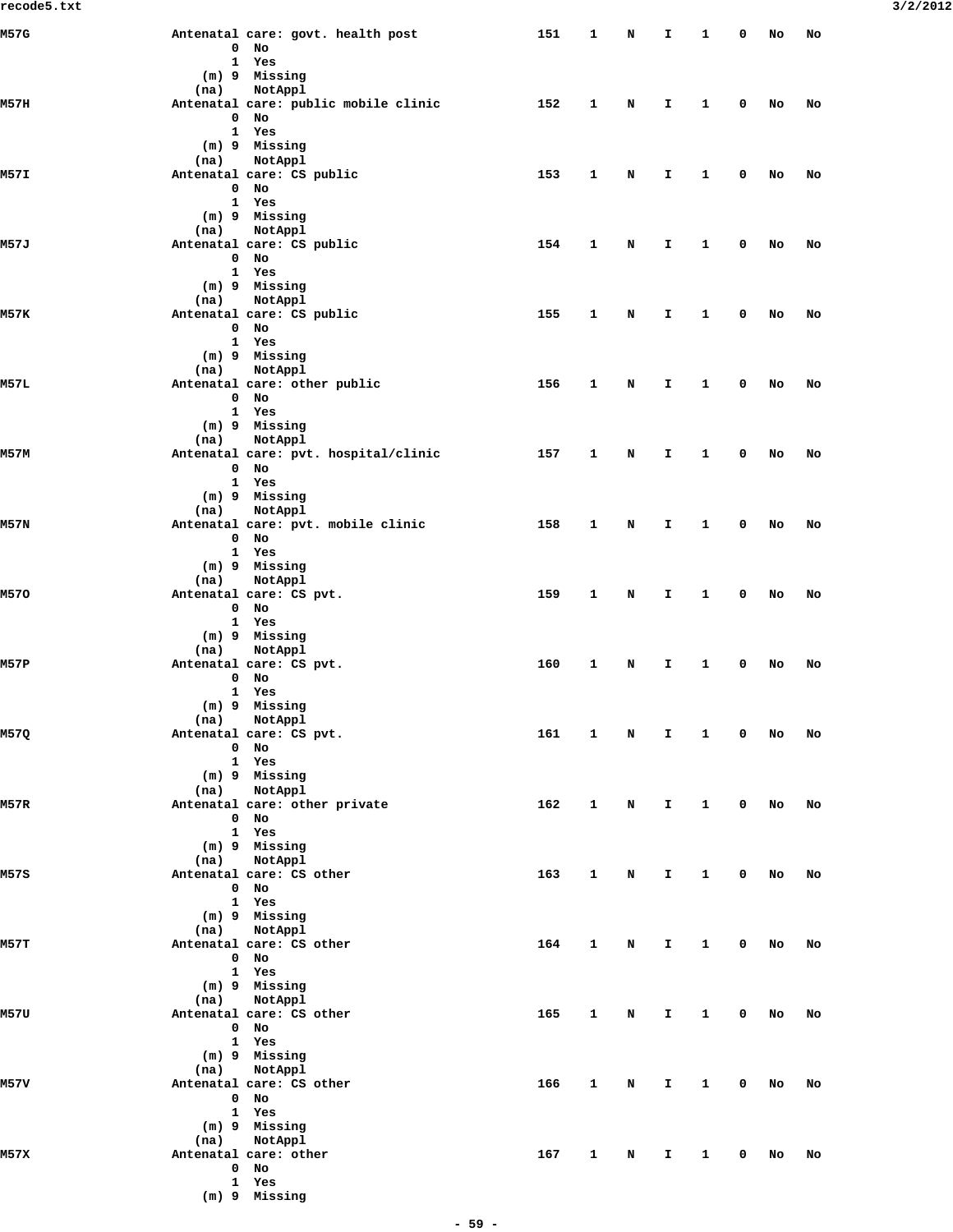|       | (na)<br>NotAppl                                                                   |     |              |   |              |              |             |    |    |
|-------|-----------------------------------------------------------------------------------|-----|--------------|---|--------------|--------------|-------------|----|----|
| M60   | Drugs for intestinal parasites                                                    | 168 | 1            | N | I            | 1            | 0           | No | No |
|       | 0<br>No<br>1 Yes                                                                  |     |              |   |              |              |             |    |    |
|       | 8<br>DK                                                                           |     |              |   |              |              |             |    |    |
|       | (m) 9 Missing                                                                     |     |              |   |              |              |             |    |    |
|       | Not applicable<br>(na)                                                            |     |              |   |              |              |             |    |    |
| M61   | Time spent at place of delivery                                                   | 169 | 3            | N | I            | 1            | 0           | No | No |
|       | 100<br>Zero hours<br>101:190                                                      |     |              |   |              |              |             |    |    |
|       | 201<br>One day                                                                    |     |              |   |              |              |             |    |    |
|       | 202:220                                                                           |     |              |   |              |              |             |    |    |
|       | 301<br>One week                                                                   |     |              |   |              |              |             |    |    |
|       | 302:390                                                                           |     |              |   |              |              |             |    |    |
|       | 998<br>DK                                                                         |     |              |   |              |              |             |    |    |
|       | $(m)$ 999<br>Missing<br>NotAppl<br>(na)                                           |     |              |   |              |              |             |    |    |
| M62   | Anyone checked respondent health before dischar 172                               |     | 1            | N | I.           | 1            | 0           | No | No |
|       | $0$ No                                                                            |     |              |   |              |              |             |    |    |
|       | 1 Yes                                                                             |     |              |   |              |              |             |    |    |
|       | 8<br>DK                                                                           |     |              |   |              |              |             |    |    |
|       | (m) 9 Missing<br>Not applicable<br>(na)                                           |     |              |   |              |              |             |    |    |
| M63   | How long before discharging respondent health c 173                               |     | $\mathbf{3}$ | N | I            | 1            | 0           | No | No |
|       | 100<br>Zero hours                                                                 |     |              |   |              |              |             |    |    |
|       | 101:190                                                                           |     |              |   |              |              |             |    |    |
|       | 201<br>One day                                                                    |     |              |   |              |              |             |    |    |
|       | 202:220<br>301<br>One week                                                        |     |              |   |              |              |             |    |    |
|       | 302:390                                                                           |     |              |   |              |              |             |    |    |
|       | 998<br>DK                                                                         |     |              |   |              |              |             |    |    |
|       | $(m)$ 999<br>Missing                                                              |     |              |   |              |              |             |    |    |
|       | NotAppl<br>(na)                                                                   |     |              |   |              |              |             |    |    |
| M64   | Who checked respondent health before discharge                                    | 176 | 2            | N | I.           | 1            | 0           | No | No |
|       | 10 HEALTH PERSONNEL<br>11 Doctor                                                  |     |              |   |              |              |             |    |    |
|       | 12 Nurse, midwife                                                                 |     |              |   |              |              |             |    |    |
|       | 13 Auxiliary midwife                                                              |     |              |   |              |              |             |    |    |
|       | 20 OTHER PERSON                                                                   |     |              |   |              |              |             |    |    |
|       | 21 Traditional birth attendant                                                    |     |              |   |              |              |             |    |    |
|       | 22 Community/village health worker<br>96 Other                                    |     |              |   |              |              |             |    |    |
|       | $(m)$ 99 Missing                                                                  |     |              |   |              |              |             |    |    |
|       | Not applicable<br>(na)                                                            |     |              |   |              |              |             |    |    |
| M65A  | Reason didn't deliver at health facility: cost                                    | 178 | 1            | N | I            | 1            | 0           | No | No |
|       | $0$ No                                                                            |     |              |   |              |              |             |    |    |
|       | 1 Yes<br>(m) 9 Missing                                                            |     |              |   |              |              |             |    |    |
|       | Not applicable<br>(na)                                                            |     |              |   |              |              |             |    |    |
| M65B  | Reason didn't deliver at health facility: facil 179 1 N                           |     |              |   | I.           |              |             | No | No |
|       | $0$ No                                                                            |     |              |   |              |              |             |    |    |
|       | 1 Yes<br>(m) 9 Missing                                                            |     |              |   |              |              |             |    |    |
|       | Not applicable<br>(na)                                                            |     |              |   |              |              |             |    |    |
| M65C  | Reason didn't deliver at health facility: too f 180 1 N I 1 0                     |     |              |   |              |              |             | No | No |
|       | $0$ No                                                                            |     |              |   |              |              |             |    |    |
|       | 1 Yes                                                                             |     |              |   |              |              |             |    |    |
|       | (m) 9 Missing<br>Not applicable<br>(na)                                           |     |              |   |              |              |             |    |    |
| M65D  | Reason didn't deliver at health facility: don't 181 1 N                           |     |              |   | Ι.           | $\mathbf{1}$ | $\mathbf 0$ | No | No |
|       | $0$ No                                                                            |     |              |   |              |              |             |    |    |
|       | 1 Yes                                                                             |     |              |   |              |              |             |    |    |
|       | (m) 9 Missing                                                                     |     |              |   |              |              |             |    |    |
| M65E  | Not applicable<br>(na)<br>Reason didn't deliver at health facility: no fe 182 1 N |     |              |   | I.           | $\mathbf{1}$ | 0           | No | No |
|       | $0$ No                                                                            |     |              |   |              |              |             |    |    |
|       | 1 Yes                                                                             |     |              |   |              |              |             |    |    |
|       | (m) 9 Missing                                                                     |     |              |   |              |              |             |    |    |
|       | (na) Not applicable                                                               |     |              |   |              |              |             |    |    |
| M65F  | Reason didn't deliver at health facility: husba 183 1 N<br>0 No                   |     |              |   | $\mathbf{T}$ | $\mathbf{1}$ | $\mathbf 0$ | No | No |
|       | 1 Yes                                                                             |     |              |   |              |              |             |    |    |
|       | (m) 9 Missing                                                                     |     |              |   |              |              |             |    |    |
|       | (na) Not applicable                                                               |     |              |   |              |              |             |    |    |
| M65G  | Reason didn't deliver at health facility: not n 184 1 N                           |     |              |   |              | $1 \quad 1$  | $\mathbf 0$ | No | No |
|       | $0$ No<br>1 Yes                                                                   |     |              |   |              |              |             |    |    |
|       | (m) 9 Missing                                                                     |     |              |   |              |              |             |    |    |
|       | Not applicable<br>(na)                                                            |     |              |   |              |              |             |    |    |
| M65II | Reason didn't deliver at health facility: not c 185 1 N                           |     |              |   | I.           | $\mathbf{1}$ | $\mathbf 0$ | No | No |
|       | $0$ No                                                                            |     |              |   |              |              |             |    |    |
|       | 1 Yes                                                                             |     |              |   |              |              |             |    |    |
|       | (m) 9 Missing<br>(na) Not applicable                                              |     |              |   |              |              |             |    |    |
|       |                                                                                   |     |              |   |              |              |             |    |    |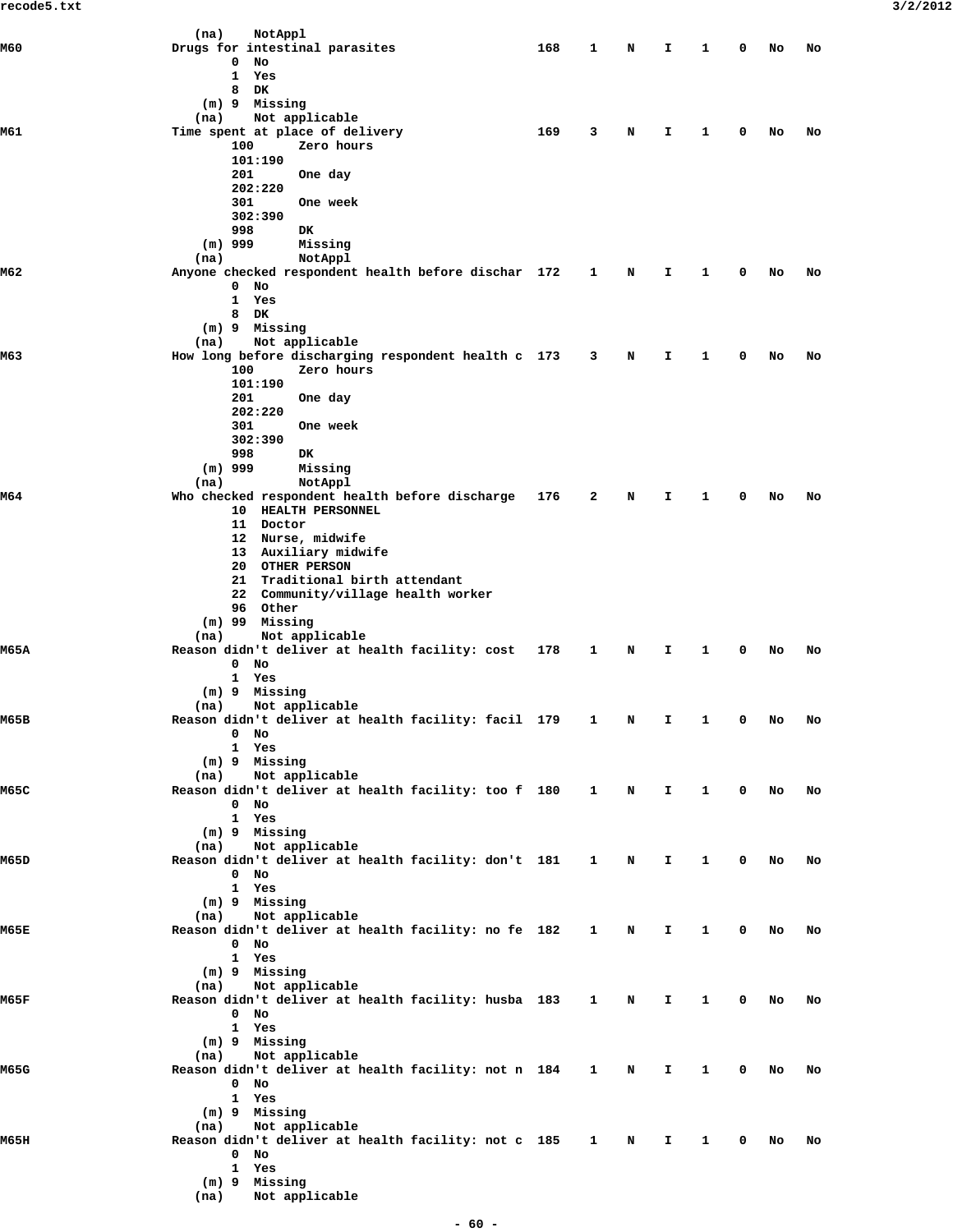| M65I | Reason didn't deliver at health facility: CS                | 186 | $\mathbf{1}$ | N | I  | 1 | 0 | No | No |
|------|-------------------------------------------------------------|-----|--------------|---|----|---|---|----|----|
|      | $0$ No                                                      |     |              |   |    |   |   |    |    |
|      | 1 Yes                                                       |     |              |   |    |   |   |    |    |
|      | (m) 9 Missing<br>Not applicable<br>(na)                     |     |              |   |    |   |   |    |    |
| M65J | Reason didn't deliver at health facility: CS                | 187 | 1            | N | I. | 1 | 0 | No | No |
|      | $0$ No                                                      |     |              |   |    |   |   |    |    |
|      | 1 Yes                                                       |     |              |   |    |   |   |    |    |
|      | (m) 9 Missing<br>Not applicable<br>(na)                     |     |              |   |    |   |   |    |    |
| M65K | Reason didn't deliver at health facility: CS                | 188 | 1            | N | I. | 1 | 0 | No | No |
|      | $0$ No                                                      |     |              |   |    |   |   |    |    |
|      | 1 Yes                                                       |     |              |   |    |   |   |    |    |
|      | (m) 9 Missing<br>Not applicable<br>(na)                     |     |              |   |    |   |   |    |    |
| M65L | Reason didn't deliver at health facility: CS                | 189 | 1            | N | I. | 1 | 0 | No | No |
|      | $0$ No                                                      |     |              |   |    |   |   |    |    |
|      | 1 Yes                                                       |     |              |   |    |   |   |    |    |
|      | (m) 9 Missing<br>Not applicable<br>(na)                     |     |              |   |    |   |   |    |    |
| M65X | Reason didn't deliver at health facility: other 190         |     | 1            | N | I. | 1 | 0 | No | No |
|      | $0$ No                                                      |     |              |   |    |   |   |    |    |
|      | 1 Yes                                                       |     |              |   |    |   |   |    |    |
|      | (m) 9 Missing<br>Not applicable                             |     |              |   |    |   |   |    |    |
| M66  | (na)<br>After discharge/delivery at home anyone checked 191 |     | $\mathbf{1}$ | N | I. | 1 | 0 | No | No |
|      | $0$ No                                                      |     |              |   |    |   |   |    |    |
|      | 1 Yes                                                       |     |              |   |    |   |   |    |    |
|      | 8 DK                                                        |     |              |   |    |   |   |    |    |
|      | (m) 9 Missing<br>Not applicable<br>(na)                     |     |              |   |    |   |   |    |    |
| M67  | How long after discharge/delivery at home respo 192         |     | 3            | N | I. | 1 | 0 | No | No |
|      | 100<br>Zero hours                                           |     |              |   |    |   |   |    |    |
|      | 101:190                                                     |     |              |   |    |   |   |    |    |
|      | 201<br>One day<br>202:220                                   |     |              |   |    |   |   |    |    |
|      | 301<br>One week                                             |     |              |   |    |   |   |    |    |
|      | 302:390                                                     |     |              |   |    |   |   |    |    |
|      | 998<br>DK                                                   |     |              |   |    |   |   |    |    |
|      | $(m)$ 999<br>Missing<br>(na)<br>NotAppl                     |     |              |   |    |   |   |    |    |
| M68  | Who checked respondent health after discharge/d 195         |     | 2            | N | I. | 1 | 0 | No | No |
|      | 10 HEALTH PERSONNEL                                         |     |              |   |    |   |   |    |    |
|      | 11 Doctor<br>12 Nurse, midwife                              |     |              |   |    |   |   |    |    |
|      | 13 Auxiliary midwife                                        |     |              |   |    |   |   |    |    |
|      | 20 OTHER PERSON                                             |     |              |   |    |   |   |    |    |
|      | 21 Traditional birth attendant                              |     |              |   |    |   |   |    |    |
|      | 22 Community/village health worker<br>96 Other              |     |              |   |    |   |   |    |    |
|      | $(m)$ 99 Missing                                            |     |              |   |    |   |   |    |    |
|      | Not applicable<br>(na)                                      |     |              |   |    |   |   |    |    |
| M69  | Where respondent check after discharge/delivery 197         |     | $\mathbf{2}$ | N | I. | 1 | 0 | No | No |
|      | 10 HOME<br>11 Respondent's home                             |     |              |   |    |   |   |    |    |
|      | 12 Other home                                               |     |              |   |    |   |   |    |    |
|      | 20 PUBLIC SECTOR                                            |     |              |   |    |   |   |    |    |
|      | 21 Government hospital                                      |     |              |   |    |   |   |    |    |
|      | 22 Government health center<br>23 Government health post    |     |              |   |    |   |   |    |    |
|      | 26 Other public                                             |     |              |   |    |   |   |    |    |
|      | 30 PRIVATE MEDICAL SECTOR                                   |     |              |   |    |   |   |    |    |
|      | 31 Private hospital, clinic                                 |     |              |   |    |   |   |    |    |
|      | 36 Other private medical                                    |     |              |   |    |   |   |    |    |
|      | 96 Other<br>$(m)$ 99 Missing                                |     |              |   |    |   |   |    |    |
|      | Not applicable<br>(na)                                      |     |              |   |    |   |   |    |    |
| M70  | Baby postnatal check within 2 months                        | 199 | 1            | N | I. | 1 | 0 | No | No |
|      | $0$ No                                                      |     |              |   |    |   |   |    |    |
|      | $\mathbf{1}$<br>Yes<br>8 DK                                 |     |              |   |    |   |   |    |    |
|      | (m) 9 Missing                                               |     |              |   |    |   |   |    |    |
|      | Not applicable<br>(na)                                      |     |              |   |    |   |   |    |    |
| M71  | How long after delivery postnatal check took pl 200         |     | 3            | N | I. | 1 | 0 | No | No |
|      | 100<br>Zero hours<br>101:190                                |     |              |   |    |   |   |    |    |
|      | 201<br>One day                                              |     |              |   |    |   |   |    |    |
|      | 202:220                                                     |     |              |   |    |   |   |    |    |
|      | 301<br>One week                                             |     |              |   |    |   |   |    |    |
|      | 302:390<br>998<br>DK                                        |     |              |   |    |   |   |    |    |
|      | $(m)$ 999<br>Missing                                        |     |              |   |    |   |   |    |    |
|      | NotAppl<br>(na)                                             |     |              |   |    |   |   |    |    |
| M72  | Who performed postnatal checkup                             | 203 | 2            | N | I. | 1 | 0 | No | No |
|      |                                                             |     |              |   |    |   |   |    |    |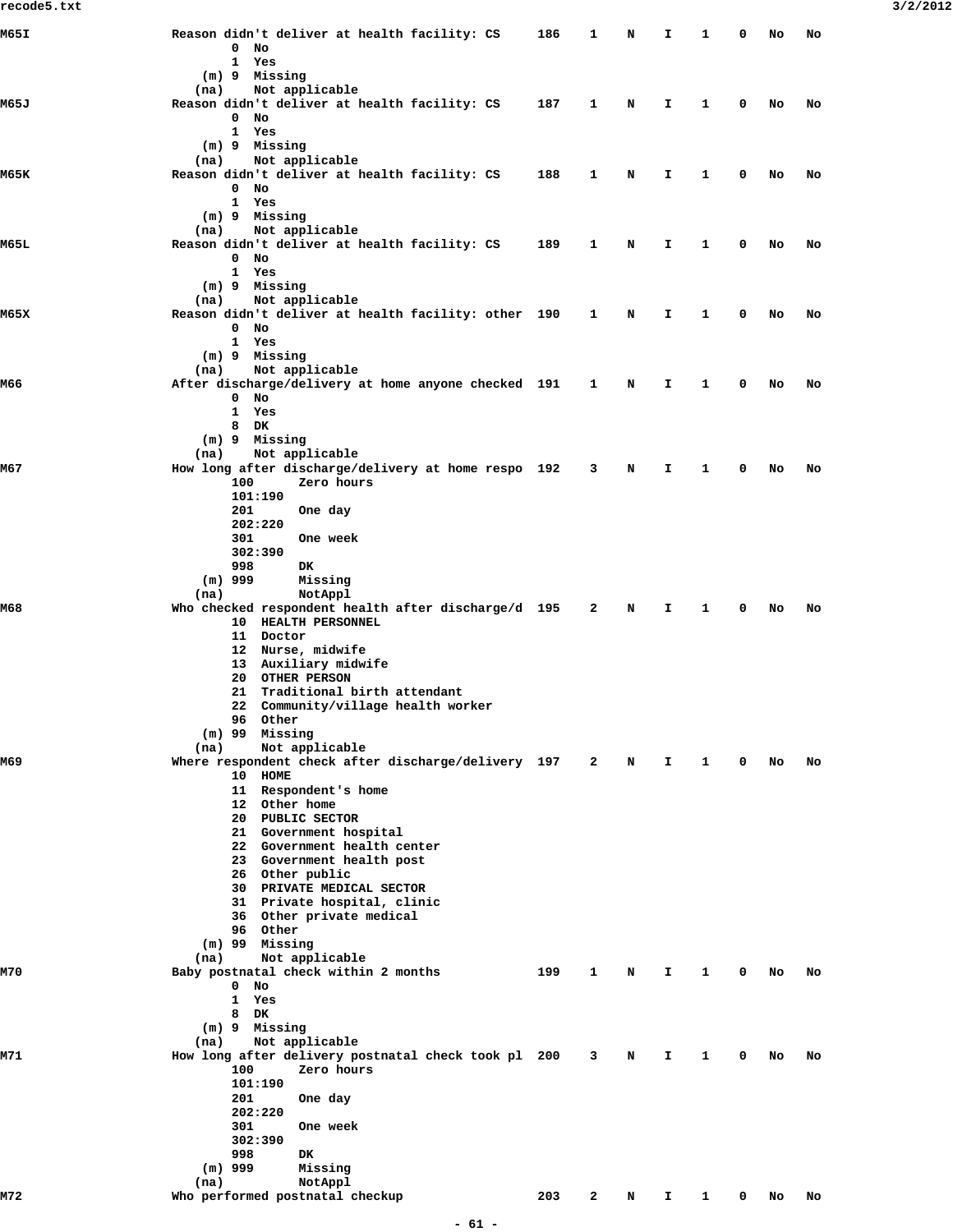- **10 HEALTH PERSONNEL**
- **11 Doctor**
	- **12 Nurse, midwife**
	- **13 Auxiliary midwife**
- **20 OTHER PERSON**
- **21 Traditional birth attendant**
	- **22 Community/village health worker**
	-
- **196** Other
- **(m) 99 Missing**
- (na) Not applicable<br>M73 Where was the baby checked
	- Where was the baby checked for the first time 205 2 N I 1 0 No No  **10 HOME**
		- **11 Respondent's home**
			- **12 Other home**
- **20 PUBLIC SECTOR**
- **21 Government hospital**
	- **22 Government health center**
- **23 Government health post**
	-
- **26 Other public**
	- **30 PRIVATE MEDICAL SECTOR**
	- **31 Private hospital, clinic**
- **36 Other private medical**
- **196** Other
	- **(m) 99 Missing**
	- **(na) Not applicable**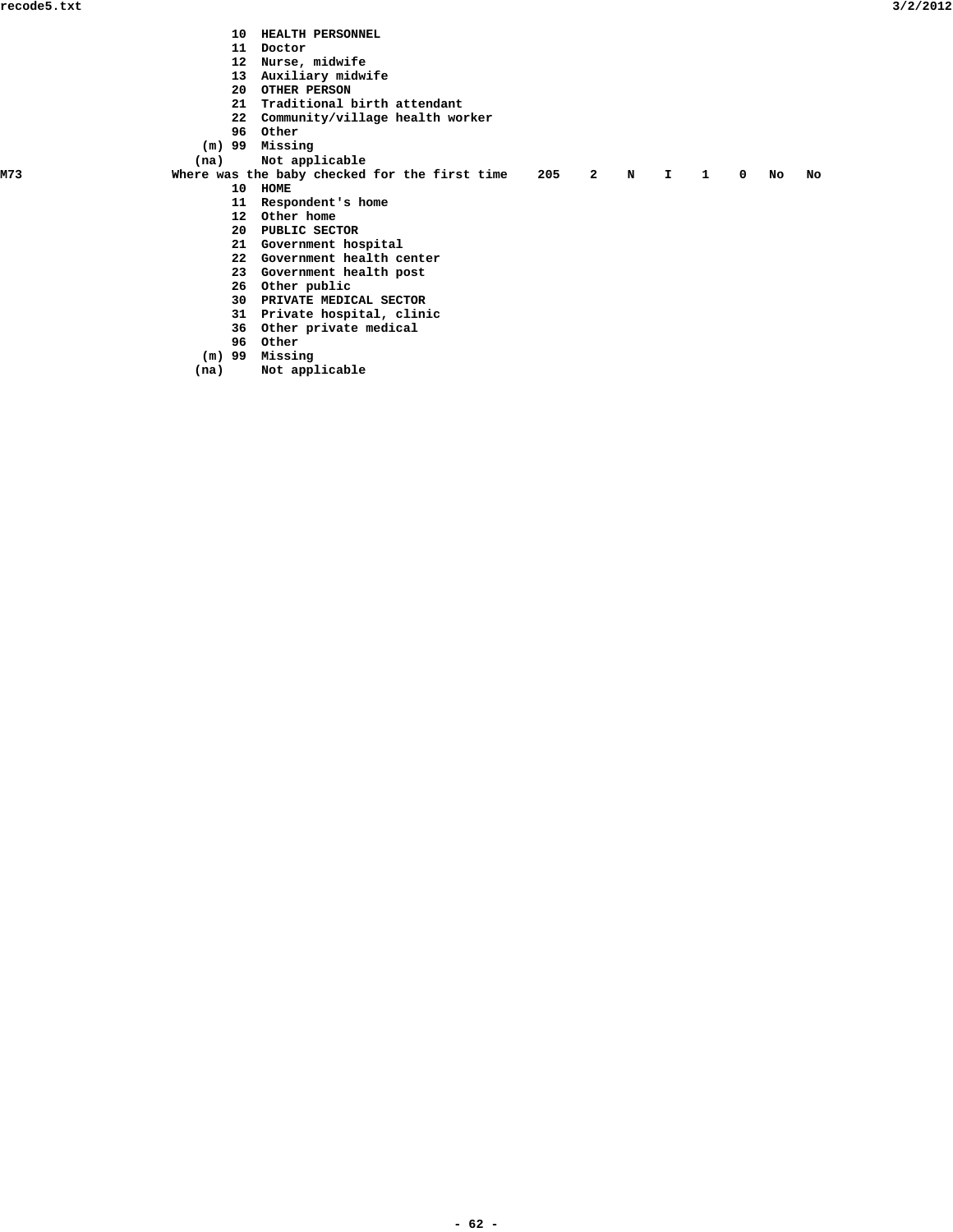| 3/2/201 |
|---------|
|---------|

| Level: WOMAN          |                                                      |                                         | Record: Health & Breastfeeding |                                       |               |           |                              |                     |                  |          |          |
|-----------------------|------------------------------------------------------|-----------------------------------------|--------------------------------|---------------------------------------|---------------|-----------|------------------------------|---------------------|------------------|----------|----------|
|                       |                                                      |                                         |                                |                                       |               | Data Item |                              |                     |                  |          | Dec Zero |
| Item Name             | Item Label                                           |                                         |                                | Start Len Type Type Occ Dec Char Fill |               |           |                              |                     |                  |          |          |
|                       |                                                      |                                         |                                |                                       |               |           |                              | ------------------- |                  |          |          |
| HHID<br><b>CASEID</b> | (id) Case Identification<br>(id) Case Identification |                                         |                                | 1<br>-1                               | 12<br>15      | AN<br>AN  | $\mathbf{T}$<br>$\mathbf{T}$ | $\mathbf{1}$<br>1   | 0<br>$\mathbf 0$ | No<br>No | No<br>No |
|                       | (record type)                                        |                                         |                                |                                       | $16 \qquad 3$ | AN        | I.                           | $\mathbf{1}$        | $\mathbf 0$      | No       | No       |
| V401                  |                                                      | Last birth caesarean section            |                                | 19                                    | $\mathbf{1}$  | N         | $\mathbf{I}$                 | $\mathbf{1}$        | $\mathbf{0}$     |          | No No    |
|                       |                                                      | $0$ No                                  |                                |                                       |               |           |                              |                     |                  |          |          |
|                       |                                                      | 1 Yes                                   |                                |                                       |               |           |                              |                     |                  |          |          |
|                       |                                                      | (m) 9 Missing                           |                                |                                       |               |           |                              |                     |                  |          |          |
| V404                  |                                                      | (na) NotAppl<br>Currently breastfeeding |                                | 20                                    | $\mathbf{1}$  | N         | I.                           | $\mathbf{1}$        | $\mathbf 0$      | No       | No       |
|                       |                                                      | $0$ No                                  |                                |                                       |               |           |                              |                     |                  |          |          |
|                       |                                                      | 1 Yes                                   |                                |                                       |               |           |                              |                     |                  |          |          |
| v405                  |                                                      | Currently amenorrheic                   |                                | 21                                    | 1             | N         | I.                           | 1                   | 0                | No       | No       |
|                       |                                                      | $0$ No                                  |                                |                                       |               |           |                              |                     |                  |          |          |
|                       |                                                      | 1 Yes                                   |                                |                                       |               |           |                              |                     |                  |          |          |
| V406                  | Currently abstaining                                 |                                         |                                | 22                                    | $\mathbf{1}$  | N         | I.                           | $\mathbf{1}$        | $\mathbf 0$      | No       | No       |
|                       |                                                      | 0 No                                    |                                |                                       |               |           |                              |                     |                  |          |          |
| v407                  |                                                      | 1 Yes<br>Times breastfed during night   |                                | 23                                    | 2             | N         | $\mathbf{T}$                 | $\mathbf{1}$        | 0                | No       | No       |
|                       |                                                      | 96 On demand                            |                                |                                       |               |           |                              |                     |                  |          |          |
|                       |                                                      | (m) 99 Missing                          |                                |                                       |               |           |                              |                     |                  |          |          |
|                       | (na)                                                 | NotAppl                                 |                                |                                       |               |           |                              |                     |                  |          |          |
| <b>V408</b>           |                                                      | Times breastfed during day              |                                | 25                                    | 2             | N         | I.                           | 1                   | 0                | No       | No       |
|                       |                                                      | 96 On demand                            |                                |                                       |               |           |                              |                     |                  |          |          |
|                       |                                                      | (m) 99 Missing                          |                                |                                       |               |           |                              |                     |                  |          |          |
|                       | (na)                                                 | NotAppl                                 |                                |                                       |               |           |                              |                     |                  |          |          |
| V409                  |                                                      | Gave child plain water<br>$0$ No        |                                | 27                                    | $\mathbf{1}$  | N         | I.                           | 1                   | 0                | No       | No       |
|                       |                                                      | 1 Yes                                   |                                |                                       |               |           |                              |                     |                  |          |          |
|                       |                                                      | 8 Don't know                            |                                |                                       |               |           |                              |                     |                  |          |          |
|                       |                                                      | (m) 9 Missing                           |                                |                                       |               |           |                              |                     |                  |          |          |
|                       | (na)                                                 | NotAppl                                 |                                |                                       |               |           |                              |                     |                  |          |          |
| V409A                 |                                                      | Gave child sugar water                  |                                | 28                                    | $\mathbf{1}$  | N         | I.                           | $\mathbf{1}$        | 0                | No       | No       |
|                       |                                                      | 0 No                                    |                                |                                       |               |           |                              |                     |                  |          |          |
|                       |                                                      | 1 Yes                                   |                                |                                       |               |           |                              |                     |                  |          |          |
|                       |                                                      | 8 Don't know                            |                                |                                       |               |           |                              |                     |                  |          |          |
|                       |                                                      | (m) 9 Missing                           |                                |                                       |               |           |                              |                     |                  |          |          |
| V410                  | (na)<br>Gave child juice                             | NotAppl                                 |                                | 29                                    | $\mathbf{1}$  | N         | I.                           | 1                   | $\mathbf 0$      | No       | No       |
|                       |                                                      | $0$ No                                  |                                |                                       |               |           |                              |                     |                  |          |          |
|                       |                                                      | 1 Yes                                   |                                |                                       |               |           |                              |                     |                  |          |          |
|                       |                                                      | 8 Don't know                            |                                |                                       |               |           |                              |                     |                  |          |          |
|                       |                                                      | (m) 9 Missing                           |                                |                                       |               |           |                              |                     |                  |          |          |
|                       | (na)                                                 | NotAppl                                 |                                |                                       |               |           |                              |                     |                  |          |          |
| <b>V410A</b>          |                                                      | Gave child tea or coffee                |                                | 30                                    | 1             | N         | I.                           | 1                   | 0                | No       | No       |
|                       |                                                      | $0$ No                                  |                                |                                       |               |           |                              |                     |                  |          |          |
|                       |                                                      | 1 Yes                                   |                                |                                       |               |           |                              |                     |                  |          |          |
|                       |                                                      | 8 Don't know<br>$(m)$ 9 Missing         |                                |                                       |               |           |                              |                     |                  |          |          |
|                       | (na)                                                 | NotAppl                                 |                                |                                       |               |           |                              |                     |                  |          |          |
| V411                  |                                                      | Gave child tinned/powder or fresh milk  |                                | 31                                    | $\mathbf{1}$  |           | $\mathbf N$<br>$\mathbf{T}$  | $\mathbf{1}$        | $\mathbf{0}$     | No       | No       |
|                       |                                                      | $0$ No                                  |                                |                                       |               |           |                              |                     |                  |          |          |
|                       |                                                      | 1 Yes                                   |                                |                                       |               |           |                              |                     |                  |          |          |
|                       |                                                      | 8 Don't know                            |                                |                                       |               |           |                              |                     |                  |          |          |
|                       |                                                      | (m) 9 Missing                           |                                |                                       |               |           |                              |                     |                  |          |          |
|                       | (na)                                                 | NotAppl                                 |                                |                                       |               |           |                              |                     |                  |          |          |
| <b>V411A</b>          |                                                      | Gave child baby formula                 |                                | 32                                    | 1             | N         | I.                           | $\mathbf{1}$        | 0                | No       | No       |
|                       |                                                      | $0$ No<br>1 Yes                         |                                |                                       |               |           |                              |                     |                  |          |          |
|                       |                                                      | 8 Don't know                            |                                |                                       |               |           |                              |                     |                  |          |          |
|                       |                                                      | $(m)$ 9 Missing                         |                                |                                       |               |           |                              |                     |                  |          |          |
|                       | (na)                                                 | NotAppl                                 |                                |                                       |               |           |                              |                     |                  |          |          |
| V412                  |                                                      | Gave child fresh milk                   |                                | 33                                    | $\mathbf{1}$  | N         | $\mathbf{T}$                 | 1                   | 0                | No       | No       |
|                       |                                                      | $0$ No                                  |                                |                                       |               |           |                              |                     |                  |          |          |
|                       |                                                      | 1 Yes                                   |                                |                                       |               |           |                              |                     |                  |          |          |
|                       |                                                      | 8 Don't know                            |                                |                                       |               |           |                              |                     |                  |          |          |
|                       |                                                      | (m) 9 Missing                           |                                |                                       |               |           |                              |                     |                  |          |          |
| <b>V412A</b>          | (na)                                                 | NotAppl<br>Gave child baby cereal       |                                | 34                                    | 1             | N         | I.                           | $\mathbf{1}$        | 0                | No       | No       |
|                       |                                                      | $0$ No                                  |                                |                                       |               |           |                              |                     |                  |          |          |
|                       |                                                      | 1 Yes                                   |                                |                                       |               |           |                              |                     |                  |          |          |
|                       |                                                      | 8 Don't know                            |                                |                                       |               |           |                              |                     |                  |          |          |
|                       |                                                      | $(m)$ 9 Missing                         |                                |                                       |               |           |                              |                     |                  |          |          |
|                       | (na)                                                 | NotAppl                                 |                                |                                       |               |           |                              |                     |                  |          |          |
| V412B                 |                                                      | Gave child other porridge/gruel         |                                | 35                                    | 1             | N         | I.                           | 1                   | 0                | No       | No       |
|                       |                                                      | $0$ No                                  |                                |                                       |               |           |                              |                     |                  |          |          |
|                       |                                                      | 1 Yes                                   |                                |                                       |               |           |                              |                     |                  |          |          |
|                       |                                                      | 8 Don't know                            |                                |                                       |               |           |                              |                     |                  |          |          |
|                       |                                                      | (m) 9 Missing                           |                                |                                       |               |           |                              |                     |                  |          |          |
|                       | (na)                                                 | NotAppl                                 |                                |                                       |               |           |                              |                     |                  |          |          |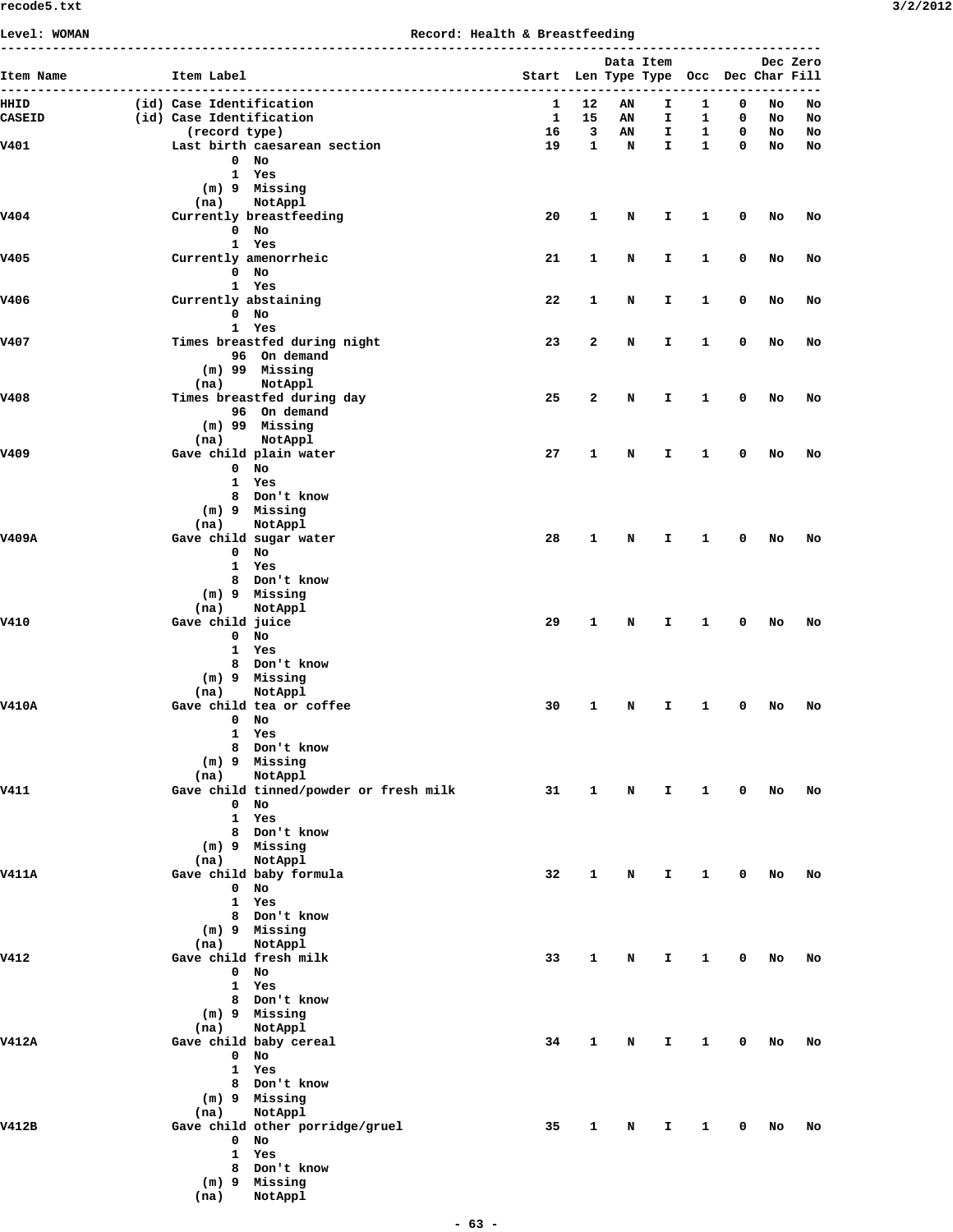| V413         |                           | Gave child other liquid                                   | 36 | $\mathbf{1}$ | N | I            | 1            | 0           | No | No |
|--------------|---------------------------|-----------------------------------------------------------|----|--------------|---|--------------|--------------|-------------|----|----|
|              | 0                         | No                                                        |    |              |   |              |              |             |    |    |
|              | 1<br>8                    | Yes<br>Don't know                                         |    |              |   |              |              |             |    |    |
|              |                           | (m) 9 Missing                                             |    |              |   |              |              |             |    |    |
|              | (na)                      | NotAppl                                                   |    |              |   |              |              |             |    |    |
| <b>V413A</b> | Gave child CS liquid      |                                                           | 37 | 1            | N | I            | 1            | 0           | No | No |
|              | 0                         | No                                                        |    |              |   |              |              |             |    |    |
|              | 1                         | Yes                                                       |    |              |   |              |              |             |    |    |
|              | 8                         | Don't know                                                |    |              |   |              |              |             |    |    |
|              | (na)                      | (m) 9 Missing<br>NotAppl                                  |    |              |   |              |              |             |    |    |
| V413B        | Gave child CS liquid      |                                                           | 38 | 1            | N | I.           | 1            | 0           | No | No |
|              | 0                         | No                                                        |    |              |   |              |              |             |    |    |
|              | $\mathbf{1}$              | Yes                                                       |    |              |   |              |              |             |    |    |
|              | 8                         | Don't know                                                |    |              |   |              |              |             |    |    |
|              |                           | (m) 9 Missing                                             |    |              |   |              |              |             |    |    |
|              | (na)                      | NotAppl                                                   |    |              |   |              |              |             |    |    |
| V413C        | Gave child CS liquid<br>0 | No                                                        | 39 | 1            | N | I            | 1            | 0           | No | No |
|              | 1                         | Yes                                                       |    |              |   |              |              |             |    |    |
|              | 8                         | Don't know                                                |    |              |   |              |              |             |    |    |
|              |                           | (m) 9 Missing                                             |    |              |   |              |              |             |    |    |
|              | (na)                      | <b>NotAppl</b>                                            |    |              |   |              |              |             |    |    |
| V413D        | Gave child CS liquid      |                                                           | 40 | 1            | N | I.           | 1            | 0           | No | No |
|              | 0                         | No                                                        |    |              |   |              |              |             |    |    |
|              | 1<br>8                    | Yes<br>Don't know                                         |    |              |   |              |              |             |    |    |
|              |                           | (m) 9 Missing                                             |    |              |   |              |              |             |    |    |
|              | (na)                      | NotAppl                                                   |    |              |   |              |              |             |    |    |
| <b>V414A</b> | Gave child CS foods       |                                                           | 41 | 1            | N | I            | 1            | 0           | No | No |
|              | 0                         | No                                                        |    |              |   |              |              |             |    |    |
|              | $\mathbf{1}$              | Yes                                                       |    |              |   |              |              |             |    |    |
|              | 8                         | Don't know                                                |    |              |   |              |              |             |    |    |
|              | (na)                      | (m) 9 Missing<br>NotAppl                                  |    |              |   |              |              |             |    |    |
| V414B        | Gave child CS foods       |                                                           | 42 | 1            | N | I.           | 1            | 0           | No | No |
|              | 0                         | No                                                        |    |              |   |              |              |             |    |    |
|              | 1                         | Yes                                                       |    |              |   |              |              |             |    |    |
|              | 8                         | Don't know                                                |    |              |   |              |              |             |    |    |
|              |                           | (m) 9 Missing                                             |    |              |   |              |              |             |    |    |
|              | (na)                      | NotAppl                                                   |    |              |   |              |              |             |    |    |
| V414C        | Gave child CS foods<br>0  | No                                                        | 43 | 1            | N | I            | 1            | 0           | No | No |
|              | $\mathbf{1}$              | Yes                                                       |    |              |   |              |              |             |    |    |
|              | 8                         | Don't know                                                |    |              |   |              |              |             |    |    |
|              |                           | (m) 9 Missing                                             |    |              |   |              |              |             |    |    |
|              | (na)                      | NotAppl                                                   |    |              |   |              |              |             |    |    |
| V414D        | Gave child CS foods       |                                                           | 44 | 1            | N | Ι.           | 1            | 0           | No | No |
|              |                           | $0$ No                                                    |    |              |   |              |              |             |    |    |
|              | 1                         | Yes                                                       |    |              |   |              |              |             |    |    |
|              |                           | 8 Don't know<br>(m) 9 Missing                             |    |              |   |              |              |             |    |    |
|              | (na)                      | NotAppl                                                   |    |              |   |              |              |             |    |    |
| <b>V414E</b> |                           | Gave child bread, noddles, other made from grai 45        |    | $\mathbf{1}$ | N | $\mathbf{I}$ | $\mathbf{1}$ | $\mathbf 0$ | No | No |
|              | $\mathbf 0$               | No                                                        |    |              |   |              |              |             |    |    |
|              | $\mathbf{1}$              | Yes                                                       |    |              |   |              |              |             |    |    |
|              |                           | 8 Don't know                                              |    |              |   |              |              |             |    |    |
|              |                           | (m) 9 Missing                                             |    |              |   |              |              |             |    |    |
| <b>V414F</b> | (na)                      | NotAppl<br>Gave child potatoes, cassave, or other tubers  | 46 | 1            | N | I.           | 1            | 0           | No | No |
|              | 0                         | No                                                        |    |              |   |              |              |             |    |    |
|              |                           | 1 Yes                                                     |    |              |   |              |              |             |    |    |
|              |                           | 8 Don't know                                              |    |              |   |              |              |             |    |    |
|              |                           | (m) 9 Missing                                             |    |              |   |              |              |             |    |    |
|              | (na)                      | NotAppl                                                   |    |              |   |              |              |             |    |    |
| V414G        | Gave child eggs           |                                                           | 47 | 1            | N | Ι.           | $\mathbf{1}$ | 0           | No | No |
|              | 0                         | No                                                        |    |              |   |              |              |             |    |    |
|              | $\mathbf{1}$              | Yes<br>8 Don't know                                       |    |              |   |              |              |             |    |    |
|              |                           | (m) 9 Missing                                             |    |              |   |              |              |             |    |    |
|              | (na)                      | NotAppl                                                   |    |              |   |              |              |             |    |    |
| <b>V414H</b> |                           | Gave child meat (beef, pork, lamb, chicken, etc           | 48 | 1            | N | I.           | 1            | 0           | No | No |
|              | 0                         | No                                                        |    |              |   |              |              |             |    |    |
|              |                           | 1 Yes                                                     |    |              |   |              |              |             |    |    |
|              |                           | 8 Don't know                                              |    |              |   |              |              |             |    |    |
|              |                           | (m) 9 Missing                                             |    |              |   |              |              |             |    |    |
| <b>V414I</b> | (na)                      | NotAppl<br>Gave child pumpkin, carrots, squash (yellow or | 49 | $\mathbf{1}$ | N | Ι.           | $\mathbf{1}$ | 0           | No | No |
|              | 0                         | No                                                        |    |              |   |              |              |             |    |    |
|              | 1                         | Yes                                                       |    |              |   |              |              |             |    |    |
|              | 8                         | Don't know                                                |    |              |   |              |              |             |    |    |
|              |                           | (m) 9 Missing                                             |    |              |   |              |              |             |    |    |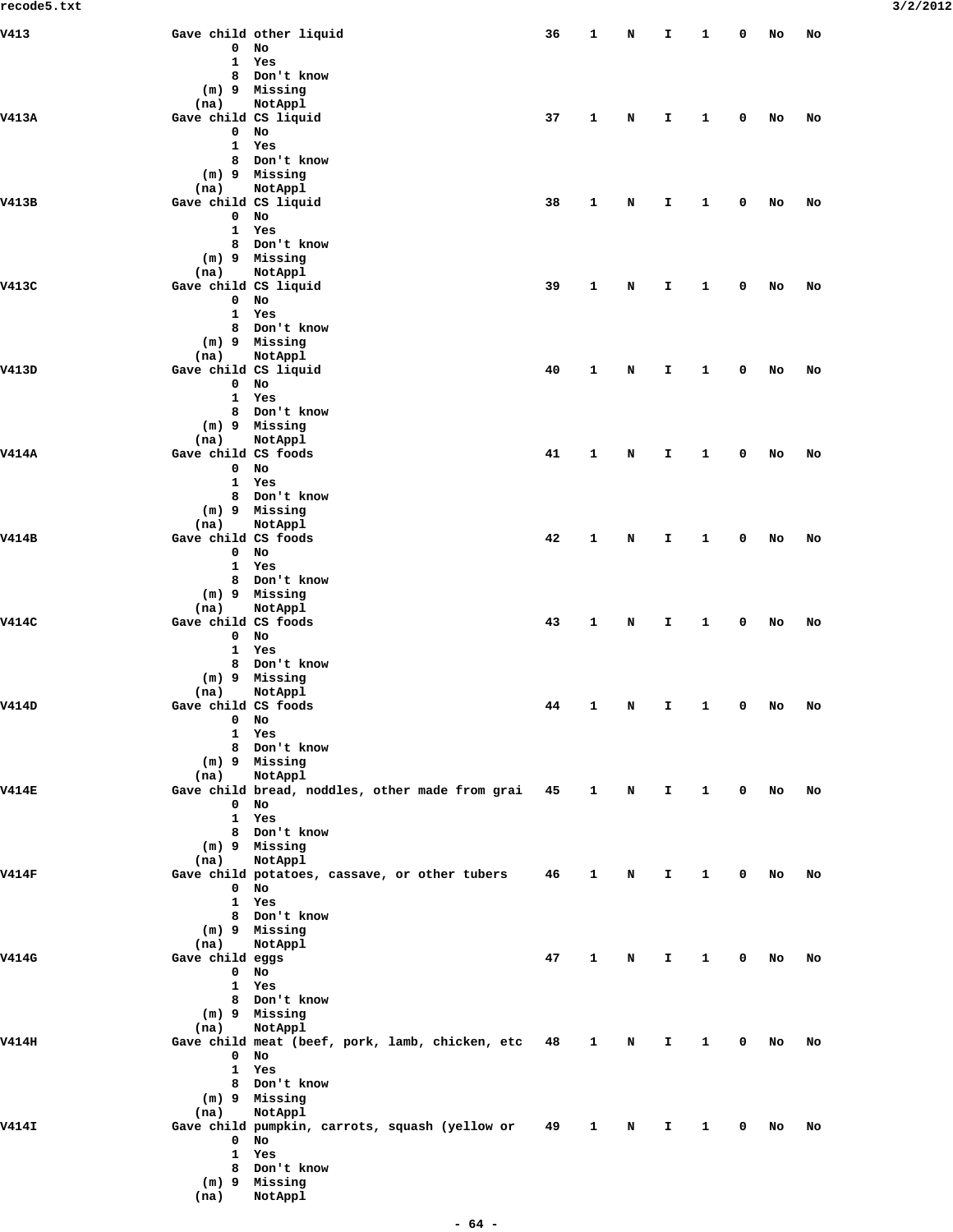| V414J        |                     | Gave child any dark green leafy vegetables      | 50 | 1            | N           | I.           | 1            | 0                       | No | No |
|--------------|---------------------|-------------------------------------------------|----|--------------|-------------|--------------|--------------|-------------------------|----|----|
|              | 0                   | No<br>1 Yes                                     |    |              |             |              |              |                         |    |    |
|              | 8                   | Don't know                                      |    |              |             |              |              |                         |    |    |
|              |                     | (m) 9 Missing                                   |    |              |             |              |              |                         |    |    |
|              | (na)                | NotAppl                                         |    |              |             |              |              |                         |    |    |
| <b>V414K</b> |                     | Gave child mangoes, papayas, other vitamin A fr | 51 | 1            | N           | I.           | 1            | 0                       | No | No |
|              | 0                   | No<br>1 Yes                                     |    |              |             |              |              |                         |    |    |
|              |                     | 8 Don't know                                    |    |              |             |              |              |                         |    |    |
|              |                     | (m) 9 Missing                                   |    |              |             |              |              |                         |    |    |
|              | (na)                | NotAppl                                         |    |              |             |              |              |                         |    |    |
| <b>V414L</b> | $\mathbf{0}$        | Gave child any other fruits<br>No               | 52 | 1            | N           | I.           | 1            | 0                       | No | No |
|              |                     | 1 Yes                                           |    |              |             |              |              |                         |    |    |
|              |                     | 8 Don't know                                    |    |              |             |              |              |                         |    |    |
|              |                     | (m) 9 Missing                                   |    |              |             |              |              |                         |    |    |
|              | (na)                | NotAppl                                         |    |              |             |              |              |                         |    |    |
| V414M        | $\mathbf{0}$        | Gave child liver, heart, other organs<br>No     | 53 | 1            | N           | I.           | 1            | 0                       | No | No |
|              |                     | 1 Yes                                           |    |              |             |              |              |                         |    |    |
|              |                     | 8 Don't know                                    |    |              |             |              |              |                         |    |    |
|              |                     | $(m)$ 9 Missing                                 |    |              |             |              |              |                         |    |    |
|              | (na)                | NotAppl                                         |    |              |             |              |              |                         |    |    |
| <b>V414N</b> |                     | Gave child fish or shellfish                    | 54 | 1            | N           | I.           | 1            | 0                       | No | No |
|              |                     | $0$ No<br>1 Yes                                 |    |              |             |              |              |                         |    |    |
|              |                     | 8 Don't know                                    |    |              |             |              |              |                         |    |    |
|              |                     | (m) 9 Missing                                   |    |              |             |              |              |                         |    |    |
|              | (na)                | NotAppl                                         |    |              |             |              |              |                         |    |    |
| V4140        |                     | Gave child food made from beans, peas, lentils, | 55 | 1            | N           | I.           | 1            | 0                       | No | No |
|              | 0                   | No<br>1 Yes                                     |    |              |             |              |              |                         |    |    |
|              |                     | 8 Don't know                                    |    |              |             |              |              |                         |    |    |
|              |                     | (m) 9 Missing                                   |    |              |             |              |              |                         |    |    |
|              | (na)                | NotAppl                                         |    |              |             |              |              |                         |    |    |
| V414P        |                     | Gave child cheese, yogurt, other milk products  | 56 | 1            | N           | I.           | 1            | 0                       | No | No |
|              | $\mathbf{0}$        | No<br>1 Yes                                     |    |              |             |              |              |                         |    |    |
|              |                     | 8 Don't know                                    |    |              |             |              |              |                         |    |    |
|              |                     | (m) 9 Missing                                   |    |              |             |              |              |                         |    |    |
|              | (na)                | NotAppl                                         |    |              |             |              |              |                         |    |    |
| V414Q        |                     | Gave child oil, fats, butter, products made of  | 57 | 1            | N           | I.           | 1            | 0                       | No | No |
|              | $\mathbf{0}$        | No<br>1 Yes                                     |    |              |             |              |              |                         |    |    |
|              |                     | 8 Don't know                                    |    |              |             |              |              |                         |    |    |
|              |                     | (m) 9 Missing                                   |    |              |             |              |              |                         |    |    |
|              | (na)                | NotAppl                                         |    |              |             |              |              |                         |    |    |
| V414R        |                     | Gave child chocolates, sweets, candies, pastrie | 58 | 1            | N           | Ι.           | 1            | 0                       | No | No |
|              |                     | $0$ No<br>1 Yes                                 |    |              |             |              |              |                         |    |    |
|              |                     | 8 Don't know                                    |    |              |             |              |              |                         |    |    |
|              |                     | (m) 9 Missing                                   |    |              |             |              |              |                         |    |    |
|              | (na)                | NotAppl                                         |    |              |             |              |              |                         |    |    |
| V414S        |                     | Gave child other solid-semisolid food           | 59 | $\mathbf{1}$ | $\mathbf N$ | $\mathbf{T}$ | $\mathbf{1}$ | $\overline{\mathbf{0}}$ | No | No |
|              |                     | $0$ No<br>1 Yes                                 |    |              |             |              |              |                         |    |    |
|              |                     | 8 Don't know                                    |    |              |             |              |              |                         |    |    |
|              |                     | $(m)$ 9 Missing                                 |    |              |             |              |              |                         |    |    |
|              | (na)                | NotAppl                                         |    |              |             |              |              |                         |    |    |
| V414T        | Gave child CS foods |                                                 | 60 | $\mathbf{1}$ | N           | I.           | 1            | 0                       | No | No |
|              |                     | $0$ No<br>1 Yes                                 |    |              |             |              |              |                         |    |    |
|              |                     | 8 Don't know                                    |    |              |             |              |              |                         |    |    |
|              |                     | (m) 9 Missing                                   |    |              |             |              |              |                         |    |    |
|              | (na)                | NotAppl                                         |    |              |             |              |              |                         |    |    |
| V414U        | Gave child CS foods |                                                 | 61 | $\mathbf{1}$ | N           | $\mathbf{I}$ | $\mathbf{1}$ | $\mathbf 0$             | No | No |
|              |                     | $0$ No<br>1 Yes                                 |    |              |             |              |              |                         |    |    |
|              |                     | 8 Don't know                                    |    |              |             |              |              |                         |    |    |
|              |                     | $(m)$ 9 Missing                                 |    |              |             |              |              |                         |    |    |
|              | (na)                | NotAppl                                         |    |              |             |              |              |                         |    |    |
| V415         |                     | Drank from bottle with nipple                   | 62 | $\mathbf{1}$ | N           | I.           | 1            | 0                       | No | No |
|              | $\mathbf{0}$        | No<br>1 Yes                                     |    |              |             |              |              |                         |    |    |
|              | 8                   | DK                                              |    |              |             |              |              |                         |    |    |
|              |                     | (m) 9 Missing                                   |    |              |             |              |              |                         |    |    |
|              | (na)                | NotAppl                                         |    |              |             |              |              |                         |    |    |
| V416         |                     | Heard of oral rehydration                       | 63 | $\mathbf{1}$ | N           | $\mathbf{I}$ | $\mathbf{1}$ | $\mathbf 0$             | No | No |
|              |                     | 0 Never heard of                                |    |              |             |              |              |                         |    |    |
|              |                     | 1 Used ORS<br>2 Heard of ORS                    |    |              |             |              |              |                         |    |    |
|              |                     | (m) 9 Missing                                   |    |              |             |              |              |                         |    |    |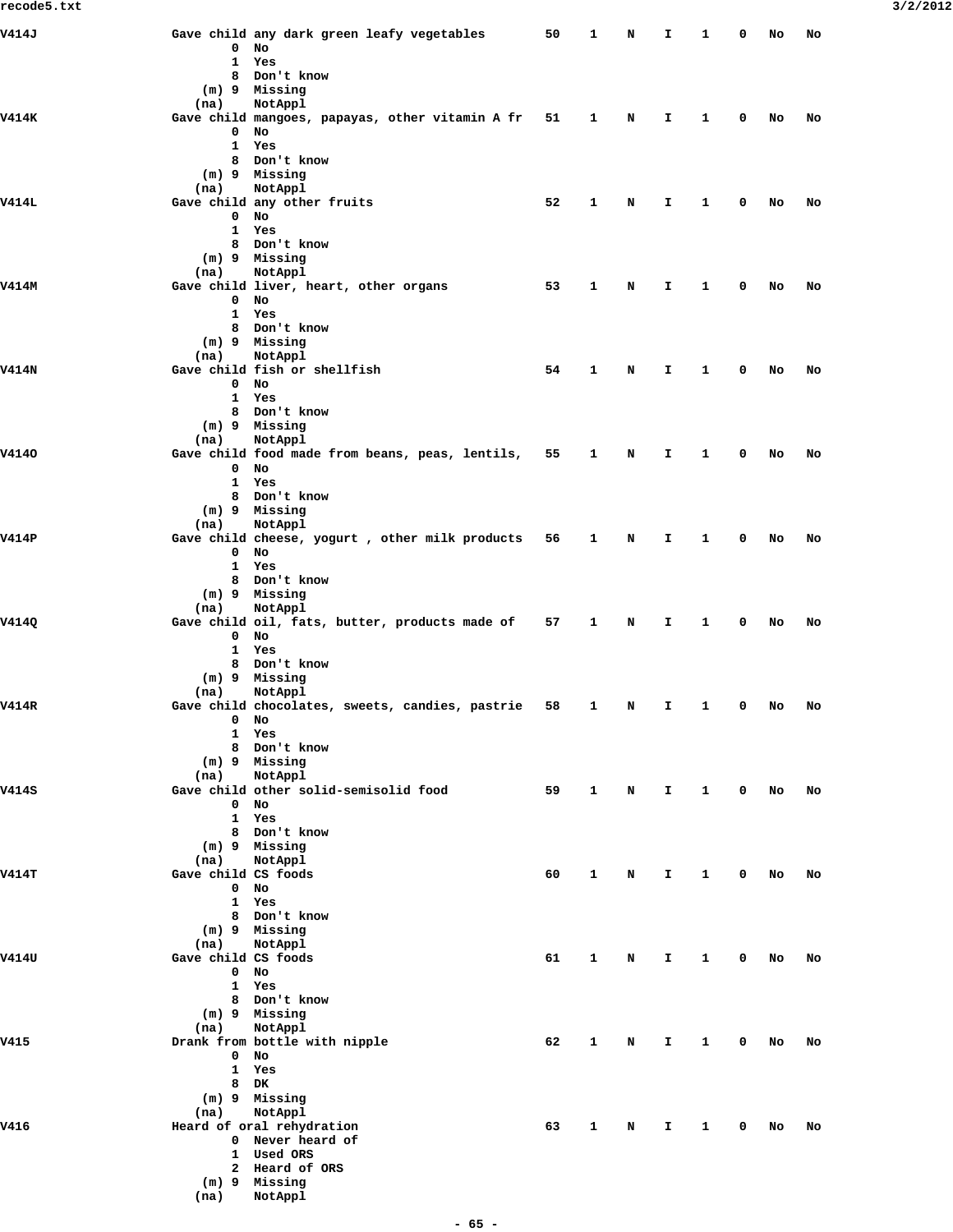| V417         | Entries in maternity table                            | 64  | 1 | N | I. | 1 | 0           | No | No |
|--------------|-------------------------------------------------------|-----|---|---|----|---|-------------|----|----|
| V418         | 0:6<br>Entries in health table                        | 65  | 1 | N | I  | 1 | 0           | No | No |
| V419         | 0:6<br>Entries in height/weight table                 | 66  | 1 | N | I  | 1 | 0           | No | No |
| V420         | 0:6<br>Measurer's code                                | 67  | 3 | N | I  | 1 | 0           | No | No |
|              | $(m)$ 999 Missing<br>NotAppl<br>(na)                  |     |   |   |    |   |             |    |    |
| V421         | Assistant measurer's code<br>$(m)$ 999 Missing        | 70  | 3 | N | I  | 1 | 0           | No | No |
| V426         | NotAppl<br>(na)<br>When child put to breast           | 73  | 3 | N | I  | 1 | 0           | No | No |
|              | 0<br>Immediately<br>100:199                           |     |   |   |    |   |             |    |    |
|              | 201:299<br>$(m)$ 999<br>Missing                       |     |   |   |    |   |             |    |    |
|              | NotAppl<br>(na)                                       |     |   |   |    |   |             |    |    |
| V437         | Respondent's weight (kilos-1d)<br>$(m)$ 9999 Missing  | 76  | 4 | N | I  | 1 | 0           | No | No |
|              | NotAppl<br>(na)                                       |     |   |   |    |   |             |    |    |
| V438         | Respondent's height (cms-1d)<br>$(m)$ 9999 Missing    | 80  | 4 | N | I  | 1 | 0           | No | No |
|              | NotAppl<br>(na)                                       |     |   |   |    |   |             |    |    |
| <b>V439</b>  | Ht/A Percentile (resp.)                               | 84  | 4 | N | I. | 1 | 0           | No | No |
|              | 9998 Flagged cases                                    |     |   |   |    |   |             |    |    |
|              | $(m)$ 9999 Missing<br>NotAppl<br>(na)                 |     |   |   |    |   |             |    |    |
| V440         | Ht/A Standard deviations (resp                        | 88  | 4 | N | I. | 1 | 0           | No | No |
|              | 9998 Flagged cases                                    |     |   |   |    |   |             |    |    |
|              | $(m)$ 9999 Missing                                    |     |   |   |    |   |             |    |    |
| V441         | NotAppl<br>(na)<br>Ht/A Percent ref. median (resp     | 92  | 5 | N | I. | 1 | 0           | No | No |
|              | 99998 Flagged cases                                   |     |   |   |    |   |             |    |    |
|              | $(m)$ 99999 Missing                                   |     |   |   |    |   |             |    |    |
|              | NotAppl<br>(na)                                       |     |   |   |    |   |             |    |    |
| V442         | Wt/Ht Percent ref. median (DHS<br>99998 Flagged cases | 97  | 5 | N | I  | 1 | 0           | No | No |
|              | $(m)$ 99999 Missing                                   |     |   |   |    |   |             |    |    |
|              | NotAppl<br>(na)                                       |     |   |   |    |   |             |    |    |
| V443         | Wt/Ht Percent ref. median (Fog<br>99998 Flagged cases | 102 | 5 | N | I. | 1 | 0           | No | No |
|              | $(m)$ 99999 Missing                                   |     |   |   |    |   |             |    |    |
|              | NotAppl<br>(na)                                       |     |   |   |    |   |             |    |    |
| V444         | Wt/Ht Percent ref. median (WHO                        | 107 | 5 | N | I  | 1 | 0           | No | No |
|              | 99998 Flagged cases<br>$(m)$ 99999 Missing            |     |   |   |    |   |             |    |    |
|              | (na)<br>NotAppl                                       |     |   |   |    |   |             |    |    |
| <b>V444A</b> | Wt/Ht Std deviations(resp) DHS                        | 112 | 4 | N | I  | 1 | 0           | No | No |
|              | 9998 Flagged cases<br>$(m)$ 9999 Missing              |     |   |   |    |   |             |    |    |
|              | NotAppl<br>(na)                                       |     |   |   |    |   |             |    |    |
| <b>V445</b>  | Body mass index for respondent                        | 116 | 4 | N | I. | 1 | 0           | No | No |
|              | 9998 Flagged cases                                    |     |   |   |    |   |             |    |    |
|              | $(m)$ 9999 Missing<br>NotAppl<br>(na)                 |     |   |   |    |   |             |    |    |
| V446         | Rohrer's index for respondent                         | 120 | 4 | N | I. | 1 | $\mathbf 0$ | No | No |
|              | 9998 Flagged cases                                    |     |   |   |    |   |             |    |    |
|              | $(m)$ 9999 Missing<br>NotAppl<br>(na)                 |     |   |   |    |   |             |    |    |
| V447         | Result of measurement of resp.                        | 124 | 1 | N | I. | 1 | 0           | No | No |
|              | 0<br>Measured                                         |     |   |   |    |   |             |    |    |
|              | 1:2                                                   |     |   |   |    |   |             |    |    |
|              | 3<br>Not present<br>Refused<br>4                      |     |   |   |    |   |             |    |    |
|              | 5                                                     |     |   |   |    |   |             |    |    |
|              | 6<br>Other                                            |     |   |   |    |   |             |    |    |
|              | 7<br>No measurement found in HH                       |     |   |   |    |   |             |    |    |
|              | $(m)$ 9<br>Missing<br>NotAppl<br>(na)                 |     |   |   |    |   |             |    |    |
| <b>V447A</b> | Women's age in years from household report            | 125 | 2 | N | I  | 1 | 0           | No | No |
| V452A        | 15:49<br>Under age 18 (HH report)                     | 127 | 1 | N | I. | 1 | 0           | No | No |
|              | 1 Under age 18                                        |     |   |   |    |   |             |    |    |
|              | 2 Age 18 or older                                     |     |   |   |    |   |             |    |    |
|              | (m) 9 Missing                                         |     |   |   |    |   |             |    |    |
| V452B        | NotAppl<br>(na)<br>Line no. of parent/caretaker       | 128 | 2 | N | I. | 1 | 0           | No | No |
|              | Not in household<br>$\mathbf 0$                       |     |   |   |    |   |             |    |    |
|              | 1:50                                                  |     |   |   |    |   |             |    |    |
|              | $(m)$ 99<br>Missing<br>NotAppl                        |     |   |   |    |   |             |    |    |
| V452C        | (na)<br>Read consent statement                        | 130 | 1 | N | I. | 1 | 0           | No | No |
|              | 1 Granted                                             |     |   |   |    |   |             |    |    |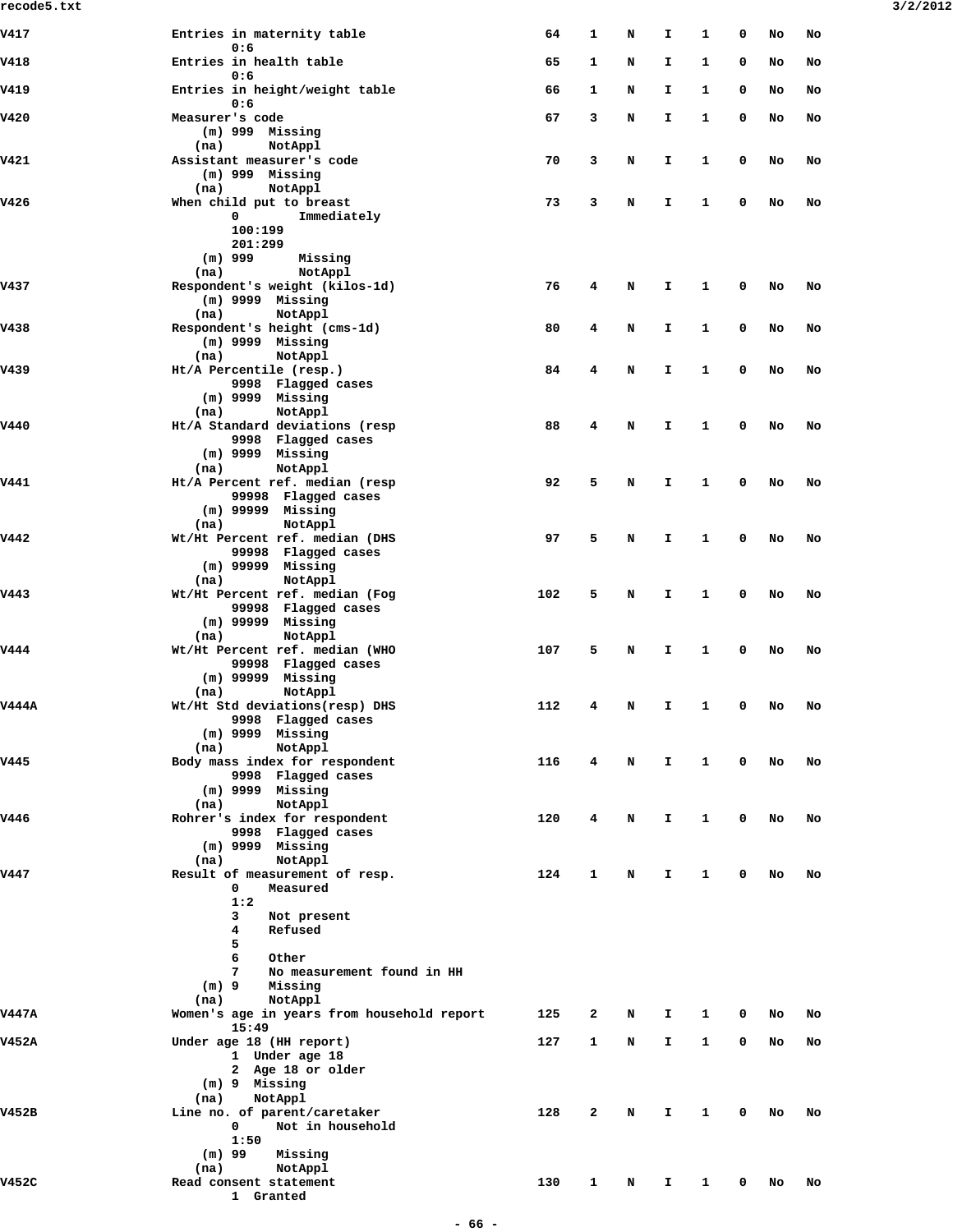|       | 2 Parent/other refused                                            |     |   |   |    |              |             |    |    |
|-------|-------------------------------------------------------------------|-----|---|---|----|--------------|-------------|----|----|
|       | 3 Respondent refused                                              |     |   |   |    |              |             |    |    |
|       | (m) 9 Missing                                                     |     |   |   |    |              |             |    |    |
|       | (na)<br>NotAppl                                                   |     |   |   |    |              |             |    |    |
| V453  | Hemoglobin level $(g/dl - 1$ decimal)                             | 131 | 3 | N | I. | $\mathbf{1}$ | 0           | No | No |
|       | $(m)$ 999 Missing                                                 |     |   |   |    |              |             |    |    |
|       | (na)<br>NotAppl                                                   |     |   |   |    |              |             |    |    |
| v454  | Currently pregnant (household report)<br>0 No/don't know          | 134 | 1 | N | I. | $\mathbf{1}$ | 0           | No | No |
|       | 1 Yes                                                             |     |   |   |    |              |             |    |    |
|       | (m) 9 Missing                                                     |     |   |   |    |              |             |    |    |
|       | (na)<br>NotAppl                                                   |     |   |   |    |              |             |    |    |
| V455  | Result of measuring (Hemoglobin)                                  | 135 | 1 | N | I. | $\mathbf{1}$ | 0           | No | No |
|       | 0 Measured                                                        |     |   |   |    |              |             |    |    |
|       | 3 Not present                                                     |     |   |   |    |              |             |    |    |
|       | 4 Refused<br>6 Other                                              |     |   |   |    |              |             |    |    |
|       | 7 No measurement found in HH                                      |     |   |   |    |              |             |    |    |
|       | (m) 9 Missing                                                     |     |   |   |    |              |             |    |    |
| V456  | Hemoglobin level adjusted by altitude $(g/dl - 1 136$             |     | 3 | N | I  | 1            | 0           | No | No |
|       | $(m)$ 999 Missing                                                 |     |   |   |    |              |             |    |    |
|       | (na)<br>NotAppl                                                   |     |   |   |    |              |             |    |    |
| v457  | Anemia level                                                      | 139 | 1 | N | I. | $\mathbf{1}$ | 0           | No | No |
|       | 1 Severe<br>2 Moderate                                            |     |   |   |    |              |             |    |    |
|       | 3 Mild                                                            |     |   |   |    |              |             |    |    |
|       | 4 Not anemic                                                      |     |   |   |    |              |             |    |    |
|       | (m) 9 Missing                                                     |     |   |   |    |              |             |    |    |
|       | NotAppl<br>(na)                                                   |     |   |   |    |              |             |    |    |
| V458  | Agrees to referral                                                | 140 | 1 | N | I. | 1            | 0           | No | No |
|       | $0$ No                                                            |     |   |   |    |              |             |    |    |
|       | 1 Yes<br>(m) 9 Missing                                            |     |   |   |    |              |             |    |    |
|       | (na)<br>NotAppl                                                   |     |   |   |    |              |             |    |    |
| V459  | Have bednet for sleeping (household report)                       | 141 | 1 | N | I. | $\mathbf{1}$ | 0           | No | No |
|       | $0$ No                                                            |     |   |   |    |              |             |    |    |
|       | 1 Yes                                                             |     |   |   |    |              |             |    |    |
|       | (m) 9 Missing                                                     |     |   |   |    |              |             |    |    |
| V460  | NotAppl<br>(na)<br>Children under 5 slept under bednet last night |     | 1 | N | I. | 1            | 0           |    | No |
|       | $0$ No                                                            | 142 |   |   |    |              |             | No |    |
|       | 1 All children                                                    |     |   |   |    |              |             |    |    |
|       | 2 Some children                                                   |     |   |   |    |              |             |    |    |
|       | 3 No bednet in HH                                                 |     |   |   |    |              |             |    |    |
|       | (m) 9 Missing                                                     |     |   |   |    |              |             |    |    |
|       | (na)<br>NotAppl                                                   |     |   |   |    |              |             |    |    |
| V461  | Respondent slept under bednet<br>$0$ No                           | 143 | 1 | N | I  | 1            | 0           | No | No |
|       | 1 Yes                                                             |     |   |   |    |              |             |    |    |
|       | $(m)$ 9 Missing                                                   |     |   |   |    |              |             |    |    |
|       | NotAppl<br>(na)                                                   |     |   |   |    |              |             |    |    |
| V462  | Washed hands before preparing last meal                           | 144 | 1 | N | I. | $\mathbf{1}$ | $\mathbf 0$ | No | No |
|       | $0$ No                                                            |     |   |   |    |              |             |    |    |
|       | 1 Yes<br>2 Never prepared meal                                    |     |   |   |    |              |             |    |    |
|       | (m) 9 Missing                                                     |     |   |   |    |              |             |    |    |
|       | NotAppl<br>(na)                                                   |     |   |   |    |              |             |    |    |
| V463A | Smokes cigarettes                                                 | 145 | 1 | N | I. | $\mathbf{1}$ | 0           | No | No |
|       | $0$ No                                                            |     |   |   |    |              |             |    |    |
|       | 1 Yes                                                             |     |   |   |    |              |             |    |    |
|       | (m) 9 Missing                                                     |     |   |   |    |              |             |    |    |
| V463B | (na)<br>NotAppl<br>Smokes pipe                                    | 146 | 1 | N | I. | $\mathbf{1}$ | 0           | No | No |
|       | $0$ No                                                            |     |   |   |    |              |             |    |    |
|       | 1 Yes                                                             |     |   |   |    |              |             |    |    |
|       | (m) 9 Missing                                                     |     |   |   |    |              |             |    |    |
|       | (na)<br>NotAppl                                                   |     |   |   |    |              |             |    |    |
| V463C | Chewing tobacco                                                   | 147 | 1 | N | I. | $\mathbf{1}$ | $\mathbf 0$ | No | No |
|       | $0$ No                                                            |     |   |   |    |              |             |    |    |
|       | 1 Yes<br>(m) 9 Missing                                            |     |   |   |    |              |             |    |    |
|       | (na)<br>NotAppl                                                   |     |   |   |    |              |             |    |    |
| V463D | Uses snuff                                                        | 148 | 1 | N | I  | $\mathbf{1}$ | 0           | No | No |
|       | $0$ No                                                            |     |   |   |    |              |             |    |    |
|       | 1 Yes                                                             |     |   |   |    |              |             |    |    |
|       | (m) 9 Missing                                                     |     |   |   |    |              |             |    |    |
|       | NotAppl<br>(na)                                                   |     |   |   |    |              |             |    |    |
| V463E | Smokes country specific<br>$0$ No                                 | 149 | 1 | N | I. | $\mathbf{1}$ | 0           | No | No |
|       | 1 Yes                                                             |     |   |   |    |              |             |    |    |
|       | (m) 9 Missing                                                     |     |   |   |    |              |             |    |    |
|       | (na) NotAppl                                                      |     |   |   |    |              |             |    |    |
| V463F | Smokes country specific                                           | 150 | 1 | N | I. | $\mathbf{1}$ | 0           | No | No |
|       | $0$ No                                                            |     |   |   |    |              |             |    |    |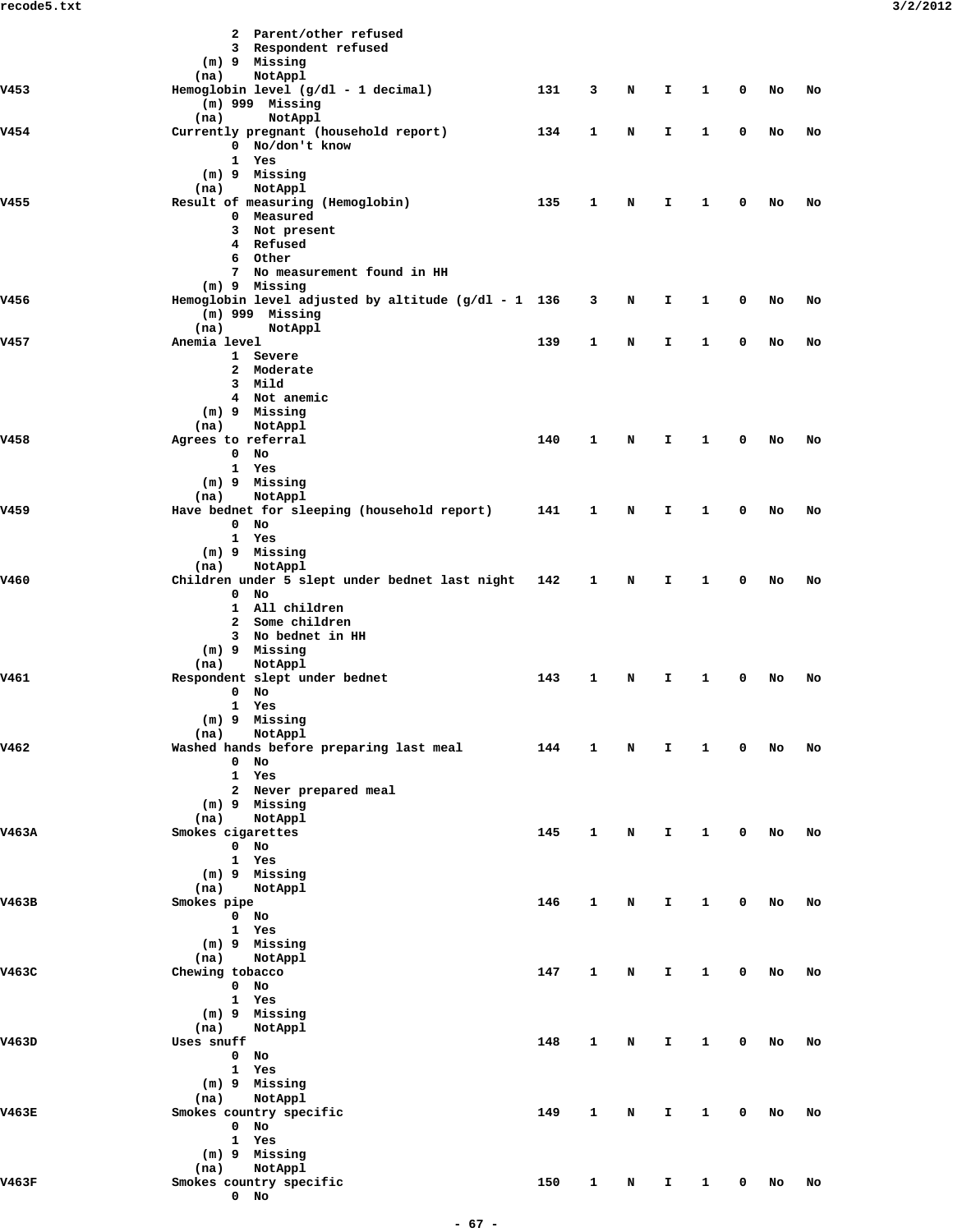|       |              | 1 Yes                                                               |     |              |   |    |   |             |    |    |  |
|-------|--------------|---------------------------------------------------------------------|-----|--------------|---|----|---|-------------|----|----|--|
|       |              | (m) 9 Missing                                                       |     |              |   |    |   |             |    |    |  |
|       | (na)         | NotAppl                                                             |     |              |   |    |   |             |    |    |  |
| V463G |              | Smokes country specific<br>No<br>0                                  | 151 | 1            | N | I. | 1 | 0           | No | No |  |
|       |              | 1<br>Yes                                                            |     |              |   |    |   |             |    |    |  |
|       |              | (m) 9 Missing                                                       |     |              |   |    |   |             |    |    |  |
|       | (na)         | NotAppl                                                             |     |              |   |    |   |             |    |    |  |
| V463X | Smokes other |                                                                     | 152 | 1            | N | I. | 1 | 0           | No | No |  |
|       |              | No<br>$\mathbf{0}$<br>1 Yes, smokes nothing                         |     |              |   |    |   |             |    |    |  |
|       |              | (m) 9 Missing                                                       |     |              |   |    |   |             |    |    |  |
|       | (na)         | NotAppl                                                             |     |              |   |    |   |             |    |    |  |
| V463Z |              | Does not use tobacco                                                | 153 | 1            | N | I. | 1 | 0           | No | No |  |
|       |              | $\mathbf 0$<br>No<br>1 Yes, smokes nothing                          |     |              |   |    |   |             |    |    |  |
|       |              | (m) 9 Missing                                                       |     |              |   |    |   |             |    |    |  |
|       | (na)         | NotAppl                                                             |     |              |   |    |   |             |    |    |  |
| V464  |              | Number of cigarettes in last 24 hours                               | 154 | 2            | N | I. | 1 | 0           | No | No |  |
|       |              | 0:60                                                                |     |              |   |    |   |             |    |    |  |
|       | $(m)$ 99     | 98<br>Missing                                                       |     |              |   |    |   |             |    |    |  |
|       | (na)         | NotAppl                                                             |     |              |   |    |   |             |    |    |  |
| V465  |              | Disposal of youngest child's stools when not us 156                 |     | 2            | N | I. | 1 | 0           | No | No |  |
|       |              | Always use toilet/latrine<br>1                                      |     |              |   |    |   |             |    |    |  |
|       |              | $\mathbf{2}$<br>Put/rinsed in toilet/latrine<br>3                   |     |              |   |    |   |             |    |    |  |
|       |              | Put/rinsed into drain or ditch<br>4<br>Throw into garbage           |     |              |   |    |   |             |    |    |  |
|       |              | 5<br>Buried                                                         |     |              |   |    |   |             |    |    |  |
|       |              | 6<br>Rinse away                                                     |     |              |   |    |   |             |    |    |  |
|       |              | 7<br>Use disposable diapers                                         |     |              |   |    |   |             |    |    |  |
|       |              | 8<br>Use washable diapers<br>9                                      |     |              |   |    |   |             |    |    |  |
|       |              | Left in the open/not disposed of<br>96 Other                        |     |              |   |    |   |             |    |    |  |
|       |              | $(m)$ 99 Missing                                                    |     |              |   |    |   |             |    |    |  |
|       | (na)         | NotAppl                                                             |     |              |   |    |   |             |    |    |  |
| V466  |              | When child is seriously ill, can decide whether 158                 |     | 1            | N | I. | 1 | 0           | No | No |  |
|       |              | $\mathbf 0$<br>No<br>1 Yes                                          |     |              |   |    |   |             |    |    |  |
|       |              | 2 Depends                                                           |     |              |   |    |   |             |    |    |  |
|       |              | (m) 9 Missing                                                       |     |              |   |    |   |             |    |    |  |
|       | (na)         | NotAppl                                                             |     |              |   |    |   |             |    |    |  |
| V467A |              | Getting medical help for self: know where to go 159<br>0 No problem |     | $\mathbf{1}$ | N | Ι. | 1 | 0           | No | No |  |
|       |              | 1 Big problem                                                       |     |              |   |    |   |             |    |    |  |
|       |              | 2 Not a big problem                                                 |     |              |   |    |   |             |    |    |  |
|       |              | (m) 9 Missing                                                       |     |              |   |    |   |             |    |    |  |
| V467B | (na)         | NotAppl<br>Getting medical help for self: getting permissi 160      |     | 1            | N | Ι. | 1 | 0           | No | No |  |
|       |              | 0 No problem                                                        |     |              |   |    |   |             |    |    |  |
|       |              | 1 Big problem                                                       |     |              |   |    |   |             |    |    |  |
|       |              | 2 Not a big problem                                                 |     |              |   |    |   |             |    |    |  |
|       | (na)         | (m) 9 Missing<br>NotAppl                                            |     |              |   |    |   |             |    |    |  |
| V467C |              | Getting medical help for self: getting money ne 161 1               |     |              | N | Ι. | 1 | $\mathbf 0$ | No | No |  |
|       |              | 0 No problem                                                        |     |              |   |    |   |             |    |    |  |
|       |              | 1 Big problem                                                       |     |              |   |    |   |             |    |    |  |
|       |              | 2 Not a big problem                                                 |     |              |   |    |   |             |    |    |  |
|       | (na)         | (m) 9 Missing<br>NotAppl                                            |     |              |   |    |   |             |    |    |  |
| V467D |              | Getting medical help for self: distance to heal 162                 |     | $\mathbf{1}$ | N | I. | 1 | 0           | No | No |  |
|       |              | 0 No problem                                                        |     |              |   |    |   |             |    |    |  |
|       |              | 1 Big problem                                                       |     |              |   |    |   |             |    |    |  |
|       |              | 2 Not a big problem                                                 |     |              |   |    |   |             |    |    |  |
|       | (na)         | (m) 9 Missing<br>NotAppl                                            |     |              |   |    |   |             |    |    |  |
| V467E |              | Getting medical help for self: having to take t 163                 |     | $\mathbf{1}$ | N | Ι. | 1 | 0           | No | No |  |
|       |              | 0 No problem                                                        |     |              |   |    |   |             |    |    |  |
|       |              | 1 Big problem                                                       |     |              |   |    |   |             |    |    |  |
|       |              | 2 Not a big problem                                                 |     |              |   |    |   |             |    |    |  |
|       | (na)         | (m) 9 Missing<br>NotAppl                                            |     |              |   |    |   |             |    |    |  |
| V467F |              | Getting medical help for self: not wanting to g 164 1               |     |              | N | I. | 1 | 0           | No | No |  |
|       |              | 0 No problem                                                        |     |              |   |    |   |             |    |    |  |
|       |              | 1 Big problem                                                       |     |              |   |    |   |             |    |    |  |
|       |              | 2 Not a big problem<br>(m) 9 Missing                                |     |              |   |    |   |             |    |    |  |
|       | (na)         | NotAppl                                                             |     |              |   |    |   |             |    |    |  |
| V467G |              | Getting medical help for self: concern no femal 165                 |     | $\mathbf{1}$ | N | I. | 1 | 0           | No | No |  |
|       |              | 0 No problem                                                        |     |              |   |    |   |             |    |    |  |
|       |              | 1 Big problem<br>2 Not a big problem                                |     |              |   |    |   |             |    |    |  |
|       |              | (m) 9 Missing                                                       |     |              |   |    |   |             |    |    |  |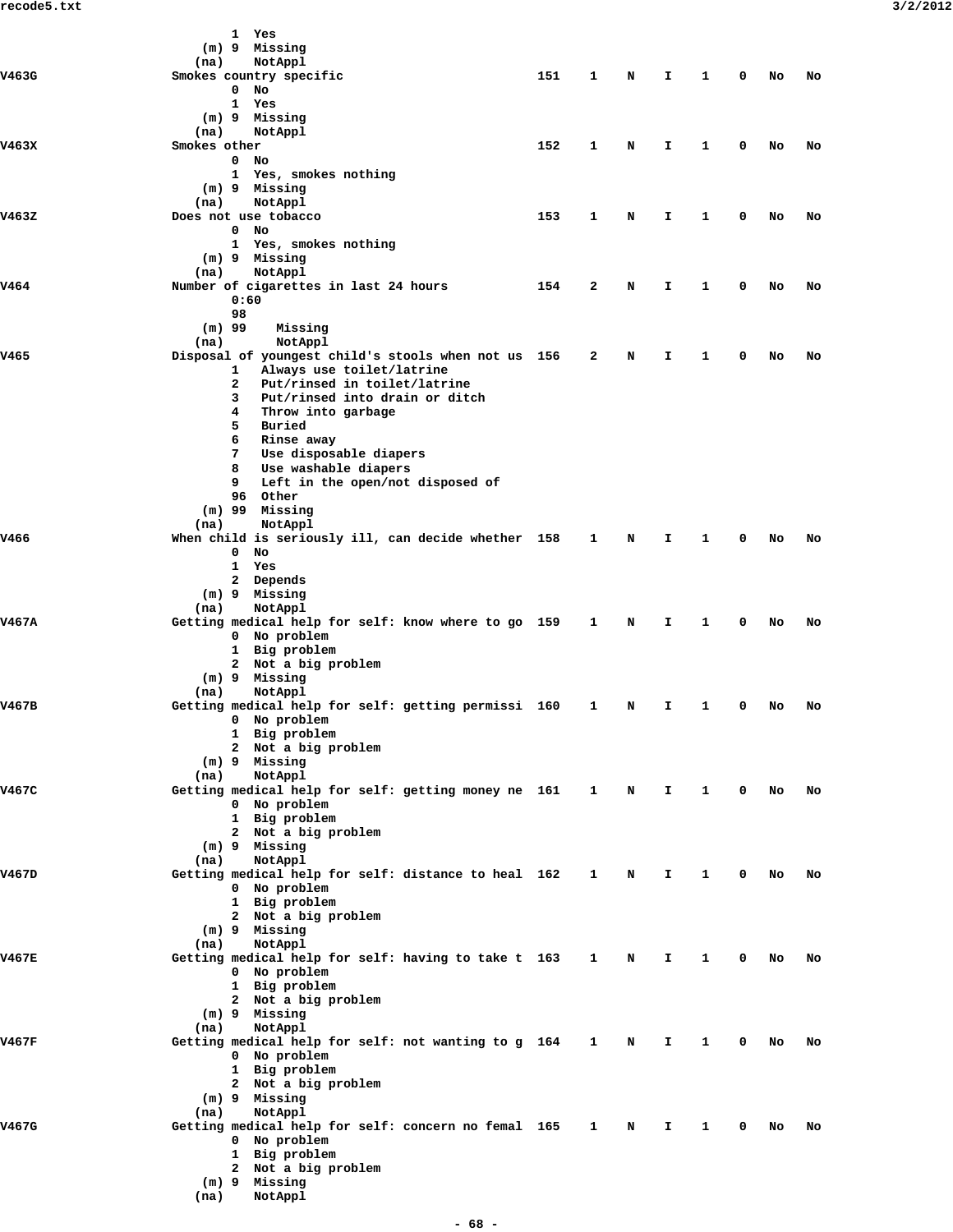| V467H        |                              | Getting medical help for self: concern no provi 166                 |     | 1            | N | I.           | 1            | 0           | No | No |
|--------------|------------------------------|---------------------------------------------------------------------|-----|--------------|---|--------------|--------------|-------------|----|----|
|              |                              | 0 No problem<br>1 Big problem                                       |     |              |   |              |              |             |    |    |
|              |                              | 2 Not a big problem                                                 |     |              |   |              |              |             |    |    |
|              |                              | (m) 9 Missing                                                       |     |              |   |              |              |             |    |    |
|              | (na)                         | NotAppl                                                             |     |              |   |              |              |             |    |    |
| V467I        |                              | Getting medical help for self: concern no drugs 167<br>0 No problem |     | $\mathbf{1}$ | N | I.           | 1            | 0           | No | No |
|              |                              | 1 Big problem                                                       |     |              |   |              |              |             |    |    |
|              |                              | 2 Not a big problem                                                 |     |              |   |              |              |             |    |    |
|              |                              | (m) 9 Missing                                                       |     |              |   |              |              |             |    |    |
| V467J        | (na)                         | NotAppl<br>Getting medical help for self: CS                        | 168 | 1            | N | Ι.           | 1            | 0           | No | No |
|              |                              | 0 No problem                                                        |     |              |   |              |              |             |    |    |
|              |                              | 1 Big problem                                                       |     |              |   |              |              |             |    |    |
|              |                              | 2 Not a big problem<br>(m) 9 Missing                                |     |              |   |              |              |             |    |    |
|              | (na)                         | NotAppl                                                             |     |              |   |              |              |             |    |    |
| V467K        |                              | Getting medical help for self: CS                                   | 169 | 1            | N | I.           | 1            | 0           | No | No |
|              |                              | 0 No problem                                                        |     |              |   |              |              |             |    |    |
|              |                              | 1 Big problem<br>2 Not a big problem                                |     |              |   |              |              |             |    |    |
|              |                              | (m) 9 Missing                                                       |     |              |   |              |              |             |    |    |
|              | (na)                         | NotAppl                                                             |     |              |   |              |              |             |    |    |
| V467L        |                              | Getting medical help for self: CS                                   | 170 | 1            | N | I.           | 1            | 0           | No | No |
|              |                              | 0 No problem<br>1 Big problem                                       |     |              |   |              |              |             |    |    |
|              |                              | 2 Not a big problem                                                 |     |              |   |              |              |             |    |    |
|              |                              | (m) 9 Missing                                                       |     |              |   |              |              |             |    |    |
| V467M        | (na)                         | NotAppl                                                             |     |              |   |              |              |             |    |    |
|              |                              | Getting medical help for self: CS<br>0 No problem                   | 171 | 1            | N | I.           | 1            | 0           | No | No |
|              |                              | 1 Big problem                                                       |     |              |   |              |              |             |    |    |
|              |                              | 2 Not a big problem                                                 |     |              |   |              |              |             |    |    |
|              | (na)                         | (m) 9 Missing<br>NotAppl                                            |     |              |   |              |              |             |    |    |
| V468         |                              | Columns used for Last Birth Only variables                          | 172 | 1            | N | I.           | 1            | 0           | No | No |
|              |                              | 0 See specific questions                                            |     |              |   |              |              |             |    |    |
|              |                              | 1 Only last birth                                                   |     |              |   |              |              |             |    |    |
|              | (na)                         | 2 All columns<br>NotAppl                                            |     |              |   |              |              |             |    |    |
| V471A        |                              | Mother had tinned, powdered or fresh milk                           | 173 | 1            | N | I.           | 1            | 0           | No | No |
|              |                              | $0$ No                                                              |     |              |   |              |              |             |    |    |
|              |                              | 1 Yes                                                               |     |              |   |              |              |             |    |    |
|              |                              | 8 Don't know<br>(m) 9 Missing                                       |     |              |   |              |              |             |    |    |
|              | (na)                         | NotAppl                                                             |     |              |   |              |              |             |    |    |
| V471B        |                              | Mother had tea or coffee                                            | 174 | 1            | N | Ι.           | 1            | 0           | No | No |
|              |                              | $0$ No<br>1 Yes                                                     |     |              |   |              |              |             |    |    |
|              |                              | 8 Don't know                                                        |     |              |   |              |              |             |    |    |
|              |                              | $(m)$ 9 Missing                                                     |     |              |   |              |              |             |    |    |
|              | (na)                         | NotAppl                                                             |     |              |   |              |              |             |    |    |
| V471C        |                              | Mother had any other liquid<br>$0$ No                               | 175 | 1            | N | Ι.           | $\mathbf{1}$ | $\mathbf 0$ | No | No |
|              |                              | 1 Yes                                                               |     |              |   |              |              |             |    |    |
|              |                              | 8 Don't know                                                        |     |              |   |              |              |             |    |    |
|              |                              | (m) 9 Missing                                                       |     |              |   |              |              |             |    |    |
| V471D        | (na)<br>Mother had CS liquid | NotAppl                                                             | 176 | 1            | N | I.           | 1            | 0           | No | No |
|              |                              | $0$ No                                                              |     |              |   |              |              |             |    |    |
|              |                              | 1 Yes                                                               |     |              |   |              |              |             |    |    |
|              |                              | 8 Don't know<br>(m) 9 Missing                                       |     |              |   |              |              |             |    |    |
|              | (na)                         | NotAppl                                                             |     |              |   |              |              |             |    |    |
| <b>V471E</b> | Mother had CS liquid         |                                                                     | 177 | 1            | N | I.           | 1            | 0           | No | No |
|              |                              | $0$ No                                                              |     |              |   |              |              |             |    |    |
|              |                              | 1 Yes<br>8 Don't know                                               |     |              |   |              |              |             |    |    |
|              |                              | (m) 9 Missing                                                       |     |              |   |              |              |             |    |    |
|              | (na)                         | NotAppl                                                             |     |              |   |              |              |             |    |    |
| V471F        | Mother had CS liquid         |                                                                     | 178 | 1            | N | $\mathbf{I}$ | 1            | 0           | No | No |
|              |                              | $0$ No<br>1 Yes                                                     |     |              |   |              |              |             |    |    |
|              |                              | 8 Don't know                                                        |     |              |   |              |              |             |    |    |
|              |                              | (m) 9 Missing                                                       |     |              |   |              |              |             |    |    |
|              | (na)                         | NotAppl                                                             |     |              |   |              |              |             |    |    |
| V471G        | Mother had CS liquid         | $0$ No                                                              | 179 | 1            | N | I.           | 1            | 0           | No | No |
|              |                              | 1 Yes                                                               |     |              |   |              |              |             |    |    |
|              |                              | 8 Don't know                                                        |     |              |   |              |              |             |    |    |
|              |                              | (m) 9 Missing                                                       |     |              |   |              |              |             |    |    |
| V472A        | (na)<br>Mother had CS foods  | NotAppl                                                             | 180 | 1            | N | I.           | 1            | 0           | No | No |
|              |                              |                                                                     |     |              |   |              |              |             |    |    |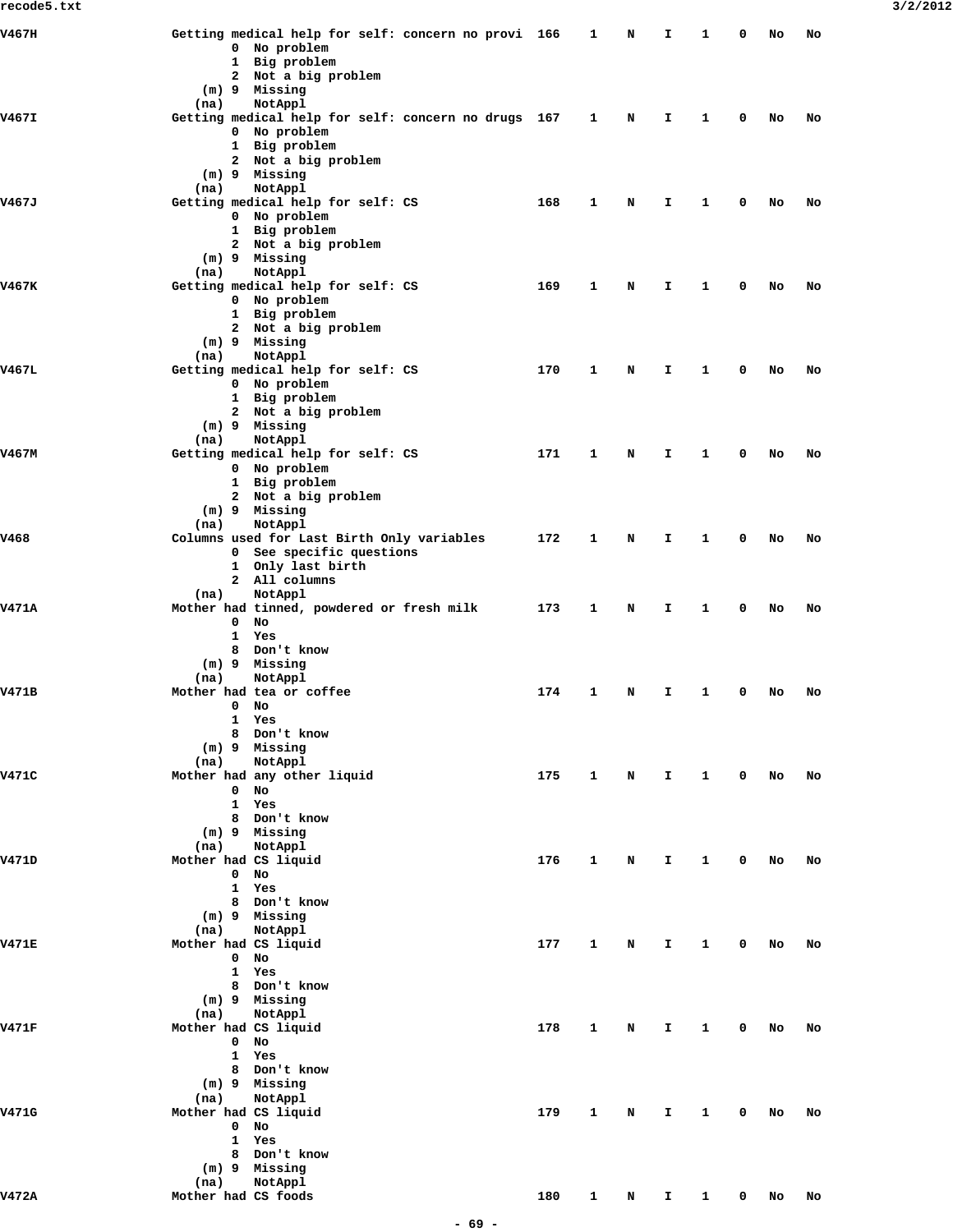|       | 0                   | No                                                                 |     |              |   |              |              |              |    |    |  |
|-------|---------------------|--------------------------------------------------------------------|-----|--------------|---|--------------|--------------|--------------|----|----|--|
|       | 1                   | Yes                                                                |     |              |   |              |              |              |    |    |  |
|       | 8                   | Don't know                                                         |     |              |   |              |              |              |    |    |  |
|       |                     | (m) 9 Missing                                                      |     |              |   |              |              |              |    |    |  |
|       | (na)                | NotAppl                                                            |     |              |   |              |              |              |    |    |  |
| V472B | Mother had CS foods |                                                                    | 181 | 1            | N | I.           | $\mathbf{1}$ | $\mathbf 0$  | No | No |  |
|       | $\mathbf{0}$        | No                                                                 |     |              |   |              |              |              |    |    |  |
|       |                     | 1 Yes                                                              |     |              |   |              |              |              |    |    |  |
|       | 8                   | Don't know                                                         |     |              |   |              |              |              |    |    |  |
|       |                     | (m) 9 Missing                                                      |     |              |   |              |              |              |    |    |  |
|       | (na)                | NotAppl                                                            |     |              |   |              |              |              |    |    |  |
| V472C | Mother had CS foods |                                                                    | 182 | 1            | N | I.           | 1            | 0            | No | No |  |
|       | $\mathbf{0}$        | No                                                                 |     |              |   |              |              |              |    |    |  |
|       |                     | 1 Yes                                                              |     |              |   |              |              |              |    |    |  |
|       |                     | 8 Don't know                                                       |     |              |   |              |              |              |    |    |  |
|       |                     | (m) 9 Missing                                                      |     |              |   |              |              |              |    |    |  |
|       | (na)                | NotAppl                                                            |     |              |   |              |              |              |    |    |  |
| V472D | Mother had CS foods |                                                                    | 183 | 1            | N | I.           | 1            | 0            | No | No |  |
|       | $\mathbf{0}$        | No                                                                 |     |              |   |              |              |              |    |    |  |
|       |                     | 1 Yes                                                              |     |              |   |              |              |              |    |    |  |
|       |                     | 8 Don't know                                                       |     |              |   |              |              |              |    |    |  |
|       |                     | $(m)$ 9 Missing                                                    |     |              |   |              |              |              |    |    |  |
|       | (na)                | NotAppl                                                            |     |              |   |              |              |              |    |    |  |
| V472E |                     | Mother had bread, noodles, other made from grai 184                |     | $\mathbf{1}$ | N | I.           | 1            | 0            | No | No |  |
|       | $\mathbf{0}$        | No                                                                 |     |              |   |              |              |              |    |    |  |
|       |                     | 1 Yes                                                              |     |              |   |              |              |              |    |    |  |
|       |                     | 8 Don't know                                                       |     |              |   |              |              |              |    |    |  |
|       |                     | (m) 9 Missing                                                      |     |              |   |              |              |              |    |    |  |
|       | (na)                | NotAppl                                                            |     |              |   |              |              |              |    |    |  |
| V472F |                     | Mother had potatoes, cassave, or other tubers                      | 185 | 1            | N | I.           | $\mathbf{1}$ | 0            | No | No |  |
|       | $\mathbf{0}$        | No                                                                 |     |              |   |              |              |              |    |    |  |
|       |                     | 1 Yes                                                              |     |              |   |              |              |              |    |    |  |
|       |                     | 8 Don't know                                                       |     |              |   |              |              |              |    |    |  |
|       |                     | (m) 9 Missing                                                      |     |              |   |              |              |              |    |    |  |
|       | (na)                | NotAppl                                                            |     |              |   |              |              |              |    |    |  |
| V472G | Mother had eggs     |                                                                    | 186 | 1            | N | I.           | 1            | 0            | No | No |  |
|       | $\mathbf{0}$        | No                                                                 |     |              |   |              |              |              |    |    |  |
|       |                     | 1 Yes                                                              |     |              |   |              |              |              |    |    |  |
|       |                     | 8 Don't know                                                       |     |              |   |              |              |              |    |    |  |
|       |                     | (m) 9 Missing                                                      |     |              |   |              |              |              |    |    |  |
|       | (na)                | NotAppl                                                            |     |              |   |              |              |              |    |    |  |
| V472H |                     | Mother had meat (beef, pork, lamb, chicken, etc 187 1              |     |              | N | I.           | $\mathbf{1}$ | $\mathbf 0$  | No | No |  |
|       | $\mathbf{0}$        | No                                                                 |     |              |   |              |              |              |    |    |  |
|       |                     | 1 Yes                                                              |     |              |   |              |              |              |    |    |  |
|       |                     | 8 Don't know                                                       |     |              |   |              |              |              |    |    |  |
|       |                     | (m) 9 Missing                                                      |     |              |   |              |              |              |    |    |  |
|       | (na)                | NotAppl                                                            |     |              |   |              |              |              |    |    |  |
| V472I |                     | Mother had pumpkin, carrots, squash (yellow or                     | 188 | 1            | N | I.           | 1            | 0            | No | No |  |
|       |                     | $0$ No                                                             |     |              |   |              |              |              |    |    |  |
|       |                     | 1 Yes                                                              |     |              |   |              |              |              |    |    |  |
|       |                     | 8 Don't know                                                       |     |              |   |              |              |              |    |    |  |
|       |                     | (m) 9 Missing                                                      |     |              |   |              |              |              |    |    |  |
|       | (na)                | NotAppl                                                            |     |              |   |              |              |              |    |    |  |
| V472J |                     | Mother had any dark green leafy vegetables 189 1 N I               |     |              |   |              | $\mathbf{1}$ | $\mathbf 0$  | No | No |  |
|       |                     | $0$ No                                                             |     |              |   |              |              |              |    |    |  |
|       |                     | 1 Yes                                                              |     |              |   |              |              |              |    |    |  |
|       |                     | 8 Don't know                                                       |     |              |   |              |              |              |    |    |  |
|       |                     | (m) 9 Missing                                                      |     |              |   |              |              |              |    |    |  |
|       | (na)                | NotAppl                                                            |     |              |   |              |              |              |    |    |  |
| V472K |                     | Mother had mangoes, papayas, other vitamin A fr 190 1              |     |              | N | $\mathbf{I}$ | $\mathbf{1}$ | $\mathbf{0}$ | No | No |  |
|       |                     | $0$ No                                                             |     |              |   |              |              |              |    |    |  |
|       |                     | 1 Yes                                                              |     |              |   |              |              |              |    |    |  |
|       |                     | 8 Don't know                                                       |     |              |   |              |              |              |    |    |  |
|       |                     | $(m)$ 9 Missing                                                    |     |              |   |              |              |              |    |    |  |
|       | (na)                | NotAppl                                                            |     |              |   |              |              |              |    |    |  |
| V472L |                     | Mother had any other fruits                                        | 191 | 1            | N | I.           | $\mathbf{1}$ | $\mathbf 0$  | No | No |  |
|       |                     | $0$ No                                                             |     |              |   |              |              |              |    |    |  |
|       |                     | 1 Yes                                                              |     |              |   |              |              |              |    |    |  |
|       |                     | 8 Don't know                                                       |     |              |   |              |              |              |    |    |  |
|       |                     | (m) 9 Missing                                                      |     |              |   |              |              |              |    |    |  |
|       | (na)                | NotAppl                                                            |     |              |   |              |              |              |    |    |  |
| V472M |                     | Mother had liver, heart, other organs                              | 192 | $\mathbf{1}$ | N | I.           | $\mathbf{1}$ | $\mathbf{0}$ | No | No |  |
|       |                     | $0$ No                                                             |     |              |   |              |              |              |    |    |  |
|       |                     | 1 Yes                                                              |     |              |   |              |              |              |    |    |  |
|       |                     | 8 Don't know                                                       |     |              |   |              |              |              |    |    |  |
|       |                     | $(m)$ 9 Missing                                                    |     |              |   |              |              |              |    |    |  |
|       | (na)                | NotAppl                                                            |     |              |   |              |              |              |    |    |  |
| V472N |                     | Mother had fish or shellfish                                       | 193 | 1            | N | I.           | $\mathbf{1}$ | $\mathbf 0$  | No | No |  |
|       |                     | $0$ No                                                             |     |              |   |              |              |              |    |    |  |
|       |                     | 1 Yes                                                              |     |              |   |              |              |              |    |    |  |
|       |                     | 8 Don't know                                                       |     |              |   |              |              |              |    |    |  |
|       |                     | (m) 9 Missing                                                      |     |              |   |              |              |              |    |    |  |
|       | (na)                | NotAppl                                                            |     |              |   |              |              |              |    |    |  |
| V4720 |                     | Mother had food made from beans, peas, lentis, 194 1 N I 1 0 No No |     |              |   |              |              |              |    |    |  |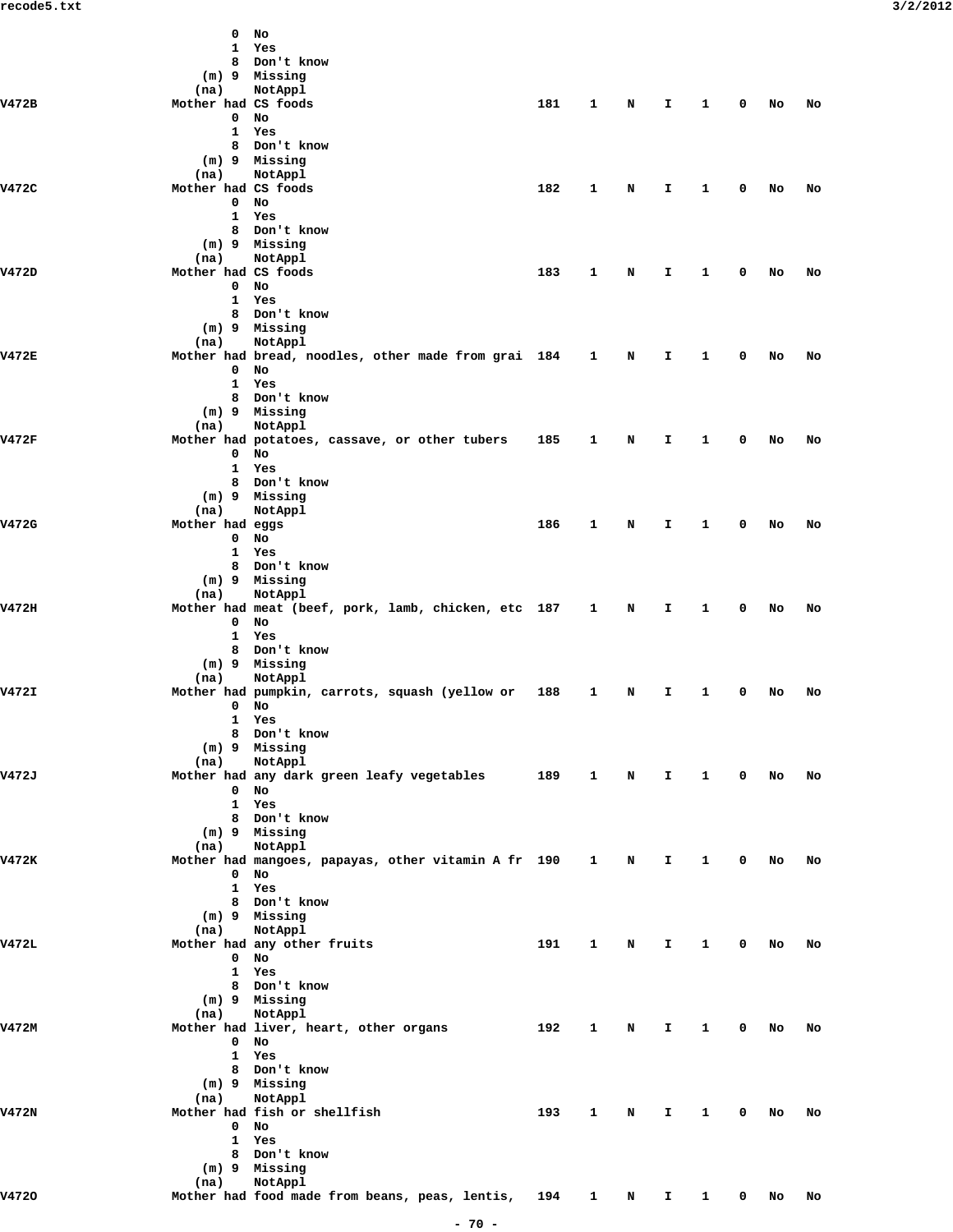|              | 0<br>No                                             |     |              |   |    |              |   |    |    |
|--------------|-----------------------------------------------------|-----|--------------|---|----|--------------|---|----|----|
|              | $\mathbf{1}$<br>Yes                                 |     |              |   |    |              |   |    |    |
|              | Don't know<br>8                                     |     |              |   |    |              |   |    |    |
|              | (m) 9 Missing                                       |     |              |   |    |              |   |    |    |
|              | NotAppl<br>(na)                                     |     |              |   |    |              |   |    |    |
| V472P        | Mother had cheese, yogurt , other milk products 195 |     | $\mathbf{1}$ | N | I. | 1            | 0 | No | No |
|              | $\mathbf 0$<br>No                                   |     |              |   |    |              |   |    |    |
|              | $\mathbf{1}$<br>Yes                                 |     |              |   |    |              |   |    |    |
|              | 8 Don't know                                        |     |              |   |    |              |   |    |    |
|              | (m) 9 Missing                                       |     |              |   |    |              |   |    |    |
|              |                                                     |     |              |   |    |              |   |    |    |
|              | NotAppl<br>(na)                                     |     |              |   |    |              |   |    |    |
| V4720        | Mother had oil, fats, butter, products made of 196  |     | 1            | N | Ι. | 1            | 0 | No | No |
|              | 0<br>No                                             |     |              |   |    |              |   |    |    |
|              | 1 Yes                                               |     |              |   |    |              |   |    |    |
|              | 8 Don't know                                        |     |              |   |    |              |   |    |    |
|              | (m) 9 Missing                                       |     |              |   |    |              |   |    |    |
|              | NotAppl<br>(na)                                     |     |              |   |    |              |   |    |    |
| V472R        | Mother had chocolates, sweets, candies, pastrie 197 |     | $\mathbf{1}$ | N | Ι. | 1            | 0 | No | No |
|              | $\mathbf 0$<br>No                                   |     |              |   |    |              |   |    |    |
|              | $\mathbf{1}$<br>Yes                                 |     |              |   |    |              |   |    |    |
|              | 8 Don't know                                        |     |              |   |    |              |   |    |    |
|              | (m) 9 Missing                                       |     |              |   |    |              |   |    |    |
|              |                                                     |     |              |   |    |              |   |    |    |
|              | NotAppl<br>(na)                                     |     |              |   |    |              |   |    |    |
| V472S        | Mother had other solid-semisolid food               | 198 | $\mathbf{1}$ | N | I. | 1            | 0 | No | No |
|              | No<br>$\mathbf 0$                                   |     |              |   |    |              |   |    |    |
|              | 1 Yes                                               |     |              |   |    |              |   |    |    |
|              | 8 Don't know                                        |     |              |   |    |              |   |    |    |
|              | (m) 9 Missing                                       |     |              |   |    |              |   |    |    |
|              | NotAppl<br>(na)                                     |     |              |   |    |              |   |    |    |
| <b>V472T</b> | Mother had CS foods                                 | 199 | $\mathbf{1}$ | N | Ι. | 1            | 0 | No | No |
|              | $\mathbf{0}$<br>No                                  |     |              |   |    |              |   |    |    |
|              | 1 Yes                                               |     |              |   |    |              |   |    |    |
|              | 8 Don't know                                        |     |              |   |    |              |   |    |    |
|              | (m) 9 Missing                                       |     |              |   |    |              |   |    |    |
|              |                                                     |     |              |   |    |              |   |    |    |
|              | (na)<br>NotAppl                                     |     |              |   |    |              |   |    |    |
| V472U        | Mother had CS foods                                 | 200 | $\mathbf{1}$ | N | Ι. | 1            | 0 | No | No |
|              | $\mathbf{0}$<br>No                                  |     |              |   |    |              |   |    |    |
|              | 1 Yes                                               |     |              |   |    |              |   |    |    |
|              | 8 Don't know                                        |     |              |   |    |              |   |    |    |
|              | (m) 9 Missing                                       |     |              |   |    |              |   |    |    |
|              | NotAppl<br>(na)                                     |     |              |   |    |              |   |    |    |
| V473A        | Read consent statement (HIV)                        | 201 | $\mathbf{1}$ | N | Ι. | 1            | 0 | No | No |
|              | 1 Granted                                           |     |              |   |    |              |   |    |    |
|              | 2 Parent/other refused                              |     |              |   |    |              |   |    |    |
|              | 3 Respondent refused                                |     |              |   |    |              |   |    |    |
|              | (m) 9 Missing                                       |     |              |   |    |              |   |    |    |
|              | NotAppl                                             |     |              |   |    |              |   |    |    |
|              | (na)                                                |     |              |   |    |              |   |    |    |
| V473B        | Result of measuring (HIV)                           | 202 | 1            | N | Ι. | 1            | 0 | No | No |
|              | 1 Blood taken                                       |     |              |   |    |              |   |    |    |
|              | 2 Not present                                       |     |              |   |    |              |   |    |    |
|              | 3 Refused                                           |     |              |   |    |              |   |    |    |
|              | 6 Other                                             |     |              |   |    |              |   |    |    |
|              | (m) 9 Missing                                       |     |              |   |    |              |   |    |    |
| v474         | Heard of Tuberculosis or TB                         | 203 | 1            | N | I. | $\mathbf{1}$ | 0 | No | No |
|              | $0$ No                                              |     |              |   |    |              |   |    |    |
|              | 1 Yes                                               |     |              |   |    |              |   |    |    |
|              | (m) 9 Missing                                       |     |              |   |    |              |   |    |    |
|              | (na) Not applicable                                 |     |              |   |    |              |   |    |    |
| <b>V474A</b> | Tuberculosis spread by: air when coughing or sn 204 |     | $\mathbf{1}$ | N | I. | $\mathbf{1}$ | 0 | No | No |
|              | $0$ No                                              |     |              |   |    |              |   |    |    |
|              |                                                     |     |              |   |    |              |   |    |    |
|              | 1 Yes                                               |     |              |   |    |              |   |    |    |
|              | (m) 9 Missing                                       |     |              |   |    |              |   |    |    |
|              | Not applicable<br>(na)                              |     |              |   |    |              |   |    |    |
| V474B        | Tuberculosis spread by: sharing utensils            | 205 | $\mathbf{1}$ | N | I. | $\mathbf{1}$ | 0 | No | No |
|              | $0$ No                                              |     |              |   |    |              |   |    |    |
|              | 1 Yes                                               |     |              |   |    |              |   |    |    |
|              | (m) 9 Missing                                       |     |              |   |    |              |   |    |    |
|              | Not applicable<br>(na)                              |     |              |   |    |              |   |    |    |
| V474C        | Tuberculosis spread by: touching a person with 206  |     | $\mathbf{1}$ | N | I. | 1            | 0 | No | No |
|              | $0$ No                                              |     |              |   |    |              |   |    |    |
|              | 1 Yes                                               |     |              |   |    |              |   |    |    |
|              | (m) 9 Missing                                       |     |              |   |    |              |   |    |    |
|              | Not applicable<br>(na)                              |     |              |   |    |              |   |    |    |
| V474D        | Tuberculosis spread through food                    | 207 | $\mathbf{1}$ | N | I. | 1            | 0 | No | No |
|              |                                                     |     |              |   |    |              |   |    |    |
|              | $0$ No                                              |     |              |   |    |              |   |    |    |
|              | 1 Yes                                               |     |              |   |    |              |   |    |    |
|              | (m) 9 Missing                                       |     |              |   |    |              |   |    |    |
|              | Not applicable<br>(na)                              |     |              |   |    |              |   |    |    |
| <b>V474E</b> | Tuberculosis spread by: sexual contact              | 208 | $\mathbf{1}$ | N | Ι. | $\mathbf{1}$ | 0 | No | No |
|              | $0$ No                                              |     |              |   |    |              |   |    |    |
|              | 1 Yes                                               |     |              |   |    |              |   |    |    |
|              | (m) 9 Missing                                       |     |              |   |    |              |   |    |    |
|              | Not applicable<br>(na)                              |     |              |   |    |              |   |    |    |
| V474F        | Tuberculosis spread by: mosquito bites              | 209 |              |   |    | 1 N I 1 0 No |   |    | No |
|              |                                                     |     |              |   |    |              |   |    |    |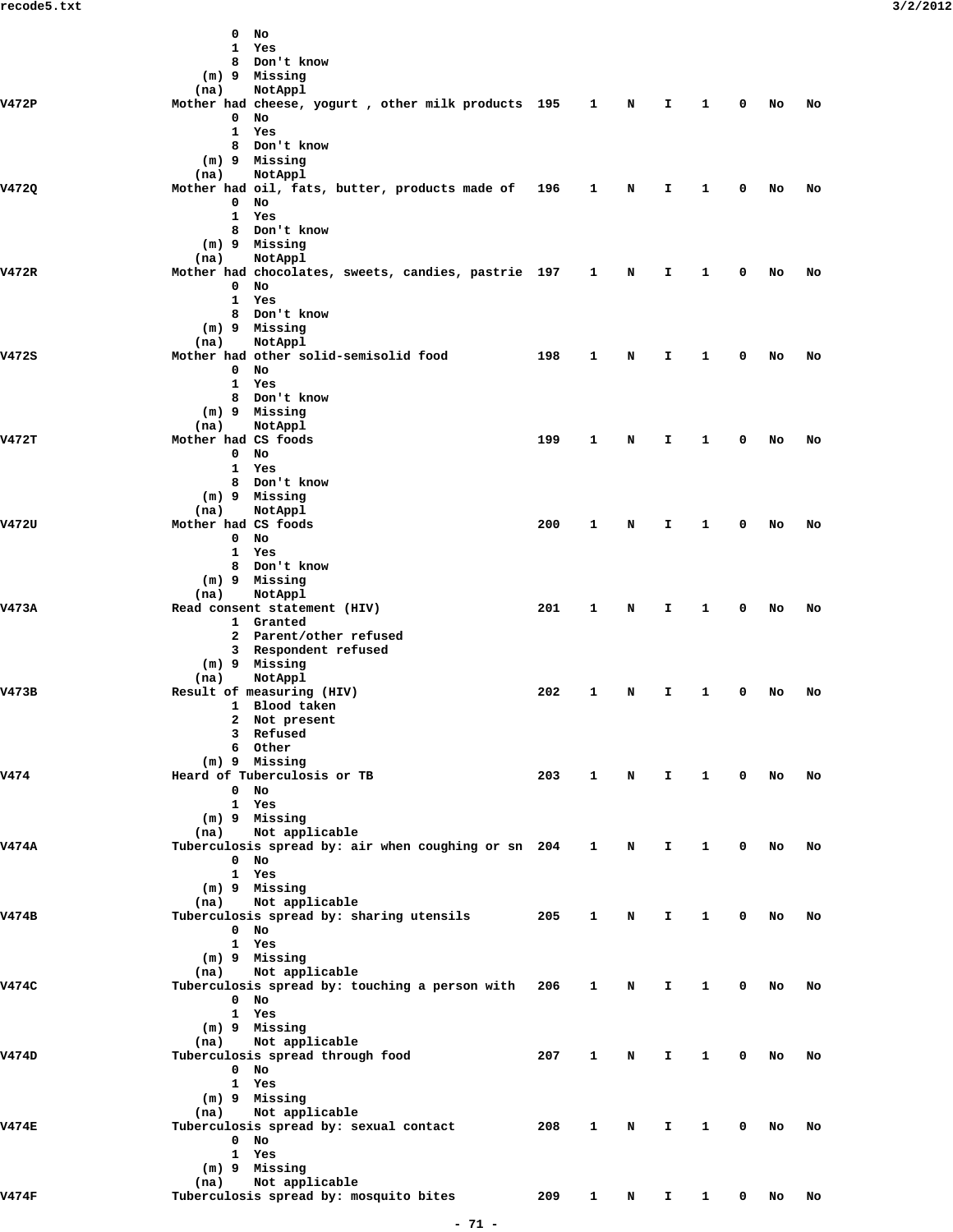|              | No<br>0                                                              |     |              |   |              |              |             |    |    |
|--------------|----------------------------------------------------------------------|-----|--------------|---|--------------|--------------|-------------|----|----|
|              | 1 Yes                                                                |     |              |   |              |              |             |    |    |
|              | (m) 9 Missing                                                        |     |              |   |              |              |             |    |    |
|              | Not applicable<br>(na)                                               |     |              |   |              |              |             |    |    |
| V474G        | Tuberculosis spread by: CS                                           | 210 | $\mathbf{1}$ | N | Ι.           | $\mathbf{1}$ | 0           | No | No |
|              | $0$ No                                                               |     |              |   |              |              |             |    |    |
|              | 1 Yes                                                                |     |              |   |              |              |             |    |    |
|              | (m) 9 Missing                                                        |     |              |   |              |              |             |    |    |
|              | Not applicable<br>(na)                                               |     |              |   |              |              |             |    |    |
| V474H        | Tuberculosis spread by: CS                                           | 211 | 1            | N | I.           | 1            | 0           | No | No |
|              | $0$ No                                                               |     |              |   |              |              |             |    |    |
|              | 1 Yes<br>(m) 9 Missing                                               |     |              |   |              |              |             |    |    |
|              | (na) Not applicable                                                  |     |              |   |              |              |             |    |    |
| <b>V474I</b> | Tuberculosis spread by: CS                                           | 212 | 1            | N | I.           | $\mathbf{1}$ | 0           | No | No |
|              | $0$ No                                                               |     |              |   |              |              |             |    |    |
|              | 1 Yes                                                                |     |              |   |              |              |             |    |    |
|              | (m) 9 Missing                                                        |     |              |   |              |              |             |    |    |
|              | (na) Not applicable                                                  |     |              |   |              |              |             |    |    |
| V474J        | Tuberculosis spread by: CS                                           | 213 | 1            | N | I.           | 1            | 0           | No | No |
|              | $0$ No                                                               |     |              |   |              |              |             |    |    |
|              | 1 Yes                                                                |     |              |   |              |              |             |    |    |
|              | (m) 9 Missing                                                        |     |              |   |              |              |             |    |    |
|              | (na) Not applicable                                                  |     |              |   |              |              |             |    |    |
| V474X        | Tuberculosis spread by: other                                        | 214 | 1            | N | I.           | 1            | 0           | No | No |
|              | $0$ No                                                               |     |              |   |              |              |             |    |    |
|              | 1 Yes                                                                |     |              |   |              |              |             |    |    |
|              | (m) 9 Missing                                                        |     |              |   |              |              |             |    |    |
|              | Not applicable<br>(na)                                               |     |              |   |              |              |             |    |    |
| V474Z        | Tuberculosis spread by: don't know                                   | 215 | 1            | N | I.           | 1            | 0           | No | No |
|              | $0$ No                                                               |     |              |   |              |              |             |    |    |
|              | 1 Yes                                                                |     |              |   |              |              |             |    |    |
|              | (m) 9 Missing                                                        |     |              |   |              |              |             |    |    |
| v475         | Not applicable<br>(na)<br>Can tuberculosis be cured                  | 216 | 1            | N | $\mathbf{I}$ | $\mathbf{1}$ | 0           | No | No |
|              | $0$ No                                                               |     |              |   |              |              |             |    |    |
|              | 1 Yes                                                                |     |              |   |              |              |             |    |    |
|              | 8 Don't know                                                         |     |              |   |              |              |             |    |    |
|              | (m) 9 Missing                                                        |     |              |   |              |              |             |    |    |
|              | Not applicable<br>(na)                                               |     |              |   |              |              |             |    |    |
| V476         | Keep secret when family member gets TB                               | 217 | $\mathbf{1}$ | N | I.           | 1            | 0           | No | No |
|              | $0$ No                                                               |     |              |   |              |              |             |    |    |
|              | 1 Yes, remain a secret                                               |     |              |   |              |              |             |    |    |
|              | 8 Don't know / not sure / depends                                    |     |              |   |              |              |             |    |    |
|              | $(m)$ 9 Missing                                                      |     |              |   |              |              |             |    |    |
|              | Not applicable<br>(na)                                               |     |              |   |              |              |             |    |    |
| V477         | Number of injections in last 12 months                               | 218 | 2            | N | I.           | 1            | 0           | No | No |
|              | 0<br>None                                                            |     |              |   |              |              |             |    |    |
|              | 1:89                                                                 |     |              |   |              |              |             |    |    |
|              | 90<br>$90+$                                                          |     |              |   |              |              |             |    |    |
|              | 98<br>Don't know                                                     |     |              |   |              |              |             |    |    |
|              | $(m)$ 99<br>Missing                                                  |     |              |   |              |              |             |    |    |
| v478         | Not applicable<br>(na)<br>Injections administered by a health worker | 220 | 2            | N | I.           | $\mathbf{1}$ | 0           | No | No |
|              | 0<br>None                                                            |     |              |   |              |              |             |    |    |
|              | 1:89                                                                 |     |              |   |              |              |             |    |    |
|              | 90<br>$90+$                                                          |     |              |   |              |              |             |    |    |
|              | 98<br>Don't know                                                     |     |              |   |              |              |             |    |    |
|              | $(m)$ 99<br>Missing                                                  |     |              |   |              |              |             |    |    |
|              | Not applicable<br>(na)                                               |     |              |   |              |              |             |    |    |
| v479         | Source for injection by health worker                                | 222 | 2            | N | I.           | 1            | 0           | No | No |
|              | 10 PUBLIC SECTOR                                                     |     |              |   |              |              |             |    |    |
|              | 11 Government hospital                                               |     |              |   |              |              |             |    |    |
|              | 12 Government health center                                          |     |              |   |              |              |             |    |    |
|              | 16 Other public                                                      |     |              |   |              |              |             |    |    |
|              | 20 PRIVATE MEDICAL                                                   |     |              |   |              |              |             |    |    |
|              | 21 Private hospital/clinic/doctor                                    |     |              |   |              |              |             |    |    |
|              | 22 Dental clinic/office                                              |     |              |   |              |              |             |    |    |
|              | 23 Pharmacy                                                          |     |              |   |              |              |             |    |    |
|              | 24 Office or home of nurse/health worker                             |     |              |   |              |              |             |    |    |
|              | 26 Other private medical<br>30 OTHERS NON-MEDICAL                    |     |              |   |              |              |             |    |    |
|              | 31 Other place at home                                               |     |              |   |              |              |             |    |    |
|              | 96 Other                                                             |     |              |   |              |              |             |    |    |
|              | $(m)$ 99 Missing                                                     |     |              |   |              |              |             |    |    |
|              | Not applicable<br>(na)                                               |     |              |   |              |              |             |    |    |
| <b>V480</b>  | Syringe and needle from new, unopened package                        | 224 | 1            | N | I.           | 1            | 0           | No | No |
|              | $0$ No                                                               |     |              |   |              |              |             |    |    |
|              | 1 Yes                                                                |     |              |   |              |              |             |    |    |
|              | 8 Don't know                                                         |     |              |   |              |              |             |    |    |
|              | (m) 9 Missing                                                        |     |              |   |              |              |             |    |    |
|              | Not applicable<br>(na)                                               |     |              |   |              |              |             |    |    |
| v481         | Covered by health insurance                                          | 225 | 1            | N | Ι.           | $\mathbf{1}$ | $\mathbf 0$ | No | No |
|              | $0$ No                                                               |     |              |   |              |              |             |    |    |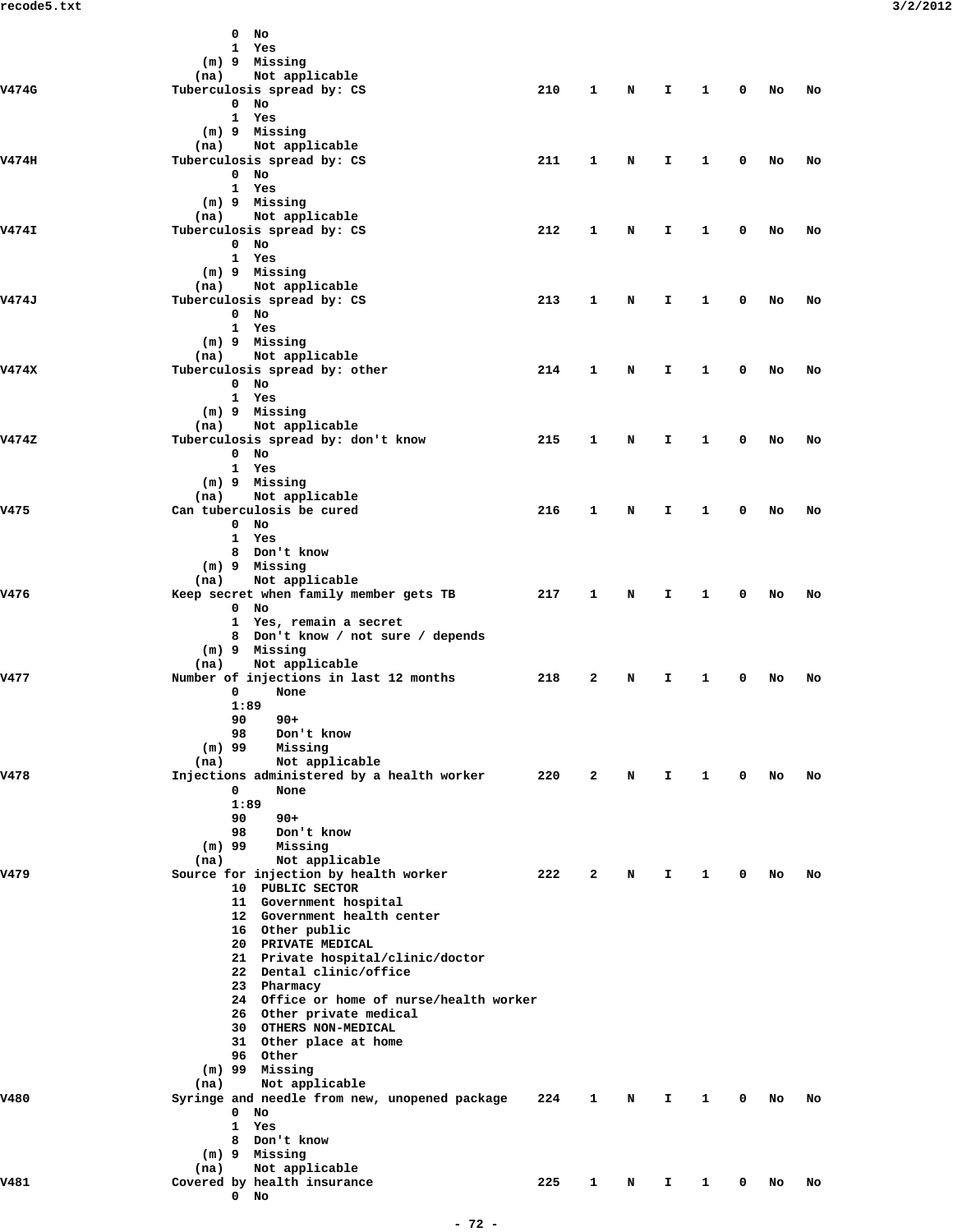|              |      | 1 Yes                                                                 |     |              |   |    |              |             |    |    |
|--------------|------|-----------------------------------------------------------------------|-----|--------------|---|----|--------------|-------------|----|----|
|              |      | (m) 9 Missing                                                         |     |              |   |    |              |             |    |    |
| V481A        | (na) | Not applicable<br>Health insurance type: mutual/community organiz 226 |     | 1            | N | I. | 1            | 0           | No | No |
|              |      | $0$ No                                                                |     |              |   |    |              |             |    |    |
|              |      | 1 Yes                                                                 |     |              |   |    |              |             |    |    |
|              |      | (m) 9 Missing                                                         |     |              |   |    |              |             |    |    |
|              | (na) | Not applicable                                                        |     |              |   |    |              |             |    |    |
| V481B        |      | Health insurance type: provided by employer                           | 227 | 1            | N | I. | 1            | 0           | No | No |
|              |      | $0$ No                                                                |     |              |   |    |              |             |    |    |
|              |      | 1 Yes                                                                 |     |              |   |    |              |             |    |    |
|              |      | (m) 9 Missing                                                         |     |              |   |    |              |             |    |    |
| V481C        | (na) | Not applicable<br>Health insurance type: social security              | 228 | 1            | N | I  | 1            | 0           | No | No |
|              |      | $0$ No                                                                |     |              |   |    |              |             |    |    |
|              |      | 1 Yes                                                                 |     |              |   |    |              |             |    |    |
|              |      | (m) 9 Missing                                                         |     |              |   |    |              |             |    |    |
|              | (na) | Not applicable                                                        |     |              |   |    |              |             |    |    |
| V481D        |      | Health insurance type: private/commercial purch 229                   |     | 1            | N | I  | 1            | 0           | No | No |
|              |      | $0$ No                                                                |     |              |   |    |              |             |    |    |
|              |      | 1 Yes                                                                 |     |              |   |    |              |             |    |    |
|              |      | (m) 9 Missing                                                         |     |              |   |    |              |             |    |    |
|              |      | (na) Not applicable                                                   |     |              |   |    |              |             |    |    |
| <b>V481E</b> |      | Health insurance type: CS<br>$0$ No                                   | 230 | 1            | N | I. | 1            | 0           | No | No |
|              |      | 1 Yes                                                                 |     |              |   |    |              |             |    |    |
|              |      | (m) 9 Missing                                                         |     |              |   |    |              |             |    |    |
|              | (na) | Not applicable                                                        |     |              |   |    |              |             |    |    |
| V481F        |      | Health insurance type: CS                                             | 231 | 1            | N | I. | 1            | 0           | No | No |
|              |      | $0$ No                                                                |     |              |   |    |              |             |    |    |
|              |      | 1 Yes                                                                 |     |              |   |    |              |             |    |    |
|              |      | (m) 9 Missing                                                         |     |              |   |    |              |             |    |    |
|              | (na) | Not applicable                                                        |     |              |   |    |              |             |    |    |
| V481G        |      | Health insurance type: CS                                             | 232 | 1            | N | I. | 1            | 0           | No | No |
|              |      | $0$ No                                                                |     |              |   |    |              |             |    |    |
|              |      | 1 Yes<br>(m) 9 Missing                                                |     |              |   |    |              |             |    |    |
|              | (na) | Not applicable                                                        |     |              |   |    |              |             |    |    |
| V481H        |      | Health insurance type: CS                                             | 233 | 1            | N | I  | 1            | 0           | No | No |
|              |      | $0$ No                                                                |     |              |   |    |              |             |    |    |
|              |      | 1 Yes                                                                 |     |              |   |    |              |             |    |    |
|              |      | (m) 9 Missing                                                         |     |              |   |    |              |             |    |    |
|              | (na) | Not applicable                                                        |     |              |   |    |              |             |    |    |
| V481X        |      | Health insurance type: other                                          | 234 | 1            | N | Ι. | 1            | 0           | No | No |
|              |      | $0$ No                                                                |     |              |   |    |              |             |    |    |
|              |      | 1 Yes                                                                 |     |              |   |    |              |             |    |    |
|              | (na) | (m) 9 Missing<br>Not applicable                                       |     |              |   |    |              |             |    |    |
| V482A        |      | Arrange care of biological children under age 1 235                   |     | 1            | N | I. | 1            | 0           | No | No |
|              |      | $0$ No                                                                |     |              |   |    |              |             |    |    |
|              |      | 1 Yes                                                                 |     |              |   |    |              |             |    |    |
|              |      | 8 Unsure                                                              |     |              |   |    |              |             |    |    |
|              |      | $(m)$ 9 Missing                                                       |     |              |   |    |              |             |    |    |
|              | (na) | Not applicable                                                        |     |              |   |    |              |             |    |    |
| V482B        |      | Primary caregiver of children under age 18                            | 236 | $\mathbf{1}$ | N | Ι. | $\mathbf{1}$ | $\mathbf 0$ | No | No |
|              |      | $0$ No                                                                |     |              |   |    |              |             |    |    |
|              |      | 1 Yes                                                                 |     |              |   |    |              |             |    |    |
|              | (na) | (m) 9 Missing<br>Not applicable                                       |     |              |   |    |              |             |    |    |
| V482C        |      | Arrange care of non-biological children < 18                          | 237 | 1            | N | I. | $\mathbf{1}$ | 0           | No | No |
|              |      | $0$ No                                                                |     |              |   |    |              |             |    |    |
|              |      | $\mathbf{1}$<br>Yes                                                   |     |              |   |    |              |             |    |    |
|              |      | 8 Unsure                                                              |     |              |   |    |              |             |    |    |
|              |      | $(m)$ 9 Missing                                                       |     |              |   |    |              |             |    |    |
|              | (na) | Not applicable                                                        |     |              |   |    |              |             |    |    |
|              |      |                                                                       |     |              |   |    |              |             |    |    |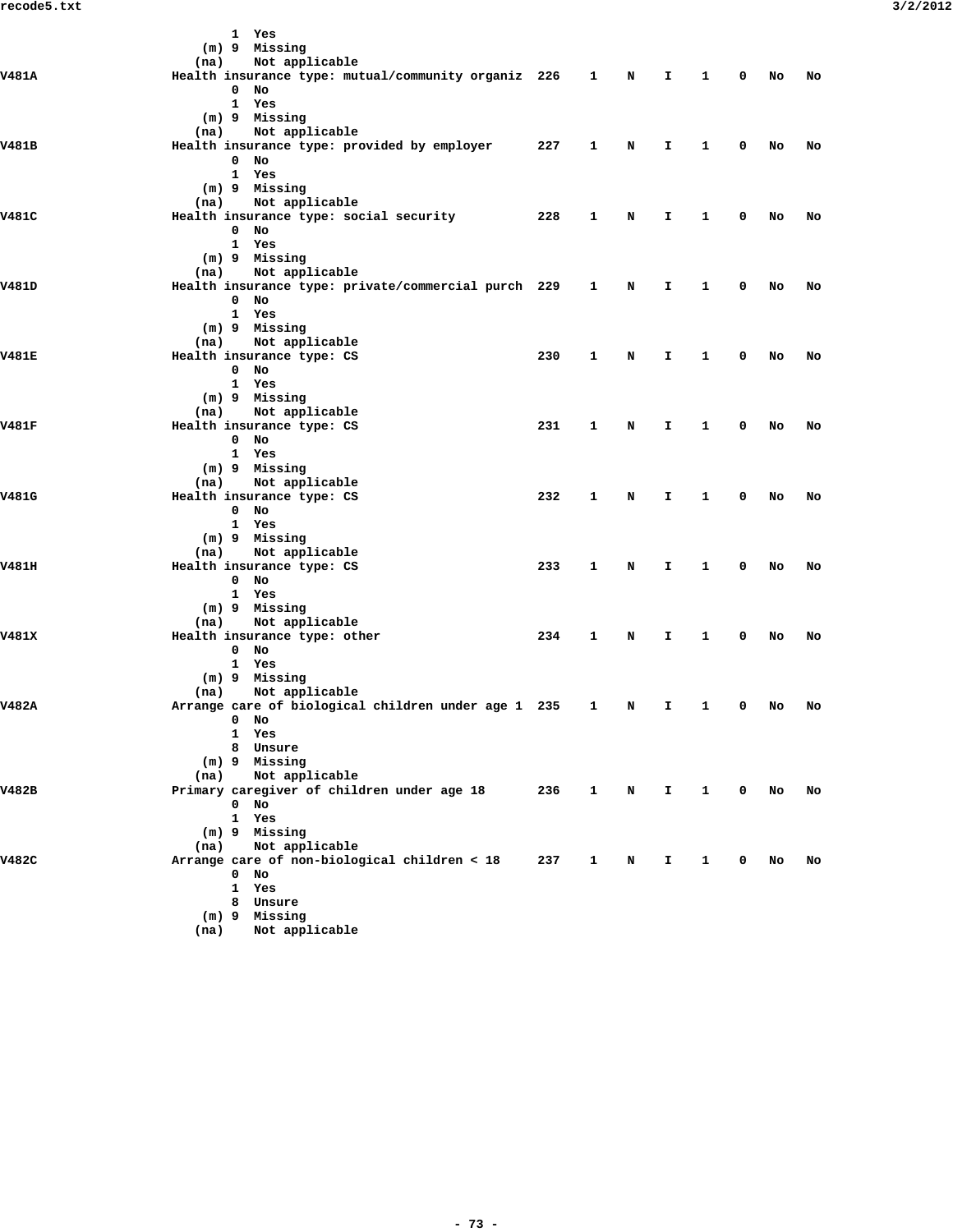| <b>Level: WOMAN</b>  |                                                | Record: Health                                |        |           |           |                   |        |          |          |
|----------------------|------------------------------------------------|-----------------------------------------------|--------|-----------|-----------|-------------------|--------|----------|----------|
|                      | -----------------------------                  | -------------------------------------         |        | Data Item |           |                   |        |          | Dec Zero |
| Item Name<br>------- | Item Label<br>------------------               | Start Len Type Type Occ Dec Char Fill<br>---- |        |           | --------- |                   |        |          |          |
| HHID                 | (id) Case Identification                       | 1                                             | 12     | AN        | I         | 1                 | 0      | No       | No       |
| <b>CASEID</b>        | (id) Case Identification                       | 1                                             | 15     | AN        | I.        | 1                 | 0      | No       | No       |
| HIDX                 | (record type)<br>Index to birth history        | 16<br>19                                      | 3<br>1 | ΑN<br>N   | I.<br>I.  | 1<br>$\mathbf{1}$ | 0<br>0 | NO<br>NO | No<br>No |
|                      | 1:6                                            |                                               |        |           |           |                   |        |          |          |
| н1                   | Has health card                                | 20                                            | 1      | N         | I.        | 1                 | 0      | No       | No       |
|                      | 0 No card<br>1 Yes, seen                       |                                               |        |           |           |                   |        |          |          |
|                      | 2 Yes, not seen                                |                                               |        |           |           |                   |        |          |          |
|                      | 3 No longer has card                           |                                               |        |           |           |                   |        |          |          |
|                      | (m) 9 Missing<br>(na)<br>NotAppl               |                                               |        |           |           |                   |        |          |          |
| н2                   | Received BCG                                   | 21                                            | 1      | N         | I.        | 1                 | 0      | No       | No       |
|                      | $0$ No                                         |                                               |        |           |           |                   |        |          |          |
|                      | 1 Vacc. date on card                           |                                               |        |           |           |                   |        |          |          |
|                      | 2 Reported by mother<br>3 Vacc. marked on card |                                               |        |           |           |                   |        |          |          |
|                      | 8 DK                                           |                                               |        |           |           |                   |        |          |          |
|                      | (m) 9 Missing                                  |                                               |        |           |           |                   |        |          |          |
|                      | (na)<br>NotAppl                                |                                               |        |           |           |                   |        |          |          |
| H2D                  | BCG day<br>1:31                                | 22                                            | 2      | N         | I.        | 1                 | 0      | No       | No       |
|                      | 97<br>Inconsistent                             |                                               |        |           |           |                   |        |          |          |
|                      | 98<br>DK.                                      |                                               |        |           |           |                   |        |          |          |
|                      | $(m)$ 99<br>Missing                            |                                               |        |           |           |                   |        |          |          |
| 112M                 | (na)<br>NotAppl<br>BCG month                   | 24                                            | 2      | N         | I.        | 1                 | 0      | No       | No       |
|                      | 1:12                                           |                                               |        |           |           |                   |        |          |          |
|                      | 97<br>Inconsistent                             |                                               |        |           |           |                   |        |          |          |
|                      | 98<br>DK.<br>$(m)$ 99<br>Missing               |                                               |        |           |           |                   |        |          |          |
|                      | (na)<br>NotAppl                                |                                               |        |           |           |                   |        |          |          |
| H2Y                  | BCG year                                       | 26                                            | 4      | N         | I         | 1                 | 0      | No       | No       |
|                      | 2000:2010                                      |                                               |        |           |           |                   |        |          |          |
|                      | 9997<br>Inconsistent<br>9998<br>DK.            |                                               |        |           |           |                   |        |          |          |
|                      | $(m)$ 9999<br>Missing                          |                                               |        |           |           |                   |        |          |          |
|                      | (na)<br>NotAppl                                |                                               |        |           |           |                   |        |          |          |
| н3                   | Received DPT 1<br>$0$ No                       | 30                                            | 1      | N         | I.        | 1                 | 0      | No       | No       |
|                      | 1 Vacc. date on card                           |                                               |        |           |           |                   |        |          |          |
|                      | 2 Reported by mother                           |                                               |        |           |           |                   |        |          |          |
|                      | 3 Vacc. marked on card                         |                                               |        |           |           |                   |        |          |          |
|                      | 8 DK<br>(m) 9 Missing                          |                                               |        |           |           |                   |        |          |          |
|                      | NotAppl<br>(na)                                |                                               |        |           |           |                   |        |          |          |
| II3D                 | DPT 1 day                                      | 31                                            | 2      | N         | I         | 1                 | 0      | No       | No       |
|                      | 1:31<br>97<br>Inconsistent                     |                                               |        |           |           |                   |        |          |          |
|                      | 98<br>DK                                       |                                               |        |           |           |                   |        |          |          |
|                      | $(m)$ 99<br>Missing                            |                                               |        |           |           |                   |        |          |          |
|                      | NotAppl<br>(na)                                |                                               |        |           |           |                   |        |          |          |
| нзм                  | DPT 1 month<br>1:12                            | 33                                            | 2      | N         | I         | 1                 | 0      | No       | No       |
|                      | 97<br>Inconsistent                             |                                               |        |           |           |                   |        |          |          |
|                      | 98<br><b>DK</b>                                |                                               |        |           |           |                   |        |          |          |
|                      | $(m)$ 99<br>Missing<br>(na)<br>NotAppl         |                                               |        |           |           |                   |        |          |          |
| H3Y                  | DPT 1 year                                     | 35                                            | 4      | N         | I         | 1                 | 0      | No       | No       |
|                      | 2000:2010                                      |                                               |        |           |           |                   |        |          |          |
|                      | 9997<br>Inconsistent                           |                                               |        |           |           |                   |        |          |          |
|                      | 9998<br>DK<br>$(m)$ 9999<br>Missing            |                                               |        |           |           |                   |        |          |          |
|                      | (na)<br>NotAppl                                |                                               |        |           |           |                   |        |          |          |
| н4                   | Received POLIO 1                               | 39                                            | 1      | N         | I         | 1                 | 0      | No       | No       |
|                      | $0$ No                                         |                                               |        |           |           |                   |        |          |          |
|                      | 1 Vacc. date on card<br>2 Reported by mother   |                                               |        |           |           |                   |        |          |          |
|                      | 3 Vacc. marked on card                         |                                               |        |           |           |                   |        |          |          |
|                      | 8 DK                                           |                                               |        |           |           |                   |        |          |          |
|                      | (m) 9 Missing                                  |                                               |        |           |           |                   |        |          |          |
| II4D                 | (na)<br>NotAppl<br>POLIO 1 day                 | 40                                            | 2      | N         | I         | 1                 | 0      | No       | No       |
|                      | 1:31                                           |                                               |        |           |           |                   |        |          |          |
|                      | 97<br>Inconsistent                             |                                               |        |           |           |                   |        |          |          |
|                      | 98<br><b>DK</b><br>$(m)$ 99<br>Missing         |                                               |        |           |           |                   |        |          |          |
|                      | (na)<br>NotAppl                                |                                               |        |           |           |                   |        |          |          |
| 114M                 | POLIO 1 month                                  | 42                                            | 2      | N         | I.        | $\mathbf{1}$      | 0      | No       | No       |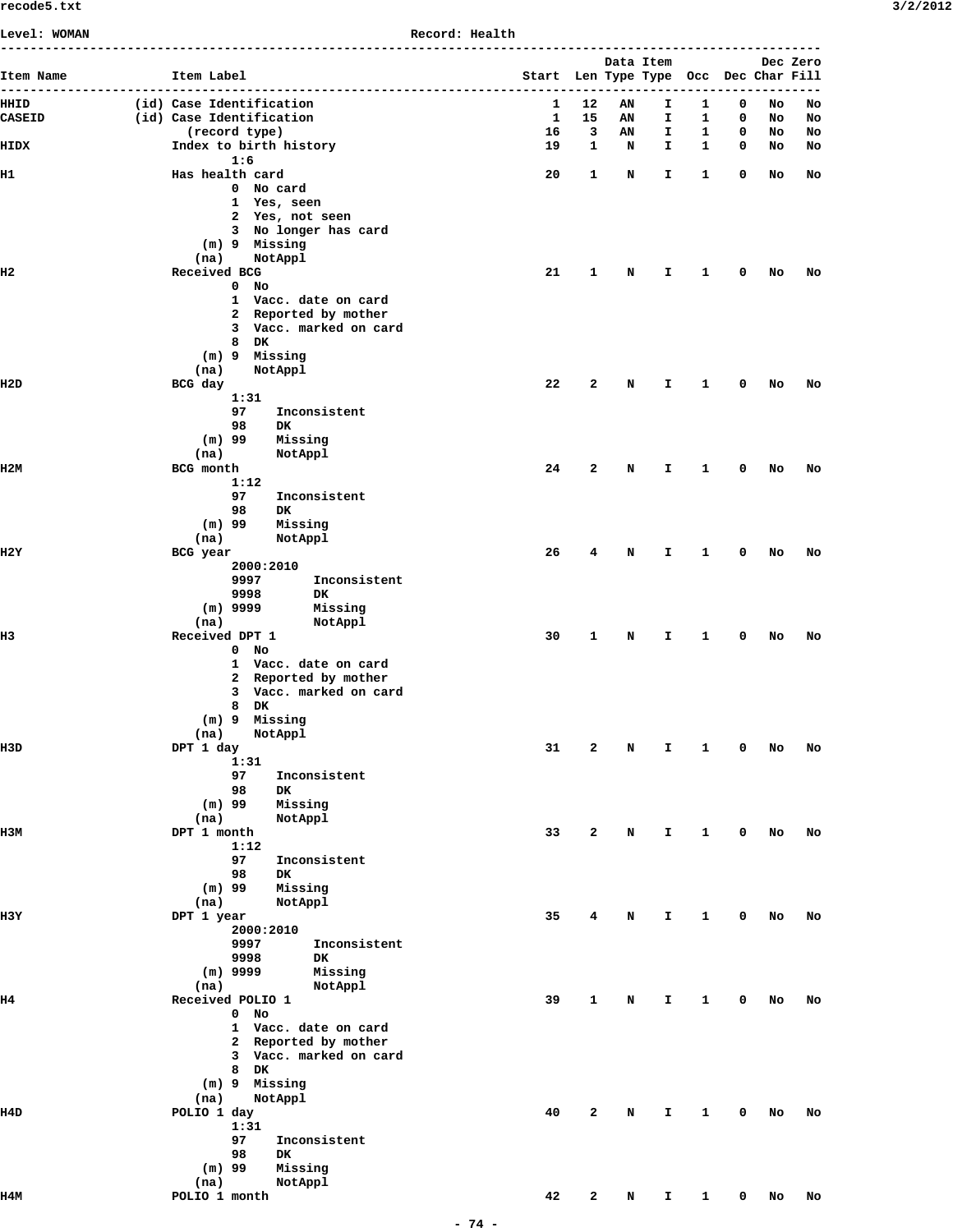|       | 1:12                                 |    |              |   |              |              |             |    |    |
|-------|--------------------------------------|----|--------------|---|--------------|--------------|-------------|----|----|
|       | 97<br>Inconsistent                   |    |              |   |              |              |             |    |    |
|       | 98<br>DK                             |    |              |   |              |              |             |    |    |
|       | $(m)$ 99<br>Missing                  |    |              |   |              |              |             |    |    |
|       |                                      |    |              |   |              |              |             |    |    |
|       | (na)<br>NotAppl                      |    |              |   |              |              |             |    |    |
| 114 Y | POLIO 1 year                         | 44 | 4            | N | I            | 1            | 0           | No | No |
|       | 2000:2010                            |    |              |   |              |              |             |    |    |
|       | 9997<br>Inconsistent                 |    |              |   |              |              |             |    |    |
|       | 9998<br>DK                           |    |              |   |              |              |             |    |    |
|       | $(m)$ 9999<br>Missing                |    |              |   |              |              |             |    |    |
|       |                                      |    |              |   |              |              |             |    |    |
|       | (na)<br>NotAppl                      |    |              |   |              |              |             |    |    |
| H5    | Received DPT 2                       | 48 | 1            | N | I            | 1            | 0           | No | No |
|       | $\mathbf{0}$<br>No                   |    |              |   |              |              |             |    |    |
|       | Vacc. date on card<br>$\mathbf{1}$   |    |              |   |              |              |             |    |    |
|       | Reported by mother<br>$\mathbf{2}$   |    |              |   |              |              |             |    |    |
|       | $\mathbf{3}$<br>Vacc. marked on card |    |              |   |              |              |             |    |    |
|       |                                      |    |              |   |              |              |             |    |    |
|       | 8<br>DK                              |    |              |   |              |              |             |    |    |
|       | (m) 9 Missing                        |    |              |   |              |              |             |    |    |
|       | (na)<br>NotAppl                      |    |              |   |              |              |             |    |    |
| II5D  | DPT 2 day                            | 49 | $\mathbf{z}$ | N | I            | 1            | 0           | No | No |
|       | 1:31                                 |    |              |   |              |              |             |    |    |
|       | 97<br>Inconsistent                   |    |              |   |              |              |             |    |    |
|       |                                      |    |              |   |              |              |             |    |    |
|       | 98<br>DK                             |    |              |   |              |              |             |    |    |
|       | $(m)$ 99<br>Missing                  |    |              |   |              |              |             |    |    |
|       | (na)<br>NotAppl                      |    |              |   |              |              |             |    |    |
| 115M  | DPT 2 month                          | 51 | $\mathbf{2}$ | N | I            | 1            | 0           | No | No |
|       | 1:12                                 |    |              |   |              |              |             |    |    |
|       | 97<br>Inconsistent                   |    |              |   |              |              |             |    |    |
|       |                                      |    |              |   |              |              |             |    |    |
|       | 98<br>DK                             |    |              |   |              |              |             |    |    |
|       | $(m)$ 99<br>Missing                  |    |              |   |              |              |             |    |    |
|       | (na)<br>NotAppl                      |    |              |   |              |              |             |    |    |
| 115 Y | DPT 2 year                           | 53 | 4            | N | I            | 1            | 0           | No | No |
|       | 2000:2010                            |    |              |   |              |              |             |    |    |
|       | 9997<br>Inconsistent                 |    |              |   |              |              |             |    |    |
|       |                                      |    |              |   |              |              |             |    |    |
|       | 9998<br>DK                           |    |              |   |              |              |             |    |    |
|       | $(m)$ 9999<br>Missing                |    |              |   |              |              |             |    |    |
|       | (na)<br>NotAppl                      |    |              |   |              |              |             |    |    |
| H6    | Received POLIO 2                     | 57 | 1            | N | I            | 1            | 0           | No | No |
|       | $0$ No                               |    |              |   |              |              |             |    |    |
|       | 1 Vacc. date on card                 |    |              |   |              |              |             |    |    |
|       |                                      |    |              |   |              |              |             |    |    |
|       | 2 Reported by mother                 |    |              |   |              |              |             |    |    |
|       | 3 Vacc. marked on card               |    |              |   |              |              |             |    |    |
|       | 8<br>DK                              |    |              |   |              |              |             |    |    |
|       | (m) 9 Missing                        |    |              |   |              |              |             |    |    |
|       | (na)<br>NotAppl                      |    |              |   |              |              |             |    |    |
| II6D  |                                      |    |              |   |              |              |             |    |    |
|       | POLIO 2 day                          | 58 | 2            | N | I            | 1            | 0           | No | No |
|       | 1:31                                 |    |              |   |              |              |             |    |    |
|       | 97<br>Inconsistent                   |    |              |   |              |              |             |    |    |
|       | 98<br>DK                             |    |              |   |              |              |             |    |    |
|       | $(m)$ 99<br>Missing                  |    |              |   |              |              |             |    |    |
|       | NotAppl<br>(na)                      |    |              |   |              |              |             |    |    |
|       |                                      |    |              |   |              |              |             |    |    |
| 116M  | POLIO 2 month                        | 60 | $\mathbf{2}$ | N | I            | 1            | 0           | No | No |
|       | 1:12                                 |    |              |   |              |              |             |    |    |
|       | 97<br>Inconsistent                   |    |              |   |              |              |             |    |    |
|       | 98<br>DK                             |    |              |   |              |              |             |    |    |
|       | $(m)$ 99<br>Missing                  |    |              |   |              |              |             |    |    |
|       |                                      |    |              |   |              |              |             |    |    |
|       | (na)<br>NotAppl                      |    |              |   |              |              |             |    |    |
| H6Y   | POLIO 2 year                         | 62 | 4            | Ν | I            | 1            | 0           | No | No |
|       | 2000:2010                            |    |              |   |              |              |             |    |    |
|       | 9997<br>Inconsistent                 |    |              |   |              |              |             |    |    |
|       | 9998<br>DK                           |    |              |   |              |              |             |    |    |
|       | $(m)$ 9999<br>Missing                |    |              |   |              |              |             |    |    |
|       |                                      |    |              |   |              |              |             |    |    |
|       | (na)<br>NotAppl                      |    |              |   |              |              |             |    |    |
| н7    | Received DPT 3                       | 66 | 1            | N | I            | 1            | 0           | No | No |
|       | $0$ No                               |    |              |   |              |              |             |    |    |
|       | 1 Vacc. date on card                 |    |              |   |              |              |             |    |    |
|       | 2 Reported by mother                 |    |              |   |              |              |             |    |    |
|       | 3 Vacc. marked on card               |    |              |   |              |              |             |    |    |
|       |                                      |    |              |   |              |              |             |    |    |
|       | 8 DK                                 |    |              |   |              |              |             |    |    |
|       | (m) 9 Missing                        |    |              |   |              |              |             |    |    |
|       | (na)<br>NotAppl                      |    |              |   |              |              |             |    |    |
| H7D   | DPT 3 day                            | 67 | $\mathbf{2}$ | N | I            | 1            | 0           | No | No |
|       | 1:31                                 |    |              |   |              |              |             |    |    |
|       |                                      |    |              |   |              |              |             |    |    |
|       | 97<br>Inconsistent                   |    |              |   |              |              |             |    |    |
|       | 98<br>DK                             |    |              |   |              |              |             |    |    |
|       | $(m)$ 99<br>Missing                  |    |              |   |              |              |             |    |    |
|       | (na)<br>NotAppl                      |    |              |   |              |              |             |    |    |
| 117M  | DPT 3 month                          | 69 | 2            | N | I            | 1            | 0           | No | No |
|       |                                      |    |              |   |              |              |             |    |    |
|       | 1:12                                 |    |              |   |              |              |             |    |    |
|       | 97<br>Inconsistent                   |    |              |   |              |              |             |    |    |
|       | 98<br>DK                             |    |              |   |              |              |             |    |    |
|       | $(m)$ 99<br>Missing                  |    |              |   |              |              |             |    |    |
|       | (na)<br>NotAppl                      |    |              |   |              |              |             |    |    |
|       |                                      |    |              |   |              |              |             |    |    |
| H7Y   | DPT 3 year                           | 71 | 4            | N | $\mathbf{I}$ | $\mathbf{1}$ | $\mathbf 0$ | No | No |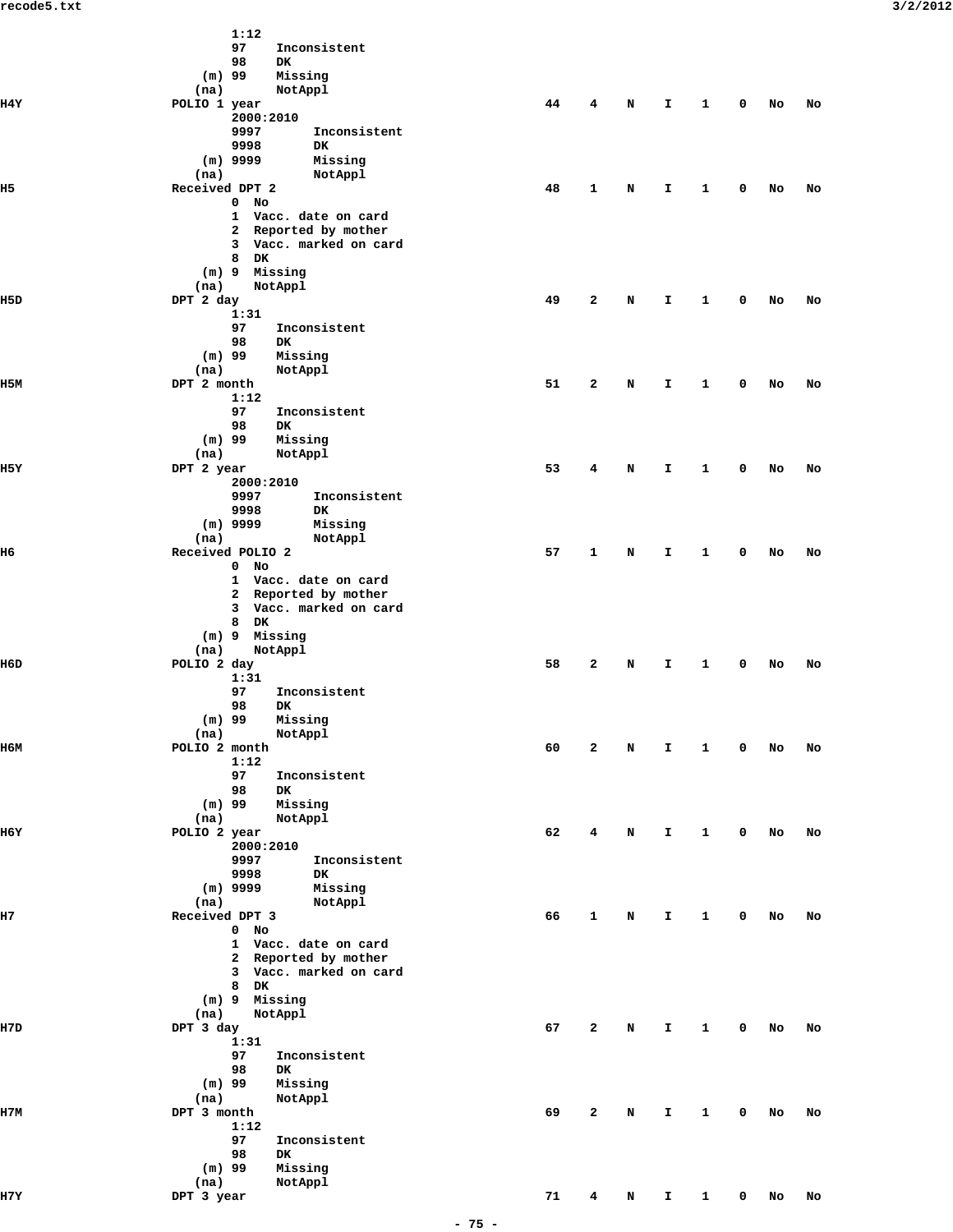|                | 2000:2010                                         |     |              |   |    |              |   |    |    |
|----------------|---------------------------------------------------|-----|--------------|---|----|--------------|---|----|----|
|                | 9997<br>Inconsistent<br>9998<br><b>DK</b>         |     |              |   |    |              |   |    |    |
|                | $(m)$ 9999<br>Missing                             |     |              |   |    |              |   |    |    |
|                | (na)<br>NotAppl                                   |     |              |   |    |              |   |    |    |
| H8             | Received POLIO 3                                  | 75  | $\mathbf{1}$ | N | I. | $\mathbf{1}$ | 0 | No | No |
|                | $0$ No<br>1 Vacc. date on card                    |     |              |   |    |              |   |    |    |
|                | 2 Reported by mother                              |     |              |   |    |              |   |    |    |
|                | Vacc. marked on card<br>3                         |     |              |   |    |              |   |    |    |
|                | 8 DK<br>$(m)$ 9<br>Missing                        |     |              |   |    |              |   |    |    |
|                | (na)<br>NotAppl                                   |     |              |   |    |              |   |    |    |
| II8D           | POLIO 3 day                                       | 76  | 2            | N | I  | 1            | 0 | No | No |
|                | 1:31<br>97                                        |     |              |   |    |              |   |    |    |
|                | Inconsistent<br>98<br>DK                          |     |              |   |    |              |   |    |    |
|                | $(m)$ 99<br>Missing                               |     |              |   |    |              |   |    |    |
|                | (na)<br>NotAppl                                   |     |              |   |    |              |   |    |    |
| <b>H8M</b>     | POLIO 3 month<br>1:12                             | 78  | 2            | N | I  | 1            | 0 | No | No |
|                | 97<br>Inconsistent                                |     |              |   |    |              |   |    |    |
|                | 98<br>DK                                          |     |              |   |    |              |   |    |    |
|                | $(m)$ 99<br>Missing                               |     |              |   |    |              |   |    |    |
| 118 Y          | (na)<br>NotAppl<br>POLIO 3 year                   | 80  | 4            | N | I  | 1            | 0 | No | No |
|                | 2000:2010                                         |     |              |   |    |              |   |    |    |
|                | 9997<br>Inconsistent                              |     |              |   |    |              |   |    |    |
|                | 9998<br><b>DK</b>                                 |     |              |   |    |              |   |    |    |
|                | $(m)$ 9999<br>Missing<br>(na)<br>NotAppl          |     |              |   |    |              |   |    |    |
| H9             | Received MEASLES                                  | 84  | 1            | N | I  | 1            | 0 | No | No |
|                | $0$ No                                            |     |              |   |    |              |   |    |    |
|                | 1 Vacc. date on card                              |     |              |   |    |              |   |    |    |
|                | 2 Reported by mother<br>Vacc. marked on card<br>3 |     |              |   |    |              |   |    |    |
|                | 8<br>DK.                                          |     |              |   |    |              |   |    |    |
|                | $(m)$ 9<br>Missing                                |     |              |   |    |              |   |    |    |
| 119D           | (na)<br>NotAppl<br>MEASLES day                    | 85  | 2            | N | I  | $\mathbf{1}$ | 0 | No | No |
|                | 1:31                                              |     |              |   |    |              |   |    |    |
|                | 97<br>Inconsistent                                |     |              |   |    |              |   |    |    |
|                | 98<br>DK                                          |     |              |   |    |              |   |    |    |
|                | $(m)$ 99<br>Missing<br>(na)<br>NotAppl            |     |              |   |    |              |   |    |    |
| <b>H9M</b>     | MEASLES month                                     | 87  | $\mathbf{2}$ | N | I  | 1            | 0 | No | No |
|                | 1:12                                              |     |              |   |    |              |   |    |    |
|                | 97<br>Inconsistent<br>98<br>DK                    |     |              |   |    |              |   |    |    |
|                | $(m)$ 99<br>Missing                               |     |              |   |    |              |   |    |    |
|                | (na)<br>NotAppl                                   |     |              |   |    |              |   |    |    |
| 119 Y          | MEASLES year                                      | 89  | 4            | N | I  | 1            | 0 | No | No |
|                | 2000:2010<br>9997<br>Inconsistent                 |     |              |   |    |              |   |    |    |
|                | 9998<br><b>DK</b>                                 |     |              |   |    |              |   |    |    |
|                | $(m)$ 9999<br>Missing                             |     |              |   |    |              |   |    |    |
|                | (na)<br>NotAppl                                   |     |              |   |    |              |   |    |    |
| H <sub>0</sub> | Received POLIO 0<br>$0$ No                        | 93  | 1            | N | I  | $\mathbf{1}$ | 0 | No | No |
|                | 1 Vacc. date on card                              |     |              |   |    |              |   |    |    |
|                | 2 Reported by mother                              |     |              |   |    |              |   |    |    |
|                | 3 Vacc. marked on card<br>8 DK                    |     |              |   |    |              |   |    |    |
|                | (m) 9 Missing                                     |     |              |   |    |              |   |    |    |
|                | NotAppl<br>(na)                                   |     |              |   |    |              |   |    |    |
| H0D            | POLIO 0 day                                       | 94  | $\mathbf{2}$ | N | I  | 1            | 0 | No | No |
|                | 1:31<br>97<br>Inconsistent                        |     |              |   |    |              |   |    |    |
|                | 98<br>DK                                          |     |              |   |    |              |   |    |    |
|                | $(m)$ 99<br>Missing                               |     |              |   |    |              |   |    |    |
| H0M            | (na)<br>NotAppl<br>POLIO 0 month                  | 96  | $\mathbf{2}$ | N | I. | $\mathbf{1}$ | 0 | No | No |
|                | 1:12                                              |     |              |   |    |              |   |    |    |
|                | 97<br>Inconsistent                                |     |              |   |    |              |   |    |    |
|                | 98<br>DK                                          |     |              |   |    |              |   |    |    |
|                | $(m)$ 99<br>Missing<br>(na)<br>NotAppl            |     |              |   |    |              |   |    |    |
| H0Y            | POLIO 0 year                                      | 98  | 4            | N | I. | $\mathbf{1}$ | 0 | No | No |
|                | 2000:2010                                         |     |              |   |    |              |   |    |    |
|                | 9997<br>Inconsistent                              |     |              |   |    |              |   |    |    |
|                | 9998<br>DK<br>$(m)$ 9999<br>Missing               |     |              |   |    |              |   |    |    |
|                | (na)<br>NotAppl                                   |     |              |   |    |              |   |    |    |
| H10            | Ever had vaccination                              | 102 | 1            | N | I  | 1            | 0 | No | No |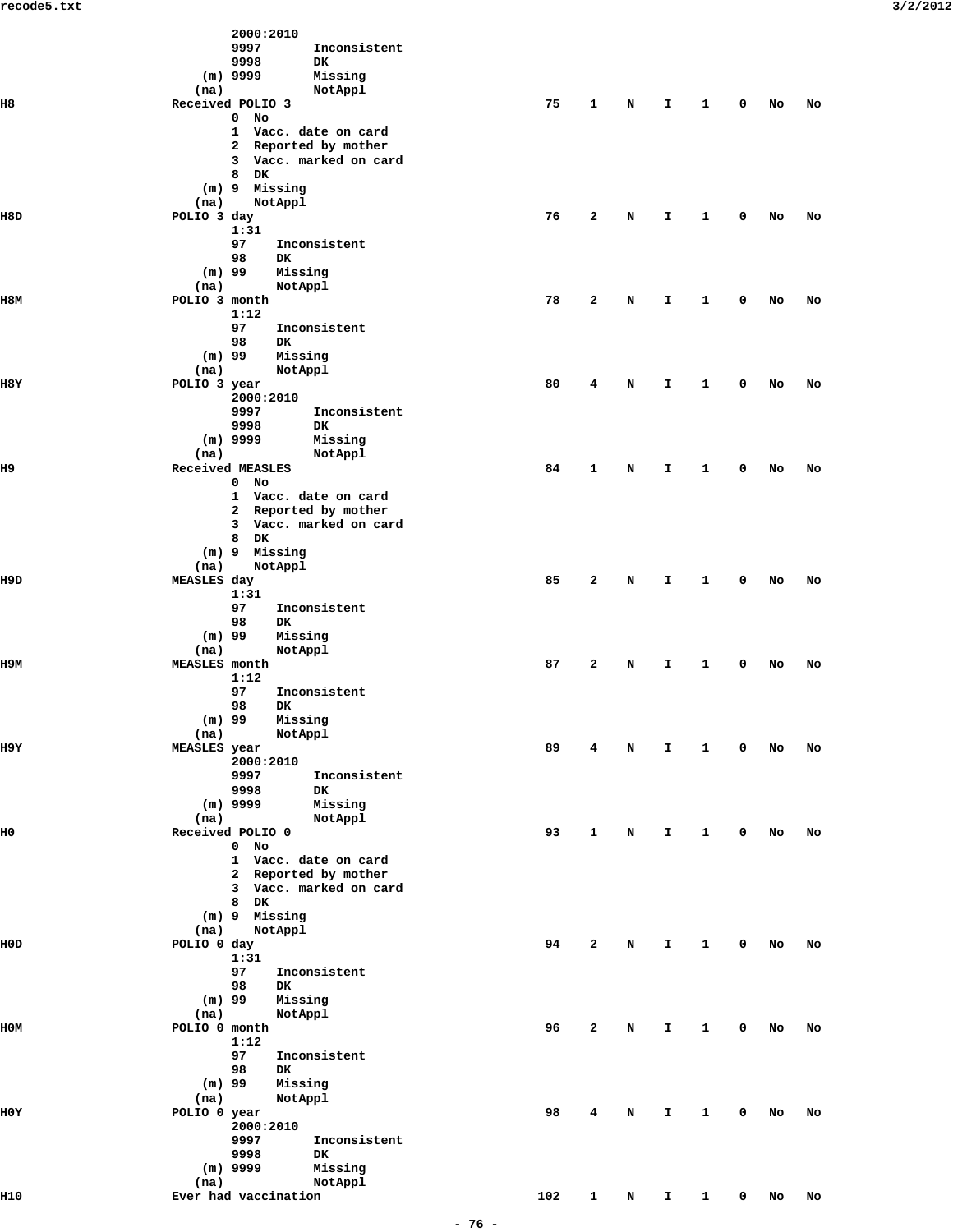|             | $0$ No<br>1 Yes<br>8 Don't know<br>(m) 9 Missing                                                    |     |              |                                                                                                                                                                                                                                |              |                |              |        |    |
|-------------|-----------------------------------------------------------------------------------------------------|-----|--------------|--------------------------------------------------------------------------------------------------------------------------------------------------------------------------------------------------------------------------------|--------------|----------------|--------------|--------|----|
| H11         | (na)<br>NotAppl<br>Had diarrhea recently                                                            | 103 | $\mathbf{1}$ | N                                                                                                                                                                                                                              | $\mathbf{T}$ | $\mathbf{1}$   | $\mathbf{0}$ | No     | No |
|             | $0$ No<br>1 Yes, last 24 hours<br>2 Yes, last two weeks<br>8 Don't know<br>(m) 9 Missing<br>NotAppl |     |              |                                                                                                                                                                                                                                |              |                |              |        |    |
| H11B        | (na)<br>Blood in the stools                                                                         | 104 | $\mathbf{1}$ | N                                                                                                                                                                                                                              | I.           | $\overline{1}$ | $\mathbf{0}$ | No     | No |
|             | $0$ No<br>1 Yes<br>8 Don't know<br>(m) 9 Missing<br>Not applicable<br>(na)                          |     |              |                                                                                                                                                                                                                                |              |                |              |        |    |
| II12A       | Diarrhea: government hosp.<br>$0$ No<br>1 Yes<br>(m) 9 Missing                                      | 105 | $\mathbf{1}$ | N                                                                                                                                                                                                                              | I.           | $\mathbf{1}$   | $\mathbf 0$  | No     | No |
| II12B       | NotAppl<br>(na)<br>Diarrhea: govt health center                                                     | 106 | 1            | N                                                                                                                                                                                                                              | $\mathbf{I}$ | $\mathbf{1}$   | $\mathbf 0$  | No     | No |
|             | $0$ No<br>1 Yes<br>(m) 9 Missing<br>NotAppl<br>(na)                                                 |     |              |                                                                                                                                                                                                                                |              |                |              |        |    |
| H12C        | Diarrhea: govt health post<br>$0$ No                                                                | 107 | $\mathbf{1}$ | N                                                                                                                                                                                                                              | $\mathbf{I}$ | $\mathbf{1}$   | $\mathbf 0$  | No     | No |
|             | 1 Yes<br>(m) 9 Missing<br>(na)<br>NotAppl                                                           |     |              |                                                                                                                                                                                                                                |              |                |              |        |    |
| H12D        | Diarrhea: mobile clinic<br>$0$ No                                                                   | 108 | $\mathbf{1}$ | N                                                                                                                                                                                                                              | $\mathbf{I}$ | $\mathbf{1}$   | $\mathbf 0$  | No     | No |
| H12E        | 1 Yes<br>(m) 9 Missing<br>NotAppl<br>(na)<br>Diarrhea: comm.health worker                           | 109 | 1            | N                                                                                                                                                                                                                              | $\mathbf{I}$ | $\mathbf{1}$   | 0            | No     | No |
|             | $0$ No<br>1 Yes<br>(m) 9 Missing                                                                    |     |              |                                                                                                                                                                                                                                |              |                |              |        |    |
| H12F        | (na)<br>NotAppl<br>Diarrhea: CS public sector<br>$0$ No<br>1 Yes                                    | 110 | 1            | N                                                                                                                                                                                                                              | I.           | $\mathbf{1}$   | 0            | No     | No |
| <b>H12G</b> | (m) 9 Missing<br>(na) NotAppl<br>Diarrhea: CS public sector<br>$\sim$ 0 No $\sim$<br>1 Yes          | 111 | $\mathbf{1}$ | N                                                                                                                                                                                                                              | $\mathbf{T}$ | $\mathbf{1}$   | $\mathbf 0$  | No     | No |
|             | $(m)$ 9 Missing<br>(na) NotAppl                                                                     |     |              |                                                                                                                                                                                                                                |              |                |              |        |    |
| H12H        | Diarrhea: CS public sector<br>0 No<br>1 Yes<br>$(m)$ 9 Missing                                      | 112 | $\mathbf{1}$ | $\mathbf N$                                                                                                                                                                                                                    |              | I 1 0 No       |              |        | No |
| H12I        | (na) NotAppl<br>Diarrhea: other public sector<br>$0$ No<br>1 Yes                                    | 113 | $\mathbf{1}$ | N                                                                                                                                                                                                                              | $\mathbf{T}$ | $\sim$ 1       |              | $0$ No | No |
| II12J       | $(m)$ 9 Missing<br>(na) NotAppl<br>Diarrhea: private hosp/clin.                                     | 114 | $\mathbf{1}$ | N                                                                                                                                                                                                                              | $\mathbf{I}$ | $\mathbf{1}$   | $\mathbf{0}$ | No     | No |
|             | $0$ No<br>1 Yes<br>(m) 9 Missing<br>(na) NotAppl                                                    |     |              |                                                                                                                                                                                                                                |              |                |              |        |    |
| 1112K       | Diarrhea: private pharmacy<br>$0$ No<br>1 Yes<br>$(m)$ 9 Missing                                    | 115 | $\mathbf{1}$ | N                                                                                                                                                                                                                              | $\mathbf{I}$ | $\mathbf{1}$   |              | $0$ No | No |
| H12L        | (na) NotAppl<br>Diarrhea: private doctor<br>0 No<br>1 Yes                                           | 116 | $\mathbf{1}$ | N                                                                                                                                                                                                                              |              | $1 \quad 1$    |              | $0$ No | No |
| II12M       | (m) 9 Missing<br>(na) NotAppl<br>Diarrhea: private mobile cln<br>$0$ No                             | 117 | $\mathbf{1}$ | N and the set of the set of the set of the set of the set of the set of the set of the set of the set of the set of the set of the set of the set of the set of the set of the set of the set of the set of the set of the set |              | $1 \quad 1$    |              | $0$ No | No |
|             | 1 Yes<br>$(m)$ 9 Missing<br>(na) NotAppl                                                            |     |              |                                                                                                                                                                                                                                |              |                |              |        |    |
| H12N        | Diarrhea: comm.health worker                                                                        | 118 | $\mathbf{1}$ | N                                                                                                                                                                                                                              | $\mathbf{I}$ | $\mathbf{1}$   |              | $0$ No | No |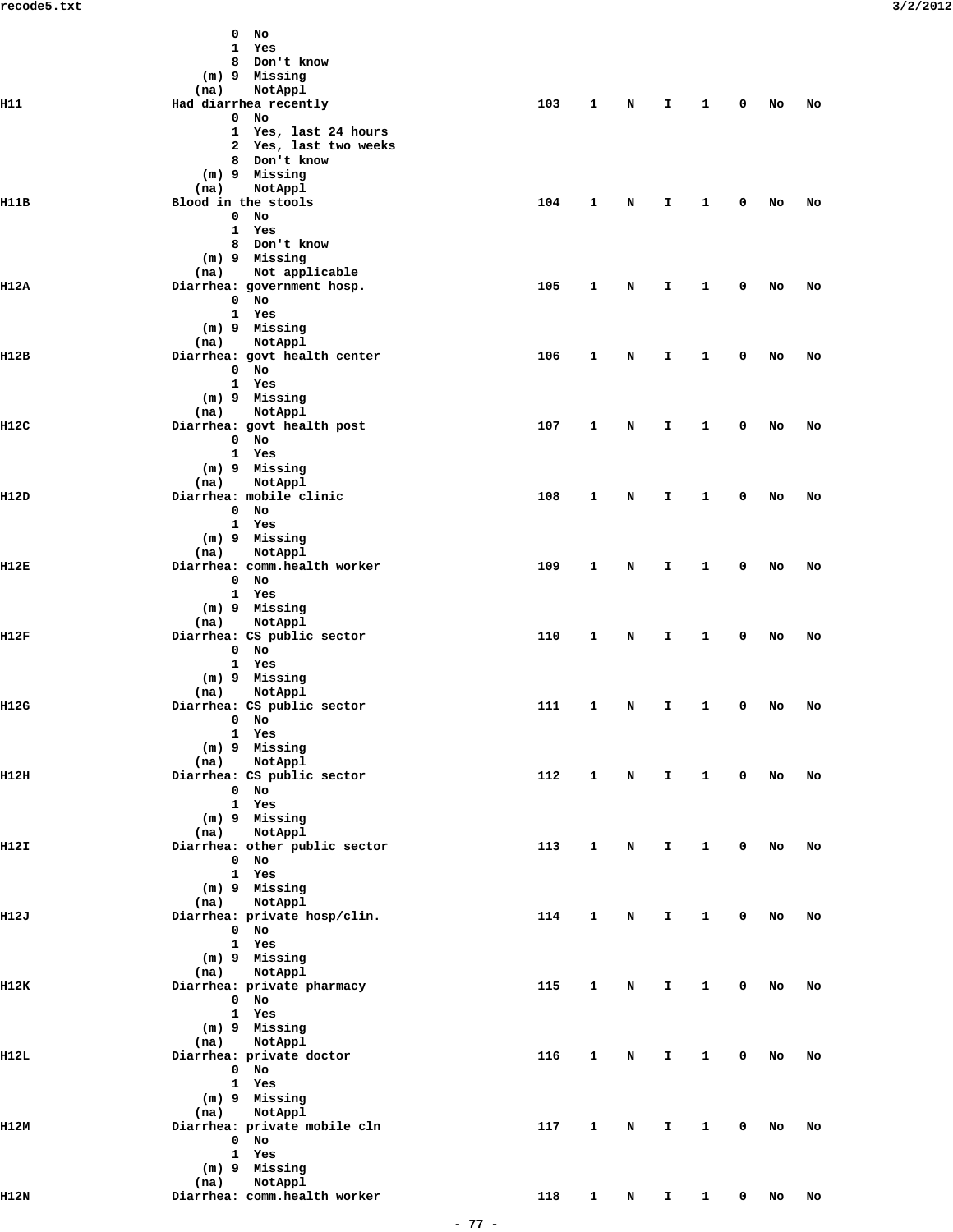|       | $0$ No                                                   |     |              |             |              |                     |              |    |           |  |
|-------|----------------------------------------------------------|-----|--------------|-------------|--------------|---------------------|--------------|----|-----------|--|
|       | 1 Yes                                                    |     |              |             |              |                     |              |    |           |  |
|       | (m) 9 Missing                                            |     |              |             |              |                     |              |    |           |  |
|       | NotAppl<br>(na)                                          |     |              |             |              |                     |              |    |           |  |
| H120  | Diarrhea: CS med.priv sector<br>$0$ No                   | 119 | $\mathbf{1}$ | $\mathbf N$ | $\mathbf{T}$ | $\mathbf{1}$        | $\mathbf 0$  | No | No        |  |
|       | 1 Yes                                                    |     |              |             |              |                     |              |    |           |  |
|       | $(m)$ 9 Missing                                          |     |              |             |              |                     |              |    |           |  |
|       | (na) NotAppl                                             |     |              |             |              |                     |              |    |           |  |
| H12P  | Diarrhea: CS med.priv sector                             | 120 | $\mathbf{1}$ | N           | I.           | $\mathbf{1}$        | 0            | No | No        |  |
|       | 0 No                                                     |     |              |             |              |                     |              |    |           |  |
|       | 1 Yes<br>(m) 9 Missing                                   |     |              |             |              |                     |              |    |           |  |
|       | (na) NotAppl                                             |     |              |             |              |                     |              |    |           |  |
| H12Q  | Diarrhea: CS med.priv sector                             | 121 | $\mathbf{1}$ | N           | I            | $\mathbf{1}$        | 0            | No | No        |  |
|       | $0$ No                                                   |     |              |             |              |                     |              |    |           |  |
|       | 1 Yes                                                    |     |              |             |              |                     |              |    |           |  |
|       | (m) 9 Missing                                            |     |              |             |              |                     |              |    |           |  |
| II12R | (na) NotAppl<br>Diarrhea: other med.priv sect.           | 122 | 1            | N           |              | $\mathbf{1}$        | 0            |    |           |  |
|       | $0$ No                                                   |     |              |             | I.           |                     |              | No | No        |  |
|       | 1 Yes                                                    |     |              |             |              |                     |              |    |           |  |
|       | (m) 9 Missing                                            |     |              |             |              |                     |              |    |           |  |
|       | (na) NotAppl                                             |     |              |             |              |                     |              |    |           |  |
| H12S  | Diarrhea: shop                                           | 123 | $\mathbf{1}$ | N           | I.           | $\mathbf{1}$        | $\mathbf 0$  | No | No        |  |
|       | 0 No<br>1 Yes                                            |     |              |             |              |                     |              |    |           |  |
|       | (m) 9 Missing                                            |     |              |             |              |                     |              |    |           |  |
|       | (na) NotAppl                                             |     |              |             |              |                     |              |    |           |  |
| H12T  | Diarrhea: traditional pract.                             | 124 | $\mathbf{1}$ | N           | I.           | $\mathbf{1}$        | 0            | No | No        |  |
|       | $0$ No                                                   |     |              |             |              |                     |              |    |           |  |
|       | 1 Yes                                                    |     |              |             |              |                     |              |    |           |  |
|       | (m) 9 Missing                                            |     |              |             |              |                     |              |    |           |  |
| H12U  | (na) NotAppl<br>Diarrhea: CS oth.priv sector             | 125 | $\mathbf{1}$ | N           | $\mathbf{I}$ | $\mathbf{1}$        | $\mathbf 0$  | No | No        |  |
|       | $0$ No                                                   |     |              |             |              |                     |              |    |           |  |
|       | 1 Yes                                                    |     |              |             |              |                     |              |    |           |  |
|       | (m) 9 Missing                                            |     |              |             |              |                     |              |    |           |  |
|       | (na) NotAppl                                             |     |              |             |              |                     |              |    |           |  |
| H12V  | Diarrhea: CS oth.priv sector                             | 126 | $\mathbf{1}$ | N           | I.           | $\mathbf{1}$        | $\mathbf 0$  | No | No        |  |
|       | $0$ No<br>1 Yes                                          |     |              |             |              |                     |              |    |           |  |
|       | (m) 9 Missing                                            |     |              |             |              |                     |              |    |           |  |
|       | (na) NotAppl                                             |     |              |             |              |                     |              |    |           |  |
| II12W | Diarrhea: CS oth.priv sector                             | 127 | $\mathbf{1}$ | N           | I.           | $\mathbf{1}$        | $\mathbf 0$  | No | No        |  |
|       | $0$ No                                                   |     |              |             |              |                     |              |    |           |  |
|       | 1 Yes                                                    |     |              |             |              |                     |              |    |           |  |
|       | (m) 9 Missing<br>(na) NotAppl                            |     |              |             |              |                     |              |    |           |  |
| H12X  | Diarrhea: Other                                          |     |              |             |              | 128 1 N I 1 0 No No |              |    |           |  |
|       | $0$ No                                                   |     |              |             |              |                     |              |    |           |  |
|       | 1 Yes                                                    |     |              |             |              |                     |              |    |           |  |
|       | $(m)$ 9 Missing                                          |     |              |             |              |                     |              |    |           |  |
|       | NotAppl<br>(na)                                          |     |              |             |              |                     |              |    |           |  |
| H12Y  | Diarrhea: no treatment<br>0 No: received treatm.         | 129 | $\mathbf{1}$ |             |              | N I 1 0 No          |              |    | <b>NO</b> |  |
|       | 1 Yes: no treatment                                      |     |              |             |              |                     |              |    |           |  |
|       | (m) 9 Missing                                            |     |              |             |              |                     |              |    |           |  |
|       | (na) NotAppl                                             |     |              |             |              |                     |              |    |           |  |
| H12Z  | Diarrhea: medical treatment                              | 130 | $\mathbf{1}$ | N           | I.           | $\mathbf{1}$        | $\mathbf 0$  | No | No        |  |
|       | $0$ No                                                   |     |              |             |              |                     |              |    |           |  |
|       | 1 Yes<br>$(m)$ 9 Missing                                 |     |              |             |              |                     |              |    |           |  |
|       | NotAppl<br>(na)                                          |     |              |             |              |                     |              |    |           |  |
| H13   | Given oral rehydration                                   | 131 | $\mathbf{1}$ | $\mathbf N$ | $\mathbf{T}$ | $\mathbf{1}$        | $\mathbf 0$  | No | No        |  |
|       | $0$ No                                                   |     |              |             |              |                     |              |    |           |  |
|       | 1 Yes: ORS - spontan.                                    |     |              |             |              |                     |              |    |           |  |
|       | 2 Yes: ORS - probed                                      |     |              |             |              |                     |              |    |           |  |
|       | 8 Don't know<br>(m) 9 Missing                            |     |              |             |              |                     |              |    |           |  |
|       | NotAppl<br>(na)                                          |     |              |             |              |                     |              |    |           |  |
| H13B  | Given a pre-packaged ORS liquid                          | 132 | $\mathbf{1}$ | $\mathbf N$ | $\mathbf{T}$ | $\mathbf{1}$        | $\mathbf 0$  | No | No        |  |
|       | $0$ No                                                   |     |              |             |              |                     |              |    |           |  |
|       | 1 Yes                                                    |     |              |             |              |                     |              |    |           |  |
|       | 8 Don't know                                             |     |              |             |              |                     |              |    |           |  |
|       | (m) 9 Missing                                            |     |              |             |              |                     |              |    |           |  |
| H14   | Not applicable<br>(na)<br>Given recommend. home solution | 133 | $\mathbf{1}$ | $\mathbf N$ | $\mathbf{I}$ | $\mathbf{1}$        | $\mathbf{0}$ | No | No        |  |
|       | $0$ No                                                   |     |              |             |              |                     |              |    |           |  |
|       | 1 Yes: RHS - spontan.                                    |     |              |             |              |                     |              |    |           |  |
|       | 2 Yes: RHS - probed                                      |     |              |             |              |                     |              |    |           |  |
|       | 8 Don't know                                             |     |              |             |              |                     |              |    |           |  |
|       | $(m)$ 9 Missing                                          |     |              |             |              |                     |              |    |           |  |
|       | (na)<br>NotAppl                                          |     |              |             |              |                     |              |    |           |  |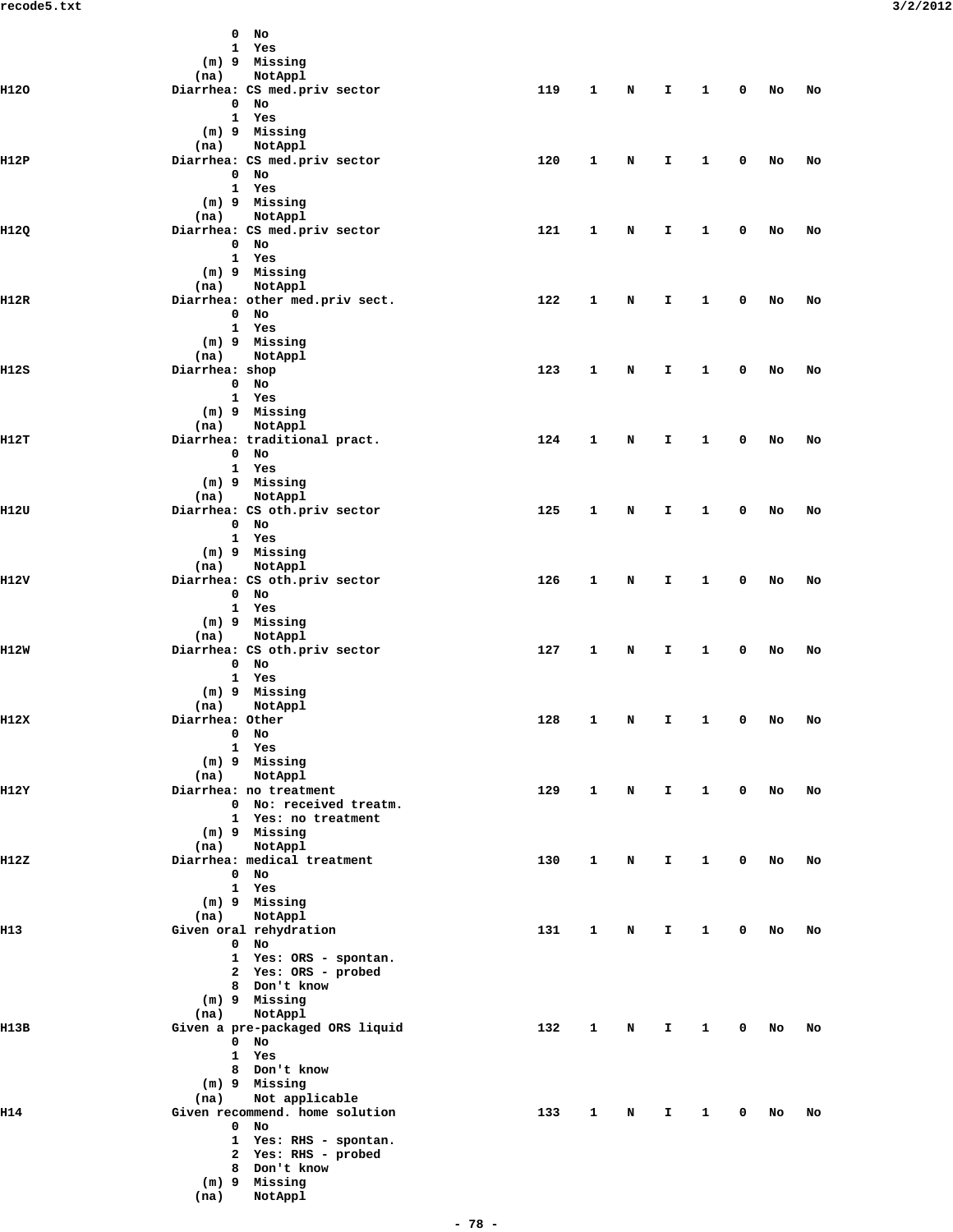| H15  | Given antibiotic pills or syrups                                       | 134 | 1            | N | I            | 1            | 0           | No | No |
|------|------------------------------------------------------------------------|-----|--------------|---|--------------|--------------|-------------|----|----|
|      | $\mathbf{0}$<br>No<br>$\mathbf{1}$<br>Yes                              |     |              |   |              |              |             |    |    |
|      | 8 Don't know                                                           |     |              |   |              |              |             |    |    |
|      | (m) 9 Missing                                                          |     |              |   |              |              |             |    |    |
|      | (na)<br>NotAppl                                                        |     |              |   |              |              |             |    |    |
| H15A | Given antimotility                                                     | 135 | 1            | N | I            | 1            | 0           | No | No |
|      | $\mathbf{0}$<br>No<br>$\mathbf{1}$<br>Yes                              |     |              |   |              |              |             |    |    |
|      | 8 Don't know                                                           |     |              |   |              |              |             |    |    |
|      | (m) 9 Missing                                                          |     |              |   |              |              |             |    |    |
|      | NotAppl<br>(na)                                                        |     |              |   |              |              |             |    |    |
| H15B | Given an antibiotic injection                                          | 136 | 1            | Ν | I.           | 1            | 0           | No | No |
|      | $0$ No                                                                 |     |              |   |              |              |             |    |    |
|      | $\mathbf{1}$<br>Yes<br>8 Don't know                                    |     |              |   |              |              |             |    |    |
|      | (m) 9 Missing                                                          |     |              |   |              |              |             |    |    |
|      | NotAppl<br>(na)                                                        |     |              |   |              |              |             |    |    |
| H15C | Given an intravenous (IV)                                              | 137 | 1            | Ν | I.           | 1            | 0           | No | No |
|      | $0$ No                                                                 |     |              |   |              |              |             |    |    |
|      | $\mathbf{1}$<br>Yes                                                    |     |              |   |              |              |             |    |    |
|      | 8 Don't know<br>(m) 9 Missing                                          |     |              |   |              |              |             |    |    |
|      | (na)<br>NotAppl                                                        |     |              |   |              |              |             |    |    |
| H15D | Given home remedy, herbal med.                                         | 138 | 1            | Ν | I            | 1            | 0           | No | No |
|      | $\mathbf{0}$<br>No                                                     |     |              |   |              |              |             |    |    |
|      | 1 Yes                                                                  |     |              |   |              |              |             |    |    |
|      | 8 Don't know                                                           |     |              |   |              |              |             |    |    |
|      | (m) 9 Missing<br>NotAppl<br>(na)                                       |     |              |   |              |              |             |    |    |
| н15к | Given zinc                                                             | 139 | 1            | Ν | I            | 1            | 0           | No | No |
|      | $\mathbf 0$<br>No                                                      |     |              |   |              |              |             |    |    |
|      | $\mathbf{1}$<br>Yes                                                    |     |              |   |              |              |             |    |    |
|      | 8 Don't know                                                           |     |              |   |              |              |             |    |    |
|      | (m) 9 Missing                                                          |     |              |   |              |              |             |    |    |
| H15F | (na)<br>NotAppl<br>Given other (not antibiotic, antimotility, zinc 140 |     |              | N | I.           | 1            | 0           | No | No |
|      | $0$ No                                                                 |     | $\mathbf{1}$ |   |              |              |             |    |    |
|      | $\mathbf{1}$<br>Yes                                                    |     |              |   |              |              |             |    |    |
|      | 8 Don't know                                                           |     |              |   |              |              |             |    |    |
|      | (m) 9 Missing                                                          |     |              |   |              |              |             |    |    |
|      | (na)<br>NotAppl                                                        |     |              |   |              |              |             |    |    |
| H15G | Given unknown pill or syrup<br>$0$ No                                  | 141 | 1            | Ν | I            | 1            | 0           | No | No |
|      | $\mathbf{1}$<br>Yes                                                    |     |              |   |              |              |             |    |    |
|      | 8 Don't know                                                           |     |              |   |              |              |             |    |    |
|      | (m) 9 Missing                                                          |     |              |   |              |              |             |    |    |
|      | (na)<br>NotAppl                                                        |     |              |   |              |              |             |    |    |
| H15H | Given non-antibiotic injection                                         | 142 | $\mathbf{1}$ | N | I.           | $\mathbf{1}$ | 0           | No | No |
|      | 0<br>No<br>$\mathbf{1}$<br>Yes                                         |     |              |   |              |              |             |    |    |
|      | 8 Don't know                                                           |     |              |   |              |              |             |    |    |
|      | $(m)$ 9 Missing                                                        |     |              |   |              |              |             |    |    |
|      | (na)<br>NotAppl                                                        |     |              |   |              |              |             |    |    |
| H15I | Given unknown injection                                                | 143 | $\mathbf{1}$ | N | $\mathbf{I}$ | $\mathbf{1}$ | $\mathbf 0$ | No | No |
|      | $\mathbf{0}$<br>No                                                     |     |              |   |              |              |             |    |    |
|      | Yes<br>$\mathbf{1}$<br>8 Don't know                                    |     |              |   |              |              |             |    |    |
|      | (m) 9 Missing                                                          |     |              |   |              |              |             |    |    |
|      | (na)<br>NotAppl                                                        |     |              |   |              |              |             |    |    |
| H15J | Given CS                                                               | 144 | 1            | N | I.           | 1            | 0           | No | No |
|      | $\mathbf{0}$<br>No                                                     |     |              |   |              |              |             |    |    |
|      | $\mathbf{1}$<br>Yes                                                    |     |              |   |              |              |             |    |    |
|      | 8 Don't know<br>(m) 9 Missing                                          |     |              |   |              |              |             |    |    |
|      | (na)<br>NotAppl                                                        |     |              |   |              |              |             |    |    |
| H15K | Given CS                                                               | 145 | 1            | N | I.           | 1            | 0           | No | No |
|      | $0$ No                                                                 |     |              |   |              |              |             |    |    |
|      | $\mathbf{1}$<br>Yes                                                    |     |              |   |              |              |             |    |    |
|      | 8 Don't know                                                           |     |              |   |              |              |             |    |    |
|      | (m) 9 Missing<br>(na)                                                  |     |              |   |              |              |             |    |    |
| H15L | NotAppl<br>Given CS                                                    | 146 | $\mathbf{1}$ | N | I.           | 1            | 0           | No | No |
|      | $\mathbf{0}$<br>No                                                     |     |              |   |              |              |             |    |    |
|      | $\mathbf{1}$<br>Yes                                                    |     |              |   |              |              |             |    |    |
|      | 8 Don't know                                                           |     |              |   |              |              |             |    |    |
|      | (m) 9 Missing                                                          |     |              |   |              |              |             |    |    |
|      | (na)<br>NotAppl                                                        |     |              |   |              |              |             |    |    |
| H15M | Given CS<br>$0$ No                                                     | 147 | 1            | N | I.           | 1            | 0           | No | No |
|      | $\mathbf{1}$<br>Yes                                                    |     |              |   |              |              |             |    |    |
|      | 8 Don't know                                                           |     |              |   |              |              |             |    |    |
|      | (m) 9 Missing                                                          |     |              |   |              |              |             |    |    |
|      | (na)<br>NotAppl                                                        |     |              |   |              |              |             |    |    |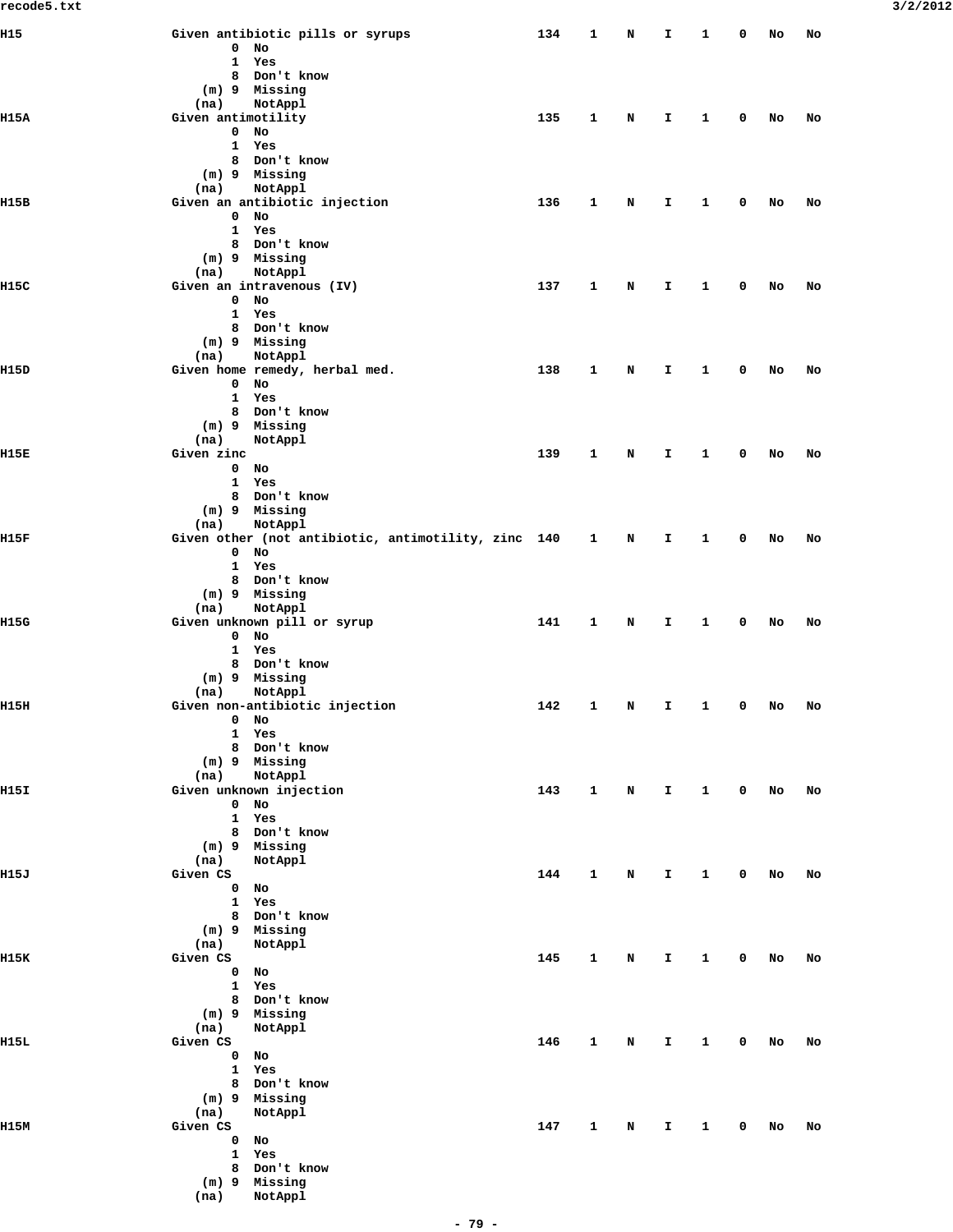| recode5.txt |                                                                         |     |              |                                                                                                                                                                                                                                |                               |                        |              |        |    | 3/2/2012 |
|-------------|-------------------------------------------------------------------------|-----|--------------|--------------------------------------------------------------------------------------------------------------------------------------------------------------------------------------------------------------------------------|-------------------------------|------------------------|--------------|--------|----|----------|
| H20         | Given other treatment                                                   | 148 | $\mathbf{1}$ | N                                                                                                                                                                                                                              | $\mathbf{I}$                  | $\mathbf{1}$           |              | 0 No   | No |          |
|             | $0$ No<br>1 Yes                                                         |     |              |                                                                                                                                                                                                                                |                               |                        |              |        |    |          |
|             | (m) 9 Missing                                                           |     |              |                                                                                                                                                                                                                                |                               |                        |              |        |    |          |
|             | NotAppl<br>(na)                                                         |     |              |                                                                                                                                                                                                                                |                               |                        |              |        |    |          |
| H21A        | Given no treatment                                                      | 149 | $\mathbf{1}$ | N                                                                                                                                                                                                                              | $\mathbf{I}$                  | $\mathbf{1}$           | $\mathbf 0$  | No     | No |          |
|             | 0 No: received treatm.<br>1 Yes: no treatment                           |     |              |                                                                                                                                                                                                                                |                               |                        |              |        |    |          |
|             | 8 DK                                                                    |     |              |                                                                                                                                                                                                                                |                               |                        |              |        |    |          |
|             | (m) 9 Missing                                                           |     |              |                                                                                                                                                                                                                                |                               |                        |              |        |    |          |
| H21         | NotAppl<br>(na)<br>Received any treatment                               | 150 | $\mathbf{1}$ | N                                                                                                                                                                                                                              | I.                            | $\mathbf{1}$           | 0            | No     | No |          |
|             | $0$ No                                                                  |     |              |                                                                                                                                                                                                                                |                               |                        |              |        |    |          |
|             | 1 Yes                                                                   |     |              |                                                                                                                                                                                                                                |                               |                        |              |        |    |          |
|             | (m) 9 Missing                                                           |     |              |                                                                                                                                                                                                                                |                               |                        |              |        |    |          |
| H22         | NotAppl<br>(na)<br>Had fever in last two weeks                          | 151 | 1            | N                                                                                                                                                                                                                              | $\mathbf{I}$                  | $\mathbf{1}$           | $\mathbf 0$  | No     | No |          |
|             | $0$ No                                                                  |     |              |                                                                                                                                                                                                                                |                               |                        |              |        |    |          |
|             | 1 Yes                                                                   |     |              |                                                                                                                                                                                                                                |                               |                        |              |        |    |          |
|             | 8 DK                                                                    |     |              |                                                                                                                                                                                                                                |                               |                        |              |        |    |          |
|             | (m) 9 Missing<br>(na)<br>NotAppl                                        |     |              |                                                                                                                                                                                                                                |                               |                        |              |        |    |          |
| H31         | Had cough in last two weeks                                             | 152 | $\mathbf{1}$ | N                                                                                                                                                                                                                              | $\mathbf{I}$                  | $\mathbf{1}$           | 0            | No     | No |          |
|             | $0$ No                                                                  |     |              |                                                                                                                                                                                                                                |                               |                        |              |        |    |          |
|             | 1 Yes, last 24 hours                                                    |     |              |                                                                                                                                                                                                                                |                               |                        |              |        |    |          |
|             | 2 Yes, last two weeks<br>8 Don't know                                   |     |              |                                                                                                                                                                                                                                |                               |                        |              |        |    |          |
|             | (m) 9 Missing                                                           |     |              |                                                                                                                                                                                                                                |                               |                        |              |        |    |          |
|             | NotAppl<br>(na)                                                         |     |              |                                                                                                                                                                                                                                |                               |                        |              |        |    |          |
| 1131B       | Short, rapid breaths                                                    | 153 | $\mathbf{1}$ | N                                                                                                                                                                                                                              | $\mathbf{I}$                  | $\mathbf{1}$           | $\mathbf 0$  | No     | No |          |
|             | $0$ No<br>1 Yes                                                         |     |              |                                                                                                                                                                                                                                |                               |                        |              |        |    |          |
|             | 8 DK                                                                    |     |              |                                                                                                                                                                                                                                |                               |                        |              |        |    |          |
|             | (m) 9 Missing                                                           |     |              |                                                                                                                                                                                                                                |                               |                        |              |        |    |          |
|             | NotAppl<br>(na)                                                         |     |              |                                                                                                                                                                                                                                |                               |                        |              |        |    |          |
| 1131C       | Problem in the chest or blocked or running nose 154 1 N<br>1 Chest only |     |              |                                                                                                                                                                                                                                | $\mathbf{I}$                  | $\mathbf{1}$           | 0            | No     | No |          |
|             | 2 Nose only                                                             |     |              |                                                                                                                                                                                                                                |                               |                        |              |        |    |          |
|             | 3 Both                                                                  |     |              |                                                                                                                                                                                                                                |                               |                        |              |        |    |          |
|             | 6 Other<br>8 Don't know                                                 |     |              |                                                                                                                                                                                                                                |                               |                        |              |        |    |          |
|             | (m) 9 Missing                                                           |     |              |                                                                                                                                                                                                                                |                               |                        |              |        |    |          |
|             | Not applicable<br>(na)                                                  |     |              |                                                                                                                                                                                                                                |                               |                        |              |        |    |          |
| 1131D       | Had fever/cough in last 2 weeks: Amount offered 155 1 N                 |     |              |                                                                                                                                                                                                                                | Ι.                            | $\mathbf{1}$           | 0            | No     | No |          |
|             | 0 Nothing to drink<br>2 Much less                                       |     |              |                                                                                                                                                                                                                                |                               |                        |              |        |    |          |
|             | 3 Somewhat less                                                         |     |              |                                                                                                                                                                                                                                |                               |                        |              |        |    |          |
|             | 4 About the same                                                        |     |              |                                                                                                                                                                                                                                |                               |                        |              |        |    |          |
|             | 5 More                                                                  |     |              |                                                                                                                                                                                                                                |                               |                        |              |        |    |          |
|             | 8 Don't know<br>(m) 9 Missing                                           |     |              |                                                                                                                                                                                                                                |                               |                        |              |        |    |          |
|             | NotAppl<br>(na)                                                         |     |              |                                                                                                                                                                                                                                |                               |                        |              |        |    |          |
| H31E        | Had fever/cough in last 2 weeks: Amount offered 156 1 N                 |     |              |                                                                                                                                                                                                                                | $\mathbf{I}$ and $\mathbf{I}$ | $\mathbf{1}$           |              | $0$ No | No |          |
|             | 0 Stopped food<br>1 Never gave food                                     |     |              |                                                                                                                                                                                                                                |                               |                        |              |        |    |          |
|             | 2 Much less                                                             |     |              |                                                                                                                                                                                                                                |                               |                        |              |        |    |          |
|             | 3 Somewhat less                                                         |     |              |                                                                                                                                                                                                                                |                               |                        |              |        |    |          |
|             | 4 About the same                                                        |     |              |                                                                                                                                                                                                                                |                               |                        |              |        |    |          |
|             | 5 More<br>8 Don't know                                                  |     |              |                                                                                                                                                                                                                                |                               |                        |              |        |    |          |
|             | $(m)$ 9 Missing                                                         |     |              |                                                                                                                                                                                                                                |                               |                        |              |        |    |          |
|             | NotAppl<br>(na)                                                         |     |              |                                                                                                                                                                                                                                |                               |                        |              |        |    |          |
| 1132A       | Fever/cough: government hosp.                                           | 157 | $\mathbf{1}$ | N and the set of the set of the set of the set of the set of the set of the set of the set of the set of the set of the set of the set of the set of the set of the set of the set of the set of the set of the set of the set | $\mathbf{I}$                  | $\mathbf{1}$           |              | $0$ No | No |          |
|             | $0$ No<br>1 Yes                                                         |     |              |                                                                                                                                                                                                                                |                               |                        |              |        |    |          |
|             | (m) 9 Missing                                                           |     |              |                                                                                                                                                                                                                                |                               |                        |              |        |    |          |
|             | (na) NotAppl                                                            |     |              |                                                                                                                                                                                                                                |                               |                        |              |        |    |          |
| 1132B       | Fever/cough: govt health cntr                                           | 158 | $\mathbf{1}$ | N                                                                                                                                                                                                                              | $\mathbf{T}$                  | $\mathbf{1}$           | $\mathbf 0$  | No     | No |          |
|             | $0$ No<br>1 Yes                                                         |     |              |                                                                                                                                                                                                                                |                               |                        |              |        |    |          |
|             | $(m)$ 9 Missing                                                         |     |              |                                                                                                                                                                                                                                |                               |                        |              |        |    |          |
|             | (na) NotAppl                                                            |     |              |                                                                                                                                                                                                                                |                               |                        |              |        |    |          |
| 1132C       | Fever/cough: govt health post                                           | 159 | $\mathbf{1}$ | N                                                                                                                                                                                                                              | $\mathbf{T}$                  | $\mathbf{1}$           | $\mathbf 0$  | No     | No |          |
|             | $0$ No<br>1 Yes                                                         |     |              |                                                                                                                                                                                                                                |                               |                        |              |        |    |          |
|             | (m) 9 Missing                                                           |     |              |                                                                                                                                                                                                                                |                               |                        |              |        |    |          |
|             | (na) NotAppl                                                            |     |              |                                                                                                                                                                                                                                |                               |                        |              |        |    |          |
| 1132D       | Fever/cough: mobile clinic                                              | 160 | $\mathbf{1}$ | N                                                                                                                                                                                                                              | $\mathbf{T}$                  | $\mathbf{1}$           | 0            | No     | No |          |
|             | $0$ No<br>1 Yes                                                         |     |              |                                                                                                                                                                                                                                |                               |                        |              |        |    |          |
|             | (m) 9 Missing                                                           |     |              |                                                                                                                                                                                                                                |                               |                        |              |        |    |          |
|             | (na) NotAppl                                                            |     |              |                                                                                                                                                                                                                                |                               |                        |              |        |    |          |
| H32E        | Fever/cough: comm.health wrkr                                           | 161 | $\mathbf{1}$ | $\mathbf N$                                                                                                                                                                                                                    | $\mathbf{I}$                  | $1 \quad \blacksquare$ | $\mathbf{0}$ | No     | No |          |
|             | $0$ No                                                                  |     |              |                                                                                                                                                                                                                                |                               |                        |              |        |    |          |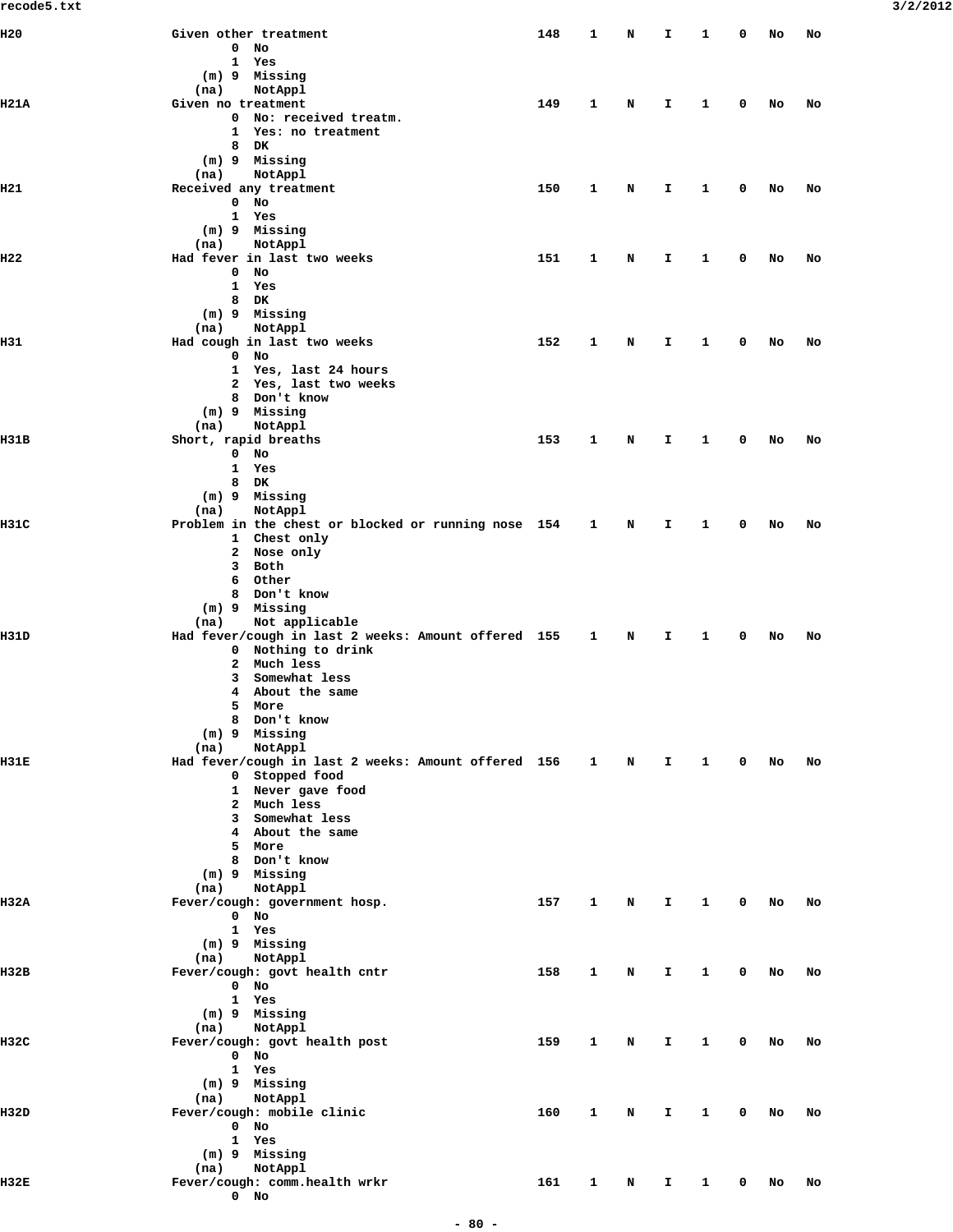|             | 1 Yes<br>(m) 9 Missing                           |     |              |   |              |              |   |        |    |
|-------------|--------------------------------------------------|-----|--------------|---|--------------|--------------|---|--------|----|
|             | NotAppl<br>(na)                                  |     |              |   |              |              |   |        |    |
| H32F        | Fever/cough: CS public sector                    | 162 | 1            | N | I.           | $\mathbf{1}$ | 0 | No     | No |
|             | $0$ No<br>1 Yes                                  |     |              |   |              |              |   |        |    |
|             | (m) 9 Missing                                    |     |              |   |              |              |   |        |    |
|             | NotAppl<br>(na)                                  |     |              |   |              |              |   |        |    |
| <b>H32G</b> | Fever/cough: CS public sector<br>$0$ No          | 163 | 1            | N | I.           | 1            | 0 | No     | No |
|             | 1 Yes                                            |     |              |   |              |              |   |        |    |
|             | (m) 9 Missing                                    |     |              |   |              |              |   |        |    |
|             | NotAppl<br>(na)                                  |     |              |   |              |              |   |        |    |
| H32H        | Fever/cough: CS public sector<br>$0$ No          | 164 | 1            | N | I.           | 1            | 0 | No     | No |
|             | 1 Yes                                            |     |              |   |              |              |   |        |    |
|             | (m) 9 Missing                                    |     |              |   |              |              |   |        |    |
|             | (na)<br>NotAppl                                  |     |              |   |              |              |   |        |    |
| H32I        | Fever/cough: oth public sector<br>$0$ No         | 165 | 1            | N | I.           | 1            | 0 | No     | No |
|             | 1 Yes                                            |     |              |   |              |              |   |        |    |
|             | (m) 9 Missing                                    |     |              |   |              |              |   |        |    |
| 1132J       | NotAppl<br>(na)                                  | 166 | 1            | N | I.           | 1            | 0 | No     | No |
|             | Fever/cough: private hosp/clin<br>$0$ No         |     |              |   |              |              |   |        |    |
|             | 1 Yes                                            |     |              |   |              |              |   |        |    |
|             | (m) 9 Missing                                    |     |              |   |              |              |   |        |    |
|             | NotAppl<br>(na)                                  |     |              |   |              |              |   |        |    |
| 1132K       | Fever/cough: private pharmacy<br>$0$ No          | 167 | 1            | N | I.           | 1            | 0 | No     | No |
|             | 1 Yes                                            |     |              |   |              |              |   |        |    |
|             | (m) 9 Missing                                    |     |              |   |              |              |   |        |    |
|             | NotAppl<br>(na)                                  |     |              |   |              |              |   |        |    |
| 1132L       | Fever/cough: private doctor<br>$0$ No            | 168 | 1            | N | I.           | 1            | 0 | No     | No |
|             | 1 Yes                                            |     |              |   |              |              |   |        |    |
|             | (m) 9 Missing                                    |     |              |   |              |              |   |        |    |
|             | (na)<br>NotAppl                                  |     |              |   |              |              |   |        |    |
| H32M        | Fever/cough: private mobile cl<br>$0$ No         | 169 | 1            | N | I.           | 1            | 0 | No     | No |
|             | 1 Yes                                            |     |              |   |              |              |   |        |    |
|             | (m) 9 Missing                                    |     |              |   |              |              |   |        |    |
|             | NotAppl<br>(na)<br>Fever/cough: comm.health wrkr | 170 | 1            |   | I.           | 1            | 0 |        |    |
| H32N        | $0$ No                                           |     |              | N |              |              |   | No     | No |
|             | 1 Yes                                            |     |              |   |              |              |   |        |    |
|             | (m) 9 Missing                                    |     |              |   |              |              |   |        |    |
| H320        | NotAppl<br>(na)                                  | 171 | 1            | N | I.           | 1            | 0 |        | No |
|             | Fever/cough: CS med.priv sect<br>U NO            |     |              |   |              |              |   | No     |    |
|             | 1 Yes                                            |     |              |   |              |              |   |        |    |
|             | (m) 9 Missing                                    |     |              |   |              |              |   |        |    |
| 1132P       | (na) NotAppl<br>Fever/cough: CS med.priv sect    | 172 | 1            | N | $\mathbf{I}$ | $\mathbf{1}$ | 0 | No     | No |
|             | $0$ No                                           |     |              |   |              |              |   |        |    |
|             | 1 Yes                                            |     |              |   |              |              |   |        |    |
|             | (m) 9 Missing                                    |     |              |   |              |              |   |        |    |
| H32Q        | (na) NotAppl<br>Fever/cough: CS med.priv sect    | 173 | 1            | N | Ι.           | $\mathbf{1}$ | 0 | No     | No |
|             | $0$ No                                           |     |              |   |              |              |   |        |    |
|             | 1 Yes                                            |     |              |   |              |              |   |        |    |
|             | (m) 9 Missing                                    |     |              |   |              |              |   |        |    |
| II32R       | (na) NotAppl<br>Fever/cough: oth med.priv sect   | 174 | 1            | N | Ι.           | $\mathbf{1}$ | 0 | No     | No |
|             | $0$ No                                           |     |              |   |              |              |   |        |    |
|             | 1 Yes                                            |     |              |   |              |              |   |        |    |
|             | (m) 9 Missing                                    |     |              |   |              |              |   |        |    |
| H32S        | (na) NotAppl<br>Fever/cough: shop                | 175 | 1            | N | Ι.           | 1            | 0 | No     | No |
|             | $0$ No                                           |     |              |   |              |              |   |        |    |
|             | 1 Yes                                            |     |              |   |              |              |   |        |    |
|             | (m) 9 Missing                                    |     |              |   |              |              |   |        |    |
| 1132T       | (na) NotAppl<br>Fever/cough: traditional pract   | 176 | 1            | N | $\mathbf{T}$ | $\mathbf{1}$ | 0 | No     | No |
|             | $0$ No                                           |     |              |   |              |              |   |        |    |
|             | 1 Yes                                            |     |              |   |              |              |   |        |    |
|             | (m) 9 Missing                                    |     |              |   |              |              |   |        |    |
| 1132U       | (na) NotAppl<br>Fever/cough: CS oth.priv sect    | 177 | $\mathbf{1}$ |   |              |              | 0 |        |    |
|             | $0$ No                                           |     |              | N | Ι.           | $\mathbf{1}$ |   | No     | No |
|             | 1 Yes                                            |     |              |   |              |              |   |        |    |
|             | (m) 9 Missing                                    |     |              |   |              |              |   |        |    |
|             | (na) NotAppl<br>Fever/cough: CS oth.priv sect    | 178 | $\mathbf{1}$ |   |              | $\mathbf{1}$ |   | $0$ No |    |
| H32V        |                                                  |     |              |   | $N$ I        |              |   |        | No |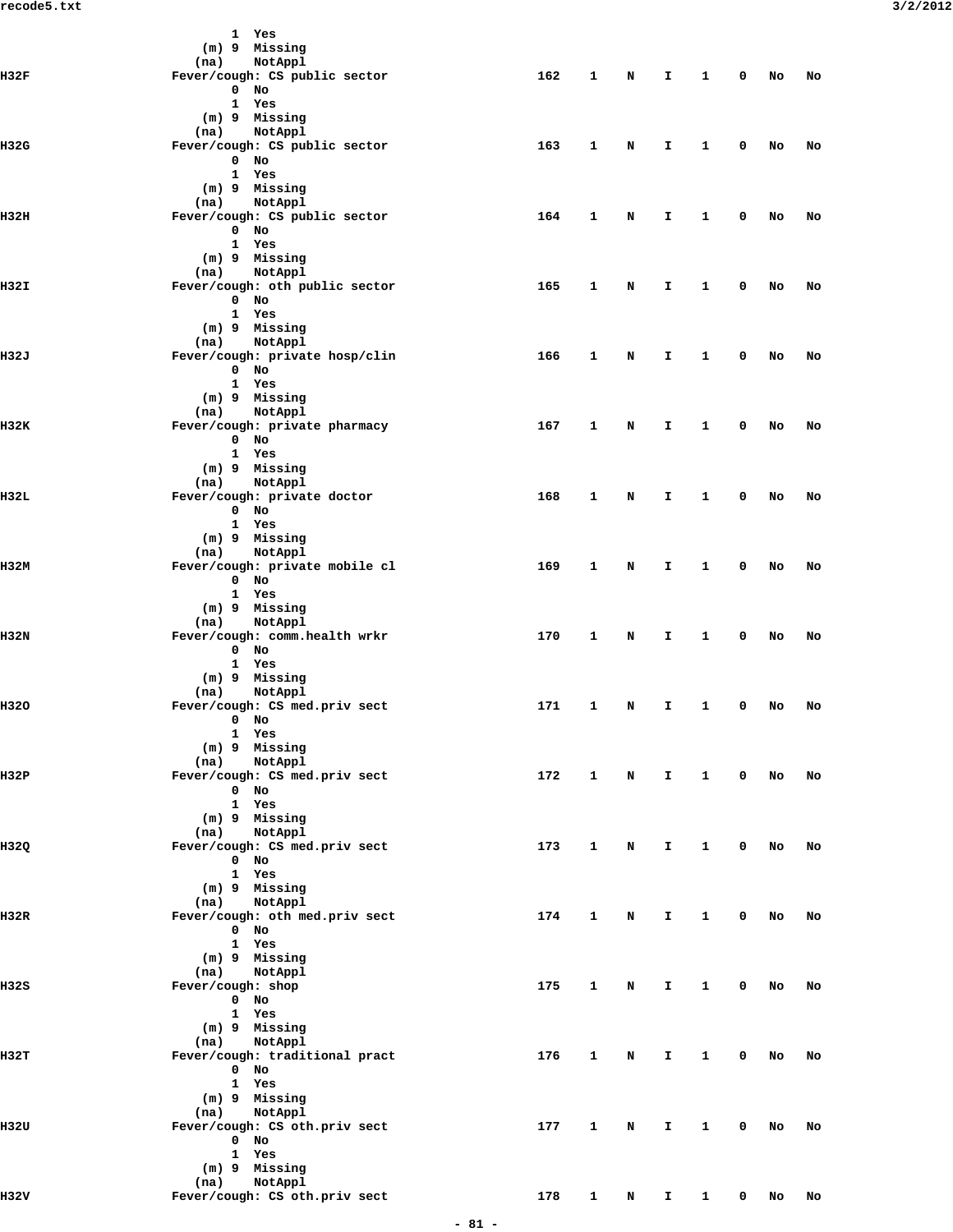|             | $0$ No                                              |     |              |   |              |              |              |        |    |  |
|-------------|-----------------------------------------------------|-----|--------------|---|--------------|--------------|--------------|--------|----|--|
|             | 1 Yes                                               |     |              |   |              |              |              |        |    |  |
|             | (m) 9 Missing                                       |     |              |   |              |              |              |        |    |  |
|             | NotAppl<br>(na)                                     |     |              |   |              |              |              |        |    |  |
| <b>H32W</b> | Fever/cough: CS oth.priv sect                       | 179 | 1            | N | $\mathbf{I}$ | $\mathbf{1}$ | $\mathbf{0}$ | No     | No |  |
|             | $0$ No                                              |     |              |   |              |              |              |        |    |  |
|             | 1 Yes                                               |     |              |   |              |              |              |        |    |  |
|             | (m) 9 Missing                                       |     |              |   |              |              |              |        |    |  |
|             | NotAppl<br>(na)                                     |     |              |   |              |              |              |        |    |  |
| H32X        | Fever/cough: Other                                  | 180 | 1            | N | I.           | $\mathbf{1}$ | $\mathbf 0$  | No     | No |  |
|             | $0$ No                                              |     |              |   |              |              |              |        |    |  |
|             | 1 Yes                                               |     |              |   |              |              |              |        |    |  |
|             | (m) 9 Missing                                       |     |              |   |              |              |              |        |    |  |
|             | (na)<br>NotAppl                                     |     |              |   |              |              |              |        |    |  |
| H32Y        | Fever/cough: no treatment                           | 181 | 1            | N | I.           | $\mathbf{1}$ | $\mathbf 0$  | No     | No |  |
|             | 0 No: received treatm.                              |     |              |   |              |              |              |        |    |  |
|             | 1 Yes: no treatment                                 |     |              |   |              |              |              |        |    |  |
|             | (m) 9 Missing                                       |     |              |   |              |              |              |        |    |  |
|             | NotAppl<br>(na)                                     |     |              |   |              |              |              |        |    |  |
| H32Z        | Fever/cough: medical treatment                      | 182 | 1            | N | I.           | $\mathbf{1}$ | $\mathbf 0$  | No     | No |  |
|             | $0$ No                                              |     |              |   |              |              |              |        |    |  |
|             | 1 Yes                                               |     |              |   |              |              |              |        |    |  |
|             | $(m)$ 9 Missing                                     |     |              |   |              |              |              |        |    |  |
|             | (na)<br>NotAppl                                     |     |              |   |              |              |              |        |    |  |
| H33         | Received Vitamin A1 (most recent)                   | 183 | 1            | N | I.           | $\mathbf{1}$ | $\mathbf 0$  | No     | No |  |
|             | $0$ No                                              |     |              |   |              |              |              |        |    |  |
|             | 1 Vacc. date on card                                |     |              |   |              |              |              |        |    |  |
|             | 2 Reported by mother                                |     |              |   |              |              |              |        |    |  |
|             | 3 Vacc. marked on card                              |     |              |   |              |              |              |        |    |  |
|             | $8$ DK                                              |     |              |   |              |              |              |        |    |  |
|             | (m) 9 Missing                                       |     |              |   |              |              |              |        |    |  |
|             | (na)<br>NotAppl                                     |     |              |   |              |              |              |        |    |  |
| H33D        | Vitamin A1 Day                                      | 184 | 2            | N | I.           | $\mathbf{1}$ | $\mathbf 0$  | No     | No |  |
|             | 1:31                                                |     |              |   |              |              |              |        |    |  |
|             | 97<br>Inconsistent                                  |     |              |   |              |              |              |        |    |  |
|             | 98<br>DK                                            |     |              |   |              |              |              |        |    |  |
|             | $(m)$ 99<br>Missing                                 |     |              |   |              |              |              |        |    |  |
|             | (na)<br>NotAppl                                     |     |              |   |              |              |              |        |    |  |
| <b>H33M</b> | Vitamin A1 month                                    | 186 | 2            | N | I.           | $\mathbf{1}$ | $\mathbf 0$  | No     | No |  |
|             | 1:12                                                |     |              |   |              |              |              |        |    |  |
|             | 97<br>Inconsistent                                  |     |              |   |              |              |              |        |    |  |
|             | 98<br>DK                                            |     |              |   |              |              |              |        |    |  |
|             | $(m)$ 99<br>Missing                                 |     |              |   |              |              |              |        |    |  |
|             | (na)<br>NotAppl                                     |     |              |   |              |              |              |        |    |  |
| H33Y        | Vitamin A1 year                                     | 188 | 4            | N | I.           | 1            | 0            | No     | No |  |
|             | 2000:2010                                           |     |              |   |              |              |              |        |    |  |
|             | 9997<br>Inconsistent                                |     |              |   |              |              |              |        |    |  |
|             | 9998<br>DK                                          |     |              |   |              |              |              |        |    |  |
|             | $(m)$ 9999<br>Missing                               |     |              |   |              |              |              |        |    |  |
|             | (na)<br>NotAppl                                     |     |              |   |              |              |              |        |    |  |
| H34         | Vitamin A in last 6 months                          | 192 | 1            | N | I            | 1            | 0            | No     | No |  |
|             | $0$ No                                              |     |              |   |              |              |              |        |    |  |
|             | 1 Yes                                               |     |              |   |              |              |              |        |    |  |
|             | 8 Don't know                                        |     |              |   |              |              |              |        |    |  |
|             | (m) 9 Missing                                       |     |              |   |              |              |              |        |    |  |
|             | NotAppl<br>(na)                                     |     |              |   |              |              |              |        |    |  |
| H35         | Any vaccinations in last 2 years part of campai 193 |     | $\mathbf{1}$ | N | Ι.           | $\mathbf{1}$ | $\mathbf 0$  | No     | No |  |
|             | $0$ No                                              |     |              |   |              |              |              |        |    |  |
|             | 1 Yes                                               |     |              |   |              |              |              |        |    |  |
|             | 2 No vaccination in last 2 years                    |     |              |   |              |              |              |        |    |  |
|             | 8 Don't know                                        |     |              |   |              |              |              |        |    |  |
|             | (m) 9 Missing                                       |     |              |   |              |              |              |        |    |  |
|             | NotAppl<br>(na)                                     |     |              |   |              |              |              |        |    |  |
| H36A        | Vaccinated during Campaign A                        | 194 | 1            | N | I.           | $\mathbf{1}$ | $\mathbf{0}$ | No     | No |  |
|             | $0$ No                                              |     |              |   |              |              |              |        |    |  |
|             | 1 Yes                                               |     |              |   |              |              |              |        |    |  |
|             | 8 DK                                                |     |              |   |              |              |              |        |    |  |
|             | $(m)$ 9 Missing                                     |     |              |   |              |              |              |        |    |  |
|             | NotAppl<br>(na)                                     |     |              |   |              |              |              |        |    |  |
| н36в        | Vaccinated during Campaign B                        | 195 | $\mathbf{1}$ | N | I.           | $\mathbf{1}$ | $\mathbf 0$  | No     | No |  |
|             | $0$ No                                              |     |              |   |              |              |              |        |    |  |
|             |                                                     |     |              |   |              |              |              |        |    |  |
|             | 1 Yes                                               |     |              |   |              |              |              |        |    |  |
|             | 8 DK                                                |     |              |   |              |              |              |        |    |  |
|             | (m) 9 Missing                                       |     |              |   |              |              |              |        |    |  |
|             | NotAppl<br>(na)                                     |     |              |   |              |              |              |        |    |  |
| H36C        | Vaccinated during Campaign C                        | 196 | 1            | N | I.           | $\mathbf{1}$ |              | $0$ No | No |  |
|             | $0$ No                                              |     |              |   |              |              |              |        |    |  |
|             | 1 Yes                                               |     |              |   |              |              |              |        |    |  |
|             | 8 DK                                                |     |              |   |              |              |              |        |    |  |
|             | $(m)$ 9 Missing                                     |     |              |   |              |              |              |        |    |  |
|             | NotAppl<br>(na)                                     |     |              |   |              |              |              |        |    |  |
| H36D        | Vaccinated during Campaign D                        | 197 | $\mathbf{1}$ | N | I.           | 1            | $\mathbf 0$  | No     | No |  |
|             | $0$ No                                              |     |              |   |              |              |              |        |    |  |
|             | 1 Yes                                               |     |              |   |              |              |              |        |    |  |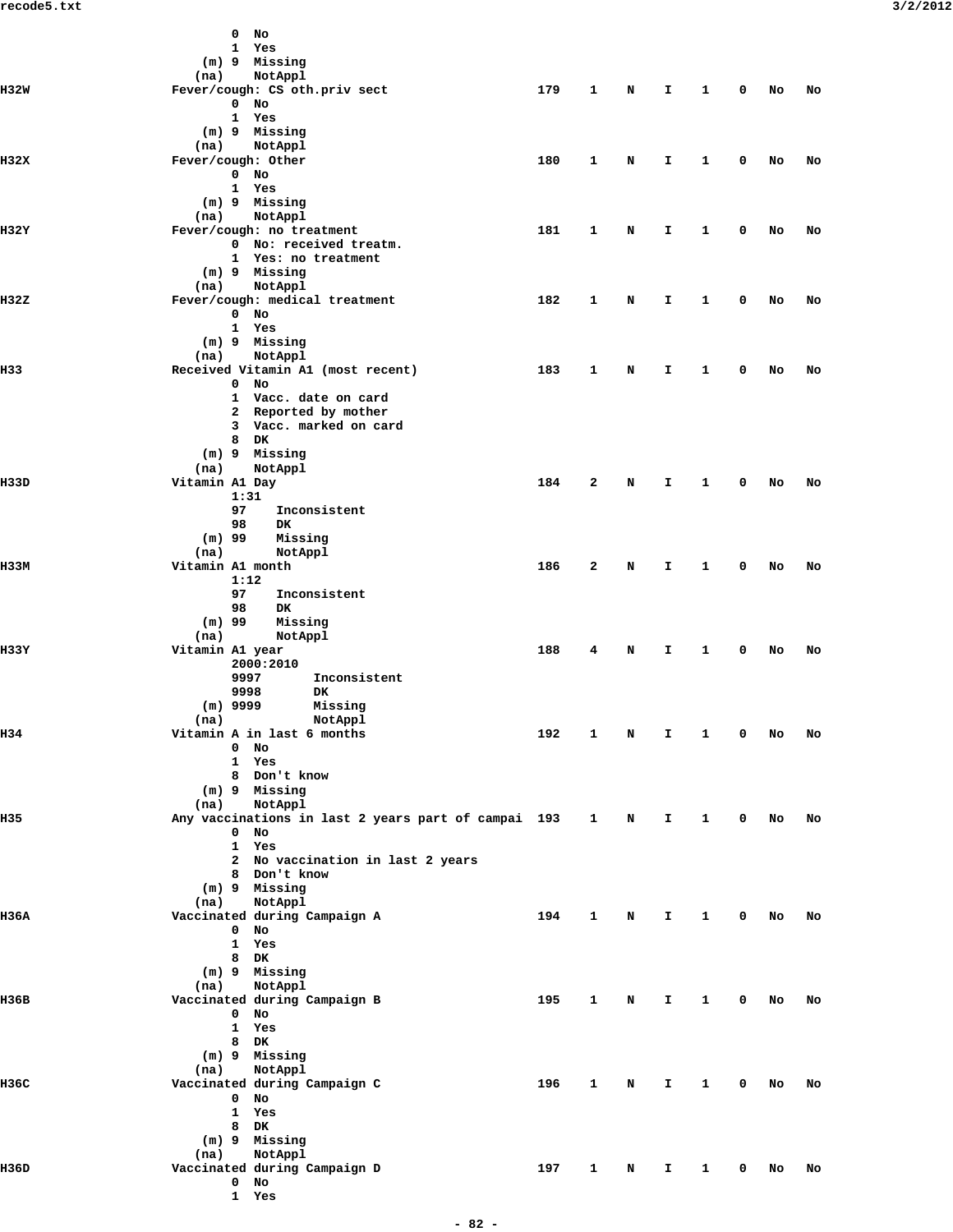|       | DK<br>8                                                  |     |   |   |    |   |   |    |    |
|-------|----------------------------------------------------------|-----|---|---|----|---|---|----|----|
|       | (m) 9 Missing                                            |     |   |   |    |   |   |    |    |
| 1136E | NotAppl<br>(na)<br>Vaccinated during Campaign E          | 198 | 1 | N | I. | 1 | 0 | No | No |
|       | 0<br>No                                                  |     |   |   |    |   |   |    |    |
|       | 1<br>Yes                                                 |     |   |   |    |   |   |    |    |
|       | 8<br>DK.                                                 |     |   |   |    |   |   |    |    |
|       | (m) 9 Missing                                            |     |   |   |    |   |   |    |    |
|       | NotAppl<br>(na)                                          |     |   |   |    |   |   |    |    |
| 1136F | Vaccinated during Campaign F<br>0<br>No                  | 199 | 1 | N | I. | 1 | 0 | No | No |
|       | $\mathbf{1}$<br>Yes                                      |     |   |   |    |   |   |    |    |
|       | DK<br>8                                                  |     |   |   |    |   |   |    |    |
|       | (m) 9 Missing                                            |     |   |   |    |   |   |    |    |
|       | NotAppl<br>(na)                                          |     |   |   |    |   |   |    |    |
| 1137A | Fansidar taken for fever/cough                           | 200 | 1 | N | I  | 1 | 0 | No | No |
|       | No<br>0                                                  |     |   |   |    |   |   |    |    |
|       | 1 Yes                                                    |     |   |   |    |   |   |    |    |
|       | (m) 9 Missing                                            |     |   |   |    |   |   |    |    |
| H37B  | NotAppl<br>(na)<br>Chloroquine taken for fever/cough     | 201 | 1 | N | I  | 1 | 0 | No | No |
|       | $0$ No                                                   |     |   |   |    |   |   |    |    |
|       | 1 Yes                                                    |     |   |   |    |   |   |    |    |
|       | (m) 9 Missing                                            |     |   |   |    |   |   |    |    |
|       | NotAppl<br>(na)                                          |     |   |   |    |   |   |    |    |
| 1137C | Amodiaquine taken for fever/cough                        | 202 | 1 | N | I. | 1 | 0 | No | No |
|       | $\mathbf{0}$<br>No                                       |     |   |   |    |   |   |    |    |
|       | 1 Yes                                                    |     |   |   |    |   |   |    |    |
|       | (m) 9 Missing                                            |     |   |   |    |   |   |    |    |
| 1137D | NotAppl<br>(na)<br>Quinine taken for fever/cough         | 203 | 1 | N | I  | 1 | 0 | No | No |
|       | $0$ No                                                   |     |   |   |    |   |   |    |    |
|       | 1 Yes                                                    |     |   |   |    |   |   |    |    |
|       | (m) 9 Missing                                            |     |   |   |    |   |   |    |    |
|       | NotAppl<br>(na)                                          |     |   |   |    |   |   |    |    |
| H37E  | Combination with artemisinin taken for fever/co 204      |     | 1 | N | I  | 1 | 0 | No | No |
|       | No<br>0                                                  |     |   |   |    |   |   |    |    |
|       | 1 Yes                                                    |     |   |   |    |   |   |    |    |
|       | (m) 9 Missing                                            |     |   |   |    |   |   |    |    |
| 1137F | NotAppl<br>(na)<br>CS antimalarial taken for fever/cough | 205 | 1 | N | I. | 1 | 0 | No | No |
|       | $0$ No                                                   |     |   |   |    |   |   |    |    |
|       | 1 Yes                                                    |     |   |   |    |   |   |    |    |
|       | (m) 9 Missing                                            |     |   |   |    |   |   |    |    |
|       | NotAppl<br>(na)                                          |     |   |   |    |   |   |    |    |
| H37G  | CS antimalarial taken for fever/cough                    | 206 | 1 | N | I  | 1 | 0 | No | No |
|       | 0<br>No                                                  |     |   |   |    |   |   |    |    |
|       | 1 Yes                                                    |     |   |   |    |   |   |    |    |
|       | (m) 9 Missing                                            |     |   |   |    |   |   |    |    |
| H37H  | (na) NotAppl<br>Other antimalarial taken for fever/cough | 207 | 1 | Ν | I  | 1 | 0 | No | No |
|       | $0$ No                                                   |     |   |   |    |   |   |    |    |
|       | 1 Yes                                                    |     |   |   |    |   |   |    |    |
|       | (m) 9 Missing                                            |     |   |   |    |   |   |    |    |
|       | (na) NotAppl                                             |     |   |   |    |   |   |    |    |
| H37I  | Pills/syrup taken for fever/cough                        | 208 | 1 | N | Ι. | 1 | 0 | No | No |
|       | 0 No                                                     |     |   |   |    |   |   |    |    |
|       | 1 Yes                                                    |     |   |   |    |   |   |    |    |
|       | (m) 9 Missing                                            |     |   |   |    |   |   |    |    |
| H37J  | (na) NotAppl<br>Injection taken for fever/cough          | 209 | 1 | N | I. | 1 | 0 | No | No |
|       | 0 No                                                     |     |   |   |    |   |   |    |    |
|       | 1 Yes                                                    |     |   |   |    |   |   |    |    |
|       | (m) 9 Missing                                            |     |   |   |    |   |   |    |    |
|       | NotAppl<br>(na)                                          |     |   |   |    |   |   |    |    |
| н37к  | Aspirin taken for fever/cough                            | 210 | 1 | N | I. | 1 | 0 | No | No |
|       | 0 No                                                     |     |   |   |    |   |   |    |    |
|       | 1 Yes                                                    |     |   |   |    |   |   |    |    |
|       | $(m)$ 9 Missing<br>(na) NotAppl                          |     |   |   |    |   |   |    |    |
| H37L  | Acetaminophen taken for fever/cough                      | 211 | 1 | N | I. | 1 | 0 | No | No |
|       | $0$ No                                                   |     |   |   |    |   |   |    |    |
|       | 1 Yes                                                    |     |   |   |    |   |   |    |    |
|       | $(m)$ 9 Missing                                          |     |   |   |    |   |   |    |    |
|       | (na) NotAppl                                             |     |   |   |    |   |   |    |    |
| H37M  | Ibuprofen taken for fever/cough                          | 212 | 1 | N | I. | 1 | 0 | No | No |
|       | 0 No                                                     |     |   |   |    |   |   |    |    |
|       | 1 Yes                                                    |     |   |   |    |   |   |    |    |
|       | (m) 9 Missing<br>NotAppl                                 |     |   |   |    |   |   |    |    |
| H37N  | (na)<br>CS other taken for fever/cough                   | 213 | 1 | N | I. | 1 | 0 | No | No |
|       | $0$ No                                                   |     |   |   |    |   |   |    |    |
|       | 1 Yes                                                    |     |   |   |    |   |   |    |    |
|       | (m) 9 Missing                                            |     |   |   |    |   |   |    |    |
|       |                                                          |     |   |   |    |   |   |    |    |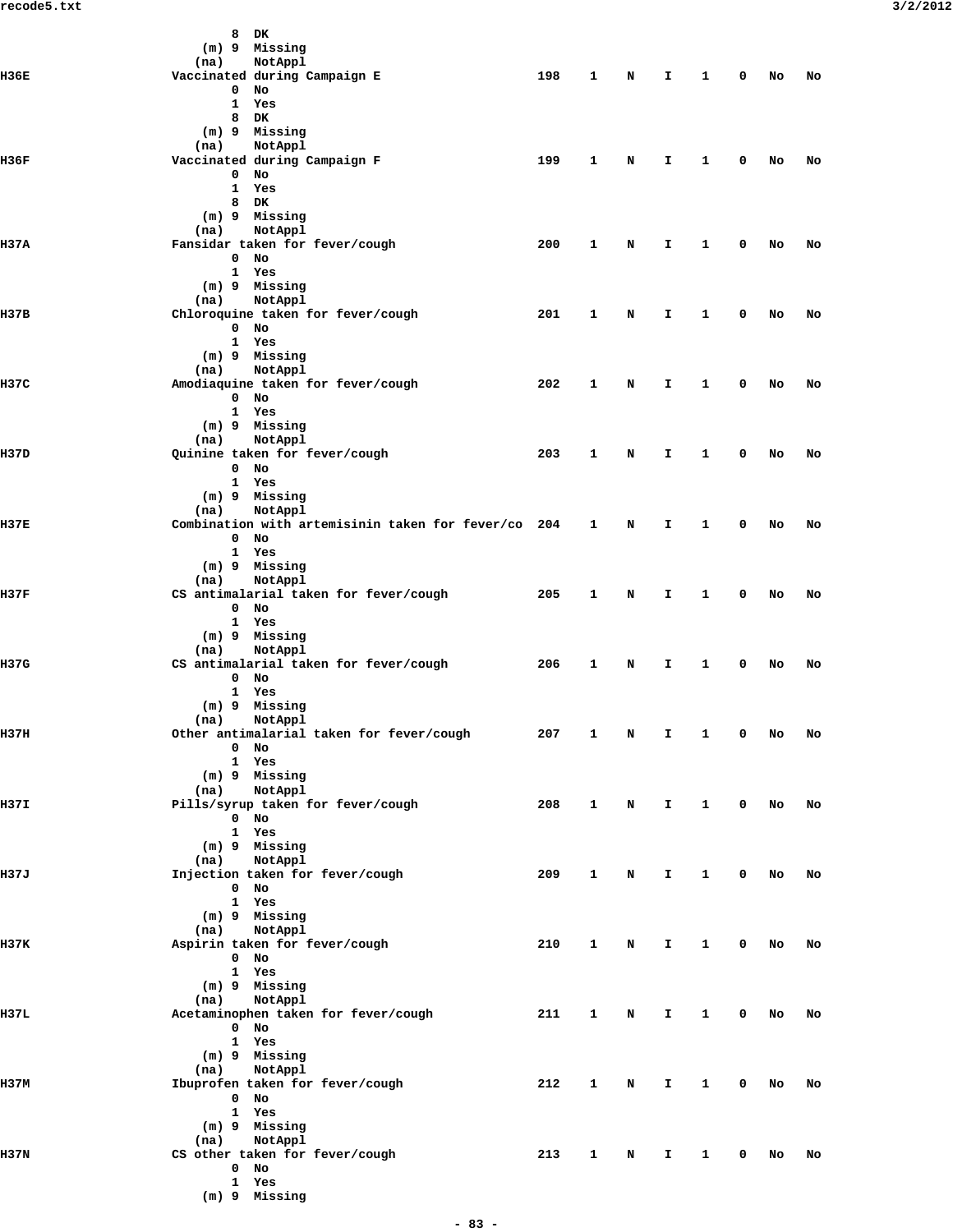| <b>H370</b> | (na)<br>NotAppl<br>CS other for fever/cough                            | 214 | 1              | N | I  | 1            | 0           | No | No |  |
|-------------|------------------------------------------------------------------------|-----|----------------|---|----|--------------|-------------|----|----|--|
|             | $\mathbf 0$<br>No                                                      |     |                |   |    |              |             |    |    |  |
|             | 1<br>Yes                                                               |     |                |   |    |              |             |    |    |  |
|             | (m) 9 Missing<br>NotAppl<br>(na)                                       |     |                |   |    |              |             |    |    |  |
| H37P        | CS other for fever/cough                                               | 215 | 1              | N | I  | 1            | 0           | No | No |  |
|             | $\mathbf 0$<br>No                                                      |     |                |   |    |              |             |    |    |  |
|             | 1 Yes                                                                  |     |                |   |    |              |             |    |    |  |
|             | (m) 9 Missing<br>NotAppl<br>(na)                                       |     |                |   |    |              |             |    |    |  |
| H37X        | Other taken for fever/convulsion                                       | 216 | 1              | N | I  | 1            | 0           | No | No |  |
|             | $0$ No                                                                 |     |                |   |    |              |             |    |    |  |
|             | 1<br>Yes                                                               |     |                |   |    |              |             |    |    |  |
|             | (m) 9 Missing<br>NotAppl<br>(na)                                       |     |                |   |    |              |             |    |    |  |
| H37Y        | Nothing taken for fever/convulsion                                     | 217 | 1              | N | Ι. | 1            | 0           | No | No |  |
|             | $0$ No                                                                 |     |                |   |    |              |             |    |    |  |
|             | 1 Yes, nothing taken                                                   |     |                |   |    |              |             |    |    |  |
|             | (m) 9 Missing<br>NotAppl<br>(na)                                       |     |                |   |    |              |             |    |    |  |
| H37Z        | Don't know if or what was taken for fever/convu 218                    |     | 1              | N | I  | 1            | 0           | No | No |  |
|             | 0<br>No                                                                |     |                |   |    |              |             |    |    |  |
|             | 1 Yes, DK                                                              |     |                |   |    |              |             |    |    |  |
|             | (m) 9 Missing                                                          |     |                |   |    |              |             |    |    |  |
| H38         | NotAppl<br>(na)<br>Had diarrhea in last 2 weeks: Amount offered to 219 |     | $\mathbf{1}$   | N | I. | 1            | 0           | No | No |  |
|             | 0 Nothing to drink                                                     |     |                |   |    |              |             |    |    |  |
|             | 2 Much less                                                            |     |                |   |    |              |             |    |    |  |
|             | Somewhat less<br>3                                                     |     |                |   |    |              |             |    |    |  |
|             | 4 About the same<br>5<br>More                                          |     |                |   |    |              |             |    |    |  |
|             | 8 Don't know                                                           |     |                |   |    |              |             |    |    |  |
|             | (m) 9 Missing                                                          |     |                |   |    |              |             |    |    |  |
| H39         | NotAppl<br>(na)                                                        |     |                |   |    |              |             |    |    |  |
|             | Had diarrhea in last 2 weeks: Amount offered to 220<br>0 Stopped food  |     | 1              | N | I  | 1            | 0           | No | No |  |
|             | 1 Never gave food                                                      |     |                |   |    |              |             |    |    |  |
|             | 2 Much less                                                            |     |                |   |    |              |             |    |    |  |
|             | Somewhat less<br>3                                                     |     |                |   |    |              |             |    |    |  |
|             | 4 About the same<br>5<br>More                                          |     |                |   |    |              |             |    |    |  |
|             | 8<br>Don't know                                                        |     |                |   |    |              |             |    |    |  |
|             | (m) 9 Missing                                                          |     |                |   |    |              |             |    |    |  |
| <b>H40</b>  | NotAppl<br>(na)                                                        |     |                |   |    |              |             |    |    |  |
|             | Received Vitamin A2 (2nd most recent)<br>$\mathbf{0}$<br>No            | 221 | 1              | N | I  | 1            | 0           | No | No |  |
|             | 1 Vacc. date on card                                                   |     |                |   |    |              |             |    |    |  |
|             | 2 Reported by mother                                                   |     |                |   |    |              |             |    |    |  |
|             | 3 Vacc. marked on card<br>8 DK                                         |     |                |   |    |              |             |    |    |  |
|             | (m) 9 Missing                                                          |     |                |   |    |              |             |    |    |  |
|             | NotAppl<br>(na)                                                        |     |                |   |    |              |             |    |    |  |
| <b>H40D</b> | Vitamin A2 Day                                                         | 222 | 2              | N | I. | $\mathbf{1}$ | $\mathbf 0$ | No | No |  |
|             | 1:31<br>97<br>Inconsistent                                             |     |                |   |    |              |             |    |    |  |
|             | 98<br>DK.                                                              |     |                |   |    |              |             |    |    |  |
|             | $(m)$ 99<br>Missing                                                    |     |                |   |    |              |             |    |    |  |
|             | (na)<br>NotAppl                                                        |     |                |   |    |              |             |    |    |  |
| <b>H40M</b> | Vitamin A2 month<br>1:12                                               | 224 | $\overline{a}$ | N | Ι. | 1            | 0           | No | No |  |
|             | 97<br>Inconsistent                                                     |     |                |   |    |              |             |    |    |  |
|             | 98<br>DK.                                                              |     |                |   |    |              |             |    |    |  |
|             | $(m)$ 99<br>Missing                                                    |     |                |   |    |              |             |    |    |  |
| H40Y        | NotAppl<br>(na)<br>Vitamin A2 year                                     | 226 | 4              | N | I. | 1            | 0           | No | No |  |
|             | 2000:2010                                                              |     |                |   |    |              |             |    |    |  |
|             | 9997<br>Inconsistent                                                   |     |                |   |    |              |             |    |    |  |
|             | 9998<br>DK.                                                            |     |                |   |    |              |             |    |    |  |
|             | $(m)$ 9999<br>Missing<br>(na)                                          |     |                |   |    |              |             |    |    |  |
| <b>H41A</b> | NotAppl<br>Received vitamin A after most recent in card                | 230 | 1              | N | Ι. | 1            | 0           | No | No |  |
|             | $0$ No                                                                 |     |                |   |    |              |             |    |    |  |
|             | 1 Yes                                                                  |     |                |   |    |              |             |    |    |  |
|             | 8 Don't know<br>(m) 9 Missing                                          |     |                |   |    |              |             |    |    |  |
|             | Not applicable<br>(na)                                                 |     |                |   |    |              |             |    |    |  |
| <b>H41B</b> | Ever received Vitamin A dose                                           | 231 | 1              | N | I. | 1            | 0           | No | No |  |
|             | $0$ No                                                                 |     |                |   |    |              |             |    |    |  |
|             | 1 Yes                                                                  |     |                |   |    |              |             |    |    |  |
|             | 8 Don't know<br>(m) 9 Missing                                          |     |                |   |    |              |             |    |    |  |
|             | Not applicable<br>(na)                                                 |     |                |   |    |              |             |    |    |  |
| H42         | Taking iron pills, sprinkles or syrup                                  | 232 | 1              | N | I. | 1            | 0           | No | No |  |
|             |                                                                        |     |                |   |    |              |             |    |    |  |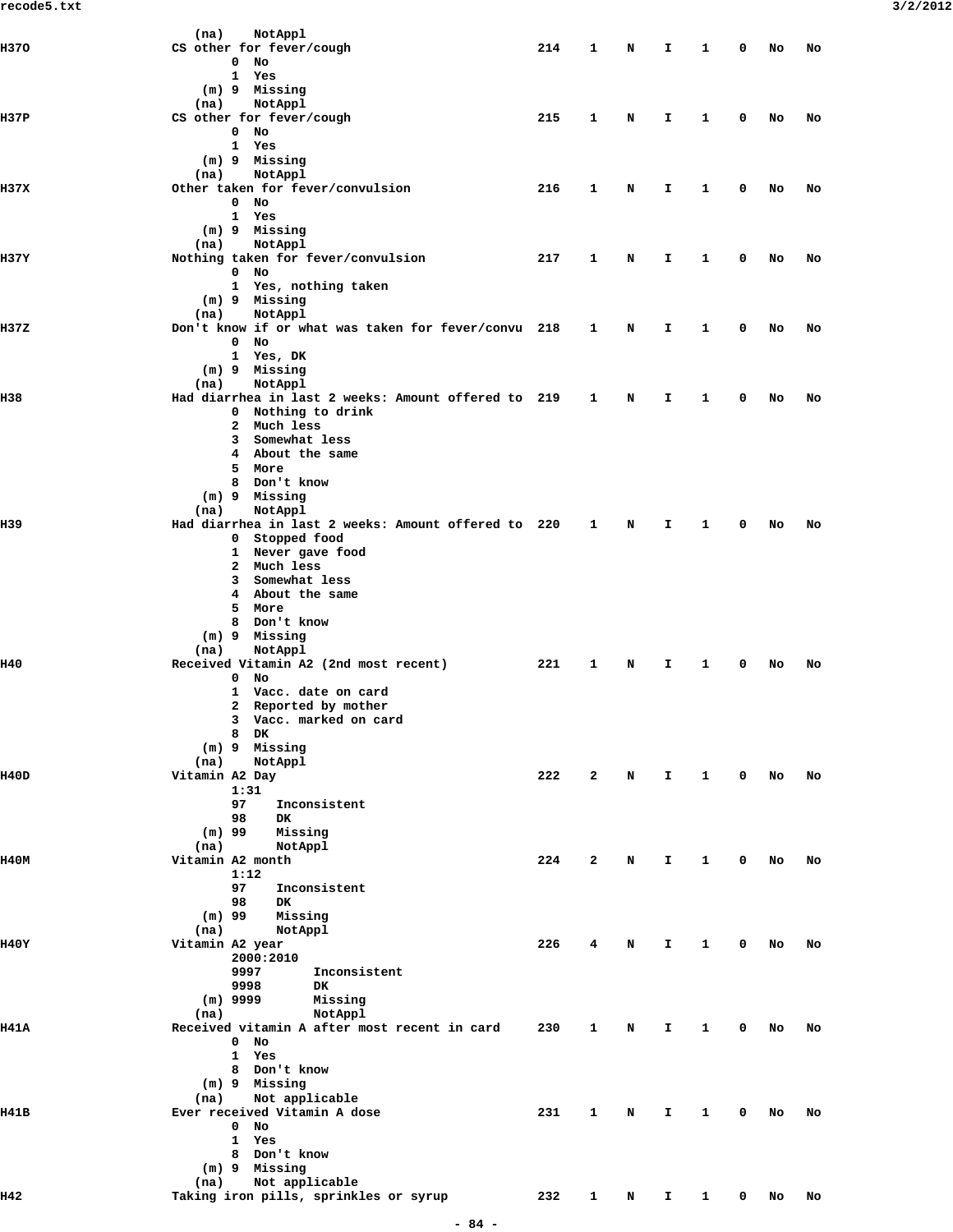|       | 0<br>No                                             |     |              |     |    |              |             |      |    |
|-------|-----------------------------------------------------|-----|--------------|-----|----|--------------|-------------|------|----|
|       | 1<br>Yes<br>8 Don't know                            |     |              |     |    |              |             |      |    |
|       |                                                     |     |              |     |    |              |             |      |    |
|       | (m) 9 Missing                                       |     |              |     |    |              |             |      |    |
|       | Not applicable<br>(na)                              |     |              |     |    |              |             |      |    |
| H43   | Drugs for intestinal parasites in last 6 months 233 |     | $\mathbf{1}$ | N   | I. | 1            | $\mathbf 0$ | No   | No |
|       | 0<br>No                                             |     |              |     |    |              |             |      |    |
|       | 1<br>Yes                                            |     |              |     |    |              |             |      |    |
|       | 8 Don't know                                        |     |              |     |    |              |             |      |    |
|       | (m) 9 Missing                                       |     |              |     |    |              |             |      |    |
|       | Not applicable<br>(na)                              |     |              |     |    |              |             |      |    |
| 1144A | Place first sought treatment for diarrhea           | 234 | 2            | N   | I. | 1            | 0           | No   | No |
|       | 10 PUBLIC SECTOR                                    |     |              |     |    |              |             |      |    |
|       | 11 Government hospital                              |     |              |     |    |              |             |      |    |
|       | 12 Government health center                         |     |              |     |    |              |             |      |    |
|       | 13 Government health post                           |     |              |     |    |              |             |      |    |
|       | 14 Mobile clinic                                    |     |              |     |    |              |             |      |    |
|       | 15 Field worker                                     |     |              |     |    |              |             |      |    |
|       | 16 Other public                                     |     |              |     |    |              |             |      |    |
|       | 20 PRIVATE MEDICAL                                  |     |              |     |    |              |             |      |    |
|       | 21 Private hospital, clinic                         |     |              |     |    |              |             |      |    |
|       | 22 Pharmacy                                         |     |              |     |    |              |             |      |    |
|       | 23 Private doctor                                   |     |              |     |    |              |             |      |    |
|       | 24 Private mobile clinic                            |     |              |     |    |              |             |      |    |
|       | 25 Field worker                                     |     |              |     |    |              |             |      |    |
|       | 26 Other private                                    |     |              |     |    |              |             |      |    |
|       | 30 OTHER                                            |     |              |     |    |              |             |      |    |
|       | 31 Shop                                             |     |              |     |    |              |             |      |    |
|       | 32 Traditional practitioner                         |     |              |     |    |              |             |      |    |
|       | 96 Other                                            |     |              |     |    |              |             |      |    |
|       | (m) 99 Missing                                      |     |              |     |    |              |             |      |    |
|       | NotAppl<br>(na)                                     |     |              |     |    |              |             |      |    |
| н44в  | Days after diarrhea sought advice or treatment      | 236 | 2            | N   | I. | $\mathbf{1}$ | 0           | No   | No |
|       | 0<br>Same day                                       |     |              |     |    |              |             |      |    |
|       | 1:90                                                |     |              |     |    |              |             |      |    |
|       | 98<br>Don't know                                    |     |              |     |    |              |             |      |    |
|       | $(m)$ 99<br>Missing                                 |     |              |     |    |              |             |      |    |
|       | (na)<br>Not applicable                              |     |              |     |    |              |             |      |    |
| 1144C | Still has diarrhea                                  | 238 | $\mathbf{1}$ | N   | Ι. | $\mathbf{1}$ | 0           | No   | No |
|       | $\mathbf 0$                                         |     |              |     |    |              |             |      |    |
|       | No                                                  |     |              |     |    |              |             |      |    |
|       | 1 Yes                                               |     |              |     |    |              |             |      |    |
|       | 8 Don't know                                        |     |              |     |    |              |             |      |    |
|       | (m) 9 Missing                                       |     |              |     |    |              |             |      |    |
|       | Not applicable<br>(na)                              |     |              |     |    |              |             |      |    |
| H45   | Times zinc was given                                | 239 | 2            | N   | I. | 1            | 0           | No   | No |
|       | 1:97                                                |     |              |     |    |              |             |      |    |
|       | 98<br>Don't know                                    |     |              |     |    |              |             |      |    |
|       | $(m)$ 99<br>Missing                                 |     |              |     |    |              |             |      |    |
|       | (na)<br>Not applicable                              |     |              |     |    |              |             |      |    |
| 1146A | Place first sought treatment for fever              | 241 |              | 2 N |    | $I \quad 1$  |             | 0 No | No |
|       | 10 PUBLIC SECTOR                                    |     |              |     |    |              |             |      |    |
|       | 11 Government hospital                              |     |              |     |    |              |             |      |    |
|       | 12 Government health center                         |     |              |     |    |              |             |      |    |
|       | 13 Government health post                           |     |              |     |    |              |             |      |    |
|       | 14 Mobile clinic                                    |     |              |     |    |              |             |      |    |
|       | 15 Field worker                                     |     |              |     |    |              |             |      |    |
|       | 16 Other public                                     |     |              |     |    |              |             |      |    |
|       | 20 PRIVATE MEDICAL                                  |     |              |     |    |              |             |      |    |
|       | 21 Private hospital, clinic                         |     |              |     |    |              |             |      |    |
|       | 22 Pharmacy                                         |     |              |     |    |              |             |      |    |
|       | 23 Private doctor                                   |     |              |     |    |              |             |      |    |
|       | 24 Private mobile clinic                            |     |              |     |    |              |             |      |    |
|       | 25 Field worker                                     |     |              |     |    |              |             |      |    |
|       | 26 Other private                                    |     |              |     |    |              |             |      |    |
|       | 30 OTHER                                            |     |              |     |    |              |             |      |    |
|       | 31 Shop                                             |     |              |     |    |              |             |      |    |
|       | 32 Traditional practitioner                         |     |              |     |    |              |             |      |    |
|       | 96 Other                                            |     |              |     |    |              |             |      |    |
|       | $(m)$ 99 Missing                                    |     |              |     |    |              |             |      |    |
|       | NotAppl<br>(na)                                     |     |              |     |    |              |             |      |    |
| н46в  |                                                     | 243 | $\mathbf{2}$ | N   | I. | $\mathbf{1}$ | $\mathbf 0$ |      | No |
|       | Days after fever sought advice or treatment<br>0    |     |              |     |    |              |             | No   |    |
|       | Same day                                            |     |              |     |    |              |             |      |    |
|       | 1:90                                                |     |              |     |    |              |             |      |    |
|       | 98<br>Don't know                                    |     |              |     |    |              |             |      |    |
|       | $(m)$ 99<br>Missing                                 |     |              |     |    |              |             |      |    |
|       | Not applicable<br>(na)                              |     |              |     |    |              |             |      |    |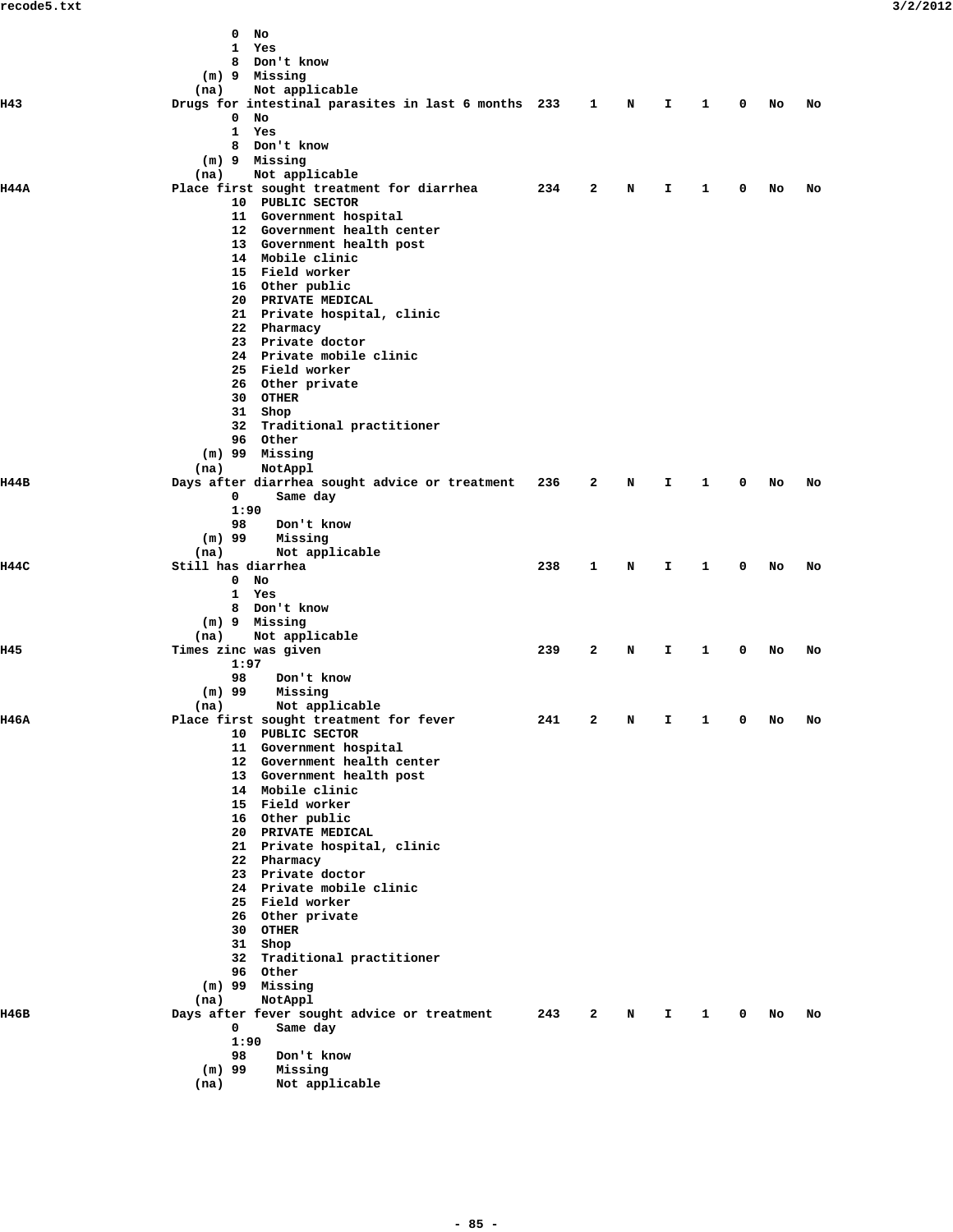## **Level: WOMAN Record: Height and Weight**

|                       |                                                      |                                       |          |          | Data Item |                   |        |          | Dec Zero |
|-----------------------|------------------------------------------------------|---------------------------------------|----------|----------|-----------|-------------------|--------|----------|----------|
| Item Name             | Item Label<br>-------------------                    | Start Len Type Type Occ Dec Char Fill |          |          |           |                   |        |          |          |
| HHID<br><b>CASEID</b> | (id) Case Identification<br>(id) Case Identification | 1<br>1                                | 12<br>15 | AN<br>AN | I.<br>I   | $\mathbf{1}$<br>1 | 0<br>0 | No<br>No | No<br>No |
|                       | (record type)                                        | 16                                    | 3        | ΑN       | I         | 1                 | 0      | No       | No       |
| <b>HWIDX</b>          | Index to birth history<br>1:6                        | 19                                    | 1        | N        | I.        | 1                 | 0      | No       | No       |
| IIW1                  | Age in months                                        | 20                                    | 2        | N        | I         | 1                 | 0      | No       | No       |
| IIW2                  | (na)<br>NotAppl<br>Weight in kilograms (1 dec.)      | 22                                    | 3        | N        | I         | 1                 | 0      | No       | No       |
|                       | $(m)$ 999 Missing<br>NotAppl<br>(na)                 |                                       |          |          |           |                   |        |          |          |
| IIW3                  | Height in centimeters (1 dec.)                       | 25                                    | 4        | N        | I.        | 1                 | 0      | No       | No       |
|                       | $(m)$ 9999 Missing<br>NotAppl<br>(na)                |                                       |          |          |           |                   |        |          |          |
| IIW4                  | Ht/A Percentile                                      | 29                                    | 4        | N        | I         | 1                 | 0      | No       | No       |
|                       | 9998 Flagged cases                                   |                                       |          |          |           |                   |        |          |          |
|                       | $(m)$ 9999 Missing<br>NotAppl<br>(na)                |                                       |          |          |           |                   |        |          |          |
| IIW5                  | Ht/A Standard deviations                             | 33                                    | 4        | N        | I         | 1                 | 0      | No       | No       |
|                       | 9998 Flagged cases                                   |                                       |          |          |           |                   |        |          |          |
|                       | $(m)$ 9999 Missing<br>NotAppl<br>(na)                |                                       |          |          |           |                   |        |          |          |
| IIW6                  | Ht/A Percent of ref. median                          | 37                                    | 5        | N        | I         | 1                 | 0      | No       | No       |
|                       | 99998 Flagged cases                                  |                                       |          |          |           |                   |        |          |          |
|                       | $(m)$ 99999 Missing                                  |                                       |          |          |           |                   |        |          |          |
| IIW 7                 | (na)<br>NotAppl<br>Wt/A Percentile                   | 42                                    | 4        | N        | I         | 1                 | 0      | No       | No       |
|                       | 9998 Flagged cases                                   |                                       |          |          |           |                   |        |          |          |
|                       | $(m)$ 9999 Missing                                   |                                       |          |          |           |                   |        |          |          |
| HW8                   | NotAppl<br>(na)<br>Wt/A Standard deviations          | 46                                    | 4        | N        | I         | 1                 | 0      | No       |          |
|                       | 9998 Flagged cases                                   |                                       |          |          |           |                   |        |          | No       |
|                       | $(m)$ 9999 Missing                                   |                                       |          |          |           |                   |        |          |          |
|                       | NotAppl<br>(na)                                      |                                       |          |          |           |                   |        |          |          |
| HW9                   | Wt/A Percent of ref. median<br>99998 Flagged cases   | 50                                    | 5        | N        | I         | 1                 | 0      | No       | No       |
|                       | $(m)$ 99999 Missing                                  |                                       |          |          |           |                   |        |          |          |
|                       | (na)<br>NotAppl                                      |                                       |          |          |           |                   |        |          |          |
| IIW10                 | Wt/Ht Percentile                                     | 55                                    | 4        | N        | I         | 1                 | 0      | No       | No       |
|                       | 9998 Flagged cases<br>$(m)$ 9999 Missing             |                                       |          |          |           |                   |        |          |          |
|                       | NotAppl<br>(na)                                      |                                       |          |          |           |                   |        |          |          |
| IIW11                 | Wt/Ht Standard deviations                            | 59                                    | 4        | N        | I         | 1                 | 0      | No       | No       |
|                       | 9998 Flagged cases<br>$(m)$ 9999 Missing             |                                       |          |          |           |                   |        |          |          |
|                       | NotAppl<br>(na)                                      |                                       |          |          |           |                   |        |          |          |
| IIW12                 | Wt/Ht Percent of ref. median                         | 63                                    | 5        | Ν        | I         | 1                 | 0      | No       | No       |
|                       | 99998 Flagged cases                                  |                                       |          |          |           |                   |        |          |          |
|                       | $(m)$ 99999 Missing<br>(na)<br>NotAppl               |                                       |          |          |           |                   |        |          |          |
| IIW13                 | Result of measurement                                | 68                                    | 1        | N        | I.        | $\mathbf{1}$      | 0      | No       | No       |
|                       | 0 Measured                                           |                                       |          |          |           |                   |        |          |          |
|                       | 1 Dead<br>Sick<br>2                                  |                                       |          |          |           |                   |        |          |          |
|                       | Not present<br>3                                     |                                       |          |          |           |                   |        |          |          |
|                       | 4 Refused                                            |                                       |          |          |           |                   |        |          |          |
|                       | 5 Mother refused                                     |                                       |          |          |           |                   |        |          |          |
|                       | 6 Other<br>No measurement found in HH<br>7           |                                       |          |          |           |                   |        |          |          |
|                       | (m) 9 Missing                                        |                                       |          |          |           |                   |        |          |          |
| IIW15                 | Height: lying or standing                            | 69                                    | 1        | N        | I         | 1                 | 0      | No       | No       |
|                       | 1 Lying<br>2 Standing                                |                                       |          |          |           |                   |        |          |          |
|                       | $(m)$ 9 Missing                                      |                                       |          |          |           |                   |        |          |          |
|                       | NotAppl<br>(na)                                      |                                       |          |          |           |                   |        |          |          |
| IIW16                 | Day of birth of child                                | 70                                    | 2        | N        | I.        | 1                 | 0      | No       | No       |
|                       | 1:31<br>97<br>Inconsistent                           |                                       |          |          |           |                   |        |          |          |
|                       | 98<br><b>DK</b>                                      |                                       |          |          |           |                   |        |          |          |
|                       | $(m)$ 99<br>Missing                                  |                                       |          |          |           |                   |        |          |          |
|                       | (na)<br>NotAppl                                      |                                       |          |          |           |                   |        |          |          |
| IIW1 7                | Date measured (day)<br>1:31                          | 72                                    | 2        | N        | I.        | 1                 | 0      | No       | No       |
|                       | NotAppl<br>(na)                                      |                                       |          |          |           |                   |        |          |          |
| <b>HW18</b>           | Date measured (month)                                | 74                                    | 2        | N        | I.        | 1                 | 0      | No       | No       |
|                       | 1:12                                                 |                                       |          |          |           |                   |        |          |          |
| IIW19                 | NotAppl<br>(na)<br>Date measured (year)              | 76                                    | 4        | N        | I.        | 1                 | 0      | No       | No       |
|                       | 2000:2010                                            |                                       |          |          |           |                   |        |          |          |
|                       | NotAppl<br>(na)                                      |                                       |          |          |           |                   |        |          |          |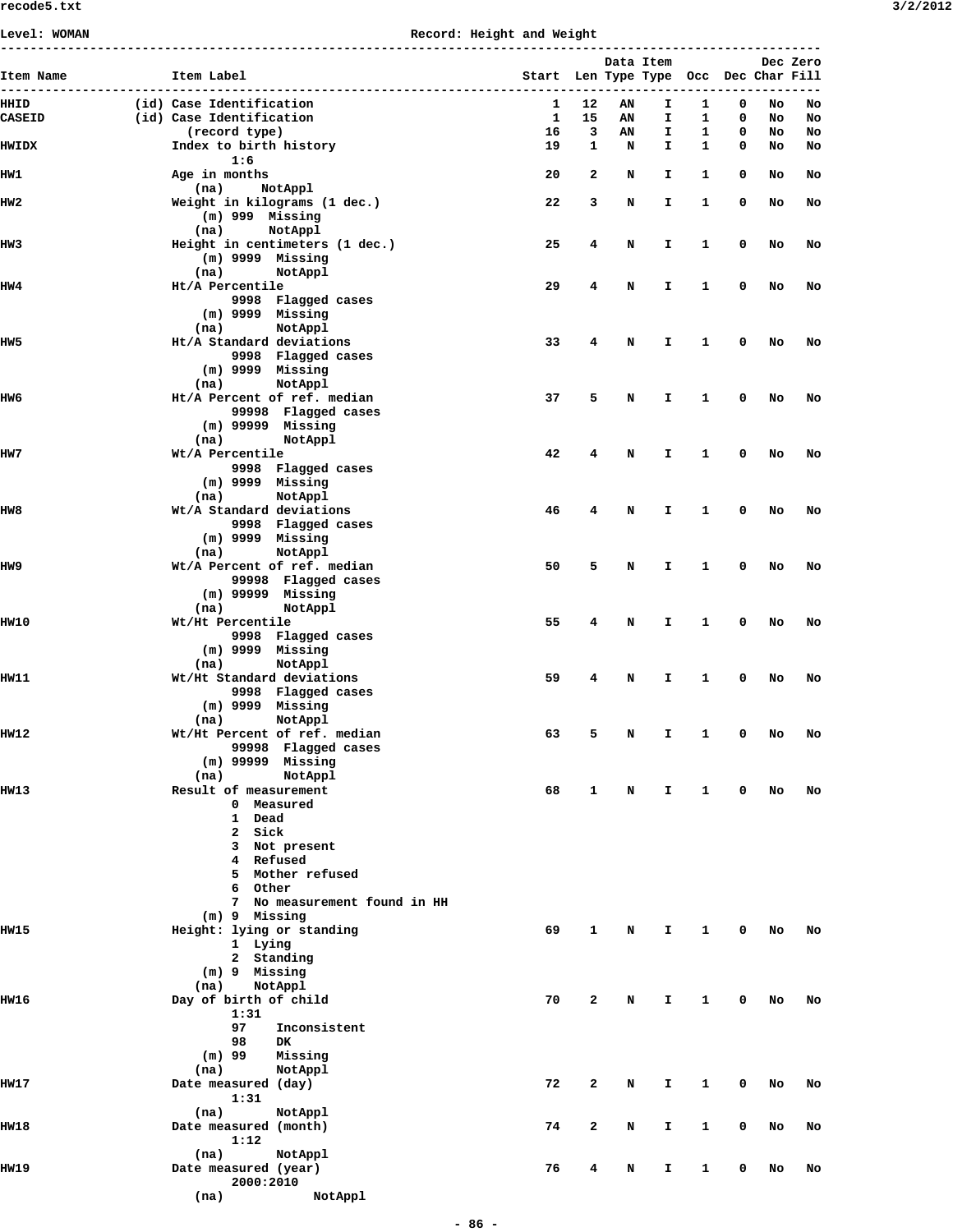| recode5.txt |                                                                                                                                                                                                          |     |              |   |              |              |             |    |    | 3/2/2012 |
|-------------|----------------------------------------------------------------------------------------------------------------------------------------------------------------------------------------------------------|-----|--------------|---|--------------|--------------|-------------|----|----|----------|
| IIW 51      | Line no. of parent/caretaker<br>Not in household<br>0<br>1:50                                                                                                                                            | 80  | 2            | N | $\mathbf{T}$ | $\mathbf{1}$ | 0           | No | No |          |
| IIW 52      | NotAppl<br>(na)<br>Read consent statement<br>1 Granted<br>2 Refused<br>(m) 9 Missing                                                                                                                     | 82  | $\mathbf{1}$ | N | I.           | 1            | 0           | No | No |          |
| IIW53       | NotAppl<br>(na)<br>Hemoglobin level (g/dl - 1 decimal)<br>$(m)$ 999 Missing<br>NotAppl<br>(na)                                                                                                           | 83  | 3            | N | I.           | 1            | 0           | No | No |          |
| IIW55       | Result of measuring (Hemoglobin)<br>0 Measured<br>$\mathbf{1}$<br>Dead<br>2                                                                                                                              | 86  | 1            | N | $\mathbf{I}$ | 1            | 0           | No | No |          |
|             | Not present<br>3<br>Refused<br>4<br>5<br>Other<br>6<br>No measurement found in HH<br>7<br>(m) 9 Missing                                                                                                  |     |              |   |              |              |             |    |    |          |
| IIW56       | NotAppl<br>(na)<br>Hemoglobin level adjusted by altitude $(g/dl - 1)$<br>$(m)$ 9999 Missing                                                                                                              | 87  | 4            | N | $\mathbf{I}$ | 1            | 0           | No | No |          |
| IIW57       | (na)<br>NotAppl<br>Anemia level<br>1 Severe<br>2 Moderate<br>3 Mild<br>4 Not anemic<br>(m) 9 Missing                                                                                                     | 91  | 1            | N | $\mathbf{T}$ | 1            | 0           | No | No |          |
| IIW58       | NotAppl<br>(na)<br>Agrees to referral<br>$\mathbf{0}$<br>No<br>1 Yes<br>(m) 9 Missing                                                                                                                    | 92  | 1            | N | I.           | 1            | $\mathbf 0$ | No | No |          |
| IIW70       | NotAppl<br>(na)<br>Ht/A Standard deviations (according to WHO)<br>9996 Height out of plausible limits<br>9997 Age in days out of plausible limits<br>9998 Flagged cases<br>$(m)$ 9999 Missing            | 93  | 4            | N | I.           | 1            | 0           | No | No |          |
| IIW 71      | NotAppl<br>(na)<br>Wt/A Standard deviations (according to WHO)<br>9996 Height out of plausible limits<br>9997 Age in days out of plausible limits<br>9998 Flagged cases<br>$(m)$ 9999 Missing<br>NotAppl | 97  | 4            | N | I.           | $\mathbf{1}$ | 0           | No | No |          |
| IIW7 2      | (na)<br>Wt/Ht Standard deviations (according to WHO)<br>9996 Height out of plausible limits<br>9997 Age in days out of plausible limits<br>9998 Flagged cases<br>$(m)$ 9999 Missing<br>(na)<br>NotAppl   | 101 | 4            | N | Ι.           | $\mathbf{1}$ | $\mathbf 0$ | No | No |          |
| IIW73       | BMI Standard deviations (according to WHO)<br>9996 Height out of plausible limits<br>9997 Age in days out of plausible limits<br>9998 Flagged cases<br>$(m)$ 9999 Missing<br>NotAppl<br>(na)             | 105 | 4            | N | $\mathbf{I}$ | 1            | 0           | No | No |          |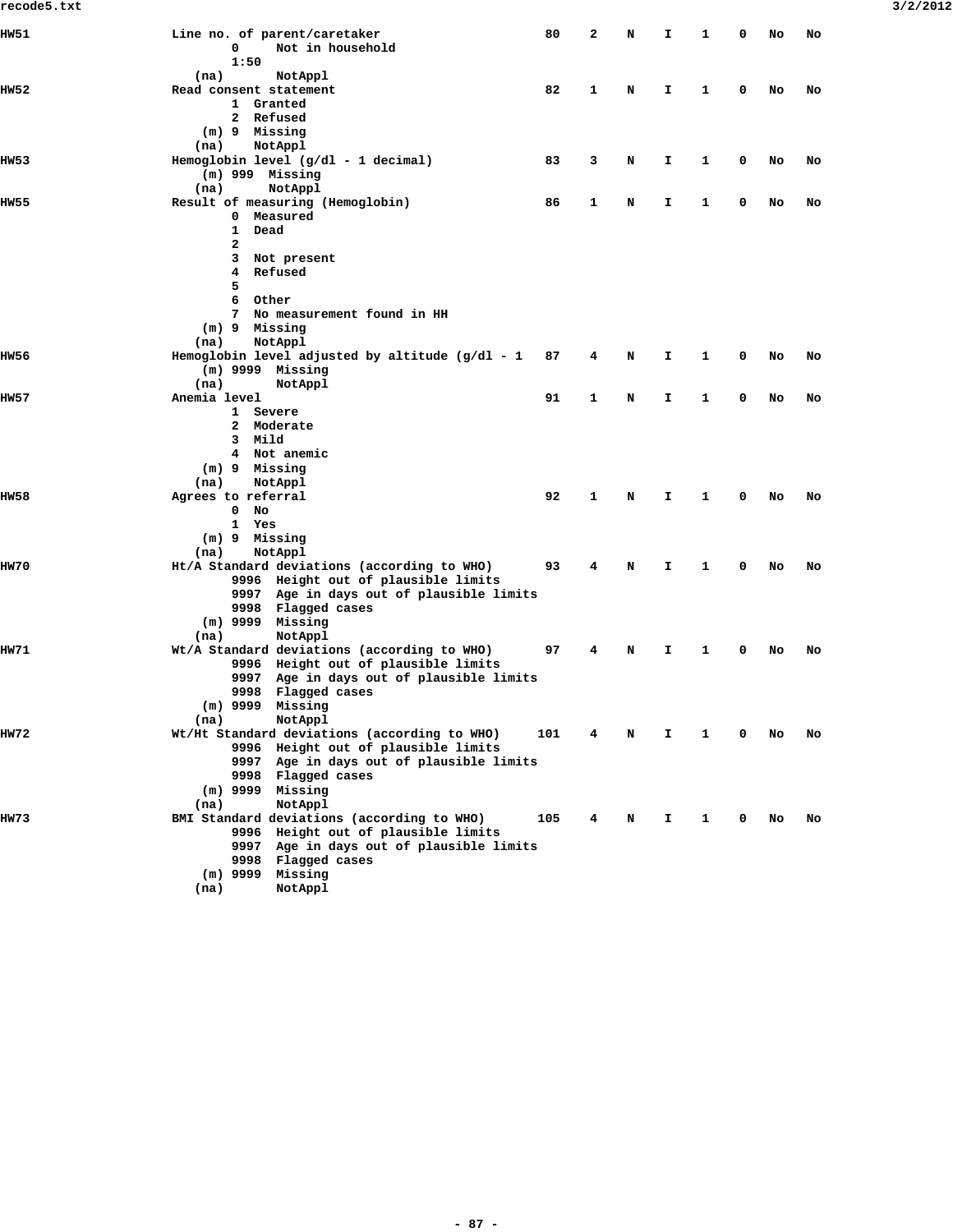| 3/2/201 |
|---------|
|---------|

| Level: WOMAN | --------------------------------------          | Record: Marriage/Exposure             |              |    |              |              |              |    |                                                                                        |
|--------------|-------------------------------------------------|---------------------------------------|--------------|----|--------------|--------------|--------------|----|----------------------------------------------------------------------------------------|
| Item Name    | Item Label                                      | Start Len Type Type Occ Dec Char Fill |              |    | Data Item    |              |              |    |                                                                                        |
| HHID         | (id) Case Identification                        | $\mathbf{1}$                          | 12           | ΑN | Ι.           | 1            | 0            | No | No                                                                                     |
| CASEID       | (id) Case Identification                        |                                       | 1 15         | AN | I.           | 1            | $\mathbf 0$  | No | No                                                                                     |
|              | (record type)                                   |                                       | 16 3         | AN | $\mathbf{I}$ | $\mathbf{1}$ | $\mathbf{0}$ | NO | No                                                                                     |
| v501         | Current marital status                          | 19                                    | $\mathbf{1}$ | N  | $\mathbf{I}$ | $\mathbf{1}$ | $\mathbf{0}$ | No | No                                                                                     |
|              | 0 Never married                                 |                                       |              |    |              |              |              |    | Dec Zero<br>No<br>No<br>No<br>No<br>No<br>No<br>No<br>No<br>No<br>No<br>No<br>No<br>No |
|              | 1 Married                                       |                                       |              |    |              |              |              |    |                                                                                        |
|              | 2 Living together<br>3 Widowed                  |                                       |              |    |              |              |              |    |                                                                                        |
|              | 4 Divorced                                      |                                       |              |    |              |              |              |    |                                                                                        |
|              | 5 Not living together                           |                                       |              |    |              |              |              |    |                                                                                        |
|              | (m) 9 Missing                                   |                                       |              |    |              |              |              |    |                                                                                        |
| V502         | Currently/formerly/never marr.                  | 20                                    | $\mathbf{1}$ | N  | Ι.           | 1            | 0            | No |                                                                                        |
|              | 0 Never married                                 |                                       |              |    |              |              |              |    |                                                                                        |
|              | 1 Currently married                             |                                       |              |    |              |              |              |    |                                                                                        |
|              | 2 Formerly married                              |                                       |              |    |              |              |              |    |                                                                                        |
| V503         | (m) 9 Missing<br>Number of unions               | 21                                    | 1            |    | Ι.           | 1            | 0            |    |                                                                                        |
|              | 1 Once                                          |                                       |              | N  |              |              |              |    |                                                                                        |
|              | 2 More than once                                |                                       |              |    |              |              |              |    |                                                                                        |
|              | (m) 9 Missing                                   |                                       |              |    |              |              |              |    |                                                                                        |
|              | NotAppl<br>(na)                                 |                                       |              |    |              |              |              |    |                                                                                        |
| v504         | Husband lives in house                          | 22                                    | $\mathbf{1}$ | N  | I.           | $\mathbf{1}$ | 0            | No |                                                                                        |
|              | 1 Living with her                               |                                       |              |    |              |              |              |    |                                                                                        |
|              | 2 Staying elsewhere                             |                                       |              |    |              |              |              |    |                                                                                        |
|              | (m) 9 Missing                                   |                                       |              |    |              |              |              |    |                                                                                        |
|              | (na)<br>NotAppl                                 |                                       |              |    |              |              |              |    |                                                                                        |
| V505         | Number of other wives                           | 23                                    | $\mathbf{2}$ | N  | I.           | 1            | 0            | No |                                                                                        |
|              | $\mathbf 0$<br>No other wives                   |                                       |              |    |              |              |              |    |                                                                                        |
|              | 1:20                                            |                                       |              |    |              |              |              |    |                                                                                        |
|              | 98<br>Don't know<br>(m) 99                      |                                       |              |    |              |              |              |    |                                                                                        |
|              | Missing<br>(na)<br>NotAppl                      |                                       |              |    |              |              |              |    |                                                                                        |
| V506         | Wife rank number                                | 25                                    | $\mathbf{2}$ | N  | I.           | 1            | 0            |    |                                                                                        |
|              | 1:20                                            |                                       |              |    |              |              |              |    | No<br>No<br>No<br>No<br>No                                                             |
|              | 98<br>Don't know                                |                                       |              |    |              |              |              |    |                                                                                        |
|              | (m) 99<br>Missing                               |                                       |              |    |              |              |              |    |                                                                                        |
|              | (na)<br>NotAppl                                 |                                       |              |    |              |              |              |    |                                                                                        |
| V507         | Month of first marriage                         | 27                                    | 2            | N  | Ι.           | 1            | 0            | No |                                                                                        |
|              | 1:12                                            |                                       |              |    |              |              |              |    |                                                                                        |
|              | NotAppl<br>(na)                                 |                                       |              |    |              |              |              |    |                                                                                        |
| V508         | Year of first marriage                          | 29                                    | 4            | N  | I.           | 1            | 0            |    |                                                                                        |
|              | 1960:2010                                       |                                       |              |    |              |              |              |    |                                                                                        |
| V509         | NotAppl<br>(na)<br>Date of first marriage (CMC) | 33                                    | 4            | N  | I.           | 1            | 0            |    |                                                                                        |
|              | NotAppl<br>(na)                                 |                                       |              |    |              |              |              |    |                                                                                        |
| V510         | Completeness of date inform.                    | 37                                    | 1            | N  | I            | 1            | 0            | No |                                                                                        |
|              | 1 Month and year                                |                                       |              |    |              |              |              |    |                                                                                        |
|              | 2 Month and age -y imp                          |                                       |              |    |              |              |              |    |                                                                                        |
|              | Year and $age - m imp$<br>3                     |                                       |              |    |              |              |              |    |                                                                                        |
|              | 4                                               |                                       |              |    |              |              |              |    |                                                                                        |
|              | 5 Year - a, m imp                               |                                       |              |    |              |              |              |    |                                                                                        |
|              | 6 Age - $y$ , m imp                             |                                       |              |    |              |              |              |    |                                                                                        |
|              | 7 Month - a, y imp<br>8 None - all imp          |                                       |              |    |              |              |              |    |                                                                                        |
|              | NotAppl                                         |                                       |              |    |              |              |              |    |                                                                                        |
| v511         | (na)<br>Age at first marriage                   | 38                                    | 2            | N  | I.           | 1            | 0            |    |                                                                                        |
|              | 8:49                                            |                                       |              |    |              |              |              |    |                                                                                        |
|              | NotAppl<br>(na)                                 |                                       |              |    |              |              |              |    |                                                                                        |
| v512         | Years since first marriage                      | 40                                    | 2            | N  | I            | 1            | $\mathbf 0$  | No |                                                                                        |
|              | 0:39                                            |                                       |              |    |              |              |              |    |                                                                                        |
|              | NotAppl<br>(na)                                 |                                       |              |    |              |              |              |    |                                                                                        |
| V513         | Marital duration (grouped)                      | 42                                    | 1            | N  | I            | 1            | 0            | No |                                                                                        |
|              | 0 Never married                                 |                                       |              |    |              |              |              |    |                                                                                        |
|              | $1 \t 0-4$                                      |                                       |              |    |              |              |              |    |                                                                                        |
|              | $2, 5-9$                                        |                                       |              |    |              |              |              |    |                                                                                        |
|              | $3 10 - 14$                                     |                                       |              |    |              |              |              |    |                                                                                        |
|              | $4 15 - 19$<br>$520 - 24$                       |                                       |              |    |              |              |              |    |                                                                                        |
|              | $625 - 29$                                      |                                       |              |    |              |              |              |    |                                                                                        |
|              | $7 - 30 +$                                      |                                       |              |    |              |              |              |    |                                                                                        |
| V525         | Age at first intercourse                        | 43                                    | $\mathbf{2}$ | N  | I.           | 1            | 0            | No |                                                                                        |
|              | 0<br>Not had intercourse                        |                                       |              |    |              |              |              |    |                                                                                        |
|              | 1:49                                            |                                       |              |    |              |              |              |    |                                                                                        |
|              | 96<br>At first union                            |                                       |              |    |              |              |              |    |                                                                                        |
|              | 97<br>Inconsistent                              |                                       |              |    |              |              |              |    |                                                                                        |
|              | 98<br>Don't know                                |                                       |              |    |              |              |              |    |                                                                                        |
|              | $(m)$ 99<br>Missing                             |                                       |              |    |              |              |              |    |                                                                                        |
| v527         | Time since last intercourse                     | 45                                    | 3            | N  | I.           | 1            | 0            | No | No                                                                                     |
|              | $100 < 1$ day ago                               |                                       |              |    |              |              |              |    |                                                                                        |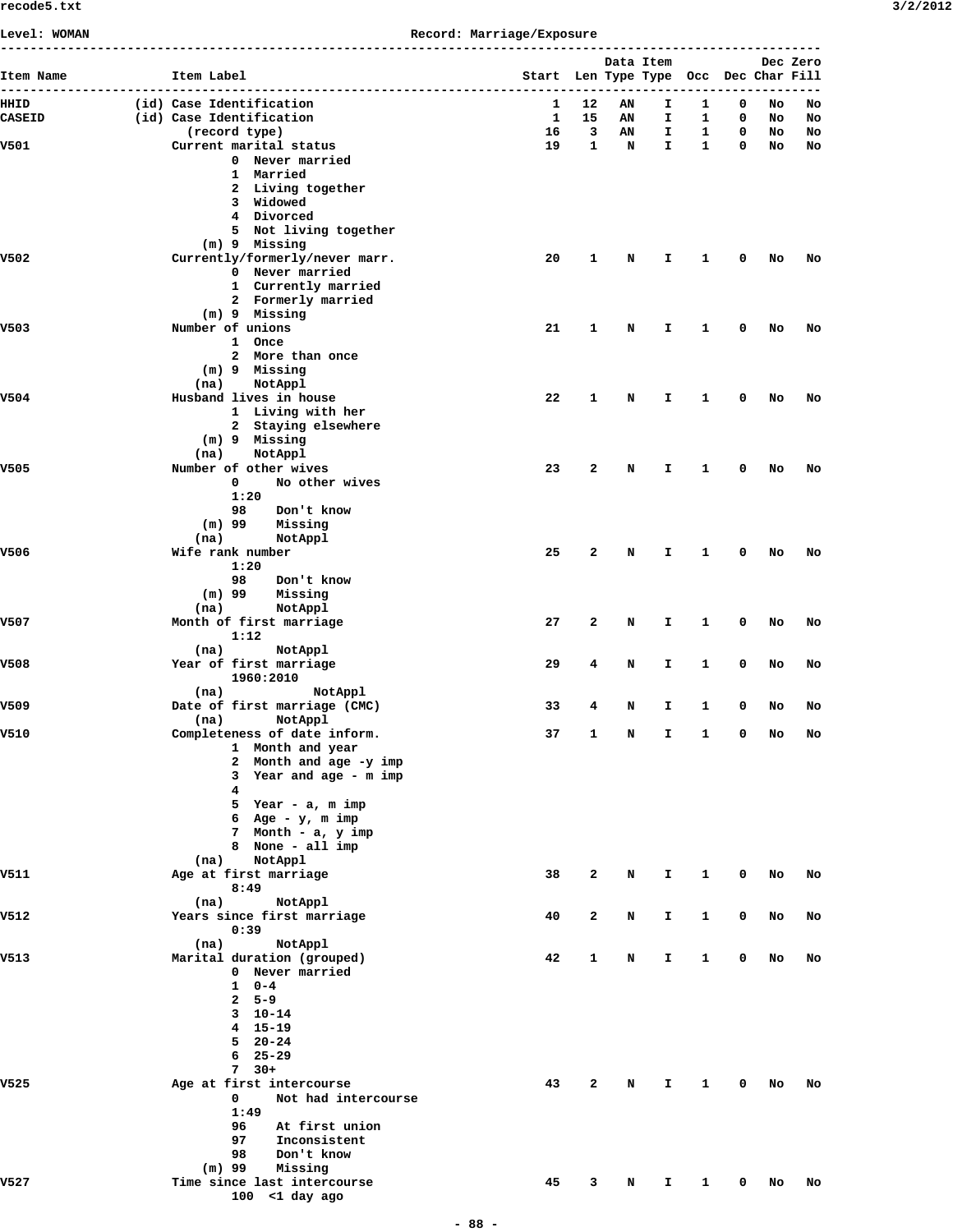|      | 101 Days: 1                                                                                            |    |   |   |    |   |             |    |    |
|------|--------------------------------------------------------------------------------------------------------|----|---|---|----|---|-------------|----|----|
|      | 201 Weeks: 1                                                                                           |    |   |   |    |   |             |    |    |
|      | 301 Months: 1                                                                                          |    |   |   |    |   |             |    |    |
|      | 401 Years: 1                                                                                           |    |   |   |    |   |             |    |    |
|      | 995 Within last 4 weeks<br>996 Before last birth                                                       |    |   |   |    |   |             |    |    |
|      | Inconsistent<br>997                                                                                    |    |   |   |    |   |             |    |    |
|      | 998 Don't know                                                                                         |    |   |   |    |   |             |    |    |
|      | $(m)$ 999 Missing                                                                                      |    |   |   |    |   |             |    |    |
|      | NotAppl<br>(na)                                                                                        |    |   |   |    |   |             |    |    |
| V528 | Time in days since last intercourse(g)<br>0:30                                                         | 48 | 2 | N | I  | 1 | 0           | No | No |
|      | 31<br>$31+ days$                                                                                       |    |   |   |    |   |             |    |    |
|      | 95<br>Within last 4 weeks                                                                              |    |   |   |    |   |             |    |    |
|      | 96<br>Before last birth                                                                                |    |   |   |    |   |             |    |    |
|      | 97<br>Inconsistent<br>98<br>Don't know                                                                 |    |   |   |    |   |             |    |    |
|      | $(m)$ 99<br>Missing                                                                                    |    |   |   |    |   |             |    |    |
|      | NotAppl<br>(na)                                                                                        |    |   |   |    |   |             |    |    |
| V529 | Time in months since last intercourse (imputed)                                                        | 50 | 3 | N | I. | 1 | 0           | No | No |
|      | 0:500<br>995<br>Within last 4 weeks                                                                    |    |   |   |    |   |             |    |    |
|      | 996<br>Before last birth                                                                               |    |   |   |    |   |             |    |    |
|      | 997<br>Inconsistent                                                                                    |    |   |   |    |   |             |    |    |
|      | 998<br>Don't know                                                                                      |    |   |   |    |   |             |    |    |
|      | $(m)$ 999<br>Missing                                                                                   |    |   |   |    |   |             |    |    |
| V530 | NotAppl<br>(na)<br>Flag for V529                                                                       | 53 | 1 | N | I. | 1 | 0           | No | No |
|      | 0 No flag                                                                                              |    |   |   |    |   |             |    |    |
|      | $1 \quad N > int.$ since birth                                                                         |    |   |   |    |   |             |    |    |
|      | 2 N + abst. > interval                                                                                 |    |   |   |    |   |             |    |    |
|      | 3 N, but sex not res.<br>4 96, but no birth                                                            |    |   |   |    |   |             |    |    |
|      | 5 96, but curr.preg.                                                                                   |    |   |   |    |   |             |    |    |
|      | 6 96, but resumed sex                                                                                  |    |   |   |    |   |             |    |    |
|      | 7 N, last sex bef preg<br>8 N, inconsis 4 weeks                                                        |    |   |   |    |   |             |    |    |
|      | 9 N, sex bef last birth                                                                                |    |   |   |    |   |             |    |    |
|      | NotAppl<br>(na)                                                                                        |    |   |   |    |   |             |    |    |
| V531 | Age at first intercourse (imp)                                                                         | 54 | 2 | N | I. | 1 | 0           | No | No |
|      | 0<br>Not had intercourse<br>1:49                                                                       |    |   |   |    |   |             |    |    |
|      | 97<br>Inconsistent                                                                                     |    |   |   |    |   |             |    |    |
|      | 98<br>Don't know                                                                                       |    |   |   |    |   |             |    |    |
| V532 | $(m)$ 99<br>Missing<br>Flag for V531                                                                   | 56 | 1 | N | I. | 1 | 0           | No | No |
|      | 0 No flag                                                                                              |    |   |   |    |   |             |    |    |
|      | 1 After interview                                                                                      |    |   |   |    |   |             |    |    |
|      | 2<br>After concep >= 1 yr                                                                              |    |   |   |    |   |             |    |    |
|      | 3 After concep < 1 yr<br>4 At marr, never marr                                                         |    |   |   |    |   |             |    |    |
|      | 5 At marr, after concep                                                                                |    |   |   |    |   |             |    |    |
|      | 6 After marriage                                                                                       |    |   |   |    |   |             |    |    |
|      | NotAppl<br>(na)                                                                                        |    |   |   |    |   |             |    |    |
| V535 | Have ever been married<br>$0$ No                                                                       | 57 | 1 | N | I. | 1 | $\mathbf 0$ | No | No |
|      | 1 Formerly married                                                                                     |    |   |   |    |   |             |    |    |
|      | 2 Lived with a man                                                                                     |    |   |   |    |   |             |    |    |
|      | (m) 9 Missing                                                                                          |    |   |   |    |   |             |    |    |
| V536 | NotAppl<br>(na)<br>Recent sexual activity                                                              | 58 | 1 | N | I. | 1 | 0           | No | No |
|      | 0 Never had intercourse                                                                                |    |   |   |    |   |             |    |    |
|      | 1 Active in last 4 weeks                                                                               |    |   |   |    |   |             |    |    |
|      | 2 Not active in last 4 weeks - postpartum abst.<br>3 Not active in last 4 weeks - not postpartum abst. |    |   |   |    |   |             |    |    |
|      | (m) 9 Missing                                                                                          |    |   |   |    |   |             |    |    |
| V537 | Months of abstinence                                                                                   | 59 | 2 | N | I. | 1 | 0           | No | No |
|      | 0:59                                                                                                   |    |   |   |    |   |             |    |    |
|      | 60<br>$60+$<br>96<br>Before last birth                                                                 |    |   |   |    |   |             |    |    |
|      | 97<br>Inconsistent                                                                                     |    |   |   |    |   |             |    |    |
|      | 98<br>DK                                                                                               |    |   |   |    |   |             |    |    |
|      | $(m)$ 99<br>Missing                                                                                    |    |   |   |    |   |             |    |    |
| V538 | NotAppl<br>(na)<br>How previous marriage or union ended                                                | 61 | 1 | N | I. | 1 | 0           | No | No |
|      | 1 Death / widowhood                                                                                    |    |   |   |    |   |             |    |    |
|      | 2 Divorce                                                                                              |    |   |   |    |   |             |    |    |
|      | 3 Separation<br>(m) 9 Missing                                                                          |    |   |   |    |   |             |    |    |
|      | Not applicable<br>(na)                                                                                 |    |   |   |    |   |             |    |    |
| V539 | Who received most of late husbands property                                                            | 62 | 1 | N | I. | 1 | 0           | No | No |
|      | 1 Respondent<br>2 Other wife                                                                           |    |   |   |    |   |             |    |    |
|      | 3 Spouse's children                                                                                    |    |   |   |    |   |             |    |    |
|      |                                                                                                        |    |   |   |    |   |             |    |    |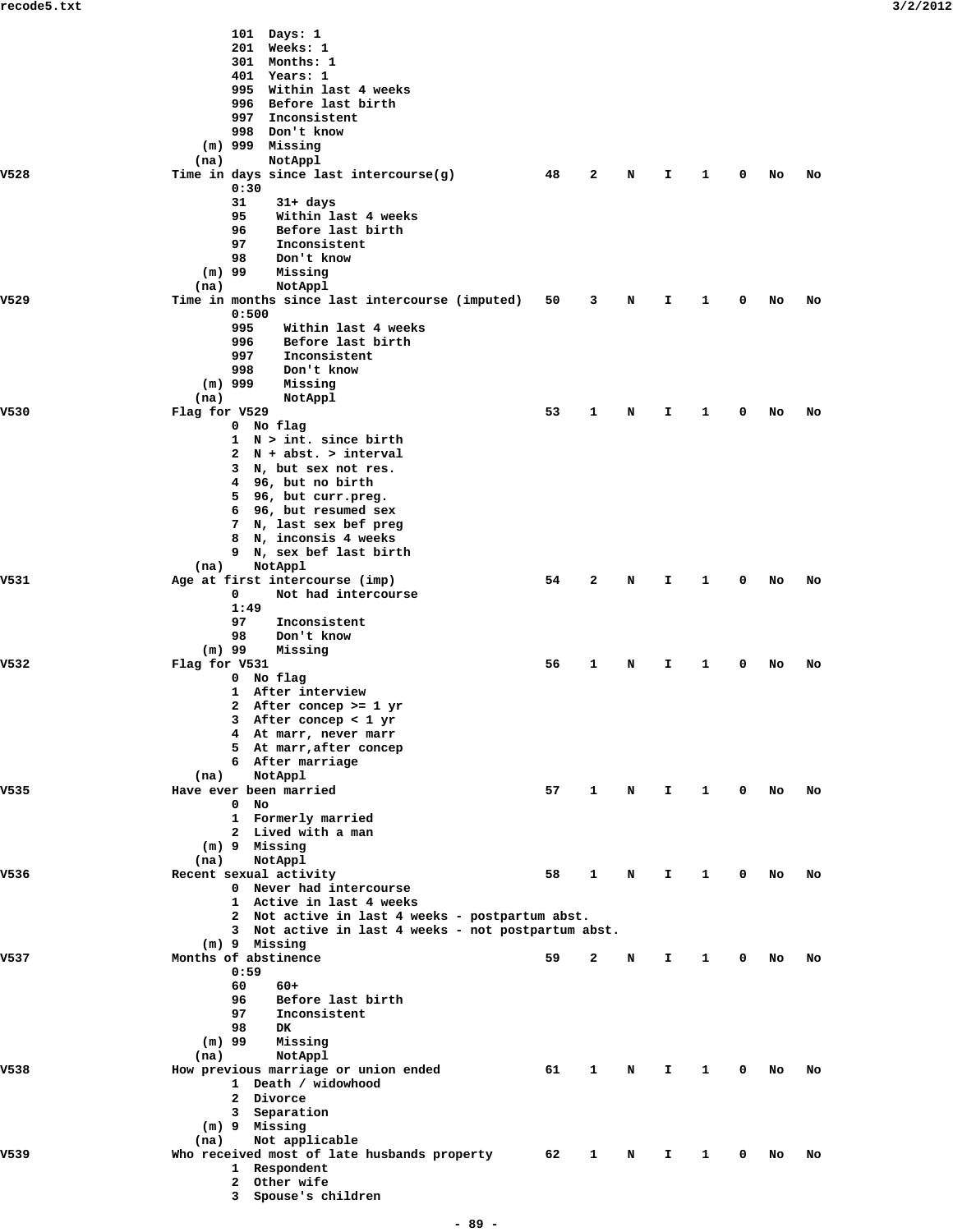|             |         |              | 4 Spouse's family                                  |        |                         |             |    |              |            |    |    |
|-------------|---------|--------------|----------------------------------------------------|--------|-------------------------|-------------|----|--------------|------------|----|----|
|             |         |              | 6 Other                                            |        |                         |             |    |              |            |    |    |
|             |         |              | 7 No property                                      |        |                         |             |    |              |            |    |    |
|             | $(m)$ 9 |              | Missing                                            |        |                         |             |    |              |            |    |    |
|             | (na)    |              | Not applicable                                     |        |                         |             |    |              |            |    |    |
| <b>V540</b> |         |              | Respondent received any of late husband's asset 63 |        | $\overline{\mathbf{1}}$ | $\mathbf N$ | I. | $\mathbf{1}$ | $^{\circ}$ | No | No |
|             |         | $\mathbf 0$  | No                                                 |        |                         |             |    |              |            |    |    |
|             |         | $\mathbf{1}$ | Yes                                                |        |                         |             |    |              |            |    |    |
|             |         |              | (m) 9 Missing                                      |        |                         |             |    |              |            |    |    |
|             | (na)    |              | Not applicable                                     |        |                         |             |    |              |            |    |    |
| V541        |         |              | Intends to postpone intercourse until marriage     | 64 1 N |                         |             | I. | - 1          | $^{\circ}$ | No | No |
|             |         | $^{\circ}$   | No                                                 |        |                         |             |    |              |            |    |    |
|             |         | $\mathbf{1}$ | Yes                                                |        |                         |             |    |              |            |    |    |
|             |         |              | 8 Don't know / unsure                              |        |                         |             |    |              |            |    |    |
|             | $(m)$ 9 |              | Missing                                            |        |                         |             |    |              |            |    |    |
|             | (na)    |              | Not applicable                                     |        |                         |             |    |              |            |    |    |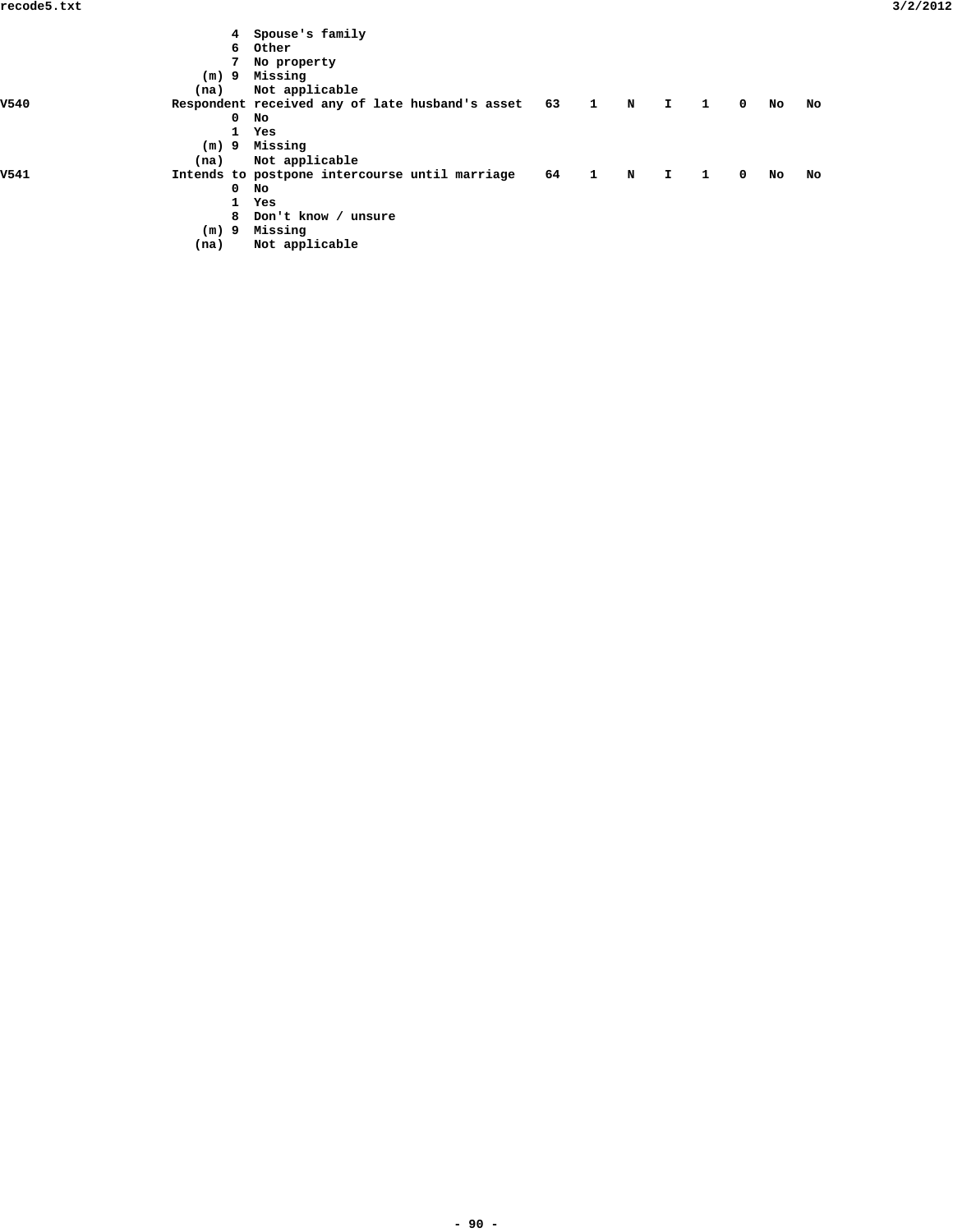**Level: WOMAN Record: Fertility preferences**

| Item Name     | Item Label                                            | Start Len Type Type Occ Dec Char Fill |                   | Data Item |                    |                   |             |          | Dec Zero |
|---------------|-------------------------------------------------------|---------------------------------------|-------------------|-----------|--------------------|-------------------|-------------|----------|----------|
| HHID          | (id) Case Identification                              | 1                                     | 12                | AN        | I.                 | 1                 | 0           | No       | No       |
| <b>CASEID</b> | (id) Case Identification                              | $\mathbf{1}$                          | 15                | AN        | I.                 | 1                 | $\mathbf 0$ | No       | No       |
| V602          | (record type)<br>Fertility preference                 | 16<br>19                              | 3<br>$\mathbf{1}$ | AN<br>N   | Ι.<br>$\mathbf{I}$ | 1<br>$\mathbf{1}$ | 0<br>0      | No<br>No | No<br>No |
|               | 1 Have another                                        |                                       |                   |           |                    |                   |             |          |          |
|               | 2 Undecided                                           |                                       |                   |           |                    |                   |             |          |          |
|               | 3 No more                                             |                                       |                   |           |                    |                   |             |          |          |
|               | 4 Sterilized<br>5 Declared infecund                   |                                       |                   |           |                    |                   |             |          |          |
|               | 6 Never had sex                                       |                                       |                   |           |                    |                   |             |          |          |
|               | (m) 9 Missing                                         |                                       |                   |           |                    |                   |             |          |          |
|               | (na)<br>NotAppl                                       |                                       |                   |           |                    |                   |             |          |          |
| V603          | Preferred waiting time<br>Zero months<br>100          | 20                                    | 3                 | N         | Ι.                 | 1                 | 0           | No       | No       |
|               | $101:199$ Months                                      |                                       |                   |           |                    |                   |             |          |          |
|               | 200<br>Zero years                                     |                                       |                   |           |                    |                   |             |          |          |
|               | 201:299 Years                                         |                                       |                   |           |                    |                   |             |          |          |
|               | 993<br>After marriage<br>994<br>Soon, now             |                                       |                   |           |                    |                   |             |          |          |
|               | 996<br>Other, Non-numeric                             |                                       |                   |           |                    |                   |             |          |          |
|               | 997<br>Inconsistent                                   |                                       |                   |           |                    |                   |             |          |          |
|               | 998<br>Don't know                                     |                                       |                   |           |                    |                   |             |          |          |
|               | $(m)$ 999<br>Missing<br>(na)                          |                                       |                   |           |                    |                   |             |          |          |
| V604          | NotAppl<br>Preferred waiting time (grpd)              | 23                                    | $\mathbf{1}$      | N         | I.                 | 1                 | 0           | No       | No       |
|               | $0 < 12$ months                                       |                                       |                   |           |                    |                   |             |          |          |
|               | 1 1 year                                              |                                       |                   |           |                    |                   |             |          |          |
|               | 2 2 years                                             |                                       |                   |           |                    |                   |             |          |          |
|               | 3 3 years<br>4 4 years                                |                                       |                   |           |                    |                   |             |          |          |
|               | 5 5 years                                             |                                       |                   |           |                    |                   |             |          |          |
|               | 6 6+ years                                            |                                       |                   |           |                    |                   |             |          |          |
|               | 7 Non-numeric<br>8 Don't know                         |                                       |                   |           |                    |                   |             |          |          |
|               | (m) 9 Missing                                         |                                       |                   |           |                    |                   |             |          |          |
|               | (na)<br>NotAppl                                       |                                       |                   |           |                    |                   |             |          |          |
| V605          | Desire for more children                              | 24                                    | 1                 | N         | I.                 | 1                 | 0           | No       | No       |
|               | 1 Wants within 2 years<br>2 Wants after 2+ years      |                                       |                   |           |                    |                   |             |          |          |
|               | 3 Wants, unsure timing                                |                                       |                   |           |                    |                   |             |          |          |
|               | 4 Undecided                                           |                                       |                   |           |                    |                   |             |          |          |
|               | 5 Wants no more                                       |                                       |                   |           |                    |                   |             |          |          |
|               | 6 Sterilized<br>Declared infecund<br>7                |                                       |                   |           |                    |                   |             |          |          |
|               | 8 Never had sex                                       |                                       |                   |           |                    |                   |             |          |          |
|               | (m) 9 Missing                                         |                                       |                   |           |                    |                   |             |          |          |
|               | NotAppl<br>(na)                                       |                                       |                   |           |                    |                   |             |          |          |
| V613          | Ideal number of children<br>0:50                      | 25                                    | 2                 | N         | Ι.                 | 1                 | 0           | No       | No       |
|               | 96<br>Non-numeric response                            |                                       |                   |           |                    |                   |             |          |          |
|               | 98<br>DK                                              |                                       |                   |           |                    |                   |             |          |          |
| V614          | $(m)$ 99<br>Missing<br>Ideal number of children (grp) | 27                                    | $\mathbf{1}$      | N         |                    |                   |             |          |          |
|               | 0:5                                                   |                                       |                   |           | I.                 | $\mathbf{1}$      | $\mathbf 0$ | No       | No       |
|               | 6<br>6+                                               |                                       |                   |           |                    |                   |             |          |          |
|               | 7<br>Non-numeric response                             |                                       |                   |           |                    |                   |             |          |          |
| V616          | Time for future birth<br>100<br>Zero months           | 28                                    | 3                 | N         | I.                 | $\mathbf{1}$      | $\mathbf 0$ | No       | No       |
|               | 101:199 Months                                        |                                       |                   |           |                    |                   |             |          |          |
|               | 200<br>Zero years                                     |                                       |                   |           |                    |                   |             |          |          |
|               | 201:299 Years                                         |                                       |                   |           |                    |                   |             |          |          |
|               | 993<br>After marriage<br>994<br>Soon/now              |                                       |                   |           |                    |                   |             |          |          |
|               | 995<br>Can't get pregnant                             |                                       |                   |           |                    |                   |             |          |          |
|               | 996<br>Other                                          |                                       |                   |           |                    |                   |             |          |          |
|               | 998<br>DK.                                            |                                       |                   |           |                    |                   |             |          |          |
|               | $(m)$ 999<br>Missing<br>NotAppl<br>(na)               |                                       |                   |           |                    |                   |             |          |          |
| V621          | Husbands desire for children                          | 31                                    | $\mathbf{1}$      | N         | I.                 | 1                 | $\mathbf 0$ | No       | No       |
|               | 1 Both want same                                      |                                       |                   |           |                    |                   |             |          |          |
|               | 2 Husband wants more                                  |                                       |                   |           |                    |                   |             |          |          |
|               | 3 Husband wants fewer                                 |                                       |                   |           |                    |                   |             |          |          |
|               | 8 DK<br>(m) 9 Missing                                 |                                       |                   |           |                    |                   |             |          |          |
|               | NotAppl<br>(na)                                       |                                       |                   |           |                    |                   |             |          |          |
| V623          | Exposure                                              | 32                                    | 1                 | N         | Ι.                 | 1                 | 0           | No       | No       |
|               | 0 Fecund                                              |                                       |                   |           |                    |                   |             |          |          |
|               | 1 Pregnant<br>2 Amenorrheic                           |                                       |                   |           |                    |                   |             |          |          |
|               |                                                       |                                       |                   |           |                    |                   |             |          |          |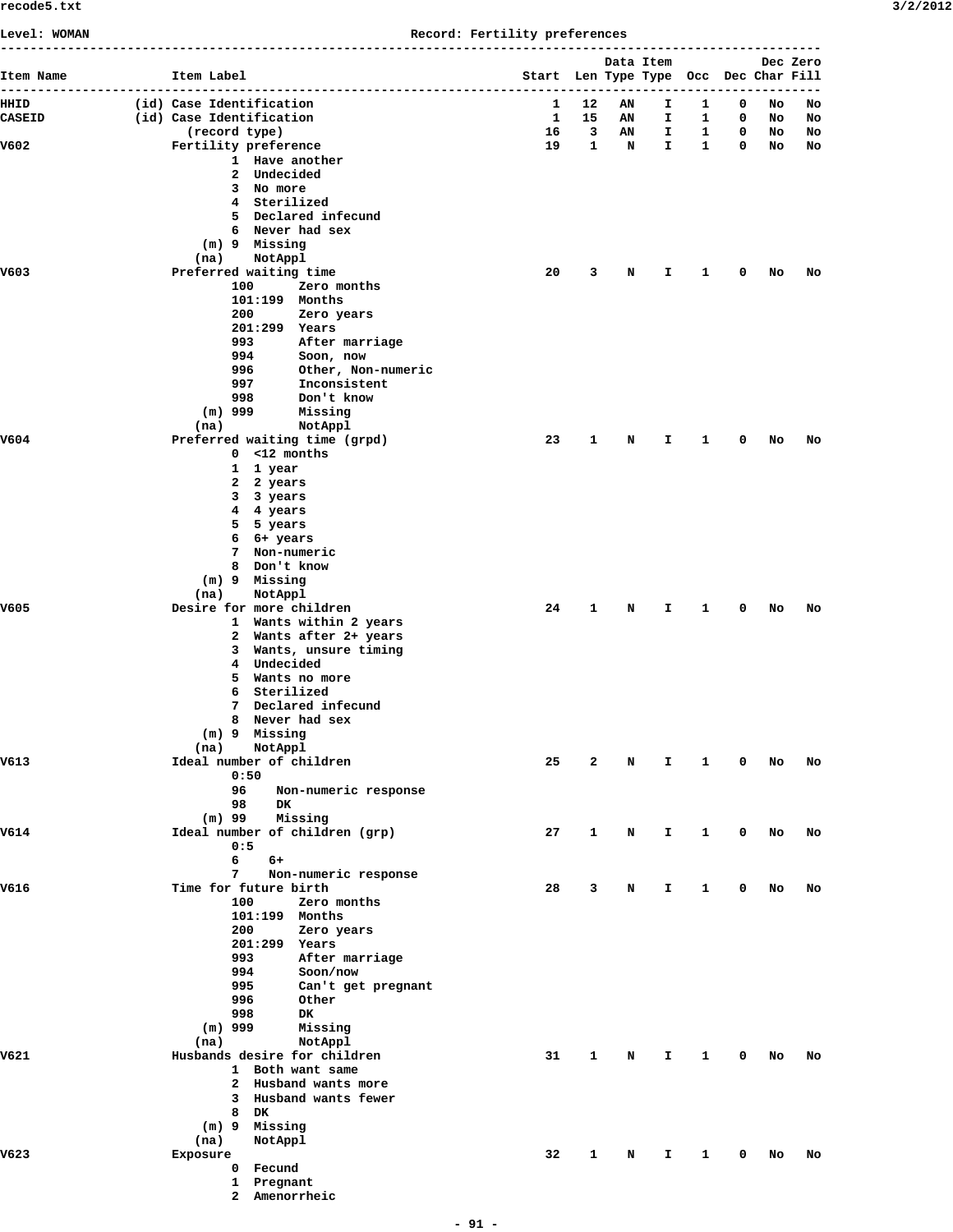|       | Infecund, menopausal<br>3                          |    |                         |             |              |              |             |    |    |  |
|-------|----------------------------------------------------|----|-------------------------|-------------|--------------|--------------|-------------|----|----|--|
|       | (m) 9 Missing<br>(na)<br>NotAppl                   |    |                         |             |              |              |             |    |    |  |
| V624  | Unmet need                                         | 33 | $\mathbf{2}$            | N           | I            | 1            | 0           | No | No |  |
|       | Never had sex<br>0                                 |    |                         |             |              |              |             |    |    |  |
|       | 1<br>Unmet need to space                           |    |                         |             |              |              |             |    |    |  |
|       | 2<br>Unmet need to limit                           |    |                         |             |              |              |             |    |    |  |
|       | 3<br>Using to space                                |    |                         |             |              |              |             |    |    |  |
|       | 4<br>Using to limit                                |    |                         |             |              |              |             |    |    |  |
|       | 5<br>Spacing failure<br>6                          |    |                         |             |              |              |             |    |    |  |
|       | Limiting failure<br>7<br>Desire birth $<$ 2 yrs    |    |                         |             |              |              |             |    |    |  |
|       | 8<br>No sex, want to wait                          |    |                         |             |              |              |             |    |    |  |
|       | Infecund, menopausal<br>9                          |    |                         |             |              |              |             |    |    |  |
|       | $(m)$ 99 Missing                                   |    |                         |             |              |              |             |    |    |  |
|       | NotAppl<br>(na)                                    |    |                         |             |              |              |             |    |    |  |
| V625  | Exposure (definition 2)                            | 35 | 1                       | N           | I            | 1            | 0           | No | No |  |
|       | Fecund<br>$\mathbf{0}$                             |    |                         |             |              |              |             |    |    |  |
|       | $\mathbf{1}$<br>Pregnant                           |    |                         |             |              |              |             |    |    |  |
|       | Amenorrheic<br>2                                   |    |                         |             |              |              |             |    |    |  |
|       | Infecund, menopausal<br>3                          |    |                         |             |              |              |             |    |    |  |
|       | (m) 9 Missing<br>NotAppl                           |    |                         |             |              |              |             |    |    |  |
| V626  | (na)<br>Unmet need (definition 2)                  | 36 | $\mathbf{2}$            | N           | Ι.           | 1            | 0           | No | No |  |
|       | 0<br>Never had sex                                 |    |                         |             |              |              |             |    |    |  |
|       | 1<br>Unmet need to space                           |    |                         |             |              |              |             |    |    |  |
|       | 2<br>Unmet need to limit                           |    |                         |             |              |              |             |    |    |  |
|       | Using to space<br>3                                |    |                         |             |              |              |             |    |    |  |
|       | 4<br>Using to limit                                |    |                         |             |              |              |             |    |    |  |
|       | 5<br>Spacing failure                               |    |                         |             |              |              |             |    |    |  |
|       | 6<br>Limiting failure                              |    |                         |             |              |              |             |    |    |  |
|       | 7<br>Desire birth $<$ 2 yrs                        |    |                         |             |              |              |             |    |    |  |
|       | 8<br>No sex, want to wait                          |    |                         |             |              |              |             |    |    |  |
|       | 9<br>Infecund, menopausal                          |    |                         |             |              |              |             |    |    |  |
|       | (m) 99<br>Missing                                  |    |                         |             |              |              |             |    |    |  |
|       | (na)<br>NotAppl                                    |    |                         |             |              |              |             |    |    |  |
| V627  | Ideal number of boys<br>0:30                       | 38 | 2                       | N           | Ι.           | 1            | 0           | No | No |  |
|       | 96<br>Other                                        |    |                         |             |              |              |             |    |    |  |
|       | 97                                                 |    |                         |             |              |              |             |    |    |  |
|       | 98<br>DK                                           |    |                         |             |              |              |             |    |    |  |
|       | $(m)$ 99<br>Missing                                |    |                         |             |              |              |             |    |    |  |
| V628  | Ideal number of girls                              | 40 | $\overline{\mathbf{2}}$ | N           | I            | 1            | 0           | No | No |  |
|       | 0:30                                               |    |                         |             |              |              |             |    |    |  |
|       | 96<br>Other                                        |    |                         |             |              |              |             |    |    |  |
|       | 97                                                 |    |                         |             |              |              |             |    |    |  |
|       | 98<br>DK                                           |    |                         |             |              |              |             |    |    |  |
|       | $(m)$ 99<br>Missing                                |    |                         |             |              |              |             |    |    |  |
| V629  | Ideal number of either sex<br>0:30                 | 42 | 2                       | N           | I            | 1            | 0           | No | No |  |
|       | 96<br>Other                                        |    |                         |             |              |              |             |    |    |  |
|       | 97                                                 |    |                         |             |              |              |             |    |    |  |
|       | 98<br>DK                                           |    |                         |             |              |              |             |    |    |  |
|       | $(m)$ 99<br>Missing                                |    |                         |             |              |              |             |    |    |  |
| V631  | Problem if became pregnant                         | 44 | $\mathbf{1}$            | $\mathbf N$ | $\mathbf{T}$ | $\mathbf{1}$ | 0           | No | No |  |
|       | 1 Big problem                                      |    |                         |             |              |              |             |    |    |  |
|       | 2 Small problem                                    |    |                         |             |              |              |             |    |    |  |
|       | 3 No problem                                       |    |                         |             |              |              |             |    |    |  |
|       | 4 Says she can't get pregnant /not having sex      |    |                         |             |              |              |             |    |    |  |
|       | (m) 9 Missing                                      |    |                         |             |              |              |             |    |    |  |
|       | NotAppl<br>(na)                                    |    |                         |             |              |              |             |    |    |  |
| V632  | Decision maker for using contraception             | 45 | $\mathbf{1}$            | N           | I.           | $\mathbf{1}$ | $\mathbf 0$ | No | No |  |
|       | 1 Mainly respondent                                |    |                         |             |              |              |             |    |    |  |
|       | 2 Mainly husband, partner<br>3 Joint decision      |    |                         |             |              |              |             |    |    |  |
|       | 6 Other                                            |    |                         |             |              |              |             |    |    |  |
|       | $(m)$ 9 Missing                                    |    |                         |             |              |              |             |    |    |  |
|       | NotAppl<br>(na)                                    |    |                         |             |              |              |             |    |    |  |
| V633A | Reason for not having sex: Husband has STD 46      |    | $\mathbf{1}$            | N           | I.           | 1            | 0           | No | No |  |
|       | $\mathbf{0}$<br>No                                 |    |                         |             |              |              |             |    |    |  |
|       | 1<br>Yes                                           |    |                         |             |              |              |             |    |    |  |
|       | 8 DK                                               |    |                         |             |              |              |             |    |    |  |
|       | (m) 9 Missing                                      |    |                         |             |              |              |             |    |    |  |
| V633B | Reason for not having sex: Husband has other wo 47 |    | 1                       | N           | I.           | 1            | 0           | No | No |  |
|       | $0$ No                                             |    |                         |             |              |              |             |    |    |  |
|       | 1 Yes                                              |    |                         |             |              |              |             |    |    |  |
|       | 8<br>DK                                            |    |                         |             |              |              |             |    |    |  |
|       | (m) 9 Missing                                      |    |                         |             |              |              |             |    |    |  |
| V633C | Reason for not having sex: Recent birth            | 48 | 1                       | N           | $\mathbf{I}$ | 1            | 0           | No | No |  |
|       | $0$ No<br>1<br>Yes                                 |    |                         |             |              |              |             |    |    |  |
|       | 8<br>DK                                            |    |                         |             |              |              |             |    |    |  |
|       | (m) 9 Missing                                      |    |                         |             |              |              |             |    |    |  |
| V633D | Reason for not having sex: Tired, mood             | 49 | 1                       | N           | I.           | 1            | 0           | No | No |  |
|       |                                                    |    |                         |             |              |              |             |    |    |  |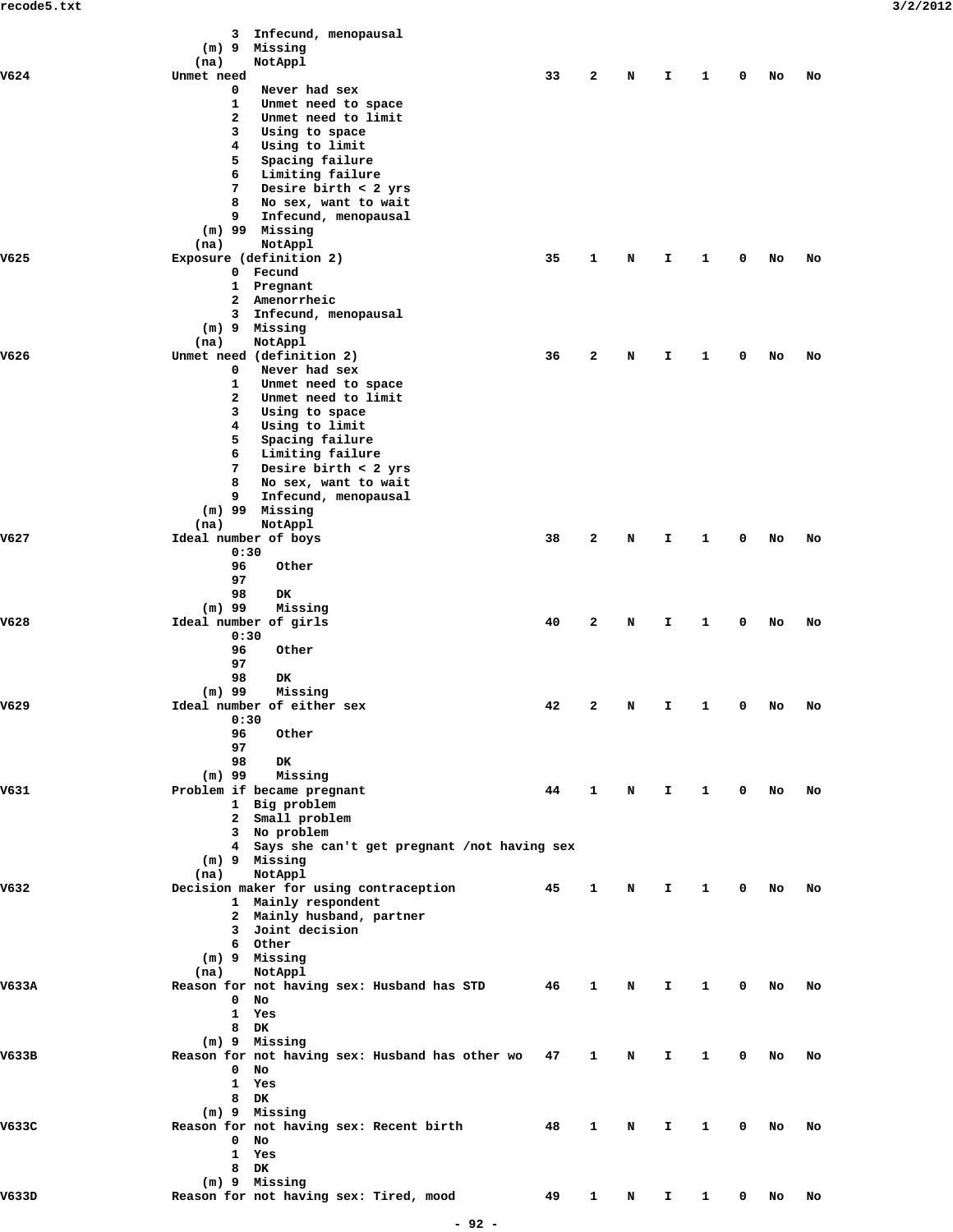|       |         | 0  | <b>No</b>                                       |    |              |             |              |   |             |    |    |
|-------|---------|----|-------------------------------------------------|----|--------------|-------------|--------------|---|-------------|----|----|
|       |         | 1. | Yes                                             |    |              |             |              |   |             |    |    |
|       |         | 8  | DK                                              |    |              |             |              |   |             |    |    |
|       | $(m)$ 9 |    | Missing                                         |    |              |             |              |   |             |    |    |
| V633E |         |    | Reason for not having sex: CS                   | 50 | $\mathbf{1}$ | N           | $\mathbf{T}$ | 1 | $\mathbf 0$ | No | No |
|       |         | 0  | No                                              |    |              |             |              |   |             |    |    |
|       |         | 1  | Yes                                             |    |              |             |              |   |             |    |    |
|       |         | 8  | <b>DK</b>                                       |    |              |             |              |   |             |    |    |
|       |         |    | (m) 9 Missing                                   |    |              |             |              |   |             |    |    |
|       | (na)    |    | NotAppl                                         |    |              |             |              |   |             |    |    |
| V633F |         |    | Reason for not having sex: CS                   | 51 | $\mathbf{1}$ | $\mathbf N$ | $\mathbf{T}$ | 1 | $\mathbf 0$ | No | No |
|       |         | 0  | No                                              |    |              |             |              |   |             |    |    |
|       |         | 1  | Yes                                             |    |              |             |              |   |             |    |    |
|       |         | 8  | DK                                              |    |              |             |              |   |             |    |    |
|       | $(m)$ 9 |    | Missing                                         |    |              |             |              |   |             |    |    |
|       | (na)    |    | NotAppl                                         |    |              |             |              |   |             |    |    |
| V633G |         |    | Reason for not having sex: CS                   | 52 | $\mathbf{1}$ | $\mathbf N$ | $\mathbf{T}$ | 1 | $\mathbf 0$ | No | No |
|       |         | 0  | No                                              |    |              |             |              |   |             |    |    |
|       |         | 1  | Yes                                             |    |              |             |              |   |             |    |    |
|       |         | 8  | DK                                              |    |              |             |              |   |             |    |    |
|       | $(m)$ 9 |    | Missing                                         |    |              |             |              |   |             |    |    |
|       | (na)    |    | NotAppl                                         |    |              |             |              |   |             |    |    |
| V634  |         |    | Husband knows that respondent is using contrace | 53 | $\mathbf{1}$ | N           | $\mathbf{T}$ | 1 | $\mathbf 0$ | No | No |
|       |         | 0  | No                                              |    |              |             |              |   |             |    |    |
|       |         | 1  | Yes                                             |    |              |             |              |   |             |    |    |
|       |         | 8  | Don't know                                      |    |              |             |              |   |             |    |    |
|       | $(m)$ 9 |    | Missing                                         |    |              |             |              |   |             |    |    |
|       | (na)    |    | Not applicable                                  |    |              |             |              |   |             |    |    |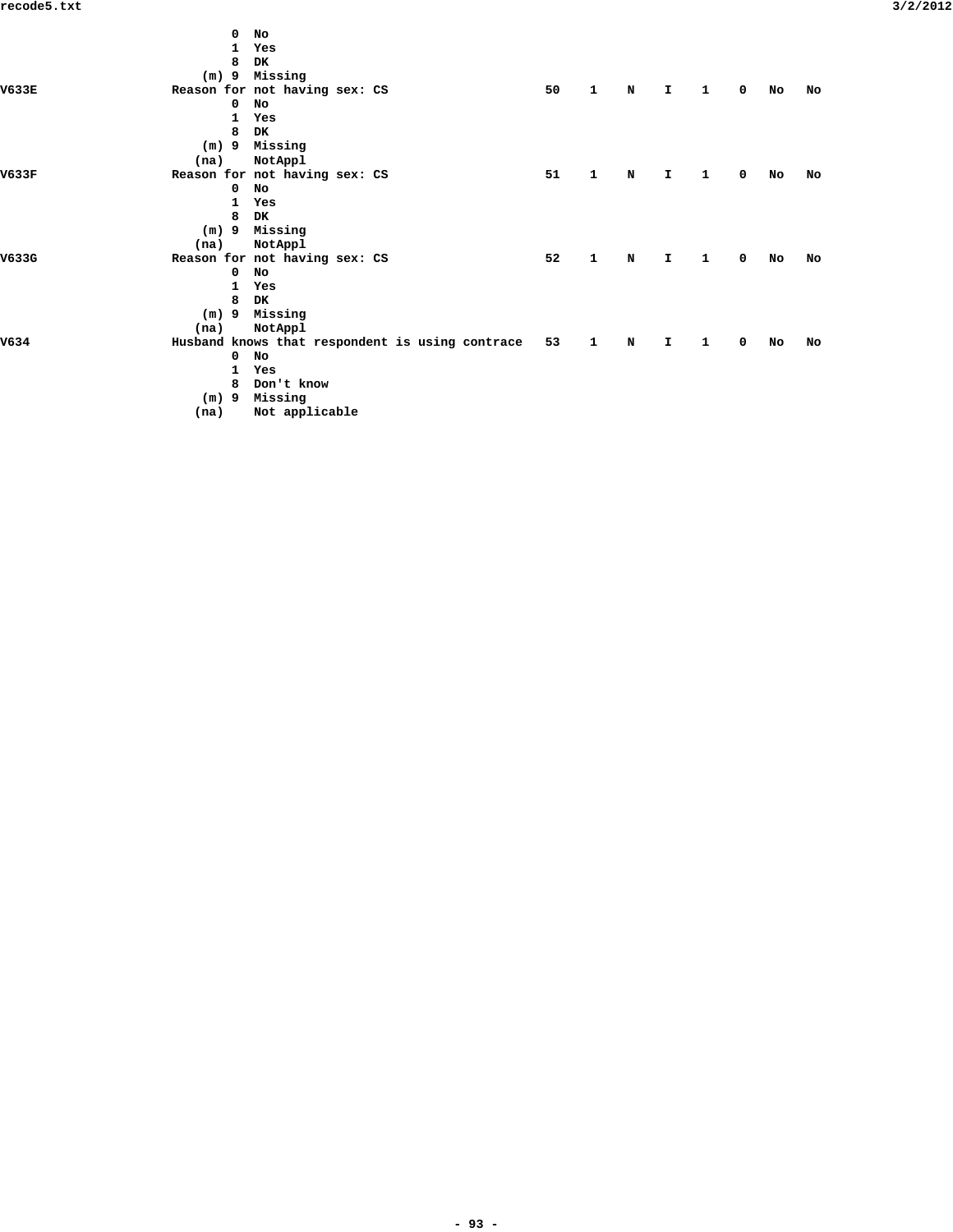**Level: WOMAN Record: Partner's Characteristics**

| Item Name     | Item Label                                        | Start Len Type Type Occ Dec Char Fill |              | Data Item |         |                   |        |          | Dec Zero |
|---------------|---------------------------------------------------|---------------------------------------|--------------|-----------|---------|-------------------|--------|----------|----------|
| HHID          | (id) Case Identification                          | 1                                     | 12           | AN        | I.      | 1                 | 0      | No       | No       |
| <b>CASEID</b> | (id) Case Identification                          | 1                                     | 15<br>3      | AN        | I.      | 1                 | 0      | No       | No       |
| V701          | (record type)<br>Partner's education level        | 16<br>19                              | $\mathbf{1}$ | AN<br>N   | I<br>I. | 1<br>$\mathbf{1}$ | 0<br>0 | No<br>No | No<br>No |
|               | 0 No education                                    |                                       |              |           |         |                   |        |          |          |
|               | 1 Primary                                         |                                       |              |           |         |                   |        |          |          |
|               | 2 Secondary                                       |                                       |              |           |         |                   |        |          |          |
|               | 3 Higher<br>8 Don't know                          |                                       |              |           |         |                   |        |          |          |
|               | (m) 9 Missing                                     |                                       |              |           |         |                   |        |          |          |
|               | (na)<br>NotAppl                                   |                                       |              |           |         |                   |        |          |          |
| V702          | Highest year of education                         | 20                                    | $\mathbf{2}$ | N         | I       | 1                 | 0      | No       | No       |
|               | 0:90<br>98<br>Don't know                          |                                       |              |           |         |                   |        |          |          |
|               | $(m)$ 99<br>Missing                               |                                       |              |           |         |                   |        |          |          |
|               | NotAppl<br>(na)                                   |                                       |              |           |         |                   |        |          |          |
| V704          | Partner's occupation                              | 22                                    | 3            | N         | I       | 1                 | 0      | No       | No       |
|               | $(m)$ 999 Missing                                 |                                       |              |           |         |                   |        |          |          |
|               | NotAppl<br>(na)                                   |                                       |              |           |         |                   |        |          |          |
| v705          | Partner's occupation<br>0<br>Did not work         | 25                                    | $\mathbf{z}$ | N         | I.      | 1                 | 0      | No       | No       |
|               | 1<br>Prof., Tech., Manag.                         |                                       |              |           |         |                   |        |          |          |
|               | $\mathbf{2}$<br>Clerical                          |                                       |              |           |         |                   |        |          |          |
|               | 3<br>Sales                                        |                                       |              |           |         |                   |        |          |          |
|               | Agric-self employed<br>4                          |                                       |              |           |         |                   |        |          |          |
|               | 5<br>Agric-employee<br>6<br>Household & domestic  |                                       |              |           |         |                   |        |          |          |
|               | 7<br>Services                                     |                                       |              |           |         |                   |        |          |          |
|               | Skilled manual<br>8                               |                                       |              |           |         |                   |        |          |          |
|               | Unskilled manual<br>9                             |                                       |              |           |         |                   |        |          |          |
|               | 98 Don't know                                     |                                       |              |           |         |                   |        |          |          |
|               | $(m)$ 99 Missing                                  |                                       |              |           |         |                   |        |          |          |
| v714          | (na)<br>NotAppl<br>Respondent currently working   | 27                                    | 1            | N         | I       | 1                 | 0      | No       | No       |
|               | $\mathbf{0}$<br>No                                |                                       |              |           |         |                   |        |          |          |
|               | $\mathbf{1}$<br>Yes                               |                                       |              |           |         |                   |        |          |          |
|               | (m) 9 Missing                                     |                                       |              |           |         |                   |        |          |          |
| <b>V714A</b>  | Have a job from which respondent was absent       | 28                                    | 1            | N         | I       | 1                 | 0      | No       | No       |
|               | $\mathbf 0$<br>No<br>$\mathbf{1}$<br>Yes          |                                       |              |           |         |                   |        |          |          |
|               | (m) 9 Missing                                     |                                       |              |           |         |                   |        |          |          |
|               | Not applicable<br>(na)                            |                                       |              |           |         |                   |        |          |          |
| V715          | Husbands education-single yrs                     | 29                                    | $\mathbf{2}$ | N         | I       | 1                 | 0      | No       | No       |
|               | 0:20                                              |                                       |              |           |         |                   |        |          |          |
|               | 97<br>Inconsistent<br>98<br>Don't know            |                                       |              |           |         |                   |        |          |          |
|               | $(m)$ 99<br>Missing                               |                                       |              |           |         |                   |        |          |          |
|               | (na)<br>NotAppl                                   |                                       |              |           |         |                   |        |          |          |
| V716          | Respondent's occupation                           | 31                                    | 3            | N         | I.      | $\mathbf{1}$      | 0      | No       | No       |
|               | Not working<br>0                                  |                                       |              |           |         |                   |        |          |          |
|               | $(m)$ 999 Missing<br>(na)<br>NotAppl              |                                       |              |           |         |                   |        |          |          |
| v717          | Respondent's occupation                           | 34                                    | $\mathbf{2}$ | N         | I.      | 1                 | 0      | No       | No       |
|               | 0<br>Not working                                  |                                       |              |           |         |                   |        |          |          |
|               | 1<br>Prof., Tech., Manag.                         |                                       |              |           |         |                   |        |          |          |
|               | $\mathbf{2}$<br>Clerical                          |                                       |              |           |         |                   |        |          |          |
|               | 3<br>Sales<br>Agric-self employed<br>4            |                                       |              |           |         |                   |        |          |          |
|               | 5<br>Agric-employee                               |                                       |              |           |         |                   |        |          |          |
|               | 6<br>Household & domestic                         |                                       |              |           |         |                   |        |          |          |
|               | 7<br>Services                                     |                                       |              |           |         |                   |        |          |          |
|               | 8<br>Skilled manual                               |                                       |              |           |         |                   |        |          |          |
|               | Unskilled manual<br>9<br>98 Don't know            |                                       |              |           |         |                   |        |          |          |
|               | $(m)$ 99 Missing                                  |                                       |              |           |         |                   |        |          |          |
|               | NotAppl<br>(na)                                   |                                       |              |           |         |                   |        |          |          |
| V719          | Work for family, others, self                     | 36                                    | 1            | N         | Ι.      | 1                 | 0      | No       | No       |
|               | 1 For family member                               |                                       |              |           |         |                   |        |          |          |
|               | 2 For someone else                                |                                       |              |           |         |                   |        |          |          |
|               | 3 Self-employed<br>(m) 9 Missing                  |                                       |              |           |         |                   |        |          |          |
|               | NotAppl<br>(na)                                   |                                       |              |           |         |                   |        |          |          |
| V721          | Works at home or away                             | 37                                    | 1            | N         | I       | 1                 | 0      | No       | No       |
|               | At home<br>$\mathbf{1}$                           |                                       |              |           |         |                   |        |          |          |
|               | 2 Away                                            |                                       |              |           |         |                   |        |          |          |
|               | (m) 9 Missing                                     |                                       |              |           |         |                   |        |          |          |
| V729          | (na)<br>NotAppl<br>Partner's educational attainm. | 38                                    | 1            | N         | I       | 1                 | 0      | No       | No       |
|               | 0 No education                                    |                                       |              |           |         |                   |        |          |          |
|               |                                                   |                                       |              |           |         |                   |        |          |          |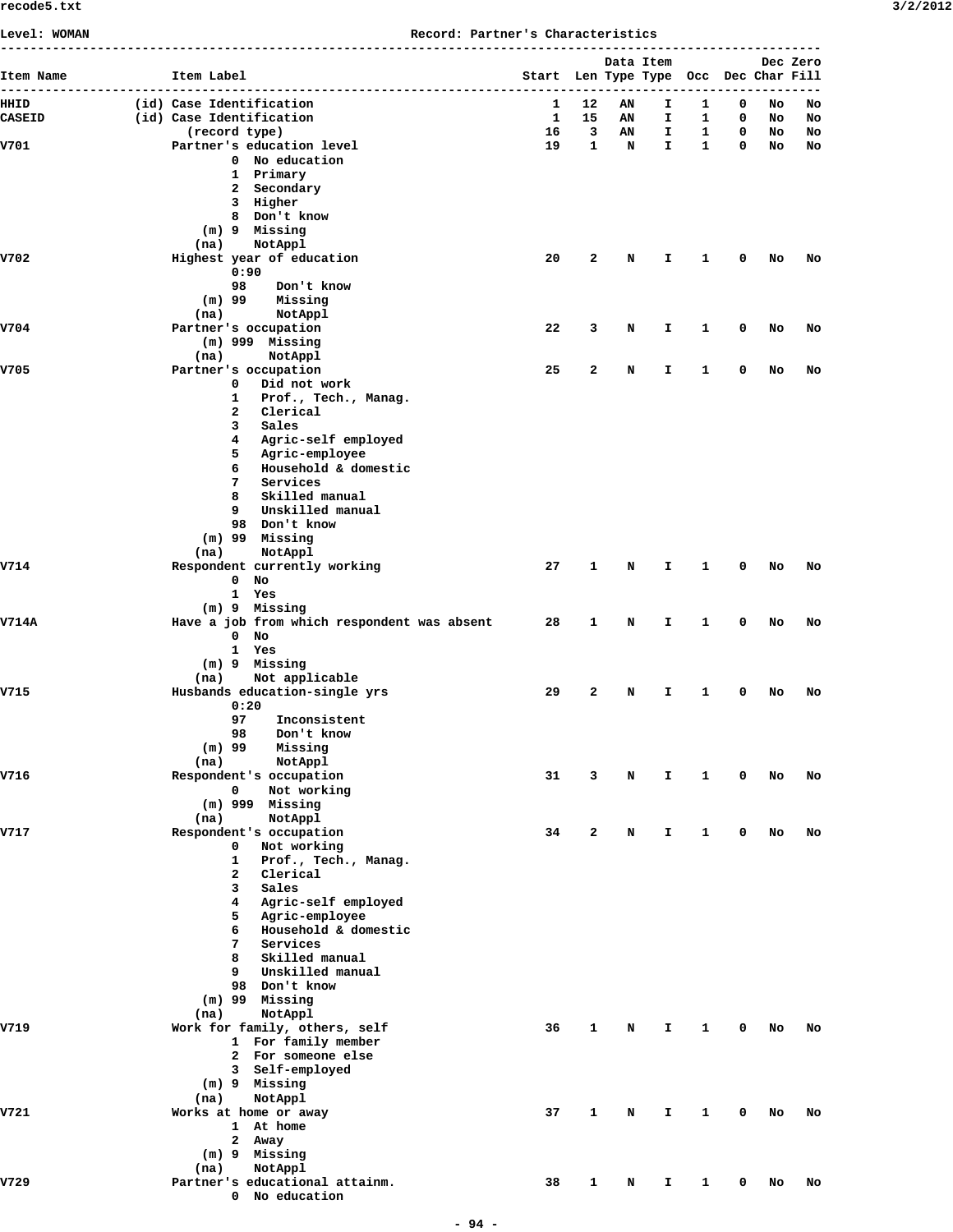|              | Incomplete primary<br>1                                               |    |   |   |    |   |   |    |    |  |
|--------------|-----------------------------------------------------------------------|----|---|---|----|---|---|----|----|--|
|              | Complete primary<br>2                                                 |    |   |   |    |   |   |    |    |  |
|              | Incomplete secondary<br>3                                             |    |   |   |    |   |   |    |    |  |
|              | Complete secondary<br>4                                               |    |   |   |    |   |   |    |    |  |
|              | Higher<br>5                                                           |    |   |   |    |   |   |    |    |  |
|              | 8<br>Don't know<br>Missing                                            |    |   |   |    |   |   |    |    |  |
|              | $(m)$ 9<br>(na)<br>NotAppl                                            |    |   |   |    |   |   |    |    |  |
| V730         | Partners age                                                          | 39 | 2 | N | I  | 1 | 0 | No | No |  |
|              | 15:95                                                                 |    |   |   |    |   |   |    |    |  |
|              | 96<br>$96+$                                                           |    |   |   |    |   |   |    |    |  |
|              | 97                                                                    |    |   |   |    |   |   |    |    |  |
|              | 98<br><b>DK</b>                                                       |    |   |   |    |   |   |    |    |  |
|              | $(m)$ 99<br>Missing                                                   |    |   |   |    |   |   |    |    |  |
|              | NotAppl<br>(na)                                                       |    |   |   |    |   |   |    |    |  |
| V731         | Worked in last 12 months                                              | 41 | 1 | N | I  | 1 | 0 | No | No |  |
|              | 0<br>No                                                               |    |   |   |    |   |   |    |    |  |
|              | In the past year<br>$\mathbf{1}$                                      |    |   |   |    |   |   |    |    |  |
|              | Currently working<br>2                                                |    |   |   |    |   |   |    |    |  |
|              | 3 Have a job, but on leave last 7 days                                |    |   |   |    |   |   |    |    |  |
|              | (m) 9 Missing                                                         |    |   |   |    |   |   |    |    |  |
| V732         | (na)<br>NotAppl<br>Employment all year/seasonal                       | 42 | 1 | N | I  | 1 | 0 | No | No |  |
|              | 1 All year                                                            |    |   |   |    |   |   |    |    |  |
|              | Seasonal<br>2                                                         |    |   |   |    |   |   |    |    |  |
|              | Occasional<br>3                                                       |    |   |   |    |   |   |    |    |  |
|              | (m) 9 Missing                                                         |    |   |   |    |   |   |    |    |  |
|              | NotAppl<br>(na)                                                       |    |   |   |    |   |   |    |    |  |
| V739         | Who decides how to spend money                                        | 43 | 1 | N | I  | 1 | 0 | No | No |  |
|              | 1 Respondent alone                                                    |    |   |   |    |   |   |    |    |  |
|              | 2 Respondent and husband/partner                                      |    |   |   |    |   |   |    |    |  |
|              | 3 Respondent and other person                                         |    |   |   |    |   |   |    |    |  |
|              | 4 Husband/partner alone                                               |    |   |   |    |   |   |    |    |  |
|              | Someone else<br>5.                                                    |    |   |   |    |   |   |    |    |  |
|              | (m) 9 Missing                                                         |    |   |   |    |   |   |    |    |  |
|              | NotAppl<br>(na)                                                       |    |   |   |    |   |   |    |    |  |
| V740         | Type of land where resp. works<br>Own land<br>$\mathbf{O}$            | 44 | 1 | N | I  | 1 | 0 | No | No |  |
|              | Family land<br>$\mathbf{1}$                                           |    |   |   |    |   |   |    |    |  |
|              | Someone else's land<br>2                                              |    |   |   |    |   |   |    |    |  |
|              | Rented land<br>3                                                      |    |   |   |    |   |   |    |    |  |
|              | 8<br>Don't know                                                       |    |   |   |    |   |   |    |    |  |
|              | (m) 9 Missing                                                         |    |   |   |    |   |   |    |    |  |
|              | NotAppl<br>(na)                                                       |    |   |   |    |   |   |    |    |  |
| V741         | Type of earnings for work                                             | 45 | 1 | N | I  | 1 | 0 | No | No |  |
|              | 0 Not paid                                                            |    |   |   |    |   |   |    |    |  |
|              | 1 Cash only                                                           |    |   |   |    |   |   |    |    |  |
|              | Cash and kind<br>2                                                    |    |   |   |    |   |   |    |    |  |
|              | In kind only<br>з                                                     |    |   |   |    |   |   |    |    |  |
|              | $(m)$ 9<br>Missing                                                    |    |   |   |    |   |   |    |    |  |
|              | NotAppl<br>(na)                                                       |    |   |   |    |   |   |    |    |  |
| V743A        | Final say on own health care<br>1 Respondent alone                    | 46 | 1 | N | I  | 1 | 0 | No | No |  |
|              | 2 Respondent and husband/partner                                      |    |   |   |    |   |   |    |    |  |
|              | Respondent and other person<br>3                                      |    |   |   |    |   |   |    |    |  |
|              | 4 Husband/partner alone                                               |    |   |   |    |   |   |    |    |  |
|              | Someone else<br>5.                                                    |    |   |   |    |   |   |    |    |  |
|              | 6 Other                                                               |    |   |   |    |   |   |    |    |  |
|              | (m) 9 Missing                                                         |    |   |   |    |   |   |    |    |  |
| V743B        | Final say on making large household purchases                         | 47 | 1 | N | I  | 1 | 0 | No | No |  |
|              | 1 Respondent alone                                                    |    |   |   |    |   |   |    |    |  |
|              | 2 Respondent and husband/partner                                      |    |   |   |    |   |   |    |    |  |
|              | 3 Respondent and other person                                         |    |   |   |    |   |   |    |    |  |
|              | 4 Husband/partner alone                                               |    |   |   |    |   |   |    |    |  |
|              | Someone else<br>5.                                                    |    |   |   |    |   |   |    |    |  |
|              | 6 Other                                                               |    |   |   |    |   |   |    |    |  |
|              | (m) 9 Missing                                                         |    |   |   |    |   |   |    |    |  |
| V743C        | Final say on making household purchases for dai<br>1 Respondent alone | 48 | 1 | N | Ι. | 1 | 0 | No | No |  |
|              | 2 Respondent and husband/partner                                      |    |   |   |    |   |   |    |    |  |
|              | 3 Respondent and other person                                         |    |   |   |    |   |   |    |    |  |
|              | 4 Husband/partner alone                                               |    |   |   |    |   |   |    |    |  |
|              | Someone else<br>5.                                                    |    |   |   |    |   |   |    |    |  |
|              | 6 Other                                                               |    |   |   |    |   |   |    |    |  |
|              | (m) 9 Missing                                                         |    |   |   |    |   |   |    |    |  |
| V743D        | Final say on visits to family or relatives                            | 49 | 1 | N | Ι. | 1 | 0 | No | No |  |
|              | 1 Respondent alone                                                    |    |   |   |    |   |   |    |    |  |
|              | 2 Respondent and husband/partner                                      |    |   |   |    |   |   |    |    |  |
|              | Respondent and other person<br>3                                      |    |   |   |    |   |   |    |    |  |
|              | 4 Husband/partner alone                                               |    |   |   |    |   |   |    |    |  |
|              | Someone else<br>5.                                                    |    |   |   |    |   |   |    |    |  |
|              | 6 Other                                                               |    |   |   |    |   |   |    |    |  |
|              | (m) 9 Missing                                                         |    |   |   |    |   |   |    |    |  |
| <b>V743E</b> | Final say on food to be cooked each day                               | 50 | 1 | N | Ι. | 1 | 0 | No | No |  |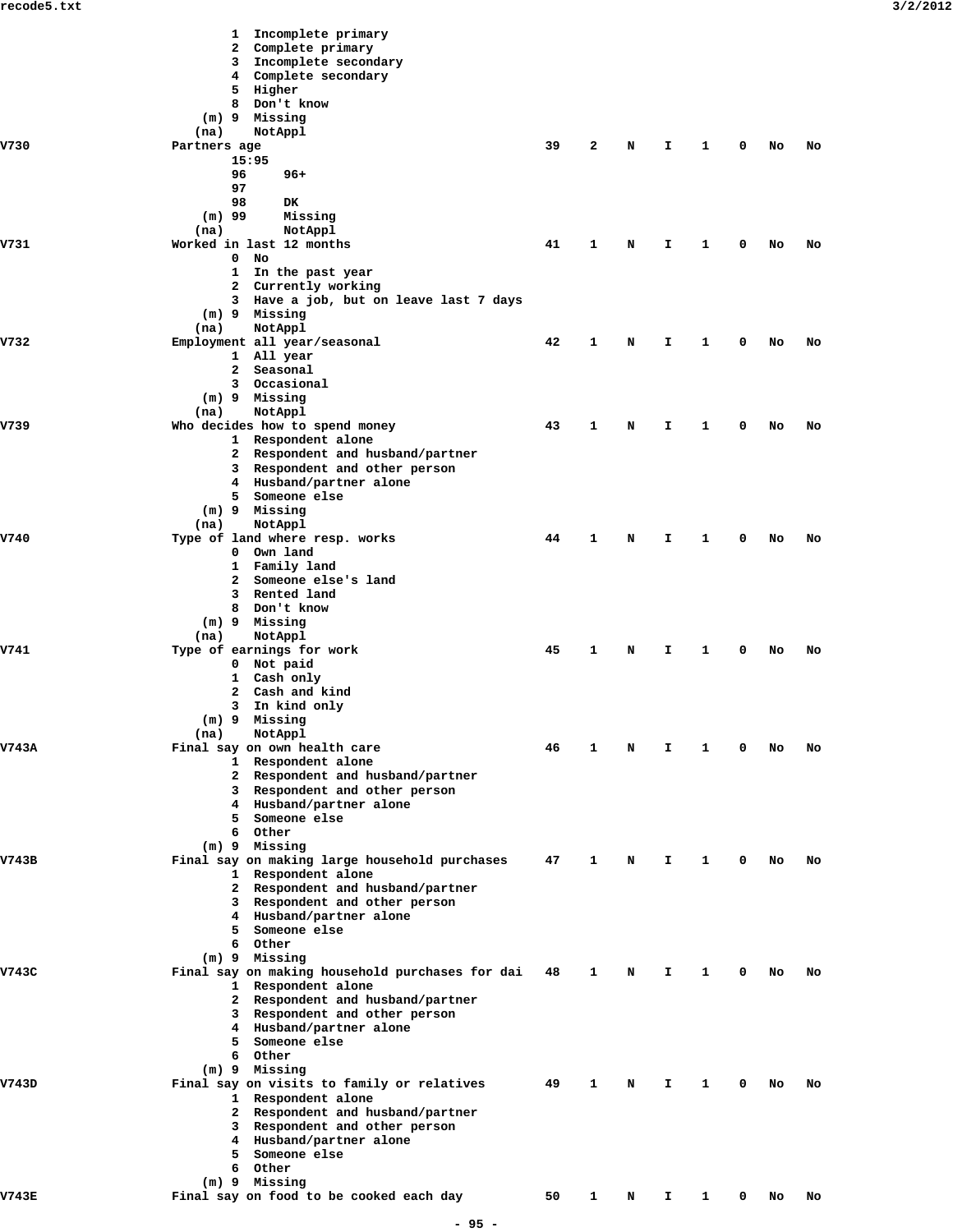|              | 1 Respondent alone<br>2 Respondent and husband/partner<br>3 Respondent and other person<br>4 Husband/partner alone<br>Someone else<br>5<br>6 Other<br>$(m)$ 9 Missing                                                                         |    |   |   |    |   |   |    |    |
|--------------|-----------------------------------------------------------------------------------------------------------------------------------------------------------------------------------------------------------------------------------------------|----|---|---|----|---|---|----|----|
| V743F        | Final say on deciding what to do with money hus<br>1 Respondent alone<br>Respondent and husband/partner<br>2<br>3 Respondent and other person<br>4 Husband/partner alone<br>5 Someone else<br>6 Other<br>Husband/partner has no earnings<br>7 | 51 | 1 | N | I. | 1 | 0 | No | No |
| V744A        | (m) 9 Missing<br>Wife beating justified if she goes out without<br>0<br>No<br>1 Yes<br>8 Don't know<br>(m) 9 Missing<br>NotAppl<br>(na)                                                                                                       | 52 | 1 | N | I. | 1 | 0 | No | No |
| V744B        | Wife beating justified if she neglects the chil<br>No<br>$\mathbf 0$<br>1 Yes<br>8 Don't know<br>(m) 9 Missing<br>(na)<br>NotAppl                                                                                                             | 53 | 1 | N | I. | 1 | 0 | No | No |
| V744C        | Wife beating justified if she argues with him<br>$\mathbf 0$<br>No<br>$\mathbf{1}$<br>Yes<br>8 Don't know<br>(m) 9 Missing<br>NotAppl<br>(na)                                                                                                 | 54 | 1 | N | I. | 1 | 0 | No | No |
| V744D        | Wife beating justified if she refuses to have s<br>$0$ No<br>1<br>Yes<br>8 Don't know<br>(m) 9 Missing<br>(na)<br>NotAppl                                                                                                                     | 55 | 1 | N | I. | 1 | 0 | No | No |
| <b>V744E</b> | Wife beating justified if she burns the food<br>0<br>No<br>1<br>Yes<br>8 Don't know<br>Missing<br>$(m)$ 9<br>NotAppl<br>(na)                                                                                                                  | 56 | 1 | N | I. | 1 | 0 | No | No |
| v746         | Earns more than partner<br>1 More than him<br>2 Less than him<br>3 About the same<br>4 Partner doesn't bring in money<br>8 Don't know<br>$(m)$ 9 Missing<br>Not applicable<br>(na)                                                            | 57 | 1 | N | I  | 1 | 0 | No | No |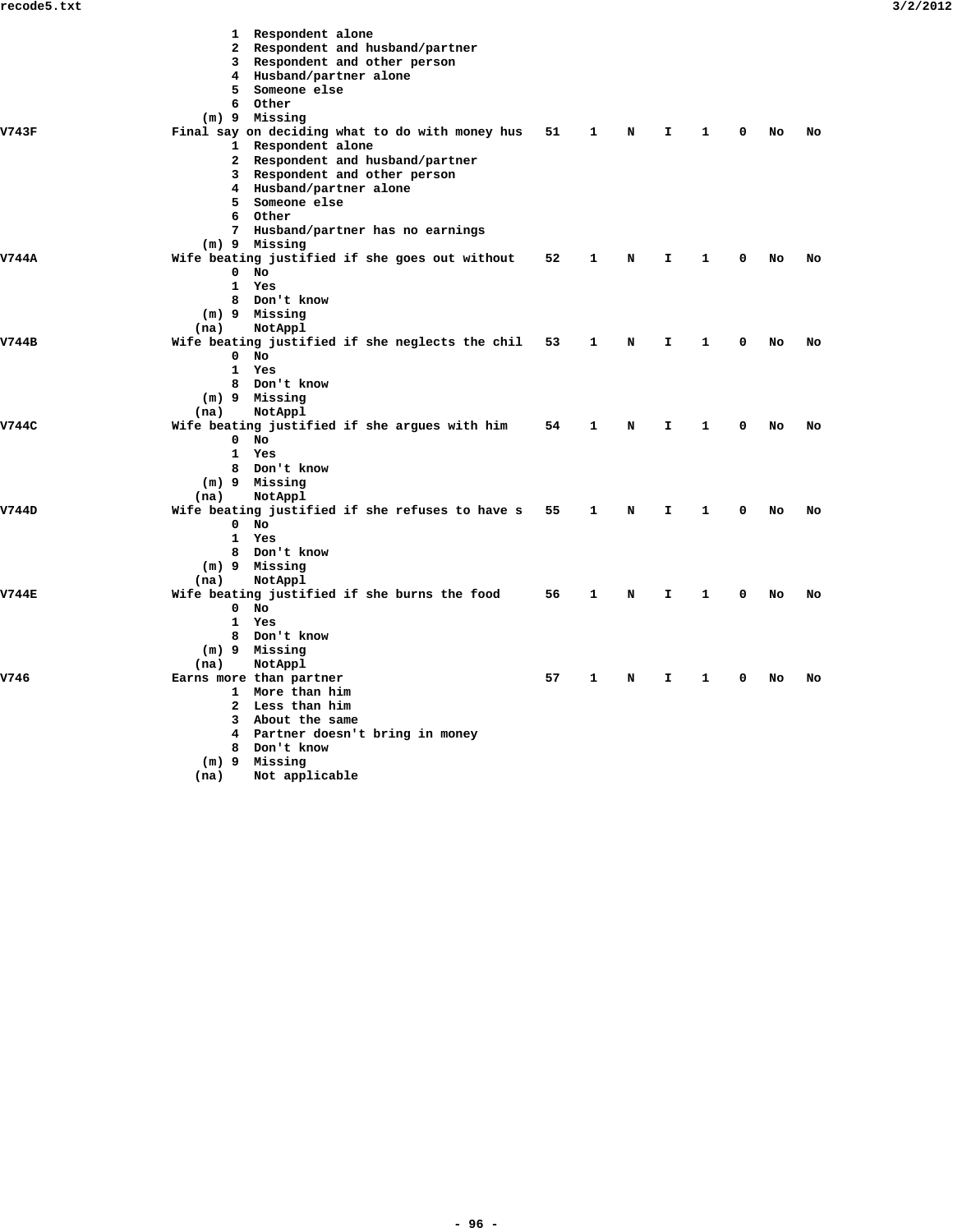**Level: WOMAN Record: AIDS, STIs and Condom Use**

| Item Name     | Item Label                                                            |    | Start Len Type Type Occ Dec Char Fill |             | Data Item    |              |                              |                    | Dec Zero |
|---------------|-----------------------------------------------------------------------|----|---------------------------------------|-------------|--------------|--------------|------------------------------|--------------------|----------|
| HIIID         | (id) Case Identification                                              | 1  | 12                                    | ΑN          | I.           | 1            | 0                            | No                 | No       |
| <b>CASEID</b> | (id) Case Identification                                              | 1  | 15                                    | AN          | I.           | $\mathbf{1}$ | $\mathbf 0$                  | No                 | No       |
|               | (record type)                                                         | 16 | $\overline{\mathbf{3}}$               | AN          | I.           |              | $\mathbf{1}$<br>$\mathbf{0}$ | No                 | No       |
| V750          | Heard sexual transmit. disease<br>$0$ No                              | 19 | $\mathbf{1}$                          | N           | $\mathbf{I}$ | $\mathbf{1}$ |                              | $\mathbf{0}$<br>No | No       |
|               | 1 Yes                                                                 |    |                                       |             |              |              |                              |                    |          |
|               | 8 DK                                                                  |    |                                       |             |              |              |                              |                    |          |
|               | (m) 9 Missing                                                         |    |                                       |             |              |              |                              |                    |          |
| V751          | Ever heard of AIDS                                                    | 20 | 1                                     | N           | Ι.           | 1            | 0                            | No                 | No       |
|               | $0$ No                                                                |    |                                       |             |              |              |                              |                    |          |
|               | 1 Yes                                                                 |    |                                       |             |              |              |                              |                    |          |
| <b>V754BP</b> | $(m)$ 9 Missing<br>Reduce risk of getting AIDS by not having sex a 21 |    | 1                                     | N           | I.           | 1            | 0                            | No                 | No       |
|               | $0$ No                                                                |    |                                       |             |              |              |                              |                    |          |
|               | 1 Yes                                                                 |    |                                       |             |              |              |                              |                    |          |
|               | 8 Don't know                                                          |    |                                       |             |              |              |                              |                    |          |
|               | (m) 9 Missing                                                         |    |                                       |             |              |              |                              |                    |          |
|               | Not applicable<br>(na)                                                |    |                                       |             |              |              |                              |                    |          |
| <b>V754CP</b> | Reduce chances of AIDS by always using condoms                        | 22 | 1                                     | Ν           | Ι.           | 1            | 0                            | No                 | No       |
|               | $0$ No                                                                |    |                                       |             |              |              |                              |                    |          |
|               | 1 Reduce chances of AIDS by always using condoms during sex           |    |                                       |             |              |              |                              |                    |          |
|               | 8 Don't know<br>$(m)$ 9 Missing                                       |    |                                       |             |              |              |                              |                    |          |
|               | NotAppl<br>(na)                                                       |    |                                       |             |              |              |                              |                    |          |
| <b>V754DP</b> | Reduce chance of AIDS: have 1 sex partner with 23                     |    | 1                                     | <b>N</b>    | Ι.           | $\mathbf{1}$ | 0                            | No                 | No       |
|               | $0$ No                                                                |    |                                       |             |              |              |                              |                    |          |
|               | 1 Reduce chance of AIDS: have 1 sex partner with no oth partner       |    |                                       |             |              |              |                              |                    |          |
|               | 8 Don't know                                                          |    |                                       |             |              |              |                              |                    |          |
|               | (m) 9 Missing                                                         |    |                                       |             |              |              |                              |                    |          |
|               | (na)<br>NotAppl                                                       |    |                                       |             |              |              |                              |                    |          |
| <b>V754JP</b> | Get AIDS from mosquito bites<br>$0$ No                                | 24 | 1                                     | N           | I.           | 1            | 0                            | No                 | No       |
|               | 1 Get AIDS from mosquito bites                                        |    |                                       |             |              |              |                              |                    |          |
|               | 8 Don't know                                                          |    |                                       |             |              |              |                              |                    |          |
|               | (m) 9 Missing                                                         |    |                                       |             |              |              |                              |                    |          |
|               | NotAppl<br>(na)                                                       |    |                                       |             |              |              |                              |                    |          |
| <b>V754WP</b> | Get AIDS by sharing food with person who has AI 25                    |    | $\mathbf{1}$                          | $\mathbf N$ | $\mathbf{I}$ | $\mathbf{1}$ | 0                            | No                 | No       |
|               | $0$ No                                                                |    |                                       |             |              |              |                              |                    |          |
|               | 1 Get AIDS by sharing food with person who has AIDS<br>8 Don't know   |    |                                       |             |              |              |                              |                    |          |
|               | (m) 9 Missing                                                         |    |                                       |             |              |              |                              |                    |          |
|               | (na)<br>NotAppl                                                       |    |                                       |             |              |              |                              |                    |          |
| V756          | Can a healthy person have AIDS                                        | 26 | 1                                     | N           | I.           | 1            | 0                            | No                 | No       |
|               | $0$ No                                                                |    |                                       |             |              |              |                              |                    |          |
|               | 1 Yes                                                                 |    |                                       |             |              |              |                              |                    |          |
|               | 8 DK                                                                  |    |                                       |             |              |              |                              |                    |          |
|               | (m) 9 Missing                                                         |    |                                       |             |              |              |                              |                    |          |
| V761          | NotAppl<br>(na)<br>Last intercourse used condom                       | 27 | 1                                     | N           | I.           | 1            | 0                            | No                 | No       |
|               | $0$ No                                                                |    |                                       |             |              |              |                              |                    |          |
|               | 1 Yes                                                                 |    |                                       |             |              |              |                              |                    |          |
|               | 8 DK                                                                  |    |                                       |             |              |              |                              |                    |          |
|               | $(m)$ 9 Missing                                                       |    |                                       |             |              |              |                              |                    |          |
|               | NotAppl<br>(na)                                                       |    |                                       |             |              |              |                              |                    |          |
| V761B         | Intercourse with other man (1) used condom                            | 28 | 1                                     | N           | I.           | 1            | 0                            | No                 | No       |
|               | $0$ No<br>1 Yes                                                       |    |                                       |             |              |              |                              |                    |          |
|               | 8 DK                                                                  |    |                                       |             |              |              |                              |                    |          |
|               | (m) 9 Missing                                                         |    |                                       |             |              |              |                              |                    |          |
|               | NotAppl<br>(na)                                                       |    |                                       |             |              |              |                              |                    |          |
| V761C         | Intercourse with other man (2) used condom                            | 29 | 1                                     | N           | I.           | 1            | 0                            | No                 | No       |
|               | $0$ No                                                                |    |                                       |             |              |              |                              |                    |          |
|               | 1 Yes                                                                 |    |                                       |             |              |              |                              |                    |          |
|               | 8 DK                                                                  |    |                                       |             |              |              |                              |                    |          |
|               | (m) 9 Missing                                                         |    |                                       |             |              |              |                              |                    |          |
| V762AA        | NotAppl<br>(na)<br>Source for condoms: Government hospital            | 30 | 1                                     | N           | I.           | 1            | 0                            | No                 | No       |
|               | $0$ No                                                                |    |                                       |             |              |              |                              |                    |          |
|               | 1 Yes                                                                 |    |                                       |             |              |              |                              |                    |          |
|               | (m) 9 Missing                                                         |    |                                       |             |              |              |                              |                    |          |
|               | NotAppl<br>(na)                                                       |    |                                       |             |              |              |                              |                    |          |
| <b>V762AB</b> | Source for condoms: Government health center/po                       | 31 | 1                                     | N           | I.           | 1            | 0                            | No                 | No       |
|               | $0$ No                                                                |    |                                       |             |              |              |                              |                    |          |
|               | 1 Yes                                                                 |    |                                       |             |              |              |                              |                    |          |
|               | (m) 9 Missing                                                         |    |                                       |             |              |              |                              |                    |          |
|               | NotAppl<br>(na)                                                       |    |                                       |             |              |              |                              |                    |          |
| <b>V762AC</b> | Source for condoms: Family planning clinic<br>$0$ No                  | 32 | 1                                     | N           | I.           | 1            | 0                            | No                 | No       |
|               | 1 Yes                                                                 |    |                                       |             |              |              |                              |                    |          |
|               |                                                                       |    |                                       |             |              |              |                              |                    |          |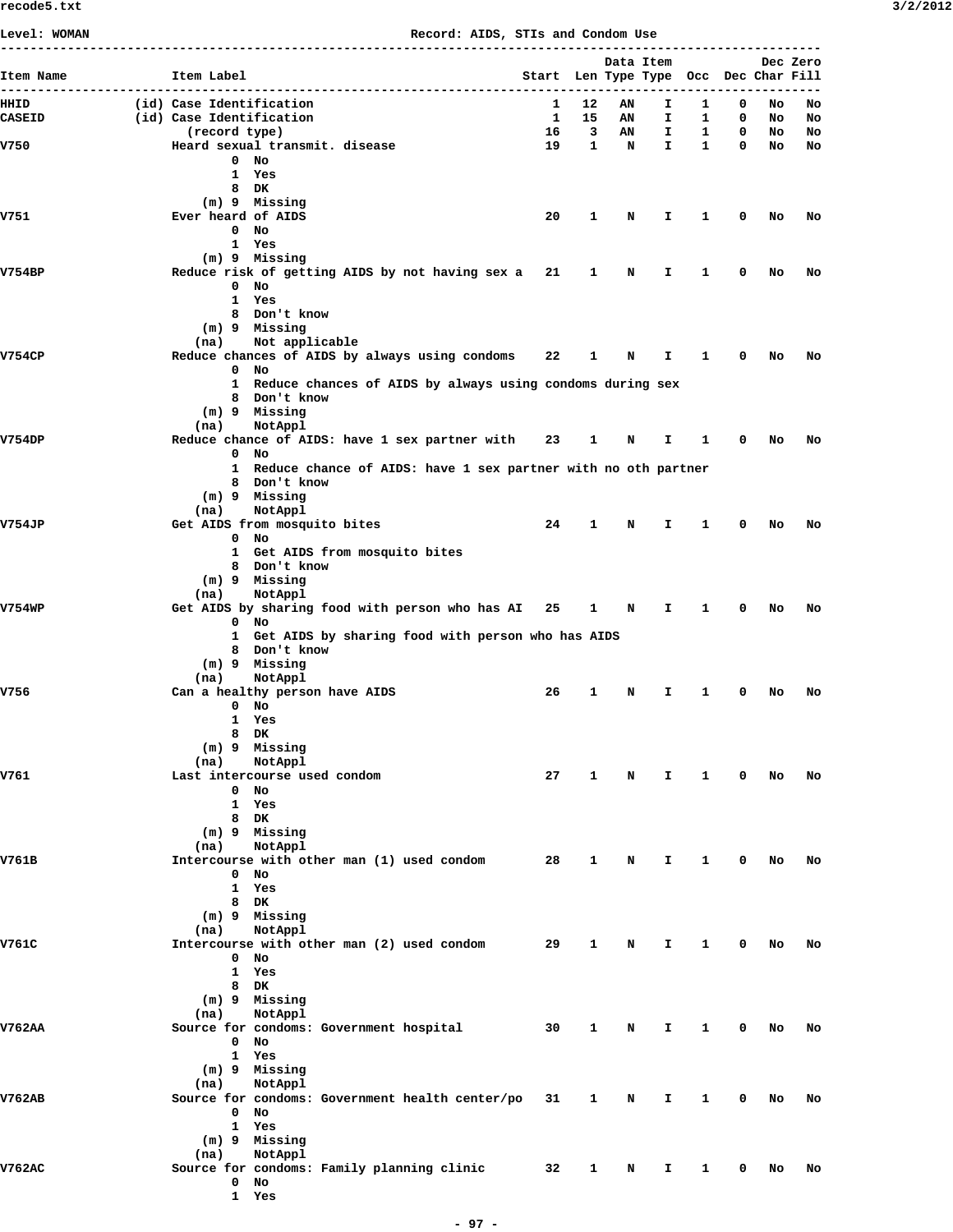|               |      |                   | (m) 9 Missing                           |                                           |    |              |   |    |              |             |    |    |
|---------------|------|-------------------|-----------------------------------------|-------------------------------------------|----|--------------|---|----|--------------|-------------|----|----|
| V762AD        | (na) |                   | NotAppl                                 |                                           | 33 | 1            |   |    | 1            | 0           |    |    |
|               |      | 0                 | No                                      | Source for condoms: Mobile clinic         |    |              | N | I. |              |             | No | No |
|               |      |                   | 1 Yes                                   |                                           |    |              |   |    |              |             |    |    |
|               |      |                   | (m) 9 Missing                           |                                           |    |              |   |    |              |             |    |    |
|               | (na) |                   | NotAppl                                 |                                           |    |              |   |    |              |             |    |    |
| <b>V762AE</b> |      |                   |                                         | Source for condoms: Public field worker   | 34 | 1            | N | I. | 1            | 0           | No | No |
|               |      | $\mathbf 0$       | No<br>1 Yes                             |                                           |    |              |   |    |              |             |    |    |
|               |      |                   | (m) 9 Missing                           |                                           |    |              |   |    |              |             |    |    |
|               | (na) |                   | NotAppl                                 |                                           |    |              |   |    |              |             |    |    |
| <b>V762AF</b> |      |                   |                                         | Source for condoms: Other public          | 35 | $\mathbf{1}$ | N | I. | 1            | 0           | No | No |
|               |      |                   | $0$ No                                  |                                           |    |              |   |    |              |             |    |    |
|               |      |                   | 1 Yes                                   |                                           |    |              |   |    |              |             |    |    |
|               | (na) |                   | $(m)$ 9 Missing<br>NotAppl              |                                           |    |              |   |    |              |             |    |    |
| V762AG        |      |                   |                                         | Source for condoms: Public CS             | 36 | 1            | N | I  | 1            | 0           | No | No |
|               |      |                   | $0$ No                                  |                                           |    |              |   |    |              |             |    |    |
|               |      |                   | 1 Yes                                   |                                           |    |              |   |    |              |             |    |    |
|               |      |                   | (m) 9 Missing                           |                                           |    |              |   |    |              |             |    |    |
| V762AH        | (na) |                   | NotAppl                                 |                                           |    | 1            |   |    |              |             |    |    |
|               |      |                   | $0$ No                                  | Source for condoms: Public CS             | 37 |              | N | I. | 1            | 0           | No | No |
|               |      |                   | 1 Yes                                   |                                           |    |              |   |    |              |             |    |    |
|               |      |                   | (m) 9 Missing                           |                                           |    |              |   |    |              |             |    |    |
|               | (na) |                   | NotAppl                                 |                                           |    |              |   |    |              |             |    |    |
| <b>V762AI</b> |      |                   |                                         | Source for condoms: Public CS             | 38 | 1            | N | I. | 1            | 0           | No | No |
|               |      |                   | $0$ No                                  |                                           |    |              |   |    |              |             |    |    |
|               |      |                   | 1 Yes<br>$(m)$ 9 Missing                |                                           |    |              |   |    |              |             |    |    |
|               | (na) |                   | NotAppl                                 |                                           |    |              |   |    |              |             |    |    |
| V762AJ        |      |                   |                                         | Source for condoms: Private hosp, clinic  | 39 | 1            | N | I. | 1            | 0           | No | No |
|               |      |                   | $0$ No                                  |                                           |    |              |   |    |              |             |    |    |
|               |      |                   | 1 Yes                                   |                                           |    |              |   |    |              |             |    |    |
|               |      |                   | (m) 9 Missing                           |                                           |    |              |   |    |              |             |    |    |
| V762AK        | (na) |                   | NotAppl<br>Source for condoms: Pharmacy |                                           | 40 | 1            | N | I  | 1            | 0           | No | No |
|               |      |                   | $0$ No                                  |                                           |    |              |   |    |              |             |    |    |
|               |      |                   | 1 Yes                                   |                                           |    |              |   |    |              |             |    |    |
|               |      |                   | (m) 9 Missing                           |                                           |    |              |   |    |              |             |    |    |
|               | (na) |                   | NotAppl                                 |                                           |    |              |   |    |              |             |    |    |
| V762AL        |      |                   | $0$ No                                  | Source for condoms: Private doctor        | 41 | 1            | N | Ι. | 1            | 0           | No | No |
|               |      |                   | 1 Yes                                   |                                           |    |              |   |    |              |             |    |    |
|               |      |                   | $(m)$ 9 Missing                         |                                           |    |              |   |    |              |             |    |    |
|               | (na) |                   | NotAppl                                 |                                           |    |              |   |    |              |             |    |    |
| <b>V762AM</b> |      |                   |                                         | Source for condoms: Private mobile clinic | 42 | 1            | N | I. | 1            | 0           | No | No |
|               |      | 0<br>$\mathbf{1}$ | No<br>Yes                               |                                           |    |              |   |    |              |             |    |    |
|               |      |                   | (m) 9 Missing                           |                                           |    |              |   |    |              |             |    |    |
|               | (na) |                   | NotAppl                                 |                                           |    |              |   |    |              |             |    |    |
| V762AN        |      |                   |                                         | Source for condoms: Private field worker  | 43 | $\mathbf{1}$ | N | Ι. | $\mathbf{1}$ | 0           | No | No |
|               |      | $\mathbf{0}$      | No                                      |                                           |    |              |   |    |              |             |    |    |
|               |      |                   | 1 Yes                                   |                                           |    |              |   |    |              |             |    |    |
|               |      | (na)              | $(m)$ 9 Missing<br>NotAppl              |                                           |    |              |   |    |              |             |    |    |
| V762AO        |      |                   |                                         | Source for condoms: Other private         | 44 | $\mathbf{1}$ | N | I. | 1            | 0           | No | No |
|               |      |                   | $0$ No                                  |                                           |    |              |   |    |              |             |    |    |
|               |      |                   | 1 Yes                                   |                                           |    |              |   |    |              |             |    |    |
|               |      |                   | (m) 9 Missing                           |                                           |    |              |   |    |              |             |    |    |
|               | (na) |                   | NotAppl                                 |                                           |    |              |   |    |              |             |    |    |
| V762AP        |      |                   | $0$ No                                  | Source for condoms: Private CS            | 45 | 1            | N | Ι. | $\mathbf{1}$ | 0           | No | No |
|               |      |                   | 1 Yes                                   |                                           |    |              |   |    |              |             |    |    |
|               |      |                   | (m) 9 Missing                           |                                           |    |              |   |    |              |             |    |    |
|               |      | (na)              | NotAppl                                 |                                           |    |              |   |    |              |             |    |    |
| V762AQ        |      |                   |                                         | Source for condoms: Private CS            | 46 | 1            | N | I. | 1            | 0           | No | No |
|               |      |                   | $0$ No                                  |                                           |    |              |   |    |              |             |    |    |
|               |      |                   | 1 Yes<br>(m) 9 Missing                  |                                           |    |              |   |    |              |             |    |    |
|               | (na) |                   | NotAppl                                 |                                           |    |              |   |    |              |             |    |    |
| V762AR        |      |                   |                                         | Source for condoms: Private CS            | 47 | 1            | N | I. | 1            | 0           | No | No |
|               |      |                   | $0$ No                                  |                                           |    |              |   |    |              |             |    |    |
|               |      |                   | 1 Yes                                   |                                           |    |              |   |    |              |             |    |    |
|               |      |                   | $(m)$ 9 Missing                         |                                           |    |              |   |    |              |             |    |    |
| <b>V762AS</b> |      | (na)              | NotAppl<br>Source for condoms: Shop     |                                           | 48 | 1            | N | I. | 1            | 0           | No | No |
|               |      |                   | $0$ No                                  |                                           |    |              |   |    |              |             |    |    |
|               |      |                   | 1 Yes                                   |                                           |    |              |   |    |              |             |    |    |
|               |      |                   | (m) 9 Missing                           |                                           |    |              |   |    |              |             |    |    |
|               | (na) |                   | NotAppl                                 |                                           |    |              |   |    |              |             |    |    |
| V762AT        |      |                   | Source for condoms: Church              |                                           | 49 | $\mathbf{1}$ | N | Ι. | $\mathbf{1}$ | $\mathbf 0$ | No | No |
|               |      |                   | $0$ No                                  |                                           |    |              |   |    |              |             |    |    |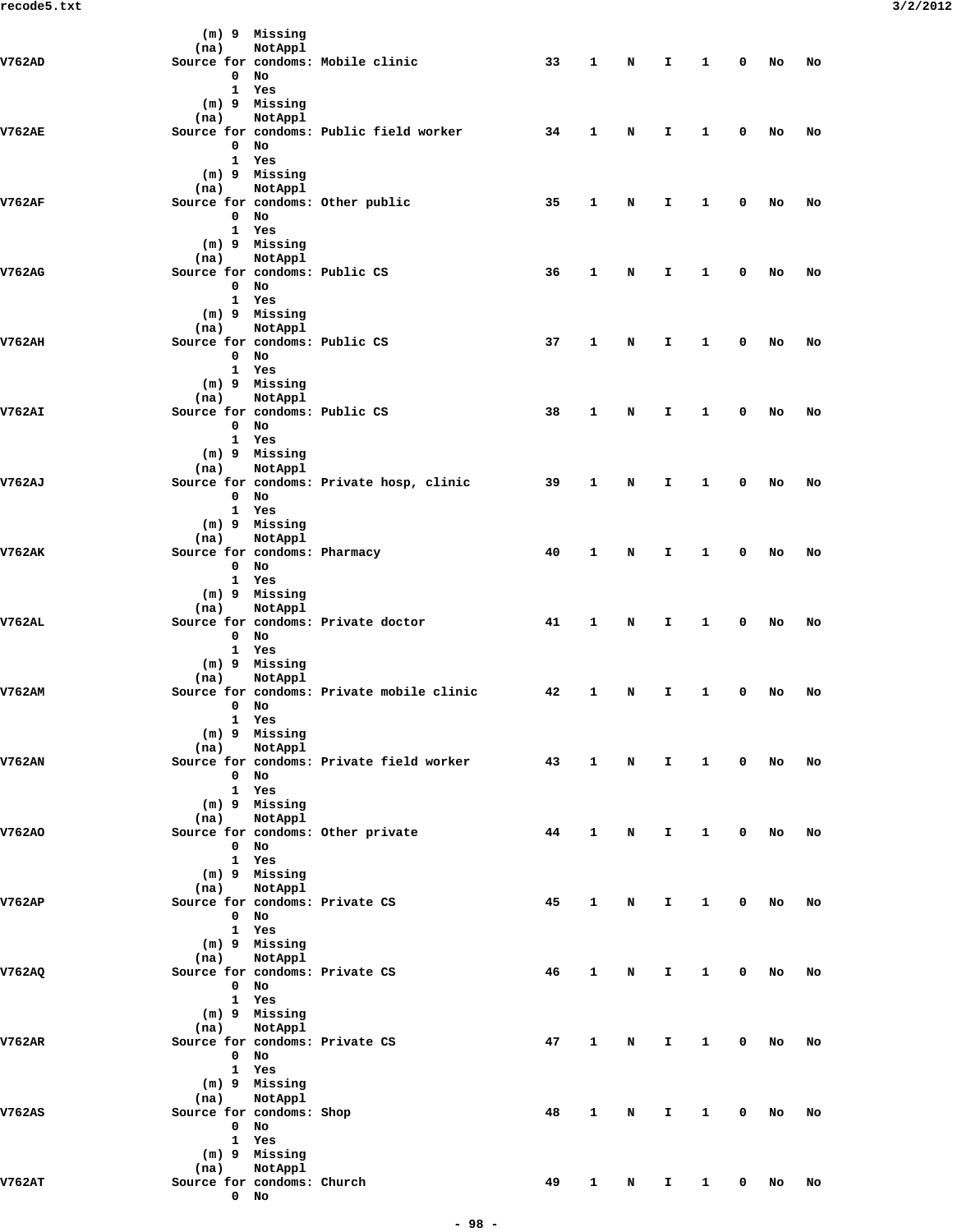|               |                             | 1 Yes<br>(m) 9 Missing                               |                                                      |    |              |          |    |              |              |      |    |
|---------------|-----------------------------|------------------------------------------------------|------------------------------------------------------|----|--------------|----------|----|--------------|--------------|------|----|
|               | (na)                        | NotAppl                                              |                                                      |    |              |          |    |              |              |      |    |
| <b>V762AU</b> |                             | Source for condoms: Friends, relatives               |                                                      | 50 | 1            | N        | I. | 1            | 0            | No   | No |
|               | 0<br>$\mathbf{1}$           | No<br>Yes                                            |                                                      |    |              |          |    |              |              |      |    |
|               |                             | (m) 9 Missing                                        |                                                      |    |              |          |    |              |              |      |    |
|               | (na)                        | NotAppl                                              |                                                      |    |              |          |    |              |              |      |    |
| <b>V762AV</b> | $\mathbf 0$                 | Source for condoms: CS<br>No                         |                                                      | 51 | 1            | N        | I  | 1            | 0            | No   | No |
|               |                             | 1 Yes                                                |                                                      |    |              |          |    |              |              |      |    |
|               |                             | (m) 9 Missing                                        |                                                      |    |              |          |    |              |              |      |    |
|               | (na)                        | NotAppl                                              |                                                      |    |              |          |    |              |              |      |    |
| V762AW        | $\mathbf 0$                 | Source for condoms: CS<br>No                         |                                                      | 52 | 1            | N        | I. | 1            | 0            | No   | No |
|               |                             | 1 Yes                                                |                                                      |    |              |          |    |              |              |      |    |
|               |                             | (m) 9 Missing                                        |                                                      |    |              |          |    |              |              |      |    |
| <b>V762AX</b> | (na)                        | NotAppl<br>Source for condoms: Other                 |                                                      | 53 | 1            | N        | I  | 1            | 0            | No   | No |
|               | $\mathbf 0$                 | No                                                   |                                                      |    |              |          |    |              |              |      |    |
|               |                             | 1 Yes                                                |                                                      |    |              |          |    |              |              |      |    |
|               |                             | (m) 9 Missing                                        |                                                      |    |              |          |    |              |              |      |    |
| V762AZ        | (na)                        | NotAppl<br>Source for condoms: DK source for condom  |                                                      | 54 | 1            | N        | I. | 1            | 0            | No   | No |
|               |                             | 0 No: source known                                   |                                                      |    |              |          |    |              |              |      |    |
|               |                             | 1 Yes: no source known                               |                                                      |    |              |          |    |              |              |      |    |
|               | (na)                        | (m) 9 Missing<br>NotAppl                             |                                                      |    |              |          |    |              |              |      |    |
| V762BA        |                             |                                                      | Source for female condoms: Government hospital       | 55 | 1            | N        | I  | 1            | 0            | No   | No |
|               | $\mathbf 0$                 | No                                                   |                                                      |    |              |          |    |              |              |      |    |
|               |                             | 1 Yes                                                |                                                      |    |              |          |    |              |              |      |    |
|               | (na)                        | (m) 9 Missing<br>NotAppl                             |                                                      |    |              |          |    |              |              |      |    |
| V762BB        |                             |                                                      | Source for female condoms: Government health ce      | 56 | 1            | N        | I. | 1            | 0            | No   | No |
|               | $\mathbf{0}$                | No                                                   |                                                      |    |              |          |    |              |              |      |    |
|               |                             | 1 Yes<br>(m) 9 Missing                               |                                                      |    |              |          |    |              |              |      |    |
|               | (na)                        | NotAppl                                              |                                                      |    |              |          |    |              |              |      |    |
| V762BC        |                             |                                                      | Source for female condoms: Family planning clin      | 57 | 1            | N        | Ι. | 1            | 0            | No   | No |
|               | $\mathbf 0$<br>$\mathbf{1}$ | No<br>Yes                                            |                                                      |    |              |          |    |              |              |      |    |
|               |                             | (m) 9 Missing                                        |                                                      |    |              |          |    |              |              |      |    |
|               | (na)                        | NotAppl                                              |                                                      |    |              |          |    |              |              |      |    |
| V762BD        |                             | Source for female condoms: Mobile clinic             |                                                      | 58 | 1            | N        | I. | 1            | 0            | No   | No |
|               | $\mathbf 0$                 | No<br>1 Yes                                          |                                                      |    |              |          |    |              |              |      |    |
|               |                             | (m) 9 Missing                                        |                                                      |    |              |          |    |              |              |      |    |
|               | (na)                        | NotAppl                                              |                                                      |    |              |          |    |              |              |      |    |
| V762BE        |                             | 0 No                                                 | Source for female condoms: Public field worker       | 59 | 1            | N        | I. | 1            | 0            | No   | No |
|               |                             | 1 Yes                                                |                                                      |    |              |          |    |              |              |      |    |
|               |                             | (m) 9 Missing                                        |                                                      |    |              |          |    |              |              |      |    |
| V762BF        | (na)                        | NotAppl<br>Source for female condoms: Other public   |                                                      | 60 | $\mathbf{1}$ | N        | I. | $\mathbf{1}$ | $\mathbf 0$  | No   | No |
|               |                             | $0$ No                                               |                                                      |    |              |          |    |              |              |      |    |
|               |                             | 1 Yes                                                |                                                      |    |              |          |    |              |              |      |    |
|               |                             | (m) 9 Missing                                        |                                                      |    |              |          |    |              |              |      |    |
| V762BG        | (na)                        | NotAppl<br>Source for female condoms: Public CS      |                                                      | 61 | 1            | N        | Ι. | $\mathbf{1}$ | $\mathbf 0$  | No   | No |
|               |                             | $0$ No                                               |                                                      |    |              |          |    |              |              |      |    |
|               |                             | 1 Yes                                                |                                                      |    |              |          |    |              |              |      |    |
|               | (na)                        | (m) 9 Missing<br>NotAppl                             |                                                      |    |              |          |    |              |              |      |    |
| V762BH        |                             | Source for female condoms: Public CS                 |                                                      | 62 | 1            | N        | I. | $\mathbf{1}$ | $\mathbf 0$  | No   | No |
|               |                             | 0 No                                                 |                                                      |    |              |          |    |              |              |      |    |
|               |                             | 1 Yes<br>(m) 9 Missing                               |                                                      |    |              |          |    |              |              |      |    |
|               |                             | (na) NotAppl                                         |                                                      |    |              |          |    |              |              |      |    |
| V762BI        |                             | Source for female condoms: Public CS                 |                                                      | 63 | $\mathbf{1}$ | N        | I. | $\mathbf{1}$ | 0            | No   | No |
|               |                             | $0$ No<br>1 Yes                                      |                                                      |    |              |          |    |              |              |      |    |
|               |                             | (m) 9 Missing                                        |                                                      |    |              |          |    |              |              |      |    |
|               |                             | (na) NotAppl                                         |                                                      |    |              |          |    |              |              |      |    |
| V762BJ        |                             |                                                      | Source for female condoms: Private hosp, clinic 64 1 |    |              | N        | I. | $\mathbf{1}$ | 0            | No   | No |
|               |                             | $0$ No<br>1 Yes                                      |                                                      |    |              |          |    |              |              |      |    |
|               |                             | (m) 9 Missing                                        |                                                      |    |              |          |    |              |              |      |    |
|               | (na)                        | NotAppl                                              |                                                      |    |              |          |    |              |              |      |    |
| V762BK        |                             | Source for female condoms: Pharmacy<br>$0$ No        |                                                      | 65 | $\mathbf{1}$ | N        | I. | $\mathbf{1}$ | $\mathbf{0}$ | No   | No |
|               |                             | 1 Yes                                                |                                                      |    |              |          |    |              |              |      |    |
|               |                             | (m) 9 Missing                                        |                                                      |    |              |          |    |              |              |      |    |
| V762BL        | (na)                        | NotAppl<br>Source for female condoms: Private doctor |                                                      | 66 |              |          | I. | $\mathbf{1}$ |              | 0 No | No |
|               |                             |                                                      |                                                      |    |              | $1 \t N$ |    |              |              |      |    |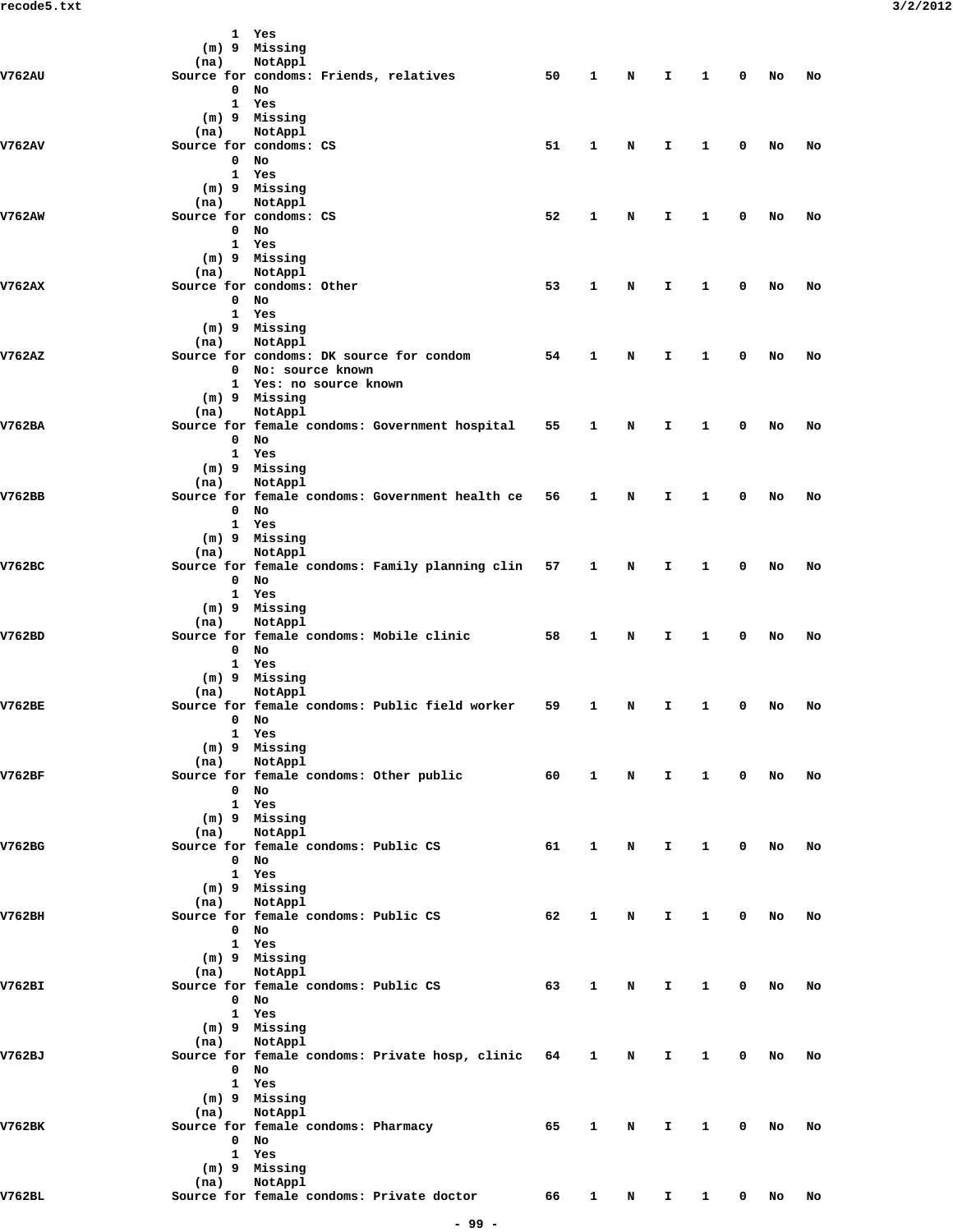|        |      | $0$ No                                             |    |              |       |              |              |             |           |    |
|--------|------|----------------------------------------------------|----|--------------|-------|--------------|--------------|-------------|-----------|----|
|        |      | 1 Yes                                              |    |              |       |              |              |             |           |    |
|        | (na) | (m) 9 Missing<br>NotAppl                           |    |              |       |              |              |             |           |    |
| V762BM |      | Source for female condoms: Private mobile clini 67 |    | $\mathbf{1}$ | N     | I.           | 1            | 0           | No        | No |
|        |      | $0$ No                                             |    |              |       |              |              |             |           |    |
|        |      | 1 Yes                                              |    |              |       |              |              |             |           |    |
|        |      | (m) 9 Missing                                      |    |              |       |              |              |             |           |    |
|        | (na) | NotAppl                                            |    |              |       |              |              |             |           |    |
| V762BN |      | Source for female condoms: Private field worker    | 68 | 1            | N     | I.           | 1            | 0           | No        | No |
|        |      | $0$ No                                             |    |              |       |              |              |             |           |    |
|        |      | 1 Yes<br>(m) 9 Missing                             |    |              |       |              |              |             |           |    |
|        | (na) | NotAppl                                            |    |              |       |              |              |             |           |    |
| V762BO |      | Source for female condoms: Other private           | 69 | 1            | N     | I.           | 1            | 0           | No        | No |
|        |      | $0$ No                                             |    |              |       |              |              |             |           |    |
|        |      | 1 Yes                                              |    |              |       |              |              |             |           |    |
|        |      | (m) 9 Missing                                      |    |              |       |              |              |             |           |    |
|        | (na) | NotAppl                                            |    |              |       |              |              |             |           |    |
| V762BP |      | Source for female condoms: Private CS<br>$0$ No    | 70 | 1            | N     | I.           | 1            | 0           | No        | No |
|        |      | 1 Yes                                              |    |              |       |              |              |             |           |    |
|        |      | (m) 9 Missing                                      |    |              |       |              |              |             |           |    |
|        | (na) | NotAppl                                            |    |              |       |              |              |             |           |    |
| V762BQ |      | Source for female condoms: Private CS              | 71 | 1            | N     | I.           | 1            | 0           | No        | No |
|        |      | $0$ No                                             |    |              |       |              |              |             |           |    |
|        |      | 1 Yes                                              |    |              |       |              |              |             |           |    |
|        | (na) | (m) 9 Missing<br>NotAppl                           |    |              |       |              |              |             |           |    |
| V762BR |      | Source for female condoms: Private CS              | 72 | 1            | N     | I.           | 1            | 0           | No        | No |
|        |      | $0$ No                                             |    |              |       |              |              |             |           |    |
|        |      | 1 Yes                                              |    |              |       |              |              |             |           |    |
|        |      | (m) 9 Missing                                      |    |              |       |              |              |             |           |    |
|        | (na) | NotAppl                                            |    |              |       |              |              |             |           |    |
| V762BS |      | Source for female condoms: Shop<br>$0$ No          | 73 | 1            | N     | I.           | 1            | 0           | No        | No |
|        |      | 1 Yes                                              |    |              |       |              |              |             |           |    |
|        |      | (m) 9 Missing                                      |    |              |       |              |              |             |           |    |
|        | (na) | NotAppl                                            |    |              |       |              |              |             |           |    |
| V762BT |      | Source for female condoms: Church                  | 74 | 1            | N     | I.           | 1            | 0           | No        | No |
|        |      | $0$ No<br>1 Yes                                    |    |              |       |              |              |             |           |    |
|        |      | (m) 9 Missing                                      |    |              |       |              |              |             |           |    |
|        | (na) | NotAppl                                            |    |              |       |              |              |             |           |    |
| V762BU |      | Source for female condoms: Friends, relatives      | 75 | $\mathbf{1}$ | N     | I.           | 1            | 0           | No        | No |
|        |      | $0$ No                                             |    |              |       |              |              |             |           |    |
|        |      | 1 Yes                                              |    |              |       |              |              |             |           |    |
|        | (na) | (m) 9 Missing<br>NotAppl                           |    |              |       |              |              |             |           |    |
| V762BV |      | Source for female condoms: CS                      | 76 | 1            | N     | Ι.           | 1            | 0           | No        | No |
|        |      | $0$ No                                             |    |              |       |              |              |             |           |    |
|        |      | 1 Yes                                              |    |              |       |              |              |             |           |    |
|        |      | (m) 9 Missing                                      |    |              |       |              |              |             |           |    |
| V762BW | (na) | NotAppl<br>Source for female condoms: CS           | 77 |              | 1 N I |              | $\mathbf{1}$ |             | $0$ No    | No |
|        |      | $0$ No                                             |    |              |       |              |              |             |           |    |
|        |      | 1 Yes                                              |    |              |       |              |              |             |           |    |
|        |      | (m) 9 Missing                                      |    |              |       |              |              |             |           |    |
|        | (na) | NotAppl                                            |    |              |       |              |              |             |           |    |
| V762BX |      | Source for female condoms: Other<br>$0$ No         | 78 | 1            | N     | I.           | $\mathbf{1}$ | 0           | No        | No |
|        |      | 1 Yes                                              |    |              |       |              |              |             |           |    |
|        |      | (m) 9 Missing                                      |    |              |       |              |              |             |           |    |
|        | (na) | NotAppl                                            |    |              |       |              |              |             |           |    |
| V762BZ |      | Source for female condoms: DK source for condom 79 |    | $\mathbf{1}$ | N     | I.           | $\mathbf{1}$ | $\mathbf 0$ | <b>NO</b> | No |
|        |      | 0 No: source known                                 |    |              |       |              |              |             |           |    |
|        |      | 1 Yes: no source known<br>(m) 9 Missing            |    |              |       |              |              |             |           |    |
|        | (na) | NotAppl                                            |    |              |       |              |              |             |           |    |
| V763A  |      | Had any STD in last 12 months                      | 80 | $\mathbf{1}$ | N     | I.           | $\mathbf{1}$ |             | $0$ No    | No |
|        |      | $0$ No                                             |    |              |       |              |              |             |           |    |
|        |      | 1 Yes                                              |    |              |       |              |              |             |           |    |
|        |      | 8 DK<br>(m) 9 Missing                              |    |              |       |              |              |             |           |    |
|        | (na) | NotAppl                                            |    |              |       |              |              |             |           |    |
| V763B  |      | Had genital sore/ulcer in last 12 months           | 81 | $\mathbf{1}$ | N     | I.           | $\mathbf{1}$ | $\mathbf 0$ | No        | No |
|        |      | $0$ No                                             |    |              |       |              |              |             |           |    |
|        |      | 1 Yes                                              |    |              |       |              |              |             |           |    |
|        |      | 8 DK                                               |    |              |       |              |              |             |           |    |
|        | (na) | (m) 9 Missing<br>NotAppl                           |    |              |       |              |              |             |           |    |
| V763C  |      | Had genital discharge in last 12 months            | 82 | $\mathbf{1}$ | N     | $\mathbf{T}$ | $\mathbf{1}$ |             | $0$ No    | No |
|        |      | $0$ No                                             |    |              |       |              |              |             |           |    |
|        |      | 1 Yes                                              |    |              |       |              |              |             |           |    |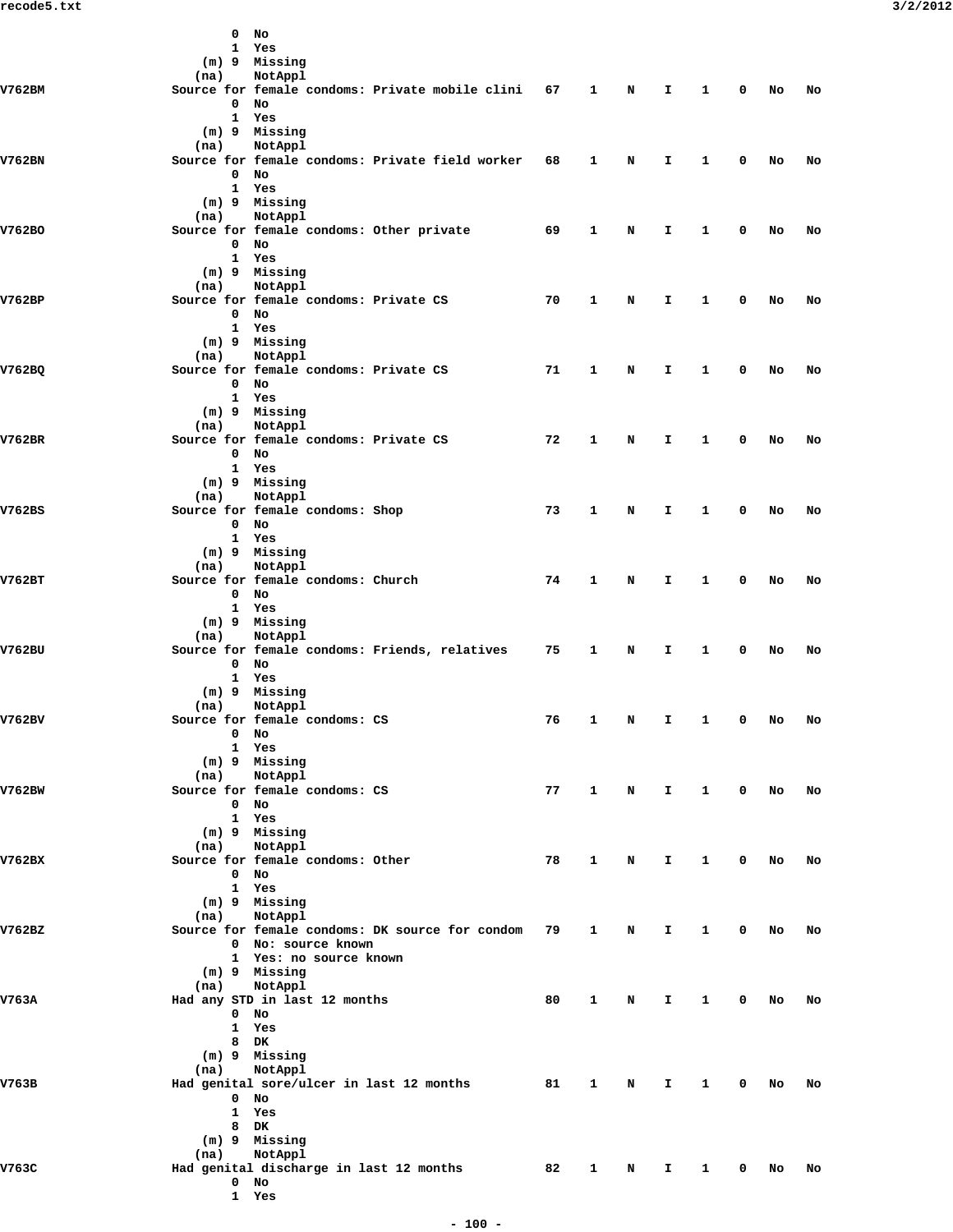|       | 8<br>DK                                                   |     |   |   |    |              |   |    |    |
|-------|-----------------------------------------------------------|-----|---|---|----|--------------|---|----|----|
|       | (m) 9 Missing<br>NotAppl<br>(na)                          |     |   |   |    |              |   |    |    |
| V763D | Last 12 months had CS STD                                 | 83  | 1 | N | I  | 1            | 0 | No | No |
|       | 0<br>No                                                   |     |   |   |    |              |   |    |    |
|       | Country specific<br>$\mathbf{1}$                          |     |   |   |    |              |   |    |    |
|       | 8<br>DK<br>(m) 9 Missing                                  |     |   |   |    |              |   |    |    |
|       | (na)<br>NotAppl                                           |     |   |   |    |              |   |    |    |
| V763E | Last 12 months had CS STD                                 | 84  | 1 | N | Ι. | 1            | 0 | No | No |
|       | $0$ No                                                    |     |   |   |    |              |   |    |    |
|       | Country specific<br>$\mathbf{1}$<br>8<br>DK               |     |   |   |    |              |   |    |    |
|       | (m) 9 Missing                                             |     |   |   |    |              |   |    |    |
|       | (na)<br>NotAppl                                           |     |   |   |    |              |   |    |    |
| V763F | Last 12 months had CS STD                                 | 85  | 1 | N | I  | 1            | 0 | No | No |
|       | $\mathbf{0}$<br>No<br>1 Country specific                  |     |   |   |    |              |   |    |    |
|       | 8<br>DK                                                   |     |   |   |    |              |   |    |    |
|       | (m) 9 Missing                                             |     |   |   |    |              |   |    |    |
|       | (na)<br>NotAppl                                           |     |   |   |    |              |   |    |    |
| V763G | Last 12 months had CS STD                                 | 86  | 1 | N | Ι. | 1            | 0 | No | No |
|       | $0$ No<br>1 Country specific                              |     |   |   |    |              |   |    |    |
|       | 8 DK                                                      |     |   |   |    |              |   |    |    |
|       | (m) 9 Missing                                             |     |   |   |    |              |   |    |    |
|       | (na)<br>NotAppl                                           |     |   |   |    |              |   |    |    |
| V766A | No. other than husband had sex in last 12 month<br>0:97   | 87  | 2 | N | Ι. | 1            | 0 | No | No |
|       | 98<br>DK                                                  |     |   |   |    |              |   |    |    |
|       | $(m)$ 99<br>Missing                                       |     |   |   |    |              |   |    |    |
| V766B | No. had sex including husband in last 12 months           | 89  | 2 | N | Ι. | 1            | 0 | No | No |
|       | 0:97                                                      |     |   |   |    |              |   |    |    |
|       | 98<br>DK                                                  |     |   |   |    |              |   |    |    |
| V767A | Missing<br>$(m)$ 99<br>Relationship with last sex partner | 91  | 2 | N | I  | 1            | 0 | No | No |
|       | 1<br>Spouse                                               |     |   |   |    |              |   |    |    |
|       | Boyfriend not living with respondent<br>2                 |     |   |   |    |              |   |    |    |
|       | Other friend<br>3                                         |     |   |   |    |              |   |    |    |
|       | 4<br>Casual acquaintance<br>5<br>Relative                 |     |   |   |    |              |   |    |    |
|       | 6<br>Commercial sex worker                                |     |   |   |    |              |   |    |    |
|       | Live-in partner<br>7                                      |     |   |   |    |              |   |    |    |
|       | 96 Other                                                  |     |   |   |    |              |   |    |    |
|       | $(m)$ 99 Missing<br>NotAppl<br>(na)                       |     |   |   |    |              |   |    |    |
| V767B | Relationship with other sex partner (1)                   | 93  | 2 | N | I  | 1            | 0 | No | No |
|       | 1<br>Spouse                                               |     |   |   |    |              |   |    |    |
|       | Boyfriend not living with respondent<br>2                 |     |   |   |    |              |   |    |    |
|       | 3 Other friend                                            |     |   |   |    |              |   |    |    |
|       | Casual acquaintance<br>4<br>5<br>Relative                 |     |   |   |    |              |   |    |    |
|       | 6<br>Commercial sex worker                                |     |   |   |    |              |   |    |    |
|       | 7<br>Live-in partner                                      |     |   |   |    |              |   |    |    |
|       | 96 Other                                                  |     |   |   |    |              |   |    |    |
|       | (m) 99 Missing<br>(na)<br>NotAppl                         |     |   |   |    |              |   |    |    |
| V767C | Relationship with other sex partner (2)                   | 95  | 2 | N | Ι. | $\mathbf{1}$ | 0 | No | No |
|       | 1<br>Spouse                                               |     |   |   |    |              |   |    |    |
|       | Boyfriend not living with respondent<br>2                 |     |   |   |    |              |   |    |    |
|       | 3<br>Other friend                                         |     |   |   |    |              |   |    |    |
|       | 4<br>Casual acquaintance<br>5<br>Relative                 |     |   |   |    |              |   |    |    |
|       | $6^{\circ}$<br>Commercial sex worker                      |     |   |   |    |              |   |    |    |
|       | Live-in partner<br>7                                      |     |   |   |    |              |   |    |    |
|       | 96 Other                                                  |     |   |   |    |              |   |    |    |
|       | (m) 99 Missing<br>(na)<br>NotAppl                         |     |   |   |    |              |   |    |    |
| V768A | Length of time knows last partner                         | 97  | 3 | N | I  | 1            | 0 | No | No |
|       | 101<br>One day                                            |     |   |   |    |              |   |    |    |
|       | 102:200                                                   |     |   |   |    |              |   |    |    |
|       | 201<br>One month                                          |     |   |   |    |              |   |    |    |
|       | 202:300<br>301<br>One year                                |     |   |   |    |              |   |    |    |
|       | 302:399                                                   |     |   |   |    |              |   |    |    |
|       | $(m)$ 999<br>Missing                                      |     |   |   |    |              |   |    |    |
|       | NotAppl<br>(na)                                           |     |   |   |    |              |   |    |    |
| V768B | Length of time knows other partner (1)                    | 100 | 3 | N | I. | 1            | 0 | No | No |
|       | 101<br>One day<br>102:200                                 |     |   |   |    |              |   |    |    |
|       | 201<br>One month                                          |     |   |   |    |              |   |    |    |
|       | 202:300                                                   |     |   |   |    |              |   |    |    |
|       | 301<br>One year                                           |     |   |   |    |              |   |    |    |
|       | 302:399                                                   |     |   |   |    |              |   |    |    |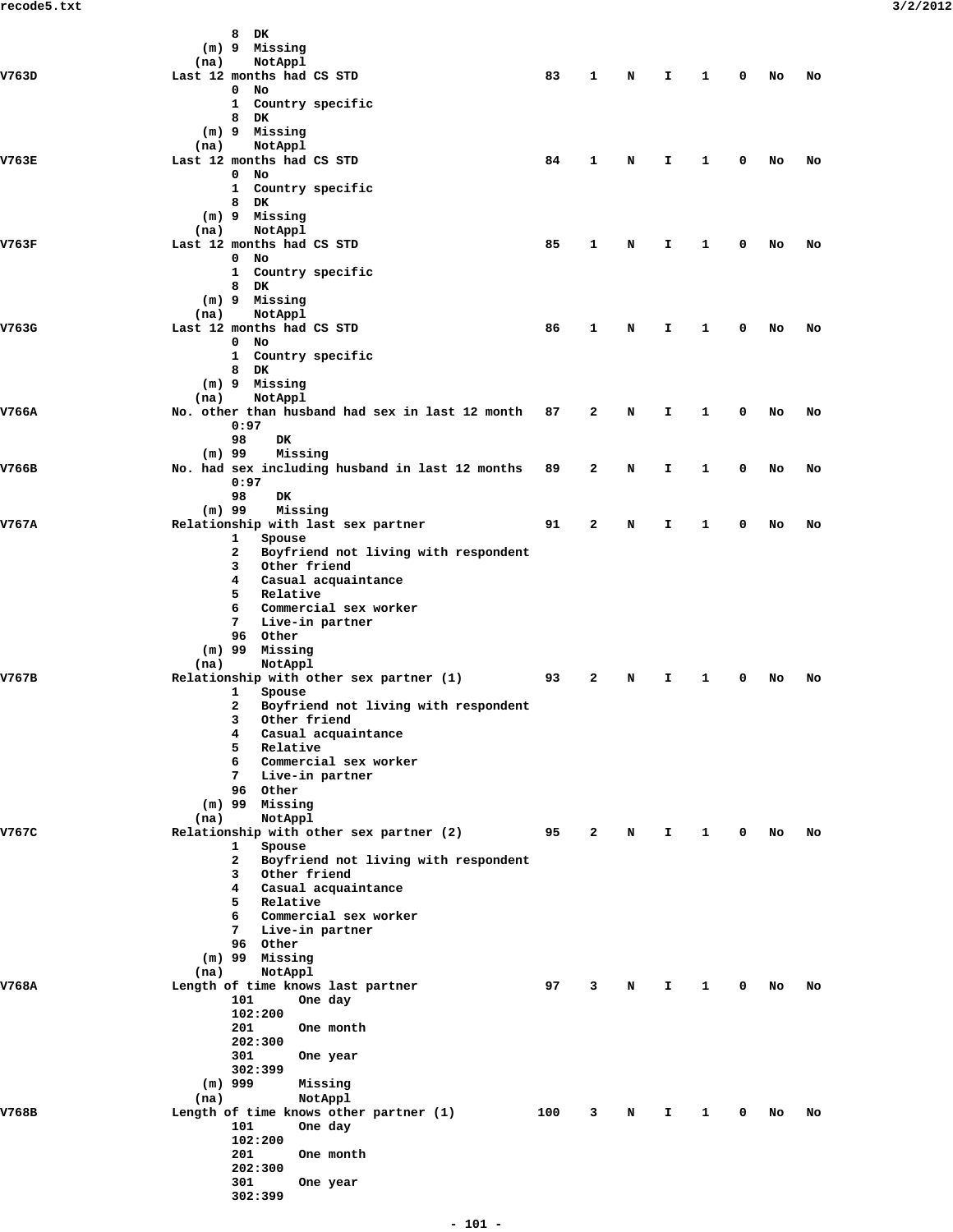|              | $(m)$ 999<br>Missing                                      |     |              |                |              |                        |             |      |    |
|--------------|-----------------------------------------------------------|-----|--------------|----------------|--------------|------------------------|-------------|------|----|
| V768C        | NotAppl<br>(na)<br>Length of time knows other partner (2) | 103 | 3            | N              | I            | 1                      | 0           | No   | No |
|              | 101<br>One day                                            |     |              |                |              |                        |             |      |    |
|              | 102:200                                                   |     |              |                |              |                        |             |      |    |
|              | 201<br>One month<br>202:300                               |     |              |                |              |                        |             |      |    |
|              | 301<br>One year                                           |     |              |                |              |                        |             |      |    |
|              | 302:399                                                   |     |              |                |              |                        |             |      |    |
|              | $(m)$ 999<br>Missing<br>(na)<br>NotAppl                   |     |              |                |              |                        |             |      |    |
| V769         | Could get a condom                                        | 106 | 1            | N              | I.           | 1                      | 0           | No   | No |
|              | No<br>0                                                   |     |              |                |              |                        |             |      |    |
|              | $\mathbf{1}$<br>Yes<br>8<br>DK                            |     |              |                |              |                        |             |      |    |
|              | (m) 9 Missing                                             |     |              |                |              |                        |             |      |    |
|              | (na)<br>NotAppl                                           |     |              |                |              |                        |             |      |    |
| V769A        | Could get a female condom<br>No<br>$\mathbf 0$            | 107 | 1            | N              | I.           | 1                      | 0           | No   | No |
|              | $\mathbf{1}$<br>Yes                                       |     |              |                |              |                        |             |      |    |
|              | 8<br>DK                                                   |     |              |                |              |                        |             |      |    |
|              | (m) 9 Missing<br>NotAppl<br>(na)                          |     |              |                |              |                        |             |      |    |
| V770         | Seek advice for last disease                              | 108 | 1            | N              | I.           | 1                      | 0           | No   | No |
|              | 0<br>No                                                   |     |              |                |              |                        |             |      |    |
|              | 1 Yes<br>(m) 9 Missing                                    |     |              |                |              |                        |             |      |    |
|              | NotAppl<br>(na)                                           |     |              |                |              |                        |             |      |    |
| <b>V770A</b> | Seek advice STI: govt hospital                            | 109 | 1            | N              | I.           | 1                      | 0           | No   | No |
|              | $0$ No<br>1 Yes                                           |     |              |                |              |                        |             |      |    |
|              | (m) 9 Missing                                             |     |              |                |              |                        |             |      |    |
|              | NotAppl<br>(na)                                           |     |              |                |              |                        |             |      |    |
| <b>V770B</b> | Seek advice STI: health center<br>$\mathbf{0}$<br>No      | 110 | 1            | N              | I            | 1                      | 0           | No   | No |
|              | 1 Yes                                                     |     |              |                |              |                        |             |      |    |
|              | (m) 9 Missing                                             |     |              |                |              |                        |             |      |    |
| V770C        | NotAppl<br>(na)<br>Seek advice STI: public VCT center     | 111 | 1            | N              | I            | 1                      | 0           | No   | No |
|              | $0$ No                                                    |     |              |                |              |                        |             |      |    |
|              | 1 Yes<br>(m) 9 Missing                                    |     |              |                |              |                        |             |      |    |
|              | NotAppl<br>(na)                                           |     |              |                |              |                        |             |      |    |
| V770D        | Seek advice STI: FP clinic                                | 112 | 1            | N              | I.           | 1                      | 0           | No   | No |
|              | 0<br>No<br>1 Yes                                          |     |              |                |              |                        |             |      |    |
|              | (m) 9 Missing                                             |     |              |                |              |                        |             |      |    |
|              | NotAppl<br>(na)                                           |     |              |                |              |                        |             |      |    |
| <b>V770E</b> | Seek advice STI: mobile clinic<br>$0$ No                  | 113 | 1            | N              | I.           | 1                      | 0           | No   | No |
|              | 1 Yes                                                     |     |              |                |              |                        |             |      |    |
|              | $(m)$ 9 Missing                                           |     |              |                |              |                        |             |      |    |
| <b>V770F</b> | (na) NotAppl<br>Seek advice STI: fieldworker              | 114 | $\mathbf{1}$ | N              | $\mathbf{I}$ | $\mathbf{1}$           |             | 0 No | No |
|              | $0$ No                                                    |     |              |                |              |                        |             |      |    |
|              | 1 Yes                                                     |     |              |                |              |                        |             |      |    |
|              | (m) 9 Missing<br>(na) NotAppl                             |     |              |                |              |                        |             |      |    |
| V770G        | Seek advice STI: CS public                                | 115 | $\mathbf{1}$ | N              | I.           | $\mathbf{1}$           | $\mathbf 0$ | No   | No |
|              | 0 No<br>1 Yes                                             |     |              |                |              |                        |             |      |    |
|              | (m) 9 Missing                                             |     |              |                |              |                        |             |      |    |
|              | (na) NotAppl                                              |     |              |                |              |                        |             |      |    |
| V770H        | Seek advice STI: CS public<br>0 No                        | 116 | $\mathbf{1}$ | N              | Ι.           | $\mathbf{1}$           | $\mathbf 0$ | No   | No |
|              | 1 Yes                                                     |     |              |                |              |                        |             |      |    |
|              | (m) 9 Missing                                             |     |              |                |              |                        |             |      |    |
| V770I        | (na) NotAppl<br>Seek advice STI: CS public                | 117 | $\mathbf{1}$ | N              | I.           | 1                      | 0           | No   | No |
|              | $0$ No                                                    |     |              |                |              |                        |             |      |    |
|              | 1 Yes                                                     |     |              |                |              |                        |             |      |    |
|              | (m) 9 Missing<br>(na) NotAppl                             |     |              |                |              |                        |             |      |    |
| V770J        | Seek advice STI: other public                             | 118 | $\mathbf{1}$ | N              | Ι.           | $\mathbf{1}$           | 0           | No   | No |
|              | $0$ No                                                    |     |              |                |              |                        |             |      |    |
|              | 1 Yes<br>(m) 9 Missing                                    |     |              |                |              |                        |             |      |    |
|              | (na) NotAppl                                              |     |              |                |              |                        |             |      |    |
| <b>V770K</b> | Seek advice STI: private hosp/clinic/doctor               | 119 | $\mathbf{1}$ | $\mathbf N$    | $\mathbf{I}$ | $\mathbf{1}$           |             | 0 No | No |
|              | 0 No<br>1 Yes                                             |     |              |                |              |                        |             |      |    |
|              | (m) 9 Missing                                             |     |              |                |              |                        |             |      |    |
|              | (na) NotAppl                                              |     |              |                |              |                        |             |      |    |
| V770L        | Seek advice STI: private VCT center                       | 120 | $\mathbf{1}$ | N <sub>N</sub> | $\mathbf{I}$ | $1 \quad \blacksquare$ | $\mathbf 0$ | No   | No |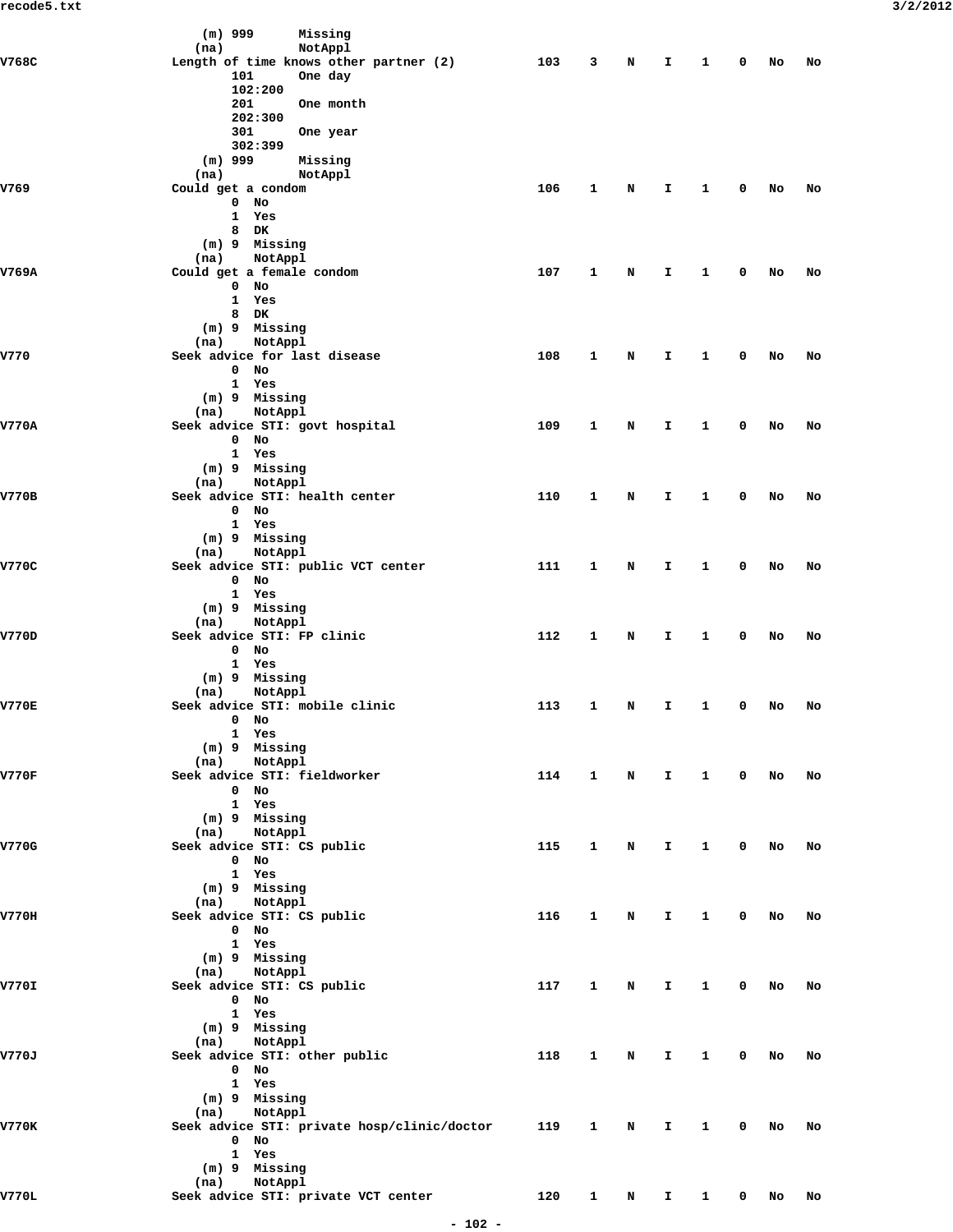|              | $0$ No                                         |     |                     |             |                               |              |              |        |    |
|--------------|------------------------------------------------|-----|---------------------|-------------|-------------------------------|--------------|--------------|--------|----|
|              | 1 Yes                                          |     |                     |             |                               |              |              |        |    |
|              | (m) 9 Missing                                  |     |                     |             |                               |              |              |        |    |
| V770M        | (na) NotAppl<br>Seek advice STI: pharmacy      | 121 | $\mathbf{1}$        | $\mathbf N$ | $\mathbf{I}$ and $\mathbf{I}$ | $\mathbf{1}$ |              | 0 No   | No |
|              | $0$ No                                         |     |                     |             |                               |              |              |        |    |
|              | 1 Yes                                          |     |                     |             |                               |              |              |        |    |
|              | (m) 9 Missing                                  |     |                     |             |                               |              |              |        |    |
| <b>V770N</b> | (na) NotAppl<br>Seek advice STI: mobile clinic | 122 | $\mathbf{1}$        | N           | $\mathbf{T}$                  | $\mathbf{1}$ | $\mathbf 0$  | No     | No |
|              | $0$ No                                         |     |                     |             |                               |              |              |        |    |
|              | 1 Yes                                          |     |                     |             |                               |              |              |        |    |
|              | (m) 9 Missing                                  |     |                     |             |                               |              |              |        |    |
| V7700        | (na) NotAppl<br>Seek advice STI: fieldworker   | 123 | $\mathbf{1}$        | N           | $\mathbf{T}$                  | $\mathbf{1}$ | $\mathbf 0$  | No     | No |
|              | $0$ No                                         |     |                     |             |                               |              |              |        |    |
|              | 1 Yes                                          |     |                     |             |                               |              |              |        |    |
|              | (m) 9 Missing                                  |     |                     |             |                               |              |              |        |    |
| V770P        | (na) NotAppl<br>Seek advice STI: CS private    | 124 | 1                   | N           | $\mathbf{T}$                  | $\mathbf{1}$ | $\mathbf{0}$ | No     | No |
|              | 0 No                                           |     |                     |             |                               |              |              |        |    |
|              | 1 Yes                                          |     |                     |             |                               |              |              |        |    |
|              | (m) 9 Missing                                  |     |                     |             |                               |              |              |        |    |
|              | (na) NotAppl                                   |     |                     |             |                               |              |              |        |    |
| V770Q        | Seek advice STI: CS private<br>0 No            | 125 | 1                   | N           | I.                            | $\mathbf{1}$ | $\mathbf 0$  | No     | No |
|              | 1 Yes                                          |     |                     |             |                               |              |              |        |    |
|              | (m) 9 Missing                                  |     |                     |             |                               |              |              |        |    |
|              | (na) NotAppl                                   |     |                     |             |                               |              |              |        |    |
| <b>V770R</b> | Seek advice STI: CS private                    | 126 | 1                   | N           | I.                            | $\mathbf{1}$ | 0            | No     | No |
|              | $0$ No<br>1 Yes                                |     |                     |             |                               |              |              |        |    |
|              | (m) 9 Missing                                  |     |                     |             |                               |              |              |        |    |
|              | (na) NotAppl                                   |     |                     |             |                               |              |              |        |    |
| V770S        | Seek advice STI: other private                 | 127 | $\mathbf{1}$        | N           | I.                            | $\mathbf{1}$ | 0            | No     | No |
|              | $0$ No<br>1 Yes                                |     |                     |             |                               |              |              |        |    |
|              | (m) 9 Missing                                  |     |                     |             |                               |              |              |        |    |
|              | (na) NotAppl                                   |     |                     |             |                               |              |              |        |    |
| <b>V770T</b> | Seek advice STI: shop                          | 128 | 1                   | N           | I.                            | $\mathbf{1}$ | $\mathbf 0$  | No     | No |
|              | $0$ No                                         |     |                     |             |                               |              |              |        |    |
|              | 1 Yes<br>(m) 9 Missing                         |     |                     |             |                               |              |              |        |    |
|              | (na) NotAppl                                   |     |                     |             |                               |              |              |        |    |
| V770U        | Seek advice STI: CS other                      | 129 | 1                   | N           | Ι.                            | $\mathbf{1}$ | $\mathbf{0}$ | No     | No |
|              | $0$ No                                         |     |                     |             |                               |              |              |        |    |
|              | 1 Yes<br>(m) 9 Missing                         |     |                     |             |                               |              |              |        |    |
|              | (na) NotAppl                                   |     |                     |             |                               |              |              |        |    |
| <b>V770V</b> | Seek advice STI: CS other                      |     | 130 1 N I 1 0 No No |             |                               |              |              |        |    |
|              | $0$ No                                         |     |                     |             |                               |              |              |        |    |
|              | 1 Yes<br>(m) 9 Missing                         |     |                     |             |                               |              |              |        |    |
|              | (na) NotAppl                                   |     |                     |             |                               |              |              |        |    |
| <b>V770W</b> | Seek advice STI: CS other                      |     | 131 1 N I 1 0 No No |             |                               |              |              |        |    |
|              | $0$ No                                         |     |                     |             |                               |              |              |        |    |
|              | 1 Yes                                          |     |                     |             |                               |              |              |        |    |
|              | (m) 9 Missing<br>(na) NotAppl                  |     |                     |             |                               |              |              |        |    |
| <b>V770X</b> | Seek advice other                              | 132 | $\mathbf{1}$        | $\mathbf N$ | $\mathbf{I}$                  | $\mathbf{1}$ |              | $0$ No | No |
|              | 0 No                                           |     |                     |             |                               |              |              |        |    |
|              | 1 Yes                                          |     |                     |             |                               |              |              |        |    |
|              | (m) 9 Missing<br>(na) NotAppl                  |     |                     |             |                               |              |              |        |    |
| V774A        | AIDS transmit. during pregnancy                | 133 | $\mathbf{1}$        | $\mathbf N$ |                               | $1 \quad 1$  |              | $0$ No | No |
|              | $0$ No                                         |     |                     |             |                               |              |              |        |    |
|              | 1 Yes                                          |     |                     |             |                               |              |              |        |    |
|              | 8 DK<br>(m) 9 Missing                          |     |                     |             |                               |              |              |        |    |
|              | (na) NotAppl                                   |     |                     |             |                               |              |              |        |    |
| V774B        | AIDS transmit. during delivery                 | 134 | $\mathbf{1}$        | N N         | $\mathbf{I}$ and $\mathbf{I}$ |              | 1 0 No       |        | No |
|              | $0$ No                                         |     |                     |             |                               |              |              |        |    |
|              | 1 Yes                                          |     |                     |             |                               |              |              |        |    |
|              | 8 DK<br>(m) 9 Missing                          |     |                     |             |                               |              |              |        |    |
|              | (na) NotAppl                                   |     |                     |             |                               |              |              |        |    |
| V774C        | AIDS transmit. by breastfeeding                | 135 | $\mathbf{1}$        | $\mathbf N$ | $\mathbf{I}$                  | $\mathbf{1}$ |              | $0$ No | No |
|              | $0$ No                                         |     |                     |             |                               |              |              |        |    |
|              | 1 Yes                                          |     |                     |             |                               |              |              |        |    |
|              | 8 DK<br>(m) 9 Missing                          |     |                     |             |                               |              |              |        |    |
|              | (na) NotAppl                                   |     |                     |             |                               |              |              |        |    |
| v775         | Knows someone who has or died of AIDS          |     | 136 1 N I 1 0 No No |             |                               |              |              |        |    |
|              | $0$ No                                         |     |                     |             |                               |              |              |        |    |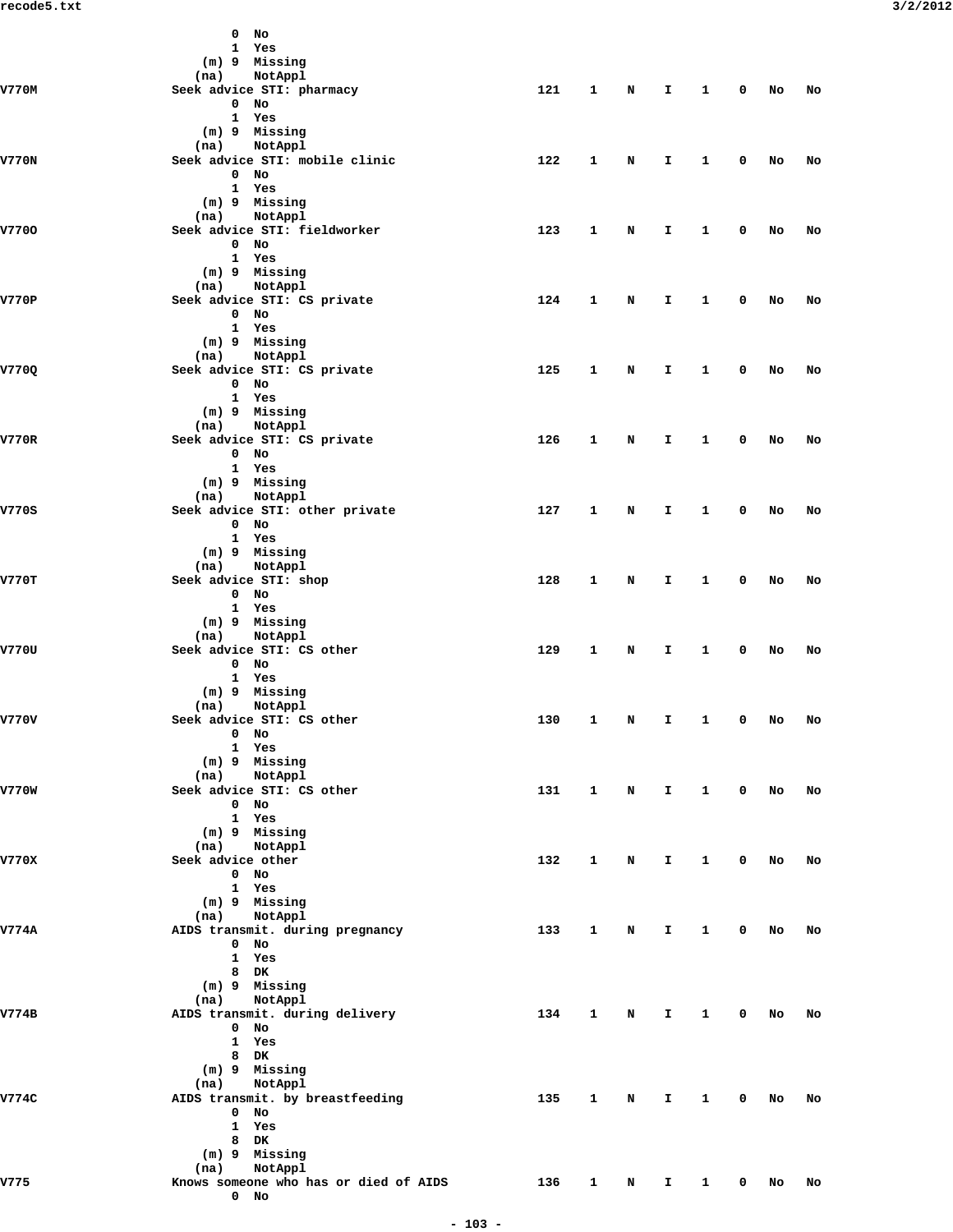|              | 1 Yes<br>DK<br>8                                                 |                     |              |          |              |                 |                         |           |       |
|--------------|------------------------------------------------------------------|---------------------|--------------|----------|--------------|-----------------|-------------------------|-----------|-------|
|              | (m) 9 Missing                                                    |                     |              |          |              |                 |                         |           |       |
| <b>V777</b>  | (na)<br>NotAppl<br>Allowed to keep AIDS infection secret         | 137                 | $\mathbf{1}$ | N        | I.           | $\mathbf{1}$    | 0                       | No        | No    |
|              | 0<br>No                                                          |                     |              |          |              |                 |                         |           |       |
|              | $\mathbf{1}$<br>Yes<br>8 DK                                      |                     |              |          |              |                 |                         |           |       |
|              | (m) 9 Missing                                                    |                     |              |          |              |                 |                         |           |       |
| V778         | NotAppl<br>(na)<br>Willing to care for relative with AIDS        | 138                 | 1            | N        | I.           | 1               | 0                       | No        | No    |
|              | $0$ No                                                           |                     |              |          |              |                 |                         |           |       |
|              | 1 Yes<br>8 DK                                                    |                     |              |          |              |                 |                         |           |       |
|              | (m) 9 Missing                                                    |                     |              |          |              |                 |                         |           |       |
| V779         | (na)<br>NotAppl<br>Person with AIDS allowed to continue teaching | 139                 | 1            | N        | I.           | $\mathbf{1}$    | 0                       | No        | No    |
|              | $0$ No                                                           |                     |              |          |              |                 |                         |           |       |
|              | 1 Yes<br>8 DK                                                    |                     |              |          |              |                 |                         |           |       |
|              | (m) 9 Missing                                                    |                     |              |          |              |                 |                         |           |       |
| V780         | (na)<br>NotAppl                                                  | 140                 | 1            | N        | I.           | 1               | 0                       |           |       |
|              | Should children be taught about condoms<br>$0$ No                |                     |              |          |              |                 |                         | No        | No    |
|              | 1 Yes<br>8 DK                                                    |                     |              |          |              |                 |                         |           |       |
|              | (m) 9 Missing                                                    |                     |              |          |              |                 |                         |           |       |
|              | NotAppl<br>(na)                                                  |                     |              |          |              |                 |                         |           |       |
| V781         | Ever been tested for AIDS<br>$0$ No                              | 141                 | $\mathbf{1}$ | N        | I.           | $\mathbf{1}$    | 0                       | No        | No    |
|              | 1 Yes                                                            |                     |              |          |              |                 |                         |           |       |
|              | (m) 9 Missing<br>NotAppl<br>(na)                                 |                     |              |          |              |                 |                         |           |       |
| V783         | Know a place to get AIDS test                                    | 142                 | $\mathbf{1}$ | N        | I.           | $\mathbf{1}$    | 0                       | No        | No    |
|              | 0 No<br>1 Yes                                                    |                     |              |          |              |                 |                         |           |       |
|              | (m) 9 Missing                                                    |                     |              |          |              |                 |                         |           |       |
| V784A        | NotAppl<br>(na)<br>Place for AIDS test: govt hospital            | 143                 | 1            | N        | I.           | $\mathbf{1}$    | 0                       | No        | No    |
|              | $0$ No                                                           |                     |              |          |              |                 |                         |           |       |
|              | 1 Yes<br>(m) 9 Missing                                           |                     |              |          |              |                 |                         |           |       |
|              | NotAppl<br>(na)                                                  |                     |              |          |              |                 |                         |           |       |
| V784B        | Place for AIDS test:health center<br>$0$ No                      | 144                 | $\mathbf{1}$ | N        | I.           | $\mathbf{1}$    | 0                       | No        | No    |
|              | 1 Yes                                                            |                     |              |          |              |                 |                         |           |       |
|              | (m) 9 Missing<br>(na)<br>NotAppl                                 |                     |              |          |              |                 |                         |           |       |
| V784C        | Place for AIDS test: public VCT center                           | 145                 | 1            | N        | I.           | $\mathbf{1}$    | 0                       | No        | No    |
|              | 0 No<br>1 Yes                                                    |                     |              |          |              |                 |                         |           |       |
|              | (m) 9 Missing                                                    |                     |              |          |              |                 |                         |           |       |
| V784D        | (na) NotAppl<br>Place for AIDS test: FP clinic                   | 146 1 N I 1 0 No No |              |          |              |                 |                         |           |       |
|              | 0 No                                                             |                     |              |          |              |                 |                         |           |       |
|              | 1 Yes<br>(m) 9 Missing                                           |                     |              |          |              |                 |                         |           |       |
|              | (na) NotAppl                                                     |                     |              |          |              |                 |                         |           |       |
| <b>V784E</b> | Place for AIDS test: mobile clinic<br>$0$ No                     | 147                 |              |          |              | 1 N I 1 0 No No |                         |           |       |
|              | 1 Yes                                                            |                     |              |          |              |                 |                         |           |       |
|              | (m) 9 Missing<br>(na) NotAppl                                    |                     |              |          |              |                 |                         |           |       |
| V784F        | Place for AIDS test: filedworker                                 | 148                 |              | $1 \t N$ | $\mathbf{I}$ |                 |                         | 1 0 No No |       |
|              | $0$ No<br>1 Yes                                                  |                     |              |          |              |                 |                         |           |       |
|              | (m) 9 Missing                                                    |                     |              |          |              |                 |                         |           |       |
| V784G        | (na) NotAppl<br>Place for AIDS test: CS public                   | 149                 |              | 1 N      | $\mathbf{I}$ | $\mathbf{1}$    | $\overline{\mathbf{0}}$ |           | No No |
|              | 0 No                                                             |                     |              |          |              |                 |                         |           |       |
|              | 1 Yes<br>(m) 9 Missing                                           |                     |              |          |              |                 |                         |           |       |
|              | (na) NotAppl                                                     |                     |              |          |              |                 |                         |           |       |
| V784H        | Place for AIDS test: CS public<br>0 No                           | 150                 |              | 1 N      |              | I 1 0 No No     |                         |           |       |
|              | 1 Yes                                                            |                     |              |          |              |                 |                         |           |       |
|              | (m) 9 Missing<br>(na) NotAppl                                    |                     |              |          |              |                 |                         |           |       |
| V784I        | Place for AIDS test: CS public                                   | 151 1 N I 1 0 No No |              |          |              |                 |                         |           |       |
|              | $0$ No<br>1 Yes                                                  |                     |              |          |              |                 |                         |           |       |
|              | (m) 9 Missing                                                    |                     |              |          |              |                 |                         |           |       |
| V784J        | (na) NotAppl<br>Place for AIDS test: other public                |                     |              |          |              |                 |                         |           |       |
|              | 152 1 N I 1 0 No No                                              |                     |              |          |              |                 |                         |           |       |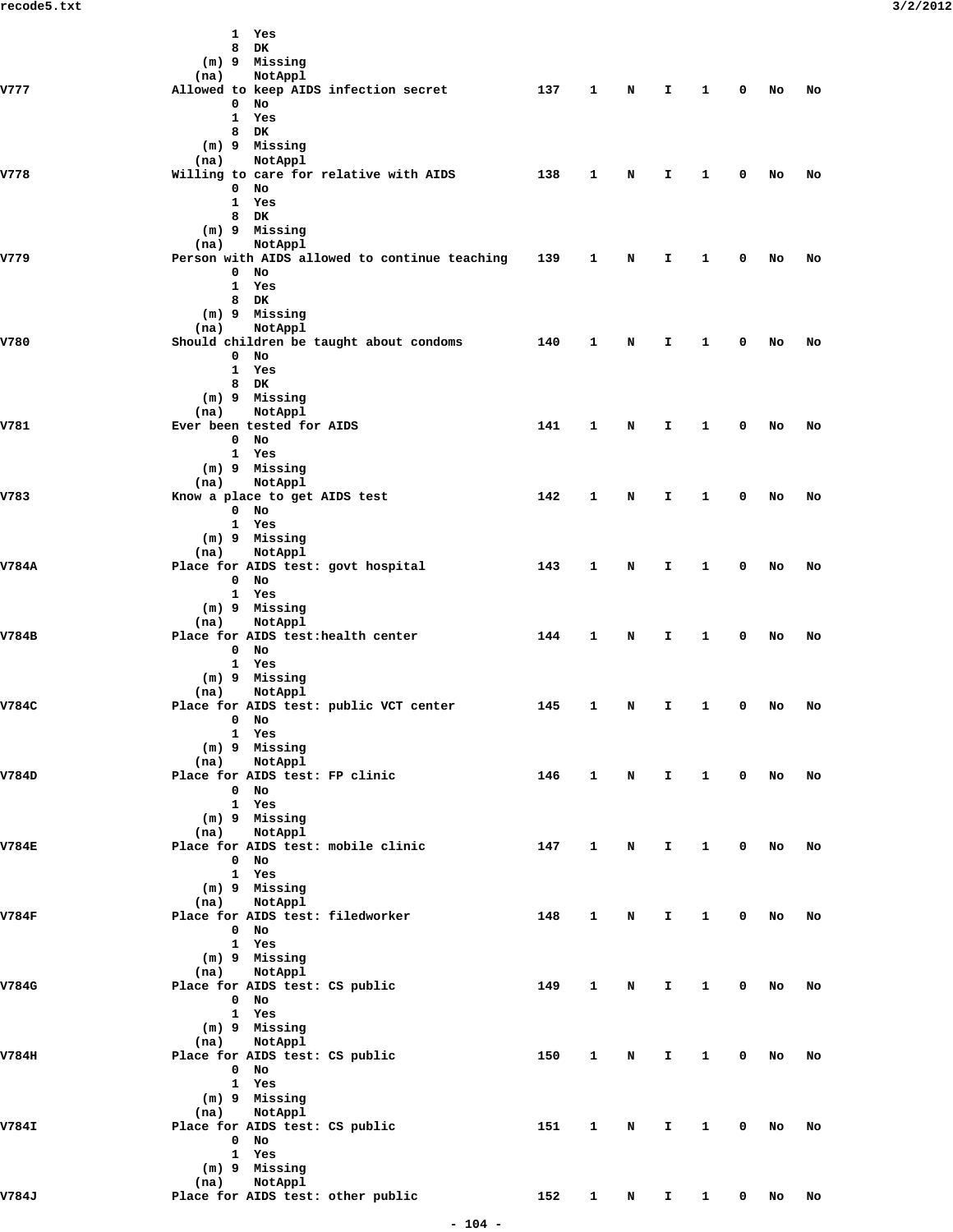|       |      | $0$ No                                        |                                                         |                  |              |             |              |                        |             |           |           |
|-------|------|-----------------------------------------------|---------------------------------------------------------|------------------|--------------|-------------|--------------|------------------------|-------------|-----------|-----------|
|       |      | 1 Yes                                         |                                                         |                  |              |             |              |                        |             |           |           |
|       |      | (m) 9 Missing                                 |                                                         |                  |              |             |              |                        |             |           |           |
|       | (na) | NotAppl                                       |                                                         |                  |              |             |              |                        |             |           |           |
| V784K |      |                                               | Place for AIDS test: private hosp/clinic/doctor 153 1 N |                  |              |             | п.           | $\mathbf{1}$           | $\mathbf 0$ | <b>No</b> | No        |
|       |      | $0$ No                                        |                                                         |                  |              |             |              |                        |             |           |           |
|       |      | 1 Yes                                         |                                                         |                  |              |             |              |                        |             |           |           |
|       |      | (m) 9 Missing                                 |                                                         |                  |              |             |              |                        |             |           |           |
|       | (na) | NotAppl                                       |                                                         |                  |              |             |              |                        |             |           |           |
| V784L |      |                                               | Place for AIDS test: private VCT center                 | 154              | 1            | N           | I.           | $\mathbf{1}$           | 0           | No        | No        |
|       |      | $0$ No                                        |                                                         |                  |              |             |              |                        |             |           |           |
|       |      | 1 Yes                                         |                                                         |                  |              |             |              |                        |             |           |           |
|       |      | (m) 9 Missing                                 |                                                         |                  |              |             |              |                        |             |           |           |
|       | (na) | NotAppl                                       |                                                         |                  |              |             |              |                        |             |           |           |
| V784M |      | Place for AIDS test: pharmacy                 |                                                         | 155              | 1            | N           | Ι.           | $\mathbf{1}$           | 0           | No        | No        |
|       |      | $0$ No                                        |                                                         |                  |              |             |              |                        |             |           |           |
|       |      | 1 Yes                                         |                                                         |                  |              |             |              |                        |             |           |           |
|       |      | (m) 9 Missing                                 |                                                         |                  |              |             |              |                        |             |           |           |
|       | (na) | NotAppl                                       |                                                         |                  |              |             |              |                        |             |           |           |
| V784N |      |                                               | Place for AIDS test: mobile clinic                      | 156              | 1            | N           | I.           | $\mathbf{1}$           | $\mathbf 0$ | No        | No        |
|       |      | $0$ No                                        |                                                         |                  |              |             |              |                        |             |           |           |
|       |      | 1 Yes                                         |                                                         |                  |              |             |              |                        |             |           |           |
|       |      | (m) 9 Missing                                 |                                                         |                  |              |             |              |                        |             |           |           |
|       | (na) | NotAppl                                       |                                                         |                  |              |             |              |                        |             |           |           |
| V7840 |      |                                               | Place for AIDS test: fieldworker                        | 157              | 1            | N           | I.           | $\mathbf{1}$           | $\mathbf 0$ | No        | No        |
|       |      | $0$ No                                        |                                                         |                  |              |             |              |                        |             |           |           |
|       |      | 1 Yes                                         |                                                         |                  |              |             |              |                        |             |           |           |
|       |      | (m) 9 Missing                                 |                                                         |                  |              |             |              |                        |             |           |           |
|       | (na) | NotAppl                                       |                                                         |                  |              |             |              |                        |             |           |           |
| V784P |      |                                               | Place for AIDS test: CS private                         | 158              | 1            | N           | I.           | $\mathbf{1}$           | 0           | No        | No        |
|       |      | $0$ No                                        |                                                         |                  |              |             |              |                        |             |           |           |
|       |      | 1 Yes                                         |                                                         |                  |              |             |              |                        |             |           |           |
|       |      | (m) 9 Missing                                 |                                                         |                  |              |             |              |                        |             |           |           |
|       | (na) | NotAppl                                       |                                                         |                  |              |             |              |                        |             |           |           |
| V784Q |      |                                               | Place for AIDS test: CS private                         | 159              | 1            | N           | I.           | $\mathbf{1}$           | 0           | No        | No        |
|       |      | $0$ No                                        |                                                         |                  |              |             |              |                        |             |           |           |
|       |      | 1 Yes                                         |                                                         |                  |              |             |              |                        |             |           |           |
|       |      | (m) 9 Missing                                 |                                                         |                  |              |             |              |                        |             |           |           |
|       | (na) | NotAppl                                       |                                                         |                  |              |             |              |                        |             |           |           |
| V784R |      |                                               | Place for AIDS test: CS private                         | 160              | 1            | N           | I.           | $\mathbf{1}$           | $\mathbf 0$ | No        | No        |
|       |      | $0$ No                                        |                                                         |                  |              |             |              |                        |             |           |           |
|       |      | 1 Yes                                         |                                                         |                  |              |             |              |                        |             |           |           |
|       |      | (m) 9 Missing                                 |                                                         |                  |              |             |              |                        |             |           |           |
|       | (na) | NotAppl                                       |                                                         |                  |              |             |              |                        |             |           |           |
| V784S |      |                                               | Place for AIDS test: other private                      | 161              | $\mathbf{1}$ | N           | Ι.           | $\mathbf{1}$           | $\mathbf 0$ | No        | No        |
|       |      | $0$ No                                        |                                                         |                  |              |             |              |                        |             |           |           |
|       |      | 1 Yes                                         |                                                         |                  |              |             |              |                        |             |           |           |
|       |      | (m) 9 Missing                                 |                                                         |                  |              |             |              |                        |             |           |           |
|       | (na) | NotAppl                                       |                                                         |                  |              |             |              |                        |             |           |           |
| V784T |      | Place for AIDS test: CS other                 |                                                         | 162              | 1            | N           | I.           | $\mathbf{1}$           | $\mathbf 0$ | No        | No        |
|       |      | $0$ No                                        |                                                         |                  |              |             |              |                        |             |           |           |
|       |      | 1 Yes<br>(m) 9 Missing                        |                                                         |                  |              |             |              |                        |             |           |           |
|       |      |                                               |                                                         |                  |              |             |              |                        |             |           |           |
| V784U |      | (na) NotAppl<br>Place for AIDS test: CS other |                                                         | 163 1 N I 1 0 No |              |             |              |                        |             |           | No        |
|       |      | $0$ No                                        |                                                         |                  |              |             |              |                        |             |           |           |
|       |      | 1 Yes                                         |                                                         |                  |              |             |              |                        |             |           |           |
|       |      | (m) 9 Missing                                 |                                                         |                  |              |             |              |                        |             |           |           |
|       |      | (na) NotAppl                                  |                                                         |                  |              |             |              |                        |             |           |           |
| V784V |      | Place for AIDS test: CS other                 |                                                         | 164              | $\mathbf{1}$ | $\mathbf N$ | $\mathbf{T}$ | 1 0 No                 |             |           | No        |
|       |      | $0$ No                                        |                                                         |                  |              |             |              |                        |             |           |           |
|       |      | 1 Yes                                         |                                                         |                  |              |             |              |                        |             |           |           |
|       |      | (m) 9 Missing                                 |                                                         |                  |              |             |              |                        |             |           |           |
|       |      | (na) NotAppl                                  |                                                         |                  |              |             |              |                        |             |           |           |
| V784X |      | Place for AIDS test: other                    |                                                         | 165              | $\mathbf{1}$ | $\mathbf N$ | $\mathbf{I}$ | $1 \quad \blacksquare$ | 0 No        |           | No        |
|       |      | $0$ No                                        |                                                         |                  |              |             |              |                        |             |           |           |
|       |      | 1 Yes                                         |                                                         |                  |              |             |              |                        |             |           |           |
|       |      | (m) 9 Missing                                 |                                                         |                  |              |             |              |                        |             |           |           |
|       |      | (na) NotAppl                                  |                                                         |                  |              |             |              |                        |             |           |           |
| V785  |      | Heard about other STDs                        |                                                         | 166 1 N I 1 0 No |              |             |              |                        |             |           | <b>No</b> |
|       |      | $0$ No                                        |                                                         |                  |              |             |              |                        |             |           |           |
|       |      | 1 Yes                                         |                                                         |                  |              |             |              |                        |             |           |           |
|       |      | (m) 9 Missing                                 |                                                         |                  |              |             |              |                        |             |           |           |
|       |      | (na) NotAppl                                  |                                                         |                  |              |             |              |                        |             |           |           |
|       |      |                                               |                                                         |                  |              |             |              |                        |             |           |           |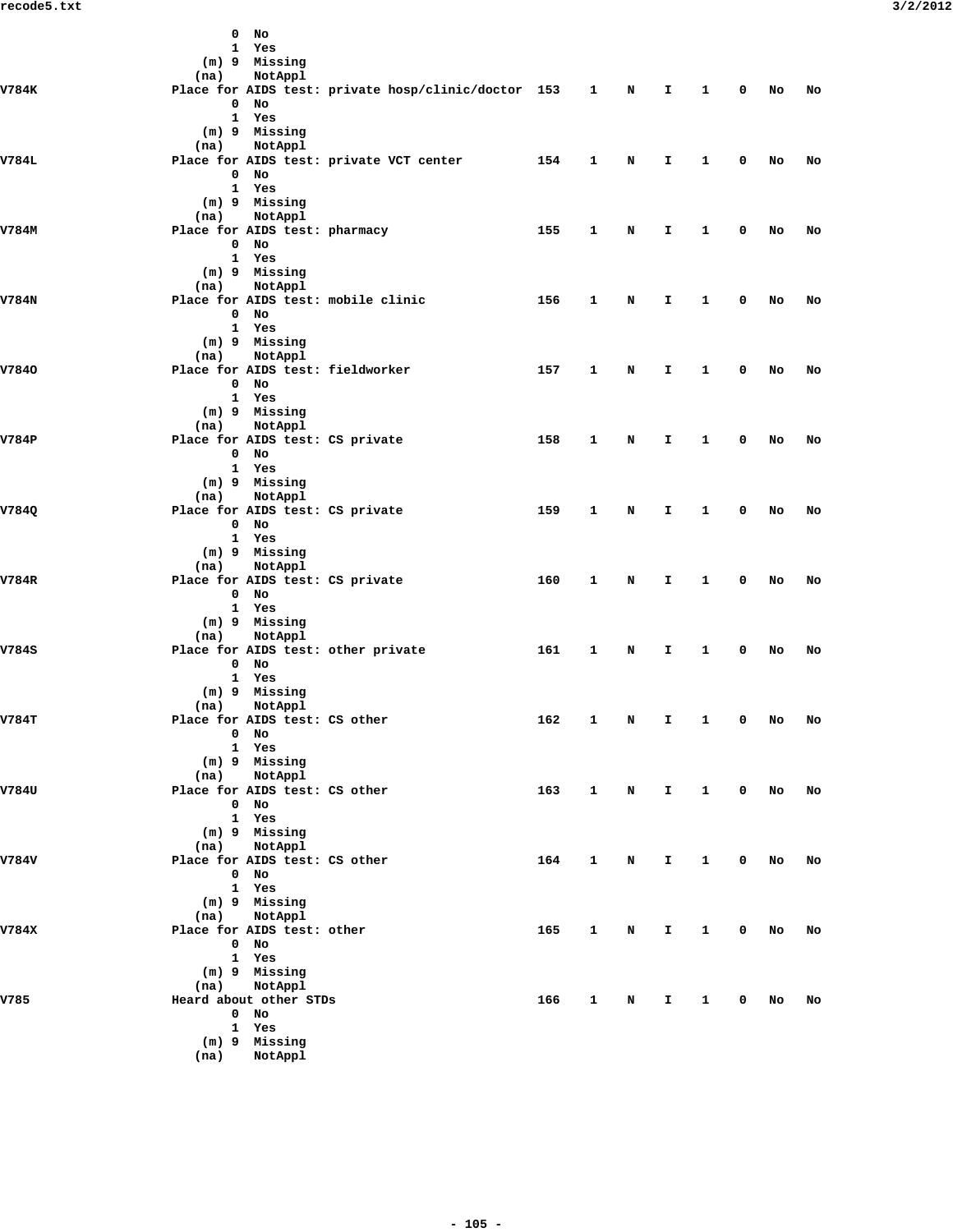|               |                                                                          |                                                       |                   | Data Item |          |                   |        |          | Dec Zero |
|---------------|--------------------------------------------------------------------------|-------------------------------------------------------|-------------------|-----------|----------|-------------------|--------|----------|----------|
| Item Name     | Item Label<br>                                                           | Start Len Type Type Occ Dec Char Fill<br>------------ |                   |           |          |                   |        |          |          |
| HHID          | (id) Case Identification                                                 | 1                                                     | 12                | AN        | I        | 1                 | 0      | No       | No       |
| <b>CASEID</b> | (id) Case Identification                                                 | $\mathbf{1}$                                          | 15                | AN        | I.       | 1                 | 0      | No       | No       |
| V820          | (record type)<br>Condom used at first sexual intercourse                 | 16<br>19                                              | 3<br>$\mathbf{1}$ | ΑN<br>N   | I.<br>I. | 1<br>$\mathbf{1}$ | 0<br>0 | No<br>No | No<br>No |
|               | $0$ No                                                                   |                                                       |                   |           |          |                   |        |          |          |
|               | 1 Yes                                                                    |                                                       |                   |           |          |                   |        |          |          |
|               | (m) 9 Missing                                                            |                                                       |                   |           |          |                   |        |          |          |
|               | Not applicable<br>(na)                                                   |                                                       |                   |           |          |                   | 0      |          |          |
| V821A         | Last sexual partner younger, the same age or ol 20<br>1 Younger          |                                                       | 1                 | N         | Ι.       | 1                 |        | No       | No       |
|               | 2 About the same age                                                     |                                                       |                   |           |          |                   |        |          |          |
|               | 3 Less than 10 years older                                               |                                                       |                   |           |          |                   |        |          |          |
|               | 4 10 or more years older                                                 |                                                       |                   |           |          |                   |        |          |          |
|               | 5 Older, don't know difference<br>8 Don't know                           |                                                       |                   |           |          |                   |        |          |          |
|               | (m) 9 Missing                                                            |                                                       |                   |           |          |                   |        |          |          |
|               | Not applicable<br>(na)                                                   |                                                       |                   |           |          |                   |        |          |          |
| V821B         | Next to last sexual partner younger, the same a 21                       |                                                       | 1                 | N         | Ι.       | 1                 | 0      | No       | No       |
|               | 1 Younger<br>2 About the same age                                        |                                                       |                   |           |          |                   |        |          |          |
|               | 3 Less than 10 years older                                               |                                                       |                   |           |          |                   |        |          |          |
|               | 4 10 or more years older                                                 |                                                       |                   |           |          |                   |        |          |          |
|               | 5 Older, don't know difference                                           |                                                       |                   |           |          |                   |        |          |          |
|               | 8 Don't know<br>$(m)$ 9 Missing                                          |                                                       |                   |           |          |                   |        |          |          |
|               | (na)<br>Not applicable                                                   |                                                       |                   |           |          |                   |        |          |          |
| V821C         | Second to last sexual partner younger, the same                          | 22                                                    | 1                 | N         | I        | 1                 | 0      | No       | No       |
|               | 1 Younger                                                                |                                                       |                   |           |          |                   |        |          |          |
|               | 2 About the same age                                                     |                                                       |                   |           |          |                   |        |          |          |
|               | 3 Less than 10 years older<br>4 10 or more years older                   |                                                       |                   |           |          |                   |        |          |          |
|               | 5 Older, don't know difference                                           |                                                       |                   |           |          |                   |        |          |          |
|               | 8 Don't know                                                             |                                                       |                   |           |          |                   |        |          |          |
|               | (m) 9 Missing                                                            |                                                       |                   |           |          |                   |        |          |          |
| V822          | Not applicable<br>(na)<br>Wife justified to ask husband to use condom if | 23                                                    | 1                 | N         | Ι.       | 1.                | 0      | No       | No       |
|               | $0$ No                                                                   |                                                       |                   |           |          |                   |        |          |          |
|               | 1 Yes                                                                    |                                                       |                   |           |          |                   |        |          |          |
|               | 8 Don't know                                                             |                                                       |                   |           |          |                   |        |          |          |
|               | (m) 9 Missing<br>Not applicable<br>(na)                                  |                                                       |                   |           |          |                   |        |          |          |
| V823          | Can get AIDS by witchcraft or supernatural mean 24                       |                                                       | 1                 | N         | I        | 1                 | 0      | No       | No       |
|               | $0$ No                                                                   |                                                       |                   |           |          |                   |        |          |          |
|               | 1 Yes                                                                    |                                                       |                   |           |          |                   |        |          |          |
|               | 8 Don't know<br>$(m)$ 9 Missing                                          |                                                       |                   |           |          |                   |        |          |          |
|               | Not applicable<br>(na)                                                   |                                                       |                   |           |          |                   |        |          |          |
| V824          | Drugs to avoid AIDS transmission to baby during 25                       |                                                       | $\mathbf{1}$      | N         | I        | 1                 | 0      | No       | No       |
|               | $0$ No                                                                   |                                                       |                   |           |          |                   |        |          |          |
|               | 1 Yes                                                                    |                                                       |                   |           |          |                   |        |          |          |
|               | 8 Don't know<br>(m) 9 Missing                                            |                                                       |                   |           |          |                   |        |          |          |
|               | Not applicable<br>(na)                                                   |                                                       |                   |           |          |                   |        |          |          |
| V825          | Would buy vegetables from vendor with AIDS                               | 26                                                    | 1                 | N         | I.       | $\mathbf{1}$      | 0      | No       | No       |
|               | $0$ No                                                                   |                                                       |                   |           |          |                   |        |          |          |
|               | 1 Yes<br>8 Don't know                                                    |                                                       |                   |           |          |                   |        |          |          |
|               | (m) 9 Missing                                                            |                                                       |                   |           |          |                   |        |          |          |
|               | Not applicable<br>(na)                                                   |                                                       |                   |           |          |                   |        |          |          |
| V826          | When was last time you were tested                                       | 27                                                    | 1                 | N         | I.       | 1                 | 0      | No       | No       |
|               | 1 Less than 12 months<br>2 $12-23$ months                                |                                                       |                   |           |          |                   |        |          |          |
|               | 3 2 years or more                                                        |                                                       |                   |           |          |                   |        |          |          |
|               | (m) 9 Missing                                                            |                                                       |                   |           |          |                   |        |          |          |
|               | Not applicable<br>(na)                                                   |                                                       |                   |           |          |                   |        |          |          |
| V827          | Last test was on your own, offered or required                           | 28                                                    | 1                 | N         | I.       | $\mathbf{1}$      | 0      | No       | No       |
|               | 1 Asked for the test<br>2 Offered and accepted                           |                                                       |                   |           |          |                   |        |          |          |
|               | 3 Required                                                               |                                                       |                   |           |          |                   |        |          |          |
|               | (m) 9 Missing                                                            |                                                       |                   |           |          |                   |        |          |          |
|               | Not applicable<br>(na)                                                   |                                                       |                   |           |          |                   |        |          |          |
| V828          | Did get results for last test                                            | 29                                                    | $\mathbf{1}$      | N         | I.       | $\mathbf{1}$      | 0      | No       | No       |
|               | $0$ No<br>1 Yes                                                          |                                                       |                   |           |          |                   |        |          |          |
|               | (m) 9 Missing                                                            |                                                       |                   |           |          |                   |        |          |          |
|               | Not applicable<br>(na)                                                   |                                                       |                   |           |          |                   |        |          |          |
| V829          | Place were last AIDS test was taken                                      | 30                                                    | 2                 | N         | I.       | 1                 | 0      | No       | No       |
|               | 10 PUBLIC SECTOR                                                         |                                                       |                   |           |          |                   |        |          |          |
|               | 11 Government hospital                                                   |                                                       |                   |           |          |                   |        |          |          |

**Level: WOMAN Record: AIDS, STIs and Condom Use continuation**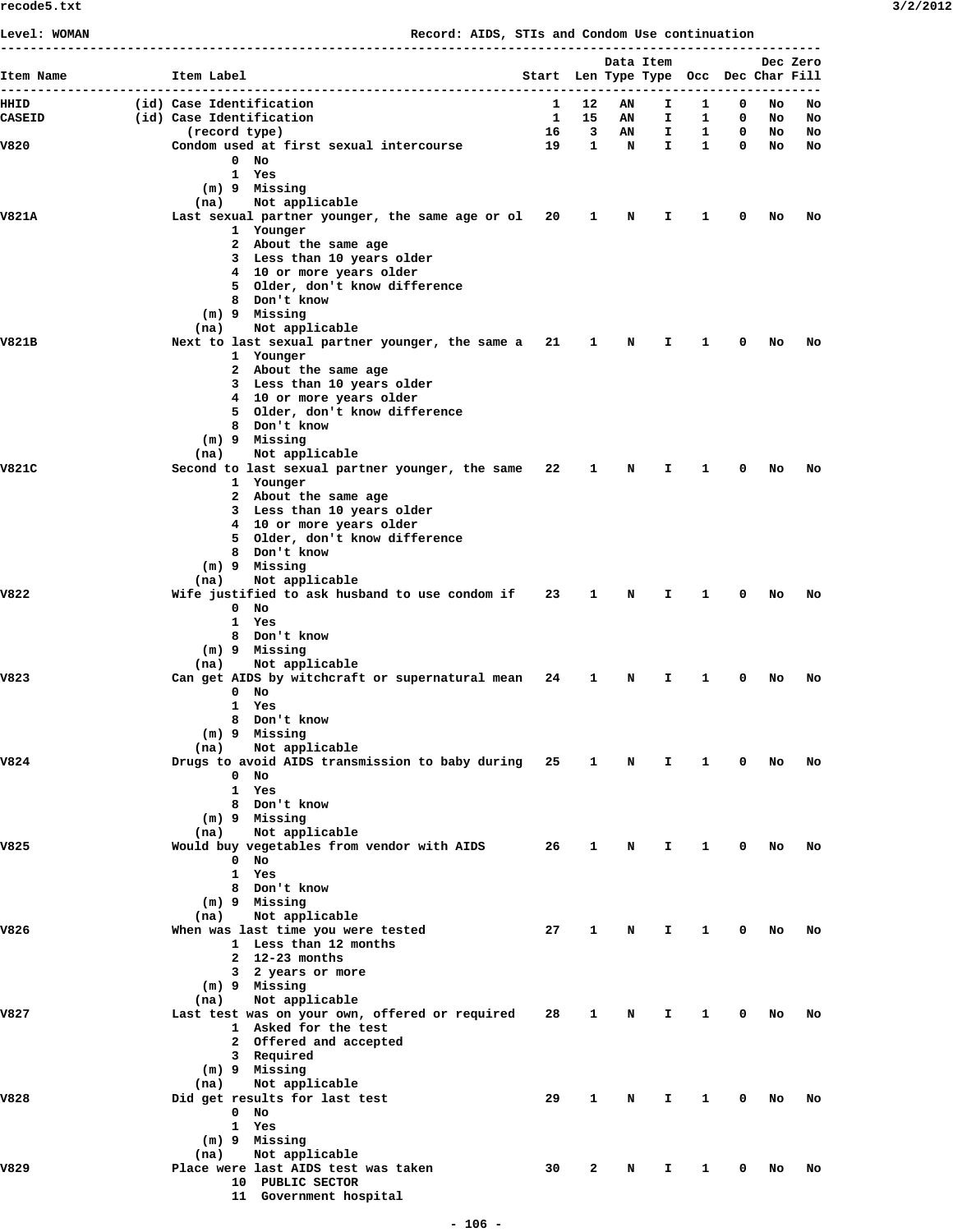|       | 12 Government health center<br>13 Public stand-alone VCT center<br>14 Public family planning clinic<br>15 Public mobile clinic<br>16 Public field worker<br>17 Other public<br>20 PRIVATE MEDICAL<br>21 Private hospital, clinic or doctor |    |              |   |    |              |   |    |    |
|-------|--------------------------------------------------------------------------------------------------------------------------------------------------------------------------------------------------------------------------------------------|----|--------------|---|----|--------------|---|----|----|
|       | 22 Private stand-alone VCT center<br>23 Private pharmacy<br>24 Private mobile clinic<br>25 Private field worker<br>26 Other private medical                                                                                                |    |              |   |    |              |   |    |    |
|       | 96 Other<br>(m) 99 Missing                                                                                                                                                                                                                 |    |              |   |    |              |   |    |    |
| V830  | (na)<br>Not applicable                                                                                                                                                                                                                     | 32 | 2            |   |    | 1            | 0 | No | No |
|       | Age of first sexual partner<br>10:94                                                                                                                                                                                                       |    |              | N | I  |              |   |    |    |
|       | 95<br>$95+$<br>98<br>Don't know                                                                                                                                                                                                            |    |              |   |    |              |   |    |    |
|       | $(m)$ 99<br>Missing<br>(na)<br>Not applicable                                                                                                                                                                                              |    |              |   |    |              |   |    |    |
| V831  | First sexual partner younger, same age or older                                                                                                                                                                                            | 34 | 1            | N | I  | 1            | 0 | No | No |
|       | 1 Younger<br>2 About the same age                                                                                                                                                                                                          |    |              |   |    |              |   |    |    |
|       | 3 Less than 10 years older<br>4 10 or more years older                                                                                                                                                                                     |    |              |   |    |              |   |    |    |
|       | 5 Older, don't know difference                                                                                                                                                                                                             |    |              |   |    |              |   |    |    |
|       | 8 Don't know<br>(m) 9 Missing                                                                                                                                                                                                              |    |              |   |    |              |   |    |    |
| V832B | Not applicable<br>(na)<br>Time since last intercourse with next to last s                                                                                                                                                                  | 35 | 3            | N | I  | 1            | 0 | No | No |
|       | 100<br><1 day ago                                                                                                                                                                                                                          |    |              |   |    |              |   |    |    |
|       | 101<br>Days: 1<br>102:160                                                                                                                                                                                                                  |    |              |   |    |              |   |    |    |
|       | 201<br>Weeks: 1<br>202:210                                                                                                                                                                                                                 |    |              |   |    |              |   |    |    |
|       | 301<br>Months: 1                                                                                                                                                                                                                           |    |              |   |    |              |   |    |    |
|       | 301:312<br>401<br>Years: 1                                                                                                                                                                                                                 |    |              |   |    |              |   |    |    |
|       | 995<br>Within last 4 weeks<br>996<br>Before last birth                                                                                                                                                                                     |    |              |   |    |              |   |    |    |
|       | 997<br>Inconsistent                                                                                                                                                                                                                        |    |              |   |    |              |   |    |    |
|       | 998<br>Don't know<br>$(m)$ 999<br>Missing                                                                                                                                                                                                  |    |              |   |    |              |   |    |    |
| V832C | (na)<br>NotAppl<br>Time since last intercourse with second to last                                                                                                                                                                         | 38 | 3            | N | I. | 1            | 0 | No | No |
|       | 100<br><1 day ago                                                                                                                                                                                                                          |    |              |   |    |              |   |    |    |
|       | 101<br>Days: 1<br>102:160                                                                                                                                                                                                                  |    |              |   |    |              |   |    |    |
|       | Weeks: 1<br>201<br>202:210                                                                                                                                                                                                                 |    |              |   |    |              |   |    |    |
|       | 301<br>Months: 1<br>301:312                                                                                                                                                                                                                |    |              |   |    |              |   |    |    |
|       | 401<br>Years: 1                                                                                                                                                                                                                            |    |              |   |    |              |   |    |    |
|       | 995<br>Within last 4 weeks<br>996<br>Before last birth                                                                                                                                                                                     |    |              |   |    |              |   |    |    |
|       | 997<br>Inconsistent<br>998<br>Don't know                                                                                                                                                                                                   |    |              |   |    |              |   |    |    |
|       | $(m)$ 999<br>Missing                                                                                                                                                                                                                       |    |              |   |    |              |   |    |    |
| V833A | (na)<br>NotAppl<br>Used condom every time had sex with last sex pa 41                                                                                                                                                                      |    | $\mathbf{1}$ | N | Ι. | 1            | 0 | NO | No |
|       | $0$ No<br>1 Yes                                                                                                                                                                                                                            |    |              |   |    |              |   |    |    |
|       | (m) 9 Missing                                                                                                                                                                                                                              |    |              |   |    |              |   |    |    |
| V833B | Not applicable<br>(na)<br>Used condom every time had sex with next to las 42                                                                                                                                                               |    | 1            | N | I. | 1            | 0 | No | No |
|       | $0$ No<br>1 Yes                                                                                                                                                                                                                            |    |              |   |    |              |   |    |    |
|       | (m) 9 Missing                                                                                                                                                                                                                              |    |              |   |    |              |   |    |    |
| V833C | Not applicable<br>(na)<br>Used condom every time had sex with second to 1 43                                                                                                                                                               |    | 1            | N | I. | 1            | 0 | No | No |
|       | $0$ No<br>1 Yes                                                                                                                                                                                                                            |    |              |   |    |              |   |    |    |
|       | (m) 9 Missing                                                                                                                                                                                                                              |    |              |   |    |              |   |    |    |
| V834A | Not applicable<br>(na)<br>Age of last sexual partner                                                                                                                                                                                       | 44 | 2            | N | I. | 1            | 0 | No | No |
|       | 10:94<br>95<br>$95+$                                                                                                                                                                                                                       |    |              |   |    |              |   |    |    |
|       | 98<br>Don't know                                                                                                                                                                                                                           |    |              |   |    |              |   |    |    |
|       | Missing<br>$(m)$ 99<br>Not applicable<br>(na)                                                                                                                                                                                              |    |              |   |    |              |   |    |    |
| V834B | Age of next to last sexual partner<br>10:94                                                                                                                                                                                                | 46 | 2            | N | I. | $\mathbf{1}$ | 0 | NO | No |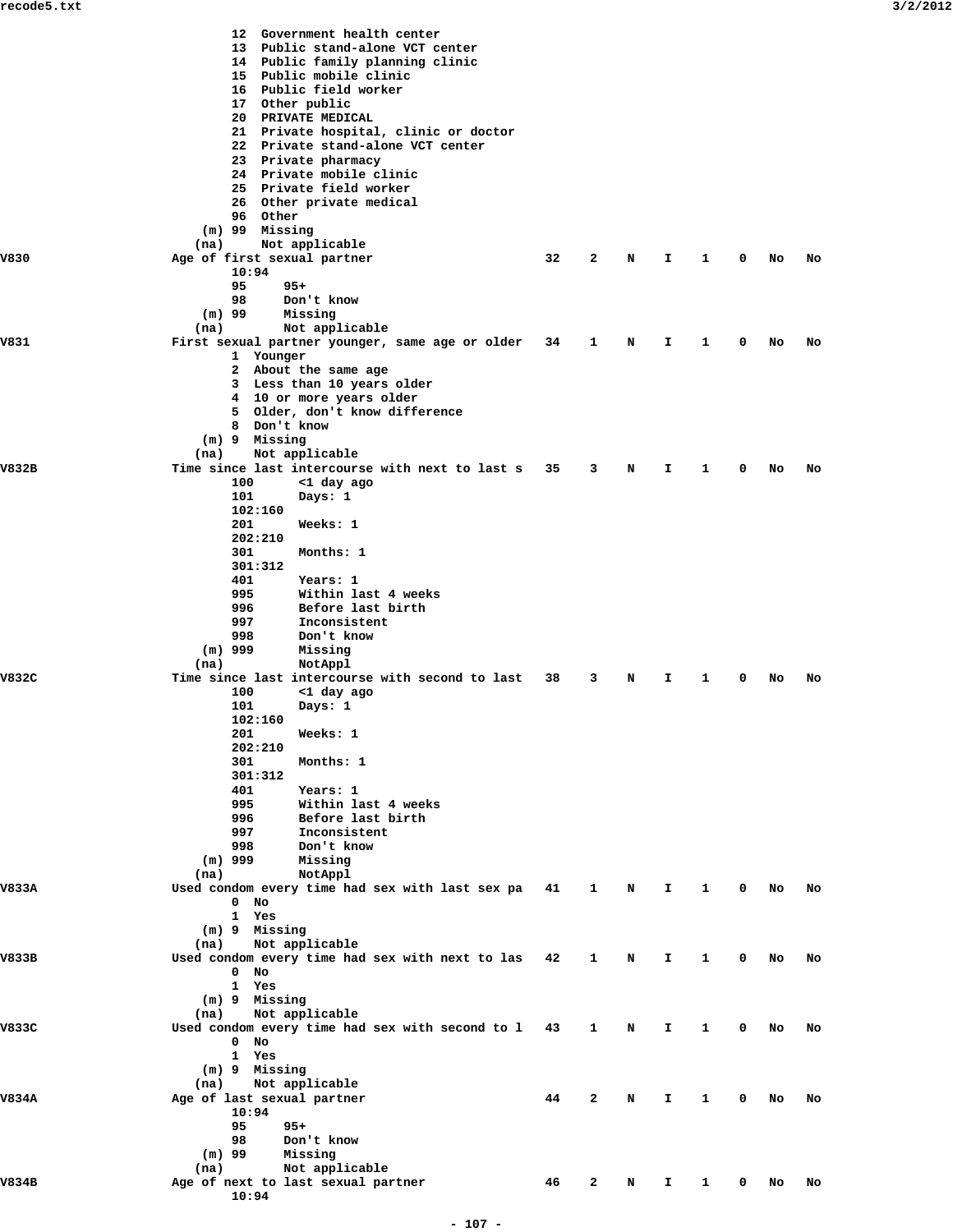|              | 95<br>$95+$                                                                  |    |                |             |                               |              |        |        |    |
|--------------|------------------------------------------------------------------------------|----|----------------|-------------|-------------------------------|--------------|--------|--------|----|
|              | 98<br>Don't know                                                             |    |                |             |                               |              |        |        |    |
|              | $(m)$ 99<br>Missing                                                          |    |                |             |                               |              |        |        |    |
| V834C        | Not applicable<br>(na)<br>Age of second to last sexual partner               | 48 | $\overline{2}$ | N           | Ι.                            | $\mathbf{1}$ |        | $0$ No | No |
|              | 10:94                                                                        |    |                |             |                               |              |        |        |    |
|              | 95<br>$95+$                                                                  |    |                |             |                               |              |        |        |    |
|              | 98<br>Don't know                                                             |    |                |             |                               |              |        |        |    |
|              | $(m)$ 99<br>Missing<br>Not applicable<br>(na)                                |    |                |             |                               |              |        |        |    |
| V835A        | Alcohol consumption last time had sex                                        | 50 | $\mathbf{1}$   | $\mathbf N$ | I.                            | $\mathbf{1}$ | 0      | No     | No |
|              | $0$ No                                                                       |    |                |             |                               |              |        |        |    |
|              | 1 Respondent drunk only                                                      |    |                |             |                               |              |        |        |    |
|              | 2 Partner drunk only<br>3 Both drunk                                         |    |                |             |                               |              |        |        |    |
|              | 4 Neither drunk but consumed alcohol                                         |    |                |             |                               |              |        |        |    |
|              | (m) 9 Missing                                                                |    |                |             |                               |              |        |        |    |
|              | Not applicable<br>(na)                                                       |    |                |             |                               |              |        |        |    |
| V835B        | Alcohol consumption next to last time had sex<br>$0$ No                      | 51 | $\mathbf{1}$   | N           | I.                            | $\mathbf{1}$ | 0      | No     | No |
|              | 1 Respondent drunk only                                                      |    |                |             |                               |              |        |        |    |
|              | 2 Partner drunk only                                                         |    |                |             |                               |              |        |        |    |
|              | 3 Both drunk                                                                 |    |                |             |                               |              |        |        |    |
|              | 4 Neither drunk but consumed alcohol<br>$(m)$ 9 Missing                      |    |                |             |                               |              |        |        |    |
|              | Not applicable<br>(na)                                                       |    |                |             |                               |              |        |        |    |
| V835C        | Alcohol consumption second to last time had sex 52 1                         |    |                | N           | I.                            | $\mathbf{1}$ | 0      | No     | No |
|              | $0$ No                                                                       |    |                |             |                               |              |        |        |    |
|              | 1 Respondent drunk only                                                      |    |                |             |                               |              |        |        |    |
|              | 2 Partner drunk only<br>3 Both drunk                                         |    |                |             |                               |              |        |        |    |
|              | 4 Neither drunk but consumed alcohol                                         |    |                |             |                               |              |        |        |    |
|              | (m) 9 Missing                                                                |    |                |             |                               |              |        |        |    |
|              | Not applicable<br>(na)                                                       |    |                |             |                               |              |        |        |    |
| V836<br>V837 | Total lifetime number of sexual partners<br>1:94                             | 53 | $\overline{2}$ | N           | I.                            | $\mathbf{1}$ | 0      | No     | No |
|              | 95<br>$95+$                                                                  |    |                |             |                               |              |        |        |    |
|              | 98<br>Don't know                                                             |    |                |             |                               |              |        |        |    |
|              | $(m)$ 99<br>Missing                                                          |    |                |             |                               |              |        |        |    |
|              | Not applicable<br>(na)                                                       |    |                |             |                               |              |        |        |    |
|              | Heard of drugs to help infected people to live<br>$0$ No                     | 55 | $\mathbf{1}$   | N           | Ι.                            | $\mathbf{1}$ | 0      | No     | No |
|              | 1 Yes                                                                        |    |                |             |                               |              |        |        |    |
|              | 8 Don't know                                                                 |    |                |             |                               |              |        |        |    |
|              | $(m)$ 9 Missing                                                              |    |                |             |                               |              |        |        |    |
| V838A        | Not applicable<br>(na)<br>Talk during antenatal visit: AIDS transmitted m 56 |    | 1              | N           | I.                            | $\mathbf{1}$ | 0      | No     | No |
|              | $0$ No                                                                       |    |                |             |                               |              |        |        |    |
|              | 1 Yes                                                                        |    |                |             |                               |              |        |        |    |
|              | 8 Don't know                                                                 |    |                |             |                               |              |        |        |    |
|              | (m) 9 Missing<br>Not applicable<br>(na)                                      |    |                |             |                               |              |        |        |    |
| V838B        | Talk during antenatal visit: things to do to pr 57 1 N I 1 0 No              |    |                |             |                               |              |        |        | No |
|              | $0$ No                                                                       |    |                |             |                               |              |        |        |    |
|              | 1 Yes                                                                        |    |                |             |                               |              |        |        |    |
|              | 8 Don't know<br>(m) 9 Missing                                                |    |                |             |                               |              |        |        |    |
|              | (na) Not applicable                                                          |    |                |             |                               |              |        |        |    |
| V838C        | Talk during antenatal visit: getting tested for 58 1                         |    |                | $\mathbf N$ | $\mathbf{I}$ and $\mathbf{I}$ |              | 1 0 No |        | No |
|              | $0$ No                                                                       |    |                |             |                               |              |        |        |    |
|              | 1 Yes<br>8 Don't know                                                        |    |                |             |                               |              |        |        |    |
|              | $(m)$ 9 Missing                                                              |    |                |             |                               |              |        |        |    |
|              | Not applicable<br>(na)                                                       |    |                |             |                               |              |        |        |    |
| V839         | Offered AIDS test as part of antenatal visit 59 1                            |    |                | $\mathbf N$ | Ι.                            | $\mathbf{1}$ |        | $0$ No | No |
|              | $0$ No<br>1 Yes                                                              |    |                |             |                               |              |        |        |    |
|              | (m) 9 Missing                                                                |    |                |             |                               |              |        |        |    |
|              | (na) Not applicable                                                          |    |                |             |                               |              |        |        |    |
| V840         | Tested for AIDS virus as part of antenatal visi 60 1                         |    |                | N           | $\mathbf{I}$                  | $\mathbf{1}$ |        | $0$ No | No |
|              | $0$ No                                                                       |    |                |             |                               |              |        |        |    |
|              | 1 Yes<br>(m) 9 Missing                                                       |    |                |             |                               |              |        |        |    |
|              | Not applicable<br>(na)                                                       |    |                |             |                               |              |        |        |    |
| V841         | Got results of AIDS test as part of antenatal v 61 1                         |    |                | N D         | $\mathbf{I}$                  | $\mathbf{1}$ |        | $0$ No | No |
|              | $0$ No                                                                       |    |                |             |                               |              |        |        |    |
|              | 1 Yes                                                                        |    |                |             |                               |              |        |        |    |
|              | (m) 9 Missing<br>Not applicable<br>(na)                                      |    |                |             |                               |              |        |        |    |
| V842         | Place were AIDS test was taken as part of anten 62 2                         |    |                | N           | I.                            | $\mathbf{1}$ |        | $0$ No | No |
|              | 10 PUBLIC SECTOR                                                             |    |                |             |                               |              |        |        |    |
|              | 11 Government hospital                                                       |    |                |             |                               |              |        |        |    |
|              | 12 Government health center<br>13 Public stand-alone VCT center              |    |                |             |                               |              |        |        |    |
|              |                                                                              |    |                |             |                               |              |        |        |    |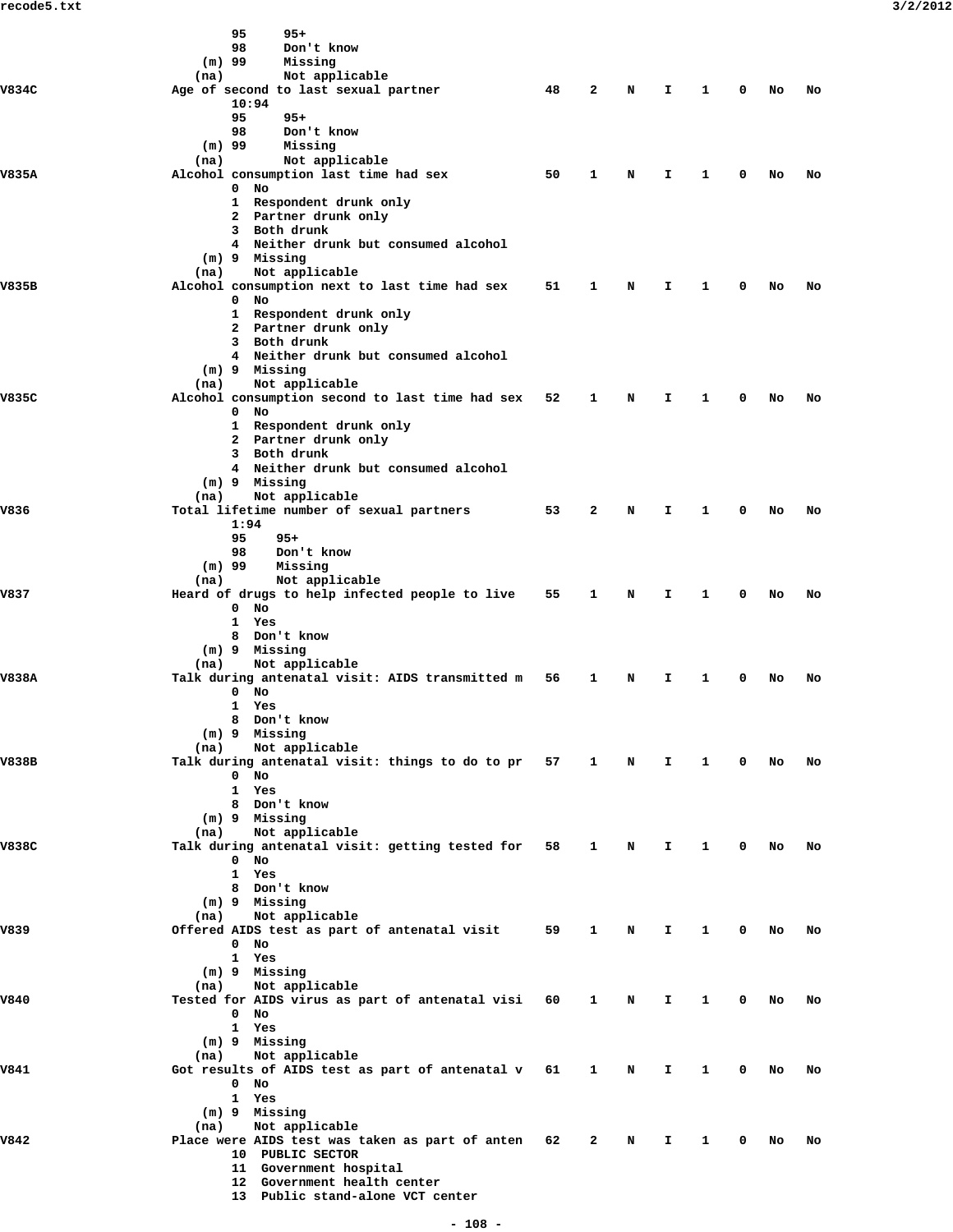|              | 14 Public family planning clinic<br>15 Public mobile clinic<br>16 Public field worker<br>17 Other public<br>20 PRIVATE MEDICAL<br>21 Private hospital, clinic or doctor<br>22 Private stand-alone VCT center<br>23 Private pharmacy<br>24 Private mobile clinic<br>25 Private field worker<br>26 Other private medical<br>96 Other<br>$(m)$ 99 Missing |    |   |   |    |   |   |    |    |
|--------------|--------------------------------------------------------------------------------------------------------------------------------------------------------------------------------------------------------------------------------------------------------------------------------------------------------------------------------------------------------|----|---|---|----|---|---|----|----|
| V843         | Not applicable<br>(na)<br>Tested for AIDS since test as part of antenatal 64<br>$0$ No<br>1 Yes                                                                                                                                                                                                                                                        |    | 1 | N | I. | 1 | 0 | No | No |
|              | (m) 9 Missing<br>Not applicable<br>(na)                                                                                                                                                                                                                                                                                                                |    |   |   |    |   |   |    |    |
| V844         | Knows someone denied health services because of<br>$0$ No<br>1 Yes<br>2 Don't know anyone with AIDS<br>(m) 9 Missing                                                                                                                                                                                                                                   | 65 | 1 | N | I. | 1 | 0 | No | No |
|              | (na)<br>Not applicable                                                                                                                                                                                                                                                                                                                                 |    |   |   |    |   |   |    |    |
| V845         | Knows someone denied social events because of A 66<br>$0$ No<br>1 Yes<br>$(m)$ 9 Missing                                                                                                                                                                                                                                                               |    | 1 | N | Ι. | 1 | 0 | No | No |
| V846         | Not applicable<br>(na)<br>Knows someone verbally abused because of AIDS 1<br>$0$ No                                                                                                                                                                                                                                                                    | 67 | 1 | N | I. | 1 | 0 | No | No |
|              | 1 Yes<br>(m) 9 Missing<br>Not applicable<br>(na)                                                                                                                                                                                                                                                                                                       |    |   |   |    |   |   |    |    |
| V847         | People with AIDS should be ashamed of themselve 68<br>0 Disagree<br>1 Agree<br>8 Don't know / no opinion<br>(m) 9 Missing                                                                                                                                                                                                                              |    | 1 | N | I. | 1 | 0 | No | No |
| V848         | (na)<br>Not applicable<br>People with AIDS should be blamed for bringing<br>0 Disagree<br>1 Agree<br>8 Don't know / no opinion                                                                                                                                                                                                                         | 69 | 1 | N | Ι. | 1 | 0 | No | No |
| V849         | (m) 9 Missing<br>Not applicable<br>(na)<br>Children 12-14 should wait for sex until marria<br>$0$ No<br>1 Yes<br>8 Don't know / depends                                                                                                                                                                                                                | 70 | 1 | N | I. | 1 | 0 | No | No |
| <b>V850A</b> | (m) 9 Missing<br>Not applicable<br>(na)<br>Can respondent refuse sex                                                                                                                                                                                                                                                                                   | 71 | 1 | N | I. | 1 | 0 | No | No |
|              | $0$ No<br>$\mathbf{1}$<br>Yes<br>8 DK, not sure, depends<br>(m) 9 Missing                                                                                                                                                                                                                                                                              |    |   |   |    |   |   |    |    |
| <b>V850B</b> | (na)<br>Not applicable<br>Can ask partner to use condom<br>$0$ No<br>1 Yes<br>8 DK, not sure, depends<br>(m) 9 Missing                                                                                                                                                                                                                                 | 72 | 1 | N | I. | 1 | 0 | No | No |
| <b>V851A</b> | Not applicable<br>(na)<br>Young men should wait for sex until marriage<br>$0$ No<br>1 Yes                                                                                                                                                                                                                                                              | 73 | 1 | N | I. | 1 | 0 | No | No |
| V851B        | 8 DK, not sure, depends<br>(m) 9 Missing<br>Not applicable<br>(na)<br>Most young men wait for sex until marriage                                                                                                                                                                                                                                       | 74 | 1 | N | I. | 1 | 0 | No | No |
|              | $0$ No<br>1 Yes<br>8 DK, not sure, depends<br>(m) 9 Missing<br>Not applicable<br>(na)                                                                                                                                                                                                                                                                  |    |   |   |    |   |   |    |    |
| V851C        | Unmarried sexually active men should only havin 75<br>$0$ No<br>1 Yes<br>8 DK, not sure, depends<br>(m) 9 Missing                                                                                                                                                                                                                                      |    | 1 | N | I. | 1 | 0 | No | No |
| V851D        | Not applicable<br>(na)<br>Most unmarried sexually active men have only on                                                                                                                                                                                                                                                                              | 76 | 1 | N | I. | 1 | 0 | No | No |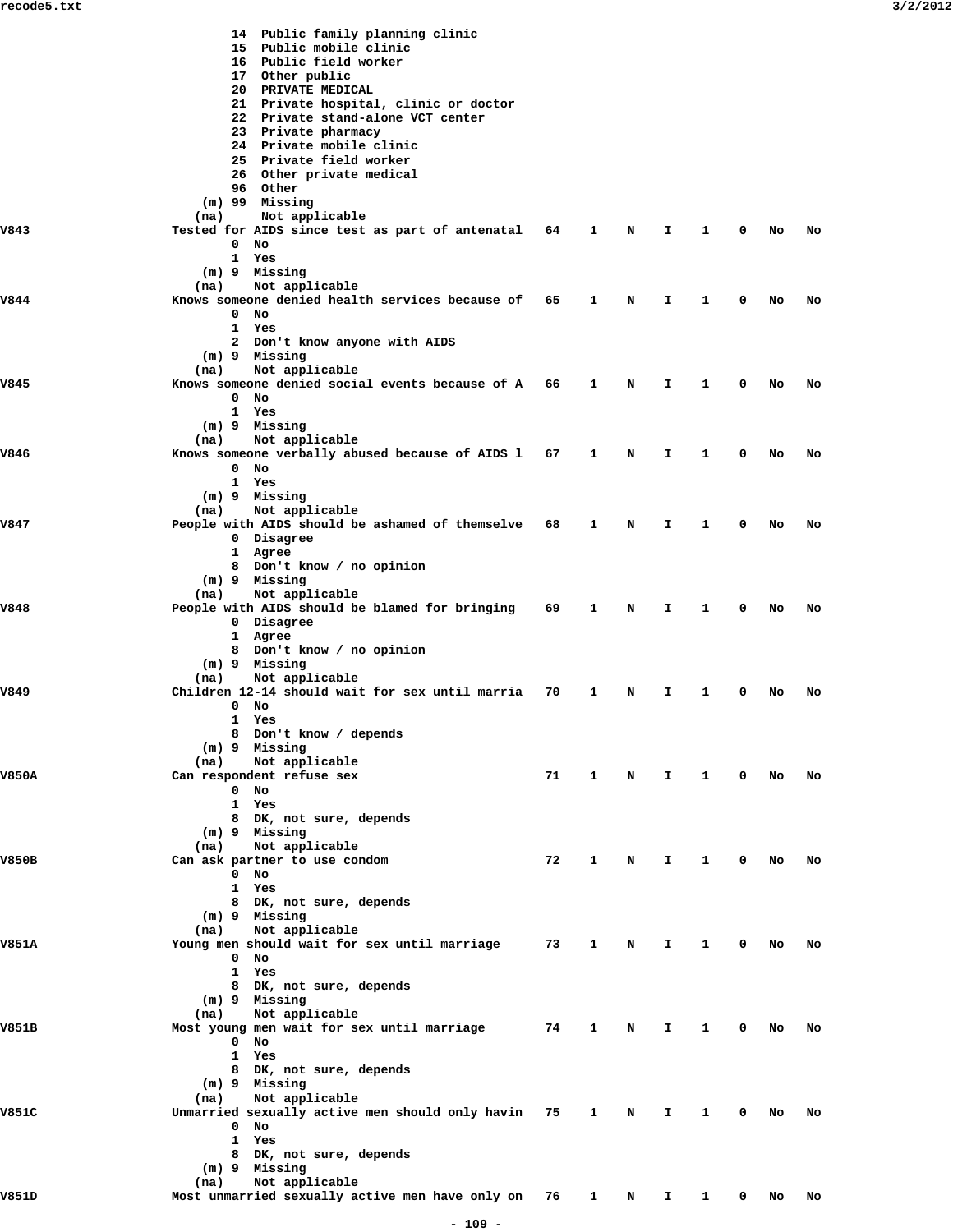|              | 0<br>No                                         |    |   |   |    |   |   |    |    |
|--------------|-------------------------------------------------|----|---|---|----|---|---|----|----|
|              | 1<br>Yes                                        |    |   |   |    |   |   |    |    |
|              | 8 DK, not sure, depends                         |    |   |   |    |   |   |    |    |
|              | (m) 9 Missing                                   |    |   |   |    |   |   |    |    |
|              | (na)<br>Not applicable                          |    |   |   |    |   |   |    |    |
| <b>V851E</b> | Married men should only have sex with their wiv | 77 | 1 | N | I. | 1 | 0 | No | No |
|              | 0<br>No                                         |    |   |   |    |   |   |    |    |
|              | 1 Yes                                           |    |   |   |    |   |   |    |    |
|              | 8 DK, not sure, depends                         |    |   |   |    |   |   |    |    |
|              | (m) 9 Missing                                   |    |   |   |    |   |   |    |    |
|              | (na)<br>Not applicable                          |    |   |   |    |   |   |    |    |
| V851F        | Most married men only have sex with their wives | 78 | 1 | N | I. | 1 | 0 | No | No |
|              | $0$ No                                          |    |   |   |    |   |   |    |    |
|              | 1 Yes                                           |    |   |   |    |   |   |    |    |
|              | 8 DK, not sure, depends                         |    |   |   |    |   |   |    |    |
|              | (m) 9 Missing                                   |    |   |   |    |   |   |    |    |
|              | (na)<br>Not applicable                          |    |   |   |    |   |   |    |    |
| V851G        | Young women should wait for sex until marriage  | 79 | 1 | N | I. | 1 | 0 | No | No |
|              | $0$ No                                          |    |   |   |    |   |   |    |    |
|              | 1 Yes                                           |    |   |   |    |   |   |    |    |
|              | 8 DK, not sure, depends                         |    |   |   |    |   |   |    |    |
|              | (m) 9 Missing                                   |    |   |   |    |   |   |    |    |
|              | Not applicable<br>(na)                          |    |   |   |    |   |   |    |    |
| V851H        | Most young women wait for sex until marriage    | 80 | 1 | N | I. | 1 | 0 | No | No |
|              | $0$ No                                          |    |   |   |    |   |   |    |    |
|              | 1 Yes                                           |    |   |   |    |   |   |    |    |
|              | 8 DK, not sure, depends                         |    |   |   |    |   |   |    |    |
|              | (m) 9 Missing                                   |    |   |   |    |   |   |    |    |
|              | Not applicable<br>(na)                          |    |   |   |    |   |   |    |    |
| V851I        | Unmarried sexually active women should have onl | 81 | 1 | N | I. | 1 | 0 | No | No |
|              | $0$ No                                          |    |   |   |    |   |   |    |    |
|              | 1 Yes                                           |    |   |   |    |   |   |    |    |
|              | 8 DK, not sure, depends                         |    |   |   |    |   |   |    |    |
|              | (m) 9 Missing                                   |    |   |   |    |   |   |    |    |
|              | Not applicable<br>(na)                          |    |   |   |    |   |   |    |    |
| V851J        | Most unmarried sexually active women have only  | 82 | 1 | N | I  | 1 | 0 | No | No |
|              | $0$ No                                          |    |   |   |    |   |   |    |    |
|              | 1 Yes                                           |    |   |   |    |   |   |    |    |
|              | 8 DK, not sure, depends                         |    |   |   |    |   |   |    |    |
|              | (m) 9 Missing                                   |    |   |   |    |   |   |    |    |
|              | Not applicable<br>(na)                          |    |   |   |    |   |   |    |    |
| <b>V851K</b> | Married women should only have sex with their h | 83 | 1 | N | I. | 1 | 0 | No | No |
|              | $0$ No                                          |    |   |   |    |   |   |    |    |
|              | 1 Yes                                           |    |   |   |    |   |   |    |    |
|              | 8 DK, not sure, depends                         |    |   |   |    |   |   |    |    |
|              | $(m)$ 9 Missing                                 |    |   |   |    |   |   |    |    |
|              | Not applicable<br>(na)                          |    |   |   |    |   |   |    |    |
| V851L        | Most married women only have sex with their hus | 84 | 1 | N | I  | 1 | 0 | No | No |
|              | $0$ No                                          |    |   |   |    |   |   |    |    |
|              | 1 Yes                                           |    |   |   |    |   |   |    |    |
|              | 8 DK, not sure, depends                         |    |   |   |    |   |   |    |    |
|              | (m) 9 Missing                                   |    |   |   |    |   |   |    |    |
|              | (na)<br>Not applicable                          |    |   |   |    |   |   |    |    |
|              |                                                 |    |   |   |    |   |   |    |    |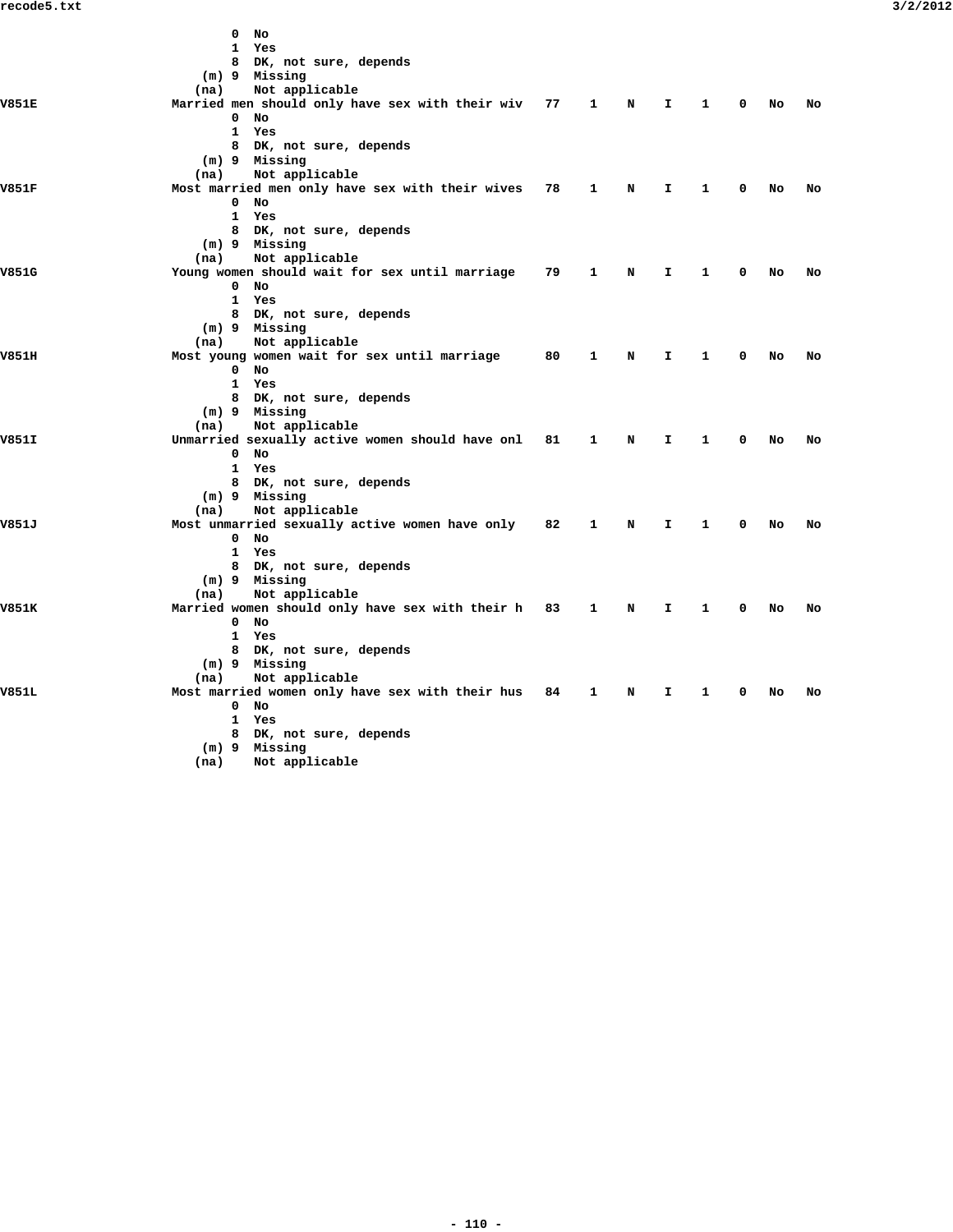| 3/2/201. |  |
|----------|--|
|----------|--|

| Item Name     | Item Label                     | Start Len Type Type Occ Dec Char Fill |                         |             | Data Item |              |             |    | Dec Zero |
|---------------|--------------------------------|---------------------------------------|-------------------------|-------------|-----------|--------------|-------------|----|----------|
|               |                                |                                       |                         |             |           | ---------    |             |    |          |
| HHID          | (id) Case Identification       | 1                                     | 12                      | AN          | I.        | 1            | 0           | No | No       |
| <b>CASEID</b> | (id) Case Identification       | 1                                     | 15                      | AN          | I.        | 1            | 0           | No | No       |
|               | (record type)                  | 16                                    | $\overline{\mathbf{3}}$ | AN          | I.        | $\mathbf{1}$ | 0           | No | No       |
| V801          | Time interview started         | 19                                    | $4\overline{ }$         | $\mathbf N$ | I.        | $\mathbf{1}$ | $\mathbf 0$ | No | No       |
|               | $(m)$ 9999 Missing             |                                       |                         |             |           |              |             |    |          |
| V802          | Time interview ended           | 23                                    | 4                       | N           | Ι.        | 1            | 0           | No | No       |
|               | $(m)$ 9999 Missing             |                                       |                         |             |           |              |             |    |          |
| V803          | Length of interview in minutes | 27                                    | $\mathbf{2}$            | N           | I.        | 1            | 0           | No | No       |
|               | 0:94                           |                                       |                         |             |           |              |             |    |          |
|               | 95<br>$95+$                    |                                       |                         |             |           |              |             |    |          |
|               | 2+ visits<br>96                |                                       |                         |             |           |              |             |    |          |
|               | 97 Inconsistent                |                                       |                         |             |           |              |             |    |          |
|               | $(m)$ 99 Missing               |                                       |                         |             |           |              |             |    |          |
| V804          | Number of visits               | 29                                    | 1                       | N           | I.        | 1            | 0           | No | No       |
|               | 1:5                            |                                       |                         |             |           |              |             |    |          |
| V805          | Interviewer identification     | 30                                    | 3                       | N           | I.        | 1            | $\mathbf 0$ | No | No       |
|               | $(m)$ 999 Missing              |                                       |                         |             |           |              |             |    |          |
| V806          | Keyer identification           | 33                                    | 2                       | N           | I.        | 1            | 0           | No | No       |
|               | $(m)$ 99 Missing               |                                       |                         |             |           |              |             |    |          |
| V811          | Pres. children < 10 (sec 7)    | 35                                    | 1                       | N           | I.        | 1            | 0           | No | No       |
|               | $0$ No                         |                                       |                         |             |           |              |             |    |          |
|               | 1 Yes - listening              |                                       |                         |             |           |              |             |    |          |
|               | 2 Yes - not listening          |                                       |                         |             |           |              |             |    |          |
|               | (m) 9 Missing                  |                                       |                         |             |           |              |             |    |          |
| V812          | Pres. husband (sec 7)          | 36                                    | 1                       | N           | I.        | 1            | 0           | No | No       |
|               | $0$ No                         |                                       |                         |             |           |              |             |    |          |
|               | 1 Yes - listening              |                                       |                         |             |           |              |             |    |          |
|               | 2 Yes - not listening          |                                       |                         |             |           |              |             |    |          |
|               | (m) 9 Missing                  |                                       |                         |             |           |              |             |    |          |
| V813          | Pres. other males (sec 7)      | 37                                    | 1                       | N           | I.        | 1            | 0           | No | No       |
|               | $0$ No                         |                                       |                         |             |           |              |             |    |          |
|               | 1 Yes - listening              |                                       |                         |             |           |              |             |    |          |
|               | 2 Yes - not listening          |                                       |                         |             |           |              |             |    |          |
|               | (m) 9 Missing                  |                                       |                         |             |           |              |             |    |          |
| V814          | Pres. other females (sec 7)    | 38                                    | 1                       | N           | Ι.        | 1            | $^{\circ}$  | No | No       |
|               | $0$ No                         |                                       |                         |             |           |              |             |    |          |
|               | 1 Yes - listening              |                                       |                         |             |           |              |             |    |          |
|               | 2 Yes - not listening          |                                       |                         |             |           |              |             |    |          |
|               | (m) 9 Missing                  |                                       |                         |             |           |              |             |    |          |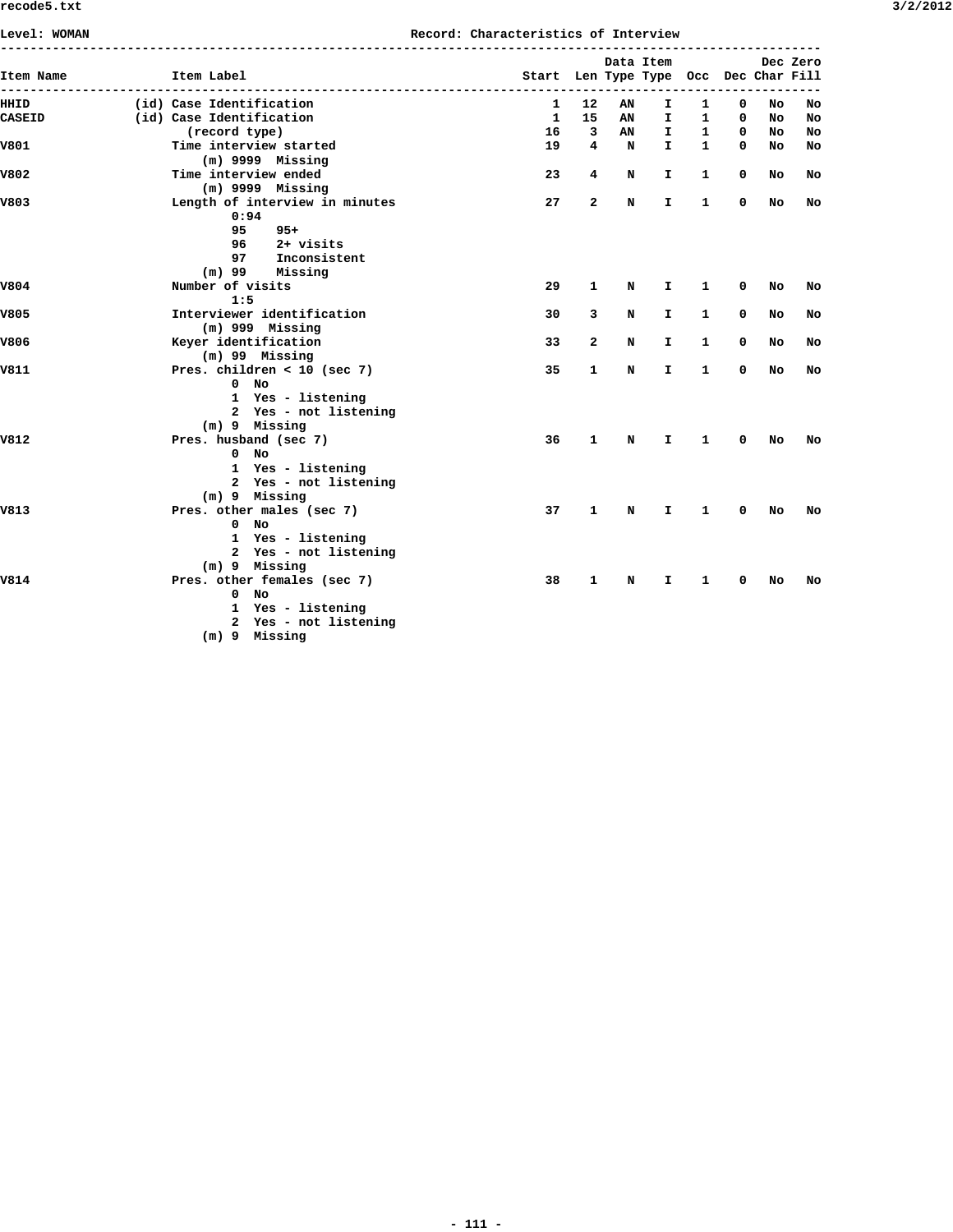**Level: WOMAN Record: Calendar**

|               |                          |                               |                                       |              |    | Data Item    |              |             |     | Dec Zero |
|---------------|--------------------------|-------------------------------|---------------------------------------|--------------|----|--------------|--------------|-------------|-----|----------|
| Item Name     | Item Label               |                               | Start Len Type Type Occ Dec Char Fill |              |    |              |              |             |     |          |
| HHID          | (id) Case Identification |                               | 1                                     | 12           | AN | I.           | 1            | 0           | No. | No       |
| <b>CASEID</b> | (id) Case Identification |                               | 1                                     | 15           | AN | $\mathbf{I}$ | $\mathbf{1}$ | $^{\circ}$  | No  | No       |
|               | (record type)            |                               | 16                                    | 3            | AN | $\mathbf{I}$ | $\mathbf{1}$ | $\mathbf 0$ | No  | No       |
| VCOL          |                          | Calendar column number        | 19                                    | $\mathbf{1}$ | N  | I.           | $\mathbf{1}$ | $^{\circ}$  | No  | No       |
|               |                          | 1 Pregnancies & contraception |                                       |              |    |              |              |             |     |          |
|               |                          | 2 Reason for discontinuation  |                                       |              |    |              |              |             |     |          |
|               |                          | Marriage & unions             |                                       |              |    |              |              |             |     |          |
|               |                          | 4 Moves & communities         |                                       |              |    |              |              |             |     |          |
|               |                          | 5 Source of method            |                                       |              |    |              |              |             |     |          |
|               |                          | 6 Country specific            |                                       |              |    |              |              |             |     |          |
|               |                          | Country specific              |                                       |              |    |              |              |             |     |          |
|               | 8                        | Country specific              |                                       |              |    |              |              |             |     |          |
|               | 9                        | Country specific              |                                       |              |    |              |              |             |     |          |
| VCAL          | Calendar                 |                               | 20                                    | 80           | AN | I            |              | 0           | No  | No       |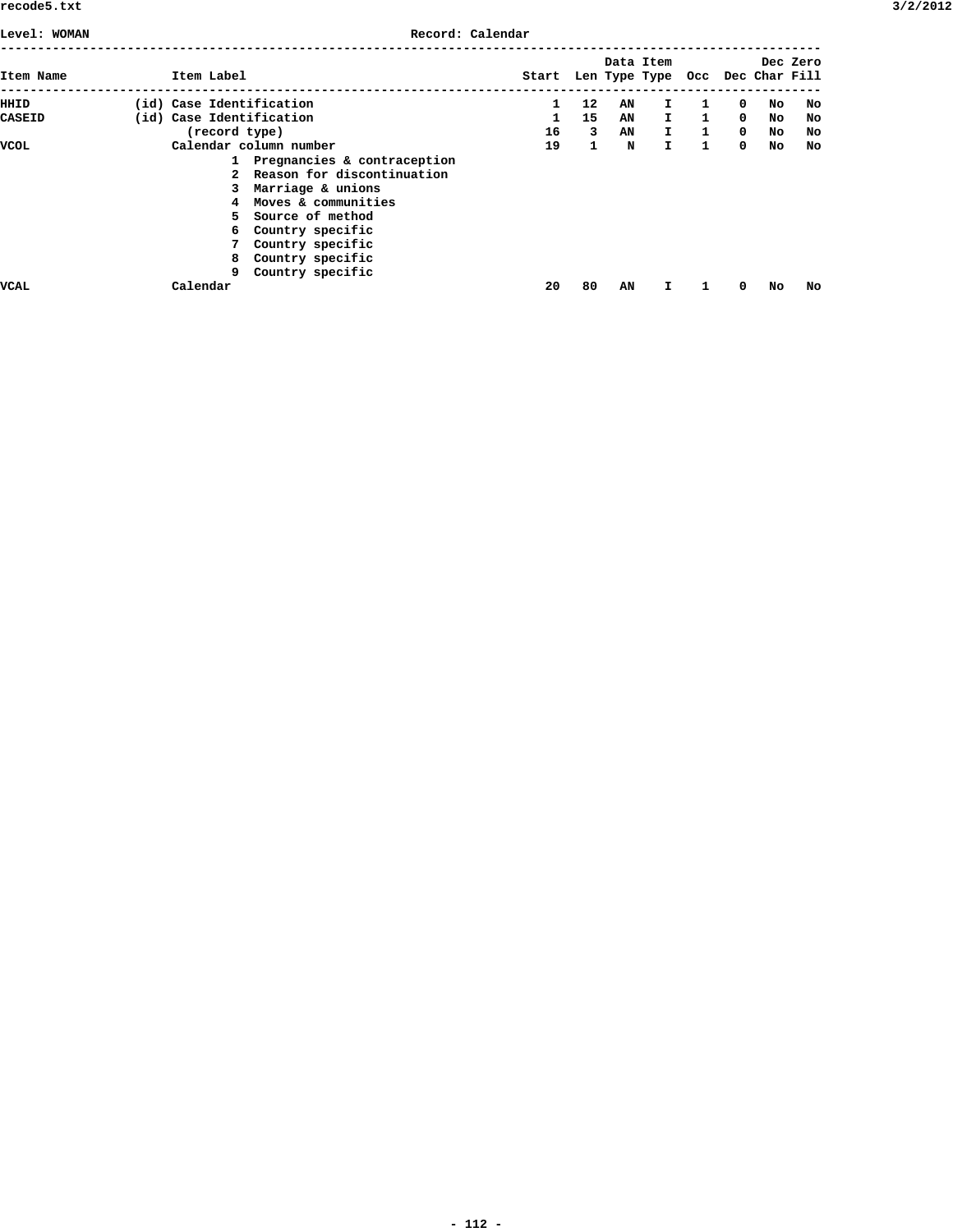## **Level: WOMAN Record: Maternal mortality**

|                 |                                                   | Record: Macernar Morcarrey            |                 |    |           |            |             |    |          |
|-----------------|---------------------------------------------------|---------------------------------------|-----------------|----|-----------|------------|-------------|----|----------|
| Item Name       | Item Label                                        | Start Len Type Type Occ Dec Char Fill | --------------- |    | Data Item | ---------- |             |    | Dec Zero |
| HHID            | (id) Case Identification                          | $\mathbf{1}$                          | 12              | AN | Ι.        | 1          | 0           | No | No       |
| <b>CASEID</b>   | (id) Case Identification                          | $\mathbf{1}$                          | 15              | AN | Ι.        | 1          | $\mathbf 0$ | No | No       |
|                 | (record type)                                     | 16                                    | 3               | AN | I         | 1          | $\mathbf 0$ | No | No       |
| <b>MMIDX</b>    | Maternal mortality index<br>1:20                  | 19                                    | 2               | N  | I         | 1          | 0           | No | No       |
| MM1             | Sex of sibling                                    | 21                                    | 1               | N  | I.        | 1          | 0           | No | No       |
|                 | 1 Male<br>2 Female                                |                                       |                 |    |           |            |             |    |          |
|                 | 8 DK                                              |                                       |                 |    |           |            |             |    |          |
|                 | (m) 9 Missing                                     |                                       |                 |    |           |            |             |    |          |
| MM <sub>2</sub> | Sibling's survival status                         | 22                                    | 1               | N  | I         | 1          | 0           | No | No       |
|                 | 0 Dead<br>1 Alive                                 |                                       |                 |    |           |            |             |    |          |
|                 | 8 DK                                              |                                       |                 |    |           |            |             |    |          |
|                 | (m) 9 Missing                                     |                                       |                 |    |           |            |             |    |          |
| MM3             | NotAppl<br>(na)<br>Sibling's current age          | 23                                    | 2               | N  | I         | 1          | 0           | No | No       |
|                 | $97$ $97+$                                        |                                       |                 |    |           |            |             |    |          |
|                 | 98 Don't know                                     |                                       |                 |    |           |            |             |    |          |
|                 | (m) 99 Missing<br>NotAppl<br>(na)                 |                                       |                 |    |           |            |             |    |          |
| MM4             | CMC date of birth of sibling                      | 25                                    | 4               | N  | Ι.        | 1          | 0           | No | No       |
|                 | (na)<br>NotAppl                                   |                                       |                 |    |           |            |             |    |          |
| MM5             | Sibling's marital status                          | 29                                    | 1               | N  | Ι.        | 1          | 0           | No | No       |
|                 | 0 Never married<br>1 Ever married                 |                                       |                 |    |           |            |             |    |          |
|                 | 8 DK                                              |                                       |                 |    |           |            |             |    |          |
|                 | $(m)$ 9 Missing                                   |                                       |                 |    |           |            |             |    |          |
| MM6             | NotAppl<br>(na)<br>Years ago sibling died         | 30                                    | 2               | N  | Ι.        | 1          | 0           | No | No       |
|                 | $97$ $97+$                                        |                                       |                 |    |           |            |             |    |          |
|                 | 98 Don't know                                     |                                       |                 |    |           |            |             |    |          |
|                 | $(m)$ 99 Missing<br>NotAppl<br>(na)               |                                       |                 |    |           |            |             |    |          |
| MM7             | Sibling's age at death                            | 32                                    | 2               | N  | I         | 1          | 0           | No | No       |
|                 | 97 97+                                            |                                       |                 |    |           |            |             |    |          |
|                 | 98 Don't know<br>(m) 99 Missing                   |                                       |                 |    |           |            |             |    |          |
|                 | NotAppl<br>(na)                                   |                                       |                 |    |           |            |             |    |          |
| MM8             | CMC date of death of sibling                      | 34                                    | 4               | N  | I.        | 1          | 0           | No | No       |
| MM9             | NotAppl<br>(na)<br>Sibling's death & pregnancy    | 38                                    | 2               | N  | I         | 1          | 0           | No | No       |
|                 | Never pregnant<br>$\mathbf 0$                     |                                       |                 |    |           |            |             |    |          |
|                 | Death not related<br>1                            |                                       |                 |    |           |            |             |    |          |
|                 | 2<br>Died while pregnant                          |                                       |                 |    |           |            |             |    |          |
|                 | 3 Died during delivery<br>Since delivery<br>4     |                                       |                 |    |           |            |             |    |          |
|                 | 6 weeks after Deliv.<br>5                         |                                       |                 |    |           |            |             |    |          |
|                 | 2 months after Deliv<br>6                         |                                       |                 |    |           |            |             |    |          |
|                 | 98 Don't know<br>$(m)$ 99 Missing                 |                                       |                 |    |           |            |             |    |          |
|                 | (na)<br>NotAppl                                   |                                       |                 |    |           |            |             |    |          |
| <b>MM10</b>     | Death & pregnancy are related                     | 40                                    | 1               | N  | I.        | 1          | 0           | No | No       |
|                 | $0$ No<br>1 Yes                                   |                                       |                 |    |           |            |             |    |          |
|                 | 8 Don't know                                      |                                       |                 |    |           |            |             |    |          |
|                 | (m) 9 Missing                                     |                                       |                 |    |           |            |             |    |          |
| MM11            | (na)<br>NotAppl<br>Sibling's cause of death       | 41                                    | 2               | N  | Ι.        | 1          | 0           | No | No       |
|                 | $\mathbf{0}$<br>Country specific                  |                                       |                 |    |           |            |             |    |          |
|                 | (m) 99 Missing                                    |                                       |                 |    |           |            |             |    |          |
| MM12            | NotAppl<br>(na)<br>Time between delivery & death  | 43                                    | 3               | N  | I.        | 1          | 0           | No | No       |
|                 | 100                                               |                                       |                 |    |           |            |             |    |          |
|                 | 101<br>1 day                                      |                                       |                 |    |           |            |             |    |          |
|                 | 102:200<br>201<br>1 month                         |                                       |                 |    |           |            |             |    |          |
|                 | 202:300                                           |                                       |                 |    |           |            |             |    |          |
|                 | 301<br>1 year                                     |                                       |                 |    |           |            |             |    |          |
|                 | 302:399<br>997<br>Inconsistent                    |                                       |                 |    |           |            |             |    |          |
|                 | 998<br>Don't know                                 |                                       |                 |    |           |            |             |    |          |
|                 | $(m)$ 999<br>Missing                              |                                       |                 |    |           |            |             |    |          |
|                 | (na)<br>NotAppl                                   |                                       |                 |    |           |            |             |    |          |
| MM13            | Place of death<br>$\mathbf 0$<br>Country specific | 46                                    | 2               | N  | Ι.        | 1          | 0           | No | No       |
|                 | $(m)$ 99 Missing                                  |                                       |                 |    |           |            |             |    |          |
|                 | NotAppl<br>(na)                                   |                                       |                 |    |           |            |             |    |          |
| MM14            | Number of sibling's children                      | 48                                    | 2               | N  | I         | 1          | 0           | No | No       |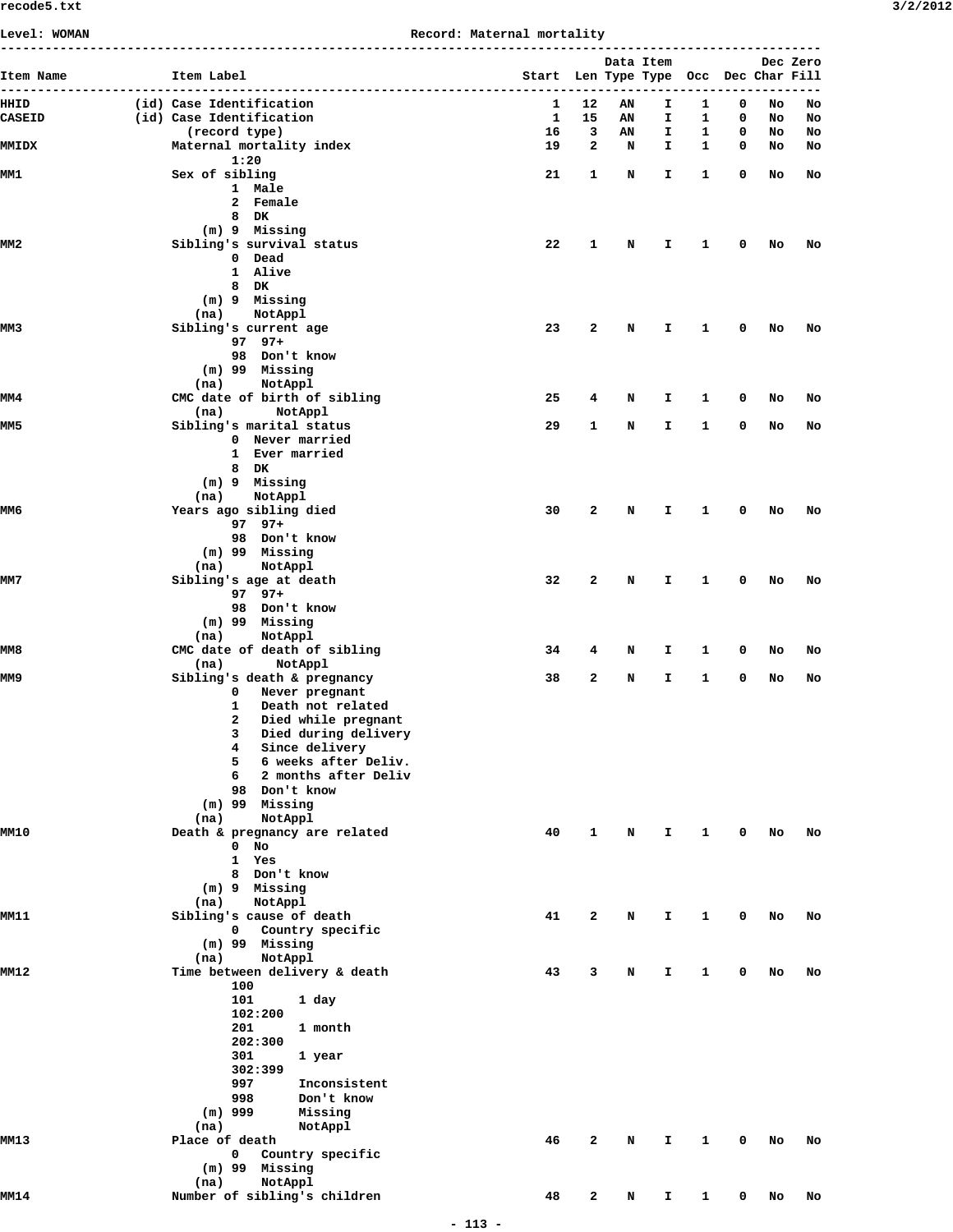|      | 0:24<br>$(m)$ 99<br>(na) | Missing<br>NotAppl |    |   |   |    |   |            |    |    |
|------|--------------------------|--------------------|----|---|---|----|---|------------|----|----|
| MM15 | Sibling's year of death  |                    | 50 | 4 | N | I. | 1 | $^{\circ}$ | No | No |
|      | 1920:2010                |                    |    |   |   |    |   |            |    |    |
|      | 9998                     | Don't know         |    |   |   |    |   |            |    |    |
|      | $(m)$ 9999               | Missing            |    |   |   |    |   |            |    |    |
|      | (na)                     | NotAppl            |    |   |   |    |   |            |    |    |

|  |  |  | N |  |  | O. | No | NC N |
|--|--|--|---|--|--|----|----|------|
|--|--|--|---|--|--|----|----|------|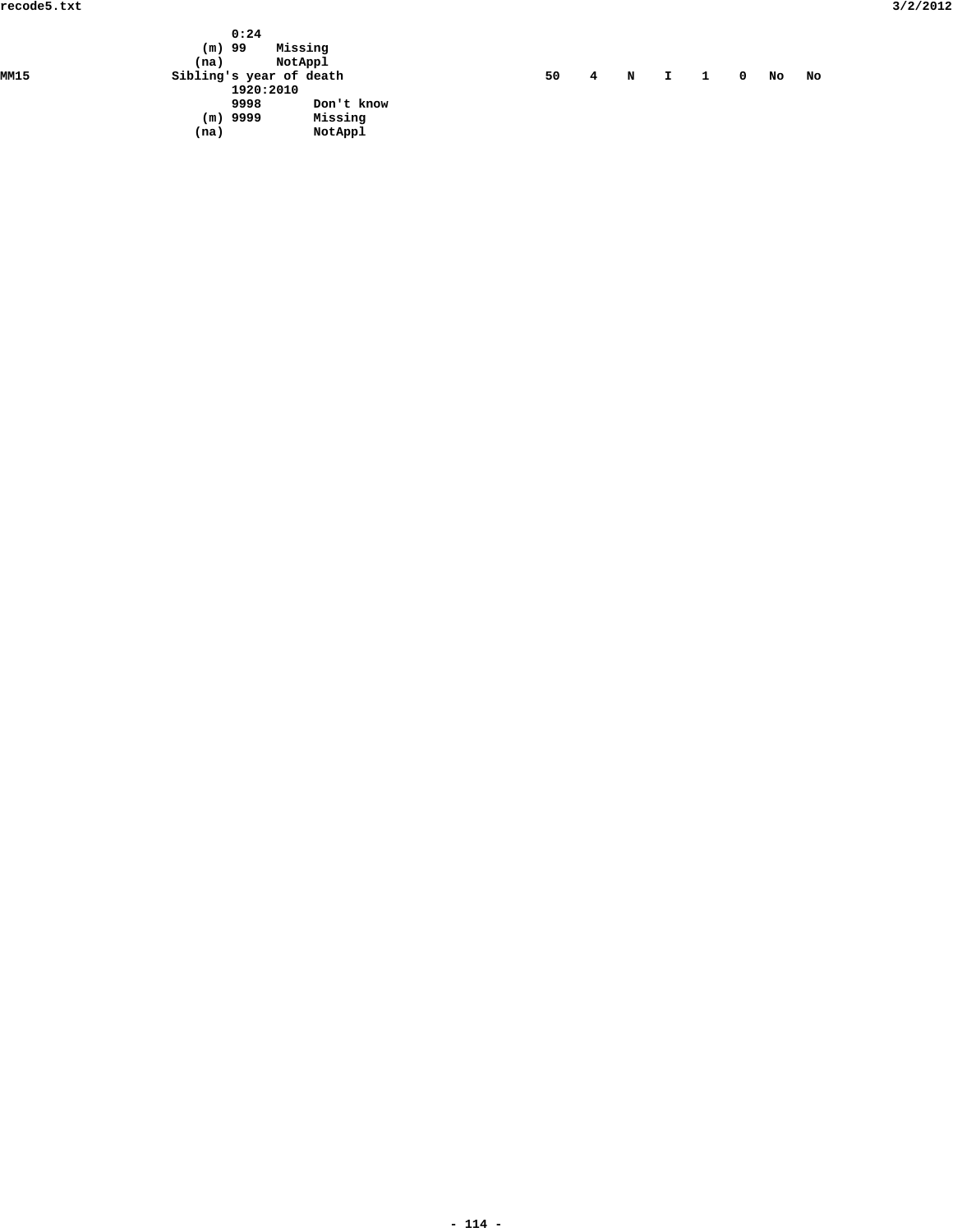| Level: WOMAN       |                                                                                    |                                                         | Record: Maternal mortality (suite) |                         |             |              |              |            |    |                           |
|--------------------|------------------------------------------------------------------------------------|---------------------------------------------------------|------------------------------------|-------------------------|-------------|--------------|--------------|------------|----|---------------------------|
| Item Name          | Item Label                                                                         |                                                         | Start Len Type Type Occ            |                         | Data Item   |              |              |            |    | Dec Zero<br>Dec Char Fill |
| HHID               | (id) Case Identification                                                           |                                                         | $\mathbf{1}$                       | $12 \overline{ }$       | AN          | I.           | 1            | 0          | No | No                        |
| <b>CASEID</b>      | (id) Case Identification                                                           |                                                         | 1                                  | 15                      | AN          | I.           | $\mathbf{1}$ | $^{\circ}$ | No | No                        |
|                    | (record type)                                                                      |                                                         | 16                                 | $\overline{\mathbf{3}}$ | AN          | I            | $\mathbf{1}$ | 0          | No | No                        |
| MMC1               | 0:20                                                                               | Number of siblings of resp.                             | 19                                 | $\overline{2}$          | $\mathbf N$ | $\mathbf{I}$ | $\mathbf{1}$ | 0          | No | No                        |
|                    | $(m)$ 99                                                                           | Missing                                                 |                                    |                         |             |              |              |            |    |                           |
| MMC <sub>2</sub>   | 0:20<br>$(m)$ 99                                                                   | Preceding births before resp.<br>Missing                | 21                                 | $\overline{2}$          | N           | I            | 1            | 0          | No | No                        |
|                    | (na)                                                                               | NotAppl                                                 |                                    |                         |             |              |              |            |    |                           |
| MMC <sub>3</sub>   | Sister's reporting                                                                 |                                                         | 23                                 | $\mathbf{2}$            | N           | I            | 1            | 0          | No | No                        |
|                    | $^{\circ}$<br>1:90<br>$(m)$ 99<br>(na)                                             | Respondent reported<br>Missing<br>NotAppl               |                                    |                         |             |              |              |            |    |                           |
| <b>REC84 GROUP</b> |                                                                                    | Item created from ISSA Group                            | 25                                 | 2                       | AN          | I            | 6            | 0          | No | No                        |
| MMC4               | 0:90<br>$(m)$ 99<br>(na)                                                           | Eligible sisters line numbers<br>Missing<br>NotAppl     | 25                                 | $\mathbf{2}$            | N           | Sub          | 1            | 0          | No | No                        |
| MMC <sub>5</sub>   | Cut off age<br>10 <sup>1</sup><br>12 <sub>1</sub><br>13 <sup>1</sup><br>15<br>(na) | 10 years<br>12 years<br>13 years<br>15 years<br>NotAppl | 37                                 | $\mathbf{2}$            | N           | I            | 1            | 0          | No | No                        |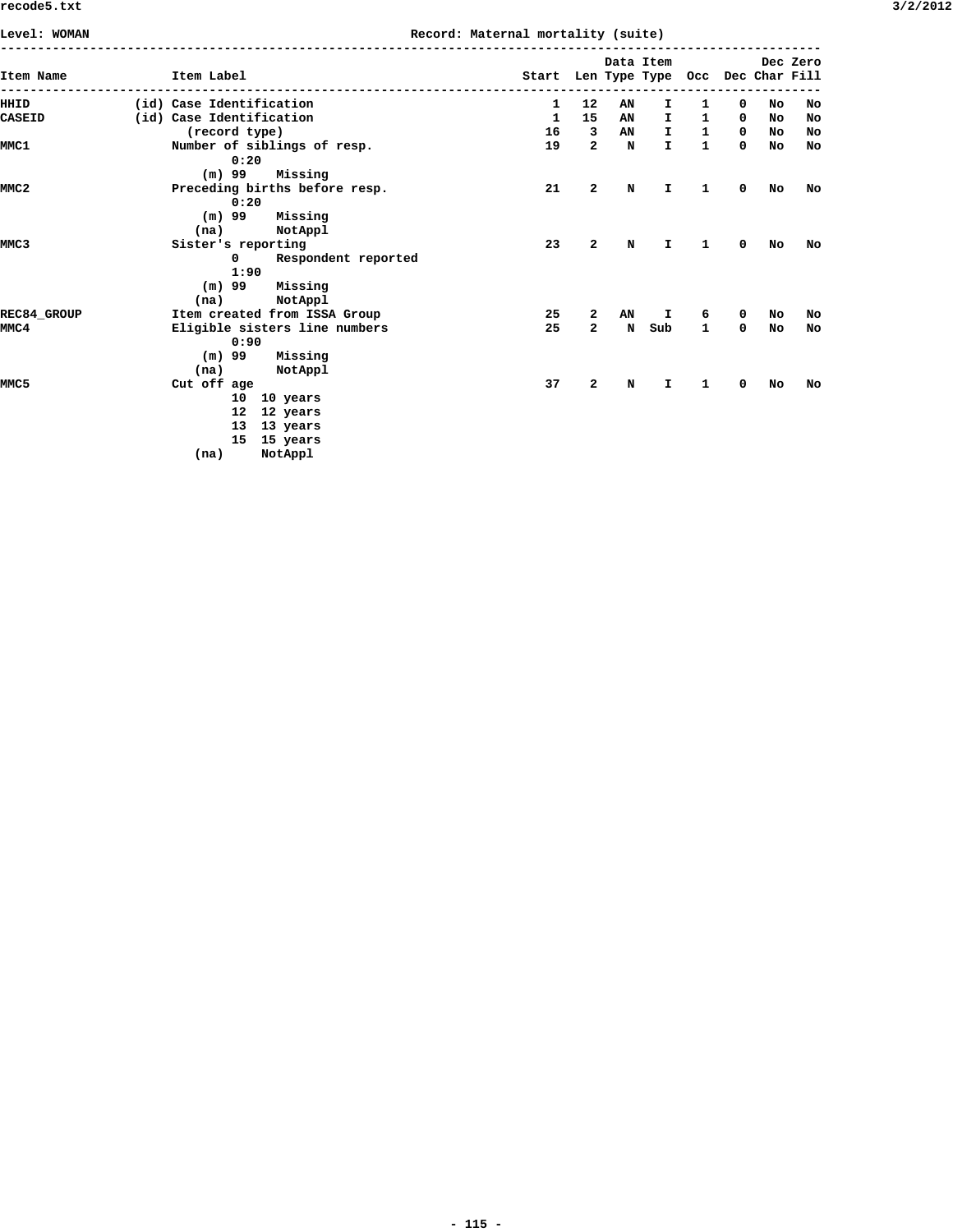| ---------                                                                                                                                                                                                                                                                                                                                                                                                                                                                                                                                                                                                                                                                                                                                                                                                                                                                                                                                                                                                                                                                                                                                                                                                                                                                                                                                                                                                                                                                                                                                                                                                                                                                                                                                                                                                                                                      |                                   |                                                                                                                                                                                                                                                                                                                                                                                                                                                                                                                          |    |    |    |              |   |                                                                                        |          |
|----------------------------------------------------------------------------------------------------------------------------------------------------------------------------------------------------------------------------------------------------------------------------------------------------------------------------------------------------------------------------------------------------------------------------------------------------------------------------------------------------------------------------------------------------------------------------------------------------------------------------------------------------------------------------------------------------------------------------------------------------------------------------------------------------------------------------------------------------------------------------------------------------------------------------------------------------------------------------------------------------------------------------------------------------------------------------------------------------------------------------------------------------------------------------------------------------------------------------------------------------------------------------------------------------------------------------------------------------------------------------------------------------------------------------------------------------------------------------------------------------------------------------------------------------------------------------------------------------------------------------------------------------------------------------------------------------------------------------------------------------------------------------------------------------------------------------------------------------------------|-----------------------------------|--------------------------------------------------------------------------------------------------------------------------------------------------------------------------------------------------------------------------------------------------------------------------------------------------------------------------------------------------------------------------------------------------------------------------------------------------------------------------------------------------------------------------|----|----|----|--------------|---|----------------------------------------------------------------------------------------|----------|
|                                                                                                                                                                                                                                                                                                                                                                                                                                                                                                                                                                                                                                                                                                                                                                                                                                                                                                                                                                                                                                                                                                                                                                                                                                                                                                                                                                                                                                                                                                                                                                                                                                                                                                                                                                                                                                                                | (id) Case Identification          | 1                                                                                                                                                                                                                                                                                                                                                                                                                                                                                                                        | 12 | AN | I. | 1.           | 0 | No                                                                                     | No       |
|                                                                                                                                                                                                                                                                                                                                                                                                                                                                                                                                                                                                                                                                                                                                                                                                                                                                                                                                                                                                                                                                                                                                                                                                                                                                                                                                                                                                                                                                                                                                                                                                                                                                                                                                                                                                                                                                |                                   |                                                                                                                                                                                                                                                                                                                                                                                                                                                                                                                          |    |    |    |              | 0 |                                                                                        | No<br>No |
|                                                                                                                                                                                                                                                                                                                                                                                                                                                                                                                                                                                                                                                                                                                                                                                                                                                                                                                                                                                                                                                                                                                                                                                                                                                                                                                                                                                                                                                                                                                                                                                                                                                                                                                                                                                                                                                                | Index to birth history            | 19                                                                                                                                                                                                                                                                                                                                                                                                                                                                                                                       |    | N  | I. | $\mathbf{1}$ | 0 | No                                                                                     | No       |
|                                                                                                                                                                                                                                                                                                                                                                                                                                                                                                                                                                                                                                                                                                                                                                                                                                                                                                                                                                                                                                                                                                                                                                                                                                                                                                                                                                                                                                                                                                                                                                                                                                                                                                                                                                                                                                                                | 1:6                               |                                                                                                                                                                                                                                                                                                                                                                                                                                                                                                                          |    |    |    |              |   |                                                                                        |          |
|                                                                                                                                                                                                                                                                                                                                                                                                                                                                                                                                                                                                                                                                                                                                                                                                                                                                                                                                                                                                                                                                                                                                                                                                                                                                                                                                                                                                                                                                                                                                                                                                                                                                                                                                                                                                                                                                |                                   |                                                                                                                                                                                                                                                                                                                                                                                                                                                                                                                          |    |    |    |              |   |                                                                                        | No       |
|                                                                                                                                                                                                                                                                                                                                                                                                                                                                                                                                                                                                                                                                                                                                                                                                                                                                                                                                                                                                                                                                                                                                                                                                                                                                                                                                                                                                                                                                                                                                                                                                                                                                                                                                                                                                                                                                | 1 Only treated bednets            |                                                                                                                                                                                                                                                                                                                                                                                                                                                                                                                          |    |    |    |              |   |                                                                                        |          |
|                                                                                                                                                                                                                                                                                                                                                                                                                                                                                                                                                                                                                                                                                                                                                                                                                                                                                                                                                                                                                                                                                                                                                                                                                                                                                                                                                                                                                                                                                                                                                                                                                                                                                                                                                                                                                                                                |                                   |                                                                                                                                                                                                                                                                                                                                                                                                                                                                                                                          |    |    |    |              |   |                                                                                        |          |
|                                                                                                                                                                                                                                                                                                                                                                                                                                                                                                                                                                                                                                                                                                                                                                                                                                                                                                                                                                                                                                                                                                                                                                                                                                                                                                                                                                                                                                                                                                                                                                                                                                                                                                                                                                                                                                                                |                                   |                                                                                                                                                                                                                                                                                                                                                                                                                                                                                                                          |    |    |    |              |   |                                                                                        |          |
|                                                                                                                                                                                                                                                                                                                                                                                                                                                                                                                                                                                                                                                                                                                                                                                                                                                                                                                                                                                                                                                                                                                                                                                                                                                                                                                                                                                                                                                                                                                                                                                                                                                                                                                                                                                                                                                                |                                   |                                                                                                                                                                                                                                                                                                                                                                                                                                                                                                                          |    |    |    |              |   |                                                                                        |          |
|                                                                                                                                                                                                                                                                                                                                                                                                                                                                                                                                                                                                                                                                                                                                                                                                                                                                                                                                                                                                                                                                                                                                                                                                                                                                                                                                                                                                                                                                                                                                                                                                                                                                                                                                                                                                                                                                |                                   | 21                                                                                                                                                                                                                                                                                                                                                                                                                                                                                                                       | 2  | N  | I. | 1            | 0 | No                                                                                     | No       |
|                                                                                                                                                                                                                                                                                                                                                                                                                                                                                                                                                                                                                                                                                                                                                                                                                                                                                                                                                                                                                                                                                                                                                                                                                                                                                                                                                                                                                                                                                                                                                                                                                                                                                                                                                                                                                                                                | 0:97                              |                                                                                                                                                                                                                                                                                                                                                                                                                                                                                                                          |    |    |    |              |   |                                                                                        |          |
|                                                                                                                                                                                                                                                                                                                                                                                                                                                                                                                                                                                                                                                                                                                                                                                                                                                                                                                                                                                                                                                                                                                                                                                                                                                                                                                                                                                                                                                                                                                                                                                                                                                                                                                                                                                                                                                                |                                   |                                                                                                                                                                                                                                                                                                                                                                                                                                                                                                                          |    |    |    |              |   |                                                                                        |          |
|                                                                                                                                                                                                                                                                                                                                                                                                                                                                                                                                                                                                                                                                                                                                                                                                                                                                                                                                                                                                                                                                                                                                                                                                                                                                                                                                                                                                                                                                                                                                                                                                                                                                                                                                                                                                                                                                | NotAppl<br>(na)                   |                                                                                                                                                                                                                                                                                                                                                                                                                                                                                                                          |    |    |    |              |   |                                                                                        |          |
|                                                                                                                                                                                                                                                                                                                                                                                                                                                                                                                                                                                                                                                                                                                                                                                                                                                                                                                                                                                                                                                                                                                                                                                                                                                                                                                                                                                                                                                                                                                                                                                                                                                                                                                                                                                                                                                                |                                   |                                                                                                                                                                                                                                                                                                                                                                                                                                                                                                                          | 1  | N  | I. | 1            | 0 | No                                                                                     | No       |
|                                                                                                                                                                                                                                                                                                                                                                                                                                                                                                                                                                                                                                                                                                                                                                                                                                                                                                                                                                                                                                                                                                                                                                                                                                                                                                                                                                                                                                                                                                                                                                                                                                                                                                                                                                                                                                                                |                                   |                                                                                                                                                                                                                                                                                                                                                                                                                                                                                                                          |    |    |    |              |   |                                                                                        |          |
|                                                                                                                                                                                                                                                                                                                                                                                                                                                                                                                                                                                                                                                                                                                                                                                                                                                                                                                                                                                                                                                                                                                                                                                                                                                                                                                                                                                                                                                                                                                                                                                                                                                                                                                                                                                                                                                                |                                   |                                                                                                                                                                                                                                                                                                                                                                                                                                                                                                                          |    |    |    |              |   |                                                                                        |          |
|                                                                                                                                                                                                                                                                                                                                                                                                                                                                                                                                                                                                                                                                                                                                                                                                                                                                                                                                                                                                                                                                                                                                                                                                                                                                                                                                                                                                                                                                                                                                                                                                                                                                                                                                                                                                                                                                | (m) 9 Missing                     |                                                                                                                                                                                                                                                                                                                                                                                                                                                                                                                          |    |    |    |              |   |                                                                                        |          |
|                                                                                                                                                                                                                                                                                                                                                                                                                                                                                                                                                                                                                                                                                                                                                                                                                                                                                                                                                                                                                                                                                                                                                                                                                                                                                                                                                                                                                                                                                                                                                                                                                                                                                                                                                                                                                                                                | NotAppl<br>(na)                   |                                                                                                                                                                                                                                                                                                                                                                                                                                                                                                                          |    |    |    |              |   |                                                                                        |          |
|                                                                                                                                                                                                                                                                                                                                                                                                                                                                                                                                                                                                                                                                                                                                                                                                                                                                                                                                                                                                                                                                                                                                                                                                                                                                                                                                                                                                                                                                                                                                                                                                                                                                                                                                                                                                                                                                |                                   |                                                                                                                                                                                                                                                                                                                                                                                                                                                                                                                          |    |    |    |              |   |                                                                                        | No       |
|                                                                                                                                                                                                                                                                                                                                                                                                                                                                                                                                                                                                                                                                                                                                                                                                                                                                                                                                                                                                                                                                                                                                                                                                                                                                                                                                                                                                                                                                                                                                                                                                                                                                                                                                                                                                                                                                | 1 Yes, fever only                 |                                                                                                                                                                                                                                                                                                                                                                                                                                                                                                                          |    |    |    |              |   |                                                                                        |          |
|                                                                                                                                                                                                                                                                                                                                                                                                                                                                                                                                                                                                                                                                                                                                                                                                                                                                                                                                                                                                                                                                                                                                                                                                                                                                                                                                                                                                                                                                                                                                                                                                                                                                                                                                                                                                                                                                | 2 Yes, cough only                 |                                                                                                                                                                                                                                                                                                                                                                                                                                                                                                                          |    |    |    |              |   |                                                                                        |          |
|                                                                                                                                                                                                                                                                                                                                                                                                                                                                                                                                                                                                                                                                                                                                                                                                                                                                                                                                                                                                                                                                                                                                                                                                                                                                                                                                                                                                                                                                                                                                                                                                                                                                                                                                                                                                                                                                |                                   |                                                                                                                                                                                                                                                                                                                                                                                                                                                                                                                          |    |    |    |              |   |                                                                                        |          |
|                                                                                                                                                                                                                                                                                                                                                                                                                                                                                                                                                                                                                                                                                                                                                                                                                                                                                                                                                                                                                                                                                                                                                                                                                                                                                                                                                                                                                                                                                                                                                                                                                                                                                                                                                                                                                                                                |                                   |                                                                                                                                                                                                                                                                                                                                                                                                                                                                                                                          |    |    |    |              |   |                                                                                        |          |
|                                                                                                                                                                                                                                                                                                                                                                                                                                                                                                                                                                                                                                                                                                                                                                                                                                                                                                                                                                                                                                                                                                                                                                                                                                                                                                                                                                                                                                                                                                                                                                                                                                                                                                                                                                                                                                                                | NotAppl<br>(na)                   |                                                                                                                                                                                                                                                                                                                                                                                                                                                                                                                          |    |    |    |              |   |                                                                                        |          |
|                                                                                                                                                                                                                                                                                                                                                                                                                                                                                                                                                                                                                                                                                                                                                                                                                                                                                                                                                                                                                                                                                                                                                                                                                                                                                                                                                                                                                                                                                                                                                                                                                                                                                                                                                                                                                                                                |                                   | 25                                                                                                                                                                                                                                                                                                                                                                                                                                                                                                                       | 1  | N  | Ι. | 1.           | 0 | No                                                                                     | No       |
| Level: WOMAN<br>Record: Malaria<br>Item Label<br>Item Name<br>HHID<br>(id) Case Identification<br><b>CASEID</b><br>$\mathbf{1}$<br>15<br>(record type)<br>16<br>3<br><b>IDXML</b><br>$\mathbf{1}$<br>ML 0<br>Type of bednet(s) child slept under last night<br>20<br>1<br>0 No bednet<br>2 Both treated and untreated bednets<br>3 Only untreated bednets<br>(m) 9 Missing<br>NotAppl<br>(na)<br>Times took Fansidar during pregnancy<br>ML 1<br>98<br>Don't know<br>Missing<br>(m) 99<br>Type of visit at source for antimalarial during 23<br>ML 2<br>1 Antenatal visit<br>2 Another facility visit<br>6 Other source<br>Child has fever/cough now<br>24<br>ML 11<br>1<br>$0$ No<br>3 Both fever and cough<br>8 Don't know<br>(m) 9 Missing<br>Child has had convulsions in last 2 weeks<br>ML 12<br>$0$ No<br>1 Yes<br>8 Don't know<br>(m) 9 Missing<br>NotAppl<br>(na)<br>Fansidar taken for fever/cough<br>26<br><b>ML13A</b><br>1<br>$0$ No<br>1 Yes<br>(m) 9 Missing<br>NotAppl<br>(na)<br>Chloroquine taken for fever/cough<br>27<br>ML13B<br>1<br>$0$ No<br>1 Yes<br>(m) 9 Missing<br>NotAppl<br>(na)<br>Amodiaquine taken for fever/cough<br>28<br>ML13C<br>1<br>$0$ No<br>1 Yes<br>(m) 9 Missing<br>NotAppl<br>(na)<br>Quinine taken for fever/cough<br>29<br>ML13D<br>1<br>$0$ No<br>1 Yes<br>(m) 9 Missing<br>NotAppl<br>(na)<br>Combination with artemisinin taken for fever/co<br>30<br>ML13E<br>$\mathbf{1}$<br>$0$ No<br>1 Yes<br>(m) 9 Missing<br>(na)<br>NotAppl<br>CS antimalarial taken for fever/cough<br>ML13F<br>31<br>$\mathbf{1}$<br>$0$ No<br>1 Yes<br>(m) 9 Missing<br>NotAppl<br>(na)<br>CS antimalarial taken for fever/cough<br>32<br>ML13G<br>1<br>$0$ No<br>1 Yes<br>(m) 9 Missing<br>(na)<br>NotAppl<br>Other antimalarial taken for fever/cough<br>33<br>ML 13H<br>1<br>$0$ No<br>1 Yes<br>(m) 9 Missing<br>NotAppl<br>(na) |                                   |                                                                                                                                                                                                                                                                                                                                                                                                                                                                                                                          |    |    |    |              |   |                                                                                        |          |
|                                                                                                                                                                                                                                                                                                                                                                                                                                                                                                                                                                                                                                                                                                                                                                                                                                                                                                                                                                                                                                                                                                                                                                                                                                                                                                                                                                                                                                                                                                                                                                                                                                                                                                                                                                                                                                                                |                                   |                                                                                                                                                                                                                                                                                                                                                                                                                                                                                                                          |    |    |    |              |   |                                                                                        |          |
|                                                                                                                                                                                                                                                                                                                                                                                                                                                                                                                                                                                                                                                                                                                                                                                                                                                                                                                                                                                                                                                                                                                                                                                                                                                                                                                                                                                                                                                                                                                                                                                                                                                                                                                                                                                                                                                                |                                   |                                                                                                                                                                                                                                                                                                                                                                                                                                                                                                                          |    |    |    |              |   |                                                                                        |          |
|                                                                                                                                                                                                                                                                                                                                                                                                                                                                                                                                                                                                                                                                                                                                                                                                                                                                                                                                                                                                                                                                                                                                                                                                                                                                                                                                                                                                                                                                                                                                                                                                                                                                                                                                                                                                                                                                |                                   |                                                                                                                                                                                                                                                                                                                                                                                                                                                                                                                          |    |    |    |              |   |                                                                                        |          |
|                                                                                                                                                                                                                                                                                                                                                                                                                                                                                                                                                                                                                                                                                                                                                                                                                                                                                                                                                                                                                                                                                                                                                                                                                                                                                                                                                                                                                                                                                                                                                                                                                                                                                                                                                                                                                                                                |                                   |                                                                                                                                                                                                                                                                                                                                                                                                                                                                                                                          |    |    |    |              |   | Dec Zero<br>No<br>No<br>No<br>No<br>No<br>No<br>No<br>No<br>No<br>No<br>No<br>No<br>No | No       |
|                                                                                                                                                                                                                                                                                                                                                                                                                                                                                                                                                                                                                                                                                                                                                                                                                                                                                                                                                                                                                                                                                                                                                                                                                                                                                                                                                                                                                                                                                                                                                                                                                                                                                                                                                                                                                                                                |                                   |                                                                                                                                                                                                                                                                                                                                                                                                                                                                                                                          |    |    |    |              |   |                                                                                        |          |
|                                                                                                                                                                                                                                                                                                                                                                                                                                                                                                                                                                                                                                                                                                                                                                                                                                                                                                                                                                                                                                                                                                                                                                                                                                                                                                                                                                                                                                                                                                                                                                                                                                                                                                                                                                                                                                                                |                                   |                                                                                                                                                                                                                                                                                                                                                                                                                                                                                                                          |    |    |    |              |   |                                                                                        |          |
|                                                                                                                                                                                                                                                                                                                                                                                                                                                                                                                                                                                                                                                                                                                                                                                                                                                                                                                                                                                                                                                                                                                                                                                                                                                                                                                                                                                                                                                                                                                                                                                                                                                                                                                                                                                                                                                                |                                   | Data Item<br>Start Len Type Type Occ Dec Char Fill<br>--------------------<br>I.<br>0<br>AN<br>1<br>AN<br>I.<br>1<br>I.<br>$\mathbf{1}$<br>0<br>N<br>$\mathbf{1}$<br>0<br>N<br>Ι.<br>N<br>I.<br>1<br>0<br>N<br>1<br>0<br>I.<br>N<br>I.<br>$\mathbf{1}$<br>$\mathbf 0$<br>0<br>N<br>I.<br>$\mathbf{1}$<br>$\mathbf{I}$<br>$\mathbf{1}$<br>$\mathbf 0$<br>N<br>$\mathbf{1}$<br>$\mathbf 0$<br>N<br>I.<br>N<br>I.<br>$\mathbf{1}$<br>0<br>N<br>I.<br>1<br>0<br>34<br>$\mathbf{1}$<br>I.<br>$\mathbf{1}$<br>$\mathbf 0$<br>N | No |    |    |              |   |                                                                                        |          |
|                                                                                                                                                                                                                                                                                                                                                                                                                                                                                                                                                                                                                                                                                                                                                                                                                                                                                                                                                                                                                                                                                                                                                                                                                                                                                                                                                                                                                                                                                                                                                                                                                                                                                                                                                                                                                                                                |                                   |                                                                                                                                                                                                                                                                                                                                                                                                                                                                                                                          |    |    |    |              |   |                                                                                        |          |
|                                                                                                                                                                                                                                                                                                                                                                                                                                                                                                                                                                                                                                                                                                                                                                                                                                                                                                                                                                                                                                                                                                                                                                                                                                                                                                                                                                                                                                                                                                                                                                                                                                                                                                                                                                                                                                                                |                                   |                                                                                                                                                                                                                                                                                                                                                                                                                                                                                                                          |    |    |    |              |   |                                                                                        |          |
|                                                                                                                                                                                                                                                                                                                                                                                                                                                                                                                                                                                                                                                                                                                                                                                                                                                                                                                                                                                                                                                                                                                                                                                                                                                                                                                                                                                                                                                                                                                                                                                                                                                                                                                                                                                                                                                                |                                   |                                                                                                                                                                                                                                                                                                                                                                                                                                                                                                                          |    |    |    |              |   |                                                                                        |          |
|                                                                                                                                                                                                                                                                                                                                                                                                                                                                                                                                                                                                                                                                                                                                                                                                                                                                                                                                                                                                                                                                                                                                                                                                                                                                                                                                                                                                                                                                                                                                                                                                                                                                                                                                                                                                                                                                |                                   |                                                                                                                                                                                                                                                                                                                                                                                                                                                                                                                          |    |    |    |              |   |                                                                                        | No       |
|                                                                                                                                                                                                                                                                                                                                                                                                                                                                                                                                                                                                                                                                                                                                                                                                                                                                                                                                                                                                                                                                                                                                                                                                                                                                                                                                                                                                                                                                                                                                                                                                                                                                                                                                                                                                                                                                |                                   |                                                                                                                                                                                                                                                                                                                                                                                                                                                                                                                          |    |    |    |              |   |                                                                                        |          |
|                                                                                                                                                                                                                                                                                                                                                                                                                                                                                                                                                                                                                                                                                                                                                                                                                                                                                                                                                                                                                                                                                                                                                                                                                                                                                                                                                                                                                                                                                                                                                                                                                                                                                                                                                                                                                                                                |                                   |                                                                                                                                                                                                                                                                                                                                                                                                                                                                                                                          |    |    |    |              |   |                                                                                        |          |
|                                                                                                                                                                                                                                                                                                                                                                                                                                                                                                                                                                                                                                                                                                                                                                                                                                                                                                                                                                                                                                                                                                                                                                                                                                                                                                                                                                                                                                                                                                                                                                                                                                                                                                                                                                                                                                                                |                                   |                                                                                                                                                                                                                                                                                                                                                                                                                                                                                                                          |    |    |    |              |   |                                                                                        |          |
|                                                                                                                                                                                                                                                                                                                                                                                                                                                                                                                                                                                                                                                                                                                                                                                                                                                                                                                                                                                                                                                                                                                                                                                                                                                                                                                                                                                                                                                                                                                                                                                                                                                                                                                                                                                                                                                                |                                   |                                                                                                                                                                                                                                                                                                                                                                                                                                                                                                                          |    |    |    |              |   |                                                                                        | No       |
|                                                                                                                                                                                                                                                                                                                                                                                                                                                                                                                                                                                                                                                                                                                                                                                                                                                                                                                                                                                                                                                                                                                                                                                                                                                                                                                                                                                                                                                                                                                                                                                                                                                                                                                                                                                                                                                                |                                   |                                                                                                                                                                                                                                                                                                                                                                                                                                                                                                                          |    |    |    |              |   |                                                                                        |          |
|                                                                                                                                                                                                                                                                                                                                                                                                                                                                                                                                                                                                                                                                                                                                                                                                                                                                                                                                                                                                                                                                                                                                                                                                                                                                                                                                                                                                                                                                                                                                                                                                                                                                                                                                                                                                                                                                |                                   |                                                                                                                                                                                                                                                                                                                                                                                                                                                                                                                          |    |    |    |              |   |                                                                                        |          |
|                                                                                                                                                                                                                                                                                                                                                                                                                                                                                                                                                                                                                                                                                                                                                                                                                                                                                                                                                                                                                                                                                                                                                                                                                                                                                                                                                                                                                                                                                                                                                                                                                                                                                                                                                                                                                                                                |                                   |                                                                                                                                                                                                                                                                                                                                                                                                                                                                                                                          |    |    |    |              |   |                                                                                        |          |
|                                                                                                                                                                                                                                                                                                                                                                                                                                                                                                                                                                                                                                                                                                                                                                                                                                                                                                                                                                                                                                                                                                                                                                                                                                                                                                                                                                                                                                                                                                                                                                                                                                                                                                                                                                                                                                                                |                                   |                                                                                                                                                                                                                                                                                                                                                                                                                                                                                                                          |    |    |    |              |   |                                                                                        | No       |
|                                                                                                                                                                                                                                                                                                                                                                                                                                                                                                                                                                                                                                                                                                                                                                                                                                                                                                                                                                                                                                                                                                                                                                                                                                                                                                                                                                                                                                                                                                                                                                                                                                                                                                                                                                                                                                                                |                                   |                                                                                                                                                                                                                                                                                                                                                                                                                                                                                                                          |    |    |    |              |   |                                                                                        |          |
|                                                                                                                                                                                                                                                                                                                                                                                                                                                                                                                                                                                                                                                                                                                                                                                                                                                                                                                                                                                                                                                                                                                                                                                                                                                                                                                                                                                                                                                                                                                                                                                                                                                                                                                                                                                                                                                                |                                   |                                                                                                                                                                                                                                                                                                                                                                                                                                                                                                                          |    |    |    |              |   |                                                                                        |          |
|                                                                                                                                                                                                                                                                                                                                                                                                                                                                                                                                                                                                                                                                                                                                                                                                                                                                                                                                                                                                                                                                                                                                                                                                                                                                                                                                                                                                                                                                                                                                                                                                                                                                                                                                                                                                                                                                |                                   |                                                                                                                                                                                                                                                                                                                                                                                                                                                                                                                          |    |    |    |              |   |                                                                                        |          |
|                                                                                                                                                                                                                                                                                                                                                                                                                                                                                                                                                                                                                                                                                                                                                                                                                                                                                                                                                                                                                                                                                                                                                                                                                                                                                                                                                                                                                                                                                                                                                                                                                                                                                                                                                                                                                                                                |                                   |                                                                                                                                                                                                                                                                                                                                                                                                                                                                                                                          |    |    |    |              |   |                                                                                        | No       |
|                                                                                                                                                                                                                                                                                                                                                                                                                                                                                                                                                                                                                                                                                                                                                                                                                                                                                                                                                                                                                                                                                                                                                                                                                                                                                                                                                                                                                                                                                                                                                                                                                                                                                                                                                                                                                                                                |                                   |                                                                                                                                                                                                                                                                                                                                                                                                                                                                                                                          |    |    |    |              |   |                                                                                        |          |
|                                                                                                                                                                                                                                                                                                                                                                                                                                                                                                                                                                                                                                                                                                                                                                                                                                                                                                                                                                                                                                                                                                                                                                                                                                                                                                                                                                                                                                                                                                                                                                                                                                                                                                                                                                                                                                                                |                                   |                                                                                                                                                                                                                                                                                                                                                                                                                                                                                                                          |    |    |    |              |   |                                                                                        |          |
|                                                                                                                                                                                                                                                                                                                                                                                                                                                                                                                                                                                                                                                                                                                                                                                                                                                                                                                                                                                                                                                                                                                                                                                                                                                                                                                                                                                                                                                                                                                                                                                                                                                                                                                                                                                                                                                                |                                   |                                                                                                                                                                                                                                                                                                                                                                                                                                                                                                                          |    |    |    |              |   |                                                                                        |          |
|                                                                                                                                                                                                                                                                                                                                                                                                                                                                                                                                                                                                                                                                                                                                                                                                                                                                                                                                                                                                                                                                                                                                                                                                                                                                                                                                                                                                                                                                                                                                                                                                                                                                                                                                                                                                                                                                |                                   |                                                                                                                                                                                                                                                                                                                                                                                                                                                                                                                          |    |    |    |              |   |                                                                                        | No       |
|                                                                                                                                                                                                                                                                                                                                                                                                                                                                                                                                                                                                                                                                                                                                                                                                                                                                                                                                                                                                                                                                                                                                                                                                                                                                                                                                                                                                                                                                                                                                                                                                                                                                                                                                                                                                                                                                |                                   |                                                                                                                                                                                                                                                                                                                                                                                                                                                                                                                          |    |    |    |              |   |                                                                                        |          |
|                                                                                                                                                                                                                                                                                                                                                                                                                                                                                                                                                                                                                                                                                                                                                                                                                                                                                                                                                                                                                                                                                                                                                                                                                                                                                                                                                                                                                                                                                                                                                                                                                                                                                                                                                                                                                                                                |                                   |                                                                                                                                                                                                                                                                                                                                                                                                                                                                                                                          |    |    |    |              |   |                                                                                        |          |
|                                                                                                                                                                                                                                                                                                                                                                                                                                                                                                                                                                                                                                                                                                                                                                                                                                                                                                                                                                                                                                                                                                                                                                                                                                                                                                                                                                                                                                                                                                                                                                                                                                                                                                                                                                                                                                                                |                                   |                                                                                                                                                                                                                                                                                                                                                                                                                                                                                                                          |    |    |    |              |   |                                                                                        |          |
|                                                                                                                                                                                                                                                                                                                                                                                                                                                                                                                                                                                                                                                                                                                                                                                                                                                                                                                                                                                                                                                                                                                                                                                                                                                                                                                                                                                                                                                                                                                                                                                                                                                                                                                                                                                                                                                                |                                   |                                                                                                                                                                                                                                                                                                                                                                                                                                                                                                                          |    |    |    |              |   |                                                                                        | No       |
|                                                                                                                                                                                                                                                                                                                                                                                                                                                                                                                                                                                                                                                                                                                                                                                                                                                                                                                                                                                                                                                                                                                                                                                                                                                                                                                                                                                                                                                                                                                                                                                                                                                                                                                                                                                                                                                                |                                   |                                                                                                                                                                                                                                                                                                                                                                                                                                                                                                                          |    |    |    |              |   |                                                                                        |          |
|                                                                                                                                                                                                                                                                                                                                                                                                                                                                                                                                                                                                                                                                                                                                                                                                                                                                                                                                                                                                                                                                                                                                                                                                                                                                                                                                                                                                                                                                                                                                                                                                                                                                                                                                                                                                                                                                |                                   |                                                                                                                                                                                                                                                                                                                                                                                                                                                                                                                          |    |    |    |              |   |                                                                                        |          |
|                                                                                                                                                                                                                                                                                                                                                                                                                                                                                                                                                                                                                                                                                                                                                                                                                                                                                                                                                                                                                                                                                                                                                                                                                                                                                                                                                                                                                                                                                                                                                                                                                                                                                                                                                                                                                                                                |                                   |                                                                                                                                                                                                                                                                                                                                                                                                                                                                                                                          |    |    |    |              |   |                                                                                        |          |
| ML13I                                                                                                                                                                                                                                                                                                                                                                                                                                                                                                                                                                                                                                                                                                                                                                                                                                                                                                                                                                                                                                                                                                                                                                                                                                                                                                                                                                                                                                                                                                                                                                                                                                                                                                                                                                                                                                                          | Pills/syrup taken for fever/cough |                                                                                                                                                                                                                                                                                                                                                                                                                                                                                                                          |    |    |    |              |   |                                                                                        | No       |
|                                                                                                                                                                                                                                                                                                                                                                                                                                                                                                                                                                                                                                                                                                                                                                                                                                                                                                                                                                                                                                                                                                                                                                                                                                                                                                                                                                                                                                                                                                                                                                                                                                                                                                                                                                                                                                                                | $0$ No                            |                                                                                                                                                                                                                                                                                                                                                                                                                                                                                                                          |    |    |    |              |   |                                                                                        |          |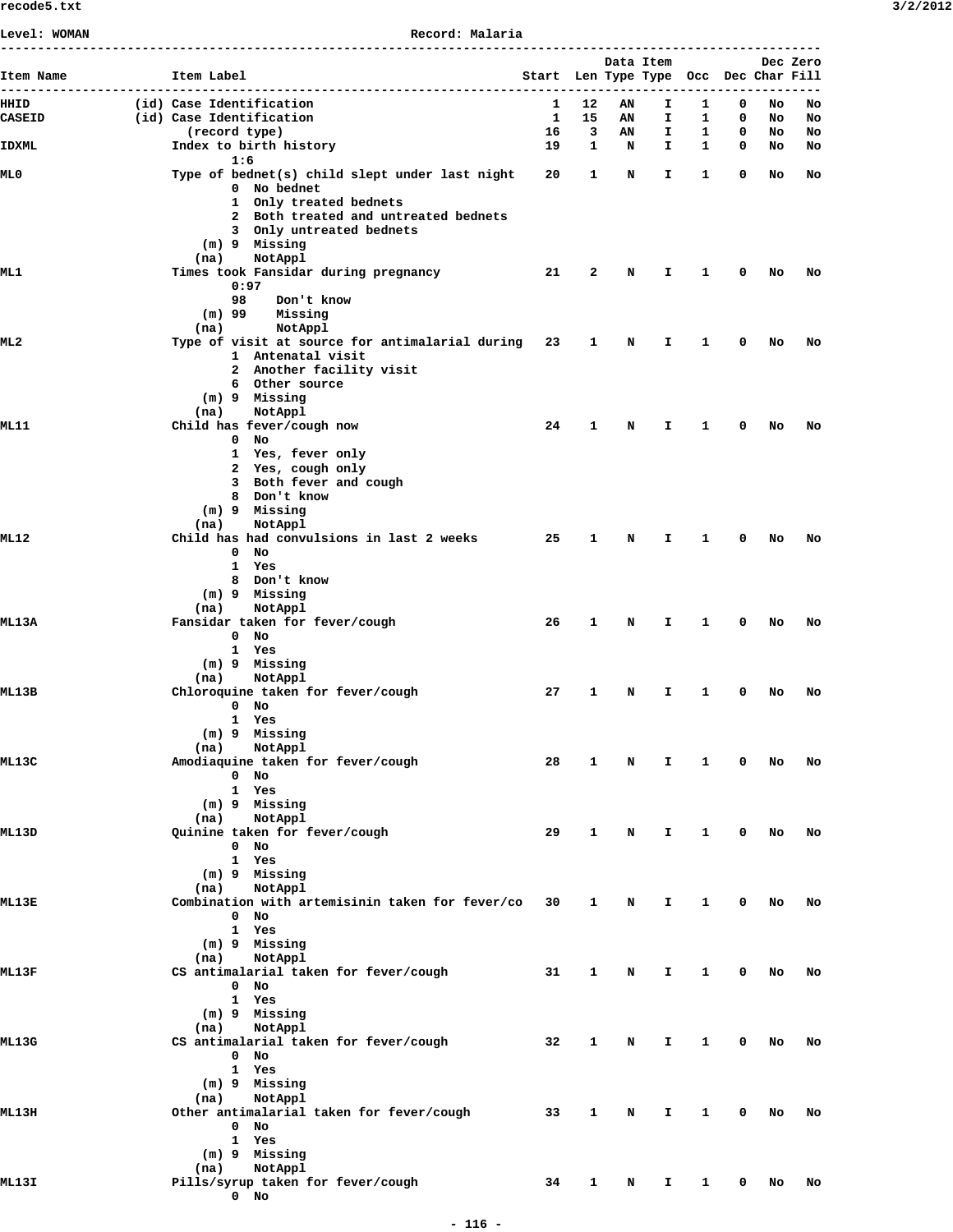|              | 1 Yes                                           |    |              |   |              |              |             |    |    |
|--------------|-------------------------------------------------|----|--------------|---|--------------|--------------|-------------|----|----|
|              | (m) 9 Missing                                   |    |              |   |              |              |             |    |    |
|              | NotAppl<br>(na)                                 |    |              |   |              |              |             |    |    |
| <b>ML13J</b> | Injection taken for fever/cough                 | 35 | $\mathbf{1}$ | N | I.           | $\mathbf{1}$ | 0           | No | No |
|              | $0$ No                                          |    |              |   |              |              |             |    |    |
|              | 1 Yes                                           |    |              |   |              |              |             |    |    |
|              | $(m)$ 9 Missing                                 |    |              |   |              |              |             |    |    |
|              |                                                 |    |              |   |              |              |             |    |    |
|              | (na)<br>NotAppl                                 |    |              |   |              |              |             |    |    |
| ML13K        | Aspirin taken for fever/cough                   | 36 | $\mathbf{1}$ | N | I.           | $\mathbf{1}$ | 0           | No | No |
|              | $0$ No                                          |    |              |   |              |              |             |    |    |
|              | 1 Yes                                           |    |              |   |              |              |             |    |    |
|              | (m) 9 Missing                                   |    |              |   |              |              |             |    |    |
|              | NotAppl<br>(na)                                 |    |              |   |              |              |             |    |    |
|              |                                                 |    |              |   |              |              |             |    |    |
| ML13L        | Acetaminophen taken for fever/cough             | 37 | 1            | N | I.           | 1            | 0           | No | No |
|              | $0$ No                                          |    |              |   |              |              |             |    |    |
|              | 1 Yes                                           |    |              |   |              |              |             |    |    |
|              | (m) 9 Missing                                   |    |              |   |              |              |             |    |    |
|              | NotAppl<br>(na)                                 |    |              |   |              |              |             |    |    |
| ML 13M       | Ibuprofen taken for fever/cough                 | 38 | 1            | N | I.           | 1            | 0           | No | No |
|              |                                                 |    |              |   |              |              |             |    |    |
|              | $0$ No                                          |    |              |   |              |              |             |    |    |
|              | 1 Yes                                           |    |              |   |              |              |             |    |    |
|              | (m) 9 Missing                                   |    |              |   |              |              |             |    |    |
|              | NotAppl<br>(na)                                 |    |              |   |              |              |             |    |    |
| ML 13N       | CS other taken for fever/cough                  | 39 | $\mathbf{1}$ | N | I.           | $\mathbf{1}$ | 0           | No | No |
|              | $0$ No                                          |    |              |   |              |              |             |    |    |
|              |                                                 |    |              |   |              |              |             |    |    |
|              | 1 Yes                                           |    |              |   |              |              |             |    |    |
|              | (m) 9 Missing                                   |    |              |   |              |              |             |    |    |
|              | (na)<br>NotAppl                                 |    |              |   |              |              |             |    |    |
| <b>ML130</b> | CS other for fever/cough                        | 40 | 1            | N | I.           | 1            | 0           | No | No |
|              | $0$ No                                          |    |              |   |              |              |             |    |    |
|              |                                                 |    |              |   |              |              |             |    |    |
|              | 1 Yes                                           |    |              |   |              |              |             |    |    |
|              | (m) 9 Missing                                   |    |              |   |              |              |             |    |    |
|              | NotAppl<br>(na)                                 |    |              |   |              |              |             |    |    |
| ML13P        | CS other for fever/cough                        | 41 | 1            | N | I.           | 1            | 0           | No | No |
|              | $0$ No                                          |    |              |   |              |              |             |    |    |
|              | 1 Yes                                           |    |              |   |              |              |             |    |    |
|              |                                                 |    |              |   |              |              |             |    |    |
|              | (m) 9 Missing                                   |    |              |   |              |              |             |    |    |
|              | NotAppl<br>(na)                                 |    |              |   |              |              |             |    |    |
| ML13X        | Other taken for fever/convulsion                | 42 | 1            | N | $\mathbf{I}$ | 1            | 0           | No | No |
|              | $0$ No                                          |    |              |   |              |              |             |    |    |
|              | 1 Yes                                           |    |              |   |              |              |             |    |    |
|              | (m) 9 Missing                                   |    |              |   |              |              |             |    |    |
|              |                                                 |    |              |   |              |              |             |    |    |
|              | NotAppl<br>(na)                                 |    |              |   |              |              |             |    |    |
| ML13Y        | Nothing taken for fever/convulsion              | 43 | 1            | N | I.           | $\mathbf{1}$ | 0           | No | No |
|              | $0$ No                                          |    |              |   |              |              |             |    |    |
|              | 1 Yes, nothing taken                            |    |              |   |              |              |             |    |    |
|              | (m) 9 Missing                                   |    |              |   |              |              |             |    |    |
|              |                                                 |    |              |   |              |              |             |    |    |
|              | NotAppl<br>(na)                                 |    |              |   |              |              |             |    |    |
| ML13Z        | Don't know if or what was taken for fever/convu | 44 | $\mathbf{1}$ | N | I.           | 1            | 0           | No | No |
|              | $0$ No                                          |    |              |   |              |              |             |    |    |
|              | 1 Yes, DK                                       |    |              |   |              |              |             |    |    |
|              | (m) 9 Missing                                   |    |              |   |              |              |             |    |    |
|              | NotAppl                                         |    |              |   |              |              |             |    |    |
|              | (na)                                            |    |              |   |              |              |             |    |    |
| <b>ML14A</b> | Injection for fever/convulsion                  | 45 | $\mathbf{1}$ | N | Ι.           | $\mathbf{1}$ | $\mathbf 0$ | No | No |
|              | $0$ No                                          |    |              |   |              |              |             |    |    |
|              | 1 Yes                                           |    |              |   |              |              |             |    |    |
|              | (m) 9 Missing                                   |    |              |   |              |              |             |    |    |
|              | (na)<br>NotAppl                                 |    |              |   |              |              |             |    |    |
| <b>ML14B</b> |                                                 | 46 | $\mathbf{1}$ |   |              | 1            | 0           | No |    |
|              | Suppository for fever/convulsion                |    |              | N | I.           |              |             |    | No |
|              | $0$ No                                          |    |              |   |              |              |             |    |    |
|              | 1 Yes                                           |    |              |   |              |              |             |    |    |
|              | (m) 9 Missing                                   |    |              |   |              |              |             |    |    |
|              | NotAppl<br>(na)                                 |    |              |   |              |              |             |    |    |
| ML14Y        | No suppository or injection for fever/convulsio | 47 | $\mathbf{1}$ | N | I.           | 1            | 0           | No | No |
|              |                                                 |    |              |   |              |              |             |    |    |
|              | $\mathbf{O}$<br>No                              |    |              |   |              |              |             |    |    |
|              | 1 Yes                                           |    |              |   |              |              |             |    |    |
|              | (m) 9 Missing                                   |    |              |   |              |              |             |    |    |
|              | NotAppl<br>(na)                                 |    |              |   |              |              |             |    |    |
| ML14Z        | Don't know if suppository or injection for feve | 48 | $\mathbf{1}$ | N | I.           | 1            | 0           | No | No |
|              | $0$ No                                          |    |              |   |              |              |             |    |    |
|              |                                                 |    |              |   |              |              |             |    |    |
|              | 1 Yes                                           |    |              |   |              |              |             |    |    |
|              | (m) 9 Missing                                   |    |              |   |              |              |             |    |    |
|              | NotAppl<br>(na)                                 |    |              |   |              |              |             |    |    |
| <b>ML15A</b> | When started Fansidar                           | 49 | $\mathbf{1}$ | N | Ι.           | $\mathbf{1}$ | 0           | No | No |
|              | 0 Same day as fever/convulsion                  |    |              |   |              |              |             |    |    |
|              | 1 Next day                                      |    |              |   |              |              |             |    |    |
|              |                                                 |    |              |   |              |              |             |    |    |
|              | 2 2 days after                                  |    |              |   |              |              |             |    |    |
|              | 3 3 days after                                  |    |              |   |              |              |             |    |    |
|              | 4 4+ days after                                 |    |              |   |              |              |             |    |    |
|              | 8 Don't know                                    |    |              |   |              |              |             |    |    |
|              | (m) 9 Missing                                   |    |              |   |              |              |             |    |    |
|              |                                                 |    |              |   |              |              |             |    |    |
|              | (na)<br>NotAppl                                 |    |              |   |              |              |             |    |    |
| ML15B        | Days child took Fansidar                        | 50 | $\mathbf{1}$ | N | I.           | 1            | 0           | No | No |
|              | 1:6                                             |    |              |   |              |              |             |    |    |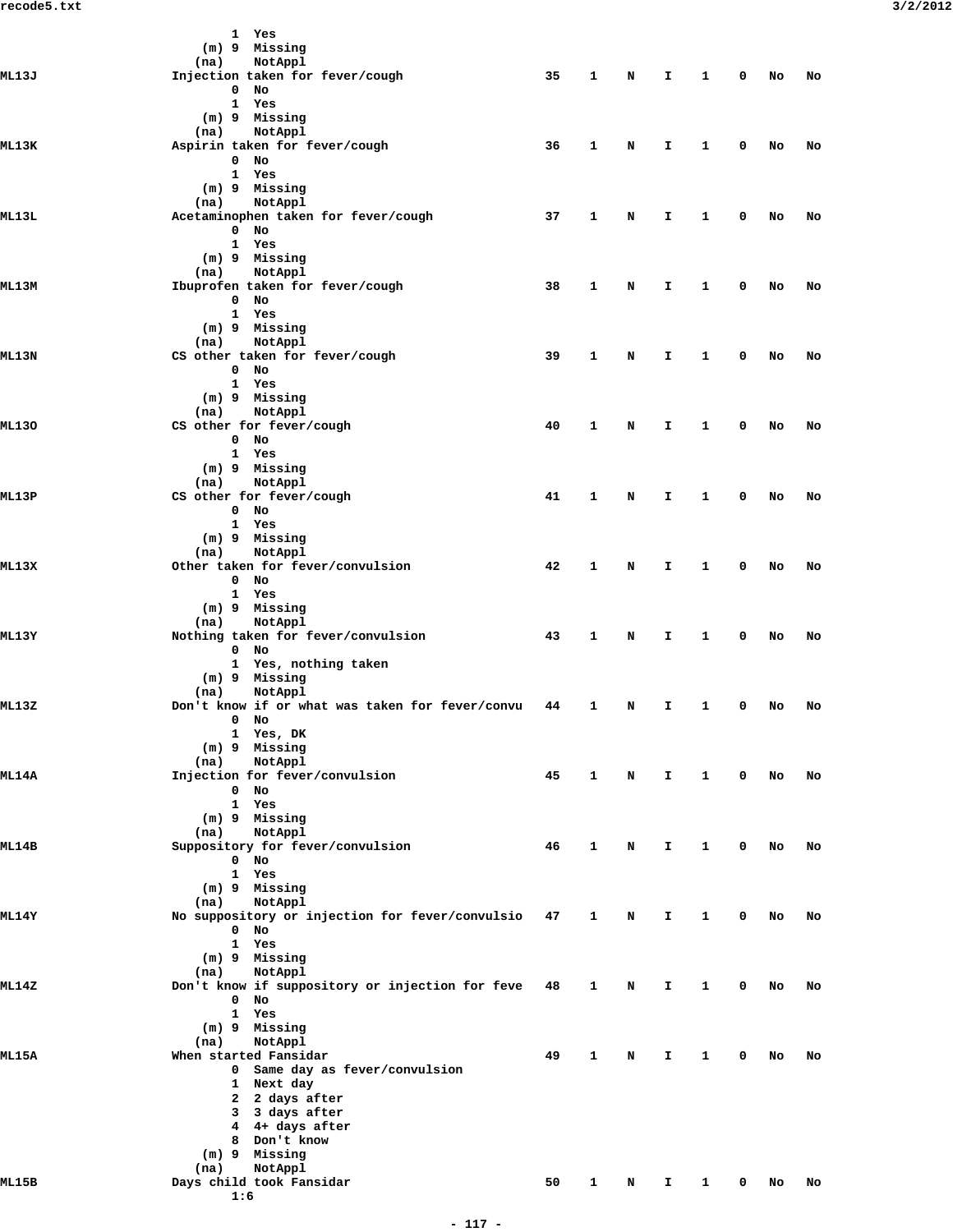|              | 7<br>7+ days                                 |                                                                |                         |                                                                                                                                                                                                                                                                                                                                                                                                                                                                                                                                                                                                                                  |             |              |    |          |  |
|--------------|----------------------------------------------|----------------------------------------------------------------|-------------------------|----------------------------------------------------------------------------------------------------------------------------------------------------------------------------------------------------------------------------------------------------------------------------------------------------------------------------------------------------------------------------------------------------------------------------------------------------------------------------------------------------------------------------------------------------------------------------------------------------------------------------------|-------------|--------------|----|----------|--|
|              | Don't know<br>8                              |                                                                |                         |                                                                                                                                                                                                                                                                                                                                                                                                                                                                                                                                                                                                                                  |             |              |    |          |  |
|              | Missing<br>$(m)$ 9                           |                                                                |                         |                                                                                                                                                                                                                                                                                                                                                                                                                                                                                                                                                                                                                                  |             |              |    |          |  |
|              | NotAppl<br>(na)                              |                                                                |                         |                                                                                                                                                                                                                                                                                                                                                                                                                                                                                                                                                                                                                                  |             |              |    |          |  |
| <b>ML15C</b> | First source for Fansidar                    |                                                                |                         | 1<br>$\mathbf{1}$<br>$\mathbf 0$<br>N<br>I.<br>No<br>No<br>1<br>N<br>$\mathbf{1}$<br>Ι.<br>0<br>No<br>No<br>1<br>1<br>N<br>Ι.<br>0<br>No<br>No<br>$\mathbf{1}$<br>N<br>I.<br>$\mathbf{1}$<br>$^{\circ}$<br>No<br>No<br>$\mathbf{1}$<br>$\mathbf{1}$<br>0<br>N<br>Ι.<br>No<br>No<br>1<br>0<br>N<br>Ι.<br>1<br>No<br>No<br>1<br>N<br>Ι.<br>1<br>0<br>No<br>No<br>$\mathbf{1}$<br>N<br>I.<br>$\mathbf{1}$<br>$\mathbf{0}$<br>No<br>No<br>$\mathbf{1}$<br>$\mathbf{1}$<br>$\mathbf 0$<br>N<br>I.<br>No<br>No<br>$\mathbf{1}$<br>N<br>I.<br>$\mathbf{1}$<br>$\mathbf{0}$<br>No<br>No<br>1<br>N<br>$\mathbf{1}$<br>I.<br>0<br>No<br>No |             |              |    |          |  |
|              | 0 Other source                               | 51<br>52<br>53<br>54<br>55<br>56<br>57<br>58<br>59<br>60<br>61 |                         |                                                                                                                                                                                                                                                                                                                                                                                                                                                                                                                                                                                                                                  |             |              |    |          |  |
|              | 1 At home<br>8 Don't know                    |                                                                |                         |                                                                                                                                                                                                                                                                                                                                                                                                                                                                                                                                                                                                                                  |             |              |    |          |  |
|              | $(m)$ 9 Missing                              |                                                                |                         |                                                                                                                                                                                                                                                                                                                                                                                                                                                                                                                                                                                                                                  |             |              |    |          |  |
|              | (na)<br>NotAppl                              |                                                                |                         |                                                                                                                                                                                                                                                                                                                                                                                                                                                                                                                                                                                                                                  |             |              |    |          |  |
| <b>ML16A</b> | When started Chloroquine                     |                                                                |                         |                                                                                                                                                                                                                                                                                                                                                                                                                                                                                                                                                                                                                                  |             |              |    |          |  |
|              | 0 Same day as fever/convulsion               |                                                                |                         |                                                                                                                                                                                                                                                                                                                                                                                                                                                                                                                                                                                                                                  |             |              |    | No<br>No |  |
|              | 1 Next day                                   |                                                                |                         |                                                                                                                                                                                                                                                                                                                                                                                                                                                                                                                                                                                                                                  |             | 0            |    |          |  |
|              | 2 2 days after                               |                                                                | 62<br>1<br>N<br>I.<br>1 |                                                                                                                                                                                                                                                                                                                                                                                                                                                                                                                                                                                                                                  |             |              |    |          |  |
|              | 3 days after<br>3                            |                                                                |                         |                                                                                                                                                                                                                                                                                                                                                                                                                                                                                                                                                                                                                                  |             |              |    |          |  |
|              | 4 4+ days after                              |                                                                |                         |                                                                                                                                                                                                                                                                                                                                                                                                                                                                                                                                                                                                                                  |             |              |    |          |  |
|              | 8 Don't know                                 |                                                                |                         |                                                                                                                                                                                                                                                                                                                                                                                                                                                                                                                                                                                                                                  |             |              |    |          |  |
|              | $(m)$ 9 Missing                              |                                                                |                         |                                                                                                                                                                                                                                                                                                                                                                                                                                                                                                                                                                                                                                  |             |              |    |          |  |
|              | NotAppl<br>(na)                              |                                                                |                         |                                                                                                                                                                                                                                                                                                                                                                                                                                                                                                                                                                                                                                  |             |              |    |          |  |
| ML16B        | Days child took Chloroquine                  |                                                                |                         |                                                                                                                                                                                                                                                                                                                                                                                                                                                                                                                                                                                                                                  |             |              |    |          |  |
|              | 1:6                                          |                                                                |                         |                                                                                                                                                                                                                                                                                                                                                                                                                                                                                                                                                                                                                                  |             |              |    |          |  |
|              | 7<br>7+ days<br>Don't know<br>8              |                                                                |                         |                                                                                                                                                                                                                                                                                                                                                                                                                                                                                                                                                                                                                                  |             |              |    |          |  |
|              | Missing<br>$(m)$ 9                           |                                                                |                         |                                                                                                                                                                                                                                                                                                                                                                                                                                                                                                                                                                                                                                  |             |              |    |          |  |
|              | NotAppl<br>(na)                              |                                                                |                         |                                                                                                                                                                                                                                                                                                                                                                                                                                                                                                                                                                                                                                  |             |              |    |          |  |
| ML16C        | First source for Chloroquine                 |                                                                |                         |                                                                                                                                                                                                                                                                                                                                                                                                                                                                                                                                                                                                                                  |             |              |    |          |  |
|              | 0 Other source                               |                                                                |                         |                                                                                                                                                                                                                                                                                                                                                                                                                                                                                                                                                                                                                                  |             |              |    |          |  |
|              | 1 At home                                    |                                                                |                         |                                                                                                                                                                                                                                                                                                                                                                                                                                                                                                                                                                                                                                  |             |              |    |          |  |
|              | 8 Don't know                                 |                                                                |                         |                                                                                                                                                                                                                                                                                                                                                                                                                                                                                                                                                                                                                                  |             |              |    |          |  |
|              | $(m)$ 9 Missing                              |                                                                |                         |                                                                                                                                                                                                                                                                                                                                                                                                                                                                                                                                                                                                                                  |             |              |    |          |  |
|              | NotAppl<br>(na)                              |                                                                |                         |                                                                                                                                                                                                                                                                                                                                                                                                                                                                                                                                                                                                                                  |             |              |    |          |  |
| <b>ML17A</b> | When started Amodiaquine                     |                                                                |                         |                                                                                                                                                                                                                                                                                                                                                                                                                                                                                                                                                                                                                                  |             |              |    |          |  |
|              | 0 Same day as fever/convulsion               |                                                                |                         |                                                                                                                                                                                                                                                                                                                                                                                                                                                                                                                                                                                                                                  |             |              |    |          |  |
|              | 1 Next day                                   |                                                                |                         |                                                                                                                                                                                                                                                                                                                                                                                                                                                                                                                                                                                                                                  |             |              |    |          |  |
|              | 2 2 days after<br>3 3 days after             |                                                                |                         |                                                                                                                                                                                                                                                                                                                                                                                                                                                                                                                                                                                                                                  |             |              |    |          |  |
|              | 4 4+ days after                              |                                                                |                         |                                                                                                                                                                                                                                                                                                                                                                                                                                                                                                                                                                                                                                  |             |              |    |          |  |
|              | 8 Don't know                                 |                                                                |                         |                                                                                                                                                                                                                                                                                                                                                                                                                                                                                                                                                                                                                                  |             |              |    |          |  |
|              | (m) 9 Missing                                |                                                                |                         |                                                                                                                                                                                                                                                                                                                                                                                                                                                                                                                                                                                                                                  |             |              |    |          |  |
|              | NotAppl<br>(na)                              |                                                                |                         |                                                                                                                                                                                                                                                                                                                                                                                                                                                                                                                                                                                                                                  |             |              |    |          |  |
| ML17B        | Days child took Amodiaquine                  |                                                                |                         |                                                                                                                                                                                                                                                                                                                                                                                                                                                                                                                                                                                                                                  |             |              |    |          |  |
|              | 1:6                                          |                                                                |                         |                                                                                                                                                                                                                                                                                                                                                                                                                                                                                                                                                                                                                                  |             |              |    |          |  |
|              | 7<br>7+ days                                 |                                                                |                         |                                                                                                                                                                                                                                                                                                                                                                                                                                                                                                                                                                                                                                  |             |              |    |          |  |
|              | Don't know<br>8                              |                                                                |                         |                                                                                                                                                                                                                                                                                                                                                                                                                                                                                                                                                                                                                                  |             |              |    |          |  |
|              | $(m)$ 9<br>Missing                           |                                                                |                         |                                                                                                                                                                                                                                                                                                                                                                                                                                                                                                                                                                                                                                  |             |              |    |          |  |
|              | NotAppl<br>(na)                              |                                                                |                         |                                                                                                                                                                                                                                                                                                                                                                                                                                                                                                                                                                                                                                  |             |              |    |          |  |
| <b>ML17C</b> | First source for Amodiaquine                 |                                                                |                         |                                                                                                                                                                                                                                                                                                                                                                                                                                                                                                                                                                                                                                  |             |              |    |          |  |
|              | 0 Other source                               |                                                                |                         |                                                                                                                                                                                                                                                                                                                                                                                                                                                                                                                                                                                                                                  |             |              |    |          |  |
|              | 1 At home<br>8 Don't know                    |                                                                |                         |                                                                                                                                                                                                                                                                                                                                                                                                                                                                                                                                                                                                                                  |             |              |    |          |  |
|              | (m) 9 Missing                                |                                                                |                         |                                                                                                                                                                                                                                                                                                                                                                                                                                                                                                                                                                                                                                  |             |              |    |          |  |
|              | NotAppl<br>(na)                              |                                                                |                         |                                                                                                                                                                                                                                                                                                                                                                                                                                                                                                                                                                                                                                  |             |              |    |          |  |
| ML18A        | When started Quinine                         |                                                                |                         |                                                                                                                                                                                                                                                                                                                                                                                                                                                                                                                                                                                                                                  |             |              |    |          |  |
|              | 0 Same day as fever/convulsion               |                                                                |                         |                                                                                                                                                                                                                                                                                                                                                                                                                                                                                                                                                                                                                                  |             |              |    |          |  |
|              | 1 Next day                                   |                                                                |                         |                                                                                                                                                                                                                                                                                                                                                                                                                                                                                                                                                                                                                                  |             |              |    |          |  |
|              | 2 2 days after                               |                                                                |                         |                                                                                                                                                                                                                                                                                                                                                                                                                                                                                                                                                                                                                                  |             |              |    |          |  |
|              | 3 3 days after                               |                                                                |                         |                                                                                                                                                                                                                                                                                                                                                                                                                                                                                                                                                                                                                                  |             |              |    |          |  |
|              | 4 4+ days after                              |                                                                |                         |                                                                                                                                                                                                                                                                                                                                                                                                                                                                                                                                                                                                                                  |             |              |    |          |  |
|              | 8 Don't know                                 |                                                                |                         |                                                                                                                                                                                                                                                                                                                                                                                                                                                                                                                                                                                                                                  |             |              |    |          |  |
|              | (m) 9 Missing                                |                                                                |                         |                                                                                                                                                                                                                                                                                                                                                                                                                                                                                                                                                                                                                                  |             |              |    |          |  |
|              | NotAppl<br>(na)                              |                                                                |                         |                                                                                                                                                                                                                                                                                                                                                                                                                                                                                                                                                                                                                                  |             |              |    |          |  |
| ML18B        | Days child took Quinine                      |                                                                |                         |                                                                                                                                                                                                                                                                                                                                                                                                                                                                                                                                                                                                                                  |             |              |    |          |  |
|              | 1:6                                          |                                                                |                         |                                                                                                                                                                                                                                                                                                                                                                                                                                                                                                                                                                                                                                  |             |              |    |          |  |
|              | $7\overline{ }$<br>7+ days<br>8              |                                                                |                         |                                                                                                                                                                                                                                                                                                                                                                                                                                                                                                                                                                                                                                  |             |              |    |          |  |
|              | Don't know<br>Missing<br>$(m)$ 9             |                                                                |                         |                                                                                                                                                                                                                                                                                                                                                                                                                                                                                                                                                                                                                                  |             |              |    |          |  |
|              | NotAppl<br>(na)                              |                                                                |                         |                                                                                                                                                                                                                                                                                                                                                                                                                                                                                                                                                                                                                                  |             |              |    |          |  |
| ML18C        | First source for Quinine                     |                                                                |                         |                                                                                                                                                                                                                                                                                                                                                                                                                                                                                                                                                                                                                                  |             |              |    |          |  |
|              | 0 Other source                               |                                                                |                         |                                                                                                                                                                                                                                                                                                                                                                                                                                                                                                                                                                                                                                  |             |              |    |          |  |
|              | 1 At home                                    |                                                                |                         |                                                                                                                                                                                                                                                                                                                                                                                                                                                                                                                                                                                                                                  |             |              |    |          |  |
|              | 8 Don't know                                 |                                                                |                         |                                                                                                                                                                                                                                                                                                                                                                                                                                                                                                                                                                                                                                  |             |              |    |          |  |
|              | (m) 9 Missing                                |                                                                |                         |                                                                                                                                                                                                                                                                                                                                                                                                                                                                                                                                                                                                                                  |             |              |    |          |  |
|              | NotAppl<br>(na)                              |                                                                |                         |                                                                                                                                                                                                                                                                                                                                                                                                                                                                                                                                                                                                                                  |             |              |    |          |  |
| <b>ML19A</b> | For fever/conv: Consulted traditional healer |                                                                |                         |                                                                                                                                                                                                                                                                                                                                                                                                                                                                                                                                                                                                                                  |             |              |    |          |  |
|              | $0$ No                                       |                                                                |                         |                                                                                                                                                                                                                                                                                                                                                                                                                                                                                                                                                                                                                                  |             |              |    |          |  |
|              | 1 Yes                                        |                                                                |                         |                                                                                                                                                                                                                                                                                                                                                                                                                                                                                                                                                                                                                                  |             |              |    |          |  |
|              | (m) 9 Missing                                |                                                                |                         |                                                                                                                                                                                                                                                                                                                                                                                                                                                                                                                                                                                                                                  |             |              |    |          |  |
|              | NotAppl<br>(na)                              |                                                                |                         |                                                                                                                                                                                                                                                                                                                                                                                                                                                                                                                                                                                                                                  |             |              |    |          |  |
| <b>ML19B</b> | For fever/conv: Gave tepid sponging          |                                                                |                         |                                                                                                                                                                                                                                                                                                                                                                                                                                                                                                                                                                                                                                  |             |              |    |          |  |
|              | $0$ No                                       |                                                                |                         |                                                                                                                                                                                                                                                                                                                                                                                                                                                                                                                                                                                                                                  |             |              |    |          |  |
|              | 1 Yes<br>(m) 9 Missing                       |                                                                |                         |                                                                                                                                                                                                                                                                                                                                                                                                                                                                                                                                                                                                                                  |             |              |    |          |  |
|              | NotAppl<br>(na)                              |                                                                |                         |                                                                                                                                                                                                                                                                                                                                                                                                                                                                                                                                                                                                                                  |             |              |    |          |  |
| ML19C        | For fever/conv: Gave herbs                   | 63                                                             | $\mathbf{1}$            | N                                                                                                                                                                                                                                                                                                                                                                                                                                                                                                                                                                                                                                | $1 \quad 1$ | $\mathbf{0}$ | No | No       |  |
|              |                                              |                                                                |                         |                                                                                                                                                                                                                                                                                                                                                                                                                                                                                                                                                                                                                                  |             |              |    |          |  |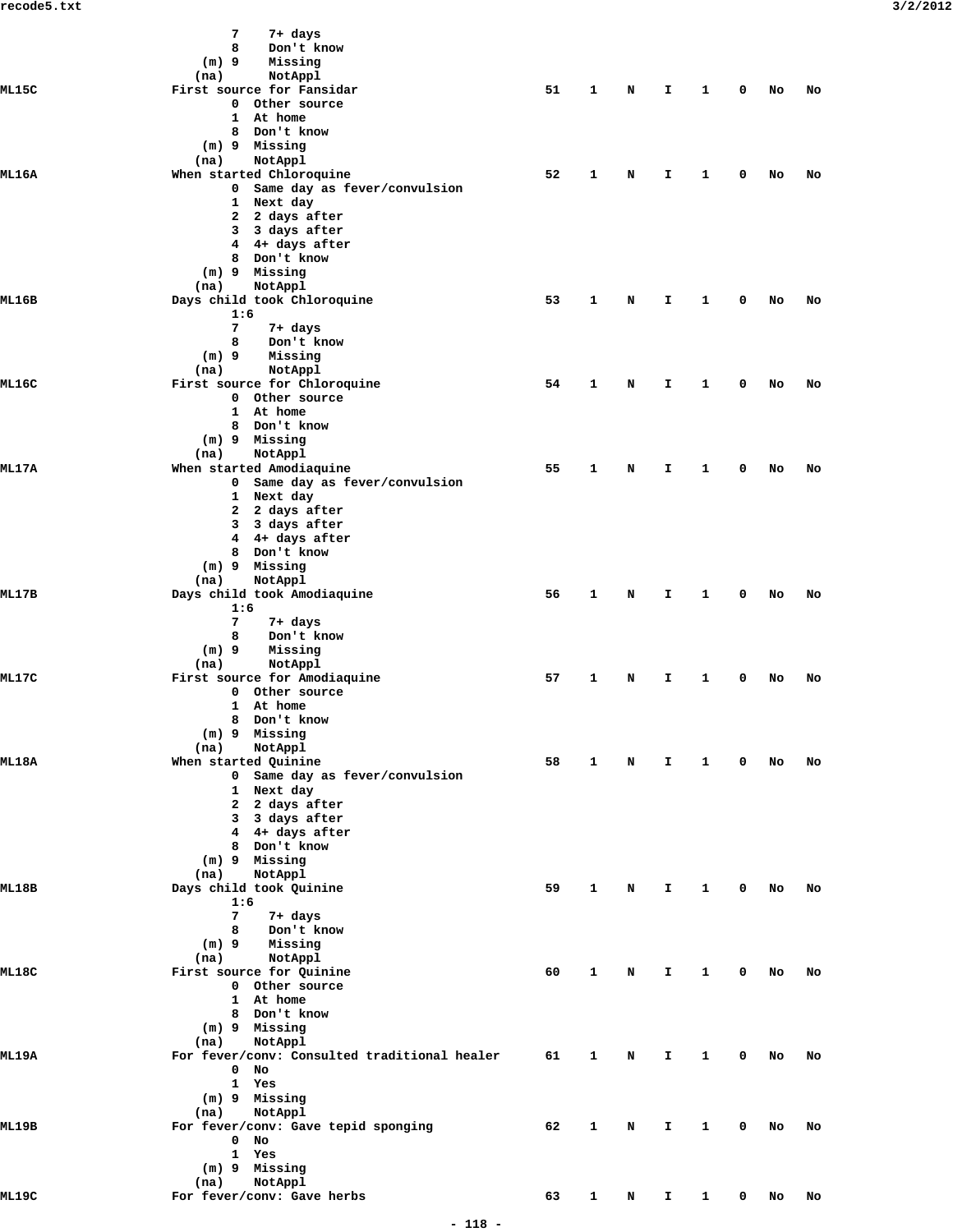|              | No<br>0                                                                     |    |              |             |    |              |             |      |    |  |
|--------------|-----------------------------------------------------------------------------|----|--------------|-------------|----|--------------|-------------|------|----|--|
|              | 1 Yes                                                                       |    |              |             |    |              |             |      |    |  |
|              | (m) 9 Missing                                                               |    |              |             |    |              |             |      |    |  |
|              | NotAppl<br>(na)                                                             |    |              |             |    |              |             |      |    |  |
| ML19D        | For fever/conv: CS                                                          | 64 | $\mathbf{1}$ | N           | I. | 1            | 0           | No   | No |  |
|              | $\mathbf 0$<br>No                                                           |    |              |             |    |              |             |      |    |  |
|              | 1 Yes                                                                       |    |              |             |    |              |             |      |    |  |
|              | (m) 9 Missing                                                               |    |              |             |    |              |             |      |    |  |
|              | (na)<br>NotAppl                                                             |    |              |             |    |              |             |      |    |  |
| <b>ML19E</b> | For fever/conv: CS                                                          | 65 | $\mathbf{1}$ | N           | I  | 1            | 0           | No   | No |  |
|              | $0$ No                                                                      |    |              |             |    |              |             |      |    |  |
|              | 1 Yes                                                                       |    |              |             |    |              |             |      |    |  |
|              | (m) 9 Missing                                                               |    |              |             |    |              |             |      |    |  |
|              | NotAppl<br>(na)                                                             |    |              |             |    |              |             |      |    |  |
| <b>ML19F</b> | For fever/conv: CS                                                          | 66 | $\mathbf{1}$ | N           | I  | 1            | 0           | No   | No |  |
|              | $0$ No                                                                      |    |              |             |    |              |             |      |    |  |
|              | 1 Yes                                                                       |    |              |             |    |              |             |      |    |  |
|              | (m) 9 Missing                                                               |    |              |             |    |              |             |      |    |  |
|              | NotAppl<br>(na)                                                             |    |              |             |    |              |             |      |    |  |
| ML19X        | For fever/conv: Other                                                       | 67 | $\mathbf{1}$ | N           | I  | 1            | 0           | No   | No |  |
|              | $0$ No                                                                      |    |              |             |    |              |             |      |    |  |
|              | 1<br>Yes                                                                    |    |              |             |    |              |             |      |    |  |
|              | $(m)$ 9 Missing                                                             |    |              |             |    |              |             |      |    |  |
|              | NotAppl<br>(na)                                                             |    |              |             |    |              |             |      |    |  |
| <b>ML19Y</b> | For fever/conv: Gave nothing                                                | 68 | $\mathbf{1}$ | N           | I  | 1            | 0           | No   | No |  |
|              | $0$ No                                                                      |    |              |             |    |              |             |      |    |  |
|              | 1 Yes                                                                       |    |              |             |    |              |             |      |    |  |
|              | (m) 9 Missing                                                               |    |              |             |    |              |             |      |    |  |
| ML19Z        | NotAppl<br>(na)<br>For fever/conv: Don't know if something else wa          | 69 | 1            | N           | I. | 1            | 0           | No   | No |  |
|              | $0$ No                                                                      |    |              |             |    |              |             |      |    |  |
|              | 1 Yes                                                                       |    |              |             |    |              |             |      |    |  |
|              | (m) 9 Missing                                                               |    |              |             |    |              |             |      |    |  |
|              | NotAppl<br>(na)                                                             |    |              |             |    |              |             |      |    |  |
| <b>ML20A</b> | When started combination with artemisinin                                   | 70 | 1            | N           | I  | 1            | 0           | No   | No |  |
|              | 0 Same day as fever/convulsion                                              |    |              |             |    |              |             |      |    |  |
|              | 1 Next day                                                                  |    |              |             |    |              |             |      |    |  |
|              | 2 2 days after                                                              |    |              |             |    |              |             |      |    |  |
|              | 3 3 days after                                                              |    |              |             |    |              |             |      |    |  |
|              | 4 4+ days after                                                             |    |              |             |    |              |             |      |    |  |
|              | 8 Don't know                                                                |    |              |             |    |              |             |      |    |  |
|              | (m) 9 Missing                                                               |    |              |             |    |              |             |      |    |  |
|              | NotAppl<br>(na)                                                             |    |              |             |    |              |             |      |    |  |
| <b>ML20B</b> | Days child took combination with artemisinin                                | 71 | 1            | N           | I  | 1            | 0           | No   | No |  |
|              | 1:6                                                                         |    |              |             |    |              |             |      |    |  |
|              | 7<br>7+ days                                                                |    |              |             |    |              |             |      |    |  |
|              | 8<br>Don't know                                                             |    |              |             |    |              |             |      |    |  |
|              | Missing<br>$(m)$ 9                                                          |    |              |             |    |              |             |      |    |  |
| <b>ML20C</b> | NotAppl<br>(na)<br>First source for combination with artemisinin 12 1 N I 1 |    |              |             |    |              |             |      |    |  |
|              | Other source<br>0                                                           |    |              |             |    |              |             | 0 No | No |  |
|              | 1 At home                                                                   |    |              |             |    |              |             |      |    |  |
|              | 8 Don't know                                                                |    |              |             |    |              |             |      |    |  |
|              | (m) 9 Missing                                                               |    |              |             |    |              |             |      |    |  |
|              | (na)<br>NotAppl                                                             |    |              |             |    |              |             |      |    |  |
| <b>ML21A</b> | When started CS antimalarial                                                | 73 | $\mathbf{1}$ | $\mathbf N$ | I. | $\mathbf{1}$ | $\mathbf 0$ | No   | No |  |
|              | 0 Same day as fever/convulsion                                              |    |              |             |    |              |             |      |    |  |
|              | 1 Next day                                                                  |    |              |             |    |              |             |      |    |  |
|              | 2 2 days after                                                              |    |              |             |    |              |             |      |    |  |
|              | 3 3 days after                                                              |    |              |             |    |              |             |      |    |  |
|              | 4 4+ days after                                                             |    |              |             |    |              |             |      |    |  |
|              | 8 Don't know                                                                |    |              |             |    |              |             |      |    |  |
|              | (m) 9 Missing                                                               |    |              |             |    |              |             |      |    |  |
|              | NotAppl<br>(na)                                                             |    |              |             |    |              |             |      |    |  |
| ML21B        | Days child took CS antimalarial                                             | 74 | $\mathbf{1}$ | N           | I. | $\mathbf{1}$ | $\mathbf 0$ | No   | No |  |
|              | 1:6                                                                         |    |              |             |    |              |             |      |    |  |
|              | 7<br>7+ days                                                                |    |              |             |    |              |             |      |    |  |
|              | Don't know<br>8                                                             |    |              |             |    |              |             |      |    |  |
|              | Missing<br>$(m)$ 9                                                          |    |              |             |    |              |             |      |    |  |
|              | NotAppl<br>(na)                                                             |    |              |             |    |              |             |      |    |  |
| <b>ML21C</b> | First source for CS antimalarial<br>0 Other source                          | 75 | $\mathbf{1}$ | N           | I. | $\mathbf{1}$ | $\mathbf 0$ | No   | No |  |
|              | 1 At home                                                                   |    |              |             |    |              |             |      |    |  |
|              | 8 Don't know                                                                |    |              |             |    |              |             |      |    |  |
|              | (m) 9 Missing                                                               |    |              |             |    |              |             |      |    |  |
|              | NotAppl<br>(na)                                                             |    |              |             |    |              |             |      |    |  |
| <b>ML22A</b> | When started CS antimalarial                                                | 76 | $\mathbf{1}$ | N           | I. | $\mathbf{1}$ | 0           | No   | No |  |
|              | 0 Same day as fever/convulsion                                              |    |              |             |    |              |             |      |    |  |
|              | 1 Next day                                                                  |    |              |             |    |              |             |      |    |  |
|              | 2 2 days after                                                              |    |              |             |    |              |             |      |    |  |
|              | 3 3 days after                                                              |    |              |             |    |              |             |      |    |  |
|              | 4 4+ days after                                                             |    |              |             |    |              |             |      |    |  |
|              | 8 Don't know                                                                |    |              |             |    |              |             |      |    |  |
|              | $(m)$ 9 Missing                                                             |    |              |             |    |              |             |      |    |  |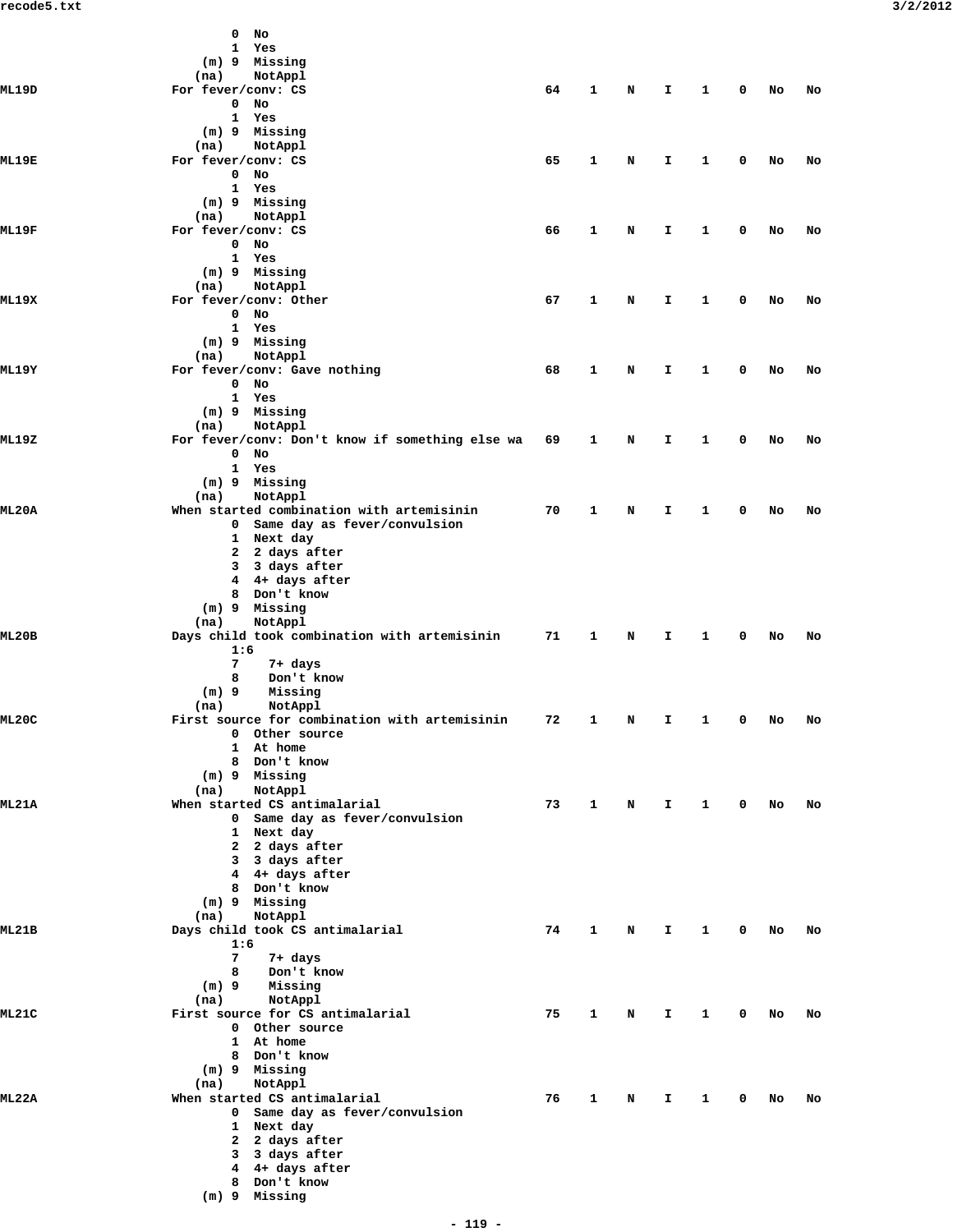|              | (na)<br>NotAppl                        |    |              |             |    |   |   |    |    |
|--------------|----------------------------------------|----|--------------|-------------|----|---|---|----|----|
| ML22B        | Days child took CS antimalarial        | 77 | 1            | N           | I. | 1 | 0 | No | No |
|              | 1:6                                    |    |              |             |    |   |   |    |    |
|              | 7<br>7+ days                           |    |              |             |    |   |   |    |    |
|              | 8<br>Don't know                        |    |              |             |    |   |   |    |    |
|              | $(m)$ 9<br>Missing                     |    |              |             |    |   |   |    |    |
|              | NotAppl<br>(na)                        |    |              |             |    |   |   |    |    |
| ML22C        | First source for CS antimalarial       | 78 | $\mathbf{1}$ | N           | I. | 1 | 0 | No | No |
|              | 0 Other source                         |    |              |             |    |   |   |    |    |
|              | 1 At home                              |    |              |             |    |   |   |    |    |
|              | Don't know<br>8                        |    |              |             |    |   |   |    |    |
|              | Missing<br>(m) 9                       |    |              |             |    |   |   |    |    |
|              | NotAppl<br>(na)                        |    |              |             |    |   |   |    |    |
| <b>ML23A</b> | When started other anti-malarial       | 79 | 1            | N           | I. | 1 | 0 | No | No |
|              | 0 Same day as fever/convulsion         |    |              |             |    |   |   |    |    |
|              | 1 Next day                             |    |              |             |    |   |   |    |    |
|              | 2 2 days after                         |    |              |             |    |   |   |    |    |
|              | 3 3 days after                         |    |              |             |    |   |   |    |    |
|              | 4 4+ days after                        |    |              |             |    |   |   |    |    |
|              | Don't know<br>8                        |    |              |             |    |   |   |    |    |
|              | $(m)$ 9 Missing                        |    |              |             |    |   |   |    |    |
|              | NotAppl<br>(na)                        |    |              |             |    |   |   |    |    |
| ML23B        | Days child took other anti-malarial    | 80 | 1            | $\mathbf N$ | I. | 1 | 0 | No | No |
|              | 1:6                                    |    |              |             |    |   |   |    |    |
|              | $7\phantom{.0}$<br>7+ days             |    |              |             |    |   |   |    |    |
|              | Don't know<br>8                        |    |              |             |    |   |   |    |    |
|              | $(m)$ 9<br>Missing                     |    |              |             |    |   |   |    |    |
|              | NotAppl<br>(na)                        |    |              |             |    |   |   |    |    |
| ML23C        | First source for other anti-malarial   | 81 | $\mathbf{1}$ | N           | I. | 1 | 0 | No | No |
|              | 0 Other source                         |    |              |             |    |   |   |    |    |
|              | 1 At home                              |    |              |             |    |   |   |    |    |
|              | 8 Don't know                           |    |              |             |    |   |   |    |    |
|              | (m) 9 Missing                          |    |              |             |    |   |   |    |    |
|              | NotAppl<br>(na)                        |    |              |             |    |   |   |    |    |
| ML24C        | First source for antibiotic pill/syrup | 82 | 1            | N           | I. | 1 | 0 | No | No |
|              | 0 Other source                         |    |              |             |    |   |   |    |    |
|              | 1 At home                              |    |              |             |    |   |   |    |    |
|              | Don't know<br>8                        |    |              |             |    |   |   |    |    |
|              | (m) 9 Missing                          |    |              |             |    |   |   |    |    |
|              | NotAppl<br>(na)                        |    |              |             |    |   |   |    |    |
|              |                                        |    |              |             |    |   |   |    |    |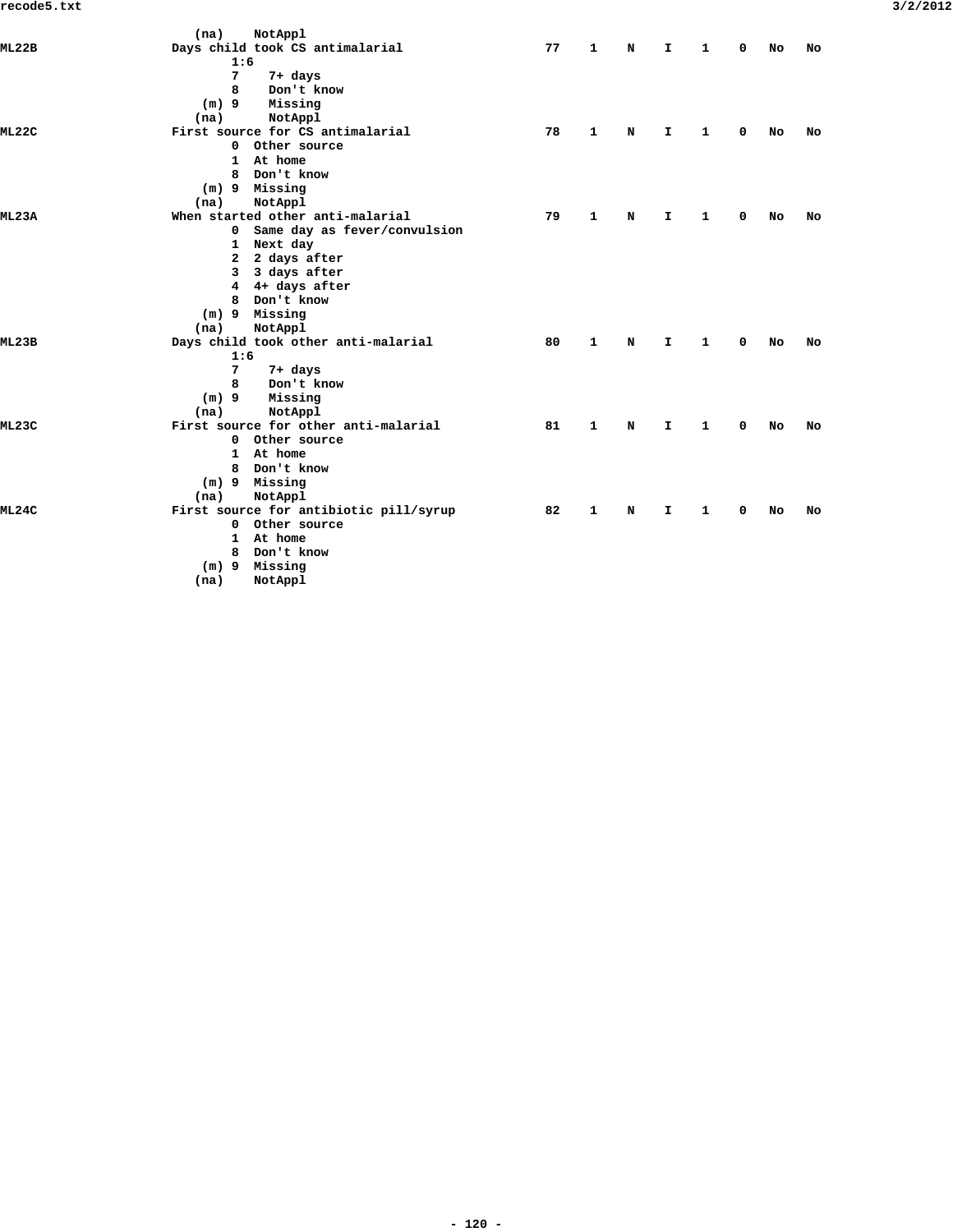| Level: WOMAN             | Record: Domestic violence                                                                    |  |                                       |                      |                   |                    |                              |                  |          |          |
|--------------------------|----------------------------------------------------------------------------------------------|--|---------------------------------------|----------------------|-------------------|--------------------|------------------------------|------------------|----------|----------|
| Item Name<br>----------- | Item Label                                                                                   |  | Start Len Type Type Occ Dec Char Fill |                      | Data Item         |                    |                              |                  |          | Dec Zero |
| HHID                     | (id) Case Identification                                                                     |  | 1                                     | 12                   | AN                | Ι.                 | 1.                           | 0                | No       | No       |
| <b>CASEID</b>            | (id) Case Identification                                                                     |  | <sup>1</sup>                          | 15                   | AN                | Ι.                 | 1                            | 0                | NO       | No       |
| D005                     | (record type)                                                                                |  |                                       | $16$ 3               | AN                | I.                 | $\mathbf{1}$                 | $\mathbf 0$      | NO       | No       |
| D101A                    | Weight for domestic violence respondents (6 dec<br>Husband jealous if talking with other men |  | 27                                    | 19 8<br>$\mathbf{1}$ | $\mathbf{N}$<br>N | I.<br>$\mathbf{I}$ | $\mathbf{1}$<br>$\mathbf{1}$ | $\mathbf 0$<br>0 | No<br>No | No<br>No |
|                          | $0$ No                                                                                       |  |                                       |                      |                   |                    |                              |                  |          |          |
|                          | 1 Yes                                                                                        |  |                                       |                      |                   |                    |                              |                  |          |          |
|                          | 8 DK                                                                                         |  |                                       |                      |                   |                    |                              |                  |          |          |
|                          | (m) 9 Missing                                                                                |  |                                       |                      |                   |                    |                              |                  |          |          |
| D101B                    | NotAppl<br>(na)<br>Husband accuses her of unfaithfulness                                     |  | -28                                   | $\mathbf{1}$         | N                 | Ι.                 | 1                            | 0                | No       | No       |
|                          | $0$ No                                                                                       |  |                                       |                      |                   |                    |                              |                  |          |          |
|                          | 1 Yes                                                                                        |  |                                       |                      |                   |                    |                              |                  |          |          |
|                          | 8 DK                                                                                         |  |                                       |                      |                   |                    |                              |                  |          |          |
|                          | (m) 9 Missing                                                                                |  |                                       |                      |                   |                    |                              |                  |          |          |
| D101C                    | (na)<br>NotAppl<br>Does not permit her to meet her girl friends                              |  | 29                                    | 1                    | N                 | T.                 | $\mathbf{1}$                 | 0                | No       | No       |
|                          | $0$ No                                                                                       |  |                                       |                      |                   |                    |                              |                  |          |          |
|                          | 1 Yes                                                                                        |  |                                       |                      |                   |                    |                              |                  |          |          |
|                          | 8 DK                                                                                         |  |                                       |                      |                   |                    |                              |                  |          |          |
|                          | (m) 9 Missing                                                                                |  |                                       |                      |                   |                    |                              |                  |          |          |
| D101D                    | (na)<br>NotAppl<br>Husband tries to limit her contact with family 30                         |  |                                       | 1                    | N                 | I.                 | 1                            | 0                | No       | No       |
|                          | $0$ No                                                                                       |  |                                       |                      |                   |                    |                              |                  |          |          |
|                          | 1 Yes                                                                                        |  |                                       |                      |                   |                    |                              |                  |          |          |
|                          | 8 DK                                                                                         |  |                                       |                      |                   |                    |                              |                  |          |          |
|                          | (m) 9 Missing                                                                                |  |                                       |                      |                   |                    |                              |                  |          |          |
| D101E                    | (na)<br>NotAppl                                                                              |  | 31                                    | $\mathbf{1}$         | N                 | T.                 | $\mathbf{1}$                 | 0                | No       | No       |
|                          | Husband insists on knowing where she is<br>$0$ No                                            |  |                                       |                      |                   |                    |                              |                  |          |          |
|                          | 1 Yes                                                                                        |  |                                       |                      |                   |                    |                              |                  |          |          |
|                          | 8 DK                                                                                         |  |                                       |                      |                   |                    |                              |                  |          |          |
|                          | (m) 9 Missing                                                                                |  |                                       |                      |                   |                    |                              |                  |          |          |
|                          | (na)<br>NotAppl                                                                              |  |                                       |                      |                   |                    |                              |                  |          |          |
| D101F                    | Husband doesn't trust her with money<br>$0$ No                                               |  | 32                                    | $\mathbf{1}$         | N                 | Ι.                 | 1                            | 0                | No       | No       |
|                          | 1 Yes                                                                                        |  |                                       |                      |                   |                    |                              |                  |          |          |
|                          | 8 DK                                                                                         |  |                                       |                      |                   |                    |                              |                  |          |          |
|                          | (m) 9 Missing                                                                                |  |                                       |                      |                   |                    |                              |                  |          |          |
| D101G                    | (na)<br>NotAppl<br>CS control issue                                                          |  | 33                                    | $\mathbf{1}$         | N                 | T.                 | $\mathbf{1}$                 | 0                | No       | No       |
|                          | $0$ No                                                                                       |  |                                       |                      |                   |                    |                              |                  |          |          |
|                          | 1 Yes                                                                                        |  |                                       |                      |                   |                    |                              |                  |          |          |
|                          | 8 DK                                                                                         |  |                                       |                      |                   |                    |                              |                  |          |          |
|                          | (m) 9 Missing                                                                                |  |                                       |                      |                   |                    |                              |                  |          |          |
| D101H                    | NotAppl<br>(na)<br>CS control issue                                                          |  | 34                                    | 1                    | N                 | Ι.                 | 1                            | 0                | No       | No       |
|                          | $0$ No                                                                                       |  |                                       |                      |                   |                    |                              |                  |          |          |
|                          | 1 Yes                                                                                        |  |                                       |                      |                   |                    |                              |                  |          |          |
|                          | 8 DK                                                                                         |  |                                       |                      |                   |                    |                              |                  |          |          |
|                          | (m) 9 Missing                                                                                |  |                                       |                      |                   |                    |                              |                  |          |          |
| D101I                    | NotAppl<br>(na)<br>CS control issue                                                          |  | 35                                    | 1                    | N                 | I.                 | $\mathbf{1}$                 | $\mathbf 0$      | NO       | No       |
|                          | $0$ No                                                                                       |  |                                       |                      |                   |                    |                              |                  |          |          |
|                          | 1 Yes                                                                                        |  |                                       |                      |                   |                    |                              |                  |          |          |
|                          | 8 DK                                                                                         |  |                                       |                      |                   |                    |                              |                  |          |          |
|                          | (m) 9 Missing                                                                                |  |                                       |                      |                   |                    |                              |                  |          |          |
| D101J                    | (na)<br>NotAppl<br>CS control issue                                                          |  | 36                                    | $\mathbf{1}$         | N                 | $\mathbf{T}$       | $\mathbf{1}$                 | $\mathbf 0$      | No       | No       |
|                          | $0$ No                                                                                       |  |                                       |                      |                   |                    |                              |                  |          |          |
|                          | 1 Yes                                                                                        |  |                                       |                      |                   |                    |                              |                  |          |          |
|                          | 8 DK                                                                                         |  |                                       |                      |                   |                    |                              |                  |          |          |
|                          | (m) 9 Missing                                                                                |  |                                       |                      |                   |                    |                              |                  |          |          |
| D102                     | NotAppl<br>(na)<br>Number of control issues                                                  |  | 37                                    | 2                    | N                 | Ι.                 | 1                            | 0                | No       | No       |
|                          | 0:15                                                                                         |  |                                       |                      |                   |                    |                              |                  |          |          |
|                          | $(m)$ 99<br>Missing                                                                          |  |                                       |                      |                   |                    |                              |                  |          |          |
|                          | (na)<br>NotAppl                                                                              |  |                                       |                      |                   |                    |                              |                  |          |          |
| D103A                    | Spouse ever humiliated her                                                                   |  | 39                                    | 1                    | N                 | I.                 | 1                            | 0                | No       | No       |
|                          | $0$ No<br>1 often                                                                            |  |                                       |                      |                   |                    |                              |                  |          |          |
|                          | 2 Sometimes                                                                                  |  |                                       |                      |                   |                    |                              |                  |          |          |
|                          | 3 Not at all                                                                                 |  |                                       |                      |                   |                    |                              |                  |          |          |
|                          | 4 Yes, widow/frequency missing                                                               |  |                                       |                      |                   |                    |                              |                  |          |          |
|                          | (m) 9 Missing                                                                                |  |                                       |                      |                   |                    |                              |                  |          |          |
|                          | NotAppl<br>(na)                                                                              |  |                                       |                      |                   |                    |                              |                  |          |          |
| D103B                    | Spouse ever threatened her with harm<br>$0$ No                                               |  | 40                                    | 1                    | N                 | I.                 | 1                            | 0                | No       | No       |
|                          | 1 often                                                                                      |  |                                       |                      |                   |                    |                              |                  |          |          |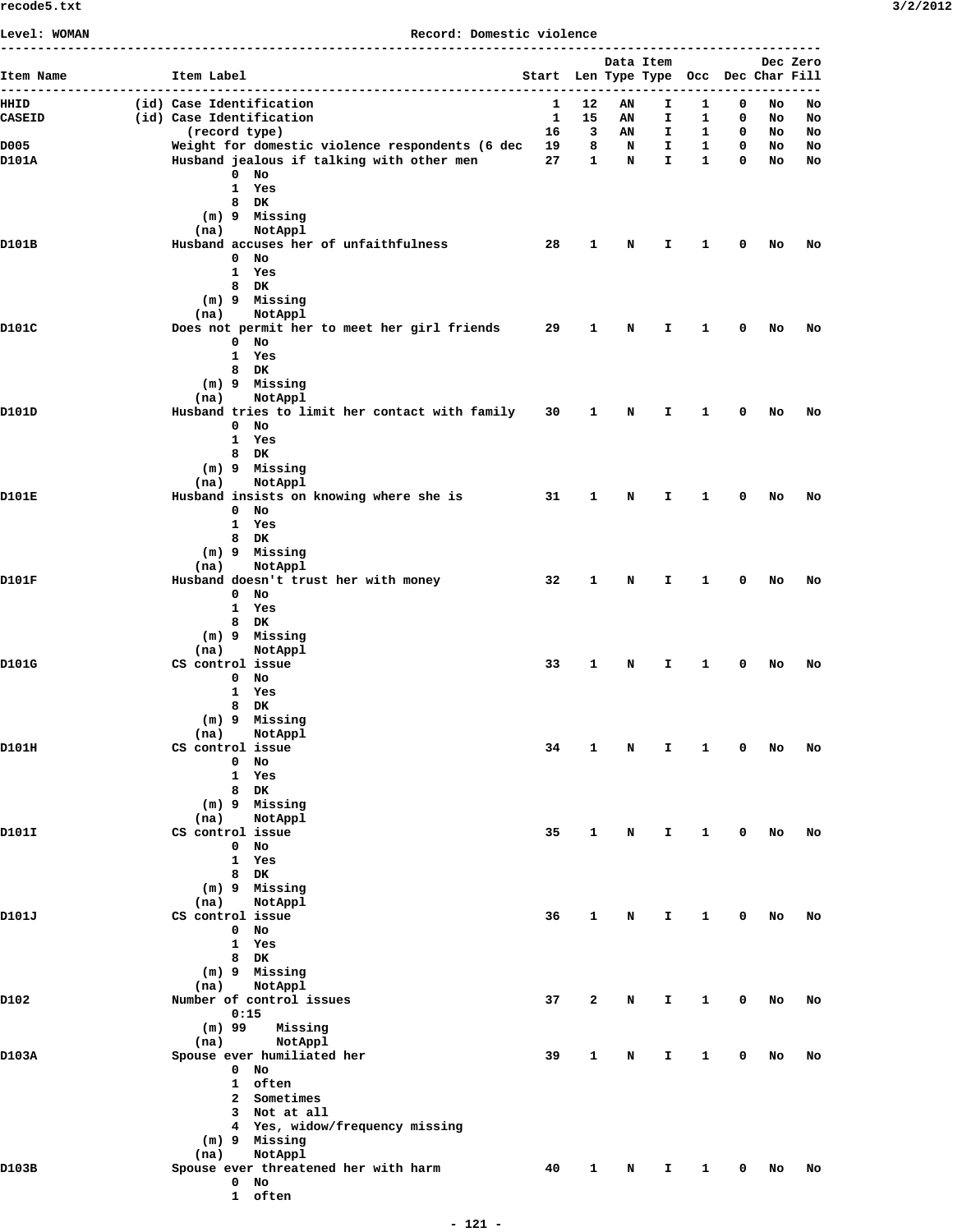|       | Sometimes<br>2                                               |    |              |   |    |              |   |    |    |
|-------|--------------------------------------------------------------|----|--------------|---|----|--------------|---|----|----|
|       | 3 Not at all                                                 |    |              |   |    |              |   |    |    |
|       | 4 Yes, widow/frequency missing                               |    |              |   |    |              |   |    |    |
|       | (m) 9 Missing                                                |    |              |   |    |              |   |    |    |
| D103C | NotAppl<br>(na)<br>Spouse ever insult or make feel bad       | 41 | 1            | N | I. | 1            | 0 | No | No |
|       | $0$ No                                                       |    |              |   |    |              |   |    |    |
|       | 1 often                                                      |    |              |   |    |              |   |    |    |
|       | 2 Sometimes                                                  |    |              |   |    |              |   |    |    |
|       | 3 Not at all                                                 |    |              |   |    |              |   |    |    |
|       | 4 Yes, widow/frequency missing                               |    |              |   |    |              |   |    |    |
|       | (m) 9 Missing                                                |    |              |   |    |              |   |    |    |
| D103D | NotAppl<br>(na)<br>CS emotional abuse: ever                  | 42 | 1            | N | I  | 1            | 0 | No | No |
|       | $0$ No                                                       |    |              |   |    |              |   |    |    |
|       | 1 often                                                      |    |              |   |    |              |   |    |    |
|       | 2 Sometimes                                                  |    |              |   |    |              |   |    |    |
|       | 3 Not at all                                                 |    |              |   |    |              |   |    |    |
|       | 4 Yes, widow/frequency missing                               |    |              |   |    |              |   |    |    |
|       | (m) 9 Missing<br>NotAppl                                     |    |              |   |    |              |   |    |    |
| D103E | (na)<br>CS emotional abuse: ever                             | 43 | 1            | N | I. | 1            | 0 | No | No |
|       | $0$ No                                                       |    |              |   |    |              |   |    |    |
|       | 1 often                                                      |    |              |   |    |              |   |    |    |
|       | 2 Sometimes                                                  |    |              |   |    |              |   |    |    |
|       | 3 Not at all                                                 |    |              |   |    |              |   |    |    |
|       | 4 Yes, widow/frequency missing                               |    |              |   |    |              |   |    |    |
|       | (m) 9 Missing<br>NotAppl                                     |    |              |   |    |              |   |    |    |
| D103F | (na)<br>CS emotional abuse: ever                             | 44 | 1            | N | I. | 1            | 0 | No | No |
|       | $0$ No                                                       |    |              |   |    |              |   |    |    |
|       | 1 often                                                      |    |              |   |    |              |   |    |    |
|       | 2 Sometimes                                                  |    |              |   |    |              |   |    |    |
|       | 3 Not at all                                                 |    |              |   |    |              |   |    |    |
|       | 4 Yes, widow/frequency missing                               |    |              |   |    |              |   |    |    |
|       | (m) 9 Missing                                                |    |              |   |    |              |   |    |    |
| D104  | NotAppl<br>(na)<br>Ever any emotional violence               | 45 | 1            | N | I. | 1            | 0 | No | No |
|       | $0$ No                                                       |    |              |   |    |              |   |    |    |
|       | 1 Yes                                                        |    |              |   |    |              |   |    |    |
|       | (m) 9 Missing                                                |    |              |   |    |              |   |    |    |
|       | NotAppl<br>(na)                                              |    |              |   |    |              |   |    |    |
| D105A | Spouse ever pushed, shook or threw something<br>$0$ No       | 46 | 1            | N | I  | 1            | 0 | No | No |
|       | 1 often                                                      |    |              |   |    |              |   |    |    |
|       | 2 Sometimes                                                  |    |              |   |    |              |   |    |    |
|       | 3 Not at all                                                 |    |              |   |    |              |   |    |    |
|       | 4 Yes, widow/frequency missing                               |    |              |   |    |              |   |    |    |
|       | (m) 9 Missing                                                |    |              |   |    |              |   |    |    |
|       | (na) NotAppl                                                 |    |              |   |    |              |   |    |    |
| D105B | Spouse ever slapped<br>$0$ No                                | 47 | 1            | N | I  | 1            | 0 | No | No |
|       | 1 often                                                      |    |              |   |    |              |   |    |    |
|       | 2 Sometimes                                                  |    |              |   |    |              |   |    |    |
|       | 3 Not at all                                                 |    |              |   |    |              |   |    |    |
|       | 4 Yes, widow/frequency missing                               |    |              |   |    |              |   |    |    |
|       | (m) 9 Missing                                                |    |              |   |    |              |   |    |    |
|       | NotAppl<br>(na)                                              |    |              |   |    |              |   |    |    |
| D105C | Spouse ever punched with fist or something harm 48<br>$0$ No |    | 1            | N | I. | 1            | 0 | No | No |
|       | 1 often                                                      |    |              |   |    |              |   |    |    |
|       | 2 Sometimes                                                  |    |              |   |    |              |   |    |    |
|       | 3 Not at all                                                 |    |              |   |    |              |   |    |    |
|       | 4 Yes, widow/frequency missing                               |    |              |   |    |              |   |    |    |
|       | (m) 9 Missing                                                |    |              |   |    |              |   |    |    |
|       | NotAppl<br>(na)                                              |    |              |   |    |              |   |    |    |
| D105D | Spouse ever kicked or dragged<br>$0$ No                      | 49 | $\mathbf{1}$ | N | I. | 1            | 0 | No | No |
|       | 1 often                                                      |    |              |   |    |              |   |    |    |
|       | 2 Sometimes                                                  |    |              |   |    |              |   |    |    |
|       | 3 Not at all                                                 |    |              |   |    |              |   |    |    |
|       | 4 Yes, widow/frequency missing                               |    |              |   |    |              |   |    |    |
|       | (m) 9 Missing                                                |    |              |   |    |              |   |    |    |
|       | NotAppl<br>(na)                                              |    |              |   |    |              |   |    |    |
| D105E | Spouse ever tried to strangle or burn<br>$0$ No              | 50 | 1            | N | I. | 1            | 0 | No | No |
|       | 1 often                                                      |    |              |   |    |              |   |    |    |
|       | 2 Sometimes                                                  |    |              |   |    |              |   |    |    |
|       | 3 Not at all                                                 |    |              |   |    |              |   |    |    |
|       | 4 Yes, widow/frequency missing                               |    |              |   |    |              |   |    |    |
|       | $(m)$ 9 Missing                                              |    |              |   |    |              |   |    |    |
|       | NotAppl<br>(na)                                              |    |              |   |    |              |   |    |    |
| D105F | Spouse ever threatened with knife/gun or other<br>$0$ No     | 51 | $\mathbf{1}$ | N | I. | $\mathbf{1}$ | 0 | No | No |
|       |                                                              |    |              |   |    |              |   |    |    |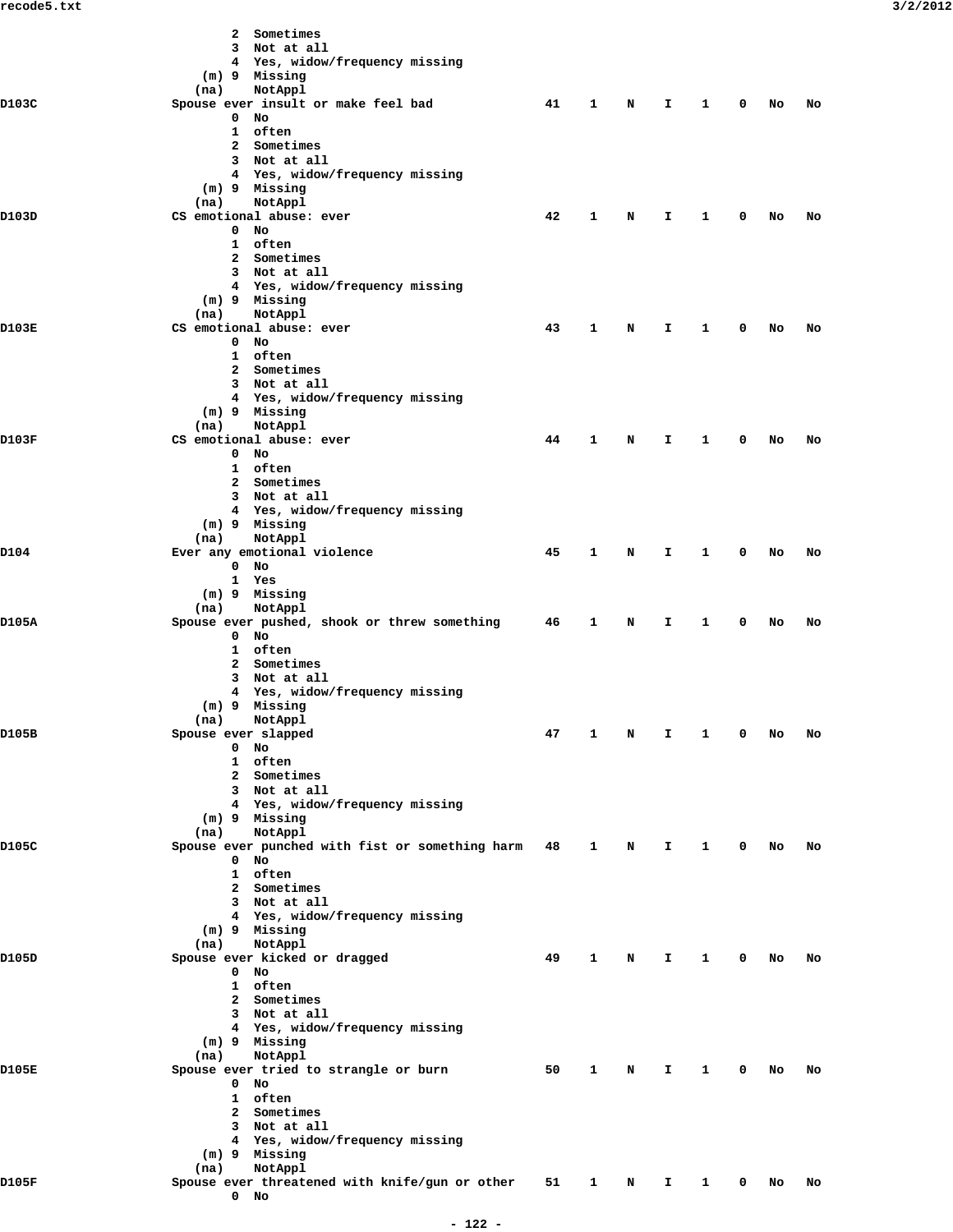|       | 1 often<br>2 Sometimes                          |    |              |   |              |              |             |    |    |
|-------|-------------------------------------------------|----|--------------|---|--------------|--------------|-------------|----|----|
|       | 3 Not at all                                    |    |              |   |              |              |             |    |    |
|       | 4 Yes, widow/frequency missing                  |    |              |   |              |              |             |    |    |
|       | (m) 9 Missing                                   |    |              |   |              |              |             |    |    |
|       | (na)<br>NotAppl                                 |    |              |   |              |              |             |    |    |
| D105G | Spouse ever attacked with knife/gun or other we | 52 | 1            | N | Ι.           | 1            | 0           | No | No |
|       | $0$ No                                          |    |              |   |              |              |             |    |    |
|       | 1 often<br>2 Sometimes                          |    |              |   |              |              |             |    |    |
|       | 3 Not at all                                    |    |              |   |              |              |             |    |    |
|       | 4 Yes, widow/frequency missing                  |    |              |   |              |              |             |    |    |
|       | $(m)$ 9 Missing                                 |    |              |   |              |              |             |    |    |
|       | (na)<br>NotAppl                                 |    |              |   |              |              |             |    |    |
| D105H | Spouse ever physically forced sex when not want | 53 | 1            | N | Ι.           | 1            | 0           | No | No |
|       | $0$ No<br>1 often                               |    |              |   |              |              |             |    |    |
|       | 2 Sometimes                                     |    |              |   |              |              |             |    |    |
|       | 3 Not at all                                    |    |              |   |              |              |             |    |    |
|       | 4 Yes, widow/frequency missing                  |    |              |   |              |              |             |    |    |
|       | (m) 9 Missing                                   |    |              |   |              |              |             |    |    |
|       | (na)<br>NotAppl                                 |    |              |   |              |              |             |    |    |
| D105I | Spouse ever forced other sexual acts when not w | 54 | 1            | N | I.           | $\mathbf{1}$ | 0           | No | No |
|       | $0$ No<br>1 often                               |    |              |   |              |              |             |    |    |
|       | 2 Sometimes                                     |    |              |   |              |              |             |    |    |
|       | 3 Not at all                                    |    |              |   |              |              |             |    |    |
|       | 4 Yes, widow/frequency missing                  |    |              |   |              |              |             |    |    |
|       | (m) 9 Missing                                   |    |              |   |              |              |             |    |    |
|       | NotAppl<br>(na)                                 |    |              |   |              |              |             |    |    |
| D105J | Spouse ever twisted her arm or pull her hair    | 55 | 1            | N | Ι.           | 1            | 0           | No | No |
|       | $0$ No<br>1 often                               |    |              |   |              |              |             |    |    |
|       | 2 Sometimes                                     |    |              |   |              |              |             |    |    |
|       | 3 Not at all                                    |    |              |   |              |              |             |    |    |
|       | 4 Yes, widow/frequency missing                  |    |              |   |              |              |             |    |    |
|       | (m) 9 Missing                                   |    |              |   |              |              |             |    |    |
|       | NotAppl<br>(na)                                 |    |              |   |              |              |             |    |    |
| D105K | CS: physical violence                           | 56 | 1            | N | Ι.           | 1            | 0           | No | No |
|       | $0$ No<br>1 often                               |    |              |   |              |              |             |    |    |
|       | 2 Sometimes                                     |    |              |   |              |              |             |    |    |
|       | 3 Not at all                                    |    |              |   |              |              |             |    |    |
|       | 4 Yes, widow/frequency missing                  |    |              |   |              |              |             |    |    |
|       | (m) 9 Missing                                   |    |              |   |              |              |             |    |    |
|       | NotAppl<br>(na)                                 |    |              |   |              |              |             |    |    |
| D105L | CS: physical violence<br>$0$ No                 | 57 | 1            | N | Ι.           | 1            | 0           | No | No |
|       | 1 often                                         |    |              |   |              |              |             |    |    |
|       | 2<br>Sometimes                                  |    |              |   |              |              |             |    |    |
|       | Not at all<br>3                                 |    |              |   |              |              |             |    |    |
|       | 4 Yes, widow/frequency missing                  |    |              |   |              |              |             |    |    |
|       | $(m)$ 9 Missing                                 |    |              |   |              |              |             |    |    |
|       | NotAppl<br>(na)                                 |    |              |   |              |              |             |    |    |
| D105M | CS: physical violence                           | 58 | $\mathbf{1}$ | N | I.           | $\mathbf{1}$ | $\mathbf 0$ | No | No |
|       | $0$ No<br>1 often                               |    |              |   |              |              |             |    |    |
|       | 2 Sometimes                                     |    |              |   |              |              |             |    |    |
|       | 3 Not at all                                    |    |              |   |              |              |             |    |    |
|       | 4 Yes, widow/frequency missing                  |    |              |   |              |              |             |    |    |
|       | $(m)$ 9 Missing                                 |    |              |   |              |              |             |    |    |
|       | NotAppl<br>(na)                                 |    |              |   |              |              |             |    |    |
| D105N | CS: physical violence                           | 59 | 1            | N | I.           | $\mathbf{1}$ | 0           | No | No |
|       | $0$ No<br>1 often                               |    |              |   |              |              |             |    |    |
|       | 2 Sometimes                                     |    |              |   |              |              |             |    |    |
|       | 3 Not at all                                    |    |              |   |              |              |             |    |    |
|       | 4 Yes, widow/frequency missing                  |    |              |   |              |              |             |    |    |
|       | (m) 9 Missing                                   |    |              |   |              |              |             |    |    |
|       | NotAppl<br>(na)                                 |    |              |   |              |              |             |    |    |
| D106  | Experienced any less severe violence            | 60 | 1            | N | I.           | 1            | 0           | No | No |
|       | $0$ No<br>1 Yes (D105A-D)                       |    |              |   |              |              |             |    |    |
|       | (m) 9 Missing                                   |    |              |   |              |              |             |    |    |
|       | NotAppl<br>(na)                                 |    |              |   |              |              |             |    |    |
| D107  | Experienced any severe violence                 | 61 | $\mathbf{1}$ | N | $\mathbf{I}$ | $\mathbf{1}$ | 0           | No | No |
|       | $0$ No                                          |    |              |   |              |              |             |    |    |
|       | 1 Yes (D105E-G)                                 |    |              |   |              |              |             |    |    |
|       | $(m)$ 9 Missing                                 |    |              |   |              |              |             |    |    |
|       | NotAppl<br>(na)                                 |    |              |   |              |              |             |    |    |
| D108  | Experienced any sexual violence<br>$0$ No       | 62 | $\mathbf{1}$ | N | I.           | 1            | 0           | No | No |
|       | 1 Yes (D105H-I)                                 |    |              |   |              |              |             |    |    |
|       |                                                 |    |              |   |              |              |             |    |    |

 **(m) 9 Missing**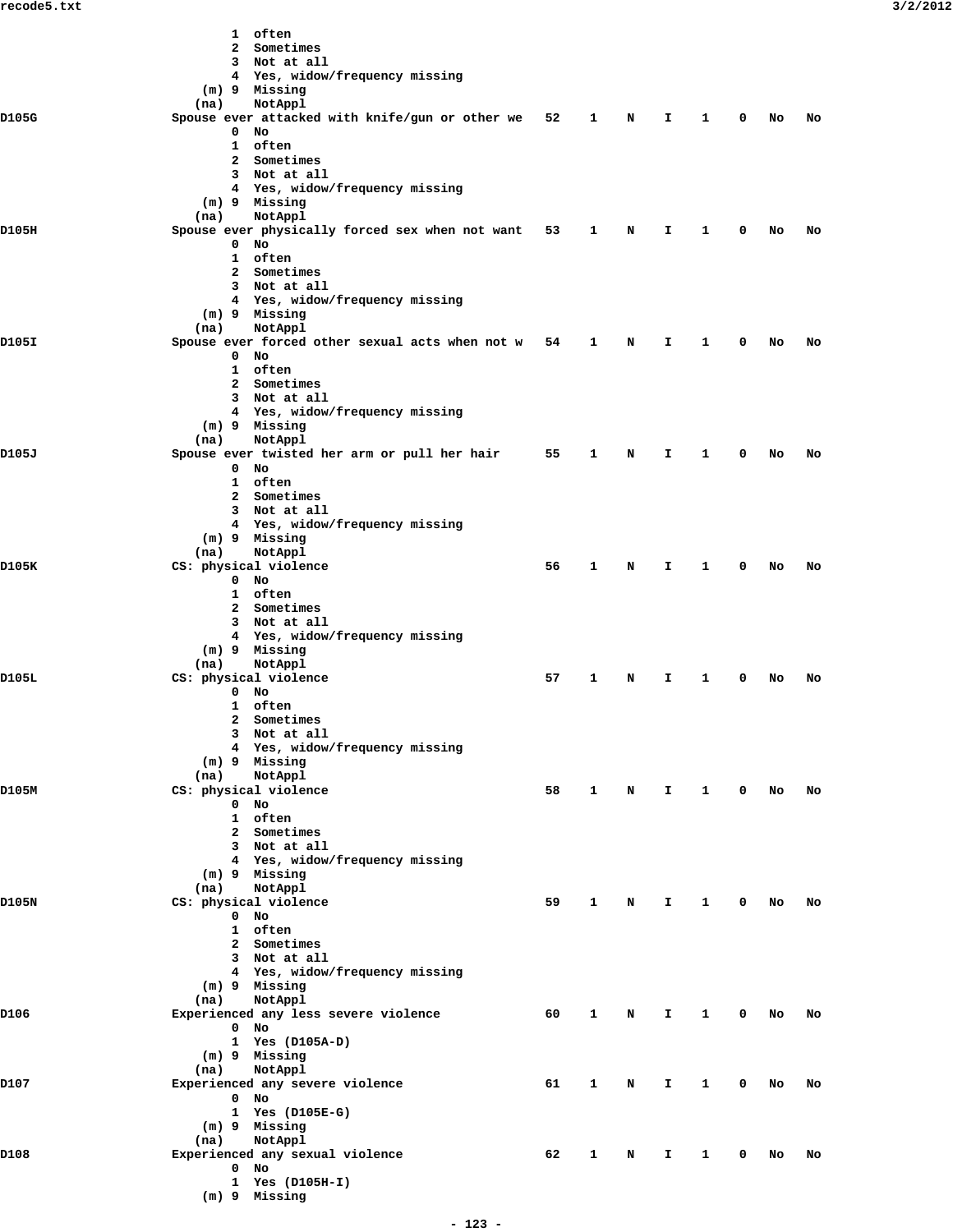|                                                                                                                                                                                                                                                                                                                                                                                                                                                                                                                                                                                                                                                                                                                                                                                                                                                                                                                                                                                                                                                                                                                                                                                                                                                                                                                                                                                                                                                                                                                                                                                                                                                                                                                                                                                                                                                                                                                                                                                                                                            | After separation/divorce<br>96                               |                                                                                                                                                                                                                                                                                                                    |   |   |    |   |    |    |
|--------------------------------------------------------------------------------------------------------------------------------------------------------------------------------------------------------------------------------------------------------------------------------------------------------------------------------------------------------------------------------------------------------------------------------------------------------------------------------------------------------------------------------------------------------------------------------------------------------------------------------------------------------------------------------------------------------------------------------------------------------------------------------------------------------------------------------------------------------------------------------------------------------------------------------------------------------------------------------------------------------------------------------------------------------------------------------------------------------------------------------------------------------------------------------------------------------------------------------------------------------------------------------------------------------------------------------------------------------------------------------------------------------------------------------------------------------------------------------------------------------------------------------------------------------------------------------------------------------------------------------------------------------------------------------------------------------------------------------------------------------------------------------------------------------------------------------------------------------------------------------------------------------------------------------------------------------------------------------------------------------------------------------------------|--------------------------------------------------------------|--------------------------------------------------------------------------------------------------------------------------------------------------------------------------------------------------------------------------------------------------------------------------------------------------------------------|---|---|----|---|----|----|
|                                                                                                                                                                                                                                                                                                                                                                                                                                                                                                                                                                                                                                                                                                                                                                                                                                                                                                                                                                                                                                                                                                                                                                                                                                                                                                                                                                                                                                                                                                                                                                                                                                                                                                                                                                                                                                                                                                                                                                                                                                            |                                                              |                                                                                                                                                                                                                                                                                                                    |   |   |    |   |    |    |
|                                                                                                                                                                                                                                                                                                                                                                                                                                                                                                                                                                                                                                                                                                                                                                                                                                                                                                                                                                                                                                                                                                                                                                                                                                                                                                                                                                                                                                                                                                                                                                                                                                                                                                                                                                                                                                                                                                                                                                                                                                            |                                                              |                                                                                                                                                                                                                                                                                                                    |   |   |    |   |    |    |
|                                                                                                                                                                                                                                                                                                                                                                                                                                                                                                                                                                                                                                                                                                                                                                                                                                                                                                                                                                                                                                                                                                                                                                                                                                                                                                                                                                                                                                                                                                                                                                                                                                                                                                                                                                                                                                                                                                                                                                                                                                            |                                                              |                                                                                                                                                                                                                                                                                                                    |   |   |    |   |    |    |
|                                                                                                                                                                                                                                                                                                                                                                                                                                                                                                                                                                                                                                                                                                                                                                                                                                                                                                                                                                                                                                                                                                                                                                                                                                                                                                                                                                                                                                                                                                                                                                                                                                                                                                                                                                                                                                                                                                                                                                                                                                            |                                                              |                                                                                                                                                                                                                                                                                                                    |   |   |    |   |    |    |
|                                                                                                                                                                                                                                                                                                                                                                                                                                                                                                                                                                                                                                                                                                                                                                                                                                                                                                                                                                                                                                                                                                                                                                                                                                                                                                                                                                                                                                                                                                                                                                                                                                                                                                                                                                                                                                                                                                                                                                                                                                            |                                                              |                                                                                                                                                                                                                                                                                                                    |   |   |    |   |    |    |
|                                                                                                                                                                                                                                                                                                                                                                                                                                                                                                                                                                                                                                                                                                                                                                                                                                                                                                                                                                                                                                                                                                                                                                                                                                                                                                                                                                                                                                                                                                                                                                                                                                                                                                                                                                                                                                                                                                                                                                                                                                            |                                                              |                                                                                                                                                                                                                                                                                                                    |   | N | Ι. | 0 | No | No |
|                                                                                                                                                                                                                                                                                                                                                                                                                                                                                                                                                                                                                                                                                                                                                                                                                                                                                                                                                                                                                                                                                                                                                                                                                                                                                                                                                                                                                                                                                                                                                                                                                                                                                                                                                                                                                                                                                                                                                                                                                                            | 0<br>No                                                      |                                                                                                                                                                                                                                                                                                                    |   |   |    |   |    |    |
|                                                                                                                                                                                                                                                                                                                                                                                                                                                                                                                                                                                                                                                                                                                                                                                                                                                                                                                                                                                                                                                                                                                                                                                                                                                                                                                                                                                                                                                                                                                                                                                                                                                                                                                                                                                                                                                                                                                                                                                                                                            |                                                              |                                                                                                                                                                                                                                                                                                                    |   |   |    |   |    |    |
|                                                                                                                                                                                                                                                                                                                                                                                                                                                                                                                                                                                                                                                                                                                                                                                                                                                                                                                                                                                                                                                                                                                                                                                                                                                                                                                                                                                                                                                                                                                                                                                                                                                                                                                                                                                                                                                                                                                                                                                                                                            |                                                              |                                                                                                                                                                                                                                                                                                                    |   |   |    |   |    |    |
|                                                                                                                                                                                                                                                                                                                                                                                                                                                                                                                                                                                                                                                                                                                                                                                                                                                                                                                                                                                                                                                                                                                                                                                                                                                                                                                                                                                                                                                                                                                                                                                                                                                                                                                                                                                                                                                                                                                                                                                                                                            |                                                              |                                                                                                                                                                                                                                                                                                                    |   |   |    |   |    |    |
|                                                                                                                                                                                                                                                                                                                                                                                                                                                                                                                                                                                                                                                                                                                                                                                                                                                                                                                                                                                                                                                                                                                                                                                                                                                                                                                                                                                                                                                                                                                                                                                                                                                                                                                                                                                                                                                                                                                                                                                                                                            |                                                              |                                                                                                                                                                                                                                                                                                                    |   |   |    |   |    |    |
|                                                                                                                                                                                                                                                                                                                                                                                                                                                                                                                                                                                                                                                                                                                                                                                                                                                                                                                                                                                                                                                                                                                                                                                                                                                                                                                                                                                                                                                                                                                                                                                                                                                                                                                                                                                                                                                                                                                                                                                                                                            |                                                              |                                                                                                                                                                                                                                                                                                                    |   | N | I  | 0 | No | No |
|                                                                                                                                                                                                                                                                                                                                                                                                                                                                                                                                                                                                                                                                                                                                                                                                                                                                                                                                                                                                                                                                                                                                                                                                                                                                                                                                                                                                                                                                                                                                                                                                                                                                                                                                                                                                                                                                                                                                                                                                                                            | No<br>$\mathbf 0$                                            |                                                                                                                                                                                                                                                                                                                    |   |   |    |   |    |    |
|                                                                                                                                                                                                                                                                                                                                                                                                                                                                                                                                                                                                                                                                                                                                                                                                                                                                                                                                                                                                                                                                                                                                                                                                                                                                                                                                                                                                                                                                                                                                                                                                                                                                                                                                                                                                                                                                                                                                                                                                                                            |                                                              |                                                                                                                                                                                                                                                                                                                    |   |   |    |   |    |    |
|                                                                                                                                                                                                                                                                                                                                                                                                                                                                                                                                                                                                                                                                                                                                                                                                                                                                                                                                                                                                                                                                                                                                                                                                                                                                                                                                                                                                                                                                                                                                                                                                                                                                                                                                                                                                                                                                                                                                                                                                                                            |                                                              |                                                                                                                                                                                                                                                                                                                    |   |   |    |   |    |    |
|                                                                                                                                                                                                                                                                                                                                                                                                                                                                                                                                                                                                                                                                                                                                                                                                                                                                                                                                                                                                                                                                                                                                                                                                                                                                                                                                                                                                                                                                                                                                                                                                                                                                                                                                                                                                                                                                                                                                                                                                                                            |                                                              |                                                                                                                                                                                                                                                                                                                    |   |   |    |   |    |    |
|                                                                                                                                                                                                                                                                                                                                                                                                                                                                                                                                                                                                                                                                                                                                                                                                                                                                                                                                                                                                                                                                                                                                                                                                                                                                                                                                                                                                                                                                                                                                                                                                                                                                                                                                                                                                                                                                                                                                                                                                                                            |                                                              |                                                                                                                                                                                                                                                                                                                    |   |   |    |   |    |    |
|                                                                                                                                                                                                                                                                                                                                                                                                                                                                                                                                                                                                                                                                                                                                                                                                                                                                                                                                                                                                                                                                                                                                                                                                                                                                                                                                                                                                                                                                                                                                                                                                                                                                                                                                                                                                                                                                                                                                                                                                                                            |                                                              | 67                                                                                                                                                                                                                                                                                                                 | 1 | N | Ι. | 0 | No | No |
|                                                                                                                                                                                                                                                                                                                                                                                                                                                                                                                                                                                                                                                                                                                                                                                                                                                                                                                                                                                                                                                                                                                                                                                                                                                                                                                                                                                                                                                                                                                                                                                                                                                                                                                                                                                                                                                                                                                                                                                                                                            | $\mathbf 0$<br>No                                            |                                                                                                                                                                                                                                                                                                                    |   |   |    |   |    |    |
|                                                                                                                                                                                                                                                                                                                                                                                                                                                                                                                                                                                                                                                                                                                                                                                                                                                                                                                                                                                                                                                                                                                                                                                                                                                                                                                                                                                                                                                                                                                                                                                                                                                                                                                                                                                                                                                                                                                                                                                                                                            |                                                              |                                                                                                                                                                                                                                                                                                                    |   |   |    |   |    |    |
|                                                                                                                                                                                                                                                                                                                                                                                                                                                                                                                                                                                                                                                                                                                                                                                                                                                                                                                                                                                                                                                                                                                                                                                                                                                                                                                                                                                                                                                                                                                                                                                                                                                                                                                                                                                                                                                                                                                                                                                                                                            |                                                              |                                                                                                                                                                                                                                                                                                                    |   |   |    |   |    |    |
|                                                                                                                                                                                                                                                                                                                                                                                                                                                                                                                                                                                                                                                                                                                                                                                                                                                                                                                                                                                                                                                                                                                                                                                                                                                                                                                                                                                                                                                                                                                                                                                                                                                                                                                                                                                                                                                                                                                                                                                                                                            |                                                              |                                                                                                                                                                                                                                                                                                                    |   |   |    |   |    |    |
|                                                                                                                                                                                                                                                                                                                                                                                                                                                                                                                                                                                                                                                                                                                                                                                                                                                                                                                                                                                                                                                                                                                                                                                                                                                                                                                                                                                                                                                                                                                                                                                                                                                                                                                                                                                                                                                                                                                                                                                                                                            |                                                              |                                                                                                                                                                                                                                                                                                                    |   |   |    |   |    |    |
|                                                                                                                                                                                                                                                                                                                                                                                                                                                                                                                                                                                                                                                                                                                                                                                                                                                                                                                                                                                                                                                                                                                                                                                                                                                                                                                                                                                                                                                                                                                                                                                                                                                                                                                                                                                                                                                                                                                                                                                                                                            |                                                              |                                                                                                                                                                                                                                                                                                                    |   | N | Ι. | 0 | No | No |
|                                                                                                                                                                                                                                                                                                                                                                                                                                                                                                                                                                                                                                                                                                                                                                                                                                                                                                                                                                                                                                                                                                                                                                                                                                                                                                                                                                                                                                                                                                                                                                                                                                                                                                                                                                                                                                                                                                                                                                                                                                            | $0$ No                                                       |                                                                                                                                                                                                                                                                                                                    |   |   |    |   |    |    |
|                                                                                                                                                                                                                                                                                                                                                                                                                                                                                                                                                                                                                                                                                                                                                                                                                                                                                                                                                                                                                                                                                                                                                                                                                                                                                                                                                                                                                                                                                                                                                                                                                                                                                                                                                                                                                                                                                                                                                                                                                                            |                                                              |                                                                                                                                                                                                                                                                                                                    |   |   |    |   |    |    |
|                                                                                                                                                                                                                                                                                                                                                                                                                                                                                                                                                                                                                                                                                                                                                                                                                                                                                                                                                                                                                                                                                                                                                                                                                                                                                                                                                                                                                                                                                                                                                                                                                                                                                                                                                                                                                                                                                                                                                                                                                                            |                                                              |                                                                                                                                                                                                                                                                                                                    |   |   |    |   |    |    |
|                                                                                                                                                                                                                                                                                                                                                                                                                                                                                                                                                                                                                                                                                                                                                                                                                                                                                                                                                                                                                                                                                                                                                                                                                                                                                                                                                                                                                                                                                                                                                                                                                                                                                                                                                                                                                                                                                                                                                                                                                                            |                                                              |                                                                                                                                                                                                                                                                                                                    |   |   |    |   |    |    |
|                                                                                                                                                                                                                                                                                                                                                                                                                                                                                                                                                                                                                                                                                                                                                                                                                                                                                                                                                                                                                                                                                                                                                                                                                                                                                                                                                                                                                                                                                                                                                                                                                                                                                                                                                                                                                                                                                                                                                                                                                                            |                                                              |                                                                                                                                                                                                                                                                                                                    |   |   |    |   |    |    |
|                                                                                                                                                                                                                                                                                                                                                                                                                                                                                                                                                                                                                                                                                                                                                                                                                                                                                                                                                                                                                                                                                                                                                                                                                                                                                                                                                                                                                                                                                                                                                                                                                                                                                                                                                                                                                                                                                                                                                                                                                                            |                                                              |                                                                                                                                                                                                                                                                                                                    |   |   |    | 0 | No | No |
|                                                                                                                                                                                                                                                                                                                                                                                                                                                                                                                                                                                                                                                                                                                                                                                                                                                                                                                                                                                                                                                                                                                                                                                                                                                                                                                                                                                                                                                                                                                                                                                                                                                                                                                                                                                                                                                                                                                                                                                                                                            | $\mathbf 0$<br>No                                            |                                                                                                                                                                                                                                                                                                                    |   |   |    |   |    |    |
| (na)<br>NotAppl<br>D109<br>First time it happened<br>63<br>2<br>I<br>N<br>0:94<br>95<br>Before union<br>97<br>98<br>Don't know<br>$(m)$ 99<br>Missing<br>NotAppl<br>(na)<br>D110A<br>Ever had bruises because of husband's act<br>65<br>1<br>1 Yes<br>(m) 9 Missing<br>NotAppl<br>(na)<br>D110B<br>Ever had injury, sprain, dislocations or burns<br>66<br>1<br>1 Yes<br>(m) 9 Missing<br>NotAppl<br>(na)<br>D110C<br>Ever went to health facility because of husband<br>1 Yes<br>(m) 9 Missing<br>NotAppl<br>(na)<br>D110D<br>Ever had wounds, broken bones, broken teeth or<br>68<br>1<br>1 Yes<br>(m) 9 Missing<br>NotAppl<br>(na)<br>D110E<br>CS action: because of husband's act<br>69<br>1<br>N<br>I.<br>1 Yes<br>(m) 9 Missing<br>NotAppl<br>(na)<br>D110F<br>CS action: because of husband's act<br>70<br>1<br>N<br>I<br>0<br>No<br>1 Yes<br>(m) 9 Missing<br>NotAppl<br>(na)<br>D110G<br>CS action: because of husband's act<br>71<br>$\mathbf{1}$<br>N<br>Ι.<br>$\mathbf{0}$<br>No<br>1 Yes<br>(m) 9 Missing<br>NotAppl<br>(na)<br>D110H<br>CS action: because of husband's act<br>72<br>1<br>N<br>Ι.<br>0<br>No<br>$\mathbf{1}$<br>Yes<br>(m) 9 Missing<br>NotAppl<br>(na)<br>D111<br>Any results of husband's actions<br>73<br>1<br>N<br>I<br>$0$ No<br>1 Yes (D110A-C)<br>(m) 9 Missing<br>NotAppl<br>(na)<br>Ever phys hurt husband when he was not hurting<br>D112<br>74<br>$\mathbf{1}$<br>N<br>Ι.<br>$0$ No<br>1 Yes<br>(m) 9 Missing<br>NotAppl<br>(na)<br>How often physically hurt husband in last 12 mo<br>D112A<br>75<br>$\mathbf{1}$<br>N<br>I.<br>0 Not at all<br>1 Often<br>2 Sometimes<br>8 DK<br>(m) 9 Missing<br>NotAppl<br>(na)<br>Partner drinks alcohol<br>D113<br>76<br>1<br>N<br>I.<br>$0$ No<br>1 Yes<br>(m) 9 Missing<br>NotAppl<br>(na)<br>Times partner gets drunk<br>D114<br>77<br>$\mathbf{1}$<br>N<br>Ι.<br>0 Never<br>1 Often<br>2 Sometimes<br>(m) 9 Missing<br>NotAppl<br>(na)<br>Ever physically hurt by: mother<br>D115B<br>78<br>$\mathbf{1}$<br>N<br>I.<br>$0$ No<br>1 Yes<br>(m) 9 Missing |                                                              |                                                                                                                                                                                                                                                                                                                    |   |   |    |   |    |    |
|                                                                                                                                                                                                                                                                                                                                                                                                                                                                                                                                                                                                                                                                                                                                                                                                                                                                                                                                                                                                                                                                                                                                                                                                                                                                                                                                                                                                                                                                                                                                                                                                                                                                                                                                                                                                                                                                                                                                                                                                                                            |                                                              |                                                                                                                                                                                                                                                                                                                    |   |   |    |   |    |    |
|                                                                                                                                                                                                                                                                                                                                                                                                                                                                                                                                                                                                                                                                                                                                                                                                                                                                                                                                                                                                                                                                                                                                                                                                                                                                                                                                                                                                                                                                                                                                                                                                                                                                                                                                                                                                                                                                                                                                                                                                                                            |                                                              |                                                                                                                                                                                                                                                                                                                    |   |   |    |   |    |    |
|                                                                                                                                                                                                                                                                                                                                                                                                                                                                                                                                                                                                                                                                                                                                                                                                                                                                                                                                                                                                                                                                                                                                                                                                                                                                                                                                                                                                                                                                                                                                                                                                                                                                                                                                                                                                                                                                                                                                                                                                                                            |                                                              |                                                                                                                                                                                                                                                                                                                    |   |   |    |   |    |    |
|                                                                                                                                                                                                                                                                                                                                                                                                                                                                                                                                                                                                                                                                                                                                                                                                                                                                                                                                                                                                                                                                                                                                                                                                                                                                                                                                                                                                                                                                                                                                                                                                                                                                                                                                                                                                                                                                                                                                                                                                                                            |                                                              |                                                                                                                                                                                                                                                                                                                    |   |   |    |   |    |    |
|                                                                                                                                                                                                                                                                                                                                                                                                                                                                                                                                                                                                                                                                                                                                                                                                                                                                                                                                                                                                                                                                                                                                                                                                                                                                                                                                                                                                                                                                                                                                                                                                                                                                                                                                                                                                                                                                                                                                                                                                                                            |                                                              |                                                                                                                                                                                                                                                                                                                    |   |   |    |   |    |    |
|                                                                                                                                                                                                                                                                                                                                                                                                                                                                                                                                                                                                                                                                                                                                                                                                                                                                                                                                                                                                                                                                                                                                                                                                                                                                                                                                                                                                                                                                                                                                                                                                                                                                                                                                                                                                                                                                                                                                                                                                                                            |                                                              | 1<br>0<br>No<br>No<br>1<br>1<br>1<br>1<br>1<br>1<br>0<br>No<br>No<br>1<br>0<br>No<br>No<br>1<br>0<br>No<br>No<br>1<br>0<br>No<br>No<br>$\mathbf{1}$<br>$\mathbf 0$<br>No<br>No<br>1<br>0<br>No<br>No<br>1<br>0<br>No<br>No<br>1<br>0<br>No<br>No<br>1<br>0<br>No<br>No<br>79<br>1<br>1<br>0<br>N<br>I.<br>No<br>No |   |   |    |   |    |    |
|                                                                                                                                                                                                                                                                                                                                                                                                                                                                                                                                                                                                                                                                                                                                                                                                                                                                                                                                                                                                                                                                                                                                                                                                                                                                                                                                                                                                                                                                                                                                                                                                                                                                                                                                                                                                                                                                                                                                                                                                                                            |                                                              |                                                                                                                                                                                                                                                                                                                    |   |   |    |   |    |    |
|                                                                                                                                                                                                                                                                                                                                                                                                                                                                                                                                                                                                                                                                                                                                                                                                                                                                                                                                                                                                                                                                                                                                                                                                                                                                                                                                                                                                                                                                                                                                                                                                                                                                                                                                                                                                                                                                                                                                                                                                                                            |                                                              |                                                                                                                                                                                                                                                                                                                    |   |   |    |   |    |    |
|                                                                                                                                                                                                                                                                                                                                                                                                                                                                                                                                                                                                                                                                                                                                                                                                                                                                                                                                                                                                                                                                                                                                                                                                                                                                                                                                                                                                                                                                                                                                                                                                                                                                                                                                                                                                                                                                                                                                                                                                                                            |                                                              |                                                                                                                                                                                                                                                                                                                    |   |   |    |   |    |    |
|                                                                                                                                                                                                                                                                                                                                                                                                                                                                                                                                                                                                                                                                                                                                                                                                                                                                                                                                                                                                                                                                                                                                                                                                                                                                                                                                                                                                                                                                                                                                                                                                                                                                                                                                                                                                                                                                                                                                                                                                                                            | (na)<br>NotAppl<br>Ever physically hurt by: father<br>$0$ No |                                                                                                                                                                                                                                                                                                                    |   |   |    |   |    |    |
|                                                                                                                                                                                                                                                                                                                                                                                                                                                                                                                                                                                                                                                                                                                                                                                                                                                                                                                                                                                                                                                                                                                                                                                                                                                                                                                                                                                                                                                                                                                                                                                                                                                                                                                                                                                                                                                                                                                                                                                                                                            |                                                              |                                                                                                                                                                                                                                                                                                                    |   |   |    |   |    |    |
|                                                                                                                                                                                                                                                                                                                                                                                                                                                                                                                                                                                                                                                                                                                                                                                                                                                                                                                                                                                                                                                                                                                                                                                                                                                                                                                                                                                                                                                                                                                                                                                                                                                                                                                                                                                                                                                                                                                                                                                                                                            |                                                              |                                                                                                                                                                                                                                                                                                                    |   |   |    |   |    |    |
|                                                                                                                                                                                                                                                                                                                                                                                                                                                                                                                                                                                                                                                                                                                                                                                                                                                                                                                                                                                                                                                                                                                                                                                                                                                                                                                                                                                                                                                                                                                                                                                                                                                                                                                                                                                                                                                                                                                                                                                                                                            |                                                              |                                                                                                                                                                                                                                                                                                                    |   |   |    |   |    |    |
|                                                                                                                                                                                                                                                                                                                                                                                                                                                                                                                                                                                                                                                                                                                                                                                                                                                                                                                                                                                                                                                                                                                                                                                                                                                                                                                                                                                                                                                                                                                                                                                                                                                                                                                                                                                                                                                                                                                                                                                                                                            |                                                              |                                                                                                                                                                                                                                                                                                                    |   |   |    |   |    |    |
|                                                                                                                                                                                                                                                                                                                                                                                                                                                                                                                                                                                                                                                                                                                                                                                                                                                                                                                                                                                                                                                                                                                                                                                                                                                                                                                                                                                                                                                                                                                                                                                                                                                                                                                                                                                                                                                                                                                                                                                                                                            |                                                              |                                                                                                                                                                                                                                                                                                                    |   |   |    |   |    |    |
|                                                                                                                                                                                                                                                                                                                                                                                                                                                                                                                                                                                                                                                                                                                                                                                                                                                                                                                                                                                                                                                                                                                                                                                                                                                                                                                                                                                                                                                                                                                                                                                                                                                                                                                                                                                                                                                                                                                                                                                                                                            |                                                              |                                                                                                                                                                                                                                                                                                                    |   |   |    |   |    |    |
|                                                                                                                                                                                                                                                                                                                                                                                                                                                                                                                                                                                                                                                                                                                                                                                                                                                                                                                                                                                                                                                                                                                                                                                                                                                                                                                                                                                                                                                                                                                                                                                                                                                                                                                                                                                                                                                                                                                                                                                                                                            |                                                              |                                                                                                                                                                                                                                                                                                                    |   |   |    |   |    |    |
|                                                                                                                                                                                                                                                                                                                                                                                                                                                                                                                                                                                                                                                                                                                                                                                                                                                                                                                                                                                                                                                                                                                                                                                                                                                                                                                                                                                                                                                                                                                                                                                                                                                                                                                                                                                                                                                                                                                                                                                                                                            |                                                              |                                                                                                                                                                                                                                                                                                                    |   |   |    |   |    |    |
|                                                                                                                                                                                                                                                                                                                                                                                                                                                                                                                                                                                                                                                                                                                                                                                                                                                                                                                                                                                                                                                                                                                                                                                                                                                                                                                                                                                                                                                                                                                                                                                                                                                                                                                                                                                                                                                                                                                                                                                                                                            |                                                              |                                                                                                                                                                                                                                                                                                                    |   |   |    |   |    |    |
|                                                                                                                                                                                                                                                                                                                                                                                                                                                                                                                                                                                                                                                                                                                                                                                                                                                                                                                                                                                                                                                                                                                                                                                                                                                                                                                                                                                                                                                                                                                                                                                                                                                                                                                                                                                                                                                                                                                                                                                                                                            |                                                              |                                                                                                                                                                                                                                                                                                                    |   |   |    |   |    |    |
|                                                                                                                                                                                                                                                                                                                                                                                                                                                                                                                                                                                                                                                                                                                                                                                                                                                                                                                                                                                                                                                                                                                                                                                                                                                                                                                                                                                                                                                                                                                                                                                                                                                                                                                                                                                                                                                                                                                                                                                                                                            |                                                              |                                                                                                                                                                                                                                                                                                                    |   |   |    |   |    |    |
|                                                                                                                                                                                                                                                                                                                                                                                                                                                                                                                                                                                                                                                                                                                                                                                                                                                                                                                                                                                                                                                                                                                                                                                                                                                                                                                                                                                                                                                                                                                                                                                                                                                                                                                                                                                                                                                                                                                                                                                                                                            |                                                              |                                                                                                                                                                                                                                                                                                                    |   |   |    |   |    |    |
|                                                                                                                                                                                                                                                                                                                                                                                                                                                                                                                                                                                                                                                                                                                                                                                                                                                                                                                                                                                                                                                                                                                                                                                                                                                                                                                                                                                                                                                                                                                                                                                                                                                                                                                                                                                                                                                                                                                                                                                                                                            |                                                              |                                                                                                                                                                                                                                                                                                                    |   |   |    |   |    |    |
|                                                                                                                                                                                                                                                                                                                                                                                                                                                                                                                                                                                                                                                                                                                                                                                                                                                                                                                                                                                                                                                                                                                                                                                                                                                                                                                                                                                                                                                                                                                                                                                                                                                                                                                                                                                                                                                                                                                                                                                                                                            |                                                              |                                                                                                                                                                                                                                                                                                                    |   |   |    |   |    |    |
|                                                                                                                                                                                                                                                                                                                                                                                                                                                                                                                                                                                                                                                                                                                                                                                                                                                                                                                                                                                                                                                                                                                                                                                                                                                                                                                                                                                                                                                                                                                                                                                                                                                                                                                                                                                                                                                                                                                                                                                                                                            |                                                              |                                                                                                                                                                                                                                                                                                                    |   |   |    |   |    |    |
|                                                                                                                                                                                                                                                                                                                                                                                                                                                                                                                                                                                                                                                                                                                                                                                                                                                                                                                                                                                                                                                                                                                                                                                                                                                                                                                                                                                                                                                                                                                                                                                                                                                                                                                                                                                                                                                                                                                                                                                                                                            |                                                              |                                                                                                                                                                                                                                                                                                                    |   |   |    |   |    |    |
|                                                                                                                                                                                                                                                                                                                                                                                                                                                                                                                                                                                                                                                                                                                                                                                                                                                                                                                                                                                                                                                                                                                                                                                                                                                                                                                                                                                                                                                                                                                                                                                                                                                                                                                                                                                                                                                                                                                                                                                                                                            |                                                              |                                                                                                                                                                                                                                                                                                                    |   |   |    |   |    |    |
|                                                                                                                                                                                                                                                                                                                                                                                                                                                                                                                                                                                                                                                                                                                                                                                                                                                                                                                                                                                                                                                                                                                                                                                                                                                                                                                                                                                                                                                                                                                                                                                                                                                                                                                                                                                                                                                                                                                                                                                                                                            |                                                              |                                                                                                                                                                                                                                                                                                                    |   |   |    |   |    |    |
|                                                                                                                                                                                                                                                                                                                                                                                                                                                                                                                                                                                                                                                                                                                                                                                                                                                                                                                                                                                                                                                                                                                                                                                                                                                                                                                                                                                                                                                                                                                                                                                                                                                                                                                                                                                                                                                                                                                                                                                                                                            |                                                              |                                                                                                                                                                                                                                                                                                                    |   |   |    |   |    |    |
|                                                                                                                                                                                                                                                                                                                                                                                                                                                                                                                                                                                                                                                                                                                                                                                                                                                                                                                                                                                                                                                                                                                                                                                                                                                                                                                                                                                                                                                                                                                                                                                                                                                                                                                                                                                                                                                                                                                                                                                                                                            |                                                              |                                                                                                                                                                                                                                                                                                                    |   |   |    |   |    |    |
|                                                                                                                                                                                                                                                                                                                                                                                                                                                                                                                                                                                                                                                                                                                                                                                                                                                                                                                                                                                                                                                                                                                                                                                                                                                                                                                                                                                                                                                                                                                                                                                                                                                                                                                                                                                                                                                                                                                                                                                                                                            |                                                              |                                                                                                                                                                                                                                                                                                                    |   |   |    |   |    |    |
|                                                                                                                                                                                                                                                                                                                                                                                                                                                                                                                                                                                                                                                                                                                                                                                                                                                                                                                                                                                                                                                                                                                                                                                                                                                                                                                                                                                                                                                                                                                                                                                                                                                                                                                                                                                                                                                                                                                                                                                                                                            |                                                              |                                                                                                                                                                                                                                                                                                                    |   |   |    |   |    |    |
|                                                                                                                                                                                                                                                                                                                                                                                                                                                                                                                                                                                                                                                                                                                                                                                                                                                                                                                                                                                                                                                                                                                                                                                                                                                                                                                                                                                                                                                                                                                                                                                                                                                                                                                                                                                                                                                                                                                                                                                                                                            |                                                              |                                                                                                                                                                                                                                                                                                                    |   |   |    |   |    |    |
|                                                                                                                                                                                                                                                                                                                                                                                                                                                                                                                                                                                                                                                                                                                                                                                                                                                                                                                                                                                                                                                                                                                                                                                                                                                                                                                                                                                                                                                                                                                                                                                                                                                                                                                                                                                                                                                                                                                                                                                                                                            |                                                              |                                                                                                                                                                                                                                                                                                                    |   |   |    |   |    |    |
|                                                                                                                                                                                                                                                                                                                                                                                                                                                                                                                                                                                                                                                                                                                                                                                                                                                                                                                                                                                                                                                                                                                                                                                                                                                                                                                                                                                                                                                                                                                                                                                                                                                                                                                                                                                                                                                                                                                                                                                                                                            |                                                              |                                                                                                                                                                                                                                                                                                                    |   |   |    |   |    |    |
|                                                                                                                                                                                                                                                                                                                                                                                                                                                                                                                                                                                                                                                                                                                                                                                                                                                                                                                                                                                                                                                                                                                                                                                                                                                                                                                                                                                                                                                                                                                                                                                                                                                                                                                                                                                                                                                                                                                                                                                                                                            |                                                              |                                                                                                                                                                                                                                                                                                                    |   |   |    |   |    |    |
|                                                                                                                                                                                                                                                                                                                                                                                                                                                                                                                                                                                                                                                                                                                                                                                                                                                                                                                                                                                                                                                                                                                                                                                                                                                                                                                                                                                                                                                                                                                                                                                                                                                                                                                                                                                                                                                                                                                                                                                                                                            |                                                              |                                                                                                                                                                                                                                                                                                                    |   |   |    |   |    |    |
|                                                                                                                                                                                                                                                                                                                                                                                                                                                                                                                                                                                                                                                                                                                                                                                                                                                                                                                                                                                                                                                                                                                                                                                                                                                                                                                                                                                                                                                                                                                                                                                                                                                                                                                                                                                                                                                                                                                                                                                                                                            |                                                              |                                                                                                                                                                                                                                                                                                                    |   |   |    |   |    |    |
|                                                                                                                                                                                                                                                                                                                                                                                                                                                                                                                                                                                                                                                                                                                                                                                                                                                                                                                                                                                                                                                                                                                                                                                                                                                                                                                                                                                                                                                                                                                                                                                                                                                                                                                                                                                                                                                                                                                                                                                                                                            |                                                              |                                                                                                                                                                                                                                                                                                                    |   |   |    |   |    |    |
|                                                                                                                                                                                                                                                                                                                                                                                                                                                                                                                                                                                                                                                                                                                                                                                                                                                                                                                                                                                                                                                                                                                                                                                                                                                                                                                                                                                                                                                                                                                                                                                                                                                                                                                                                                                                                                                                                                                                                                                                                                            |                                                              |                                                                                                                                                                                                                                                                                                                    |   |   |    |   |    |    |
|                                                                                                                                                                                                                                                                                                                                                                                                                                                                                                                                                                                                                                                                                                                                                                                                                                                                                                                                                                                                                                                                                                                                                                                                                                                                                                                                                                                                                                                                                                                                                                                                                                                                                                                                                                                                                                                                                                                                                                                                                                            |                                                              |                                                                                                                                                                                                                                                                                                                    |   |   |    |   |    |    |
|                                                                                                                                                                                                                                                                                                                                                                                                                                                                                                                                                                                                                                                                                                                                                                                                                                                                                                                                                                                                                                                                                                                                                                                                                                                                                                                                                                                                                                                                                                                                                                                                                                                                                                                                                                                                                                                                                                                                                                                                                                            |                                                              |                                                                                                                                                                                                                                                                                                                    |   |   |    |   |    |    |
|                                                                                                                                                                                                                                                                                                                                                                                                                                                                                                                                                                                                                                                                                                                                                                                                                                                                                                                                                                                                                                                                                                                                                                                                                                                                                                                                                                                                                                                                                                                                                                                                                                                                                                                                                                                                                                                                                                                                                                                                                                            |                                                              |                                                                                                                                                                                                                                                                                                                    |   |   |    |   |    |    |
|                                                                                                                                                                                                                                                                                                                                                                                                                                                                                                                                                                                                                                                                                                                                                                                                                                                                                                                                                                                                                                                                                                                                                                                                                                                                                                                                                                                                                                                                                                                                                                                                                                                                                                                                                                                                                                                                                                                                                                                                                                            |                                                              |                                                                                                                                                                                                                                                                                                                    |   |   |    |   |    |    |
|                                                                                                                                                                                                                                                                                                                                                                                                                                                                                                                                                                                                                                                                                                                                                                                                                                                                                                                                                                                                                                                                                                                                                                                                                                                                                                                                                                                                                                                                                                                                                                                                                                                                                                                                                                                                                                                                                                                                                                                                                                            |                                                              |                                                                                                                                                                                                                                                                                                                    |   |   |    |   |    |    |
|                                                                                                                                                                                                                                                                                                                                                                                                                                                                                                                                                                                                                                                                                                                                                                                                                                                                                                                                                                                                                                                                                                                                                                                                                                                                                                                                                                                                                                                                                                                                                                                                                                                                                                                                                                                                                                                                                                                                                                                                                                            |                                                              |                                                                                                                                                                                                                                                                                                                    |   |   |    |   |    |    |
|                                                                                                                                                                                                                                                                                                                                                                                                                                                                                                                                                                                                                                                                                                                                                                                                                                                                                                                                                                                                                                                                                                                                                                                                                                                                                                                                                                                                                                                                                                                                                                                                                                                                                                                                                                                                                                                                                                                                                                                                                                            |                                                              |                                                                                                                                                                                                                                                                                                                    |   |   |    |   |    |    |
|                                                                                                                                                                                                                                                                                                                                                                                                                                                                                                                                                                                                                                                                                                                                                                                                                                                                                                                                                                                                                                                                                                                                                                                                                                                                                                                                                                                                                                                                                                                                                                                                                                                                                                                                                                                                                                                                                                                                                                                                                                            |                                                              |                                                                                                                                                                                                                                                                                                                    |   |   |    |   |    |    |
|                                                                                                                                                                                                                                                                                                                                                                                                                                                                                                                                                                                                                                                                                                                                                                                                                                                                                                                                                                                                                                                                                                                                                                                                                                                                                                                                                                                                                                                                                                                                                                                                                                                                                                                                                                                                                                                                                                                                                                                                                                            |                                                              |                                                                                                                                                                                                                                                                                                                    |   |   |    |   |    |    |
|                                                                                                                                                                                                                                                                                                                                                                                                                                                                                                                                                                                                                                                                                                                                                                                                                                                                                                                                                                                                                                                                                                                                                                                                                                                                                                                                                                                                                                                                                                                                                                                                                                                                                                                                                                                                                                                                                                                                                                                                                                            |                                                              |                                                                                                                                                                                                                                                                                                                    |   |   |    |   |    |    |
|                                                                                                                                                                                                                                                                                                                                                                                                                                                                                                                                                                                                                                                                                                                                                                                                                                                                                                                                                                                                                                                                                                                                                                                                                                                                                                                                                                                                                                                                                                                                                                                                                                                                                                                                                                                                                                                                                                                                                                                                                                            |                                                              |                                                                                                                                                                                                                                                                                                                    |   |   |    |   |    |    |
|                                                                                                                                                                                                                                                                                                                                                                                                                                                                                                                                                                                                                                                                                                                                                                                                                                                                                                                                                                                                                                                                                                                                                                                                                                                                                                                                                                                                                                                                                                                                                                                                                                                                                                                                                                                                                                                                                                                                                                                                                                            |                                                              |                                                                                                                                                                                                                                                                                                                    |   |   |    |   |    |    |
|                                                                                                                                                                                                                                                                                                                                                                                                                                                                                                                                                                                                                                                                                                                                                                                                                                                                                                                                                                                                                                                                                                                                                                                                                                                                                                                                                                                                                                                                                                                                                                                                                                                                                                                                                                                                                                                                                                                                                                                                                                            |                                                              |                                                                                                                                                                                                                                                                                                                    |   |   |    |   |    |    |
|                                                                                                                                                                                                                                                                                                                                                                                                                                                                                                                                                                                                                                                                                                                                                                                                                                                                                                                                                                                                                                                                                                                                                                                                                                                                                                                                                                                                                                                                                                                                                                                                                                                                                                                                                                                                                                                                                                                                                                                                                                            |                                                              |                                                                                                                                                                                                                                                                                                                    |   |   |    |   |    |    |
|                                                                                                                                                                                                                                                                                                                                                                                                                                                                                                                                                                                                                                                                                                                                                                                                                                                                                                                                                                                                                                                                                                                                                                                                                                                                                                                                                                                                                                                                                                                                                                                                                                                                                                                                                                                                                                                                                                                                                                                                                                            |                                                              |                                                                                                                                                                                                                                                                                                                    |   |   |    |   |    |    |
|                                                                                                                                                                                                                                                                                                                                                                                                                                                                                                                                                                                                                                                                                                                                                                                                                                                                                                                                                                                                                                                                                                                                                                                                                                                                                                                                                                                                                                                                                                                                                                                                                                                                                                                                                                                                                                                                                                                                                                                                                                            |                                                              |                                                                                                                                                                                                                                                                                                                    |   |   |    |   |    |    |
|                                                                                                                                                                                                                                                                                                                                                                                                                                                                                                                                                                                                                                                                                                                                                                                                                                                                                                                                                                                                                                                                                                                                                                                                                                                                                                                                                                                                                                                                                                                                                                                                                                                                                                                                                                                                                                                                                                                                                                                                                                            |                                                              |                                                                                                                                                                                                                                                                                                                    |   |   |    |   |    |    |
|                                                                                                                                                                                                                                                                                                                                                                                                                                                                                                                                                                                                                                                                                                                                                                                                                                                                                                                                                                                                                                                                                                                                                                                                                                                                                                                                                                                                                                                                                                                                                                                                                                                                                                                                                                                                                                                                                                                                                                                                                                            |                                                              |                                                                                                                                                                                                                                                                                                                    |   |   |    |   |    |    |
|                                                                                                                                                                                                                                                                                                                                                                                                                                                                                                                                                                                                                                                                                                                                                                                                                                                                                                                                                                                                                                                                                                                                                                                                                                                                                                                                                                                                                                                                                                                                                                                                                                                                                                                                                                                                                                                                                                                                                                                                                                            |                                                              |                                                                                                                                                                                                                                                                                                                    |   |   |    |   |    |    |
|                                                                                                                                                                                                                                                                                                                                                                                                                                                                                                                                                                                                                                                                                                                                                                                                                                                                                                                                                                                                                                                                                                                                                                                                                                                                                                                                                                                                                                                                                                                                                                                                                                                                                                                                                                                                                                                                                                                                                                                                                                            |                                                              |                                                                                                                                                                                                                                                                                                                    |   |   |    |   |    |    |
| D115C                                                                                                                                                                                                                                                                                                                                                                                                                                                                                                                                                                                                                                                                                                                                                                                                                                                                                                                                                                                                                                                                                                                                                                                                                                                                                                                                                                                                                                                                                                                                                                                                                                                                                                                                                                                                                                                                                                                                                                                                                                      |                                                              |                                                                                                                                                                                                                                                                                                                    |   |   |    |   |    |    |
|                                                                                                                                                                                                                                                                                                                                                                                                                                                                                                                                                                                                                                                                                                                                                                                                                                                                                                                                                                                                                                                                                                                                                                                                                                                                                                                                                                                                                                                                                                                                                                                                                                                                                                                                                                                                                                                                                                                                                                                                                                            |                                                              |                                                                                                                                                                                                                                                                                                                    |   |   |    |   |    |    |
|                                                                                                                                                                                                                                                                                                                                                                                                                                                                                                                                                                                                                                                                                                                                                                                                                                                                                                                                                                                                                                                                                                                                                                                                                                                                                                                                                                                                                                                                                                                                                                                                                                                                                                                                                                                                                                                                                                                                                                                                                                            |                                                              |                                                                                                                                                                                                                                                                                                                    |   |   |    |   |    |    |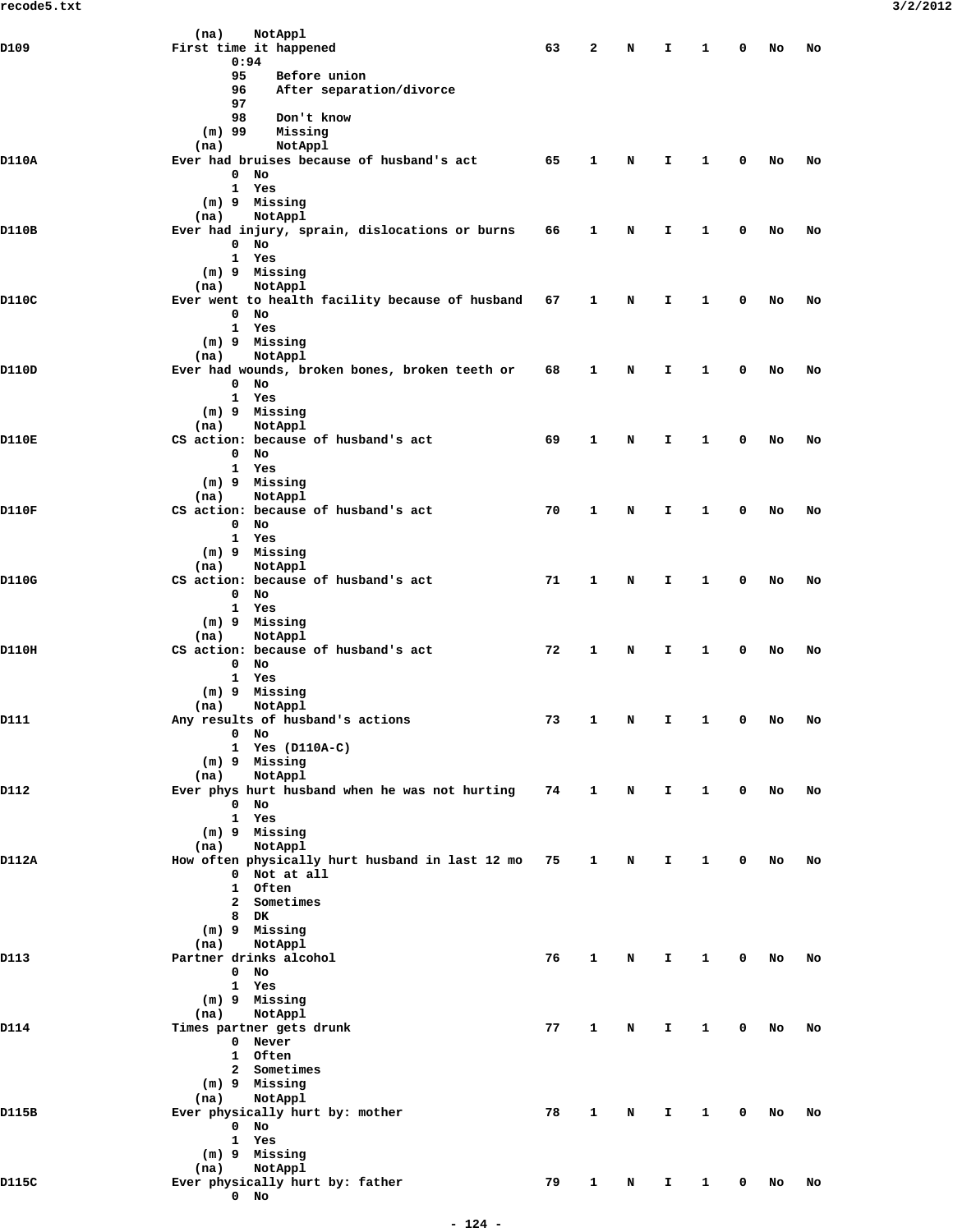|       | 1 Yes                                                      |    |              |   |    |              |              |    |    |
|-------|------------------------------------------------------------|----|--------------|---|----|--------------|--------------|----|----|
|       | (m) 9 Missing<br>NotAppl                                   |    |              |   |    |              |              |    |    |
| D115D | (na)<br>Ever physically hurt by: daughter/son              | 80 | 1            | N | I  | 1            | 0            | No | No |
|       | $0$ No                                                     |    |              |   |    |              |              |    |    |
|       | 1 Yes                                                      |    |              |   |    |              |              |    |    |
|       | (m) 9 Missing                                              |    |              |   |    |              |              |    |    |
| D115E | NotAppl<br>(na)<br>Ever physically hurt by: son            | 81 | 1            | N | I  | 1            | 0            | No | No |
|       | $0$ No                                                     |    |              |   |    |              |              |    |    |
|       | 1 Yes                                                      |    |              |   |    |              |              |    |    |
|       | $(m)$ 9 Missing                                            |    |              |   |    |              |              |    |    |
| D115F | NotAppl<br>(na)<br>Ever physically hurt by: sister/brother | 82 | 1            | N | I  | 1            | 0            | No | No |
|       | $0$ No                                                     |    |              |   |    |              |              |    |    |
|       | 1 Yes                                                      |    |              |   |    |              |              |    |    |
|       | (m) 9 Missing                                              |    |              |   |    |              |              |    |    |
|       | NotAppl<br>(na)                                            |    |              |   |    |              |              |    |    |
| D115G | Ever physically hurt by: other relative<br>$0$ No          | 83 | 1            | N | I  | 1            | 0            | No | No |
|       | 1 Yes                                                      |    |              |   |    |              |              |    |    |
|       | (m) 9 Missing                                              |    |              |   |    |              |              |    |    |
|       | NotAppl<br>(na)                                            |    |              |   |    |              |              |    |    |
| D115H | Ever physically hurt by: other female family<br>$0$ No     | 84 | 1            | N | I. | 1            | 0            | No | No |
|       | 1 Yes                                                      |    |              |   |    |              |              |    |    |
|       | (m) 9 Missing                                              |    |              |   |    |              |              |    |    |
|       | NotAppl<br>(na)                                            |    |              |   |    |              |              |    |    |
| D115I | Ever physically hurt by: other male family<br>$0$ No       | 85 | $\mathbf{1}$ | N | I  | 1            | 0            | No | No |
|       | 1 Yes                                                      |    |              |   |    |              |              |    |    |
|       | (m) 9 Missing                                              |    |              |   |    |              |              |    |    |
|       | NotAppl<br>(na)                                            |    |              |   |    |              |              |    |    |
| D115J | Ever physically hurt by: former partner                    | 86 | 1            | N | I. | 1            | 0            | No | No |
|       | $0$ No<br>1 Yes                                            |    |              |   |    |              |              |    |    |
|       | (m) 9 Missing                                              |    |              |   |    |              |              |    |    |
|       | NotAppl<br>(na)                                            |    |              |   |    |              |              |    |    |
| D115K | Ever physically hurt by: current boyfriend                 | 87 | 1            | N | I  | 1            | 0            | No | No |
|       | $0$ No<br>1 Yes                                            |    |              |   |    |              |              |    |    |
|       | (m) 9 Missing                                              |    |              |   |    |              |              |    |    |
|       | NotAppl<br>(na)                                            |    |              |   |    |              |              |    |    |
| D115L | Ever physically hurt by: former boyfriend                  | 88 | 1            | N | I  | 1            | 0            | No | No |
|       | $0$ No<br>1 Yes                                            |    |              |   |    |              |              |    |    |
|       | $(m)$ 9 Missing                                            |    |              |   |    |              |              |    |    |
|       | NotAppl<br>(na)                                            |    |              |   |    |              |              |    |    |
| D115M | Ever physically hurt by: step-mother                       | 89 | 1            | N | I  | 1            | 0            | No | No |
|       | $0$ No<br>1 Yes                                            |    |              |   |    |              |              |    |    |
|       | (m) 9 Missing                                              |    |              |   |    |              |              |    |    |
|       | NotAppl<br>(na)                                            |    |              |   |    |              |              |    |    |
| D115N | Ever physically hurt by: step-father                       | 90 | $\mathbf{1}$ | N | I. | 1            | $\mathbf 0$  | No | No |
|       | $0$ No<br>1 Yes                                            |    |              |   |    |              |              |    |    |
|       | (m) 9 Missing                                              |    |              |   |    |              |              |    |    |
|       | (na)<br>NotAppl                                            |    |              |   |    |              |              |    |    |
| D1150 | Ever physically hurt by: mother-in-law                     | 91 | $\mathbf{1}$ | N | I  | 1            | $\mathbf 0$  | No | No |
|       | $0$ No                                                     |    |              |   |    |              |              |    |    |
|       | 1 Yes<br>(m) 9 Missing                                     |    |              |   |    |              |              |    |    |
|       | NotAppl<br>(na)                                            |    |              |   |    |              |              |    |    |
| D115P | Ever physically hurt by: father-in-law                     | 92 | 1            | N | I  | 1            | 0            | No | No |
|       | $0$ No<br>1 Yes                                            |    |              |   |    |              |              |    |    |
|       | (m) 9 Missing                                              |    |              |   |    |              |              |    |    |
|       | (na)<br>NotAppl                                            |    |              |   |    |              |              |    |    |
| D115Q | Ever physically hurt by: other in-law                      | 93 | 1            | N | I  | 1            | 0            | No | No |
|       | $0$ No<br>1 Yes                                            |    |              |   |    |              |              |    |    |
|       | (m) 9 Missing                                              |    |              |   |    |              |              |    |    |
|       | NotAppl<br>(na)                                            |    |              |   |    |              |              |    |    |
| D115R | Ever physically hurt by: other male in-law                 | 94 | $\mathbf{1}$ | N | I. | $\mathbf{1}$ | $\mathbf 0$  | No | No |
|       | $0$ No                                                     |    |              |   |    |              |              |    |    |
|       | 1 Yes<br>(m) 9 Missing                                     |    |              |   |    |              |              |    |    |
|       | (na)<br>NotAppl                                            |    |              |   |    |              |              |    |    |
| D115S | Ever physically hurt by: female friend                     | 95 | $\mathbf{1}$ | N | I. | $\mathbf{1}$ | $\mathbf 0$  | No | No |
|       | $0$ No                                                     |    |              |   |    |              |              |    |    |
|       | 1 Yes<br>(m) 9 Missing                                     |    |              |   |    |              |              |    |    |
|       | NotAppl<br>(na)                                            |    |              |   |    |              |              |    |    |
| D115T | Ever physically hurt by: male friend                       | 96 | $\mathbf{1}$ | N | I. | $\mathbf{1}$ | $\mathbf{0}$ | No | No |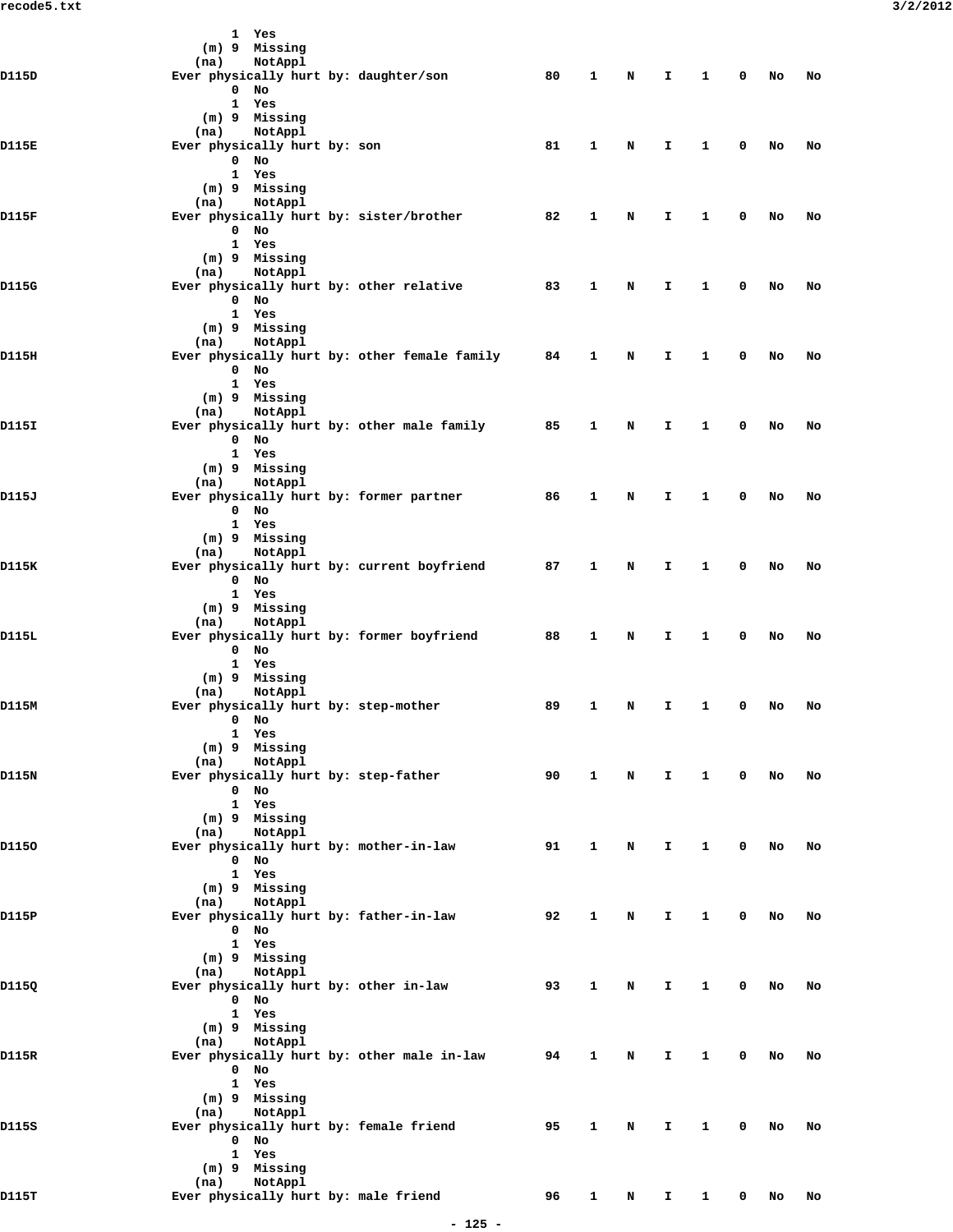|        | $0$ No<br>1 Yes                                                                                                                     |     |              |   |    |              |   |    |    |
|--------|-------------------------------------------------------------------------------------------------------------------------------------|-----|--------------|---|----|--------------|---|----|----|
| D115U  | (m) 9 Missing<br>NotAppl<br>(na)<br>Ever physically hurt by: neighbor                                                               | 97  | 1            | N | I. | 1            | 0 | No | No |
|        | $0$ No<br>1 Yes<br>(m) 9 Missing                                                                                                    |     |              |   |    |              |   |    |    |
| D115V  | NotAppl<br>(na)<br>Ever physically hurt by: teacher<br>$0$ No<br>1 Yes<br>(m) 9 Missing                                             | 98  | 1            | N | I. | 1            | 0 | No | No |
| D115W  | NotAppl<br>(na)<br>Ever physically hurt by: employer<br>$0$ No<br>1 Yes                                                             | 99  | 1            | N | I  | 1            | 0 | No | No |
| D115X  | (m) 9 Missing<br>NotAppl<br>(na)<br>Ever physically hurt by: other<br>$0$ No                                                        | 100 | 1            | N | I. | 1            | 0 | No | No |
| D115Y  | 1 Yes<br>$(m)$ 9 Missing<br>NotAppl<br>(na)<br>Ever physically hurt by: no one other than spou 101                                  |     | $\mathbf{1}$ | N | I. | 1            | 0 | No | No |
|        | 0 Someone physically hurt her<br>1 No one ever physically hurt her<br>6 No response to question<br>(m) 9 Missing<br>NotAppl<br>(na) |     |              |   |    |              |   |    |    |
| D115XA | Ever physically hurt by: stranger<br>$0$ No<br>1 Yes<br>(m) 9 Missing                                                               | 102 | 1            | N | I. | 1            | 0 | No | No |
| D115XB | NotAppl<br>(na)<br>Ever physically hurt by: other female in-law/fa 103<br>$0$ No<br>1 Yes                                           |     | $\mathbf{1}$ | N | I. | 1            | 0 | No | No |
| D115XC | (m) 9 Missing<br>NotAppl<br>(na)<br>Ever physically hurt by: other male in-law/fami 104<br>$0$ No<br>1 Yes                          |     | $\mathbf{1}$ | N | I. | 1            | 0 | No | No |
| D115XD | (m) 9 Missing<br>NotAppl<br>(na)<br>Ever physically hurt by: friend<br>$0$ No                                                       | 105 | $\mathbf{1}$ | N | I. | 1            | 0 | No | No |
| D115XE | 1 Yes<br>(m) 9 Missing<br>(na) NotAppl<br>Ever physically hurt by: police<br>$0$ No                                                 | 106 | 1            | N | I  | 1            | 0 | No | No |
| D115XF | 1 Yes<br>(m) 9 Missing<br>(na)<br>NotAppl<br>Ever physically hurt by: religious leader                                              | 107 | $\mathbf{1}$ | N | Ι. | 1            | 0 | No | No |
|        | $0$ No<br>1 Yes<br>$(m)$ 9 Missing<br>NotAppl<br>(na)                                                                               |     |              |   |    |              |   |    |    |
| D115XG | Ever physically hurt by: lawyer<br>$0$ No<br>1 Yes<br>$(m)$ 9 Missing<br>NotAppl<br>(na)                                            | 108 | $\mathbf{1}$ | N | Ι. | 1            | 0 | No | No |
| D115XH | Ever physically hurt by: doctor<br>$0$ No<br>1 Yes<br>(m) 9 Missing                                                                 | 109 | $\mathbf{1}$ | N | I. | 1            | 0 | No | No |
| D115XI | NotAppl<br>(na)<br>Ever physically hurt by: CS<br>0 No<br>1 Yes<br>(m) 9 Missing                                                    | 110 | $\mathbf{1}$ | N | I. | 1            | 0 | No | No |
| D115XJ | NotAppl<br>(na)<br>Ever physically hurt by: CS<br>$0$ No<br>1 Yes                                                                   | 111 | $\mathbf{1}$ | N | Ι. | $\mathbf{1}$ | 0 | No | No |
| D115XK | (m) 9 Missing<br>(na)<br>NotAppl<br>Ever physically hurt by: CS<br>$0$ No<br>1 Yes<br>(m) 9 Missing                                 | 112 | 1            | N | I  | 1            | 0 | No | No |
|        |                                                                                                                                     |     |              |   |    |              |   |    |    |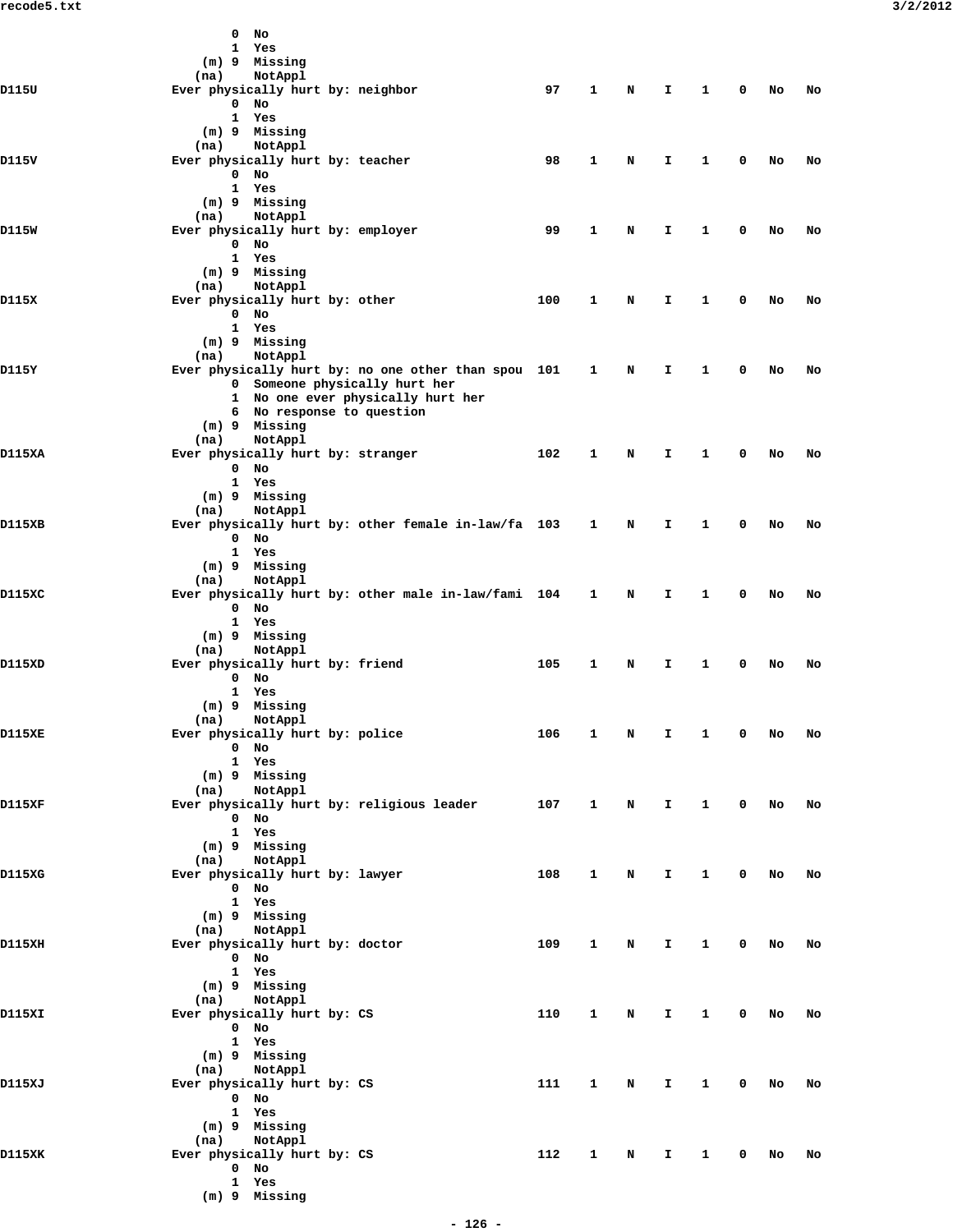|       | (na)           | NotAppl                                        |     |              |   |    |   |             |    |    |
|-------|----------------|------------------------------------------------|-----|--------------|---|----|---|-------------|----|----|
| D116  |                | Person who hurt her most often                 | 113 | 2            | N | I. | 1 | 0           | No | No |
|       | 0              | No one else ever physically hurt her           |     |              |   |    |   |             |    |    |
|       | $\mathbf{1}$   |                                                |     |              |   |    |   |             |    |    |
|       | $\overline{a}$ | Mother                                         |     |              |   |    |   |             |    |    |
|       | 3              | Father                                         |     |              |   |    |   |             |    |    |
|       | 4<br>5         | Daughter                                       |     |              |   |    |   |             |    |    |
|       | 6              | Son<br>Sister                                  |     |              |   |    |   |             |    |    |
|       | 7              | Brother                                        |     |              |   |    |   |             |    |    |
|       | 8              | Other female relatives                         |     |              |   |    |   |             |    |    |
|       | 9              | Other male relatives                           |     |              |   |    |   |             |    |    |
|       | 10             | Former partner                                 |     |              |   |    |   |             |    |    |
|       | 11             | Current boyfriend                              |     |              |   |    |   |             |    |    |
|       | 12             | Former boyfriend                               |     |              |   |    |   |             |    |    |
|       | 13             | Step-mother                                    |     |              |   |    |   |             |    |    |
|       | 14             | Step-father                                    |     |              |   |    |   |             |    |    |
|       | 15             | Mother-in-law                                  |     |              |   |    |   |             |    |    |
|       | 16             | Father-in-law                                  |     |              |   |    |   |             |    |    |
|       | 17             | Other female in-laws                           |     |              |   |    |   |             |    |    |
|       | 18             | Other male in-laws                             |     |              |   |    |   |             |    |    |
|       | 19             | Female friend, acquaintance                    |     |              |   |    |   |             |    |    |
|       | 20             | Male friend, acquaintance                      |     |              |   |    |   |             |    |    |
|       | 21             | Neighbor                                       |     |              |   |    |   |             |    |    |
|       | 22             | Teacher                                        |     |              |   |    |   |             |    |    |
|       | 23             | Employer                                       |     |              |   |    |   |             |    |    |
|       | 24:26          |                                                |     |              |   |    |   |             |    |    |
|       | 27<br>28       | Stranger                                       |     |              |   |    |   |             |    |    |
|       | 29             | Other female relative/in-law                   |     |              |   |    |   |             |    |    |
|       | 30             | Other male relative/in-law<br>Friend           |     |              |   |    |   |             |    |    |
|       | 31             | Police                                         |     |              |   |    |   |             |    |    |
|       | 32             | CS                                             |     |              |   |    |   |             |    |    |
|       | 33             | CS                                             |     |              |   |    |   |             |    |    |
|       | 34             | CS                                             |     |              |   |    |   |             |    |    |
|       | 35             | CS                                             |     |              |   |    |   |             |    |    |
|       | 95             | No response (D115Y=6)                          |     |              |   |    |   |             |    |    |
|       | 96             | Other                                          |     |              |   |    |   |             |    |    |
|       | $(m)$ 99       | Missing                                        |     |              |   |    |   |             |    |    |
|       | (na)           | NotAppl                                        |     |              |   |    |   |             |    |    |
| D117A |                | Times hit by other than partner last 12 months | 115 | 1            | N | Ι. | 1 | 0           | No | No |
|       |                | 0 Not at all                                   |     |              |   |    |   |             |    |    |
|       |                | 1 Often                                        |     |              |   |    |   |             |    |    |
|       |                | 2 Sometimes                                    |     |              |   |    |   |             |    |    |
|       |                | $(m)$ 9 Missing                                |     |              |   |    |   |             |    |    |
|       | (na)           | Not applicable                                 |     |              |   |    |   |             |    |    |
| D118A |                | Hurt during pregnancy by: husband              | 116 | 1            | N | I. | 1 | 0           | No | No |
|       | $0$ No         |                                                |     |              |   |    |   |             |    |    |
|       |                | 1 Yes                                          |     |              |   |    |   |             |    |    |
|       |                | (m) 9 Missing                                  |     |              |   |    |   |             |    |    |
|       | (na)           | NotAppl                                        |     |              |   |    |   |             |    |    |
| D118B | $0$ No         | Hurt during pregnancy by: mother               | 117 | 1            | N | I. | 1 | 0           | No | No |
|       |                | 1 Yes                                          |     |              |   |    |   |             |    |    |
|       | (m) 9 Missing  |                                                |     |              |   |    |   |             |    |    |
|       | (na)           | NotAppl                                        |     |              |   |    |   |             |    |    |
| D118C |                | Hurt during pregnancy by: father/step father   | 118 | 1            | N | Ι. | 1 | 0           | No | No |
|       | $0$ No         |                                                |     |              |   |    |   |             |    |    |
|       | 1 Yes          |                                                |     |              |   |    |   |             |    |    |
|       | (m) 9 Missing  |                                                |     |              |   |    |   |             |    |    |
|       | (na)           | NotAppl                                        |     |              |   |    |   |             |    |    |
| D118D |                | Hurt during pregnancy by: daughter/son         | 119 | 1            | N | I. | 1 | 0           | No | No |
|       | $0$ No         |                                                |     |              |   |    |   |             |    |    |
|       |                | 1 Yes                                          |     |              |   |    |   |             |    |    |
|       |                | (m) 9 Missing                                  |     |              |   |    |   |             |    |    |
|       | (na)           | NotAppl                                        |     |              |   |    |   |             |    |    |
| D118E |                | Hurt during pregnancy by: son alone            | 120 | 1            | N | I. | 1 | $\mathbf 0$ | No | No |
|       | $0$ No         |                                                |     |              |   |    |   |             |    |    |
|       |                | 1 Yes                                          |     |              |   |    |   |             |    |    |
|       |                | (m) 9 Missing                                  |     |              |   |    |   |             |    |    |
|       | (na)           | NotAppl                                        |     |              |   |    |   |             |    |    |
| D118F |                | Hurt during pregnancy by: sister/brother       | 121 | 1            | N | Ι. | 1 | 0           | No | No |
|       | $0$ No         |                                                |     |              |   |    |   |             |    |    |
|       |                | 1 Yes                                          |     |              |   |    |   |             |    |    |
|       | (m) 9 Missing  |                                                |     |              |   |    |   |             |    |    |
|       | (na)           | NotAppl                                        |     |              |   |    |   |             |    |    |
| D118G |                | Hurt during pregnancy by: other relative       | 122 | 1            | N | I. | 1 | 0           | No | No |
|       | $0$ No         |                                                |     |              |   |    |   |             |    |    |
|       |                | 1 Yes                                          |     |              |   |    |   |             |    |    |
|       | (m) 9 Missing  |                                                |     |              |   |    |   |             |    |    |
|       | (na)           | NotAppl                                        |     |              |   |    |   |             |    |    |
| D118H | $0$ No         | Hurt during pregnancy by: other female family  | 123 | $\mathbf{1}$ | N | Ι. | 1 | 0           | No | No |
|       |                | 1 Yes                                          |     |              |   |    |   |             |    |    |
|       |                |                                                |     |              |   |    |   |             |    |    |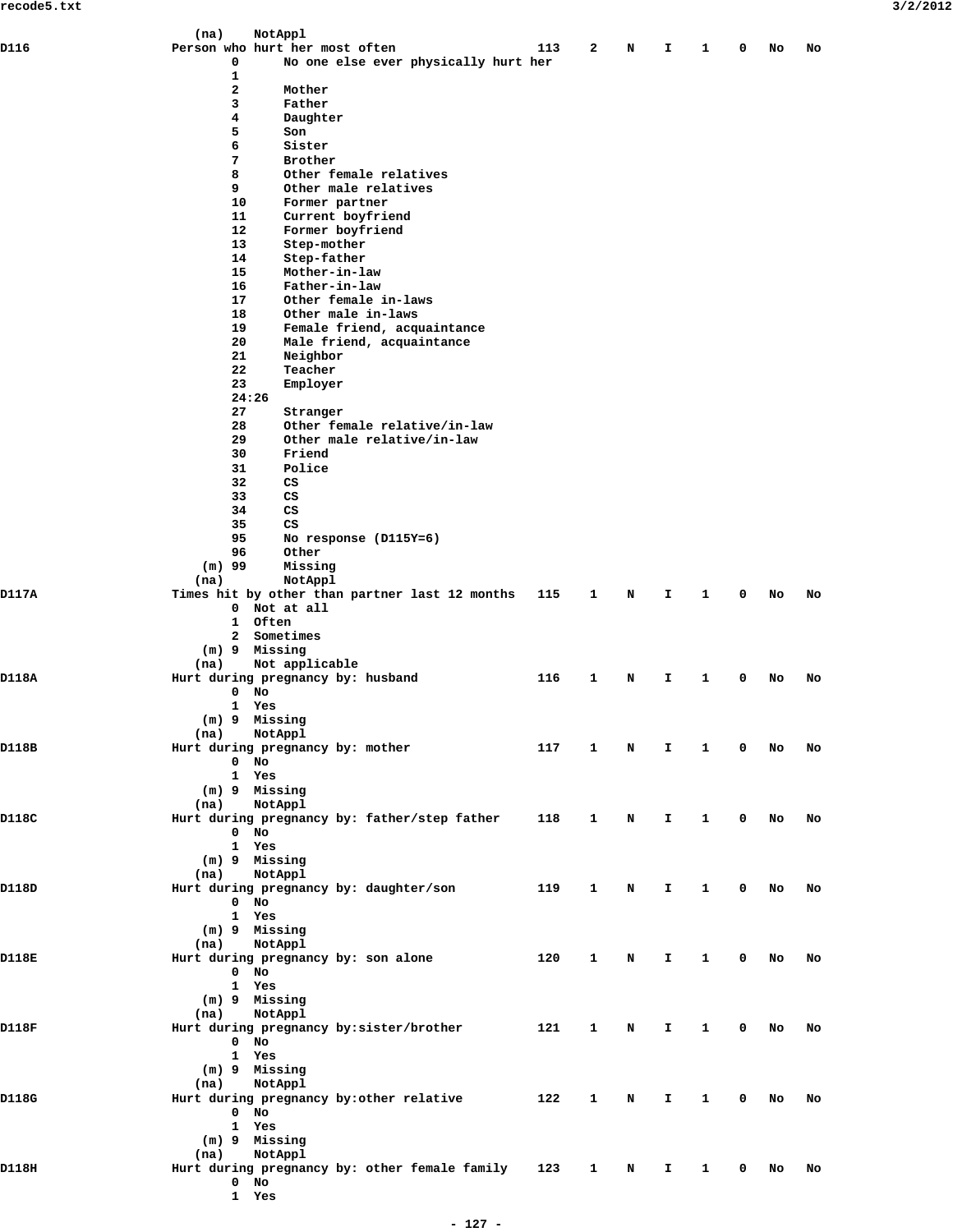|       | (m) 9 Missing<br>NotAppl<br>(na)                                        |     |              |             |              |              |             |    |    |  |
|-------|-------------------------------------------------------------------------|-----|--------------|-------------|--------------|--------------|-------------|----|----|--|
| D118I | Hurt during pregnancy by: other male family 124                         |     | 1            | N           | I.           | $\mathbf{1}$ | 0           | No | No |  |
|       | $0$ No                                                                  |     |              |             |              |              |             |    |    |  |
|       | 1 Yes                                                                   |     |              |             |              |              |             |    |    |  |
|       | $(m)$ 9 Missing<br>NotAppl<br>(na)                                      |     |              |             |              |              |             |    |    |  |
| D118J | Hurt during pregnancy by: former partner 125                            |     | 1            | N           | I.           | 1            | 0           | No | No |  |
|       | $0$ No                                                                  |     |              |             |              |              |             |    |    |  |
|       | 1 Yes                                                                   |     |              |             |              |              |             |    |    |  |
|       | (m) 9 Missing                                                           |     |              |             |              |              |             |    |    |  |
| D118K | NotAppl<br>(na)<br>Hurt during pregnancy by: current boyfriend          | 126 | 1            | N           | I.           | $\mathbf{1}$ | 0           | No | No |  |
|       | $0$ No                                                                  |     |              |             |              |              |             |    |    |  |
|       | 1 Yes                                                                   |     |              |             |              |              |             |    |    |  |
|       | $(m)$ 9 Missing                                                         |     |              |             |              |              |             |    |    |  |
| D118L | (na) NotAppl<br>Hurt during pregnancy by: former boyfriend              | 127 | $\mathbf{1}$ | N           | I.           | 1            | 0           | No | No |  |
|       | $0$ No                                                                  |     |              |             |              |              |             |    |    |  |
|       | 1 Yes                                                                   |     |              |             |              |              |             |    |    |  |
|       | (m) 9 Missing                                                           |     |              |             |              |              |             |    |    |  |
| D118M | NotAppl<br>(na)<br>Hurt during pregnancy by: step-mother                | 128 | $\mathbf{1}$ | N           | I.           | $\mathbf{1}$ | 0           | No | No |  |
|       | $0$ No                                                                  |     |              |             |              |              |             |    |    |  |
|       | 1 Yes                                                                   |     |              |             |              |              |             |    |    |  |
|       | (m) 9 Missing                                                           |     |              |             |              |              |             |    |    |  |
|       | NotAppl<br>(na)                                                         |     |              |             |              |              |             |    |    |  |
| D118N | Hurt during pregnancy by: step-father<br>$0$ No                         | 129 | $\mathbf{1}$ | N           | I.           | 1            | 0           | No | No |  |
|       | 1 Yes                                                                   |     |              |             |              |              |             |    |    |  |
|       | $(m)$ 9 Missing                                                         |     |              |             |              |              |             |    |    |  |
|       | (na) NotAppl                                                            |     |              |             |              |              |             |    |    |  |
| D1180 | Hurt during pregnancy by: mother-in-law<br>$0$ No                       | 130 | $\mathbf{1}$ | N           | I.           | $\mathbf{1}$ | 0           | No | No |  |
|       | 1 Yes                                                                   |     |              |             |              |              |             |    |    |  |
|       | (m) 9 Missing                                                           |     |              |             |              |              |             |    |    |  |
|       | NotAppl<br>(na)                                                         |     |              |             |              |              |             |    |    |  |
| D118P | Hurt during pregnancy by: father-in-law                                 | 131 | $\mathbf{1}$ | N           | I.           | 1            | 0           | No | No |  |
|       | $0$ No<br>1 Yes                                                         |     |              |             |              |              |             |    |    |  |
|       | (m) 9 Missing                                                           |     |              |             |              |              |             |    |    |  |
|       | NotAppl<br>(na)                                                         |     |              |             |              |              |             |    |    |  |
| D118Q | Hurt during pregnancy by: other in-law                                  | 132 | 1            | N           | I.           | 1            | 0           | No | No |  |
|       | $0$ No<br>1 Yes                                                         |     |              |             |              |              |             |    |    |  |
|       | (m) 9 Missing                                                           |     |              |             |              |              |             |    |    |  |
|       | NotAppl<br>(na)                                                         |     |              |             |              |              |             |    |    |  |
| D118R | Hurt during pregnancy by: other female/male in- 133 1                   |     |              | N           | I.           | 1            | 0           | No | No |  |
|       | $0$ No<br>1 Yes                                                         |     |              |             |              |              |             |    |    |  |
|       | (m) 9 Missing                                                           |     |              |             |              |              |             |    |    |  |
|       | NotAppl<br>(na)                                                         |     |              |             |              |              |             |    |    |  |
| D118S | Hurt during pregnancy by: female friend                                 | 134 | $\mathbf{1}$ | $\mathbf N$ | I.           | $\mathbf{1}$ | 0           | No | No |  |
|       | $0$ No                                                                  |     |              |             |              |              |             |    |    |  |
|       | 1 Yes<br>(m) 9 Missing                                                  |     |              |             |              |              |             |    |    |  |
|       | (na) NotAppl                                                            |     |              |             |              |              |             |    |    |  |
| D118T | Hurt during pregnancy by: male friend                                   | 135 | 1            | N           | I.           | $\mathbf{1}$ | 0           | No | No |  |
|       | $0$ No                                                                  |     |              |             |              |              |             |    |    |  |
|       | 1 Yes<br>(m) 9 Missing                                                  |     |              |             |              |              |             |    |    |  |
|       | (na) NotAppl                                                            |     |              |             |              |              |             |    |    |  |
| D118U | Hurt during pregnancy by: neighbor                                      | 136 | $\mathbf{1}$ | N           | $\mathbf{I}$ | $\mathbf{1}$ | $\mathbf 0$ | No | No |  |
|       | $0$ No                                                                  |     |              |             |              |              |             |    |    |  |
|       | 1 Yes                                                                   |     |              |             |              |              |             |    |    |  |
|       | (m) 9 Missing<br>(na) NotAppl                                           |     |              |             |              |              |             |    |    |  |
| D118V | Hurt during pregnancy by: teacher                                       | 137 | 1            | N           | I.           | $\mathbf{1}$ | $\mathbf 0$ | No | No |  |
|       | $0$ No                                                                  |     |              |             |              |              |             |    |    |  |
|       | 1 Yes                                                                   |     |              |             |              |              |             |    |    |  |
|       | $(m)$ 9 Missing<br>(na) NotAppl                                         |     |              |             |              |              |             |    |    |  |
| D118W | Hurt during pregnancy by: employer                                      | 138 | 1            | N           | Ι.           | $\mathbf{1}$ | 0           | No | No |  |
|       | $0$ No                                                                  |     |              |             |              |              |             |    |    |  |
|       | 1 Yes                                                                   |     |              |             |              |              |             |    |    |  |
|       | (m) 9 Missing                                                           |     |              |             |              |              |             |    |    |  |
| D118X | NotAppl<br>(na)<br>Hurt during pregnancy by: other person               | 139 | 1            | N           | I.           | $\mathbf{1}$ | 0           | No | No |  |
|       | $0$ No                                                                  |     |              |             |              |              |             |    |    |  |
|       | 1 Yes                                                                   |     |              |             |              |              |             |    |    |  |
|       | $(m)$ 9 Missing                                                         |     |              |             |              |              |             |    |    |  |
|       | (na) NotAppl                                                            |     |              |             |              |              |             |    |    |  |
| D118Y | Hurt during pregnancy by: no one<br>0 Someone hurt her during pregnancy | 140 | $\mathbf{1}$ | N           | $\mathbf{I}$ | $\mathbf{1}$ | $\mathbf 0$ | No | No |  |
|       |                                                                         |     |              |             |              |              |             |    |    |  |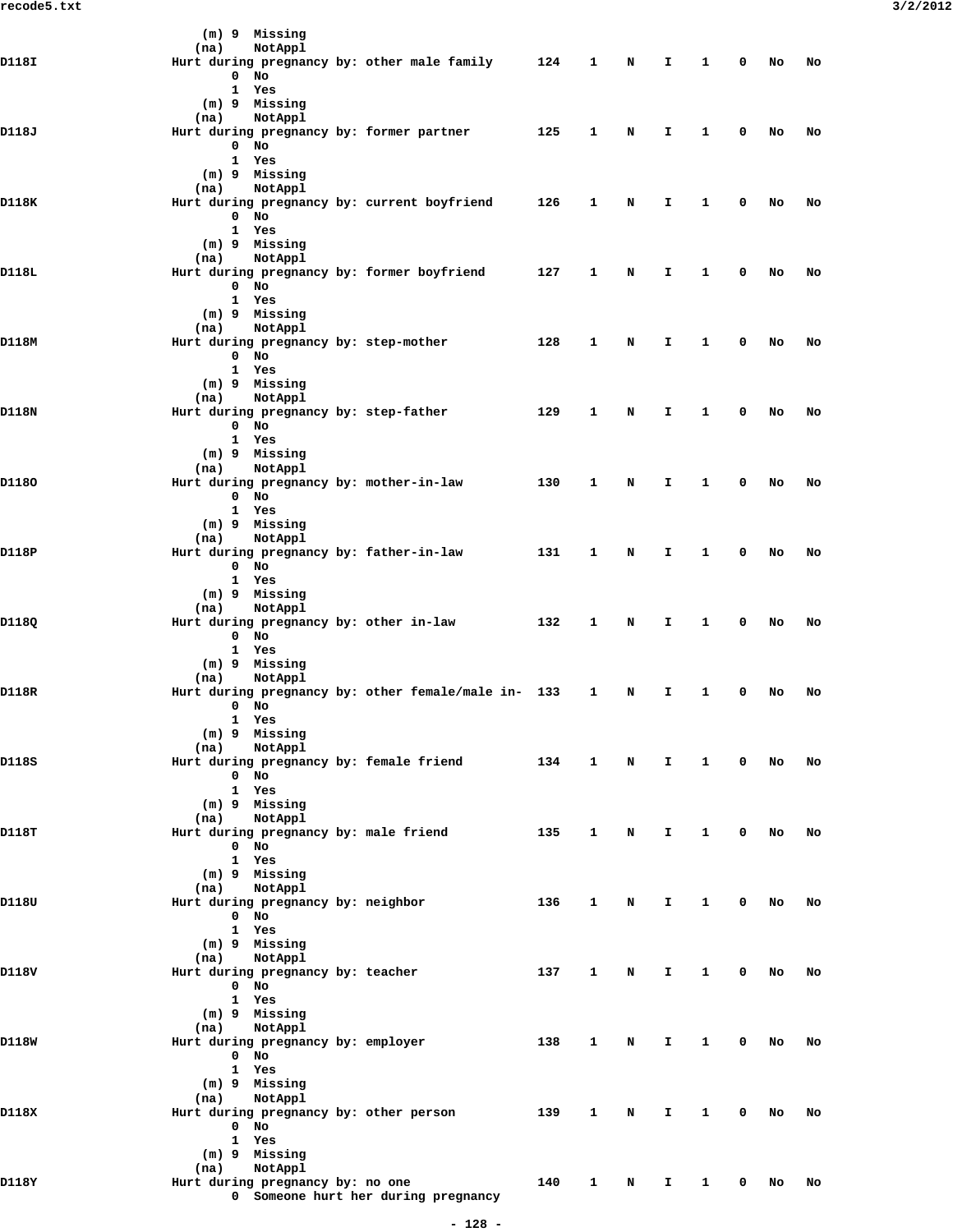|                                                                                                                                              | 1 No one hurt her during pregnancy                                                                                                                                                                                                                                                                                                                                                                                                                                                                                                                                                                                                                                                                                                                                                                                                                                                                                                                                                                                                                                                                                                                                                                                                                                                                                                                                                                                                                                                                                                                                                                                                                                                                                                                                                                                                                                                                                                                                                                                                                                                                                                                                                          |     |   |   |    |   |   |    |    |
|----------------------------------------------------------------------------------------------------------------------------------------------|---------------------------------------------------------------------------------------------------------------------------------------------------------------------------------------------------------------------------------------------------------------------------------------------------------------------------------------------------------------------------------------------------------------------------------------------------------------------------------------------------------------------------------------------------------------------------------------------------------------------------------------------------------------------------------------------------------------------------------------------------------------------------------------------------------------------------------------------------------------------------------------------------------------------------------------------------------------------------------------------------------------------------------------------------------------------------------------------------------------------------------------------------------------------------------------------------------------------------------------------------------------------------------------------------------------------------------------------------------------------------------------------------------------------------------------------------------------------------------------------------------------------------------------------------------------------------------------------------------------------------------------------------------------------------------------------------------------------------------------------------------------------------------------------------------------------------------------------------------------------------------------------------------------------------------------------------------------------------------------------------------------------------------------------------------------------------------------------------------------------------------------------------------------------------------------------|-----|---|---|----|---|---|----|----|
|                                                                                                                                              | (m) 9 Missing                                                                                                                                                                                                                                                                                                                                                                                                                                                                                                                                                                                                                                                                                                                                                                                                                                                                                                                                                                                                                                                                                                                                                                                                                                                                                                                                                                                                                                                                                                                                                                                                                                                                                                                                                                                                                                                                                                                                                                                                                                                                                                                                                                               |     |   |   |    |   |   |    |    |
|                                                                                                                                              |                                                                                                                                                                                                                                                                                                                                                                                                                                                                                                                                                                                                                                                                                                                                                                                                                                                                                                                                                                                                                                                                                                                                                                                                                                                                                                                                                                                                                                                                                                                                                                                                                                                                                                                                                                                                                                                                                                                                                                                                                                                                                                                                                                                             |     |   |   |    |   |   |    |    |
|                                                                                                                                              | $\mathbf 0$<br>No                                                                                                                                                                                                                                                                                                                                                                                                                                                                                                                                                                                                                                                                                                                                                                                                                                                                                                                                                                                                                                                                                                                                                                                                                                                                                                                                                                                                                                                                                                                                                                                                                                                                                                                                                                                                                                                                                                                                                                                                                                                                                                                                                                           |     |   |   |    |   |   |    |    |
|                                                                                                                                              | $\mathbf{1}$<br>Yes                                                                                                                                                                                                                                                                                                                                                                                                                                                                                                                                                                                                                                                                                                                                                                                                                                                                                                                                                                                                                                                                                                                                                                                                                                                                                                                                                                                                                                                                                                                                                                                                                                                                                                                                                                                                                                                                                                                                                                                                                                                                                                                                                                         |     |   |   |    |   |   |    |    |
|                                                                                                                                              | (m) 9 Missing                                                                                                                                                                                                                                                                                                                                                                                                                                                                                                                                                                                                                                                                                                                                                                                                                                                                                                                                                                                                                                                                                                                                                                                                                                                                                                                                                                                                                                                                                                                                                                                                                                                                                                                                                                                                                                                                                                                                                                                                                                                                                                                                                                               |     |   |   |    |   |   |    |    |
|                                                                                                                                              | (na)                                                                                                                                                                                                                                                                                                                                                                                                                                                                                                                                                                                                                                                                                                                                                                                                                                                                                                                                                                                                                                                                                                                                                                                                                                                                                                                                                                                                                                                                                                                                                                                                                                                                                                                                                                                                                                                                                                                                                                                                                                                                                                                                                                                        |     |   |   |    |   |   |    |    |
|                                                                                                                                              |                                                                                                                                                                                                                                                                                                                                                                                                                                                                                                                                                                                                                                                                                                                                                                                                                                                                                                                                                                                                                                                                                                                                                                                                                                                                                                                                                                                                                                                                                                                                                                                                                                                                                                                                                                                                                                                                                                                                                                                                                                                                                                                                                                                             |     |   |   |    |   |   |    |    |
|                                                                                                                                              |                                                                                                                                                                                                                                                                                                                                                                                                                                                                                                                                                                                                                                                                                                                                                                                                                                                                                                                                                                                                                                                                                                                                                                                                                                                                                                                                                                                                                                                                                                                                                                                                                                                                                                                                                                                                                                                                                                                                                                                                                                                                                                                                                                                             |     |   |   |    |   |   |    |    |
|                                                                                                                                              |                                                                                                                                                                                                                                                                                                                                                                                                                                                                                                                                                                                                                                                                                                                                                                                                                                                                                                                                                                                                                                                                                                                                                                                                                                                                                                                                                                                                                                                                                                                                                                                                                                                                                                                                                                                                                                                                                                                                                                                                                                                                                                                                                                                             |     |   |   |    |   |   |    |    |
|                                                                                                                                              | NotAppl<br>(na)                                                                                                                                                                                                                                                                                                                                                                                                                                                                                                                                                                                                                                                                                                                                                                                                                                                                                                                                                                                                                                                                                                                                                                                                                                                                                                                                                                                                                                                                                                                                                                                                                                                                                                                                                                                                                                                                                                                                                                                                                                                                                                                                                                             |     |   |   |    |   |   |    |    |
| D118XC                                                                                                                                       |                                                                                                                                                                                                                                                                                                                                                                                                                                                                                                                                                                                                                                                                                                                                                                                                                                                                                                                                                                                                                                                                                                                                                                                                                                                                                                                                                                                                                                                                                                                                                                                                                                                                                                                                                                                                                                                                                                                                                                                                                                                                                                                                                                                             |     |   | N | I. | 1 | 0 | No | No |
|                                                                                                                                              | $\mathbf 0$<br>No                                                                                                                                                                                                                                                                                                                                                                                                                                                                                                                                                                                                                                                                                                                                                                                                                                                                                                                                                                                                                                                                                                                                                                                                                                                                                                                                                                                                                                                                                                                                                                                                                                                                                                                                                                                                                                                                                                                                                                                                                                                                                                                                                                           |     |   |   |    |   |   |    |    |
|                                                                                                                                              | 1 Yes                                                                                                                                                                                                                                                                                                                                                                                                                                                                                                                                                                                                                                                                                                                                                                                                                                                                                                                                                                                                                                                                                                                                                                                                                                                                                                                                                                                                                                                                                                                                                                                                                                                                                                                                                                                                                                                                                                                                                                                                                                                                                                                                                                                       |     |   |   |    |   |   |    |    |
|                                                                                                                                              |                                                                                                                                                                                                                                                                                                                                                                                                                                                                                                                                                                                                                                                                                                                                                                                                                                                                                                                                                                                                                                                                                                                                                                                                                                                                                                                                                                                                                                                                                                                                                                                                                                                                                                                                                                                                                                                                                                                                                                                                                                                                                                                                                                                             |     |   |   |    |   |   |    |    |
|                                                                                                                                              |                                                                                                                                                                                                                                                                                                                                                                                                                                                                                                                                                                                                                                                                                                                                                                                                                                                                                                                                                                                                                                                                                                                                                                                                                                                                                                                                                                                                                                                                                                                                                                                                                                                                                                                                                                                                                                                                                                                                                                                                                                                                                                                                                                                             |     |   |   |    |   |   |    |    |
|                                                                                                                                              |                                                                                                                                                                                                                                                                                                                                                                                                                                                                                                                                                                                                                                                                                                                                                                                                                                                                                                                                                                                                                                                                                                                                                                                                                                                                                                                                                                                                                                                                                                                                                                                                                                                                                                                                                                                                                                                                                                                                                                                                                                                                                                                                                                                             |     |   |   |    |   |   |    |    |
|                                                                                                                                              |                                                                                                                                                                                                                                                                                                                                                                                                                                                                                                                                                                                                                                                                                                                                                                                                                                                                                                                                                                                                                                                                                                                                                                                                                                                                                                                                                                                                                                                                                                                                                                                                                                                                                                                                                                                                                                                                                                                                                                                                                                                                                                                                                                                             |     |   |   |    |   |   |    |    |
|                                                                                                                                              |                                                                                                                                                                                                                                                                                                                                                                                                                                                                                                                                                                                                                                                                                                                                                                                                                                                                                                                                                                                                                                                                                                                                                                                                                                                                                                                                                                                                                                                                                                                                                                                                                                                                                                                                                                                                                                                                                                                                                                                                                                                                                                                                                                                             |     |   |   |    |   |   |    |    |
|                                                                                                                                              |                                                                                                                                                                                                                                                                                                                                                                                                                                                                                                                                                                                                                                                                                                                                                                                                                                                                                                                                                                                                                                                                                                                                                                                                                                                                                                                                                                                                                                                                                                                                                                                                                                                                                                                                                                                                                                                                                                                                                                                                                                                                                                                                                                                             |     |   |   |    |   |   |    |    |
| D118XE                                                                                                                                       |                                                                                                                                                                                                                                                                                                                                                                                                                                                                                                                                                                                                                                                                                                                                                                                                                                                                                                                                                                                                                                                                                                                                                                                                                                                                                                                                                                                                                                                                                                                                                                                                                                                                                                                                                                                                                                                                                                                                                                                                                                                                                                                                                                                             | 145 | 1 | N | I  | 1 | 0 | No | No |
|                                                                                                                                              | $0$ No                                                                                                                                                                                                                                                                                                                                                                                                                                                                                                                                                                                                                                                                                                                                                                                                                                                                                                                                                                                                                                                                                                                                                                                                                                                                                                                                                                                                                                                                                                                                                                                                                                                                                                                                                                                                                                                                                                                                                                                                                                                                                                                                                                                      |     |   |   |    |   |   |    |    |
|                                                                                                                                              | 1 Yes                                                                                                                                                                                                                                                                                                                                                                                                                                                                                                                                                                                                                                                                                                                                                                                                                                                                                                                                                                                                                                                                                                                                                                                                                                                                                                                                                                                                                                                                                                                                                                                                                                                                                                                                                                                                                                                                                                                                                                                                                                                                                                                                                                                       |     |   |   |    |   |   |    |    |
|                                                                                                                                              |                                                                                                                                                                                                                                                                                                                                                                                                                                                                                                                                                                                                                                                                                                                                                                                                                                                                                                                                                                                                                                                                                                                                                                                                                                                                                                                                                                                                                                                                                                                                                                                                                                                                                                                                                                                                                                                                                                                                                                                                                                                                                                                                                                                             |     |   |   |    |   |   |    |    |
|                                                                                                                                              |                                                                                                                                                                                                                                                                                                                                                                                                                                                                                                                                                                                                                                                                                                                                                                                                                                                                                                                                                                                                                                                                                                                                                                                                                                                                                                                                                                                                                                                                                                                                                                                                                                                                                                                                                                                                                                                                                                                                                                                                                                                                                                                                                                                             |     |   |   |    |   |   |    |    |
|                                                                                                                                              |                                                                                                                                                                                                                                                                                                                                                                                                                                                                                                                                                                                                                                                                                                                                                                                                                                                                                                                                                                                                                                                                                                                                                                                                                                                                                                                                                                                                                                                                                                                                                                                                                                                                                                                                                                                                                                                                                                                                                                                                                                                                                                                                                                                             |     |   |   |    |   |   |    |    |
|                                                                                                                                              |                                                                                                                                                                                                                                                                                                                                                                                                                                                                                                                                                                                                                                                                                                                                                                                                                                                                                                                                                                                                                                                                                                                                                                                                                                                                                                                                                                                                                                                                                                                                                                                                                                                                                                                                                                                                                                                                                                                                                                                                                                                                                                                                                                                             |     |   |   |    |   |   |    |    |
| D118XA<br>D118XB<br>D118XD<br>D118XF<br>D118XG<br>D118XH<br>D118XI<br>D118XJ<br>D118XK<br>D119A<br>D119B<br>D119C<br>D119D<br>D119E<br>D119F |                                                                                                                                                                                                                                                                                                                                                                                                                                                                                                                                                                                                                                                                                                                                                                                                                                                                                                                                                                                                                                                                                                                                                                                                                                                                                                                                                                                                                                                                                                                                                                                                                                                                                                                                                                                                                                                                                                                                                                                                                                                                                                                                                                                             |     |   |   |    |   |   |    |    |
|                                                                                                                                              |                                                                                                                                                                                                                                                                                                                                                                                                                                                                                                                                                                                                                                                                                                                                                                                                                                                                                                                                                                                                                                                                                                                                                                                                                                                                                                                                                                                                                                                                                                                                                                                                                                                                                                                                                                                                                                                                                                                                                                                                                                                                                                                                                                                             |     |   |   |    |   |   |    |    |
|                                                                                                                                              |                                                                                                                                                                                                                                                                                                                                                                                                                                                                                                                                                                                                                                                                                                                                                                                                                                                                                                                                                                                                                                                                                                                                                                                                                                                                                                                                                                                                                                                                                                                                                                                                                                                                                                                                                                                                                                                                                                                                                                                                                                                                                                                                                                                             | 147 | 1 | N | I  | 1 | 0 | No | No |
|                                                                                                                                              | NotAppl<br>(na)<br>Hurt during pregnancy by: stranger<br>141<br>1<br>N<br>I.<br>1<br>0<br>No<br>No<br>NotAppl<br>Hurt during pregnancy by: other female in-law/f 142 1<br>N<br>I<br>1<br>0<br>No<br>No<br>$0$ No<br>1 Yes<br>(m) 9 Missing<br>Hurt during pregnancy by: other male in-law fam 143 1<br>(m) 9 Missing<br>NotAppl<br>(na)<br>Hurt during pregnancy by: friend<br>144<br>1<br>N<br>I<br>1<br>0<br>No<br>No<br>$0$ No<br>1 Yes<br>(m) 9 Missing<br>NotAppl<br>(na)<br>Hurt during pregnancy by: police<br>(m) 9 Missing<br>NotAppl<br>(na)<br>Hurt during pregnancy by: religious leader<br>146<br>1<br>N<br>I.<br>1<br>0<br>No<br>No<br>$0$ No<br>1 Yes<br>(m) 9 Missing<br>NotAppl<br>(na)<br>Hurt during pregnancy by: lawyer<br>$\mathbf{O}$<br>No<br>1 Yes<br>(m) 9 Missing<br>NotAppl<br>(na)<br>Hurt during pregnancy by: doctor<br>148<br>1<br>N<br>I<br>1<br>0<br>No<br>No<br>$0$ No<br>1 Yes<br>(m) 9 Missing<br>NotAppl<br>(na)<br>Hurt during pregnancy by: CS<br>149<br>1<br>N<br>I<br>1<br>0<br>No<br>No<br>$0$ No<br>1 Yes<br>(m) 9 Missing<br>NotAppl<br>(na)<br>Hurt during pregnancy by: CS<br>150<br>1<br>N<br>I.<br>1<br>0<br>No<br>No<br>$0$ No<br>1 Yes<br>(m) 9 Missing<br>NotAppl<br>(na)<br>Ever physically hurt by: CS<br>151<br>$\mathbf{1}$<br>$\mathbf{1}$<br>$\mathbf 0$<br>N<br>$\mathbf{I}$<br>No<br>No<br>$0$ No<br>1 Yes<br>(m) 9 Missing<br>NotAppl<br>(na)<br>Sought help from: husband<br>152<br>1<br>N<br>I.<br>$\mathbf{1}$<br>0<br>No<br>No<br>$0$ No<br>1 Yes<br>(m) 9 Missing<br>NotAppl<br>(na)<br>Sought help from: mother<br>153<br>1<br>N<br>I.<br>1<br>0<br>No<br>No<br>$0$ No<br>1 Yes<br>(m) 9 Missing<br>NotAppl<br>(na)<br>Sought help from: father<br>154<br>1<br>1<br>0<br>N<br>I.<br>No<br>No<br>$0$ No<br>1 Yes<br>(m) 9 Missing<br>NotAppl<br>(na)<br>Sought help from: daughter<br>155<br>$\mathbf 0$<br>1<br>N<br>I.<br>$\mathbf{1}$<br>No<br>No<br>$0$ No<br>1 Yes<br>(m) 9 Missing<br>(na)<br>NotAppl<br>Sought help from: son<br>156<br>1<br>N<br>I<br>$\mathbf{1}$<br>0<br>No<br>No<br>0 No<br>1 Yes<br>(m) 9 Missing<br>NotAppl<br>(na)<br>Sought help from: sister<br>157<br>1<br>I.<br>0<br>N<br>1<br>No<br>No |     |   |   |    |   |   |    |    |
|                                                                                                                                              |                                                                                                                                                                                                                                                                                                                                                                                                                                                                                                                                                                                                                                                                                                                                                                                                                                                                                                                                                                                                                                                                                                                                                                                                                                                                                                                                                                                                                                                                                                                                                                                                                                                                                                                                                                                                                                                                                                                                                                                                                                                                                                                                                                                             |     |   |   |    |   |   |    |    |
|                                                                                                                                              |                                                                                                                                                                                                                                                                                                                                                                                                                                                                                                                                                                                                                                                                                                                                                                                                                                                                                                                                                                                                                                                                                                                                                                                                                                                                                                                                                                                                                                                                                                                                                                                                                                                                                                                                                                                                                                                                                                                                                                                                                                                                                                                                                                                             |     |   |   |    |   |   |    |    |
|                                                                                                                                              |                                                                                                                                                                                                                                                                                                                                                                                                                                                                                                                                                                                                                                                                                                                                                                                                                                                                                                                                                                                                                                                                                                                                                                                                                                                                                                                                                                                                                                                                                                                                                                                                                                                                                                                                                                                                                                                                                                                                                                                                                                                                                                                                                                                             |     |   |   |    |   |   |    |    |
|                                                                                                                                              |                                                                                                                                                                                                                                                                                                                                                                                                                                                                                                                                                                                                                                                                                                                                                                                                                                                                                                                                                                                                                                                                                                                                                                                                                                                                                                                                                                                                                                                                                                                                                                                                                                                                                                                                                                                                                                                                                                                                                                                                                                                                                                                                                                                             |     |   |   |    |   |   |    |    |
|                                                                                                                                              |                                                                                                                                                                                                                                                                                                                                                                                                                                                                                                                                                                                                                                                                                                                                                                                                                                                                                                                                                                                                                                                                                                                                                                                                                                                                                                                                                                                                                                                                                                                                                                                                                                                                                                                                                                                                                                                                                                                                                                                                                                                                                                                                                                                             |     |   |   |    |   |   |    |    |
|                                                                                                                                              |                                                                                                                                                                                                                                                                                                                                                                                                                                                                                                                                                                                                                                                                                                                                                                                                                                                                                                                                                                                                                                                                                                                                                                                                                                                                                                                                                                                                                                                                                                                                                                                                                                                                                                                                                                                                                                                                                                                                                                                                                                                                                                                                                                                             |     |   |   |    |   |   |    |    |
|                                                                                                                                              |                                                                                                                                                                                                                                                                                                                                                                                                                                                                                                                                                                                                                                                                                                                                                                                                                                                                                                                                                                                                                                                                                                                                                                                                                                                                                                                                                                                                                                                                                                                                                                                                                                                                                                                                                                                                                                                                                                                                                                                                                                                                                                                                                                                             |     |   |   |    |   |   |    |    |
|                                                                                                                                              |                                                                                                                                                                                                                                                                                                                                                                                                                                                                                                                                                                                                                                                                                                                                                                                                                                                                                                                                                                                                                                                                                                                                                                                                                                                                                                                                                                                                                                                                                                                                                                                                                                                                                                                                                                                                                                                                                                                                                                                                                                                                                                                                                                                             |     |   |   |    |   |   |    |    |
|                                                                                                                                              |                                                                                                                                                                                                                                                                                                                                                                                                                                                                                                                                                                                                                                                                                                                                                                                                                                                                                                                                                                                                                                                                                                                                                                                                                                                                                                                                                                                                                                                                                                                                                                                                                                                                                                                                                                                                                                                                                                                                                                                                                                                                                                                                                                                             |     |   |   |    |   |   |    |    |
|                                                                                                                                              |                                                                                                                                                                                                                                                                                                                                                                                                                                                                                                                                                                                                                                                                                                                                                                                                                                                                                                                                                                                                                                                                                                                                                                                                                                                                                                                                                                                                                                                                                                                                                                                                                                                                                                                                                                                                                                                                                                                                                                                                                                                                                                                                                                                             |     |   |   |    |   |   |    |    |
|                                                                                                                                              |                                                                                                                                                                                                                                                                                                                                                                                                                                                                                                                                                                                                                                                                                                                                                                                                                                                                                                                                                                                                                                                                                                                                                                                                                                                                                                                                                                                                                                                                                                                                                                                                                                                                                                                                                                                                                                                                                                                                                                                                                                                                                                                                                                                             |     |   |   |    |   |   |    |    |
|                                                                                                                                              |                                                                                                                                                                                                                                                                                                                                                                                                                                                                                                                                                                                                                                                                                                                                                                                                                                                                                                                                                                                                                                                                                                                                                                                                                                                                                                                                                                                                                                                                                                                                                                                                                                                                                                                                                                                                                                                                                                                                                                                                                                                                                                                                                                                             |     |   |   |    |   |   |    |    |
|                                                                                                                                              |                                                                                                                                                                                                                                                                                                                                                                                                                                                                                                                                                                                                                                                                                                                                                                                                                                                                                                                                                                                                                                                                                                                                                                                                                                                                                                                                                                                                                                                                                                                                                                                                                                                                                                                                                                                                                                                                                                                                                                                                                                                                                                                                                                                             |     |   |   |    |   |   |    |    |
|                                                                                                                                              |                                                                                                                                                                                                                                                                                                                                                                                                                                                                                                                                                                                                                                                                                                                                                                                                                                                                                                                                                                                                                                                                                                                                                                                                                                                                                                                                                                                                                                                                                                                                                                                                                                                                                                                                                                                                                                                                                                                                                                                                                                                                                                                                                                                             |     |   |   |    |   |   |    |    |
|                                                                                                                                              |                                                                                                                                                                                                                                                                                                                                                                                                                                                                                                                                                                                                                                                                                                                                                                                                                                                                                                                                                                                                                                                                                                                                                                                                                                                                                                                                                                                                                                                                                                                                                                                                                                                                                                                                                                                                                                                                                                                                                                                                                                                                                                                                                                                             |     |   |   |    |   |   |    |    |
|                                                                                                                                              |                                                                                                                                                                                                                                                                                                                                                                                                                                                                                                                                                                                                                                                                                                                                                                                                                                                                                                                                                                                                                                                                                                                                                                                                                                                                                                                                                                                                                                                                                                                                                                                                                                                                                                                                                                                                                                                                                                                                                                                                                                                                                                                                                                                             |     |   |   |    |   |   |    |    |
|                                                                                                                                              |                                                                                                                                                                                                                                                                                                                                                                                                                                                                                                                                                                                                                                                                                                                                                                                                                                                                                                                                                                                                                                                                                                                                                                                                                                                                                                                                                                                                                                                                                                                                                                                                                                                                                                                                                                                                                                                                                                                                                                                                                                                                                                                                                                                             |     |   |   |    |   |   |    |    |
|                                                                                                                                              |                                                                                                                                                                                                                                                                                                                                                                                                                                                                                                                                                                                                                                                                                                                                                                                                                                                                                                                                                                                                                                                                                                                                                                                                                                                                                                                                                                                                                                                                                                                                                                                                                                                                                                                                                                                                                                                                                                                                                                                                                                                                                                                                                                                             |     |   |   |    |   |   |    |    |
|                                                                                                                                              |                                                                                                                                                                                                                                                                                                                                                                                                                                                                                                                                                                                                                                                                                                                                                                                                                                                                                                                                                                                                                                                                                                                                                                                                                                                                                                                                                                                                                                                                                                                                                                                                                                                                                                                                                                                                                                                                                                                                                                                                                                                                                                                                                                                             |     |   |   |    |   |   |    |    |
|                                                                                                                                              |                                                                                                                                                                                                                                                                                                                                                                                                                                                                                                                                                                                                                                                                                                                                                                                                                                                                                                                                                                                                                                                                                                                                                                                                                                                                                                                                                                                                                                                                                                                                                                                                                                                                                                                                                                                                                                                                                                                                                                                                                                                                                                                                                                                             |     |   |   |    |   |   |    |    |
|                                                                                                                                              |                                                                                                                                                                                                                                                                                                                                                                                                                                                                                                                                                                                                                                                                                                                                                                                                                                                                                                                                                                                                                                                                                                                                                                                                                                                                                                                                                                                                                                                                                                                                                                                                                                                                                                                                                                                                                                                                                                                                                                                                                                                                                                                                                                                             |     |   |   |    |   |   |    |    |
|                                                                                                                                              |                                                                                                                                                                                                                                                                                                                                                                                                                                                                                                                                                                                                                                                                                                                                                                                                                                                                                                                                                                                                                                                                                                                                                                                                                                                                                                                                                                                                                                                                                                                                                                                                                                                                                                                                                                                                                                                                                                                                                                                                                                                                                                                                                                                             |     |   |   |    |   |   |    |    |
|                                                                                                                                              |                                                                                                                                                                                                                                                                                                                                                                                                                                                                                                                                                                                                                                                                                                                                                                                                                                                                                                                                                                                                                                                                                                                                                                                                                                                                                                                                                                                                                                                                                                                                                                                                                                                                                                                                                                                                                                                                                                                                                                                                                                                                                                                                                                                             |     |   |   |    |   |   |    |    |
|                                                                                                                                              |                                                                                                                                                                                                                                                                                                                                                                                                                                                                                                                                                                                                                                                                                                                                                                                                                                                                                                                                                                                                                                                                                                                                                                                                                                                                                                                                                                                                                                                                                                                                                                                                                                                                                                                                                                                                                                                                                                                                                                                                                                                                                                                                                                                             |     |   |   |    |   |   |    |    |
|                                                                                                                                              |                                                                                                                                                                                                                                                                                                                                                                                                                                                                                                                                                                                                                                                                                                                                                                                                                                                                                                                                                                                                                                                                                                                                                                                                                                                                                                                                                                                                                                                                                                                                                                                                                                                                                                                                                                                                                                                                                                                                                                                                                                                                                                                                                                                             |     |   |   |    |   |   |    |    |
|                                                                                                                                              |                                                                                                                                                                                                                                                                                                                                                                                                                                                                                                                                                                                                                                                                                                                                                                                                                                                                                                                                                                                                                                                                                                                                                                                                                                                                                                                                                                                                                                                                                                                                                                                                                                                                                                                                                                                                                                                                                                                                                                                                                                                                                                                                                                                             |     |   |   |    |   |   |    |    |
|                                                                                                                                              |                                                                                                                                                                                                                                                                                                                                                                                                                                                                                                                                                                                                                                                                                                                                                                                                                                                                                                                                                                                                                                                                                                                                                                                                                                                                                                                                                                                                                                                                                                                                                                                                                                                                                                                                                                                                                                                                                                                                                                                                                                                                                                                                                                                             |     |   |   |    |   |   |    |    |
|                                                                                                                                              |                                                                                                                                                                                                                                                                                                                                                                                                                                                                                                                                                                                                                                                                                                                                                                                                                                                                                                                                                                                                                                                                                                                                                                                                                                                                                                                                                                                                                                                                                                                                                                                                                                                                                                                                                                                                                                                                                                                                                                                                                                                                                                                                                                                             |     |   |   |    |   |   |    |    |
|                                                                                                                                              |                                                                                                                                                                                                                                                                                                                                                                                                                                                                                                                                                                                                                                                                                                                                                                                                                                                                                                                                                                                                                                                                                                                                                                                                                                                                                                                                                                                                                                                                                                                                                                                                                                                                                                                                                                                                                                                                                                                                                                                                                                                                                                                                                                                             |     |   |   |    |   |   |    |    |
|                                                                                                                                              |                                                                                                                                                                                                                                                                                                                                                                                                                                                                                                                                                                                                                                                                                                                                                                                                                                                                                                                                                                                                                                                                                                                                                                                                                                                                                                                                                                                                                                                                                                                                                                                                                                                                                                                                                                                                                                                                                                                                                                                                                                                                                                                                                                                             |     |   |   |    |   |   |    |    |
|                                                                                                                                              |                                                                                                                                                                                                                                                                                                                                                                                                                                                                                                                                                                                                                                                                                                                                                                                                                                                                                                                                                                                                                                                                                                                                                                                                                                                                                                                                                                                                                                                                                                                                                                                                                                                                                                                                                                                                                                                                                                                                                                                                                                                                                                                                                                                             |     |   |   |    |   |   |    |    |
|                                                                                                                                              |                                                                                                                                                                                                                                                                                                                                                                                                                                                                                                                                                                                                                                                                                                                                                                                                                                                                                                                                                                                                                                                                                                                                                                                                                                                                                                                                                                                                                                                                                                                                                                                                                                                                                                                                                                                                                                                                                                                                                                                                                                                                                                                                                                                             |     |   |   |    |   |   |    |    |
|                                                                                                                                              |                                                                                                                                                                                                                                                                                                                                                                                                                                                                                                                                                                                                                                                                                                                                                                                                                                                                                                                                                                                                                                                                                                                                                                                                                                                                                                                                                                                                                                                                                                                                                                                                                                                                                                                                                                                                                                                                                                                                                                                                                                                                                                                                                                                             |     |   |   |    |   |   |    |    |
|                                                                                                                                              |                                                                                                                                                                                                                                                                                                                                                                                                                                                                                                                                                                                                                                                                                                                                                                                                                                                                                                                                                                                                                                                                                                                                                                                                                                                                                                                                                                                                                                                                                                                                                                                                                                                                                                                                                                                                                                                                                                                                                                                                                                                                                                                                                                                             |     |   |   |    |   |   |    |    |
|                                                                                                                                              |                                                                                                                                                                                                                                                                                                                                                                                                                                                                                                                                                                                                                                                                                                                                                                                                                                                                                                                                                                                                                                                                                                                                                                                                                                                                                                                                                                                                                                                                                                                                                                                                                                                                                                                                                                                                                                                                                                                                                                                                                                                                                                                                                                                             |     |   |   |    |   |   |    |    |
|                                                                                                                                              |                                                                                                                                                                                                                                                                                                                                                                                                                                                                                                                                                                                                                                                                                                                                                                                                                                                                                                                                                                                                                                                                                                                                                                                                                                                                                                                                                                                                                                                                                                                                                                                                                                                                                                                                                                                                                                                                                                                                                                                                                                                                                                                                                                                             |     |   |   |    |   |   |    |    |
|                                                                                                                                              |                                                                                                                                                                                                                                                                                                                                                                                                                                                                                                                                                                                                                                                                                                                                                                                                                                                                                                                                                                                                                                                                                                                                                                                                                                                                                                                                                                                                                                                                                                                                                                                                                                                                                                                                                                                                                                                                                                                                                                                                                                                                                                                                                                                             |     |   |   |    |   |   |    |    |
|                                                                                                                                              |                                                                                                                                                                                                                                                                                                                                                                                                                                                                                                                                                                                                                                                                                                                                                                                                                                                                                                                                                                                                                                                                                                                                                                                                                                                                                                                                                                                                                                                                                                                                                                                                                                                                                                                                                                                                                                                                                                                                                                                                                                                                                                                                                                                             |     |   |   |    |   |   |    |    |
|                                                                                                                                              |                                                                                                                                                                                                                                                                                                                                                                                                                                                                                                                                                                                                                                                                                                                                                                                                                                                                                                                                                                                                                                                                                                                                                                                                                                                                                                                                                                                                                                                                                                                                                                                                                                                                                                                                                                                                                                                                                                                                                                                                                                                                                                                                                                                             |     |   |   |    |   |   |    |    |
|                                                                                                                                              |                                                                                                                                                                                                                                                                                                                                                                                                                                                                                                                                                                                                                                                                                                                                                                                                                                                                                                                                                                                                                                                                                                                                                                                                                                                                                                                                                                                                                                                                                                                                                                                                                                                                                                                                                                                                                                                                                                                                                                                                                                                                                                                                                                                             |     |   |   |    |   |   |    |    |
|                                                                                                                                              |                                                                                                                                                                                                                                                                                                                                                                                                                                                                                                                                                                                                                                                                                                                                                                                                                                                                                                                                                                                                                                                                                                                                                                                                                                                                                                                                                                                                                                                                                                                                                                                                                                                                                                                                                                                                                                                                                                                                                                                                                                                                                                                                                                                             |     |   |   |    |   |   |    |    |
|                                                                                                                                              |                                                                                                                                                                                                                                                                                                                                                                                                                                                                                                                                                                                                                                                                                                                                                                                                                                                                                                                                                                                                                                                                                                                                                                                                                                                                                                                                                                                                                                                                                                                                                                                                                                                                                                                                                                                                                                                                                                                                                                                                                                                                                                                                                                                             |     |   |   |    |   |   |    |    |
|                                                                                                                                              |                                                                                                                                                                                                                                                                                                                                                                                                                                                                                                                                                                                                                                                                                                                                                                                                                                                                                                                                                                                                                                                                                                                                                                                                                                                                                                                                                                                                                                                                                                                                                                                                                                                                                                                                                                                                                                                                                                                                                                                                                                                                                                                                                                                             |     |   |   |    |   |   |    |    |
|                                                                                                                                              |                                                                                                                                                                                                                                                                                                                                                                                                                                                                                                                                                                                                                                                                                                                                                                                                                                                                                                                                                                                                                                                                                                                                                                                                                                                                                                                                                                                                                                                                                                                                                                                                                                                                                                                                                                                                                                                                                                                                                                                                                                                                                                                                                                                             |     |   |   |    |   |   |    |    |
|                                                                                                                                              |                                                                                                                                                                                                                                                                                                                                                                                                                                                                                                                                                                                                                                                                                                                                                                                                                                                                                                                                                                                                                                                                                                                                                                                                                                                                                                                                                                                                                                                                                                                                                                                                                                                                                                                                                                                                                                                                                                                                                                                                                                                                                                                                                                                             |     |   |   |    |   |   |    |    |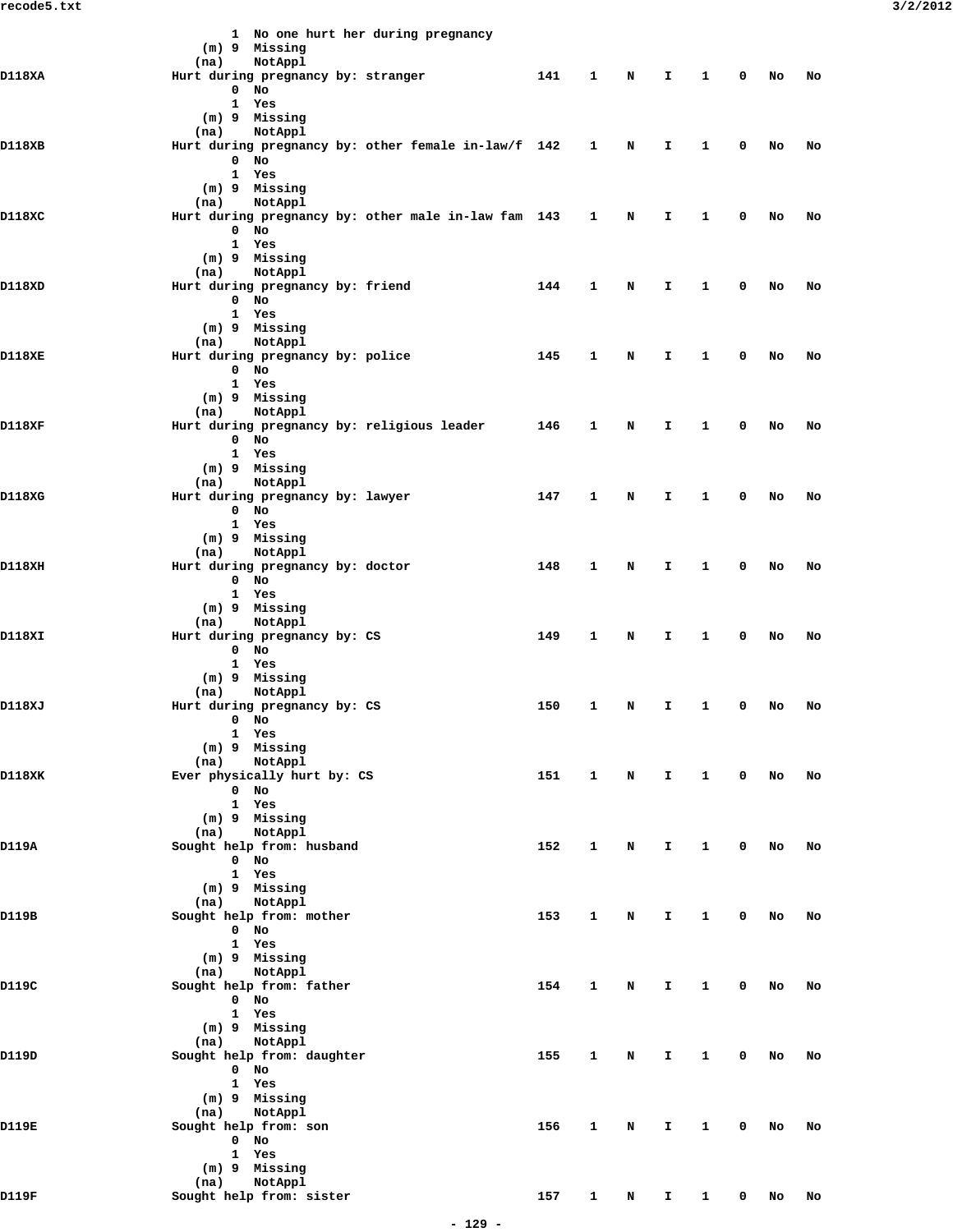|       | $0$ No                                                          |                     |              |             |              |                        |              |    |           |
|-------|-----------------------------------------------------------------|---------------------|--------------|-------------|--------------|------------------------|--------------|----|-----------|
|       | 1 Yes<br>(m) 9 Missing                                          |                     |              |             |              |                        |              |    |           |
|       | NotAppl<br>(na)                                                 |                     |              |             |              |                        |              |    |           |
| D119G | Sought help from: brother<br>$0$ No                             | 158                 | 1            | N           | I.           | $\mathbf{1}$           | $\mathbf 0$  | No | No        |
|       | 1 Yes                                                           |                     |              |             |              |                        |              |    |           |
|       | (m) 9 Missing                                                   |                     |              |             |              |                        |              |    |           |
| D119H | NotAppl<br>(na)<br>Sought help from: Own family                 | 159                 | 1            | N           | I.           | $\mathbf{1}$           | 0            | No | No        |
|       | $0$ No                                                          |                     |              |             |              |                        |              |    |           |
|       | 1 Yes                                                           |                     |              |             |              |                        |              |    |           |
|       | (m) 9 Missing<br>NotAppl<br>(na)                                |                     |              |             |              |                        |              |    |           |
| D119I | Sought help from: husband/partner family                        | 160                 | 1            | N           | I.           | 1                      | 0            | No | No        |
|       | $0$ No<br>1 Yes                                                 |                     |              |             |              |                        |              |    |           |
|       | (m) 9 Missing                                                   |                     |              |             |              |                        |              |    |           |
|       | NotAppl<br>(na)                                                 |                     |              |             |              |                        |              |    |           |
| D119J | Sought help from: current/former husband/partne 161 1<br>$0$ No |                     |              | N           | I.           | $\mathbf{1}$           | 0            | No | No        |
|       | 1 Yes                                                           |                     |              |             |              |                        |              |    |           |
|       | (m) 9 Missing                                                   |                     |              |             |              |                        |              |    |           |
| D119K | NotAppl<br>(na)<br>Sought help from: current/former boyfriend   | 162                 | 1            | N           | I.           | $\mathbf{1}$           | 0            | No | No        |
|       | $0$ No                                                          |                     |              |             |              |                        |              |    |           |
|       | 1 Yes                                                           |                     |              |             |              |                        |              |    |           |
|       | (m) 9 Missing<br>NotAppl<br>(na)                                |                     |              |             |              |                        |              |    |           |
| D119L | Sought help from: current/former boyfriend alon 163 1           |                     |              | $\mathbf N$ | I.           | $\mathbf{1}$           | 0            | No | No        |
|       | $0$ No<br>1 Yes                                                 |                     |              |             |              |                        |              |    |           |
|       | (m) 9 Missing                                                   |                     |              |             |              |                        |              |    |           |
|       | NotAppl<br>(na)                                                 |                     |              |             |              |                        |              |    |           |
| D119M | Sought help from: step-mother<br>$0$ No                         | 164                 | 1            | N           | I.           | 1                      | 0            | No | No        |
|       | 1 Yes                                                           |                     |              |             |              |                        |              |    |           |
|       | (m) 9 Missing                                                   |                     |              |             |              |                        |              |    |           |
| D119N | NotAppl<br>(na)<br>Sought help from: step-father                | 165                 | 1            | N           | I.           | 1                      | 0            | No | No        |
|       | $0$ No                                                          |                     |              |             |              |                        |              |    |           |
|       | 1 Yes                                                           |                     |              |             |              |                        |              |    |           |
|       | (m) 9 Missing<br>NotAppl<br>(na)                                |                     |              |             |              |                        |              |    |           |
| D1190 | Sought help from: mother-in-law                                 | 166                 | 1            | N           | I.           | $\mathbf{1}$           | 0            | No | No        |
|       | $0$ No<br>1 Yes                                                 |                     |              |             |              |                        |              |    |           |
|       | (m) 9 Missing                                                   |                     |              |             |              |                        |              |    |           |
| D119P | NotAppl<br>(na)                                                 | 167 1 N I 1 0 No No |              |             |              |                        |              |    |           |
|       | Sought help from: father-in-law<br>0 No                         |                     |              |             |              |                        |              |    |           |
|       | 1 Yes                                                           |                     |              |             |              |                        |              |    |           |
|       | (m) 9 Missing<br>(na) NotAppl                                   |                     |              |             |              |                        |              |    |           |
| D119Q | Sought help from: other female in-law                           | 168                 |              |             | 1 N I        |                        | 1 0 No       |    | <b>No</b> |
|       | $0$ No                                                          |                     |              |             |              |                        |              |    |           |
|       | 1 Yes<br>(m) 9 Missing                                          |                     |              |             |              |                        |              |    |           |
|       | (na) NotAppl                                                    |                     |              |             |              |                        |              |    |           |
| D119R | Sought help from: other male in-law<br>$0$ No                   | 169                 | $\mathbf{1}$ | N           | $\mathbf{T}$ | $\mathbf{1}$           | $\mathbf{0}$ | No | No        |
|       | 1 Yes                                                           |                     |              |             |              |                        |              |    |           |
|       | (m) 9 Missing<br>(na) NotAppl                                   |                     |              |             |              |                        |              |    |           |
| D119S | Sought help from: female friend                                 | 170                 | $\mathbf{1}$ | $\mathbf N$ | I.           | $\mathbf{1}$           | $\mathbf 0$  | No | No        |
|       | $0$ No                                                          |                     |              |             |              |                        |              |    |           |
|       | 1 Yes<br>(m) 9 Missing                                          |                     |              |             |              |                        |              |    |           |
|       | (na) NotAppl                                                    |                     |              |             |              |                        |              |    |           |
| D119T | Sought help from: male friend                                   | 171                 | $\mathbf{1}$ | N           | I.           | $1 \quad \blacksquare$ | $\mathbf{0}$ | No | No        |
|       | $0$ No<br>1 Yes                                                 |                     |              |             |              |                        |              |    |           |
|       | (m) 9 Missing                                                   |                     |              |             |              |                        |              |    |           |
| D119U | (na) NotAppl<br>Sought help from: neighbor                      | 172                 |              | $\mathbf N$ | I.           | $\mathbf{1}$           | $\mathbf{0}$ |    |           |
|       | $0$ No                                                          |                     | $\mathbf{1}$ |             |              |                        |              | No | No        |
|       | 1 Yes                                                           |                     |              |             |              |                        |              |    |           |
|       | (m) 9 Missing<br>(na) NotAppl                                   |                     |              |             |              |                        |              |    |           |
| D119V | Sought help from: teacher                                       | 173                 | $\mathbf{1}$ | N           | $\mathbf{I}$ | $\mathbf{1}$           | $\mathbf{0}$ | No | No        |
|       | $0$ No                                                          |                     |              |             |              |                        |              |    |           |
|       | 1 Yes<br>(m) 9 Missing                                          |                     |              |             |              |                        |              |    |           |
|       | (na) NotAppl                                                    |                     |              |             |              |                        |              |    |           |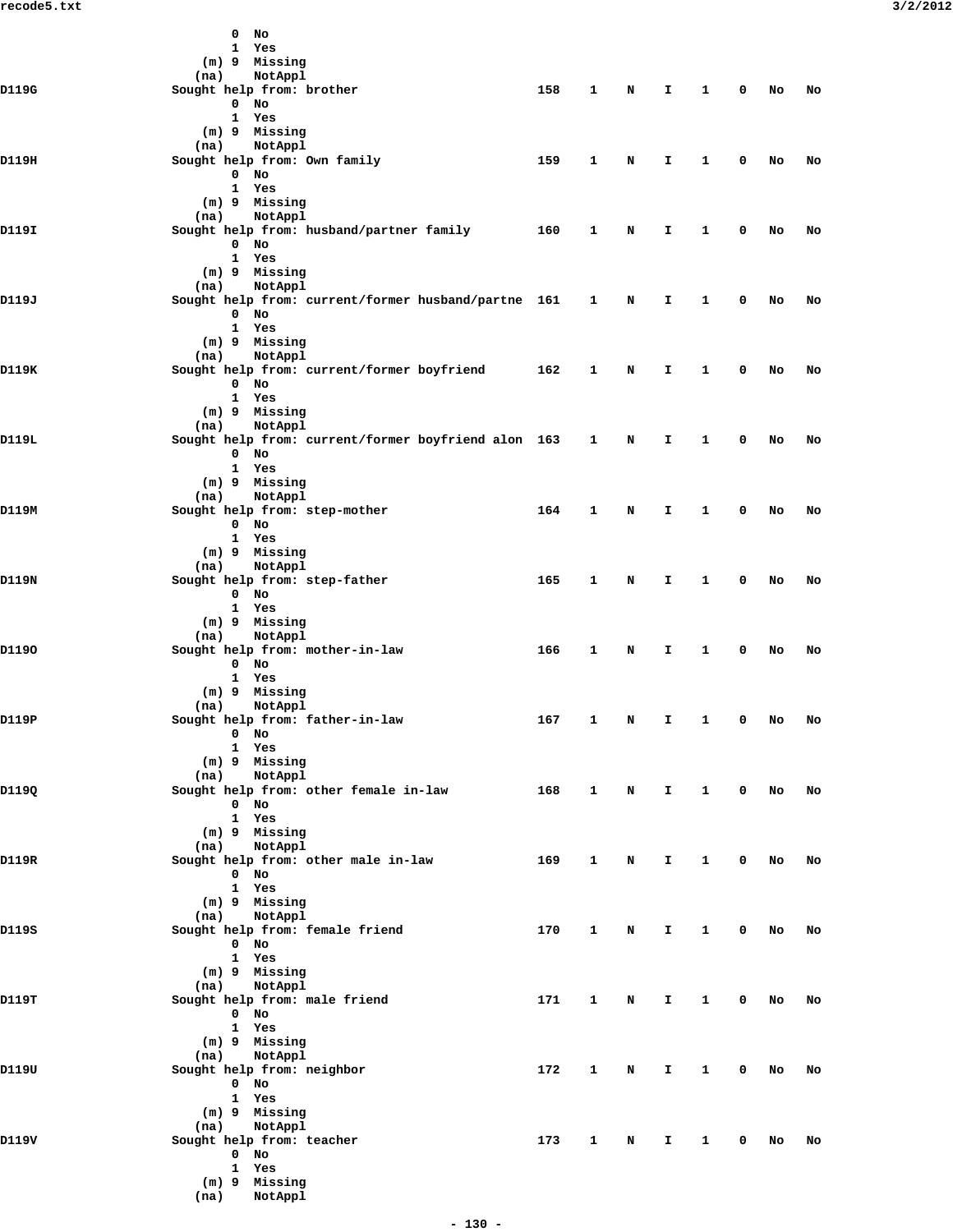| D119W  | Sought help from: employer                                          | 174 | 1 | N | I  | 1 | 0 | No | No |
|--------|---------------------------------------------------------------------|-----|---|---|----|---|---|----|----|
|        | $0$ No<br>1 Yes                                                     |     |   |   |    |   |   |    |    |
|        | (m) 9 Missing                                                       |     |   |   |    |   |   |    |    |
|        | NotAppl<br>(na)                                                     |     |   |   |    |   |   |    |    |
| D119X  | Sought help from: other person                                      | 175 | 1 | N | I  | 1 | 0 | No | No |
|        | $0$ No                                                              |     |   |   |    |   |   |    |    |
|        | 1 Yes                                                               |     |   |   |    |   |   |    |    |
|        | (m) 9 Missing                                                       |     |   |   |    |   |   |    |    |
| D119Y  | NotAppl<br>(na)<br>Sought help from: no one                         | 176 | 1 | N | I  | 1 | 0 | No | No |
|        | 0 Sought help from someone                                          |     |   |   |    |   |   |    |    |
|        | 1 No help was sought                                                |     |   |   |    |   |   |    |    |
|        | (m) 9 Missing                                                       |     |   |   |    |   |   |    |    |
|        | NotAppl<br>(na)                                                     |     |   |   |    |   |   |    |    |
| D119XA | Sought help from: stranger                                          | 177 | 1 | N | I. | 1 | 0 | No | No |
|        | $0$ No                                                              |     |   |   |    |   |   |    |    |
|        | 1 Yes                                                               |     |   |   |    |   |   |    |    |
|        | (m) 9 Missing                                                       |     |   |   |    |   |   |    |    |
| D119XB | (na)<br>NotAppl<br>Sought help from: social service organization    | 178 | 1 | N | I  | 1 | 0 | No | No |
|        | $0$ No                                                              |     |   |   |    |   |   |    |    |
|        | 1 Yes                                                               |     |   |   |    |   |   |    |    |
|        | (m) 9 Missing                                                       |     |   |   |    |   |   |    |    |
|        | NotAppl<br>(na)                                                     |     |   |   |    |   |   |    |    |
| D119XC | Sought help from: CS                                                | 179 | 1 | N | I  | 1 | 0 | No | No |
|        | $0$ No                                                              |     |   |   |    |   |   |    |    |
|        | 1 Yes                                                               |     |   |   |    |   |   |    |    |
|        | (m) 9 Missing                                                       |     |   |   |    |   |   |    |    |
|        | (na)<br>NotAppl                                                     |     |   |   |    |   |   |    |    |
| D119XD | Sought help from: friend<br>$0$ No                                  | 180 | 1 | N | I. | 1 | 0 | No | No |
|        | 1 Yes                                                               |     |   |   |    |   |   |    |    |
|        | (m) 9 Missing                                                       |     |   |   |    |   |   |    |    |
|        | NotAppl<br>(na)                                                     |     |   |   |    |   |   |    |    |
| D119XE | Sought help from: police                                            | 181 | 1 | N | I. | 1 | 0 | No | No |
|        | $0$ No                                                              |     |   |   |    |   |   |    |    |
|        | 1 Yes                                                               |     |   |   |    |   |   |    |    |
|        | (m) 9 Missing                                                       |     |   |   |    |   |   |    |    |
|        | (na)<br>NotAppl                                                     |     |   |   |    |   |   |    |    |
| D119XF | Sought help from: religious leader<br>$0$ No                        | 182 | 1 | N | I  | 1 | 0 | No | No |
|        | 1 Yes                                                               |     |   |   |    |   |   |    |    |
|        | (m) 9 Missing                                                       |     |   |   |    |   |   |    |    |
|        | NotAppl<br>(na)                                                     |     |   |   |    |   |   |    |    |
| D119XG | Sought help from: lawyer                                            | 183 | 1 | N | I  | 1 | 0 | No | No |
|        | $0$ No                                                              |     |   |   |    |   |   |    |    |
|        | 1 Yes                                                               |     |   |   |    |   |   |    |    |
|        | (m) 9 Missing                                                       |     |   |   |    |   |   |    |    |
|        | (na)<br>NotAppl                                                     |     |   |   |    |   |   |    |    |
| D119XH | Sought help from: doctor                                            | 184 | 1 | N | I  | 1 | 0 | No | No |
|        | $0$ No<br>1 Yes                                                     |     |   |   |    |   |   |    |    |
|        | $(m)$ 9 Missing                                                     |     |   |   |    |   |   |    |    |
|        | NotAppl<br>(na)                                                     |     |   |   |    |   |   |    |    |
| D119XI | Sought help from: CS                                                | 185 | 1 | N | I. | 1 | 0 | No | No |
|        | $0$ No                                                              |     |   |   |    |   |   |    |    |
|        | 1 Yes                                                               |     |   |   |    |   |   |    |    |
|        | $(m)$ 9 Missing                                                     |     |   |   |    |   |   |    |    |
|        | (na)<br>NotAppl                                                     |     |   |   |    |   |   |    |    |
| D119XJ | Sought help from: CS<br>$0$ No                                      | 186 | 1 | N | I  | 1 | 0 | No | No |
|        | 1 Yes                                                               |     |   |   |    |   |   |    |    |
|        | $(m)$ 9 Missing                                                     |     |   |   |    |   |   |    |    |
|        | NotAppl<br>(na)                                                     |     |   |   |    |   |   |    |    |
| D119XK | Sought help from: CS                                                | 187 | 1 | N | I. | 1 | 0 | No | No |
|        | $0$ No                                                              |     |   |   |    |   |   |    |    |
|        | 1 Yes                                                               |     |   |   |    |   |   |    |    |
|        | (m) 9 Missing                                                       |     |   |   |    |   |   |    |    |
|        | NotAppl<br>(na)                                                     |     |   |   |    |   |   |    |    |
| D120   | Main reason never sought help                                       | 188 | 2 | N | I  | 1 | 0 | No | No |
|        | Don't know where to go to<br>$\mathbf{1}$<br>$\mathbf{2}$<br>No use |     |   |   |    |   |   |    |    |
|        | Part of life<br>3                                                   |     |   |   |    |   |   |    |    |
|        | Afraid of divorce<br>4                                              |     |   |   |    |   |   |    |    |
|        | Afraid of further beating<br>5                                      |     |   |   |    |   |   |    |    |
|        | 6<br>Afraid of getting the person in trouble                        |     |   |   |    |   |   |    |    |
|        | Embarrassed<br>7                                                    |     |   |   |    |   |   |    |    |
|        | Don't want to disgrace family<br>8                                  |     |   |   |    |   |   |    |    |
|        | 9<br>No money                                                       |     |   |   |    |   |   |    |    |
|        | 10                                                                  |     |   |   |    |   |   |    |    |
|        | 96 Other<br>(m) 99<br>Missing                                       |     |   |   |    |   |   |    |    |
|        | (na)<br>NotAppl                                                     |     |   |   |    |   |   |    |    |
|        |                                                                     |     |   |   |    |   |   |    |    |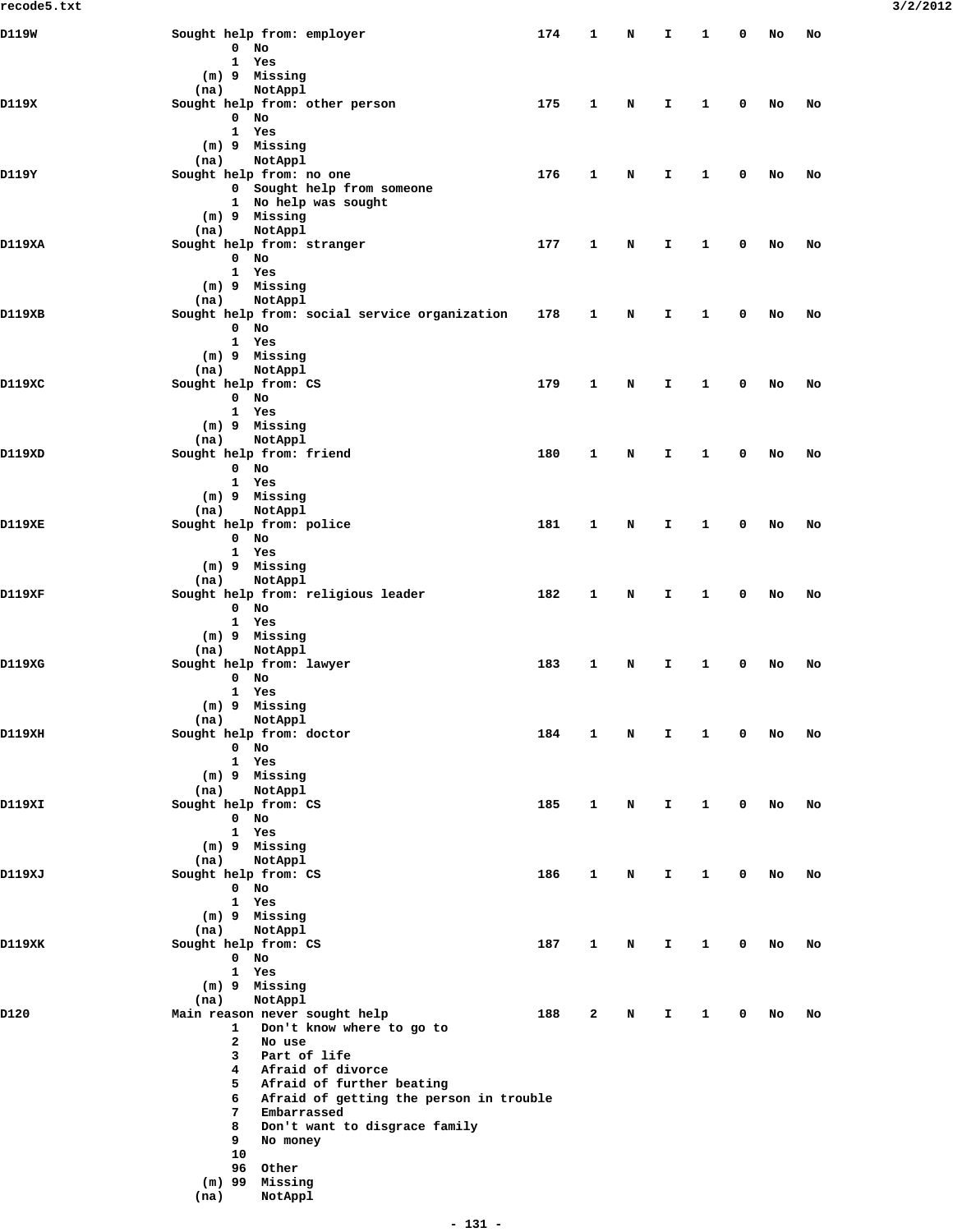| D121  | Did her father ever beat her mother<br>0<br>No<br>$\mathbf{1}$<br>Yes                                                                                                                                                                                                                                                                                                                                                 | 190 | 1 | N | I  | 1            | o | No | No |
|-------|-----------------------------------------------------------------------------------------------------------------------------------------------------------------------------------------------------------------------------------------------------------------------------------------------------------------------------------------------------------------------------------------------------------------------|-----|---|---|----|--------------|---|----|----|
|       | 8<br>DK.<br>(m) 9 Missing<br>(na)<br>NotAppl                                                                                                                                                                                                                                                                                                                                                                          |     |   |   |    |              |   |    |    |
| D122A | Interrupted interview because of husband's pres 191<br>$\mathbf 0$<br>No<br>$\mathbf{1}$<br>Yes, once<br>2 Yes, more than once                                                                                                                                                                                                                                                                                        |     | 1 | N | I. | 1            | 0 | No | No |
|       | (m) 9 Missing<br>NotAppl<br>(na)                                                                                                                                                                                                                                                                                                                                                                                      |     |   |   |    |              |   |    |    |
| D122B | Interrupted interview because of other adult ma 192<br>0<br>No<br>1 Yes, once<br>2 Yes, more than once                                                                                                                                                                                                                                                                                                                |     | 1 | N | Ι. | 1            | 0 | No | No |
|       | (m) 9 Missing<br>(na)<br>NotAppl                                                                                                                                                                                                                                                                                                                                                                                      |     |   |   |    |              |   |    |    |
| D122C | Interrupted interview because of adult female's 193<br>$0$ No                                                                                                                                                                                                                                                                                                                                                         |     | 1 | N | I. | 1            | 0 | No | No |
|       | 1 Yes, once<br>2 Yes, more than once<br>(m) 9 Missing<br>(na)<br>NotAppl                                                                                                                                                                                                                                                                                                                                              |     |   |   |    |              |   |    |    |
| D123  | First intercourse was wanted or forced<br>1 Wanted to<br>2 Forced to                                                                                                                                                                                                                                                                                                                                                  | 194 | 1 | N | I. | 1            | 0 | No | No |
|       | 3 Refused to answer / no response<br>(m) 9 Missing<br>Not applicable<br>(na)                                                                                                                                                                                                                                                                                                                                          |     |   |   |    |              |   |    |    |
| D124  | Anyone other than partner forced respondent to<br>$0$ No<br>$\mathbf{1}$<br>Yes<br>6 Refused to answer / no response                                                                                                                                                                                                                                                                                                  | 195 | 1 | N | I. | 1            | 0 | No | No |
|       | (m) 9 Missing<br>Not applicable<br>(na)                                                                                                                                                                                                                                                                                                                                                                               |     |   |   |    |              |   |    |    |
| D125  | Anyone forced respondent to perform sexual acts 196<br>$0$ No<br>1 Yes<br>3 Refused to answer / no response<br>(m) 9 Missing                                                                                                                                                                                                                                                                                          |     | 1 | N | Ι. | 1            | 0 | No | No |
| D126  | Not applicable<br>(na)<br>Age at first forced sexual activity                                                                                                                                                                                                                                                                                                                                                         | 197 | 2 | N | I. | 1            | 0 | No | No |
|       | 5:49<br>98<br>Don't know<br>Missing<br>$(m)$ 99<br>(na)<br>Not applicable                                                                                                                                                                                                                                                                                                                                             |     |   |   |    |              |   |    |    |
| D127  | Person who forced respondent to first sexual ac 199<br>$\mathbf{1}$<br>Current husband / partner<br>2<br>Former husband / partner<br>3<br>Current / former boyfriend<br>4<br>Father<br>5.<br>Step father<br>Other relative<br>6<br>In-law<br>7<br>8 Own friend / acquaintance<br>9 Family friend<br>10 Teacher<br>11 Employer / someone at work<br>12 Police / soldier<br>13 Priest / religious leader<br>14 Stranger |     | 2 | N | I. | 1            | 0 | No | No |
|       | 96 Other<br>99 Missing<br>Not applicable<br>(na)                                                                                                                                                                                                                                                                                                                                                                      |     |   |   |    |              |   |    |    |
| D128  | Have ever told any one else about violence<br>$0$ No<br>1 Yes<br>(m) 9 Missing<br>NotAppl<br>(na)                                                                                                                                                                                                                                                                                                                     | 201 | 1 | N | I. | $\mathbf{1}$ | 0 | No | No |
|       |                                                                                                                                                                                                                                                                                                                                                                                                                       |     |   |   |    |              |   |    |    |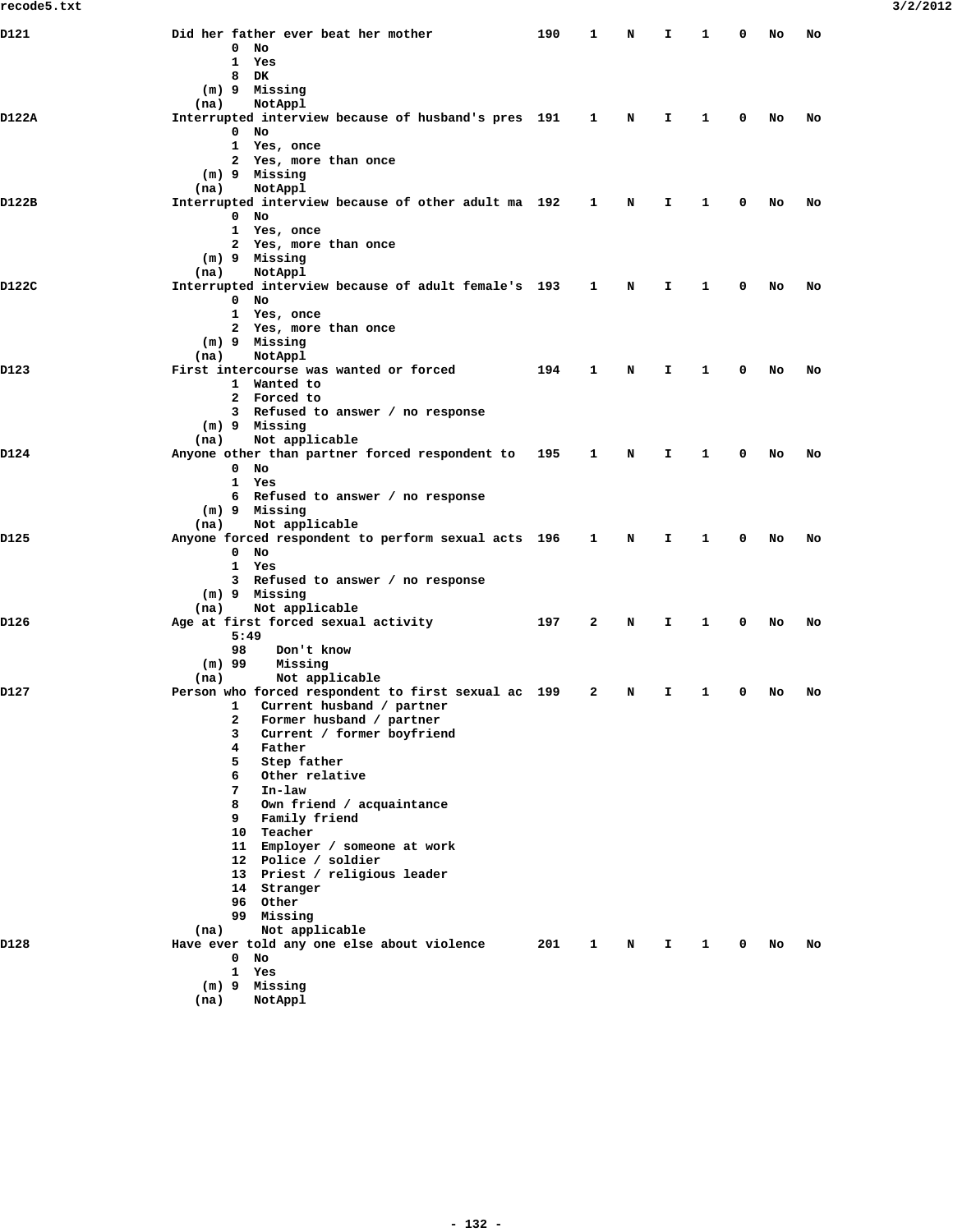**Level: WOMAN Record: Women status**

| Item Name     | Item Label                                                        | Start Len Type Type Occ Dec Char Fill |                         | Data Item |              |              |             |    | Dec Zero |
|---------------|-------------------------------------------------------------------|---------------------------------------|-------------------------|-----------|--------------|--------------|-------------|----|----------|
| HHID          | (id) Case Identification                                          | 1                                     | 12                      | AN        | I.           | 1            | 0           | No | No       |
| <b>CASEID</b> | (id) Case Identification                                          | $\mathbf{1}$                          | 15                      | AN        | $\mathbf{I}$ | 1            | 0           | No | No       |
|               | (record type)                                                     | 16                                    | $\overline{\mathbf{3}}$ | AN        | $\mathbf{T}$ | $\mathbf{1}$ | 0           | No | No       |
| W100          | Time knew husband                                                 | 19                                    | $\mathbf{1}$            | N         | $\mathbf{I}$ | $\mathbf{1}$ | $\mathbf 0$ | No | No       |
|               | 1 On wedding day<br>2 Less than one month                         |                                       |                         |           |              |              |             |    |          |
|               | 3 1 month less than a year                                        |                                       |                         |           |              |              |             |    |          |
|               | 4 1 year or more                                                  |                                       |                         |           |              |              |             |    |          |
|               | 5 Since childhood                                                 |                                       |                         |           |              |              |             |    |          |
|               | 6 Other                                                           |                                       |                         |           |              |              |             |    |          |
|               | (m) 9 Missing<br>(na)<br>NotAppl                                  |                                       |                         |           |              |              |             |    |          |
| W101          | Who chose husband                                                 | 20                                    | $\mathbf{1}$            | N         | I.           | 1            | 0           | No | No       |
|               | 1 Respondent                                                      |                                       |                         |           |              |              |             |    |          |
|               | 2 Chose each other                                                |                                       |                         |           |              |              |             |    |          |
|               | 3 Respondent and someone else                                     |                                       |                         |           |              |              |             |    |          |
|               | 4 Respondent's family<br>5 Partner or his family chose respondent |                                       |                         |           |              |              |             |    |          |
|               | 6 Someone else chose                                              |                                       |                         |           |              |              |             |    |          |
|               | 7 Forced to be married by husband                                 |                                       |                         |           |              |              |             |    |          |
|               | (m) 9 Missing                                                     |                                       |                         |           |              |              |             |    |          |
| W102          | NotAppl<br>(na)                                                   |                                       |                         |           |              |              |             |    |          |
|               | Consent sought from respondent for marriage<br>$0$ No             | 21                                    | 1                       | N         | I.           | 1            | 0           | No | No       |
|               | 1 Yes                                                             |                                       |                         |           |              |              |             |    |          |
|               | (m) 9 Missing                                                     |                                       |                         |           |              |              |             |    |          |
|               | NotAppl<br>(na)                                                   |                                       |                         |           |              |              |             |    |          |
| W103A         | Marriage ceremony: engagement                                     | 22                                    | 1                       | N         | I.           | 1            | 0           | No | No       |
|               | $0$ No<br>1 Yes                                                   |                                       |                         |           |              |              |             |    |          |
|               | (m) 9 Missing                                                     |                                       |                         |           |              |              |             |    |          |
|               | (na)<br>NotAppl                                                   |                                       |                         |           |              |              |             |    |          |
| W103B         | Marriage ceremony: religious marriage                             | 23                                    | $\mathbf{1}$            | N         | I.           | 1            | 0           | No | No       |
|               | $0$ No                                                            |                                       |                         |           |              |              |             |    |          |
|               | 1 Yes<br>(m) 9 Missing                                            |                                       |                         |           |              |              |             |    |          |
|               | NotAppl<br>(na)                                                   |                                       |                         |           |              |              |             |    |          |
| W103C         | Marriage ceremony: civil marriage                                 | 24                                    | 1                       | N         | I.           | 1            | 0           | No | No       |
|               | $0$ No                                                            |                                       |                         |           |              |              |             |    |          |
|               | 1 Yes                                                             |                                       |                         |           |              |              |             |    |          |
|               | (m) 9 Missing<br>NotAppl<br>(na)                                  |                                       |                         |           |              |              |             |    |          |
| W103D         | Marriage ceremony: customary marriage                             | 25                                    | 1                       | N         | I.           | 1            | 0           | No | No       |
|               | $0$ No                                                            |                                       |                         |           |              |              |             |    |          |
|               | 1 Yes                                                             |                                       |                         |           |              |              |             |    |          |
|               | (m) 9 Missing                                                     |                                       |                         |           |              |              |             |    |          |
| <b>W103E</b>  | (na)<br>NotAppl<br>Marriage ceremony: CS                          | 26                                    | 1                       | N         | I            | 1            | 0           | No | No       |
|               | $0$ No                                                            |                                       |                         |           |              |              |             |    |          |
|               | 1 Yes                                                             |                                       |                         |           |              |              |             |    |          |
|               | (m) 9 Missing                                                     |                                       |                         |           |              |              |             |    |          |
|               | (na)<br>NotAppl                                                   |                                       |                         |           |              |              |             |    |          |
| <b>W103F</b>  | Marriage ceremony: CS                                             | 27                                    | 1                       | N         | I.           | 1            | 0           | No | No       |
|               | $0$ No<br>1 Yes                                                   |                                       |                         |           |              |              |             |    |          |
|               | $(m)$ 9 Missing                                                   |                                       |                         |           |              |              |             |    |          |
|               | (na)<br>NotAppl                                                   |                                       |                         |           |              |              |             |    |          |
| W103G         | Marriage ceremony: CS                                             | 28                                    | 1                       | N         | I.           | 1            | 0           | No | No       |
|               | $0$ No                                                            |                                       |                         |           |              |              |             |    |          |
|               | 1 Yes<br>(m) 9 Missing                                            |                                       |                         |           |              |              |             |    |          |
|               | (na)<br>NotAppl                                                   |                                       |                         |           |              |              |             |    |          |
| W103X         | Marriage ceremony: other                                          | 29                                    | 1                       | N         | I.           | 1            | 0           | No | No       |
|               | $0$ No                                                            |                                       |                         |           |              |              |             |    |          |
|               | 1 Yes                                                             |                                       |                         |           |              |              |             |    |          |
|               | (m) 9 Missing<br>(na)<br>NotAppl                                  |                                       |                         |           |              |              |             |    |          |
| W103Y         | Marriage ceremony: no ceremony, nothing done                      | 30                                    | 1                       | N         | Ι.           | 1            | 0           | No | No       |
|               | $0$ No                                                            |                                       |                         |           |              |              |             |    |          |
|               | 1 Yes                                                             |                                       |                         |           |              |              |             |    |          |
|               | (m) 9 Missing                                                     |                                       |                         |           |              |              |             |    |          |
|               | NotAppl<br>(na)                                                   |                                       |                         |           |              |              |             |    |          |
| <b>W104A</b>  | Final say on: work<br>1 Respondent                                | 31                                    | 1                       | N         | I.           | 1            | 0           | No | No       |
|               | 2 Respondent with partner                                         |                                       |                         |           |              |              |             |    |          |
|               | 3 Respondent with someone else                                    |                                       |                         |           |              |              |             |    |          |
|               | 4 Partner                                                         |                                       |                         |           |              |              |             |    |          |
|               | 5 Someone else                                                    |                                       |                         |           |              |              |             |    |          |
|               | 6 Decision not made, not applicable                               |                                       |                         |           |              |              |             |    |          |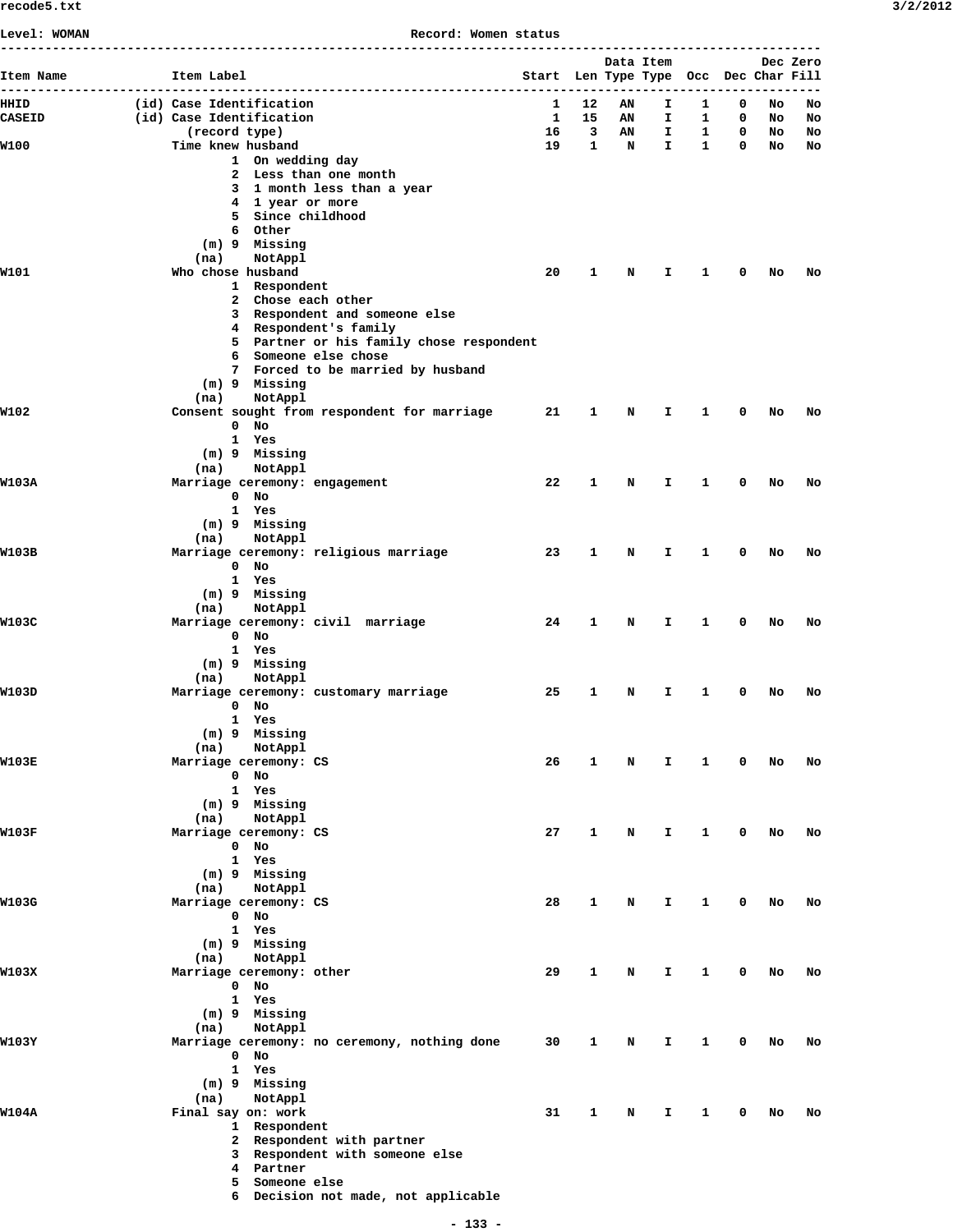|              |                          | (m) 9 Missing                                                  |    |              |   |              |                        |             |        |    |  |
|--------------|--------------------------|----------------------------------------------------------------|----|--------------|---|--------------|------------------------|-------------|--------|----|--|
| <b>W104B</b> | (na)                     | NotAppl<br>Final say on: contraception                         | 32 | 1            | N | I.           | 1                      | 0           | No     | No |  |
|              |                          | 1 Respondent                                                   |    |              |   |              |                        |             |        |    |  |
|              |                          | 2 Respondent with partner                                      |    |              |   |              |                        |             |        |    |  |
|              |                          | 3 Respondent with someone else                                 |    |              |   |              |                        |             |        |    |  |
|              |                          | 4 Partner<br>5 Someone else                                    |    |              |   |              |                        |             |        |    |  |
|              |                          | 6 Decision not made, not applicable                            |    |              |   |              |                        |             |        |    |  |
|              |                          | (m) 9 Missing                                                  |    |              |   |              |                        |             |        |    |  |
|              | (na)                     | NotAppl                                                        |    |              |   |              |                        |             |        |    |  |
| W104C        | Final say on: CS         | 1 Respondent                                                   | 33 | $\mathbf{1}$ | N | I.           | $\mathbf{1}$           | 0           | No     | No |  |
|              |                          | 2 Respondent with partner                                      |    |              |   |              |                        |             |        |    |  |
|              |                          | 3 Respondent with someone else                                 |    |              |   |              |                        |             |        |    |  |
|              |                          | 4 Partner                                                      |    |              |   |              |                        |             |        |    |  |
|              |                          | 5 Someone else                                                 |    |              |   |              |                        |             |        |    |  |
|              |                          | 6 Decision not made, not applicable<br>(m) 9 Missing           |    |              |   |              |                        |             |        |    |  |
|              | (na)                     | NotAppl                                                        |    |              |   |              |                        |             |        |    |  |
| W104D        | Final say on: CS         |                                                                | 34 | $\mathbf{1}$ | N | I.           | $\mathbf{1}$           | $^{\circ}$  | No     | No |  |
|              |                          | 1 Respondent                                                   |    |              |   |              |                        |             |        |    |  |
|              |                          | 2 Respondent with partner<br>3 Respondent with someone else    |    |              |   |              |                        |             |        |    |  |
|              |                          | 4 Partner                                                      |    |              |   |              |                        |             |        |    |  |
|              |                          | 5 Someone else                                                 |    |              |   |              |                        |             |        |    |  |
|              |                          | 6 Decision not made, not applicable                            |    |              |   |              |                        |             |        |    |  |
|              | (na)                     | (m) 9 Missing<br>NotAppl                                       |    |              |   |              |                        |             |        |    |  |
| <b>W104E</b> | Final say on: CS         |                                                                | 35 | $\mathbf{1}$ | N | I.           | $\mathbf{1}$           | 0           | No     | No |  |
|              |                          | 1 Respondent                                                   |    |              |   |              |                        |             |        |    |  |
|              |                          | 2 Respondent with partner                                      |    |              |   |              |                        |             |        |    |  |
|              | 3                        | Respondent with someone else<br>4 Partner                      |    |              |   |              |                        |             |        |    |  |
|              |                          | 5 Someone else                                                 |    |              |   |              |                        |             |        |    |  |
|              |                          | 6 Decision not made, not applicable                            |    |              |   |              |                        |             |        |    |  |
|              |                          | (m) 9 Missing                                                  |    |              |   |              |                        |             |        |    |  |
| <b>W104F</b> | (na)<br>Final say on: CS | NotAppl                                                        | 36 | 1            | N | I.           | 1                      | 0           | No     | No |  |
|              |                          | 1 Respondent                                                   |    |              |   |              |                        |             |        |    |  |
|              |                          | 2 Respondent with partner                                      |    |              |   |              |                        |             |        |    |  |
|              |                          | 3 Respondent with someone else                                 |    |              |   |              |                        |             |        |    |  |
|              |                          | 4 Partner<br>5 Someone else                                    |    |              |   |              |                        |             |        |    |  |
|              |                          | 6 Decision not made, not applicable                            |    |              |   |              |                        |             |        |    |  |
|              |                          | (m) 9 Missing                                                  |    |              |   |              |                        |             |        |    |  |
|              | (na)                     | NotAppl                                                        |    |              |   |              |                        |             |        |    |  |
| W104G        | Final say on: CS         | 1 Respondent                                                   | 37 | 1            | N | Т.           | 1                      | 0           | No     | No |  |
|              |                          | 2 Respondent with partner                                      |    |              |   |              |                        |             |        |    |  |
|              |                          | 3 Respondent with someone else                                 |    |              |   |              |                        |             |        |    |  |
|              |                          | 4 Partner                                                      |    |              |   |              |                        |             |        |    |  |
|              |                          | 5 Someone else                                                 |    |              |   |              |                        |             |        |    |  |
|              |                          | 6 Decision not made, not applicable<br>$(m)$ 9 Missing         |    |              |   |              |                        |             |        |    |  |
|              | (na)                     | NotAppl                                                        |    |              |   |              |                        |             |        |    |  |
| W104H        | Final say on: CS         |                                                                | 38 | $\mathbf{1}$ | N | $\mathbf{T}$ | $1 \quad \blacksquare$ |             | $0$ No | No |  |
|              |                          | 1 Respondent                                                   |    |              |   |              |                        |             |        |    |  |
|              |                          | 2 Respondent with partner<br>3 Respondent with someone else    |    |              |   |              |                        |             |        |    |  |
|              |                          | 4 Partner                                                      |    |              |   |              |                        |             |        |    |  |
|              |                          | 5 Someone else                                                 |    |              |   |              |                        |             |        |    |  |
|              |                          | 6 Decision not made, not applicable                            |    |              |   |              |                        |             |        |    |  |
|              | (na)                     | $(m)$ 9 Missing<br>NotAppl                                     |    |              |   |              |                        |             |        |    |  |
| W105A        |                          | Final say on: schooling (has living children)                  | 39 | $\mathbf{1}$ | N | $\mathbf{I}$ | $\mathbf{1}$           | $\mathbf 0$ | No     | No |  |
|              |                          | 1 Respondent                                                   |    |              |   |              |                        |             |        |    |  |
|              |                          | 2 Respondent with partner                                      |    |              |   |              |                        |             |        |    |  |
|              |                          | 3 Respondent with someone else<br>4 Partner                    |    |              |   |              |                        |             |        |    |  |
|              |                          | 5 Someone else                                                 |    |              |   |              |                        |             |        |    |  |
|              |                          | 6 Decision not made, not applicable                            |    |              |   |              |                        |             |        |    |  |
|              |                          | (m) 9 Missing                                                  |    |              |   |              |                        |             |        |    |  |
|              | (na)                     | NotAppl                                                        |    |              |   |              |                        |             |        |    |  |
| W105B        |                          | Final say on: medical care for sick child (has<br>1 Respondent | 40 | 1            | N | I.           | $\mathbf{1}$           | 0           | No     | No |  |
|              |                          | 2 Respondent with partner                                      |    |              |   |              |                        |             |        |    |  |
|              |                          | 3 Respondent with someone else                                 |    |              |   |              |                        |             |        |    |  |
|              |                          | 4 Partner                                                      |    |              |   |              |                        |             |        |    |  |
|              |                          | 5 Someone else<br>6 Decision not made, not applicable          |    |              |   |              |                        |             |        |    |  |
|              |                          | (m) 9 Missing                                                  |    |              |   |              |                        |             |        |    |  |
|              | (na)                     | NotAppl                                                        |    |              |   |              |                        |             |        |    |  |
| W105C        |                          | Final say on: discipline (has living children)                 | 41 | 1            | N | I.           | $\mathbf{1}$           | 0           | No     | No |  |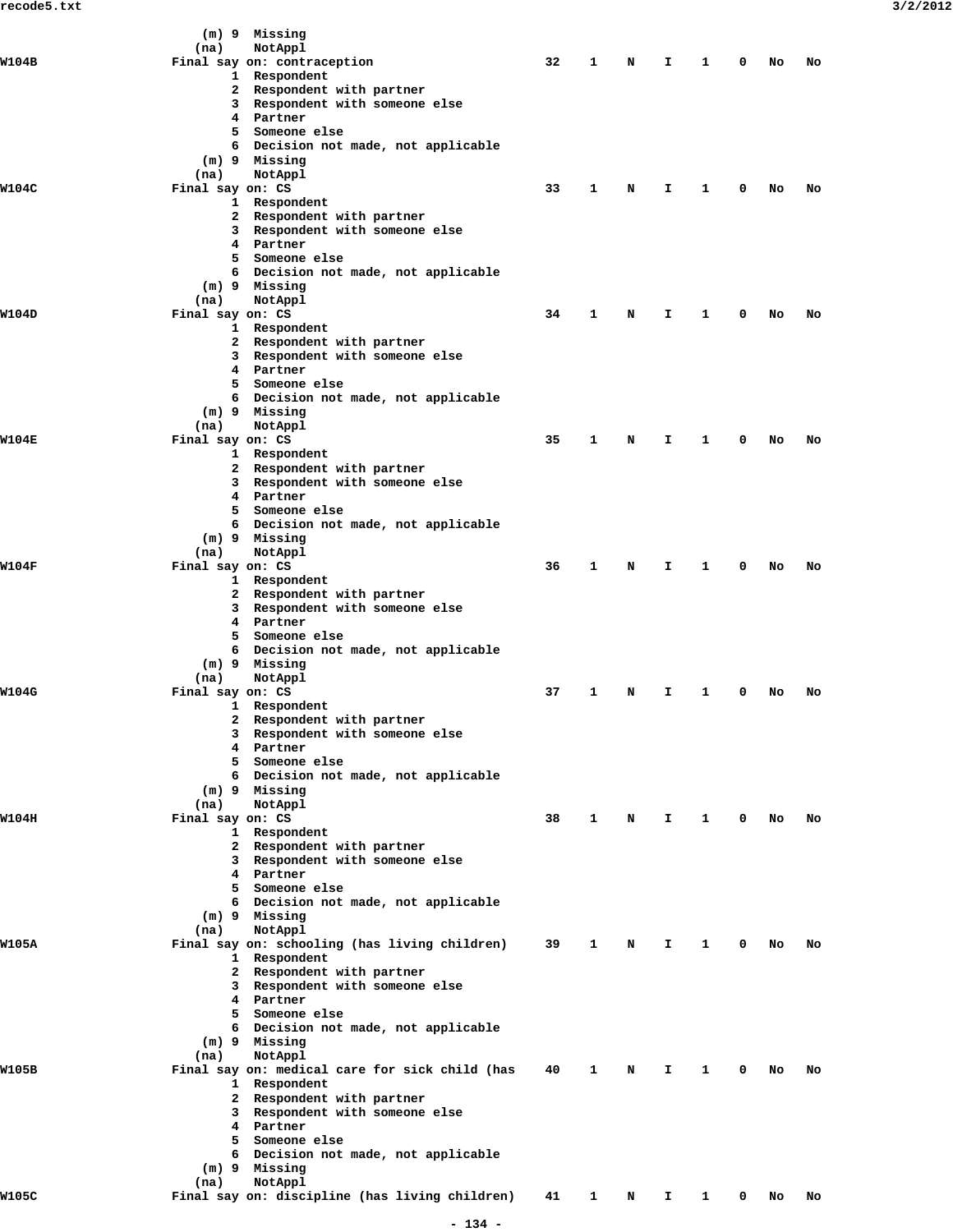|       |                          | 1 Respondent                                                |    |              |   |    |   |   |    |    |
|-------|--------------------------|-------------------------------------------------------------|----|--------------|---|----|---|---|----|----|
|       |                          | 2 Respondent with partner                                   |    |              |   |    |   |   |    |    |
|       |                          | 3 Respondent with someone else                              |    |              |   |    |   |   |    |    |
|       |                          | 4 Partner                                                   |    |              |   |    |   |   |    |    |
|       |                          | 5 Someone else                                              |    |              |   |    |   |   |    |    |
|       |                          | 6 Decision not made, not applicable<br>(m) 9 Missing        |    |              |   |    |   |   |    |    |
|       | (na)                     | NotAppl                                                     |    |              |   |    |   |   |    |    |
| W105D |                          | Final say on: another child (has living childre             | 42 | 1            | N | I. | 1 | 0 | No | No |
|       |                          | 1 Respondent                                                |    |              |   |    |   |   |    |    |
|       |                          | 2 Respondent with partner                                   |    |              |   |    |   |   |    |    |
|       |                          | 3 Respondent with someone else                              |    |              |   |    |   |   |    |    |
|       |                          | 4 Partner                                                   |    |              |   |    |   |   |    |    |
|       |                          | 5 Someone else                                              |    |              |   |    |   |   |    |    |
|       |                          | 6 Decision not made, not applicable                         |    |              |   |    |   |   |    |    |
|       |                          | (m) 9 Missing                                               |    |              |   |    |   |   |    |    |
| W105E | (na)<br>Final say on: CS | NotAppl                                                     | 43 | 1            | N | I. | 1 | 0 | No | No |
|       |                          | 1 Respondent                                                |    |              |   |    |   |   |    |    |
|       |                          | 2 Respondent with partner                                   |    |              |   |    |   |   |    |    |
|       |                          | 3 Respondent with someone else                              |    |              |   |    |   |   |    |    |
|       |                          | 4 Partner                                                   |    |              |   |    |   |   |    |    |
|       |                          | 5 Someone else                                              |    |              |   |    |   |   |    |    |
|       |                          | 6 Decision not made, not applicable                         |    |              |   |    |   |   |    |    |
|       |                          | (m) 9 Missing                                               |    |              |   |    |   |   |    |    |
|       | (na)                     | NotAppl                                                     |    |              |   |    |   |   |    |    |
| W105F | Final say on: CS         |                                                             | 44 | 1            | N | I. | 1 | 0 | No | No |
|       |                          | 1 Respondent                                                |    |              |   |    |   |   |    |    |
|       |                          | 2 Respondent with partner<br>3 Respondent with someone else |    |              |   |    |   |   |    |    |
|       |                          | 4 Partner                                                   |    |              |   |    |   |   |    |    |
|       |                          | 5 Someone else                                              |    |              |   |    |   |   |    |    |
|       |                          | 6 Decision not made, not applicable                         |    |              |   |    |   |   |    |    |
|       |                          | (m) 9 Missing                                               |    |              |   |    |   |   |    |    |
|       | (na)                     | NotAppl                                                     |    |              |   |    |   |   |    |    |
| W105G | Final say on: CS         |                                                             | 45 | 1            | N | I. | 1 | 0 | No | No |
|       |                          | 1 Respondent                                                |    |              |   |    |   |   |    |    |
|       |                          | 2 Respondent with partner                                   |    |              |   |    |   |   |    |    |
|       |                          | 3 Respondent with someone else                              |    |              |   |    |   |   |    |    |
|       |                          | 4 Partner<br>5 Someone else                                 |    |              |   |    |   |   |    |    |
|       |                          | 6 Decision not made, not applicable                         |    |              |   |    |   |   |    |    |
|       |                          | (m) 9 Missing                                               |    |              |   |    |   |   |    |    |
|       | (na)                     | NotAppl                                                     |    |              |   |    |   |   |    |    |
| W105H | Final say on: CS         |                                                             | 46 | $\mathbf{1}$ | N | I. | 1 | 0 | No | No |
|       |                          | 1 Respondent                                                |    |              |   |    |   |   |    |    |
|       |                          | 2 Respondent with partner                                   |    |              |   |    |   |   |    |    |
|       |                          | 3 Respondent with someone else                              |    |              |   |    |   |   |    |    |
|       |                          | 4 Partner                                                   |    |              |   |    |   |   |    |    |
|       |                          | 5 Someone else                                              |    |              |   |    |   |   |    |    |
|       |                          | 6 Decision not made, not applicable<br>(m) 9 Missing        |    |              |   |    |   |   |    |    |
|       | (na)                     | NotAppl                                                     |    |              |   |    |   |   |    |    |
| W107A |                          | Partner's relatives living with the respondent: 47          |    | 1            | N | I. | 1 | 0 | No | No |
|       |                          | $0$ No                                                      |    |              |   |    |   |   |    |    |
|       |                          | 1 Yes                                                       |    |              |   |    |   |   |    |    |
|       |                          | (m) 9 Missing                                               |    |              |   |    |   |   |    |    |
|       | (na)                     | NotAppl                                                     |    |              |   |    |   |   |    |    |
| W107B |                          | Partner's relatives living with the respondent: 48          |    | 1            | N | I. | 1 | 0 | No | No |
|       |                          | $0$ No                                                      |    |              |   |    |   |   |    |    |
|       |                          | 1 Yes                                                       |    |              |   |    |   |   |    |    |
|       | (na)                     | (m) 9 Missing<br>NotAppl                                    |    |              |   |    |   |   |    |    |
| W107C |                          | Partner's relatives living with the respondent: 49          |    | 1            | N | I. | 1 | 0 | No | No |
|       |                          | $0$ No                                                      |    |              |   |    |   |   |    |    |
|       |                          | 1 Yes                                                       |    |              |   |    |   |   |    |    |
|       |                          | (m) 9 Missing                                               |    |              |   |    |   |   |    |    |
|       | (na)                     | NotAppl                                                     |    |              |   |    |   |   |    |    |
| W107D |                          | Partner's relatives living with the respondent: 50          |    | 1            | N | I. | 1 | 0 | No | No |
|       |                          | $0$ No                                                      |    |              |   |    |   |   |    |    |
|       |                          | 1 Yes                                                       |    |              |   |    |   |   |    |    |
|       |                          | (m) 9 Missing                                               |    |              |   |    |   |   |    |    |
| W107E | (na)                     | NotAppl<br>Partner's relatives living with the respondent:  | 51 | 1            | N | I. | 1 | 0 | No | No |
|       |                          | $0$ No                                                      |    |              |   |    |   |   |    |    |
|       |                          | 1 Yes                                                       |    |              |   |    |   |   |    |    |
|       |                          | (m) 9 Missing                                               |    |              |   |    |   |   |    |    |
|       | (na)                     | NotAppl                                                     |    |              |   |    |   |   |    |    |
| W107F |                          | Partner's relatives living with the respondent: 52          |    | 1            | N | I. | 1 | 0 | No | No |
|       |                          | $0$ No                                                      |    |              |   |    |   |   |    |    |
|       |                          | 1 Yes                                                       |    |              |   |    |   |   |    |    |
|       |                          | (m) 9 Missing                                               |    |              |   |    |   |   |    |    |
|       | (na)                     | NotAppl                                                     |    |              |   |    |   |   |    |    |
| W107G |                          | Partner's relatives living with the respondent:             | 53 | $\mathbf{1}$ | N | Ι. | 1 | 0 | No | No |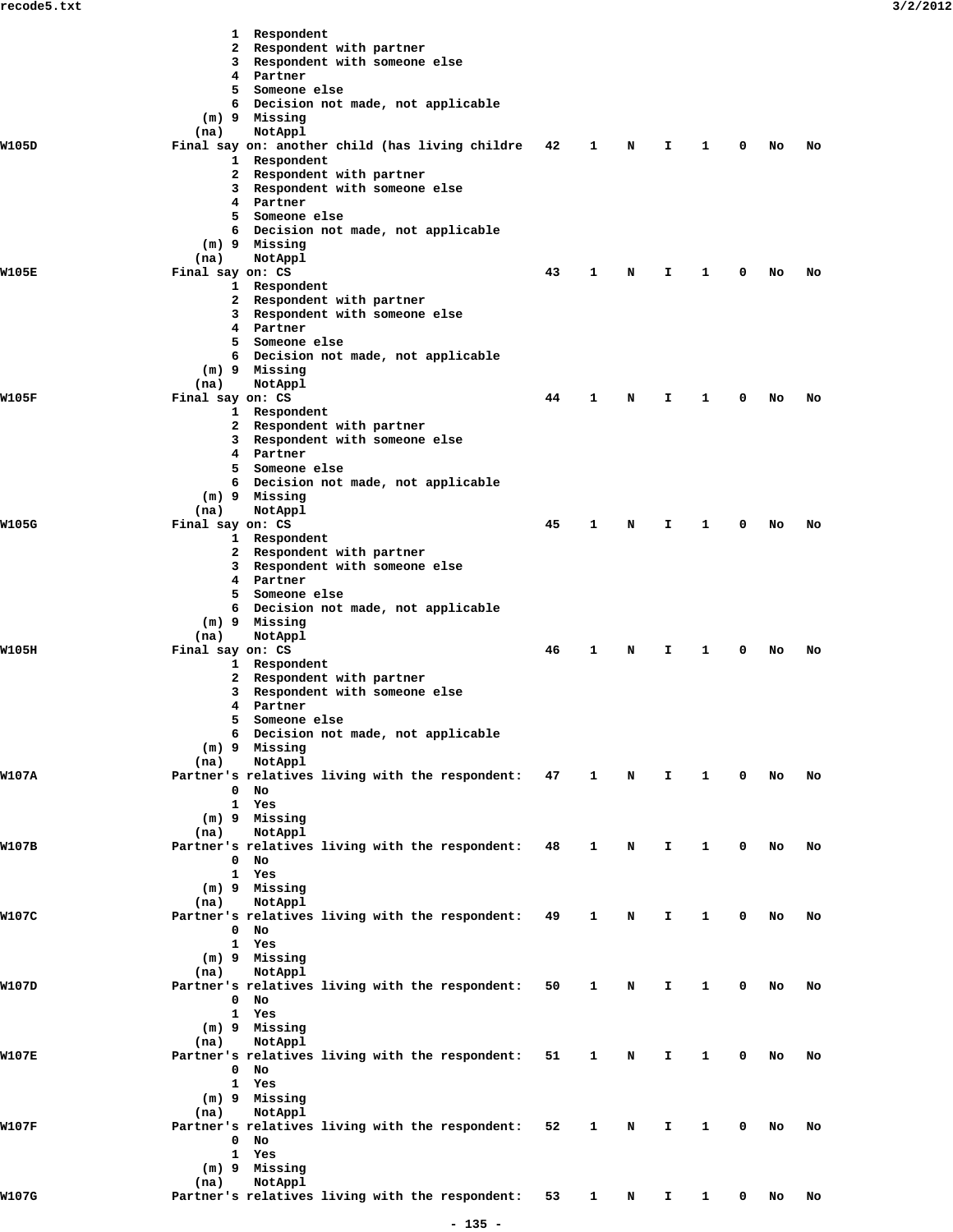|       | $0$ No                                                                               |    |              |   |    |   |   |    |    |
|-------|--------------------------------------------------------------------------------------|----|--------------|---|----|---|---|----|----|
|       | 1 Yes<br>(m) 9 Missing                                                               |    |              |   |    |   |   |    |    |
|       | NotAppl<br>(na)                                                                      |    |              |   |    |   |   |    |    |
| W107H | Partner's relatives living with the respondent: 54<br>$0$ No                         |    | 1            | N | I. | 1 | 0 | No | No |
|       | 1 Yes                                                                                |    |              |   |    |   |   |    |    |
|       | (m) 9 Missing<br>NotAppl<br>(na)                                                     |    |              |   |    |   |   |    |    |
| W107I | Partner's relatives living with the respondent: 55                                   |    | $\mathbf{1}$ | N | I. | 1 | 0 | No | No |
|       | $0$ No<br>1 Yes                                                                      |    |              |   |    |   |   |    |    |
|       | (m) 9 Missing                                                                        |    |              |   |    |   |   |    |    |
| W107J | NotAppl<br>(na)<br>Partner's relatives living with the respondent: 56                |    | 1            | N | I. | 1 | 0 | No | No |
|       | $0$ No                                                                               |    |              |   |    |   |   |    |    |
|       | 1 Yes<br>(m) 9 Missing                                                               |    |              |   |    |   |   |    |    |
|       | NotAppl<br>(na)                                                                      |    |              |   |    |   |   |    |    |
| W107X | Partner's relatives living with the respondent: 57<br>0 No                           |    | $\mathbf{1}$ | N | I. | 1 | 0 | No | No |
|       | 1 Yes                                                                                |    |              |   |    |   |   |    |    |
|       | (m) 9 Missing<br>NotAppl<br>(na)                                                     |    |              |   |    |   |   |    |    |
| W107Y | Partner's relatives living with the respondent:                                      | 58 | 1            | N | I. | 1 | 0 | No | No |
|       | $0$ No<br>1 Yes, none                                                                |    |              |   |    |   |   |    |    |
|       | $(m)$ 9 Missing                                                                      |    |              |   |    |   |   |    |    |
| W110  | NotAppl<br>(na)<br>Father's highest education                                        | 59 | 1            | N | I. | 1 | 0 | No | No |
|       | 0 None                                                                               |    |              |   |    |   |   |    |    |
|       | 1 Primary<br>2 Secondary                                                             |    |              |   |    |   |   |    |    |
|       | 3 Higher than secondary                                                              |    |              |   |    |   |   |    |    |
|       | 8 DK<br>(m) 9 Missing                                                                |    |              |   |    |   |   |    |    |
|       | NotAppl<br>(na)                                                                      |    |              |   |    |   |   |    |    |
| W112  | Mother's education<br>0 None                                                         | 60 | 1            | N | I. | 1 | 0 | No | No |
|       | 1 Primary                                                                            |    |              |   |    |   |   |    |    |
|       | 2 Secondary<br>3 Higher than secondary                                               |    |              |   |    |   |   |    |    |
|       | 8 DK                                                                                 |    |              |   |    |   |   |    |    |
|       | (m) 9 Missing<br>NotAppl<br>(na)                                                     |    |              |   |    |   |   |    |    |
| W114  | Any family member living with her                                                    | 61 | 1            | N | I. | 1 | 0 | No | No |
|       | $0$ No<br>1 Yes                                                                      |    |              |   |    |   |   |    |    |
|       | (m) 9 Missing                                                                        |    |              |   |    |   |   |    |    |
| W115  | (na) NotAppl<br>Times talked to a family member                                      | 62 | 2            | N | I. | 1 | 0 | No | No |
|       | $\mathbf{0}$<br>Never                                                                |    |              |   |    |   |   |    |    |
|       | $1 \quad$<br>Once a week or more<br>2 Once a month or more and less than once a week |    |              |   |    |   |   |    |    |
|       | 3 Less than once a month and more than once a year                                   |    |              |   |    |   |   |    |    |
|       | 4 Once a year or less<br>$(m)$ 99 Missing                                            |    |              |   |    |   |   |    |    |
|       | NotAppl<br>(na)                                                                      |    |              |   |    |   |   |    |    |
| W116  | Family close enough to visit easily (go & retur 64<br>$0$ No                         |    | $\mathbf{1}$ | N | I. | 1 | 0 | No | No |
|       | 1 Yes                                                                                |    |              |   |    |   |   |    |    |
|       | (m) 9 Missing<br>NotAppl<br>(na)                                                     |    |              |   |    |   |   |    |    |
| W117A | Family support: Shelter                                                              | 65 | 1            | N | Ι. | 1 | 0 | No | No |
|       | 0 No<br>1 Yes                                                                        |    |              |   |    |   |   |    |    |
|       | 8 DK                                                                                 |    |              |   |    |   |   |    |    |
|       | (m) 9 Missing<br>NotAppl<br>(na)                                                     |    |              |   |    |   |   |    |    |
| W117B | Family support: Economic support                                                     | 66 | 1            | N | I. | 1 | 0 | No | No |
|       | $0$ No<br>1 Yes                                                                      |    |              |   |    |   |   |    |    |
|       | 8 DK                                                                                 |    |              |   |    |   |   |    |    |
|       | (m) 9 Missing<br>NotAppl<br>(na)                                                     |    |              |   |    |   |   |    |    |
| W118A | Control over money for: perishable foods (fruit 67                                   |    | $\mathbf{1}$ | N | I. | 1 | 0 | No | No |
|       | $0$ No<br>1 Yes                                                                      |    |              |   |    |   |   |    |    |
|       | 8 Does not buy                                                                       |    |              |   |    |   |   |    |    |
|       | (m) 9 Missing<br>NotAppl<br>(na)                                                     |    |              |   |    |   |   |    |    |
| W118B | Control over money for: Clothes                                                      | 68 | 1            | N | I. | 1 | 0 | No | No |
|       | $0$ No<br>1 Yes                                                                      |    |              |   |    |   |   |    |    |
|       |                                                                                      |    |              |   |    |   |   |    |    |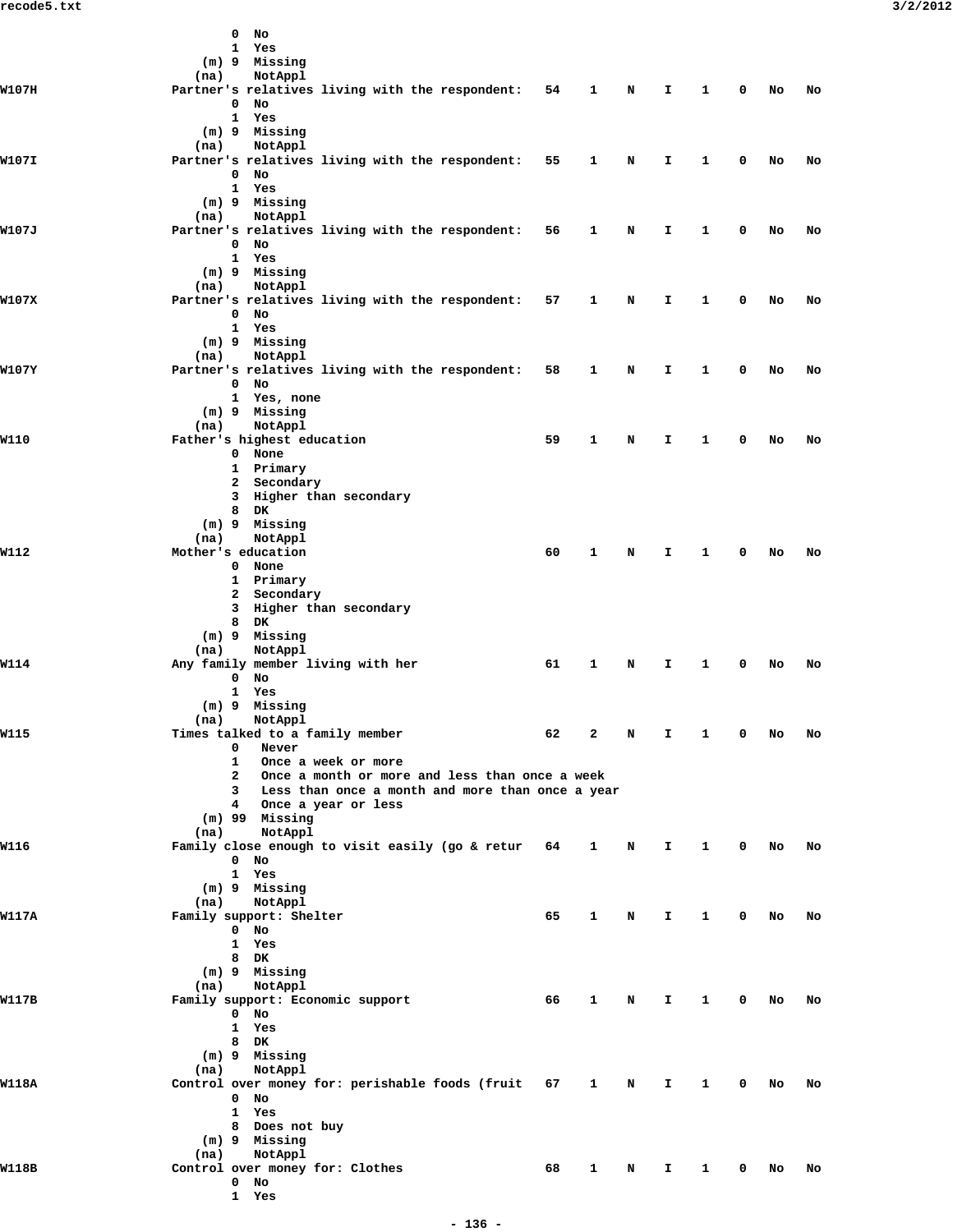|       |                 | 8 Does not buy<br>(m) 9 Missing               |                                                    |    |              |   |              |              |             |        |    |
|-------|-----------------|-----------------------------------------------|----------------------------------------------------|----|--------------|---|--------------|--------------|-------------|--------|----|
|       | (na)            | NotAppl                                       |                                                    |    |              |   |              |              |             |        |    |
| W118C |                 | Control over money for: Medicine<br>$0$ No    |                                                    | 69 | $\mathbf{1}$ | N | $\mathbf{T}$ | 1            | 0           | No     | No |
|       |                 | 1 Yes                                         |                                                    |    |              |   |              |              |             |        |    |
|       |                 | 8 Does not buy                                |                                                    |    |              |   |              |              |             |        |    |
|       |                 | (m) 9 Missing                                 |                                                    |    |              |   |              |              |             |        |    |
| W118D | (na)            | NotAppl<br>Control over money for: Toiletries |                                                    | 70 | 1            | N | I            | 1            | 0           | No     | No |
|       |                 | $0$ No                                        |                                                    |    |              |   |              |              |             |        |    |
|       |                 | 1 Yes                                         |                                                    |    |              |   |              |              |             |        |    |
|       |                 | 8 Does not buy<br>$(m)$ 9 Missing             |                                                    |    |              |   |              |              |             |        |    |
|       | (na)            | NotAppl                                       |                                                    |    |              |   |              |              |             |        |    |
| W118E |                 | Control over money for: CS                    |                                                    | 71 | 1            | N | I            | 1            | 0           | No     | No |
|       |                 | $0$ No                                        |                                                    |    |              |   |              |              |             |        |    |
|       |                 | 1 Yes<br>8 Does not buy                       |                                                    |    |              |   |              |              |             |        |    |
|       |                 | $(m)$ 9 Missing                               |                                                    |    |              |   |              |              |             |        |    |
|       | (na)            | NotAppl                                       |                                                    |    |              |   |              |              |             |        |    |
| W118F |                 | Control over money for: CS                    |                                                    | 72 | 1            | N | I            | 1            | 0           | No     | No |
|       |                 | $0$ No<br>1 Yes                               |                                                    |    |              |   |              |              |             |        |    |
|       |                 | 8 Does not buy                                |                                                    |    |              |   |              |              |             |        |    |
|       |                 | (m) 9 Missing                                 |                                                    |    |              |   |              |              |             |        |    |
|       | (na)            | NotAppl                                       |                                                    |    |              |   |              |              |             |        |    |
| W118G |                 | Control over money for: CS<br>$0$ No          |                                                    | 73 | $\mathbf{1}$ | N | I            | 1            | 0           | No     | No |
|       |                 | 1 Yes                                         |                                                    |    |              |   |              |              |             |        |    |
|       |                 | 8 Does not buy                                |                                                    |    |              |   |              |              |             |        |    |
|       |                 | $(m)$ 9 Missing                               |                                                    |    |              |   |              |              |             |        |    |
| W118H | (na)            | NotAppl<br>Control over money for: CS         |                                                    | 74 | 1            | N | I            | 1            | 0           | No     | No |
|       |                 | $0$ No                                        |                                                    |    |              |   |              |              |             |        |    |
|       |                 | 1 Yes                                         |                                                    |    |              |   |              |              |             |        |    |
|       |                 | 8 Does not buy                                |                                                    |    |              |   |              |              |             |        |    |
|       | (na)            | (m) 9 Missing<br>NotAppl                      |                                                    |    |              |   |              |              |             |        |    |
| W118I |                 | Control over money for: CS                    |                                                    | 75 | 1            | N | I            | 1            | 0           | No     | No |
|       |                 | $0$ No                                        |                                                    |    |              |   |              |              |             |        |    |
|       |                 | 1 Yes                                         |                                                    |    |              |   |              |              |             |        |    |
|       |                 | 8 Does not buy<br>$(m)$ 9 Missing             |                                                    |    |              |   |              |              |             |        |    |
|       | (na)            | NotAppl                                       |                                                    |    |              |   |              |              |             |        |    |
| W120  |                 |                                               | In last 7 days: number of days respondent went     | 76 | 1            | N | I            | 1            | 0           | No     | No |
|       |                 | 0:7                                           |                                                    |    |              |   |              |              |             |        |    |
|       | $(m)$ 9<br>(na) | Missing<br>NotAppl                            |                                                    |    |              |   |              |              |             |        |    |
| W121A |                 | Person who went hungry: respondent            |                                                    | 77 | $\mathbf{1}$ | N | I            | $\mathbf{1}$ | 0           | No     | No |
|       |                 | $0$ No                                        |                                                    |    |              |   |              |              |             |        |    |
|       |                 | 1 Yes                                         |                                                    |    |              |   |              |              |             |        |    |
|       | (na)            | (m) 9 Missing<br>NotAppl                      |                                                    |    |              |   |              |              |             |        |    |
| W121B |                 | Person who went hungry: partner               |                                                    | 78 | $\mathbf{1}$ | N | I.           | $\mathbf{1}$ | 0           | No     | No |
|       |                 | 0 No                                          |                                                    |    |              |   |              |              |             |        |    |
|       |                 | 1 Yes                                         |                                                    |    |              |   |              |              |             |        |    |
|       | (na)            | (m) 9 Missing<br>NotAppl                      |                                                    |    |              |   |              |              |             |        |    |
| W121C |                 | Person who went hungry: son(s)                |                                                    | 79 | 1            | N | I.           | $\mathbf{1}$ | 0           | No     | No |
|       |                 | $0$ No                                        |                                                    |    |              |   |              |              |             |        |    |
|       |                 | 1 Yes<br>(m) 9 Missing                        |                                                    |    |              |   |              |              |             |        |    |
|       | (na)            | NotAppl                                       |                                                    |    |              |   |              |              |             |        |    |
| W121D |                 | Person who went hungry: daughter(s)           |                                                    | 80 | $\mathbf{1}$ | N | $\mathbf{T}$ | $\mathbf{1}$ |             | $0$ No | No |
|       |                 | $0$ No                                        |                                                    |    |              |   |              |              |             |        |    |
|       |                 | 1 Yes<br>(m) 9 Missing                        |                                                    |    |              |   |              |              |             |        |    |
|       | (na)            | NotAppl                                       |                                                    |    |              |   |              |              |             |        |    |
| W121E |                 |                                               | Person who went hungry: other female relative(s 81 |    | $\mathbf{1}$ | N | $\mathbf{I}$ | $\mathbf{1}$ |             | $0$ No | No |
|       |                 | 0 No                                          |                                                    |    |              |   |              |              |             |        |    |
|       |                 | 1 Yes                                         |                                                    |    |              |   |              |              |             |        |    |
|       | (na)            | (m) 9 Missing<br>NotAppl                      |                                                    |    |              |   |              |              |             |        |    |
| W121F |                 |                                               | Person who went hungry: other male relative(s) 82  |    | $\mathbf{1}$ | N | I.           | $\mathbf{1}$ | $\mathbf 0$ | No     | No |
|       |                 | $0$ No                                        |                                                    |    |              |   |              |              |             |        |    |
|       |                 | 1 Yes                                         |                                                    |    |              |   |              |              |             |        |    |
|       | (na)            | $(m)$ 9 Missing<br>NotAppl                    |                                                    |    |              |   |              |              |             |        |    |
| W121G |                 |                                               | Person who went hungry: non-relative(s)            | 83 | $\mathbf{1}$ | N | $\mathbf{I}$ | $\mathbf{1}$ | 0           | No     | No |
|       |                 | $0$ No                                        |                                                    |    |              |   |              |              |             |        |    |
|       |                 | 1 Yes<br>(m) 9 Missing                        |                                                    |    |              |   |              |              |             |        |    |
|       |                 | (na) NotAppl                                  |                                                    |    |              |   |              |              |             |        |    |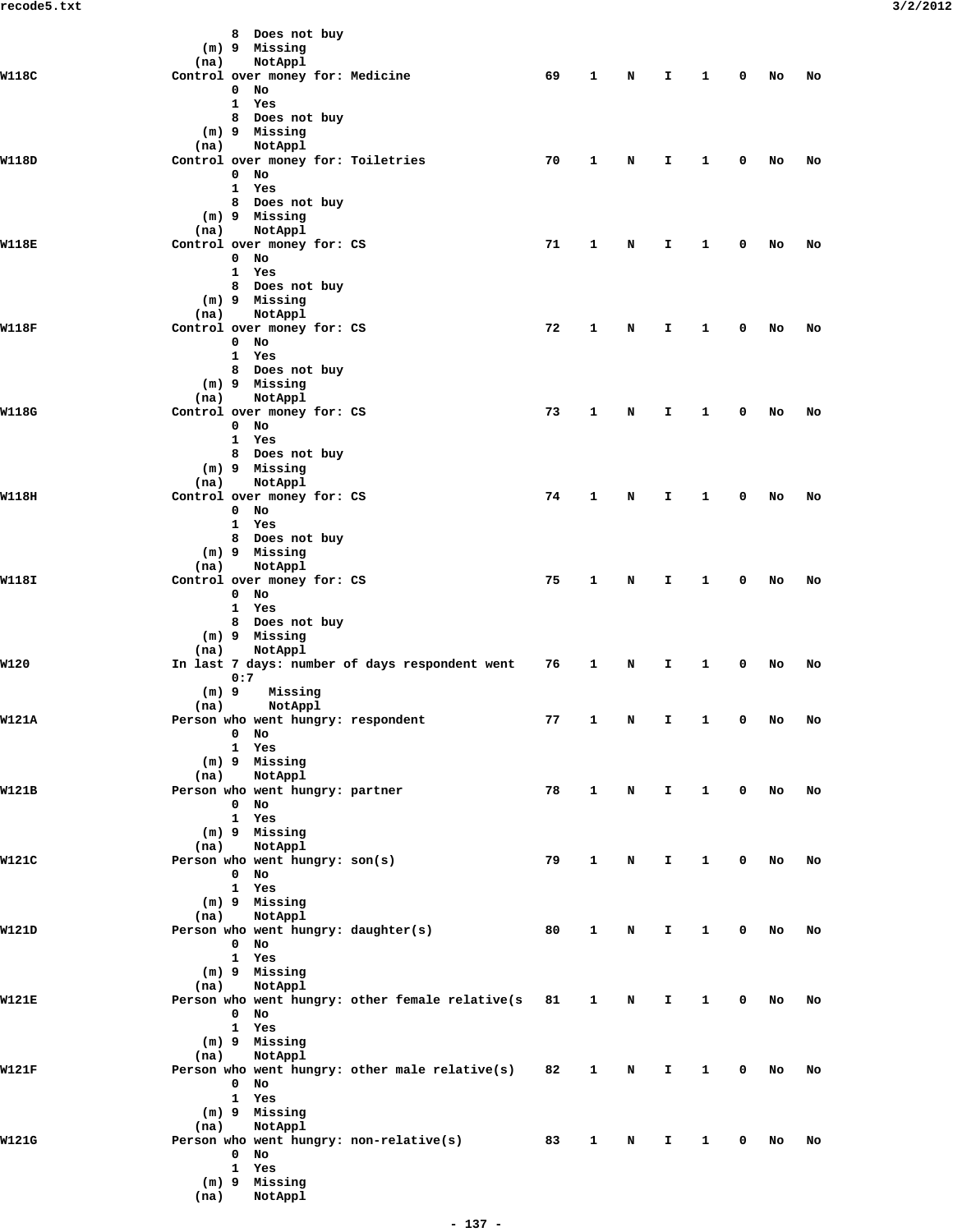| W121Y        | Person who went hungry: no one<br>$0$ No     | 84 | 1            | N | Ι.           | 1            | 0 | No | No |
|--------------|----------------------------------------------|----|--------------|---|--------------|--------------|---|----|----|
|              | 1 Yes, no one                                |    |              |   |              |              |   |    |    |
|              | (m) 9 Missing                                |    |              |   |              |              |   |    |    |
| W122A        | NotAppl<br>(na)<br>Asset owned: Land         | 85 | 1            | N | $\mathbf{T}$ | $\mathbf{1}$ | 0 | No | No |
|              | 0 Does not own                               |    |              |   |              |              |   |    |    |
|              | 1 Owns alone                                 |    |              |   |              |              |   |    |    |
|              | 2 Owns jointly                               |    |              |   |              |              |   |    |    |
|              | (m) 9 Missing<br>NotAppl<br>(na)             |    |              |   |              |              |   |    |    |
| W122B        | Asset owned: The dwelling                    | 86 | 1            | N | $\mathbf{T}$ | 1            | 0 | No | No |
|              | 0 Does not own                               |    |              |   |              |              |   |    |    |
|              | 1 Owns alone                                 |    |              |   |              |              |   |    |    |
|              | 2 Owns jointly<br>$(m)$ 9 Missing            |    |              |   |              |              |   |    |    |
|              | NotAppl<br>(na)                              |    |              |   |              |              |   |    |    |
| W122C        | Asset owned: Other dwelling                  | 87 | 1            | N | $\mathbf{T}$ | 1            | 0 | No | No |
|              | 0 Does not own                               |    |              |   |              |              |   |    |    |
|              | 1 Owns alone<br>2 Owns jointly               |    |              |   |              |              |   |    |    |
|              | (m) 9 Missing                                |    |              |   |              |              |   |    |    |
|              | (na)<br>NotAppl                              |    |              |   |              |              |   |    |    |
| W122D        | Asset owned: Jewelry                         | 88 | 1            | N | $\mathbf{T}$ | 1            | 0 | No | No |
|              | 0 Does not own                               |    |              |   |              |              |   |    |    |
|              | 1 Owns alone                                 |    |              |   |              |              |   |    |    |
|              | 2 Owns jointly<br>(m) 9 Missing              |    |              |   |              |              |   |    |    |
|              | (na)<br>NotAppl                              |    |              |   |              |              |   |    |    |
| <b>W122E</b> | Asset owned: Livestock                       | 89 | 1            | N | $\mathbf{T}$ | 1            | 0 | No | No |
|              | 0 Does not own                               |    |              |   |              |              |   |    |    |
|              | Owns alone<br>$\mathbf{1}$<br>2 Owns jointly |    |              |   |              |              |   |    |    |
|              | $(m)$ 9 Missing                              |    |              |   |              |              |   |    |    |
|              | (na)<br>NotAppl                              |    |              |   |              |              |   |    |    |
| <b>W122F</b> | Asset owned: CS                              | 90 | 1            | N | $\mathbf{T}$ | 1            | 0 | No | No |
|              | 0 Does not own                               |    |              |   |              |              |   |    |    |
|              | 1 Owns alone                                 |    |              |   |              |              |   |    |    |
|              | 2 Owns jointly<br>(m) 9 Missing              |    |              |   |              |              |   |    |    |
|              | (na)<br>NotAppl                              |    |              |   |              |              |   |    |    |
| W122G        | Asset owned: CS                              | 91 | 1            | N | $\mathbf{T}$ | 1            | 0 | No | No |
|              | 0 Does not own                               |    |              |   |              |              |   |    |    |
|              | 1 Owns alone                                 |    |              |   |              |              |   |    |    |
|              | 2 Owns jointly<br>(m) 9 Missing              |    |              |   |              |              |   |    |    |
|              | NotAppl<br>(na)                              |    |              |   |              |              |   |    |    |
| W122H        | Asset owned: CS                              | 92 | 1            | N | $\mathbf{T}$ | 1            | 0 | No | No |
|              | 0 Does not own                               |    |              |   |              |              |   |    |    |
|              | 1<br>Owns alone                              |    |              |   |              |              |   |    |    |
|              | 2 Owns jointly<br>$(m)$ 9 Missing            |    |              |   |              |              |   |    |    |
|              | NotAppl<br>(na)                              |    |              |   |              |              |   |    |    |
| W122I        | Asset owned: CS                              | 93 | 1            | N | $\mathbf{T}$ | 1            | 0 | No | No |
|              | 0 Does not own                               |    |              |   |              |              |   |    |    |
|              | 1 Owns alone                                 |    |              |   |              |              |   |    |    |
|              | 2 Owns jointly<br>(m) 9 Missing              |    |              |   |              |              |   |    |    |
|              | NotAppl<br>(na)                              |    |              |   |              |              |   |    |    |
| W122J        | Asset owned: CS                              | 94 | 1            | N | $\mathbf{T}$ | 1            | 0 | No | No |
|              | 0 Does not own                               |    |              |   |              |              |   |    |    |
|              | 1 Owns alone                                 |    |              |   |              |              |   |    |    |
|              | 2 Owns jointly<br>(m) 9 Missing              |    |              |   |              |              |   |    |    |
|              | NotAppl<br>(na)                              |    |              |   |              |              |   |    |    |
| <b>W123A</b> | Can sell without permission: Land            | 95 | 1            | N | I.           | 1            | 0 | No | No |
|              | $0$ No                                       |    |              |   |              |              |   |    |    |
|              | 1<br>Yes                                     |    |              |   |              |              |   |    |    |
|              | 8<br>DK<br>(m) 9 Missing                     |    |              |   |              |              |   |    |    |
|              | NotAppl<br>(na)                              |    |              |   |              |              |   |    |    |
| W123B        | Can sell without permission: The dwelling    | 96 | 1            | N | $\mathbf{T}$ | 1            | 0 | No | No |
|              | $\mathbf{0}$<br>No                           |    |              |   |              |              |   |    |    |
|              | 1<br>Yes                                     |    |              |   |              |              |   |    |    |
|              | 8 DK<br>(m) 9 Missing                        |    |              |   |              |              |   |    |    |
|              | NotAppl<br>(na)                              |    |              |   |              |              |   |    |    |
| W123C        | Can sell without permission: Other dwelling  | 97 | 1            | N | I.           | 1            | 0 | No | No |
|              | $\mathbf{0}$<br>No                           |    |              |   |              |              |   |    |    |
|              | 1<br>Yes                                     |    |              |   |              |              |   |    |    |
|              | 8<br>DK                                      |    |              |   |              |              |   |    |    |
|              | (m) 9 Missing<br>NotAppl<br>(na)             |    |              |   |              |              |   |    |    |
| W123D        | Can sell without permission: Jewelry         | 98 | $\mathbf{1}$ | N | $\mathbf{T}$ | $\mathbf{1}$ | 0 | No | No |
|              |                                              |    |              |   |              |              |   |    |    |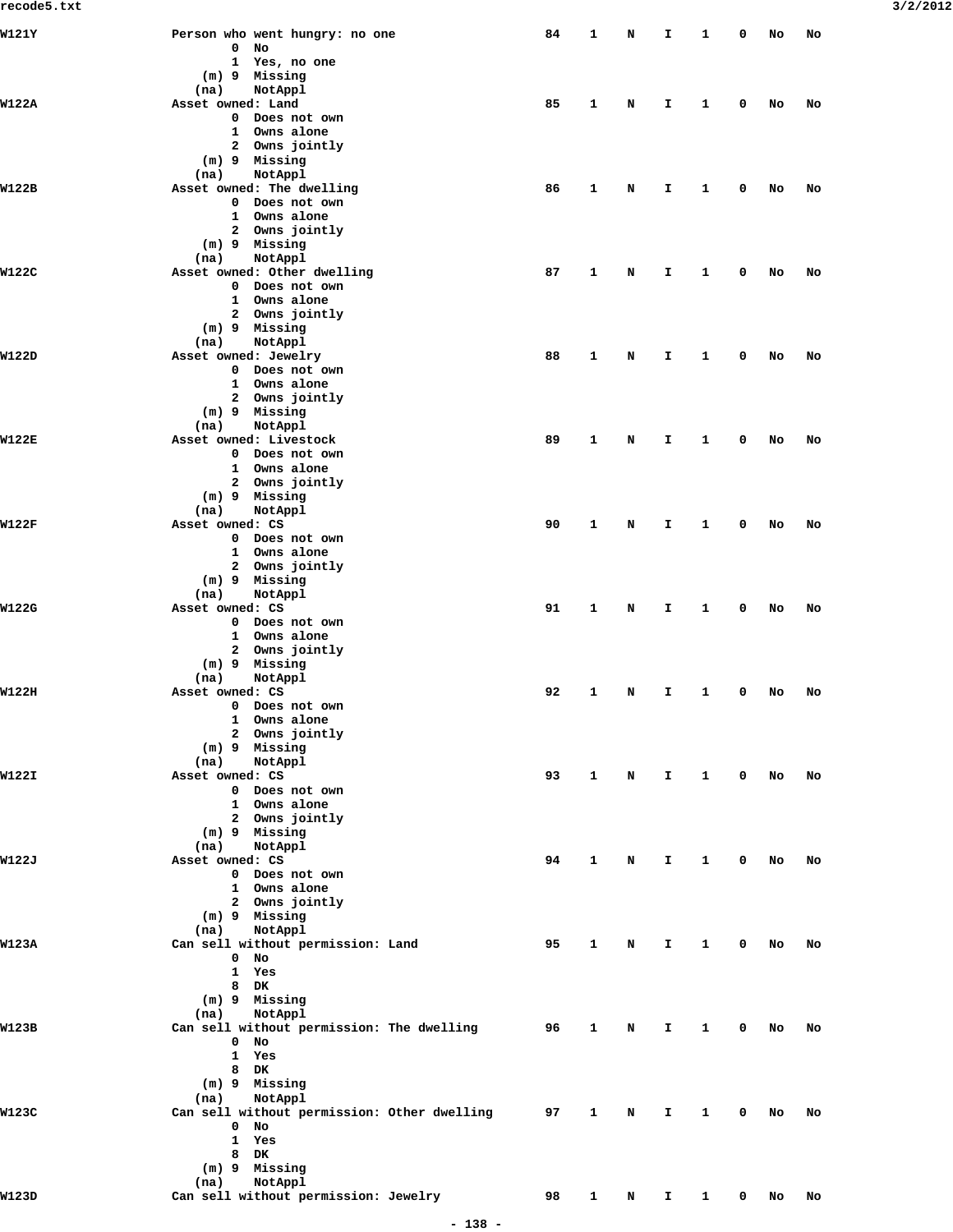|              | $0$ No                                              |     |              |             |              |              |             |    |    |
|--------------|-----------------------------------------------------|-----|--------------|-------------|--------------|--------------|-------------|----|----|
|              | 1 Yes                                               |     |              |             |              |              |             |    |    |
|              | 8 DK                                                |     |              |             |              |              |             |    |    |
|              | (m) 9 Missing                                       |     |              |             |              |              |             |    |    |
|              | (na) NotAppl                                        |     |              |             |              |              |             |    |    |
| W123E        | Can sell without permission: Livestock              | 99  | 1            | $\mathbf N$ | $\mathbf{T}$ | $\mathbf{1}$ | $\mathbf 0$ | No | No |
|              | $0$ No                                              |     |              |             |              |              |             |    |    |
|              | 1 Yes                                               |     |              |             |              |              |             |    |    |
|              | 8 DK                                                |     |              |             |              |              |             |    |    |
|              | (m) 9 Missing                                       |     |              |             |              |              |             |    |    |
|              | (na) NotAppl                                        |     |              |             |              |              |             |    |    |
| W123F        | Can sell without permission: CS                     | 100 | 1            | N           | $\mathbf{T}$ | 1            | $\mathbf 0$ | No | No |
|              | $0$ No                                              |     |              |             |              |              |             |    |    |
|              | 1 Yes                                               |     |              |             |              |              |             |    |    |
|              | 8 DK                                                |     |              |             |              |              |             |    |    |
|              | (m) 9 Missing                                       |     |              |             |              |              |             |    |    |
|              | (na) NotAppl                                        |     |              |             |              |              |             |    |    |
| W123G        | Can sell without permission: CS                     | 101 | $\mathbf{1}$ | N           | $\mathbf{T}$ | $\mathbf{1}$ | $\mathbf 0$ | No | No |
|              | $0$ No                                              |     |              |             |              |              |             |    |    |
|              | 1 Yes                                               |     |              |             |              |              |             |    |    |
|              |                                                     |     |              |             |              |              |             |    |    |
|              | 8 DK                                                |     |              |             |              |              |             |    |    |
|              | (m) 9 Missing                                       |     |              |             |              |              |             |    |    |
|              | (na) NotAppl                                        |     |              |             |              |              |             |    |    |
| W123H        | Can sell without permission: CS                     | 102 | 1            | N           | $\mathbf{T}$ | 1            | 0           | No | No |
|              | $0$ No                                              |     |              |             |              |              |             |    |    |
|              | 1 Yes                                               |     |              |             |              |              |             |    |    |
|              | 8 DK                                                |     |              |             |              |              |             |    |    |
|              | (m) 9 Missing                                       |     |              |             |              |              |             |    |    |
|              | (na) NotAppl                                        |     |              |             |              |              |             |    |    |
| W123I        | Can sell without permission: CS                     | 103 | $\mathbf{1}$ | N           | I.           | $\mathbf{1}$ | $\mathbf 0$ | No | No |
|              | $0$ No                                              |     |              |             |              |              |             |    |    |
|              | 1 Yes                                               |     |              |             |              |              |             |    |    |
|              | 8 DK                                                |     |              |             |              |              |             |    |    |
|              | (m) 9 Missing                                       |     |              |             |              |              |             |    |    |
|              | NotAppl<br>(na)                                     |     |              |             |              |              |             |    |    |
| W123J        | Can sell without permission: CS                     | 104 | $\mathbf{1}$ | N           | $\mathbf{T}$ | 1            | 0           | No | No |
|              | $0$ No                                              |     |              |             |              |              |             |    |    |
|              | 1 Yes                                               |     |              |             |              |              |             |    |    |
|              | 8 DK                                                |     |              |             |              |              |             |    |    |
|              | (m) 9 Missing                                       |     |              |             |              |              |             |    |    |
|              | (na) NotAppl                                        |     |              |             |              |              |             |    |    |
|              |                                                     |     |              |             |              |              |             |    |    |
| W124         | Has money for her own use                           | 105 | $\mathbf{1}$ | N           | I.           | $\mathbf{1}$ | $\mathbf 0$ | No | No |
|              | $0$ No                                              |     |              |             |              |              |             |    |    |
|              | 1 Yes                                               |     |              |             |              |              |             |    |    |
|              | $(m)$ 9 Missing                                     |     |              |             |              |              |             |    |    |
|              | NotAppl<br>(na)                                     |     |              |             |              |              |             |    |    |
| W125A        | Owns a bank account: in own name                    | 106 | 1            | N           | Ι.           | 1            | 0           | No | No |
|              | $0$ No                                              |     |              |             |              |              |             |    |    |
|              | 1 Yes                                               |     |              |             |              |              |             |    |    |
|              | (m) 9 Missing                                       |     |              |             |              |              |             |    |    |
|              | NotAppl<br>(na)                                     |     |              |             |              |              |             |    |    |
| W125B        | Owns a bank account: joint account                  | 107 | 1            | N           | I.           | $\mathbf{1}$ | 0           | No | No |
|              | $0$ No                                              |     |              |             |              |              |             |    |    |
|              | 1 Yes                                               |     |              |             |              |              |             |    |    |
|              | (m) 9 Missing                                       |     |              |             |              |              |             |    |    |
|              | NotAppl<br>(na)                                     |     |              |             |              |              |             |    |    |
| W125Y        | Owns a bank account: no bank account                | 108 | 1            | N           | $\mathbf{T}$ | 1            | 0           | No | No |
|              | $0$ No                                              |     |              |             |              |              |             |    |    |
|              | 1 Yes                                               |     |              |             |              |              |             |    |    |
|              |                                                     |     |              |             |              |              |             |    |    |
|              | (m) 9 Missing                                       |     |              |             |              |              |             |    |    |
|              | NotAppl<br>(na)                                     |     |              |             |              |              |             |    |    |
| W126         | Operate her account                                 | 109 | 1            | N           | $\mathbf{T}$ | 1            | 0           | No | No |
|              | $0$ No                                              |     |              |             |              |              |             |    |    |
|              | 1 Yes                                               |     |              |             |              |              |             |    |    |
|              | (m) 9 Missing                                       |     |              |             |              |              |             |    |    |
|              | NotAppl<br>(na)                                     |     |              |             |              |              |             |    |    |
| <b>W127</b>  | Knowledge of loan programs                          | 110 | 1            | N           | I.           | 1            | 0           | No | No |
|              | $0$ No                                              |     |              |             |              |              |             |    |    |
|              | 1 Yes                                               |     |              |             |              |              |             |    |    |
|              | (m) 9 Missing                                       |     |              |             |              |              |             |    |    |
|              | NotAppl<br>(na)                                     |     |              |             |              |              |             |    |    |
| W128         | Given a loan                                        | 111 | 1            | N           | I.           | 1            | 0           | No | No |
|              | $0$ No                                              |     |              |             |              |              |             |    |    |
|              | 1 Yes                                               |     |              |             |              |              |             |    |    |
|              | (m) 9 Missing                                       |     |              |             |              |              |             |    |    |
|              |                                                     |     |              |             |              |              |             |    |    |
|              | NotAppl<br>(na)                                     |     |              |             |              |              |             |    |    |
| <b>W129A</b> | Opinion on: family decisions should be made by      | 112 | $\mathbf{1}$ | N           | Ι.           | 1            | 0           | No | No |
|              | 0 Disagree                                          |     |              |             |              |              |             |    |    |
|              | 1 Agree                                             |     |              |             |              |              |             |    |    |
|              | 8 DK                                                |     |              |             |              |              |             |    |    |
|              | $(m)$ 9 Missing                                     |     |              |             |              |              |             |    |    |
|              | NotAppl<br>(na)                                     |     |              |             |              |              |             |    |    |
| W129B        | Opinion on: husband should not help with househ 113 |     | $\mathbf{1}$ | N           | I.           | $\mathbf{1}$ | 0           | No | No |
|              | 0 Disagree                                          |     |              |             |              |              |             |    |    |
|              |                                                     |     |              |             |              |              |             |    |    |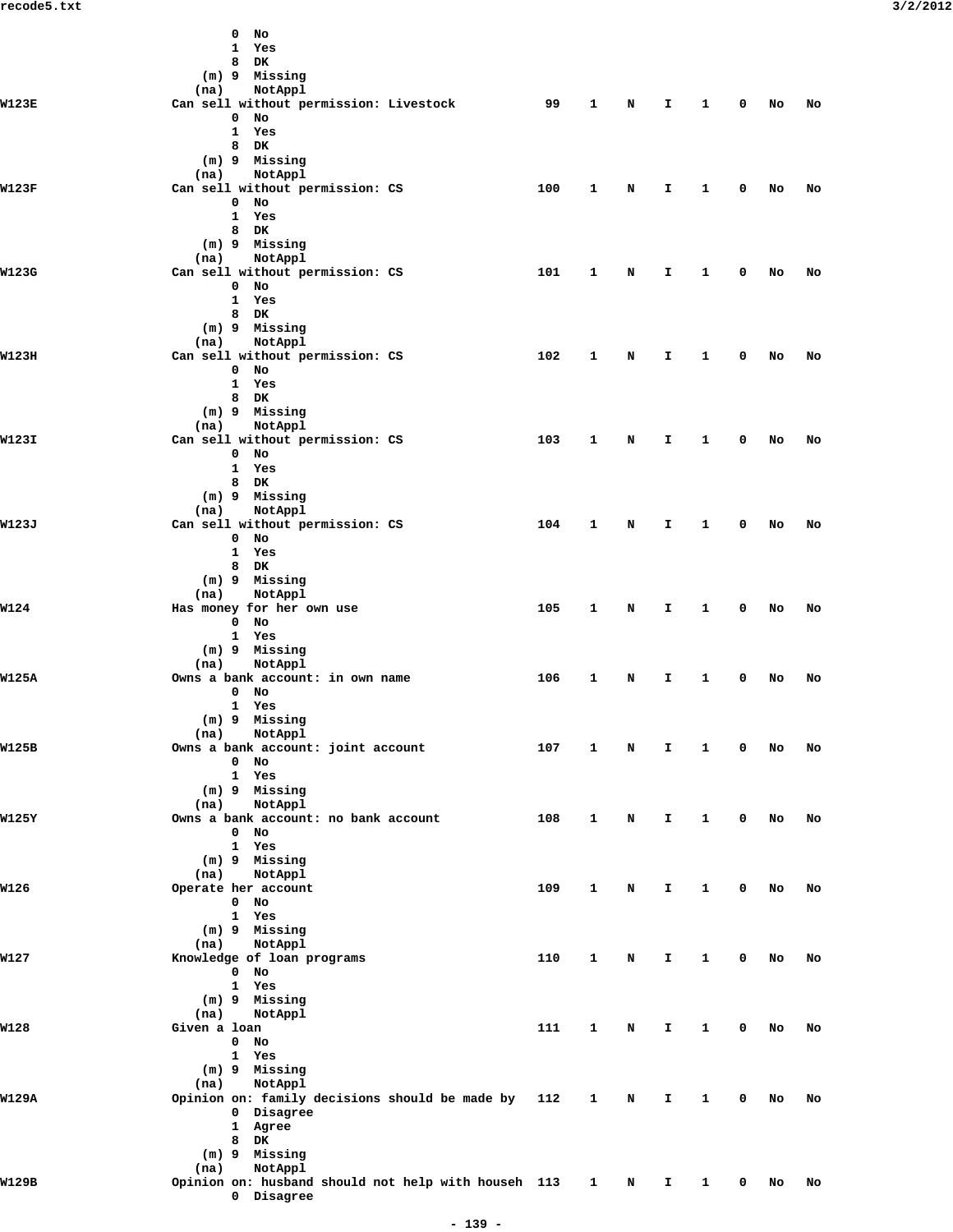|              |                        | 1 Agree                                             |     |              |   |    |              |   |    |    |  |
|--------------|------------------------|-----------------------------------------------------|-----|--------------|---|----|--------------|---|----|----|--|
|              |                        | 8 DK/it depends<br>(m) 9 Missing                    |     |              |   |    |              |   |    |    |  |
|              | (na)                   | NotAppl                                             |     |              |   |    |              |   |    |    |  |
| W129C        |                        | Opinion on: married women should not be allowed 114 |     | 1            | N | I. | 1            | 0 | No | No |  |
|              |                        | 0 Disagree                                          |     |              |   |    |              |   |    |    |  |
|              |                        | 1 Agree                                             |     |              |   |    |              |   |    |    |  |
|              |                        | 8 DK/it depends<br>(m) 9 Missing                    |     |              |   |    |              |   |    |    |  |
|              | (na)                   | NotAppl                                             |     |              |   |    |              |   |    |    |  |
| W129D        |                        | Opinion on: wife does not have the right to exp 115 |     | $\mathbf{1}$ | N | I. | 1            | 0 | No | No |  |
|              |                        | 0 Disagree                                          |     |              |   |    |              |   |    |    |  |
|              |                        | 1 Agree<br>8 DK/it depends                          |     |              |   |    |              |   |    |    |  |
|              |                        | (m) 9 Missing                                       |     |              |   |    |              |   |    |    |  |
|              | (na)                   | NotAppl                                             |     |              |   |    |              |   |    |    |  |
| W129E        |                        | Opinion on: wife should tolerate being beaten t 116 |     | $\mathbf{1}$ | N | I. | 1            | 0 | No | No |  |
|              |                        | 0 Disagree<br>1 Agree                               |     |              |   |    |              |   |    |    |  |
|              |                        | 8 DK/it depends                                     |     |              |   |    |              |   |    |    |  |
|              |                        | (m) 9 Missing                                       |     |              |   |    |              |   |    |    |  |
|              | (na)                   | NotAppl                                             |     |              |   |    |              |   |    |    |  |
| W129F        |                        | Opinion on: better to educate son rather than d 117 |     | 1            | N | Ι. | 1            | 0 | No | No |  |
|              |                        | 0 Disagree<br>1 Agree                               |     |              |   |    |              |   |    |    |  |
|              |                        | 8 DK/it depends                                     |     |              |   |    |              |   |    |    |  |
|              |                        | (m) 9 Missing                                       |     |              |   |    |              |   |    |    |  |
|              | (na)                   | NotAppl                                             |     |              |   |    |              |   |    |    |  |
| W129G        | Opinion on: CS         | 0 Disagree                                          | 118 | 1            | N | I. | 1            | 0 | No | No |  |
|              |                        | 1 Agree                                             |     |              |   |    |              |   |    |    |  |
|              |                        | 8 DK/it depends                                     |     |              |   |    |              |   |    |    |  |
|              |                        | (m) 9 Missing                                       |     |              |   |    |              |   |    |    |  |
|              | (na)                   | NotAppl                                             |     |              |   |    |              |   |    |    |  |
| W129H        | Opinion on: CS         | 0 Disagree                                          | 119 | 1            | N | Ι. | 1            | 0 | No | No |  |
|              |                        | 1 Agree                                             |     |              |   |    |              |   |    |    |  |
|              |                        | 8 DK/it depends                                     |     |              |   |    |              |   |    |    |  |
|              |                        | (m) 9 Missing                                       |     |              |   |    |              |   |    |    |  |
| W129I        | (na)<br>Opinion on: CS | NotAppl                                             | 120 | 1            | N | I. | 1            | 0 | No | No |  |
|              |                        | 0 Disagree                                          |     |              |   |    |              |   |    |    |  |
|              |                        | 1 Agree                                             |     |              |   |    |              |   |    |    |  |
|              |                        | 8 DK/it depends                                     |     |              |   |    |              |   |    |    |  |
|              |                        | (m) 9 Missing                                       |     |              |   |    |              |   |    |    |  |
| W129J        | (na)<br>Opinion on: CS | NotAppl                                             | 121 | 1            | N | I  | 1            | 0 | No | No |  |
|              |                        | 0 Disagree                                          |     |              |   |    |              |   |    |    |  |
|              |                        | 1 Agree                                             |     |              |   |    |              |   |    |    |  |
|              |                        | 8 DK/it depends                                     |     |              |   |    |              |   |    |    |  |
|              | (na)                   | (m) 9 Missing<br>NotAppl                            |     |              |   |    |              |   |    |    |  |
| W130A        |                        | Permitted to go to: market                          | 122 | $\mathbf{1}$ | N | Ι. | $\mathbf{1}$ | 0 | No | No |  |
|              |                        | 0 Never                                             |     |              |   |    |              |   |    |    |  |
|              |                        | 1 Alone                                             |     |              |   |    |              |   |    |    |  |
|              |                        | 2 Not alone<br>$(m)$ 9 Missing                      |     |              |   |    |              |   |    |    |  |
|              | (na)                   | NotAppl                                             |     |              |   |    |              |   |    |    |  |
| W130B        |                        | Permitted to go to: health center                   | 123 | 1            | N | I. | 1            | 0 | No | No |  |
|              |                        | 0 Never                                             |     |              |   |    |              |   |    |    |  |
|              |                        | 1 Alone                                             |     |              |   |    |              |   |    |    |  |
|              |                        | 2 Not alone<br>(m) 9 Missing                        |     |              |   |    |              |   |    |    |  |
|              | (na)                   | NotAppl                                             |     |              |   |    |              |   |    |    |  |
| W130C        |                        | Permitted to go to: community center                | 124 | 1            | N | I  | 1            | 0 | No | No |  |
|              |                        | 0 Never                                             |     |              |   |    |              |   |    |    |  |
|              |                        | 1 Alone<br>2 Not alone                              |     |              |   |    |              |   |    |    |  |
|              |                        | $(m)$ 9 Missing                                     |     |              |   |    |              |   |    |    |  |
|              | (na)                   | NotAppl                                             |     |              |   |    |              |   |    |    |  |
| W130D        |                        | Permitted to go to: friends                         | 125 | 1            | N | I. | 1            | 0 | No | No |  |
|              |                        | 0 Never                                             |     |              |   |    |              |   |    |    |  |
|              |                        | 1 Alone<br>2 Not alone                              |     |              |   |    |              |   |    |    |  |
|              |                        | (m) 9 Missing                                       |     |              |   |    |              |   |    |    |  |
|              | (na)                   | NotAppl                                             |     |              |   |    |              |   |    |    |  |
| <b>W130E</b> |                        | Permitted to go to: religious places                | 126 | 1            | N | Ι. | 1            | 0 | No | No |  |
|              |                        | 0 Never                                             |     |              |   |    |              |   |    |    |  |
|              |                        | 1 Alone                                             |     |              |   |    |              |   |    |    |  |
|              |                        | 2 Not alone<br>$(m)$ 9 Missing                      |     |              |   |    |              |   |    |    |  |
|              | (na)                   | NotAppl                                             |     |              |   |    |              |   |    |    |  |
| W130F        |                        | Permitted to go: outside the house                  | 127 | $\mathbf{1}$ | N | Ι. | 1            | 0 | No | No |  |
|              |                        | 0 Never                                             |     |              |   |    |              |   |    |    |  |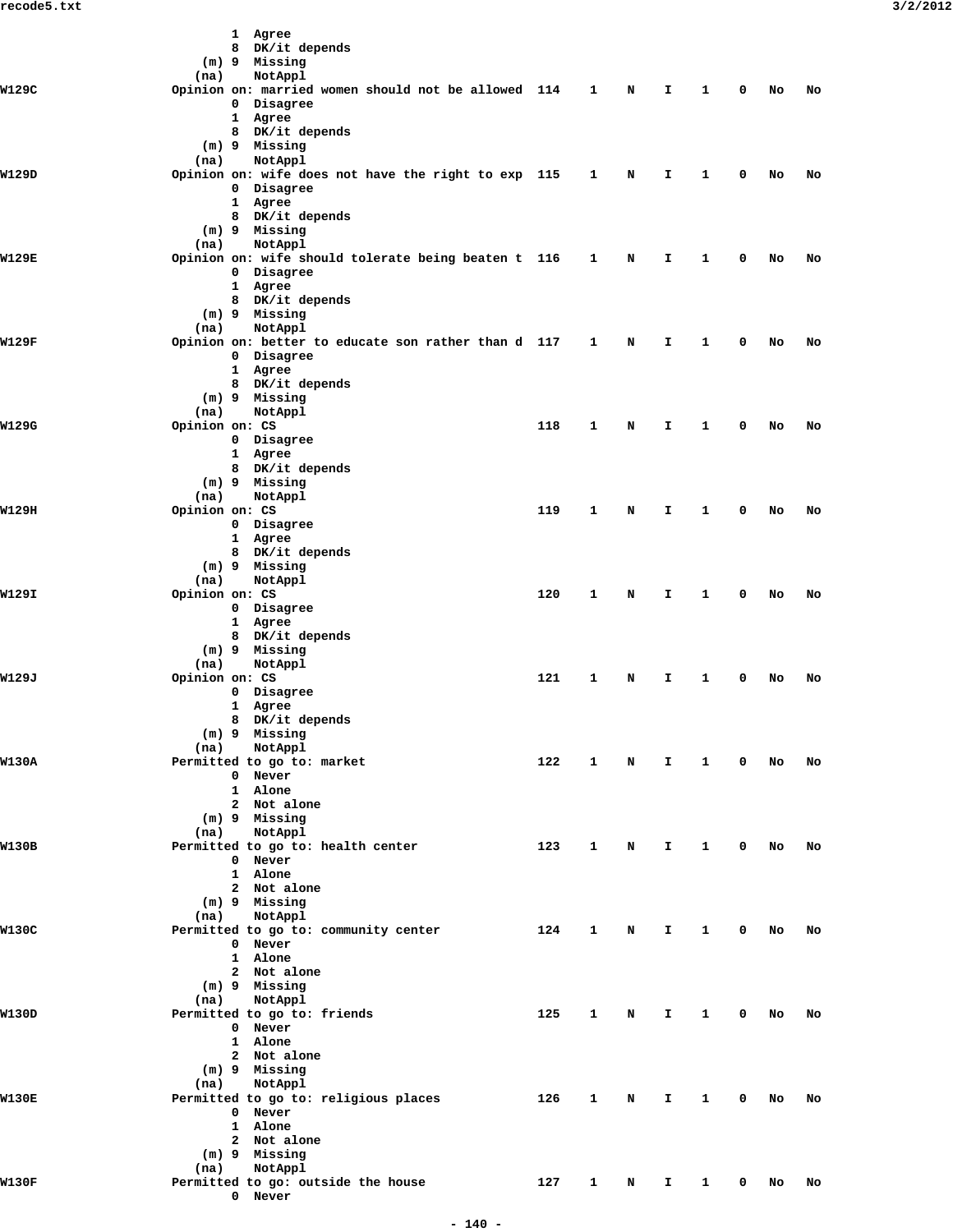|              |      | 1 Alone                                   |     |              |   |              |              |              |        |    |
|--------------|------|-------------------------------------------|-----|--------------|---|--------------|--------------|--------------|--------|----|
|              |      | 2 Not alone                               |     |              |   |              |              |              |        |    |
|              |      | (m) 9 Missing                             |     |              |   |              |              |              |        |    |
|              | (na) | NotAppl                                   |     |              |   |              |              |              |        |    |
| W130G        |      | Permitted to go: CS                       | 128 | 1            | N | I.           | $\mathbf{1}$ | $\mathbf 0$  | No     | No |
|              |      | 0 Never                                   |     |              |   |              |              |              |        |    |
|              |      | 1 Alone                                   |     |              |   |              |              |              |        |    |
|              |      | 2 Not alone                               |     |              |   |              |              |              |        |    |
|              |      | (m) 9 Missing                             |     |              |   |              |              |              |        |    |
| W130H        | (na) | NotAppl                                   | 129 | 1            | N | Ι.           | 1            | 0            | No     | No |
|              |      | Permitted to go: CS<br>0 Never            |     |              |   |              |              |              |        |    |
|              |      | 1 Alone                                   |     |              |   |              |              |              |        |    |
|              |      | 2 Not alone                               |     |              |   |              |              |              |        |    |
|              |      | (m) 9 Missing                             |     |              |   |              |              |              |        |    |
|              | (na) | NotAppl                                   |     |              |   |              |              |              |        |    |
| W130I        |      | Permitted to go: CS                       | 130 | $\mathbf{1}$ | N | I.           | $\mathbf{1}$ | 0            | No     | No |
|              |      | 0 Never                                   |     |              |   |              |              |              |        |    |
|              |      | 1 Alone                                   |     |              |   |              |              |              |        |    |
|              |      | 2 Not alone                               |     |              |   |              |              |              |        |    |
|              |      | (m) 9 Missing                             |     |              |   |              |              |              |        |    |
|              | (na) | NotAppl                                   |     |              |   |              |              |              |        |    |
| W130J        |      | Permitted to go: CS                       | 131 | 1            | N | Ι.           | 1            | 0            | No     | No |
|              |      | 0 Never                                   |     |              |   |              |              |              |        |    |
|              |      | 1 Alone                                   |     |              |   |              |              |              |        |    |
|              |      | 2 Not alone<br>(m) 9 Missing              |     |              |   |              |              |              |        |    |
|              | (na) | NotAppl                                   |     |              |   |              |              |              |        |    |
| W130K        |      | Permitted to go: CS                       | 132 | 1            | N | I.           | $\mathbf{1}$ | 0            | No     | No |
|              |      | 0 Never                                   |     |              |   |              |              |              |        |    |
|              |      | 1 Alone                                   |     |              |   |              |              |              |        |    |
|              |      | 2 Not alone                               |     |              |   |              |              |              |        |    |
|              |      | (m) 9 Missing                             |     |              |   |              |              |              |        |    |
|              | (na) | NotAppl                                   |     |              |   |              |              |              |        |    |
| W131A        |      | Kind of association: religious            | 133 | 1            | N | I            | 1            | 0            | No     | No |
|              |      | $0$ No                                    |     |              |   |              |              |              |        |    |
|              |      | 1 Yes                                     |     |              |   |              |              |              |        |    |
|              |      | (m) 9 Missing                             |     |              |   |              |              |              |        |    |
|              | (na) | NotAppl                                   |     |              |   |              |              |              |        |    |
| W131B        |      | Kind of association: social               | 134 | 1            | N | I            | 1            | 0            | No     | No |
|              |      | $0$ No<br>1 Yes                           |     |              |   |              |              |              |        |    |
|              |      | (m) 9 Missing                             |     |              |   |              |              |              |        |    |
|              | (na) | NotAppl                                   |     |              |   |              |              |              |        |    |
| W131C        |      | Kind of association: women's organization | 135 | 1            | N | I.           | 1            | 0            | No     | No |
|              |      | $0$ No                                    |     |              |   |              |              |              |        |    |
|              |      | 1 Yes                                     |     |              |   |              |              |              |        |    |
|              |      | (m) 9 Missing                             |     |              |   |              |              |              |        |    |
|              | (na) | NotAppl                                   |     |              |   |              |              |              |        |    |
| W131D        |      | Kind of association: labor union          | 136 |              |   |              | 1 N I 1      |              | 0 No   | No |
|              |      | $0$ No                                    |     |              |   |              |              |              |        |    |
|              |      | 1 Yes                                     |     |              |   |              |              |              |        |    |
|              |      | (m) 9 Missing                             |     |              |   |              |              |              |        |    |
|              |      | (na) NotAppl                              |     |              |   |              |              |              |        |    |
| <b>W131E</b> |      | Kind of association: political<br>$0$ No  | 137 |              |   |              | 1 N I 1 0 No |              |        | No |
|              |      | 1 Yes                                     |     |              |   |              |              |              |        |    |
|              |      | (m) 9 Missing                             |     |              |   |              |              |              |        |    |
|              |      | (na) NotAppl                              |     |              |   |              |              |              |        |    |
| W131F        |      | Kind of association:CS                    | 138 | $\mathbf{1}$ | N | $\mathbf{T}$ | $\mathbf{1}$ | $\mathbf{0}$ | No     | No |
|              |      | $0$ No                                    |     |              |   |              |              |              |        |    |
|              |      | 1 Yes                                     |     |              |   |              |              |              |        |    |
|              |      | (m) 9 Missing                             |     |              |   |              |              |              |        |    |
|              |      | (na) NotAppl                              |     |              |   |              |              |              |        |    |
| W131G        |      | Kind of association:CS                    | 139 | $\mathbf{1}$ | N | $\mathbf{T}$ | $\mathbf{1}$ |              | $0$ No | No |
|              |      | $0$ No                                    |     |              |   |              |              |              |        |    |
|              |      | 1 Yes                                     |     |              |   |              |              |              |        |    |
|              |      | (m) 9 Missing                             |     |              |   |              |              |              |        |    |
|              |      | (na) NotAppl                              |     |              |   |              |              |              |        |    |
| W131H        |      | Kind of association:CS<br>$0$ No          | 140 | $\mathbf{1}$ | N | $\mathbf{I}$ | $\mathbf{1}$ |              | $0$ No | No |
|              |      | 1 Yes                                     |     |              |   |              |              |              |        |    |
|              |      | (m) 9 Missing                             |     |              |   |              |              |              |        |    |
|              |      | (na) NotAppl                              |     |              |   |              |              |              |        |    |
| W131X        |      | Kind of association: other organization   | 141 | $\mathbf{1}$ | N | $\mathbf{T}$ | $\mathbf{1}$ |              | $0$ No | No |
|              |      | $0$ No                                    |     |              |   |              |              |              |        |    |
|              |      | 1 Yes                                     |     |              |   |              |              |              |        |    |
|              |      | (m) 9 Missing                             |     |              |   |              |              |              |        |    |
|              |      | (na) NotAppl                              |     |              |   |              |              |              |        |    |
| W131Y        |      | Kind of association: no organization      | 142 | $\mathbf{1}$ | N | $\mathbf{I}$ | $\mathbf{1}$ | $\mathbf{0}$ | No     | No |
|              |      | $0$ No                                    |     |              |   |              |              |              |        |    |
|              |      | 1 Yes, no one                             |     |              |   |              |              |              |        |    |
|              |      | (m) 9 Missing                             |     |              |   |              |              |              |        |    |
|              |      | (na) NotAppl                              |     |              |   |              |              |              |        |    |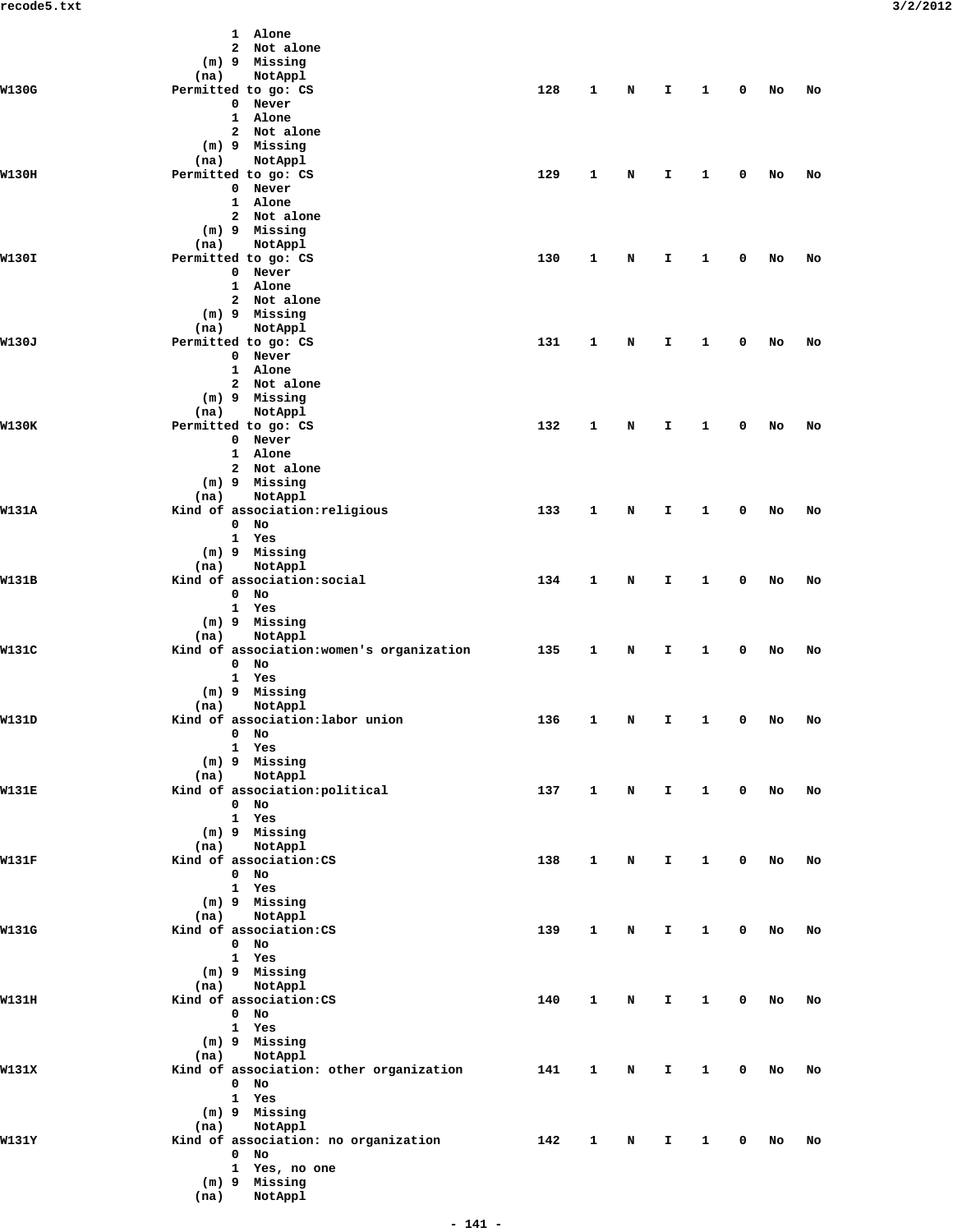| W132         | Votes                                                     | 143 | 1 | N | I | 1 | 0 | No | No |
|--------------|-----------------------------------------------------------|-----|---|---|---|---|---|----|----|
|              | 0 Never an election                                       |     |   |   |   |   |   |    |    |
|              | 1 Always votes                                            |     |   |   |   |   |   |    |    |
|              | 2 Sometimes votes                                         |     |   |   |   |   |   |    |    |
|              | 3 Never votes                                             |     |   |   |   |   |   |    |    |
|              | 4 Too young to vote                                       |     |   |   |   |   |   |    |    |
|              | (m) 9 Missing                                             |     |   |   |   |   |   |    |    |
|              | NotAppl<br>(na)                                           |     |   |   |   |   |   |    |    |
| W145         | Ever met and spoken to current husband before m 144       |     | 1 | N | I | 1 | 0 | No | No |
|              | 0<br>No                                                   |     |   |   |   |   |   |    |    |
|              | $\mathbf{1}$<br>Yes                                       |     |   |   |   |   |   |    |    |
|              | (m) 9 Missing                                             |     |   |   |   |   |   |    |    |
|              | Not applicable<br>(na)                                    |     |   |   |   |   |   |    |    |
| W146         | Dowry or Bridewealth given                                | 145 | 1 | N | I | 1 | 0 | No | No |
|              | $0$ No                                                    |     |   |   |   |   |   |    |    |
|              | $\mathbf{1}$<br>Yes                                       |     |   |   |   |   |   |    |    |
|              | (m) 9 Missing                                             |     |   |   |   |   |   |    |    |
|              | Not applicable<br>(na)                                    |     |   |   |   |   |   |    |    |
| W147         | Promised bridewealth paid                                 | 146 | 1 | N | I | 1 | 0 | No | No |
|              | $0$ No                                                    |     |   |   |   |   |   |    |    |
|              | 1 Yes                                                     |     |   |   |   |   |   |    |    |
|              | (m) 9 Missing                                             |     |   |   |   |   |   |    |    |
|              | Not applicable<br>(na)                                    |     |   |   |   |   |   |    |    |
| W148A        | Given or promised dowry/bridewealth: cash                 | 147 | 1 | N | I | 1 | 0 | No | No |
|              | $0$ No                                                    |     |   |   |   |   |   |    |    |
|              | 1<br>Yes                                                  |     |   |   |   |   |   |    |    |
|              | 8 DK                                                      |     |   |   |   |   |   |    |    |
|              | (m) 9 Missing                                             |     |   |   |   |   |   |    |    |
|              | Not applicable<br>(na)                                    |     |   |   |   |   |   |    |    |
| <b>W148B</b> | Given or promised dowry/bridewealth: fixed prop 148       |     | 1 | N | I | 1 | 0 | No | No |
|              | $0$ No                                                    |     |   |   |   |   |   |    |    |
|              | 1<br>Yes                                                  |     |   |   |   |   |   |    |    |
|              | 8<br>DK                                                   |     |   |   |   |   |   |    |    |
|              | (m) 9 Missing                                             |     |   |   |   |   |   |    |    |
|              | Not applicable<br>(na)                                    |     |   |   |   |   |   |    |    |
| W148C        | Given or promised dowry/bridewealth: furniture            | 149 | 1 | N | I | 1 | 0 | No | No |
|              | $0$ No                                                    |     |   |   |   |   |   |    |    |
|              | $\mathbf{1}$<br>Yes                                       |     |   |   |   |   |   |    |    |
|              | 8 DK                                                      |     |   |   |   |   |   |    |    |
|              | (m) 9 Missing                                             |     |   |   |   |   |   |    |    |
|              | Not applicable<br>(na)                                    |     |   |   |   |   |   |    |    |
| W148D        | Given or promised dowry/bridewealth: TV, etc.             | 150 | 1 | N | I | 1 | 0 | No | No |
|              | $0$ No                                                    |     |   |   |   |   |   |    |    |
|              | 1<br>Yes                                                  |     |   |   |   |   |   |    |    |
|              | 8<br>DK                                                   |     |   |   |   |   |   |    |    |
|              | $(m)$ 9 Missing                                           |     |   |   |   |   |   |    |    |
|              | Not applicable<br>(na)                                    |     |   |   |   |   |   |    |    |
| W148E        | Given or promised dowry/bridewealth: car, etc.            | 151 | 1 | N | I | 1 | 0 | No | No |
|              | $0$ No                                                    |     |   |   |   |   |   |    |    |
|              | 1<br>Yes                                                  |     |   |   |   |   |   |    |    |
|              | 8 DK                                                      |     |   |   |   |   |   |    |    |
|              | (m) 9 Missing                                             |     |   |   |   |   |   |    |    |
| W148F        | Not applicable<br>(na)                                    |     |   |   |   |   | 0 |    |    |
|              | Given or promised dowry/bridewealth: livestock<br>0<br>No | 152 | 1 | N | I | 1 |   | No | No |
|              | 1<br>Yes                                                  |     |   |   |   |   |   |    |    |
|              | 8<br>DK                                                   |     |   |   |   |   |   |    |    |
|              | (m) 9 Missing                                             |     |   |   |   |   |   |    |    |
|              | Not applicable<br>(na)                                    |     |   |   |   |   |   |    |    |
| W148G        | Given or promised dowry/bridewealth: CS                   | 153 | 1 | N | I | 1 | 0 | No | No |
|              | $0$ No                                                    |     |   |   |   |   |   |    |    |
|              | 1<br>Yes                                                  |     |   |   |   |   |   |    |    |
|              | 8<br>DK                                                   |     |   |   |   |   |   |    |    |
|              | $(m)$ 9 Missing                                           |     |   |   |   |   |   |    |    |
|              | Not applicable<br>(na)                                    |     |   |   |   |   |   |    |    |
| W148H        | Given or promised dowry/bridewealth: CS                   | 154 | 1 | N | I | 1 | 0 | No | No |
|              | $0$ No                                                    |     |   |   |   |   |   |    |    |
|              | 1<br>Yes                                                  |     |   |   |   |   |   |    |    |
|              | 8 DK                                                      |     |   |   |   |   |   |    |    |
|              | (m) 9 Missing                                             |     |   |   |   |   |   |    |    |
|              | Not applicable<br>(na)                                    |     |   |   |   |   |   |    |    |
| W148I        | Given or promised dowry/bridewealth: CS                   | 155 | 1 | N | I | 1 | 0 | No | No |
|              | $0$ No                                                    |     |   |   |   |   |   |    |    |
|              | 1<br>Yes                                                  |     |   |   |   |   |   |    |    |
|              | 8<br>DK                                                   |     |   |   |   |   |   |    |    |
|              | (m) 9 Missing                                             |     |   |   |   |   |   |    |    |
|              | Not applicable<br>(na)                                    |     |   |   |   |   |   |    |    |
| W148J        | Given or promised dowry/bridewealth: CS                   | 156 | 1 | N | I | 1 | 0 | No | No |
|              | $0$ No                                                    |     |   |   |   |   |   |    |    |
|              | 1<br>Yes                                                  |     |   |   |   |   |   |    |    |
|              | 8<br>DK                                                   |     |   |   |   |   |   |    |    |
|              | (m) 9 Missing                                             |     |   |   |   |   |   |    |    |
|              | Not applicable<br>(na)                                    |     |   |   |   |   |   |    |    |
| W148X        | Given or promised dowry/bridewealth: Other                | 157 | 1 | N | I | 1 | 0 | No | No |
|              |                                                           |     |   |   |   |   |   |    |    |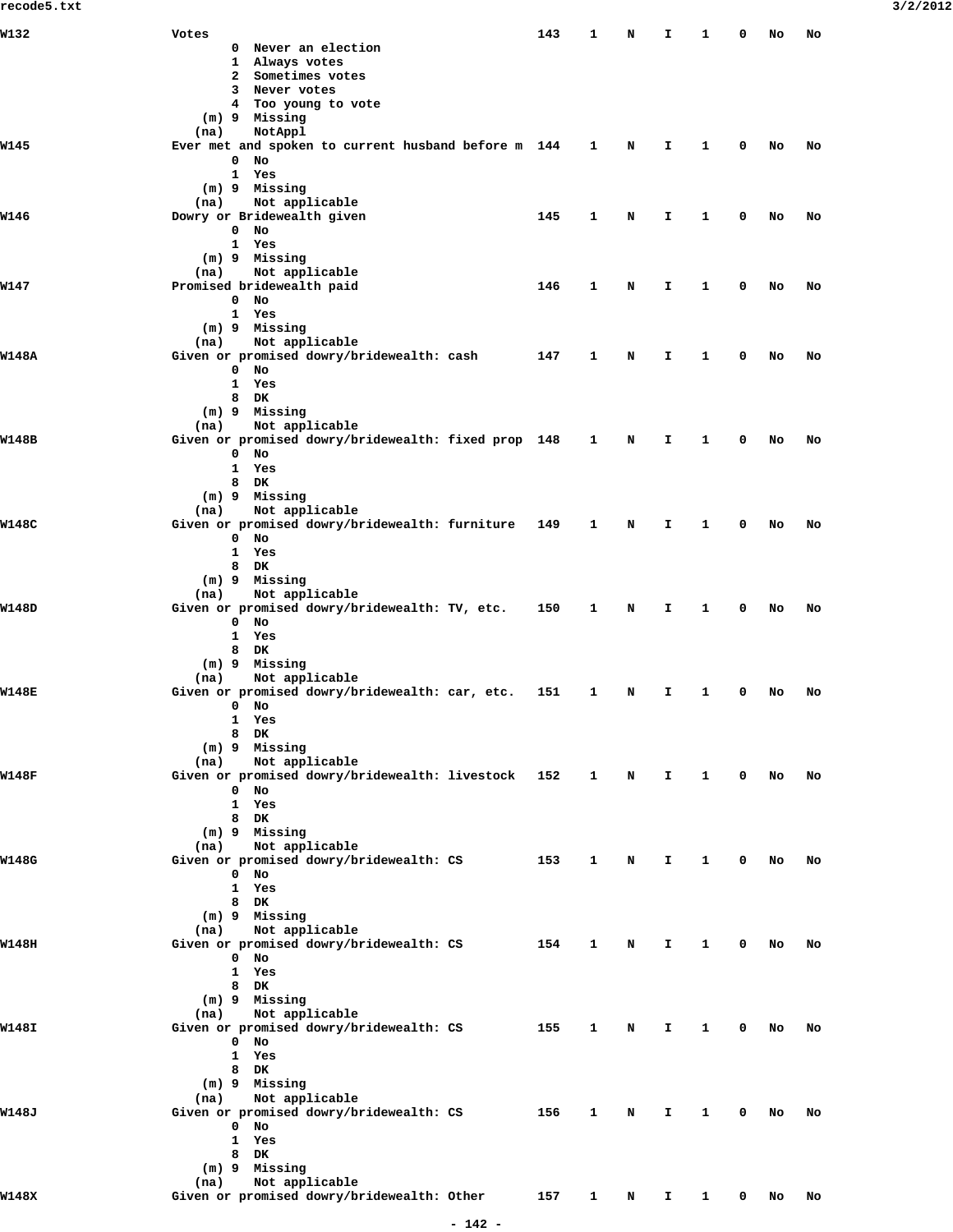|      | No<br>0                              |                |   |   |              |              |            |    |    |  |  |
|------|--------------------------------------|----------------|---|---|--------------|--------------|------------|----|----|--|--|
|      | 1                                    | Yes            |   |   |              |              |            |    |    |  |  |
|      | 8                                    | DK             |   |   |              |              |            |    |    |  |  |
|      | $(m)$ 9                              | Missing        |   |   |              |              |            |    |    |  |  |
|      | (na)                                 | Not applicable |   |   |              |              |            |    |    |  |  |
| W149 | Hours respondent of sleep each night | 158            | 2 | N | $\mathbf{I}$ | $\mathbf{1}$ | $^{\circ}$ | No | No |  |  |
|      | 0:24                                 |                |   |   |              |              |            |    |    |  |  |
|      | $(m)$ 99                             | Missing        |   |   |              |              |            |    |    |  |  |
|      | (na)                                 | Not applicable |   |   |              |              |            |    |    |  |  |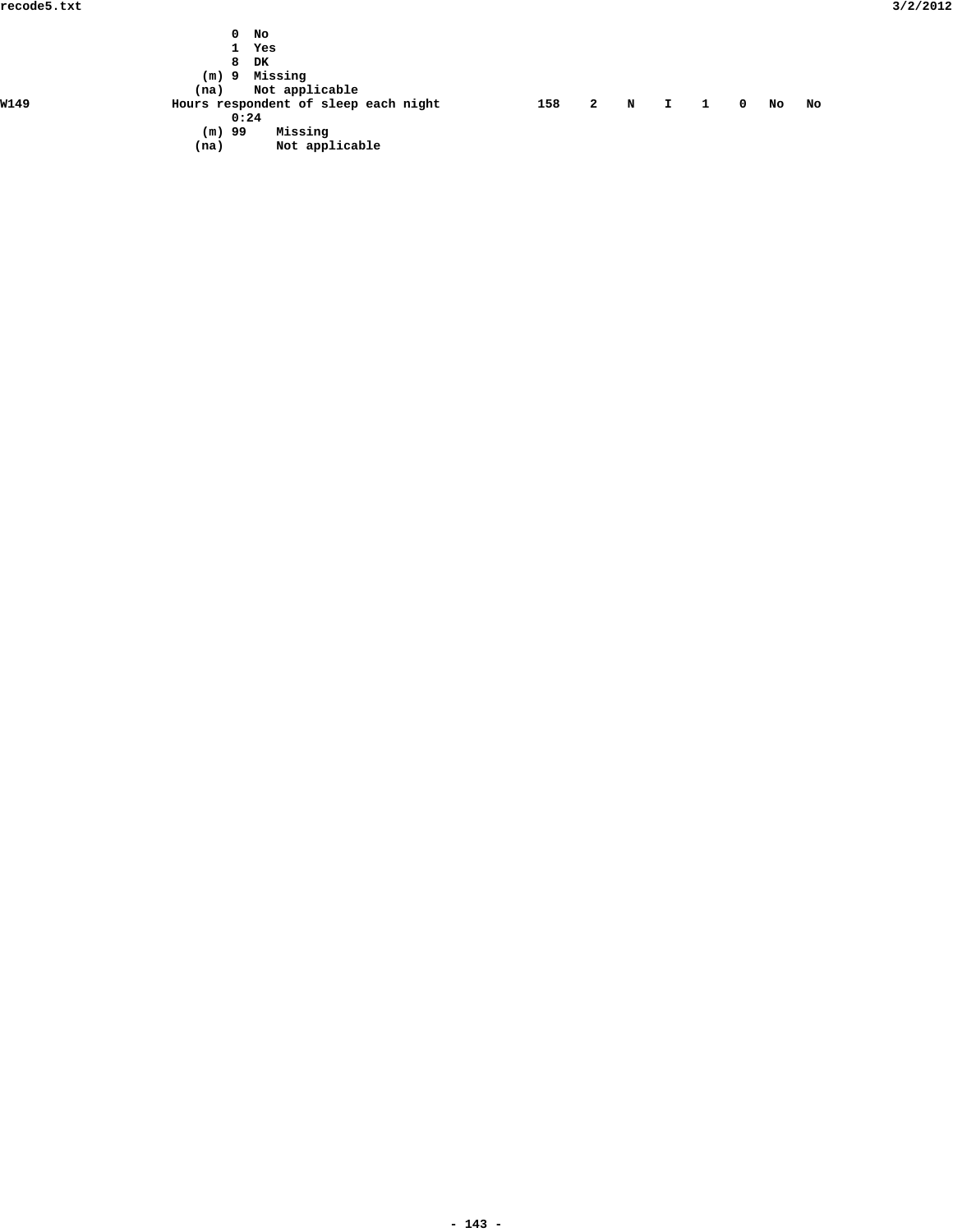**Level: WOMAN Record: Female genital cutting**

| Item Name     | Item Label                                             | Start Len Type Type Occ Dec Char Fill |                            |             | Data Item    |              |             |          | Dec Zero |
|---------------|--------------------------------------------------------|---------------------------------------|----------------------------|-------------|--------------|--------------|-------------|----------|----------|
| HHID          | (id) Case Identification                               | 1                                     | .<br>12                    | AN          | ----<br>I    | ------<br>1  | 0           |          |          |
| <b>CASEID</b> | (id) Case Identification                               | $\mathbf{1}$                          | 15                         | AN          | I.           | 1            | 0           | No<br>NO | No<br>No |
|               | (record type)                                          | 16                                    | $\overline{\phantom{a}}$ 3 | AN          | I.           | $\mathbf{1}$ | $\mathbf 0$ | No       | No       |
| G100          | Ever heard of female circumcision                      | 19                                    | $\mathbf{1}$               | $\mathbf N$ | $\mathbf{I}$ | $\mathbf{1}$ | $^{\circ}$  | No       | No       |
|               | $0$ No                                                 |                                       |                            |             |              |              |             |          |          |
|               | 1 Yes<br>(m) 9 Missing                                 |                                       |                            |             |              |              |             |          |          |
|               | (na) Not applicable                                    |                                       |                            |             |              |              |             |          |          |
| G101          | Ever heard of genital cutting (probed)                 | 20                                    | 1                          | N           | I            | 1            | 0           | No       | No       |
|               | $0$ No                                                 |                                       |                            |             |              |              |             |          |          |
|               | 1 Yes                                                  |                                       |                            |             |              |              |             |          |          |
|               | (m) 9 Missing                                          |                                       |                            |             |              |              |             |          |          |
| G102          | Not applicable<br>(na)<br>Respondent circumcised       | 21                                    | $\mathbf{1}$               | N           | Ι.           | 1            | 0           | No       | No       |
|               | 0 No                                                   |                                       |                            |             |              |              |             |          |          |
|               | 1 Yes                                                  |                                       |                            |             |              |              |             |          |          |
|               | (m) 9 Missing                                          |                                       |                            |             |              |              |             |          |          |
|               | Not applicable<br>(na)                                 |                                       |                            |             |              |              |             |          |          |
| G103          | Flesh removed from genital area<br>$0$ No              | 22                                    | 1                          | N           | I            | 1            | 0           | No       | No       |
|               | 1 Yes                                                  |                                       |                            |             |              |              |             |          |          |
|               | 8 Don't know                                           |                                       |                            |             |              |              |             |          |          |
|               | (m) 9 Missing                                          |                                       |                            |             |              |              |             |          |          |
|               | (na) Not applicable                                    |                                       |                            |             |              |              |             |          |          |
| G104          | Genital area just nicked without removing any f 23 1 N |                                       |                            |             | I.           | $\mathbf{1}$ | 0           | No       | No       |
|               | $0$ No<br>1 Yes                                        |                                       |                            |             |              |              |             |          |          |
|               | 8 Don't know                                           |                                       |                            |             |              |              |             |          |          |
|               | (m) 9 Missing                                          |                                       |                            |             |              |              |             |          |          |
|               | Not applicable<br>(na)                                 |                                       |                            |             |              |              |             |          |          |
| G105          | Genital area sewn closed                               | 24                                    | 1                          | N           | I            | 1            | 0           | No       | No       |
|               | $0$ No                                                 |                                       |                            |             |              |              |             |          |          |
|               | 1 Yes<br>8 Don't know                                  |                                       |                            |             |              |              |             |          |          |
|               | (m) 9 Missing                                          |                                       |                            |             |              |              |             |          |          |
|               | (na) Not applicable                                    |                                       |                            |             |              |              |             |          |          |
| G106          | Age at circumcision                                    | 25                                    | $\mathbf{2}$               | N           | I.           | 1            | 0           | No       | No       |
|               | 0:49                                                   |                                       |                            |             |              |              |             |          |          |
|               | During infancy<br>95<br>98<br>Don't know               |                                       |                            |             |              |              |             |          |          |
|               | (m) 99<br>Missing                                      |                                       |                            |             |              |              |             |          |          |
|               | Not applicable<br>(na)                                 |                                       |                            |             |              |              |             |          |          |
| G107          | Who performed circumcision                             | 27                                    | $\mathbf{2}$               | N           | I            | 1            | 0           | No       | No       |
|               | 10 HEALTH PROFESSIONAL                                 |                                       |                            |             |              |              |             |          |          |
|               | 11 Doctor<br>12 Trained nurse / midwife                |                                       |                            |             |              |              |             |          |          |
|               | 16 Other health professional                           |                                       |                            |             |              |              |             |          |          |
|               | 20 TRADITIONAL                                         |                                       |                            |             |              |              |             |          |          |
|               | 21 Traditional "circumciser"                           |                                       |                            |             |              |              |             |          |          |
|               | 22 Traditional birth attendant                         |                                       |                            |             |              |              |             |          |          |
|               | 26 Other traditional<br>98 Don't know                  |                                       |                            |             |              |              |             |          |          |
|               | $(m)$ 99 Missing                                       |                                       |                            |             |              |              |             |          |          |
|               | Not applicable<br>(na)                                 |                                       |                            |             |              |              |             |          |          |
| G108          | Number of daughters circumcised                        | 29                                    | 2                          | N           | I            | 1            | 0           | No       | No       |
|               | 1:20                                                   |                                       |                            |             |              |              |             |          |          |
|               | 95<br>No daughter circumcised                          |                                       |                            |             |              |              |             |          |          |
|               | $(m)$ 99<br>Missing<br>Not applicable<br>(na)          |                                       |                            |             |              |              |             |          |          |
| G109          | Line number of daughter most recently circumcis        | 31                                    | 2                          | N           | Ι.           | 1            | 0           | No       | No       |
|               | 1:24                                                   |                                       |                            |             |              |              |             |          |          |
|               | $(m)$ 99<br>Missing                                    |                                       |                            |             |              |              |             |          |          |
|               | Not applicable<br>(na)                                 |                                       |                            |             |              |              |             |          |          |
| G110          | Flesh removed from genital area of daughter            | 33                                    | 1                          | N           | Ι.           | 1            | 0           | No       | No       |
|               | 0 No<br>1 Yes                                          |                                       |                            |             |              |              |             |          |          |
|               | 8 Don't know                                           |                                       |                            |             |              |              |             |          |          |
|               | (m) 9 Missing                                          |                                       |                            |             |              |              |             |          |          |
|               | Not applicable<br>(na)                                 |                                       |                            |             |              |              |             |          |          |
| G111          | Genital area of daughter just nicked without re        | 34                                    | 1                          | N           | Ι.           | 1            | 0           | No       | No       |
|               | $0$ No                                                 |                                       |                            |             |              |              |             |          |          |
|               | 1 Yes<br>8 Don't know                                  |                                       |                            |             |              |              |             |          |          |
|               | (m) 9 Missing                                          |                                       |                            |             |              |              |             |          |          |
|               | Not applicable<br>(na)                                 |                                       |                            |             |              |              |             |          |          |
| G112          | Genital area of daughter sewn closed                   | 35                                    | 1                          | N           | I            | 1            | 0           | No       | No       |
|               | $0$ No                                                 |                                       |                            |             |              |              |             |          |          |
|               | 1 Yes                                                  |                                       |                            |             |              |              |             |          |          |
|               | 8 Don't know                                           |                                       |                            |             |              |              |             |          |          |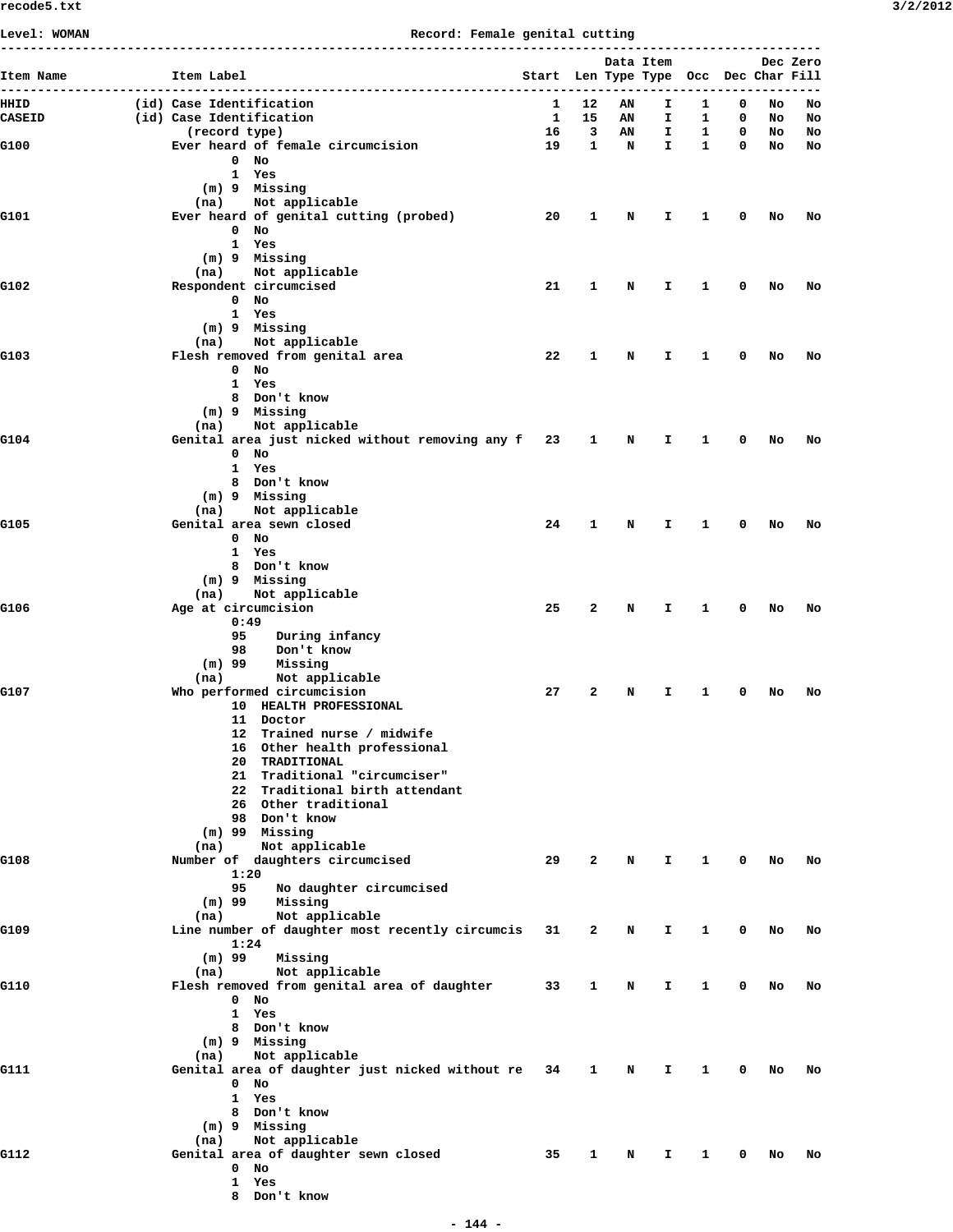|       | (m) 9 Missing                                                             |    |              |             |              |              |              |                                                                                                                                                          |    |  |
|-------|---------------------------------------------------------------------------|----|--------------|-------------|--------------|--------------|--------------|----------------------------------------------------------------------------------------------------------------------------------------------------------|----|--|
| G113  | Not applicable<br>(na)<br>Age of daughter at circumcision                 | 36 | $\mathbf{2}$ | N           | I.           | $\mathbf{1}$ | 0            |                                                                                                                                                          |    |  |
|       | 0:40                                                                      |    |              |             |              |              |              |                                                                                                                                                          |    |  |
|       | 95<br>During infancy                                                      |    |              |             |              |              |              |                                                                                                                                                          |    |  |
|       | 98<br>Don't know                                                          |    |              |             |              |              |              |                                                                                                                                                          |    |  |
|       | $(m)$ 99<br>Missing                                                       |    |              |             |              |              |              | No<br>No<br>No<br>No<br>No<br>No<br>No<br>No<br>No<br>No<br>No<br>No<br>No<br>No<br>No<br>No<br>No<br>No<br>No<br>No<br>No<br>No<br>No<br>No<br>No<br>No |    |  |
| G114  | (na)<br>Not applicable<br>Who performed circumcision of daughter          | 38 | 2            | N           | I            | $\mathbf{1}$ | 0            |                                                                                                                                                          |    |  |
|       | 10 HEALTH PROFESSIONAL                                                    |    |              |             |              |              |              |                                                                                                                                                          |    |  |
|       | 11 Doctor                                                                 |    |              |             |              |              |              |                                                                                                                                                          |    |  |
|       | 12 Trained nurse / midwife                                                |    |              |             |              |              |              |                                                                                                                                                          |    |  |
|       | 16 Other health professional                                              |    |              |             |              |              |              |                                                                                                                                                          |    |  |
|       | 20 TRADITIONAL<br>21 Traditional "circumciser"                            |    |              |             |              |              |              |                                                                                                                                                          | No |  |
|       | 22 Traditional birth attendant                                            |    |              |             |              |              |              |                                                                                                                                                          |    |  |
|       | 26 Other traditional                                                      |    |              |             |              |              |              |                                                                                                                                                          |    |  |
|       | 98 Don't know                                                             |    |              |             |              |              |              |                                                                                                                                                          |    |  |
|       | $(m)$ 99 Missing                                                          |    |              |             |              |              |              |                                                                                                                                                          |    |  |
| G115  | Not applicable<br>(na)<br>Any daughter who is not circumcised             | 40 | $\mathbf{1}$ | N           | I            | $\mathbf{1}$ | $^{\circ}$   |                                                                                                                                                          |    |  |
|       | $0$ No                                                                    |    |              |             |              |              |              |                                                                                                                                                          |    |  |
|       | 1 Yes                                                                     |    |              |             |              |              |              |                                                                                                                                                          |    |  |
|       | 8 Don't know                                                              |    |              |             |              |              |              |                                                                                                                                                          |    |  |
|       | $(m)$ 9 Missing                                                           |    |              |             |              |              |              |                                                                                                                                                          |    |  |
| G116  | Not applicable<br>(na)<br>Intends to have daughter(s) circumcised in futu | 41 | 1            | N           | I.           | $\mathbf{1}$ | 0            |                                                                                                                                                          |    |  |
|       | $0$ No                                                                    |    |              |             |              |              |              |                                                                                                                                                          |    |  |
|       | 1 Yes                                                                     |    |              |             |              |              |              |                                                                                                                                                          |    |  |
|       | 8 Don't know                                                              |    |              |             |              |              |              |                                                                                                                                                          |    |  |
|       | (m) 9 Missing                                                             |    |              |             |              |              |              |                                                                                                                                                          |    |  |
| G117A | Not applicable<br>(na)<br>Circumcision benefits: cleanliness/hygiene      | 42 | $\mathbf{1}$ | N           | I            | 1            | $^{\circ}$   |                                                                                                                                                          |    |  |
|       | $0$ No                                                                    |    |              |             |              |              |              |                                                                                                                                                          |    |  |
|       | 1 Yes                                                                     |    |              |             |              |              |              |                                                                                                                                                          |    |  |
|       | (m) 9 Missing                                                             |    |              |             |              |              |              |                                                                                                                                                          |    |  |
|       | Not applicable<br>(na)                                                    |    |              |             |              |              |              |                                                                                                                                                          |    |  |
| G117B | Circumcision benefits: social acceptance<br>$0$ No                        | 43 | $\mathbf{1}$ | N           | I.           | $\mathbf{1}$ | 0            |                                                                                                                                                          |    |  |
|       | 1 Yes                                                                     |    |              |             |              |              |              |                                                                                                                                                          |    |  |
|       | (m) 9 Missing                                                             |    |              |             |              |              |              |                                                                                                                                                          |    |  |
|       | Not applicable<br>(na)                                                    |    |              |             |              |              |              |                                                                                                                                                          |    |  |
| G117C | Circumcision benefits: better marriage prospect                           | 44 | 1            | N           | I.           | $\mathbf{1}$ | 0            |                                                                                                                                                          |    |  |
|       | $0$ No<br>1 Yes                                                           |    |              |             |              |              |              |                                                                                                                                                          |    |  |
|       | (m) 9 Missing                                                             |    |              |             |              |              |              |                                                                                                                                                          |    |  |
|       | Not applicable<br>(na)                                                    |    |              |             |              |              |              |                                                                                                                                                          |    |  |
| G117D | Circumcision benefits: virginity/prevent premar                           | 45 | 1            | N           | I            | $\mathbf{1}$ | 0            |                                                                                                                                                          |    |  |
|       | $0$ No                                                                    |    |              |             |              |              |              |                                                                                                                                                          |    |  |
|       | 1 Yes<br>(m) 9 Missing                                                    |    |              |             |              |              |              |                                                                                                                                                          |    |  |
|       | Not applicable<br>(na)                                                    |    |              |             |              |              |              |                                                                                                                                                          |    |  |
| G117E | Circumcision benefits: more sexual pleasure for 46 1                      |    |              | $\mathbf N$ | $\mathbf{I}$ | $\mathbf{1}$ | $\mathbf{0}$ |                                                                                                                                                          |    |  |
|       | $0$ No                                                                    |    |              |             |              |              |              |                                                                                                                                                          |    |  |
|       | 1 Yes                                                                     |    |              |             |              |              |              |                                                                                                                                                          |    |  |
|       | $(m)$ 9 Missing<br>Not applicable<br>(na)                                 |    |              |             |              |              |              |                                                                                                                                                          |    |  |
| G117F | Circumcision benefits: religious approval                                 | 47 | $\mathbf{1}$ | N           | I.           | $\mathbf{1}$ | $\mathbf 0$  |                                                                                                                                                          |    |  |
|       | $0$ No                                                                    |    |              |             |              |              |              |                                                                                                                                                          |    |  |
|       | 1 Yes                                                                     |    |              |             |              |              |              |                                                                                                                                                          |    |  |
|       | (m) 9 Missing<br>Not applicable                                           |    |              |             |              |              |              |                                                                                                                                                          |    |  |
| G117G | (na)<br>Circumcision benefits: CS                                         | 48 | $\mathbf{1}$ | N           | I.           | $\mathbf{1}$ | $\mathbf 0$  |                                                                                                                                                          |    |  |
|       | $0$ No                                                                    |    |              |             |              |              |              |                                                                                                                                                          |    |  |
|       | 1 Yes                                                                     |    |              |             |              |              |              |                                                                                                                                                          |    |  |
|       | (m) 9 Missing                                                             |    |              |             |              |              |              |                                                                                                                                                          |    |  |
| G117H | Not applicable<br>(na)<br>Circumcision benefits: CS                       | 49 | $\mathbf{1}$ | N           | I.           | $\mathbf{1}$ | $\mathbf 0$  |                                                                                                                                                          |    |  |
|       | $0$ No                                                                    |    |              |             |              |              |              |                                                                                                                                                          |    |  |
|       | 1 Yes                                                                     |    |              |             |              |              |              |                                                                                                                                                          |    |  |
|       | (m) 9 Missing                                                             |    |              |             |              |              |              |                                                                                                                                                          |    |  |
|       | Not applicable<br>(na)                                                    |    |              |             |              |              |              |                                                                                                                                                          |    |  |
| G117I | Circumcision benefits: CS<br>$0$ No                                       | 50 | $\mathbf{1}$ | N           | I.           | $\mathbf{1}$ | $\mathbf 0$  |                                                                                                                                                          |    |  |
|       | 1 Yes                                                                     |    |              |             |              |              |              |                                                                                                                                                          |    |  |
|       | (m) 9 Missing                                                             |    |              |             |              |              |              |                                                                                                                                                          |    |  |
|       | Not applicable<br>(na)                                                    |    |              |             |              |              |              |                                                                                                                                                          |    |  |
| G117J | Circumcision benefits: CS                                                 | 51 | $\mathbf{1}$ | N           | I.           | $\mathbf{1}$ | $\mathbf{0}$ | No                                                                                                                                                       |    |  |
|       | $0$ No                                                                    |    |              |             |              |              |              |                                                                                                                                                          |    |  |
|       | 1 Yes<br>$(m)$ 9 Missing                                                  |    |              |             |              |              |              |                                                                                                                                                          |    |  |
|       | Not applicable<br>(na)                                                    |    |              |             |              |              |              |                                                                                                                                                          |    |  |
| G117X | Circumcision benefits: other                                              | 52 | $\mathbf{1}$ | N           | Ι.           | $\mathbf{1}$ | $\mathbf 0$  | No                                                                                                                                                       | No |  |
|       | $0$ No                                                                    |    |              |             |              |              |              |                                                                                                                                                          |    |  |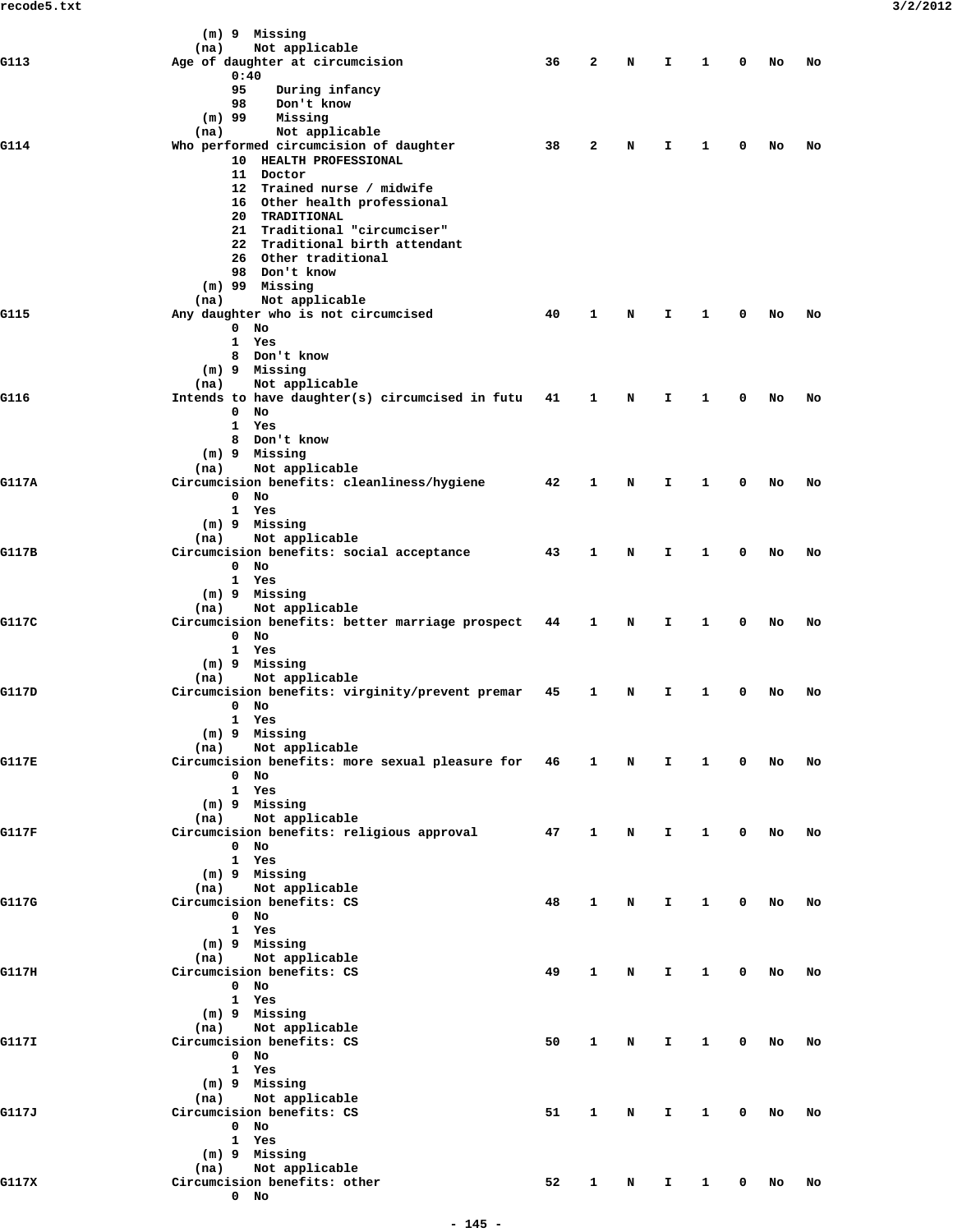| (m) 9 Missing<br>Not applicable<br>(na)<br>Circumcision benefits: no benefit<br>53<br>$\blacksquare$<br>$\mathbf{1}$<br>$\mathbf N$<br>I.<br>$^{\circ}$<br>G117Y<br>No<br>No<br>$\mathbf 0$<br>$\mathbf{1}$<br>Yes<br>(m) 9 Missing<br>Not applicable<br>(na)<br>Circumcision is required by religion<br>54<br>$\mathbf{1}$<br>$\mathbf{T}$<br>$\overline{\mathbf{1}}$<br>$^{\circ}$<br>N<br>G118<br>No<br>$^{\circ}$<br>No<br>1 Yes<br>8 Don't know<br>$(m)$ 9 Missing<br>Not applicable<br>(na)<br>Circumcision should continue or be stopped<br>55<br>$\mathbf{1}$<br>$\mathbf{1}$<br>N<br>$\mathbf{I}$<br>$^{\circ}$<br>G119<br>No<br>1 Continued<br>2 Discontinued<br>Depends<br>3<br>Don't know<br>8<br>Missing<br>9<br>(m)<br>Not applicable<br>(na) |  | 1 Yes |  |  |  |    |
|-------------------------------------------------------------------------------------------------------------------------------------------------------------------------------------------------------------------------------------------------------------------------------------------------------------------------------------------------------------------------------------------------------------------------------------------------------------------------------------------------------------------------------------------------------------------------------------------------------------------------------------------------------------------------------------------------------------------------------------------------------------|--|-------|--|--|--|----|
|                                                                                                                                                                                                                                                                                                                                                                                                                                                                                                                                                                                                                                                                                                                                                             |  |       |  |  |  |    |
|                                                                                                                                                                                                                                                                                                                                                                                                                                                                                                                                                                                                                                                                                                                                                             |  |       |  |  |  |    |
|                                                                                                                                                                                                                                                                                                                                                                                                                                                                                                                                                                                                                                                                                                                                                             |  |       |  |  |  | No |
|                                                                                                                                                                                                                                                                                                                                                                                                                                                                                                                                                                                                                                                                                                                                                             |  |       |  |  |  |    |
|                                                                                                                                                                                                                                                                                                                                                                                                                                                                                                                                                                                                                                                                                                                                                             |  |       |  |  |  |    |
|                                                                                                                                                                                                                                                                                                                                                                                                                                                                                                                                                                                                                                                                                                                                                             |  |       |  |  |  |    |
|                                                                                                                                                                                                                                                                                                                                                                                                                                                                                                                                                                                                                                                                                                                                                             |  |       |  |  |  |    |
|                                                                                                                                                                                                                                                                                                                                                                                                                                                                                                                                                                                                                                                                                                                                                             |  |       |  |  |  | No |
|                                                                                                                                                                                                                                                                                                                                                                                                                                                                                                                                                                                                                                                                                                                                                             |  |       |  |  |  |    |
|                                                                                                                                                                                                                                                                                                                                                                                                                                                                                                                                                                                                                                                                                                                                                             |  |       |  |  |  |    |
|                                                                                                                                                                                                                                                                                                                                                                                                                                                                                                                                                                                                                                                                                                                                                             |  |       |  |  |  |    |
|                                                                                                                                                                                                                                                                                                                                                                                                                                                                                                                                                                                                                                                                                                                                                             |  |       |  |  |  |    |
|                                                                                                                                                                                                                                                                                                                                                                                                                                                                                                                                                                                                                                                                                                                                                             |  |       |  |  |  |    |
|                                                                                                                                                                                                                                                                                                                                                                                                                                                                                                                                                                                                                                                                                                                                                             |  |       |  |  |  | No |
|                                                                                                                                                                                                                                                                                                                                                                                                                                                                                                                                                                                                                                                                                                                                                             |  |       |  |  |  |    |
|                                                                                                                                                                                                                                                                                                                                                                                                                                                                                                                                                                                                                                                                                                                                                             |  |       |  |  |  |    |
|                                                                                                                                                                                                                                                                                                                                                                                                                                                                                                                                                                                                                                                                                                                                                             |  |       |  |  |  |    |
|                                                                                                                                                                                                                                                                                                                                                                                                                                                                                                                                                                                                                                                                                                                                                             |  |       |  |  |  |    |
|                                                                                                                                                                                                                                                                                                                                                                                                                                                                                                                                                                                                                                                                                                                                                             |  |       |  |  |  |    |
|                                                                                                                                                                                                                                                                                                                                                                                                                                                                                                                                                                                                                                                                                                                                                             |  |       |  |  |  |    |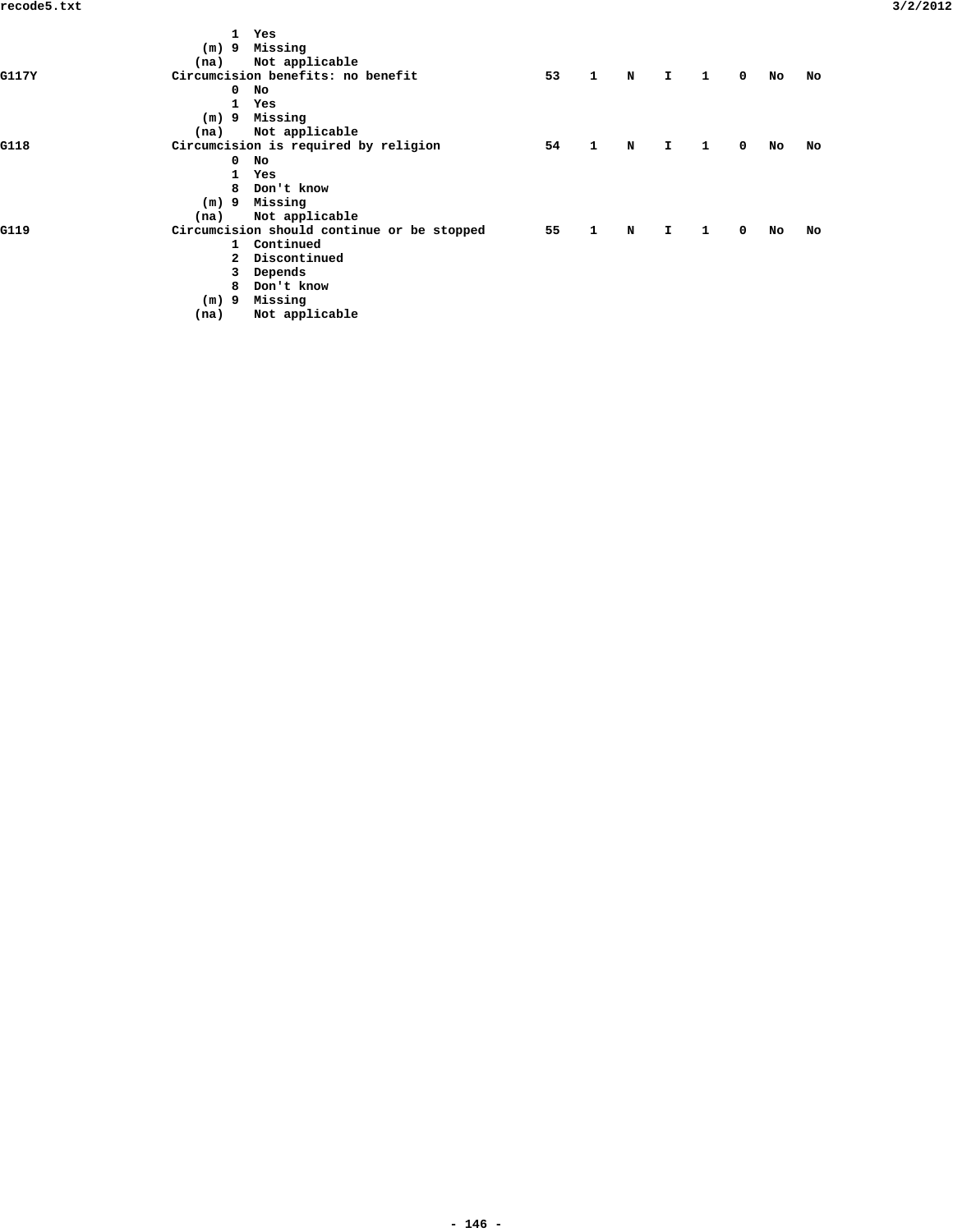|  |  | Record: Country specific - single vars |  |  |  |  |
|--|--|----------------------------------------|--|--|--|--|
|--|--|----------------------------------------|--|--|--|--|

| Item Name     | Item Label               | Start Len Type Type Occ Dec Char Fill |    |    | Data Item |                         |                            |    | Dec Zero |
|---------------|--------------------------|---------------------------------------|----|----|-----------|-------------------------|----------------------------|----|----------|
| HHID          | (id) Case Identification |                                       | 12 |    | AN I      | $\overline{\mathbf{1}}$ | $\overline{\phantom{a}}$ 0 | No | No       |
| <b>CASEID</b> | (id) Case Identification |                                       | 15 | AN | H.        |                         | $\mathbf{0}$               | No | No       |
|               | (record type)            | 16                                    |    | AN |           |                         | $^{\circ}$                 | No | No       |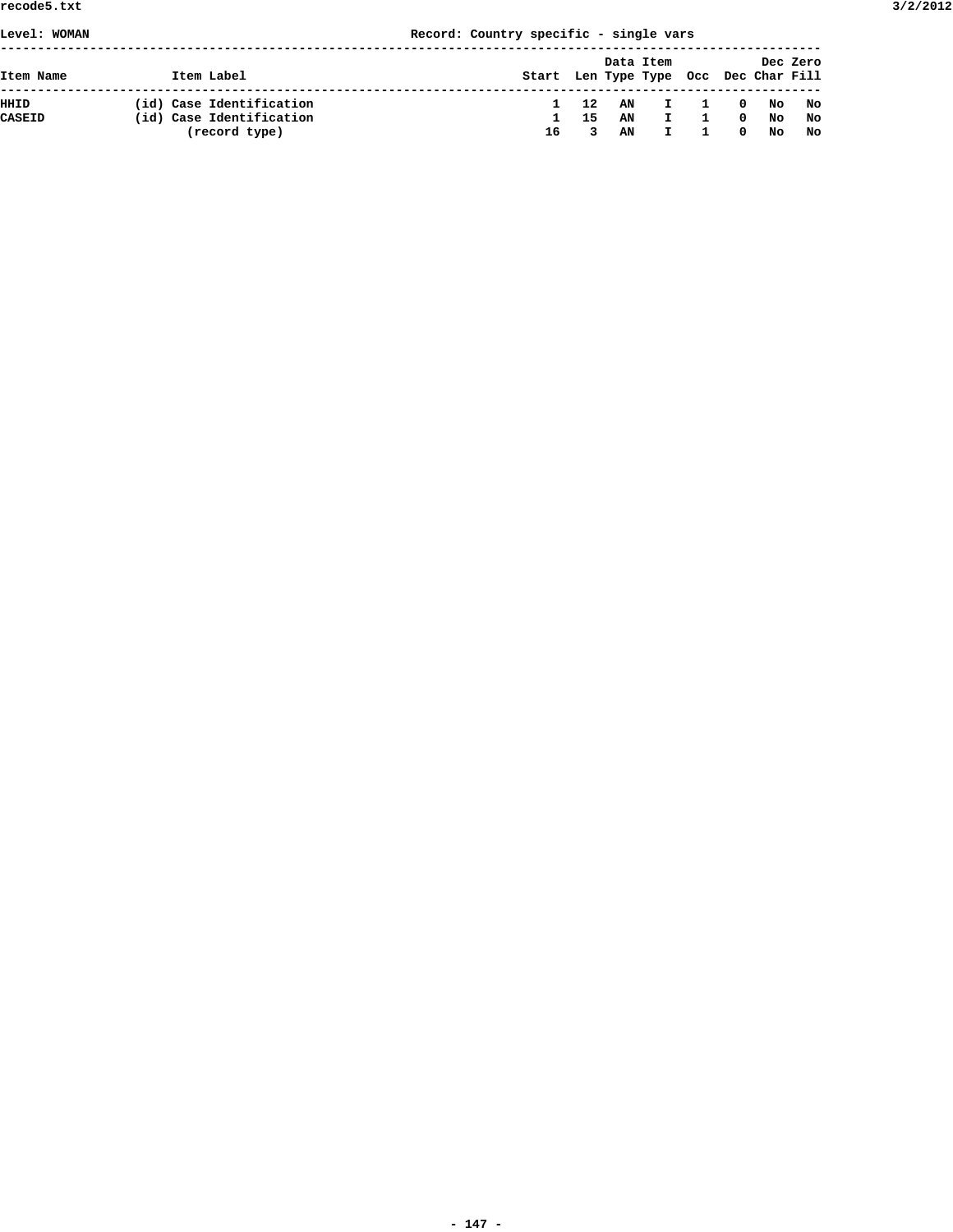|  |  | Record: Country specific - births |  |  |  |
|--|--|-----------------------------------|--|--|--|
|--|--|-----------------------------------|--|--|--|

| Level: WOMAN |                                | Record: Country specific - births     |    |    |              |              |                         |    |          |
|--------------|--------------------------------|---------------------------------------|----|----|--------------|--------------|-------------------------|----|----------|
| Item Name    | Item Label                     | Start Len Type Type Occ Dec Char Fill |    |    | Data Item    |              |                         |    | Dec Zero |
| HHID         | (id) Case Identification       |                                       | 12 | AN | $\mathbf{I}$ | -1           | $\overline{\mathbf{0}}$ | No | No       |
| CASEID       | (id) Case Identification       | $\mathbf{1}$                          | 15 | AN | $\mathbf{I}$ | $\mathbf{1}$ | $\mathbf{o}$            | No | No       |
|              | (record type)                  | 16                                    | 3  | AN | $\mathbf{I}$ | 1            | $^{\circ}$              | No | No       |
| IDX92        | Index to birth history<br>1:20 | 19                                    | 2  | N  | I.           | 1            | $^{\circ}$              | No | No       |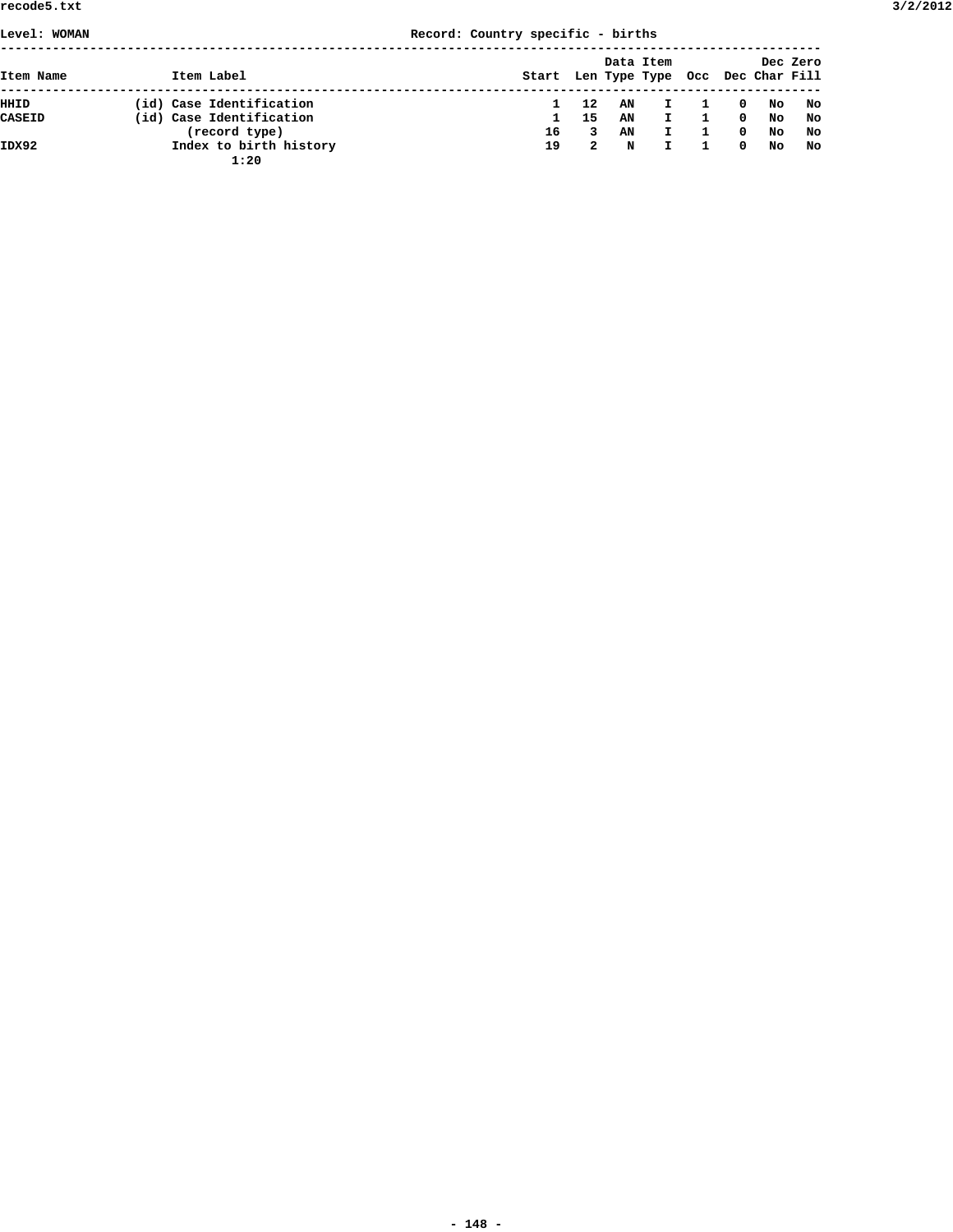| Level: WOMAN  |                                           | Record: Country specific - Maternity  |         |          |           |                           |           |          |
|---------------|-------------------------------------------|---------------------------------------|---------|----------|-----------|---------------------------|-----------|----------|
| Item Name     | Item Label                                | Start Len Type Type Occ Dec Char Fill |         |          | Data Item |                           |           | Dec Zero |
| HHID          | (id) Case Identification                  |                                       | 12      | AN       | Ι.        | $\mathbf 0$               | No        | No       |
| <b>CASEID</b> | (id) Case Identification<br>(record type) | 16                                    | 15<br>3 | AN<br>AN | I.<br>I.  | $\mathbf 0$<br>$^{\circ}$ | No<br>No. | No<br>No |
| IDX94         | Index to birth history<br>1:6             | 19                                    |         | N        | I.        | $^{\circ}$                | No.       | No       |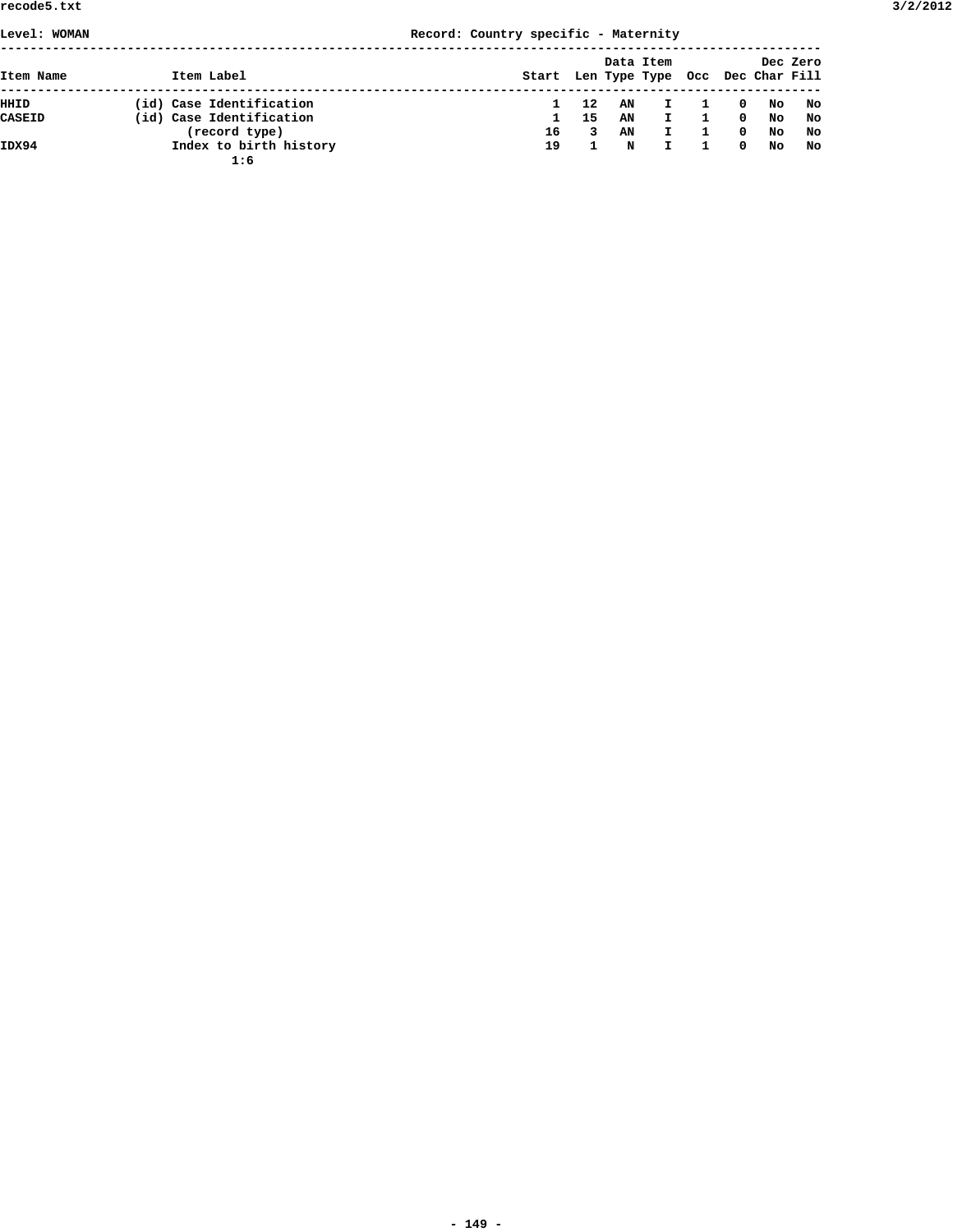|  |  | Record: Country specific - Health |  |  |  |
|--|--|-----------------------------------|--|--|--|
|--|--|-----------------------------------|--|--|--|

| Level: WOMAN |                               | Record: Country specific - Health |                                       |     |    |              |              |              |    |          |
|--------------|-------------------------------|-----------------------------------|---------------------------------------|-----|----|--------------|--------------|--------------|----|----------|
| Item Name    | Item Label                    |                                   | Start Len Type Type Occ Dec Char Fill |     |    | Data Item    |              |              |    | Dec Zero |
| HHID         | (id) Case Identification      |                                   |                                       | 12  | AN | $\mathbf{I}$ | 1            | $\mathbf{0}$ | No | No       |
| CASEID       | (id) Case Identification      |                                   | $\mathbf{1}$                          | -15 | AN | $\mathbf{I}$ | $\mathbf{1}$ | $\Omega$     | No | No       |
|              | (record type)                 |                                   | 16                                    | 3   | AN | $\mathbf{I}$ | 1            | $^{\circ}$   | No | No       |
| IDX95        | Index to birth history<br>1:6 |                                   | 19                                    |     | N  |              | 1            | $^{\circ}$   | No | No       |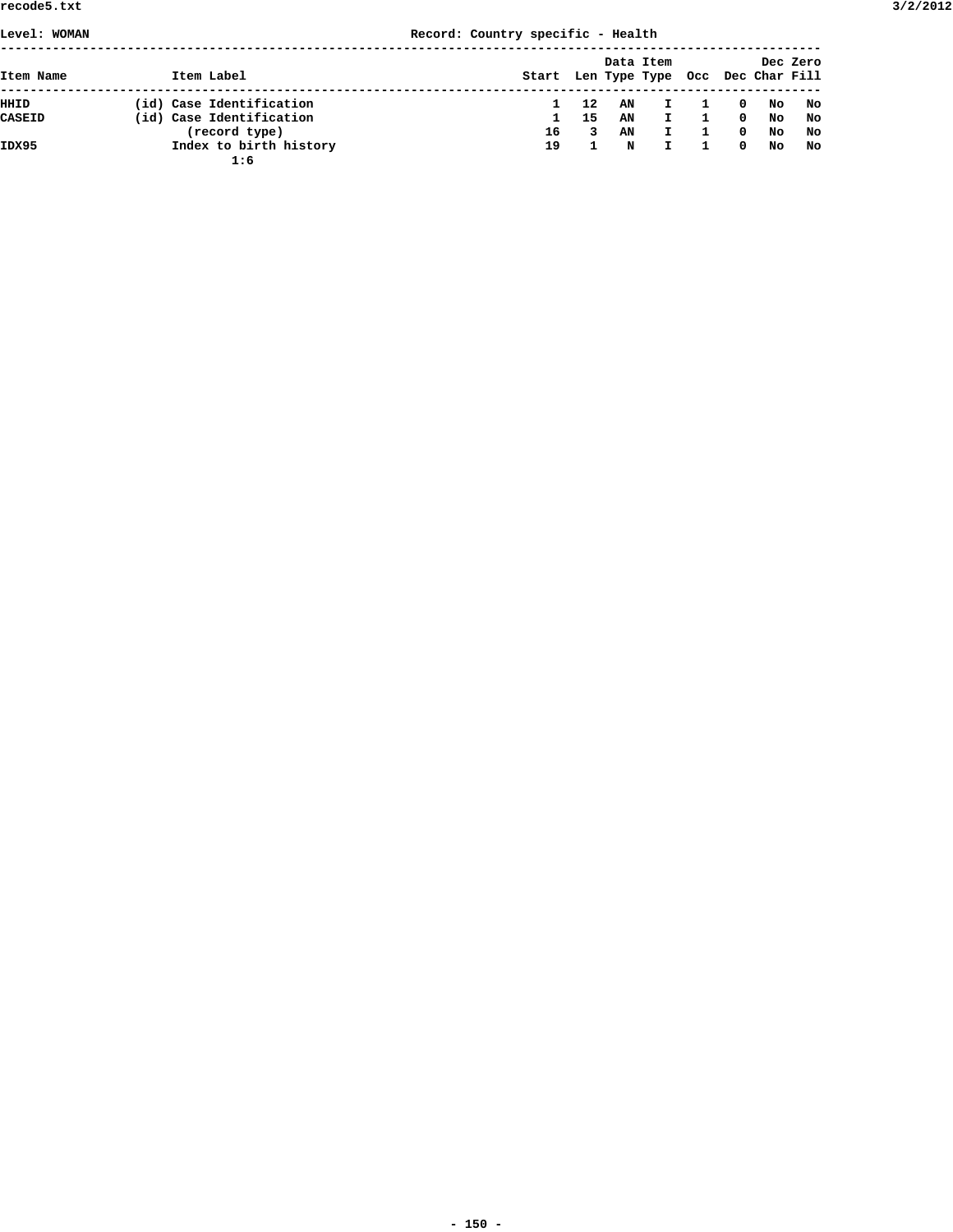**Level: WOMAN Record: Country specific - Ht/Wt**

|--|

|               |                               |       |    |    | Data Item     |          |     | Dec Zero          |
|---------------|-------------------------------|-------|----|----|---------------|----------|-----|-------------------|
| Item Name     | Item Label                    | Start |    |    | Len Type Type |          |     | Occ Dec Char Fill |
| HHID          | (id) Case Identification      |       | 12 | AN | $\mathbf{I}$  | 0        | No  | No                |
| <b>CASEID</b> | (id) Case Identification      |       | 15 | AN | $\mathbf{I}$  | 0        | No  | No                |
|               | (record type)                 | 16    | 3  | AN | $\mathbf{I}$  | $\Omega$ | No  | No                |
| IDX96         | Index to birth history<br>1:6 | 19    |    | N  |               | $\Omega$ | No. | No                |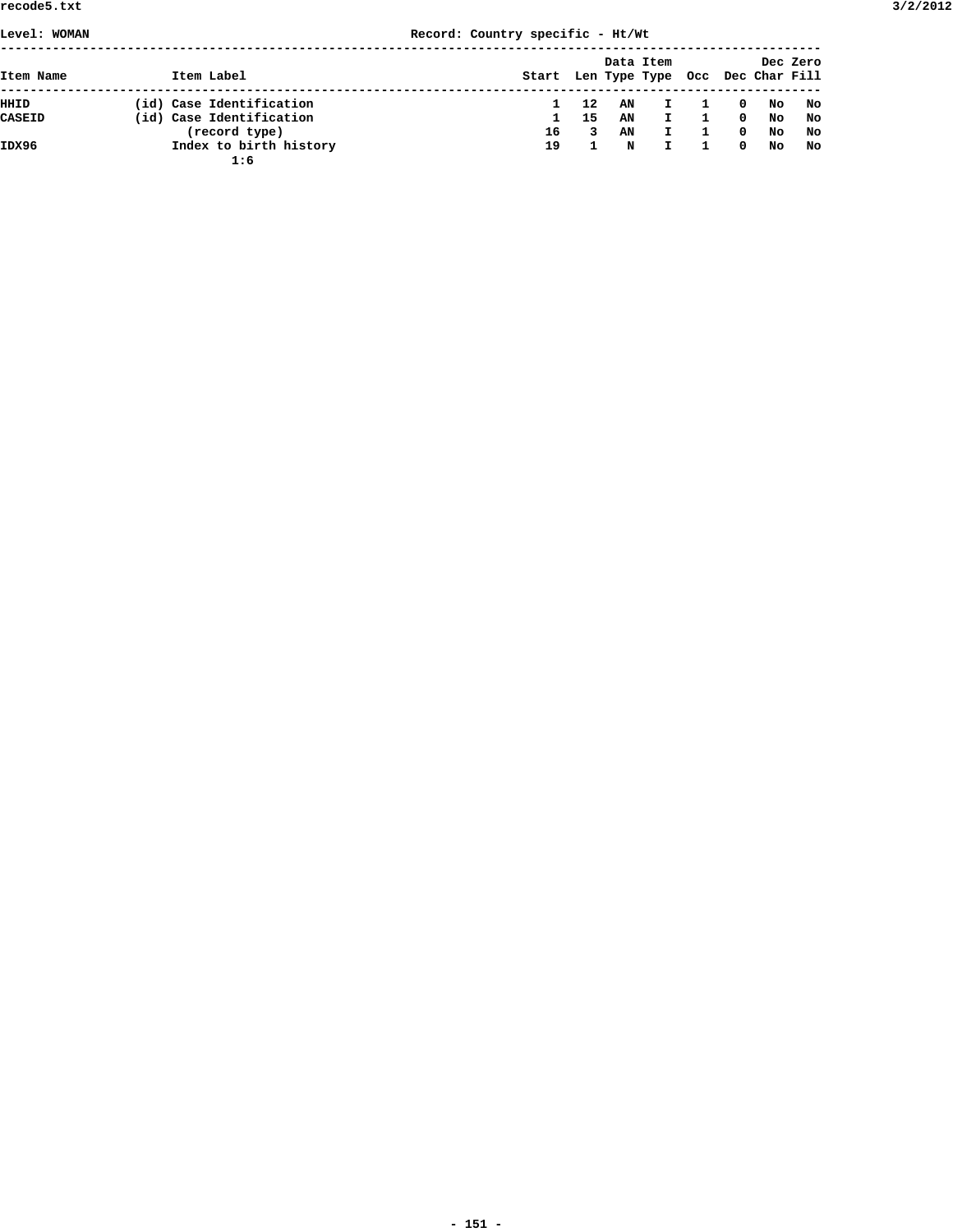## **Level: WOMAN Record: Country specific**

| Item Name | Item Label               | Start Len Type Type Occ Dec Char Fill |     | Data Item |                               |                | Dec Zero      |     |
|-----------|--------------------------|---------------------------------------|-----|-----------|-------------------------------|----------------|---------------|-----|
| HHID      | (id) Case Identification | $\mathbf 1$                           | 12  |           |                               |                | AN I 10 No No |     |
| CASEID    | (id) Case Identification | $\mathbf{1}$                          | -15 | AN        | $\mathbf{I}$ and $\mathbf{I}$ | $\mathbf{1}$   | 0 No          | No. |
|           | (record type)            | 16                                    | 3   | AN        | $\mathbf{I}$                  | $\overline{1}$ | $0$ No        | No. |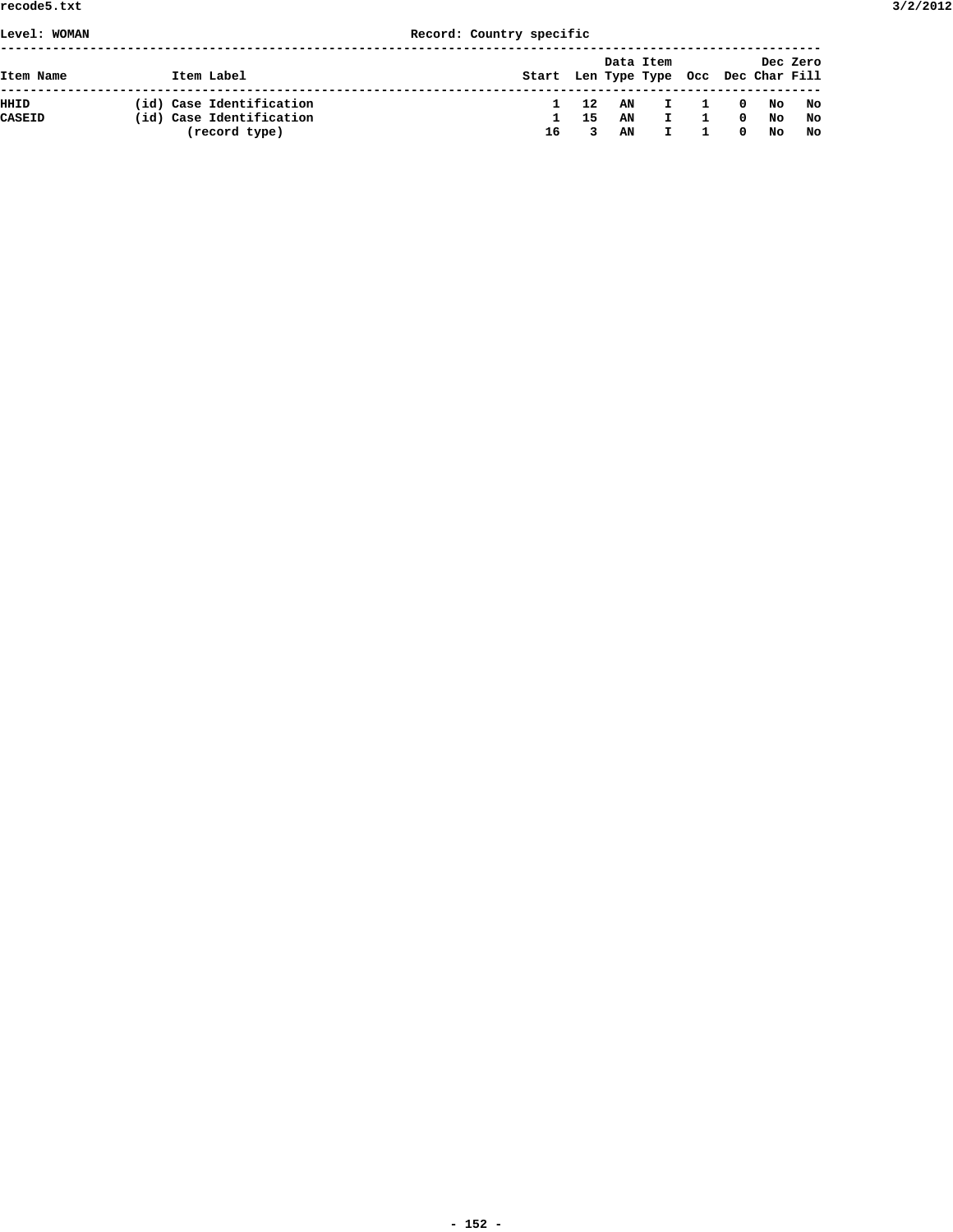## **Level: WOMAN Record: Country specific**

| Item Name | Item Label               | Start Len Type Type Occ Dec Char Fill |     | Data Item |              |                |              |         | Dec Zero |
|-----------|--------------------------|---------------------------------------|-----|-----------|--------------|----------------|--------------|---------|----------|
| HHID      | (id) Case Identification | $\mathbf{1}$                          | 12  | AN        | $\mathbf{I}$ | $\overline{1}$ |              | 0 No No |          |
| CASEID    | (id) Case Identification | п.                                    | -15 | AN        |              |                | $^{\circ}$   | No      | No       |
|           | (record type)            | 16                                    | 3   | AN        |              |                | $\mathbf{0}$ | No      | No       |